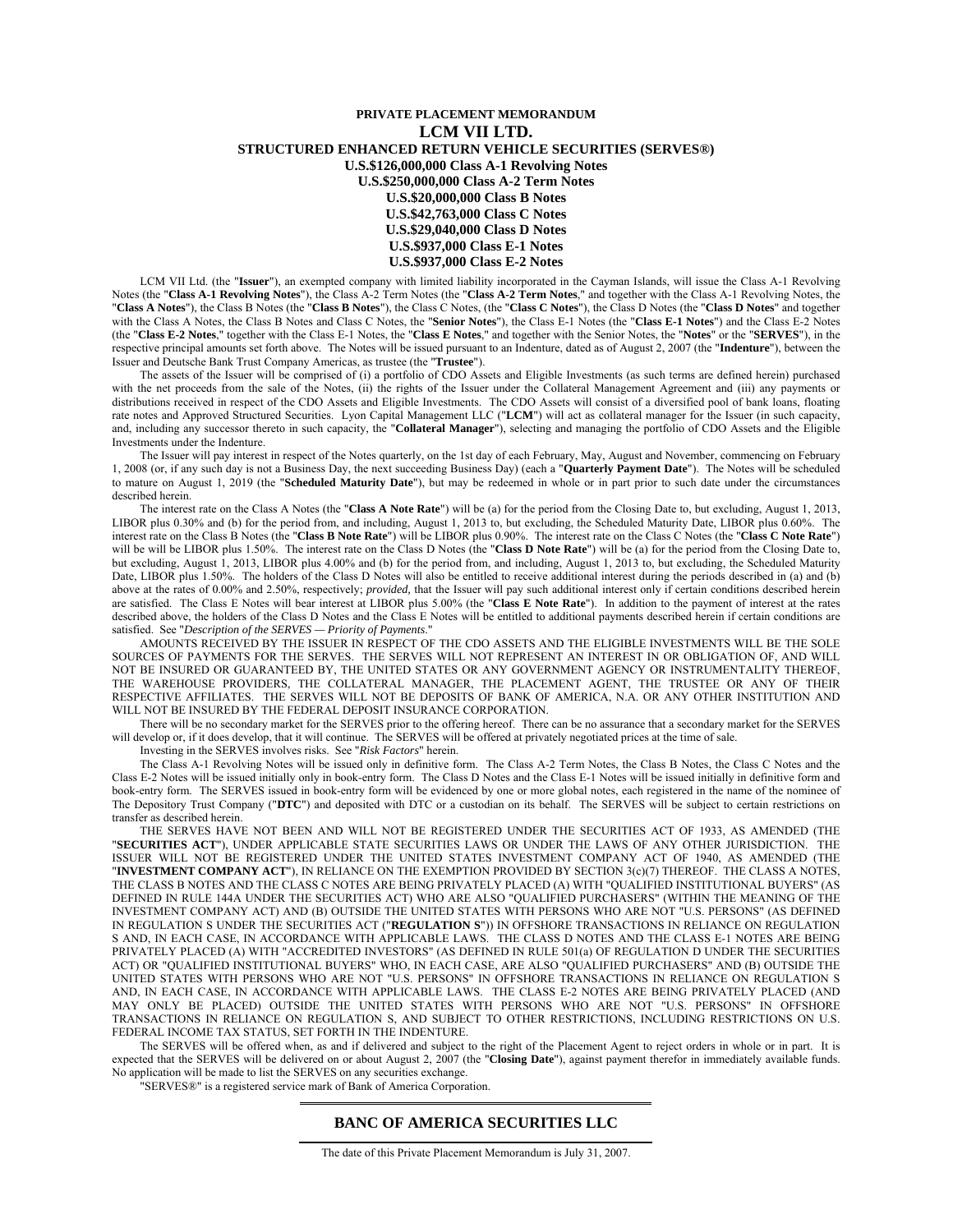### **NOTICE TO NEW HAMPSHIRE INVESTORS**

**Neither the fact that a registration statement or an application for a license has been filed under Chapter 421-B of the New Hampshire revised statutes with the state of New Hampshire nor the fact that a security is effectively registered or a person is licensed in the State of New Hampshire constitutes a finding by the Secretary of State of New Hampshire that any document filed under RSA 421-B is true, complete and not misleading. Neither any such fact nor the fact that an exemption or exception is available for a security or a transaction means that the Secretary of State has passed in any way upon the merits or qualifications of or recommended or given approval to, any person, security or transaction. It is unlawful to make, or cause to be made, to any prospective purchaser, customer, or client any representation inconsistent with the provisions of this paragraph.** 

# **NOTICES TO PURCHASERS**

The SERVES have not been registered under the Securities Act, the securities laws of any state of the United States or the securities laws of any other jurisdiction and may not be offered, sold or otherwise transferred within the United States, or to, or for the account or benefit of, United States persons, unless a registration statement with respect thereto is then effective under the Securities Act or an exemption from registration under the Securities Act and applicable state securities laws is available. The Issuer has no obligation or current intention to effect such registration. The Issuer is relying on an exclusion from registration under the Investment Company Act, and no transfer of a SERVES may be made which would cause the Issuer to become subject to the registration requirements of the Investment Company Act. The SERVES are also subject to certain other restrictions on transfer described herein. Prospective purchasers of the SERVES should proceed on the assumption that they must hold their SERVES for an indefinite period of time.

The purchaser of a SERVES, by its acceptance thereof, will be deemed to represent, acknowledge and agree that it will resell, pledge or otherwise transfer such SERVES only in compliance with the Securities Act and other applicable laws and (a) with respect to the Class A Notes, the Class B Notes or the Class C Notes, in compliance with Rule 144A under the Securities Act to a person which the seller reasonably believes is a "Qualified Institutional Buyer" (as defined in Rule 144A) purchasing for its own account or for the account of a Qualified Institutional Buyer; (b) with respect to the Class D Notes or the Class E-1 Notes, to an "Accredited Investor" as defined in Rule 501(a) of Regulation D under the Securities Act or a Qualified Institutional Buyer; or (c) with respect to all SERVES, to a non-U.S. Person outside the United States in compliance with Rule 903 or Rule 904 of Regulation S under the Securities Act In addition, the purchaser of a SERVES, by its acceptance thereof, will be deemed to represent, acknowledge and agree that, among other things, it will not resell, pledge or otherwise transfer such SERVES other than to (i) a non-U.S. Person in an offshore transaction in compliance with Rule 903 or Rule 904 of Regulation S or (ii) for SERVES other than the Class E-2 Notes, to a person which the seller reasonably believes is a Qualified Institutional Buyer (or an Accredited Investor in the case of the Class D Notes or the Class E-1 Notes) that is also a "Qualified Purchaser" within the meaning of the Investment Company Act, in each case, in a transaction that does not cause the Issuer to be required to register under the Investment Company Act. In addition, no resale or transfer of the Class A-1 Revolving Notes may be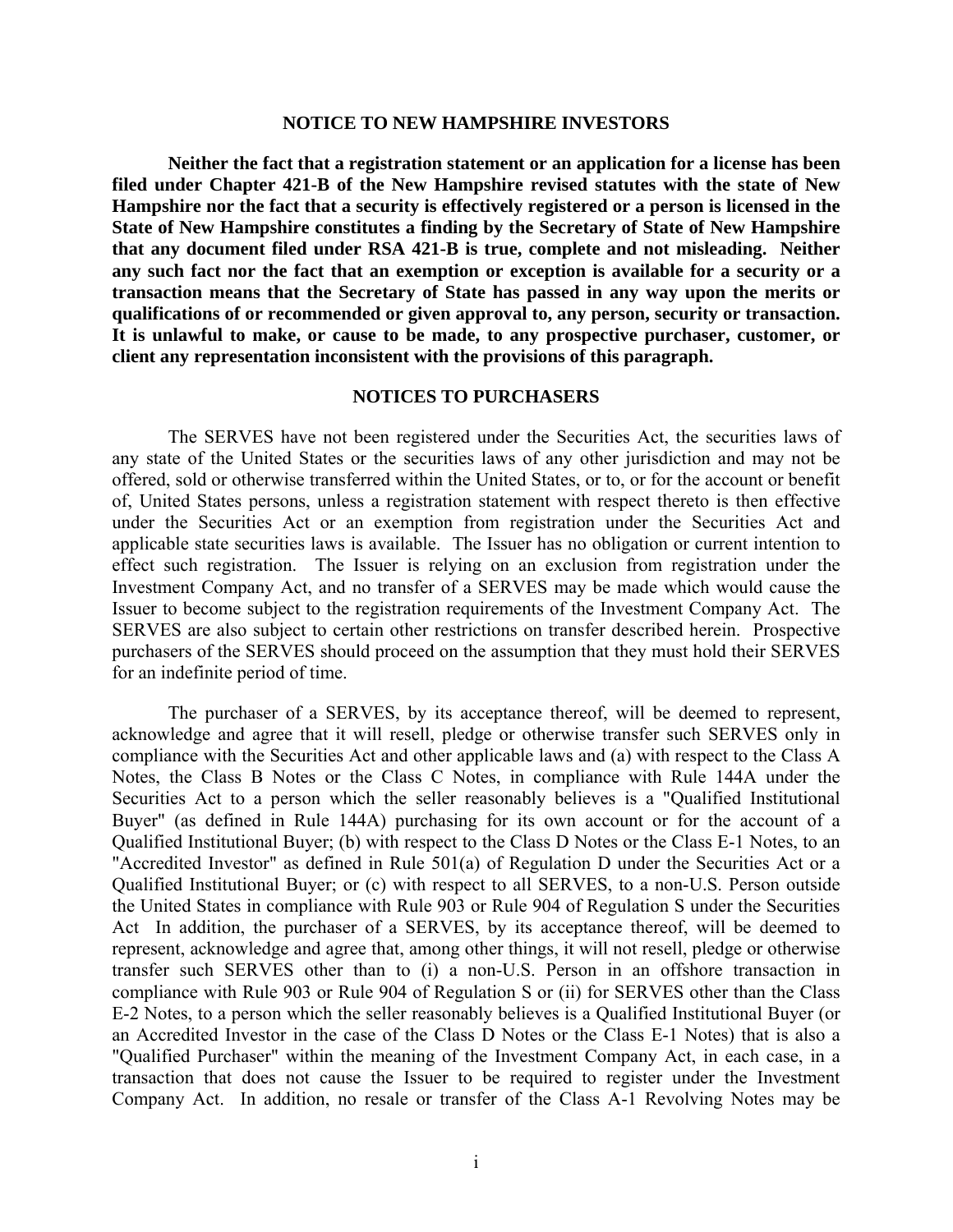effected unless the Collateral Manager has provided its written consent thereto, such consent not to be unreasonably withheld or delayed. See also "*Purchase and Transfer Restrictions*." There are restrictions on sales or transfers to a Benefit Plan Investor. See "*ERISA Considerations*."

No representation is made to any offeree or purchaser of the SERVES regarding the legality of investment therein by such offeree or purchaser under applicable legal investment or similar laws.

Prospective purchasers should not construe the contents of this Private Placement Memorandum or any related supplement as legal, tax, accounting, or economic advice. Each prospective purchaser should consult its counsel, accountants and other advisors as to legal, tax, accounting, economic and related aspects of a purchase of a SERVES.

In making an investment decision prospective investors should rely on their own examination of the assets of the Issuer, the CDO Portfolio Criteria and the terms of the offering, including the merits and risks involved.

This Private Placement Memorandum has been prepared by the Issuer solely for use in connection with the offering of the SERVES described herein. Neither the Placement Agent nor any of its affiliates: (a) makes any representation or warranty as to, or assumes any responsibility for, the accuracy or completeness of the information contained herein or (b) has independently verified any such information or assumes any responsibility for its accuracy or completeness. Nothing contained in this Private Placement Memorandum is or should be relied upon as a promise or representation as to future results or events. The Trustee has not participated in the preparation of this Private Placement Memorandum and does not assume any responsibility for its contents.

Except for the information set forth under "*The Collateral Manager*" and "*Risk Factors — Other Considerations — Certain Conflicts of Interest — The Collateral Manager*" neither the Collateral Manager nor any of its Affiliates: (a) makes any representation or warranty as to, or assumes any responsibility for, the accuracy or completeness of the information contained herein or (b) has independently verified any such information or assumes any responsibility for its accuracy or completeness.

The Placement Agent does not assume any responsibility for the performance of any obligations of the Issuer or any other person described in this Private Placement Memorandum or for the due execution, validity or enforceability of the SERVES, the instruments or documents delivered in connection with the SERVES or for the value or validity of any collateral or security interests pledged in connection therewith.

The Issuer will make available to any offeree of the SERVES, prior to the issuance thereof, the opportunity to ask questions of and to receive answers from the Issuer or a person acting on its behalf concerning the terms and conditions of the offering, the Issuer or any other relevant matters, and to obtain any additional information to the extent the Issuer possesses such information or can obtain it without unreasonable expense.

An investment in the SERVES is only suitable for financially sophisticated investors which are capable of evaluating the merits and risks of such investment and which have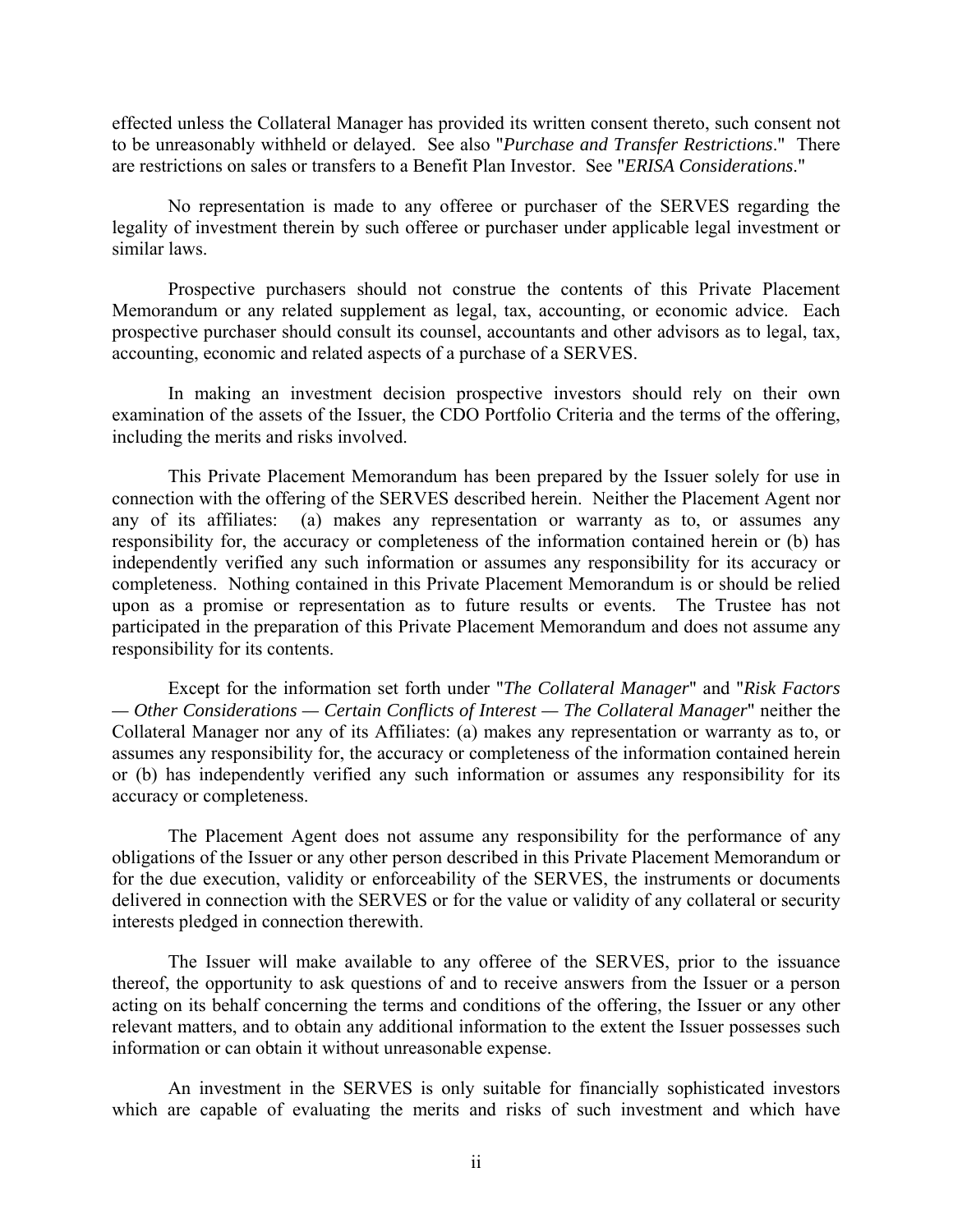sufficient resources to be able to bear any losses which may result from such an investment. In addition, the financial condition of an investor in the SERVES should be such that such investor has no need for liquidity with respect to the SERVES and no need to dispose of its SERVES or any portion thereof to satisfy any existing or contemplated indebtedness, obligations or other undertaking.

**NOTWITHSTANDING ANYTHING HEREIN TO THE CONTRARY, EFFECTIVE FROM THE DATE OF COMMENCEMENT OF DISCUSSIONS, EACH RECIPIENT OF THIS PRIVATE PLACEMENT MEMORANDUM (AND EACH EMPLOYEE, REPRESENTATIVE OR OTHER AGENT OF ANY SUCH RECIPIENT) MAY DISCLOSE TO ANY AND ALL PERSONS, WITHOUT LIMITATION OF ANY KIND, THE U.S. TAX TREATMENT AND TAX STRUCTURE OF THIS OFFERING AND ALL MATERIALS OF ANY KIND, INCLUDING OPINIONS OR OTHER TAX ANALYSES, THAT ARE PROVIDED TO THE RECIPIENT RELATING TO SUCH TAX TREATMENT AND TAX STRUCTURE.** 

In this Private Placement Memorandum, references to "written direction" or "direction in writing" shall include direction given by means of electronic mail.

In this Private Placement Memorandum, references to "Dollars," "\$" and "U.S.\$" are to United States Dollars.

### **NOTICE TO RESIDENTS OF THE CAYMAN ISLANDS**

 $\_$ 

No invitation to subscribe for any SERVES may be made to the public in the Cayman Islands.

# **NOTICE TO RESIDENTS OF THE UNITED KINGDOM**

 $\_$ 

The Placement Agent has represented, warranted and agreed that: (i) it has only communicated or caused to be communicated and will only communicate or cause to be communicated any invitation or inducement to engage in investment activity (within the meaning of Section 21 of the Financial Services and Markets Act 2000 (the "**FSMA**") received by it in connection with the issue or sale of any SERVES in circumstances in which Section 21(1) of the FSMA does not apply to the Issuer; and (ii) it has complied and will comply with all applicable provisions of the FSMA with respect to anything done by it in relation to the SERVES in, from or otherwise involving the United Kingdom.

### **EUROPEAN ECONOMIC AREA**

 $\_$ 

In relation to each member state of the European Economic Area which has implemented the Prospectus Directive (each, a "**Relevant Member State**"), the Placement Agent has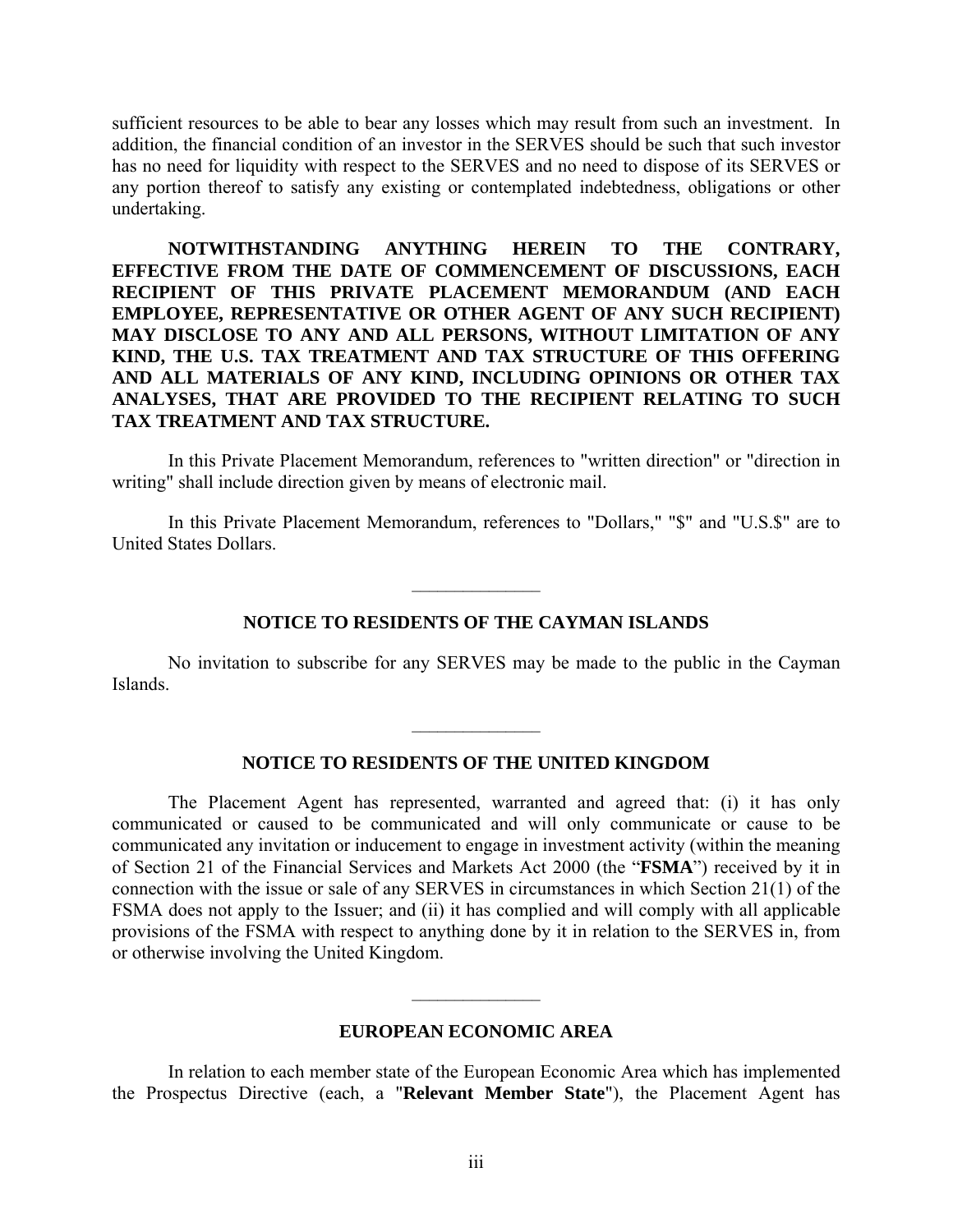represented and agreed that with effect from and including the date on which the Prospectus Directive is implemented in that Relevant Member State (the "**Relevant Implementation Date**") it has not made and will not make an Offer of Securities to the Public in that Relevant Member State except that it may, with effect from and including the Relevant Implementation Date, make an Offer of Securities to the Public in that Relevant Member State:

(A) In (or in Germany, where the offer starts within) the period beginning on the date of publication of a Prospectus in relation to those securities which has been approved by the competent authority in that Relevant Member State or, where appropriate, approved in another Relevant Member State and notified to the competent authority in that Relevant Member State, all in accordance with the Prospectus Directive and ending on the date which is 12 months after the date of such publication;

(B) At any time to legal entities which are authorised or regulated to operate in the financial markets or, if not so authorised or regulated, whose corporate purpose is solely to invest in securities;

(C) At any time to any legal entity which has two or more of (1) an average of at least 250 employees during the last financial year; (2) a total balance sheet of more than  $€43,000,000$  and (3) an annual net turnover of more than  $€50,000,000$ , as shown in its last annual or consolidated accounts; or

(D) At any time in any other circumstances which do not require the publication by the Issuer of a prospectus pursuant to article 3 of the Prospectus Directive.

For the purposes of this provision, the expression an "**Offer of Securities to the Public**" in relation to any securities in any Relevant Member State means the communication in any form and by any means of sufficient information on the terms of the offer and the securities to be offered so as to enable an investor to decide to purchase or subscribe for the securities, as the same may be varied in that Relevant Member State by any measure implementing the Prospectus Directive in that Relevant Member State and the expression "**Prospectus Directive**" means Directive 2003/71/EC and includes any relevant implementing measure in each Relevant Member State.

The distribution of this Private Placement Memorandum and the offer or sale of SERVES may be restricted by law in certain jurisdictions. Neither the Issuer nor the Placement Agent represents that this document may be lawfully distributed, or that any SERVES may be lawfully offered, in compliance with any applicable registration or other requirements in any such jurisdiction, or pursuant to an exemption available thereunder, or assume any responsibility for facilitating any such distribution or offering. In particular, no action has been taken by the Issuer or the Placement Agent which would permit a public offering of any SERVES or distribution of this document in any jurisdiction where action for that purpose is required. Accordingly, no SERVES may be offered or sold, directly or indirectly, and neither this Private Placement Memorandum nor any advertisement or other offering material may be distributed or published in any jurisdiction, except under circumstances that will result in compliance with any applicable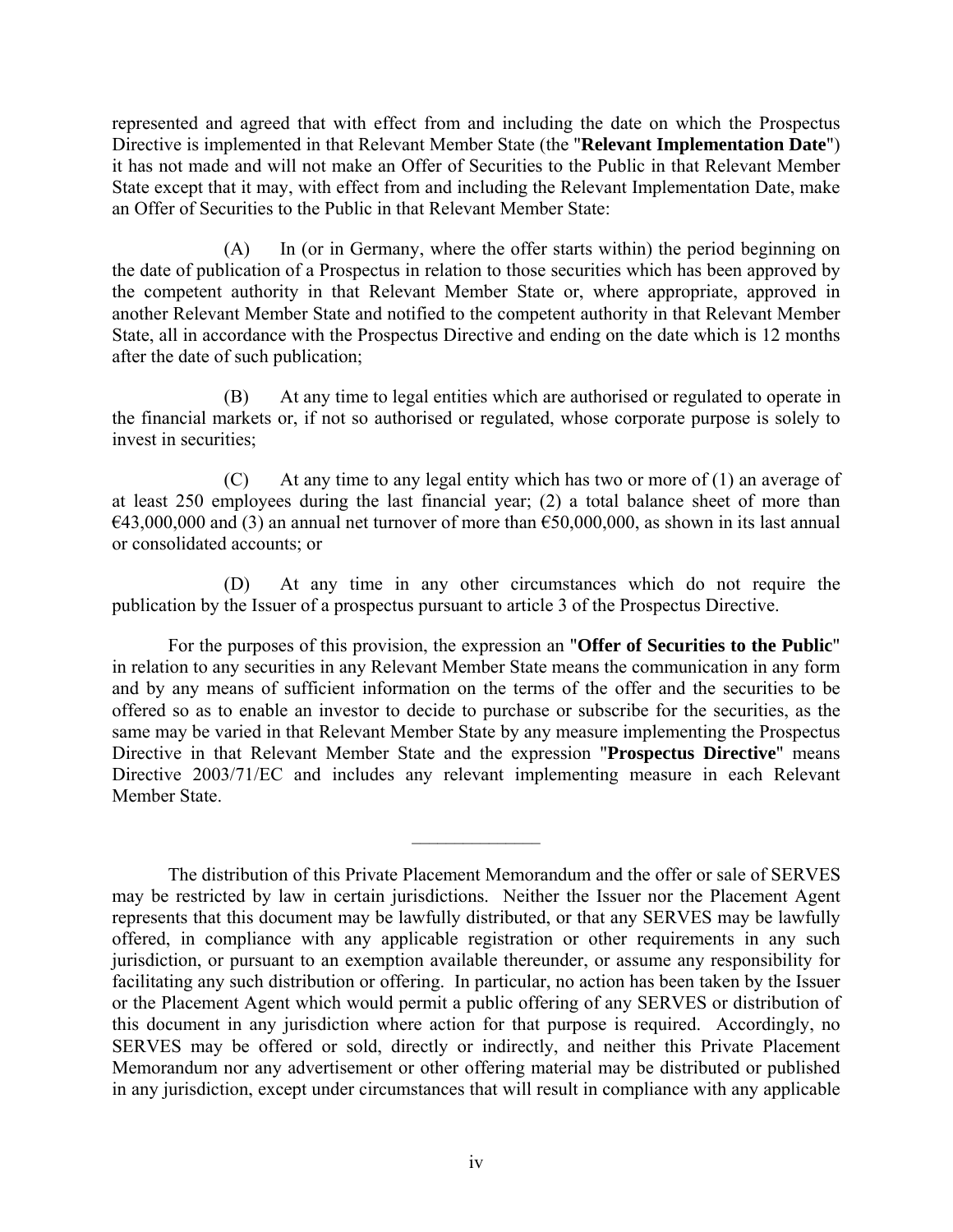laws and regulations. Persons into whose possession this Private Placement Memorandum or any SERVES come must inform themselves about and observe any such restrictions.

# **CERTAIN CONSIDERATIONS RELATING TO THE CAYMAN ISLANDS**

The Issuer is an exempted company with limited liability incorporated under the laws of the Cayman Islands. As a result, it may not be possible for investors to effect service of process upon the Issuer within the United States or to enforce against the Issuer in United States courts judgments predicated upon the civil liability provisions of the securities laws of the United States. The Issuer has been informed by Maples and Calder, its legal advisor in the Cayman Islands, that the United States and the Cayman Islands do not currently have a treaty providing for reciprocal recognition and enforcement of judgments in civil and commercial matters and that a final judgment for the payment of money rendered by any federal or state court in the United States based on civil liability, whether or not predicated solely upon United States securities laws, would, therefore, not be automatically enforceable in the Cayman Islands and there is doubt as to the enforceability in the Cayman Islands, in original actions or in actions for the enforcement of judgments of the United States courts, of liabilities predicated solely upon United States securities laws.

# **FORWARD LOOKING STATEMENTS**

Any projections, forecasts and estimates contained herein are forward looking statements and are based upon certain assumptions that the Issuer considers reasonable. Projections are necessarily speculative in nature, and it can be expected that some or all of the assumptions underlying the projections will not materialize or will vary significantly from actual results. Accordingly, the projections are only an estimate. Actual results may vary from the projections, and the variations may be material.

Some important factors that could cause actual results to differ materially from those in any forward looking statements include, among others, changes in interest rates; market, financial, or legal uncertainties; differences in the actual allocation of the CDO Assets among categories from those assumed and the performance of the CDO Assets. Consequently, the inclusion of projections herein should not be regarded as a representation by the Issuer, the Placement Agent, the Collateral Manager, the Trustee, the Collateral Administrator, the Warehouse Providers or any of their respective Affiliates or any other person or entity, of the results that will actually be achieved by the Issuer.

None of the Issuer, the Placement Agent, the Collateral Manager, the Collateral Administrator, the Trustee, the Warehouse Providers or any of their respective Affiliates has any obligation to update or otherwise revise any projections, including any revisions to reflect changes in economic conditions or other circumstances arising after the date hereof, or to reflect the occurrence of unanticipated events, even if the underlying assumptions do not come to fruition.

# **AVAILABLE INFORMATION**

To permit compliance with Rule 144A under the Securities Act for resales of the Notes, the Issuer will make available to holders of the Notes and prospective purchasers who request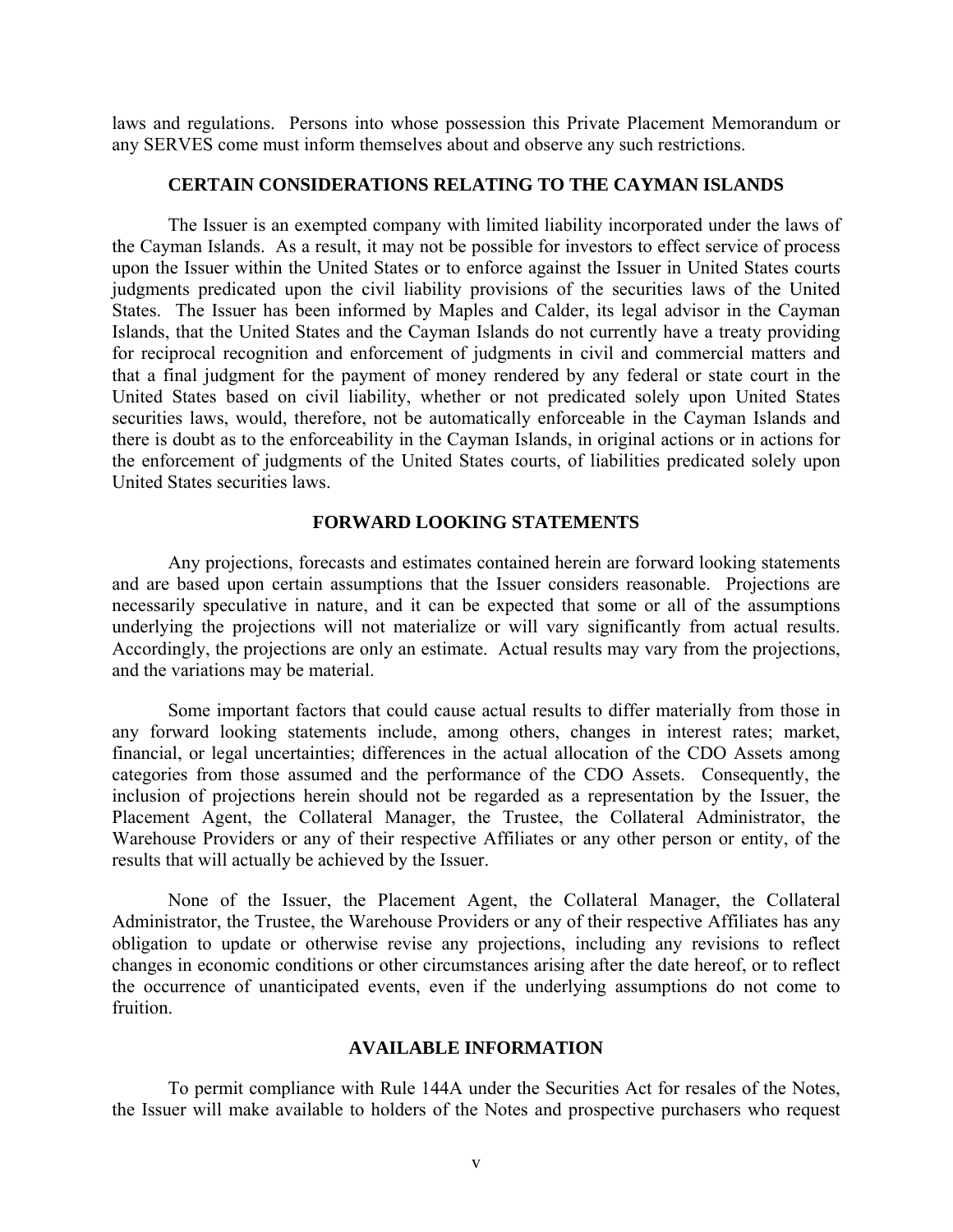such information, the information required to be delivered under Rule 144A(d)(4) under the Securities Act if at the time of the request the Issuer is not a reporting company under Section 13 or Section 15(d) of the U.S. Securities Exchange Act of 1934, as amended (the "**Exchange Act**") or if the Issuer is not exempt from reporting pursuant to Rule 12g3-2(b) under the Exchange Act. Copies of such information may be obtained free of charge from the office of the Trustee. The Issuer does not expect to become such a reporting company or to be so exempt from reporting. The Issuer will also furnish to the holders of the Notes certain other information on a periodic basis.

### **CERTAIN LEGAL INVESTMENT CONSIDERATIONS**

Institutions whose investment activities are subject to investment laws and regulations or to review by certain regulatory authorities may be subject to restrictions on investments in the SERVES. Any such institution should consult its legal advisers in determining whether and to what extent there may be restrictions on its ability to invest in the SERVES. Without limiting the foregoing, any financial institution that is subject to the jurisdiction of the Comptroller of the Currency, the Board of Governors of the Federal Reserve System, the Federal Deposit Insurance Corporation, the Office of Thrift Supervision, the National Credit Union Administration, any state insurance commission, or any other federal or state agencies with similar authority should review any applicable rules, guidelines and regulations prior to purchasing the SERVES. Depository institutions should review and consider the applicability of the Federal Financial Institutions Examination Council Supervisory Policy Statement on Securities Activities, which has been adopted by the respective federal regulators.

None of the Issuer, the Placement Agent, the Collateral Manager, the Collateral Administrator, the Trustee, the Warehouse Providers or any of their respective Affiliates makes any representation as to the proper characterization of the SERVES for investment or other purposes, or as to the ability of particular purchasers to purchase the SERVES under applicable investment restrictions. The uncertainties described above (and any unfavorable future determinations concerning investment or applicable regulatory characteristics of the SERVES) may affect the liquidity of the SERVES. Accordingly, all institutions whose activities are subject to investment laws and regulations, regulatory capital requirements or review by regulatory authorities should consult their own legal advisers in determining whether and to what extent the SERVES are subject to investment, capital or other restrictions.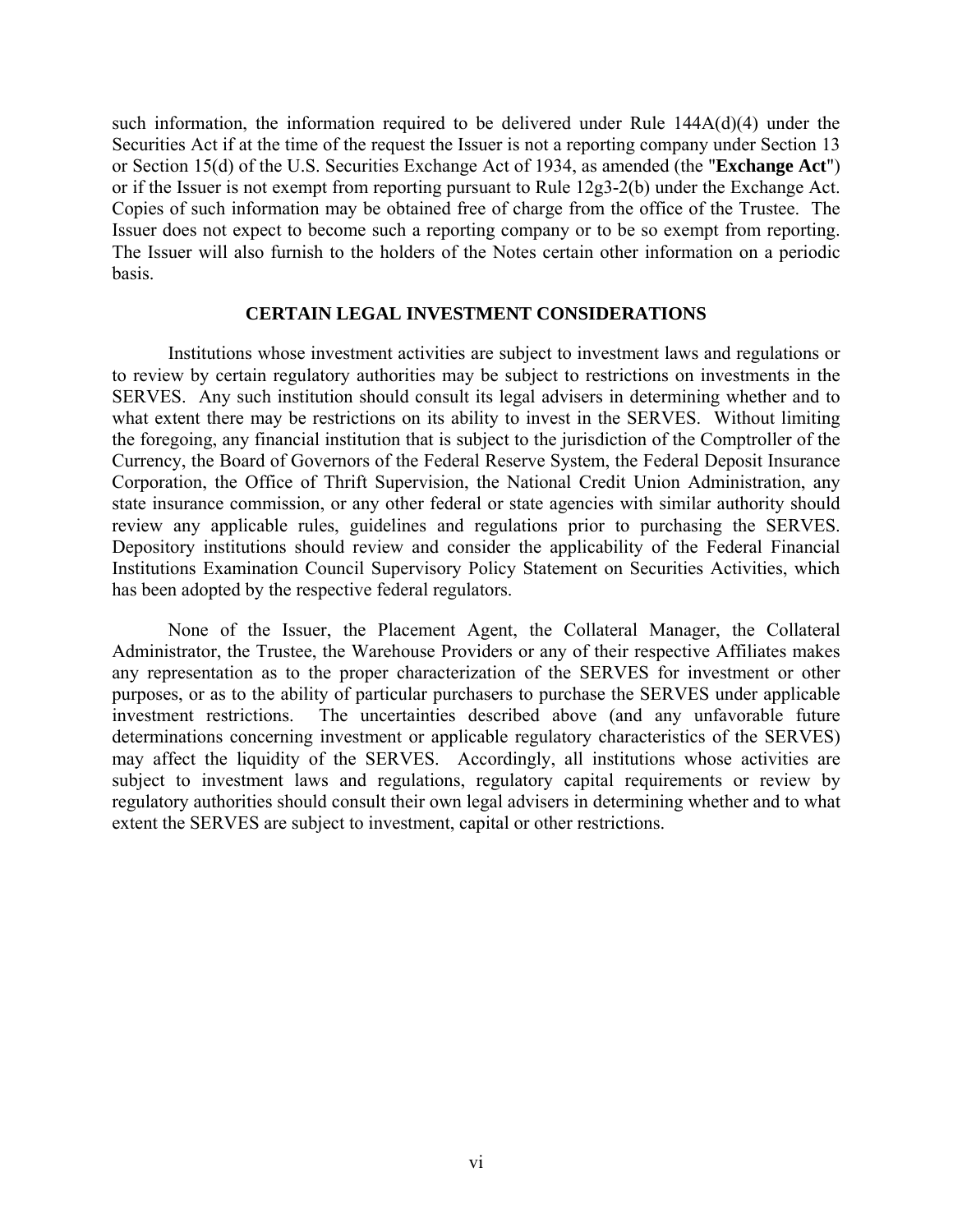# **TABLE OF CONTENTS**

# Page

| General. |  |
|----------|--|
|          |  |
|          |  |
|          |  |
|          |  |
|          |  |
|          |  |
| General. |  |
|          |  |
|          |  |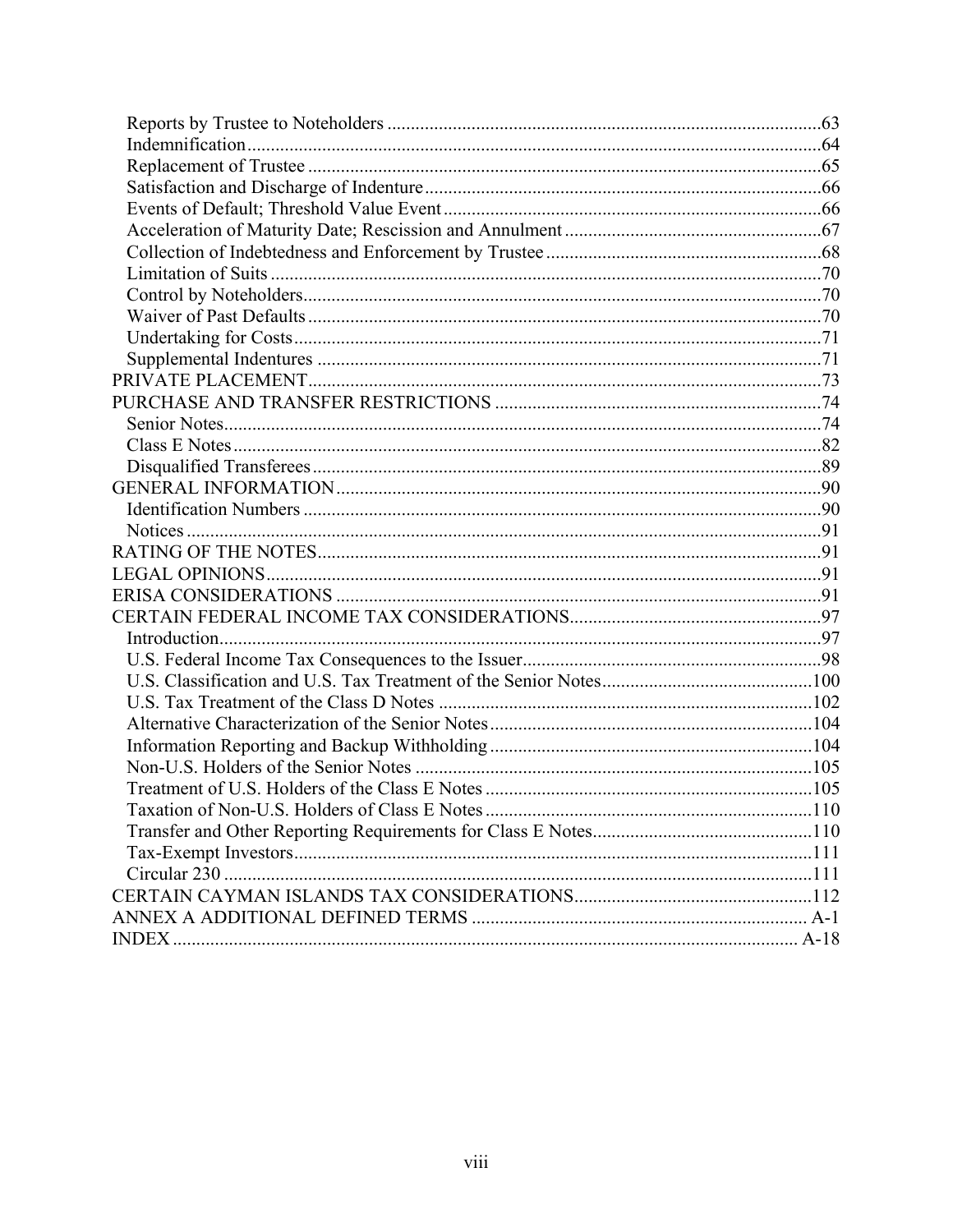# **SUMMARY**

*The following summary is qualified in its entirety by reference to the detailed information appearing elsewhere in this Private Placement Memorandum. An index of capitalized terms used*  in this Private Placement Memorandum appears at the end of this Private Placement *Memorandum.*

| The Issuer:    | LCM VII Ltd. (the "Issuer") is an exempted company with limited<br>liability incorporated under the laws of the Cayman Islands. The Issuer<br>has no prior operating experience (other than pursuant to the<br>Warehousing Facilities). The Issuer will not undertake any activities<br>other than issuing the Notes, investing and reinvesting in CDO Assets<br>and Eligible Investments the proceeds from the sale of the Notes and<br>payments received in respect of the CDO Assets, entering into and<br>performing its obligations under the Collateral Management Agreement,<br>entering into and performing its obligations under such placement and<br>subscription agreements as may be necessary in connection with the<br>offering and sale of the Notes from time to time, fulfilling its obligations<br>under the Warehousing Facilities and engaging in such other activities<br>which are necessary, suitable or convenient to accomplish the foregoing,<br>all as described in this Private Placement Memorandum and in<br>accordance with the Indenture and the Formation Documents of the |
|----------------|--------------------------------------------------------------------------------------------------------------------------------------------------------------------------------------------------------------------------------------------------------------------------------------------------------------------------------------------------------------------------------------------------------------------------------------------------------------------------------------------------------------------------------------------------------------------------------------------------------------------------------------------------------------------------------------------------------------------------------------------------------------------------------------------------------------------------------------------------------------------------------------------------------------------------------------------------------------------------------------------------------------------------------------------------------------------------------------------------------------|
|                | Issuer. Payments received by the Issuer in respect of the Collateral<br>securing the Notes will be the only source of moneys for the Issuer.                                                                                                                                                                                                                                                                                                                                                                                                                                                                                                                                                                                                                                                                                                                                                                                                                                                                                                                                                                 |
|                | The Issuer has an authorized share capital of U.S.\$50,000, consisting of<br>50,000 ordinary shares with a par value of U.S.\$1.00 per share (the<br>"Ordinary Shares"). 250 of the Ordinary Shares have been issued and<br>are held by Maples Finance Limited ("Maples Finance") under the<br>terms of a declaration of trust.                                                                                                                                                                                                                                                                                                                                                                                                                                                                                                                                                                                                                                                                                                                                                                              |
| The Company    |                                                                                                                                                                                                                                                                                                                                                                                                                                                                                                                                                                                                                                                                                                                                                                                                                                                                                                                                                                                                                                                                                                              |
| Administrator: | Maples Finance will act as administrator (in such capacity, the<br>"Company Administrator") and will perform certain administrative<br>services for the Issuer in the Cayman Islands pursuant to an<br>administration agreement, dated as of March 8, 2007 (the "Company<br>Administration Agreement"), between the Company Administrator<br>and the Issuer.                                                                                                                                                                                                                                                                                                                                                                                                                                                                                                                                                                                                                                                                                                                                                 |
| The Collateral |                                                                                                                                                                                                                                                                                                                                                                                                                                                                                                                                                                                                                                                                                                                                                                                                                                                                                                                                                                                                                                                                                                              |
| Administrator: | Deutsche Bank Trust Company Americas will act as collateral<br>administrator (the "Collateral Administrator") pursuant to the<br>Collateral Administration Agreement, to be dated as of the Closing Date<br>(the "Collateral Administration Agreement"), among the Issuer, the<br>Collateral Manager and the Collateral Administrator. The Collateral<br>Administrator will assist the Issuer and the Collateral Manager in<br>connection with their monitoring of the CDO Assets on an ongoing basis<br>and compiling certain reports, schedules and calculations required to be                                                                                                                                                                                                                                                                                                                                                                                                                                                                                                                            |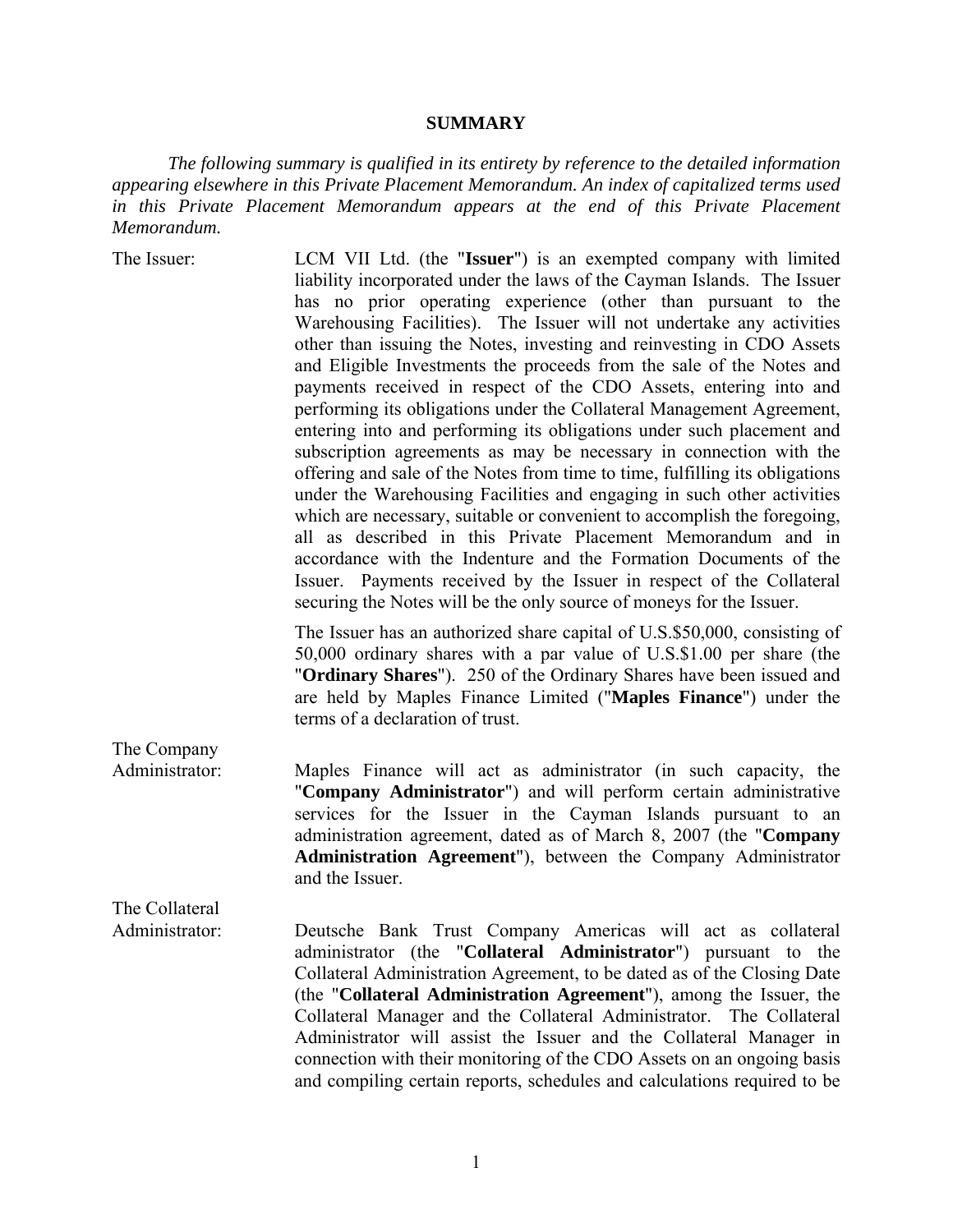prepared by the Issuer under the Indenture or the Collateral Manager under the Collateral Management Agreement.

Securities Offered: The Issuer will issue pursuant to the Indenture U.S.\$126,000,000 aggregate principal amount of Class A-1 Revolving Notes (the "**Class A-1 Revolving Notes**"), U.S.\$250,000,000 aggregate principal amount of Class A-2 Term Notes (the "**Class A-2 Term Notes**," and together with the Class A-1 Revolving Notes the "**Class A Notes**"), U.S.\$20,000,000 aggregate principal amount of Class B Notes (the "**Class B Notes**"), U.S.\$42,763,000 aggregate principal amount of Class C Notes (the "**Class C Notes**" ), U.S.\$29,040,000 aggregate principal amount of Class D Notes (the "**Class D Notes**" and together with the Class A Notes, the Class B Notes and the Class C Notes, the "**Senior Notes**"), U.S.\$937,000 aggregate principal amount of Class E-1 Notes (the "**Class E-1 Notes**") and U.S.\$937,000 aggregate principal amount of Class E-2 Notes, (the "**Class E-2 Notes**," together with the Class E-1 Notes, the "**Class E Notes**," and together with the Senior Notes, the "**Notes**" or the "**SERVES**").

> The interest rate on the Class A Notes (the "**Class A Note Rate**") will be (a) for the period from the Closing Date to, but excluding, August 1, 2013, LIBOR plus 0.30% and (b) for the period from, and including, August 1, 2013 to, but excluding, the Scheduled Maturity Date, LIBOR plus 0.60%. The interest rate on the Class B Notes (the "**Class B Note Rate**") will be LIBOR plus 0.90%. The interest rate on the Class C Notes (the "**Class C Note Rate**") will be LIBOR plus 1.50%. The interest rate on the Class D Notes (the "**Class D Note Rate**") will be (a) for the period from the Closing Date to, but excluding, August 1, 2013, LIBOR plus 4.00% and (b) for the period from, and including, August 1, 2013 to, but excluding, the Scheduled Maturity Date, LIBOR plus 1.50%. The holders of the Class D Notes will also be entitled to receive additional interest during the periods described in (a) and (b) above at the rates of 0.00% and 2.50%, respectively, (the "**Class D Note Additional Interest Rate**"); *provided* that the Issuer will pay such additional interest only if certain conditions described herein are satisfied. The Class E Notes will bear interest at LIBOR plus 5.00% (the "**Class E Note Rate**"). In addition to the payment of interest at the rates described above, the holders of the Class D Notes and the Class E Notes will be entitled to additional payments described herein if certain conditions are satisfied. See "*Description of the SERVES — Priority of Payments*."

> The Notes will be scheduled to mature on August 1, 2019 (the "**Scheduled Maturity Date**"), but will be subject to redemption in whole or in part prior to such date under the circumstances described herein. See "*Risk Factors*" for the description therein of various risks that may adversely affect the ability of the holders of the Notes to be repaid in full the amount of their investment therein.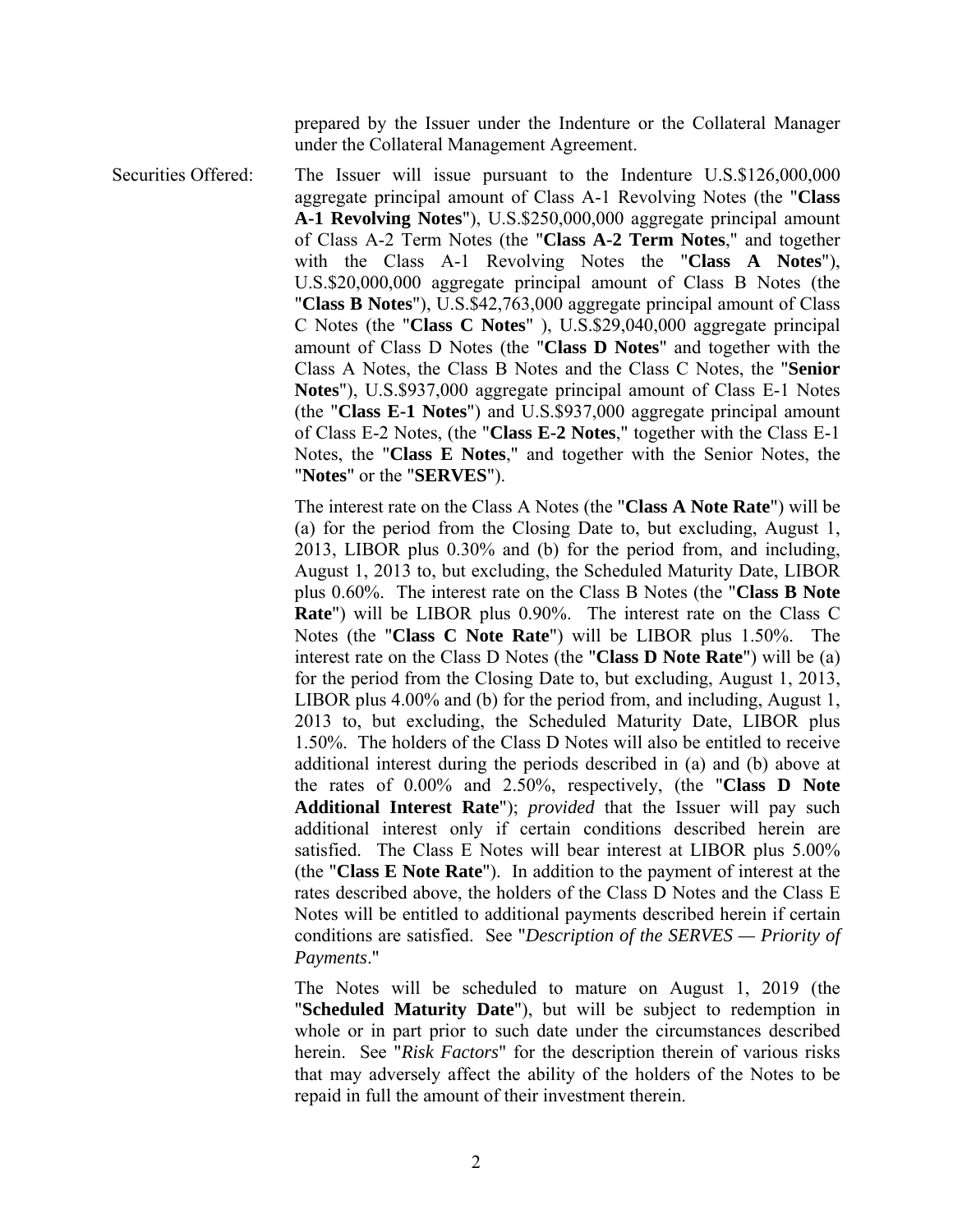Each of the Class A-1 Revolving Notes, the Class A-2 Term Notes, the Class B Notes, the Class C Notes, the Class D Notes, the Class E-1 Notes and the Class E-2 Notes are herein referred to as a "**Class**" of Notes.

Purchases of Initial

SERVES: On the Closing Date, the initial investors of the Notes will commit to purchase the full amount of the Notes, at prices negotiated at the time of sale. Purchases will be required to be made on the Closing Date in the aggregate principal amount of U.S.\$250,000,000 of the Class A-2 Term Notes, U.S.\$20,000,000 of the Class B Notes, U.S.\$42,763,000 of the Class C Notes, U.S.\$29,040,000 of the Class D Notes, U.S.\$937,000 of the Class E-1 Notes and U.S.\$937,000 of the Class E-2 Notes. The funded amount of the Class A-1 Revolving Notes is expected to be U.S.\$31,000,000 on the Closing Date.

> Pursuant to one or more purchase agreements to be entered into on the Closing Date by and among the Issuer and the holders of the Class A-1 Revolving Notes (each a "**Class A-1 Revolving Note Purchase Agreement**") and subject to compliance with certain borrowing conditions specified therein, the Issuer may, from time to time, request advances, repay such advances and then reborrow amounts from the holders of the Class A-1 Revolving Notes, and the holders of the Class A-1 Revolving Notes will agree to make such advances to the Issuer in an aggregate principal amount at any one time outstanding of up to U.S.\$126,000,000 (see "*Description of the SERVES — The Class A-1 Revolving Notes*"). Among other borrowing conditions, the holders of the Class A-1 Revolving Notes will be obligated to make advances to the Issuer if the proceeds of the related advances are required by the Issuer for the purposes of (a) purchasing CDO Assets prior to the Note Amortization Period and (b) making payments and distributions pursuant to paragraphs (1) through (11) of the Quarterly Priority of Payments. Each purchaser of Class A-1 Revolving Notes will be required to satisfy, in addition to the other requirements specified herein, the Ratings Criteria. In addition, no resale or transfer of the Class A-1 Revolving Notes may be effected unless the Collateral Manager has provided its written consent thereto, such consent not to be unreasonably withheld or delayed.

Ratings: It is a condition to the issuance of the Notes that the Class A-1 Revolving Notes, the Class A-2 Term Notes, the Class B Notes, the Class C Notes, the Class D Notes, the Class E-1 Notes and the Class E-2 Notes have initial ratings of at least "AAA," "AAA," "AA," "A," "BBB," "BB" and "BB" respectively, by Fitch. Such ratings will be based upon an evaluation of the ability of the Issuer, with respect to the Class A Notes, the Class B Notes, the Class C Notes and the Class D Notes, to pay on a timely basis interest on the Class A Notes, the Class B Notes, the Class C Notes and the Class D Notes at the applicable Note Rates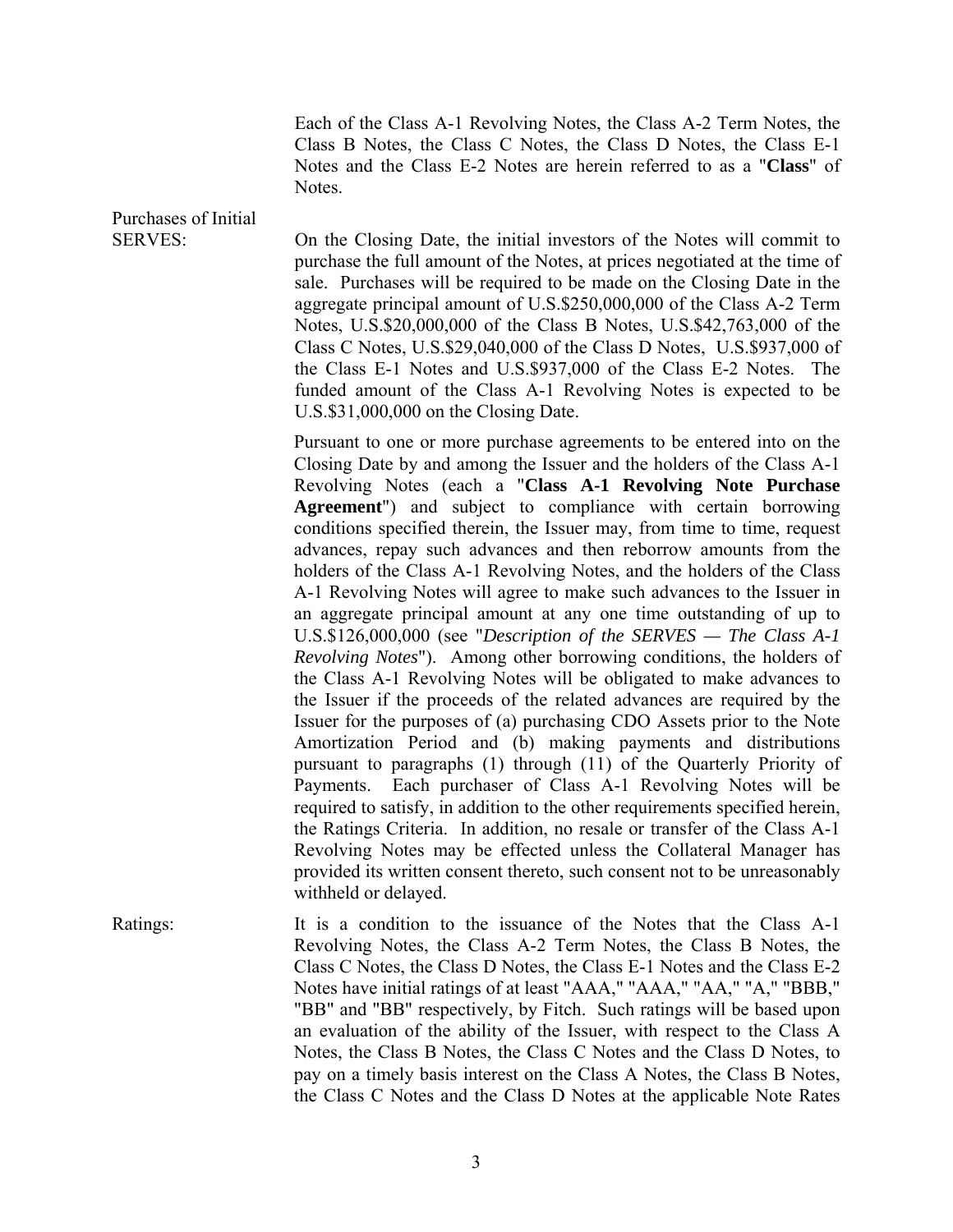and to pay the Outstanding Principal Amount of such Classes on the Scheduled Maturity Date, and with respect to the Class E-1 Notes and the Class E-2 Notes to pay the Outstanding Principal Amount of such Classes on the Scheduled Maturity Date, as contemplated by the Basic Documents. The ratings will not address the ability of the Issuer to pay the Outstanding Principal Amount of such Notes at any time prior to the Scheduled Maturity Date or to make any other payments with respect to the Notes (including the payment of any interest on the Class D Notes at the Class D Note Additional Interest Rate). See "*Description of the SERVES*" and "*Rating of the Notes*."

Use of Proceeds and

Indenture Accounts: The net proceeds from the issuance of the Notes (less U.S.\$255,000) received by the Issuer on the Closing Date will be deposited into an account with the Trustee to be designated the "**Principal Collateral Account**." The remaining U.S.\$255,000 of net proceeds will be deposited into an account with the Trustee to be designated the "**Closing Date Expense Account**" which proceeds shall be applied after the Closing Date to pay any outstanding initial fees and expenses of the Issuer with respect to the offering of the Notes which were not paid on the Closing Date.

> On the Closing Date, the Issuer will utilize the net proceeds deposited in the Principal Collateral Account to repurchase participations sold with respect to, or to repay funds borrowed to purchase, the Warehoused Loans pursuant to the Warehousing Facilities, and the related Warehoused Loans will be the initial CDO Assets in the CDO Portfolio. See "*The Warehousing Facilities*."

> Funds in the Principal Collateral Account will be invested at the written direction of the Collateral Manager in CDO Assets and Eligible Investments. All investment income from CDO Assets and Eligible Investments will be deposited immediately upon receipt into the Interest Collateral Account. On the first Quarterly Payment Date, the Trustee shall deposit all funds remaining in the Closing Date Expense Account into an account with the Trustee to be designated the "**Interest Collateral Account**" and such deposited funds, together with other amounts on deposit therein, will be used to make payments and distributions in accordance with the Quarterly Priority of Payments on the first Quarterly Payment Date. On each Quarterly Payment Date, any moneys in the Interest Collateral Account, after all of the payments are made in accordance with the Quarterly Priority of Payments, will be transferred to the Principal Collateral Account.

Mandatory

Redemption in Part: During the Note Amortization Period, the Class A Notes, the Class B Notes, the Class C Notes and the Class D Notes will be subject to mandatory redemption in part as provided in the Indenture, to the extent that moneys are available thereunder to effect such redemption. In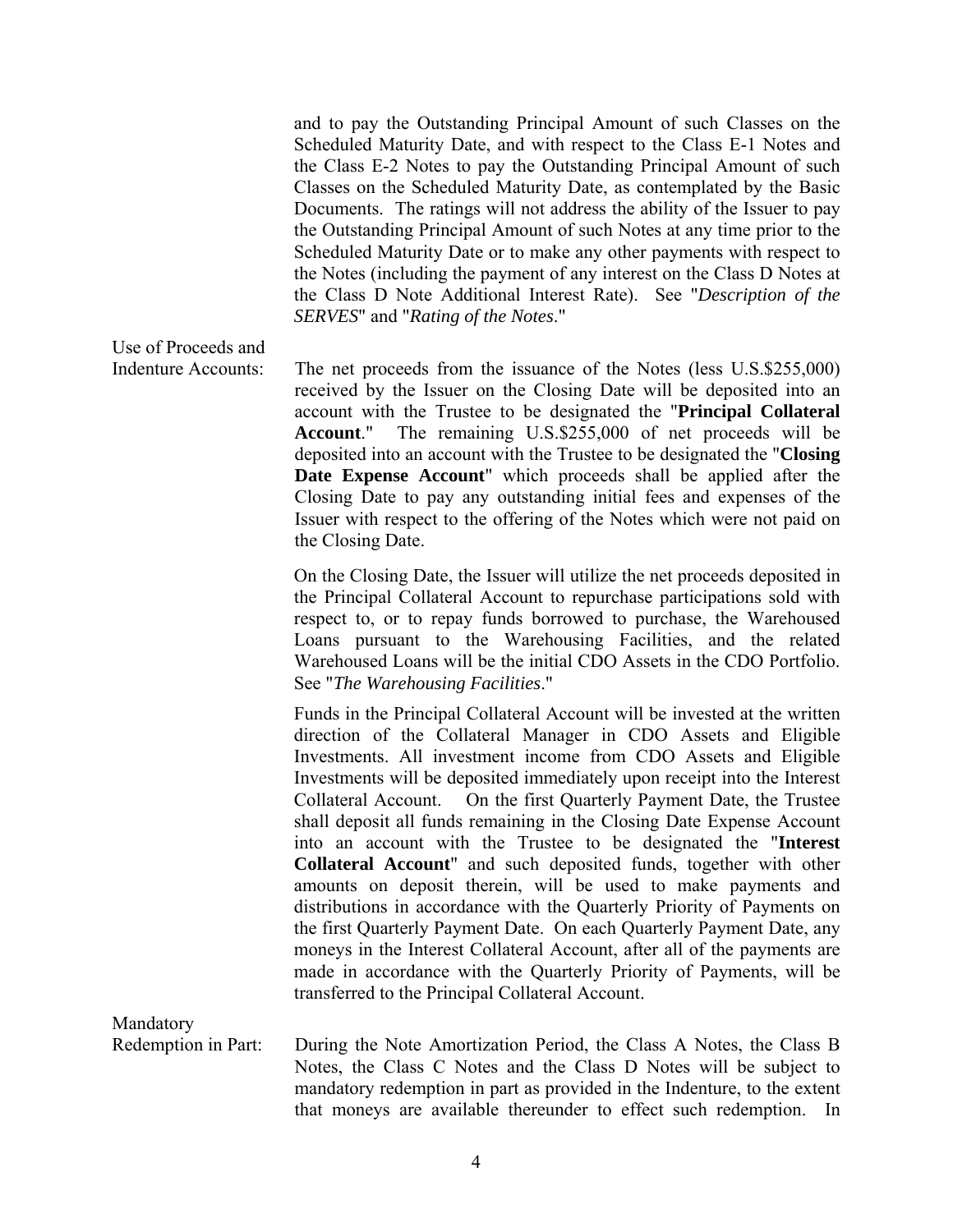connection with any mandatory redemption, the Class B Notes, the Class C Notes and/or the Class D Notes will be redeemed in an amount determined by reference to the Maximum Leverage Factor, with any remaining available moneys on such Quarterly Payment Date being used to repay the Class A-1 Revolving Notes and redeem the Class A-2 Term Notes; *provided*, that the Class A-1 Revolving Notes will be repaid in full (but not redeemed) prior to any such redemption of the Class A-2 Term Notes; *provided further,* that if the amounts owing described under clauses (1) through (11) of "*— Priority of Payments — Quarterly Priority of Payments,*" are not paid in full on the related Quarterly Payment Date, then available monies will be used to redeem the Class A-1 Revolving Notes in full and thereafter to redeem the Class A-2 Term Notes in full. The Class E Notes will not be subject to mandatory redemption in part. The repayment and redemption payment will be made solely from amounts realized from the liquidation of Eligible Investments on deposit in the Principal Collateral Account. See "*Description of the SERVES — Redemption of the SERVES*" and "*Description of the SERVES — Priority of Payments — Quarterly Priority of Payments*."

Optional Redemption: The Notes will also be subject to redemption (in whole, but not in part) subsequent to the Lock-Out Date at the option of the holders of more than 66-2/3% of the Outstanding Principal Amount of the Class D Notes; *provided* that such Noteholders designate in the notice of redemption delivered by them to the Trustee and the Collateral Manager a redemption date not less than 30 days, nor more than 150 days, following the date of delivery of such notice. Such redemption will only be effective if sufficient funds are available in the Principal Collateral Account and the Interest Collateral Account (after giving effect to the liquidation of all of the CDO Assets and other Eligible Investments) to make all distributions pursuant to paragraphs (1) through (16) of the Maturity Date Priority of Payments.

> The Notes will also be subject to redemption (in whole, but not in part) subsequent to the Lock-Out Date at the option of 100% of the holders of the Notes of all Classes, regardless of whether the assets of the Issuer are sufficient to redeem the Notes in full; *provided* that such Noteholders designate in the notice of redemption delivered by them to the Trustee and the Collateral Manager a redemption date not less than 30 days, nor more than 150 days, following the date of delivery of such notice. If there is any accrued and unpaid Secondary Collateral Management Fee payable to the Collateral Manager, such redemption will only be effected if the Collateral Manager consents to such redemption.

> The Class A-1 Revolving Notes may be repaid (in whole or in part) at the option of the Issuer (upon the direction of the Collateral Manager) from the liquidation of Eligible Investments in the Principal Collateral Account on any Business Day. Any repayment made with respect to the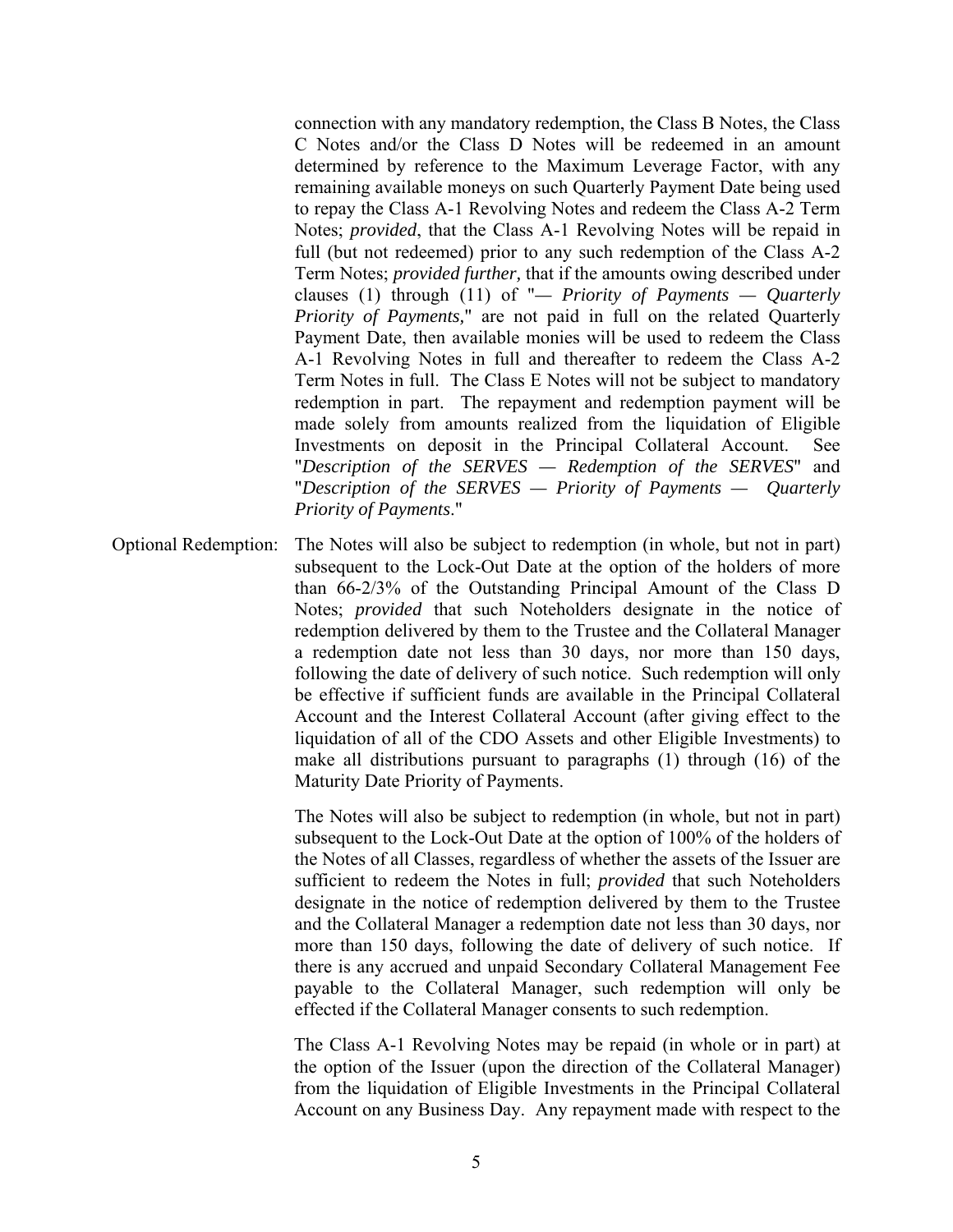Class A-1 Revolving Notes will not reduce the Commitments thereunder.

Threshold Value Event as Event

of Default: Under the Indenture, the occurrence and continuation of a Threshold Value Event will constitute an Event of Default that will result in all of the Notes becoming immediately due and payable. A "**Threshold Value Event**" will be deemed to occur and be continuing if, as determined on the Thursday of each week using the most recent available price information of the CDO Assets provided by the Collateral Manager, (a) the Market Value of the CDO Assets and the Eligible Investments held in the Principal Collateral Account (together with any cash therein) minus (b) the Outstanding Principal Amount of the Class A Notes, is less than (c) the Threshold Value. The "**Threshold Value**" will be (i) from the Closing Date to, and including, August 1, 2013, an amount equal to the lesser of (a) 6.6667% of the aggregate CDO Asset Initial Amount of all of the CDO Assets as of the date of determination, and (b) U.S.\$24,000,000; and (ii) thereafter, an amount equal to 6.6667% of the aggregate CDO Asset Initial Amount of all of the CDO Assets as of the date of determination.

 A Threshold Value Event may be cured, with the consent of the Majority Controlling Class Noteholders, by the issuance of additional Class E Notes to the existing holders of any Class of the Notes and other persons in an aggregate principal amount sufficient to satisfy the Threshold Value Event test. See "*Description of the SERVES — Additional Issuance of Class E Notes to Cure Threshold Value Event*."

The Warehousing

Facilities: In advance of the Closing Date, the Issuer has had the benefit of warehousing facilities (each a "**Warehousing Facility**" and together the "**Warehousing Facilities**") provided by an affiliate of the Collateral Manager and/or an affiliate of the Placement Agent (each a "**Warehouse Provider**") which allowed the purchase of CDO Assets at the direction of the Collateral Manager on behalf of the Issuer prior to the Closing Date and the repurchase of participations or the repayment of funds borrowed under the Warehousing Facilities on the Closing Date. See "*The Warehousing Facilities*."

The Collateral Management

Agreement: Lyon Capital Management LLC will be engaged as the Collateral Manager under an agreement between the Issuer and the Collateral Manager (the "**Collateral Management Agreement**"). Under the Collateral Management Agreement, the Collateral Manager will be responsible for selecting the CDO Assets to be added to, or deleted from, the portfolio of CDO Assets held by the Issuer (the "**CDO Portfolio**"). A CDO Asset may be added to the CDO Portfolio only if certain conditions are satisfied, including the requirement that each CDO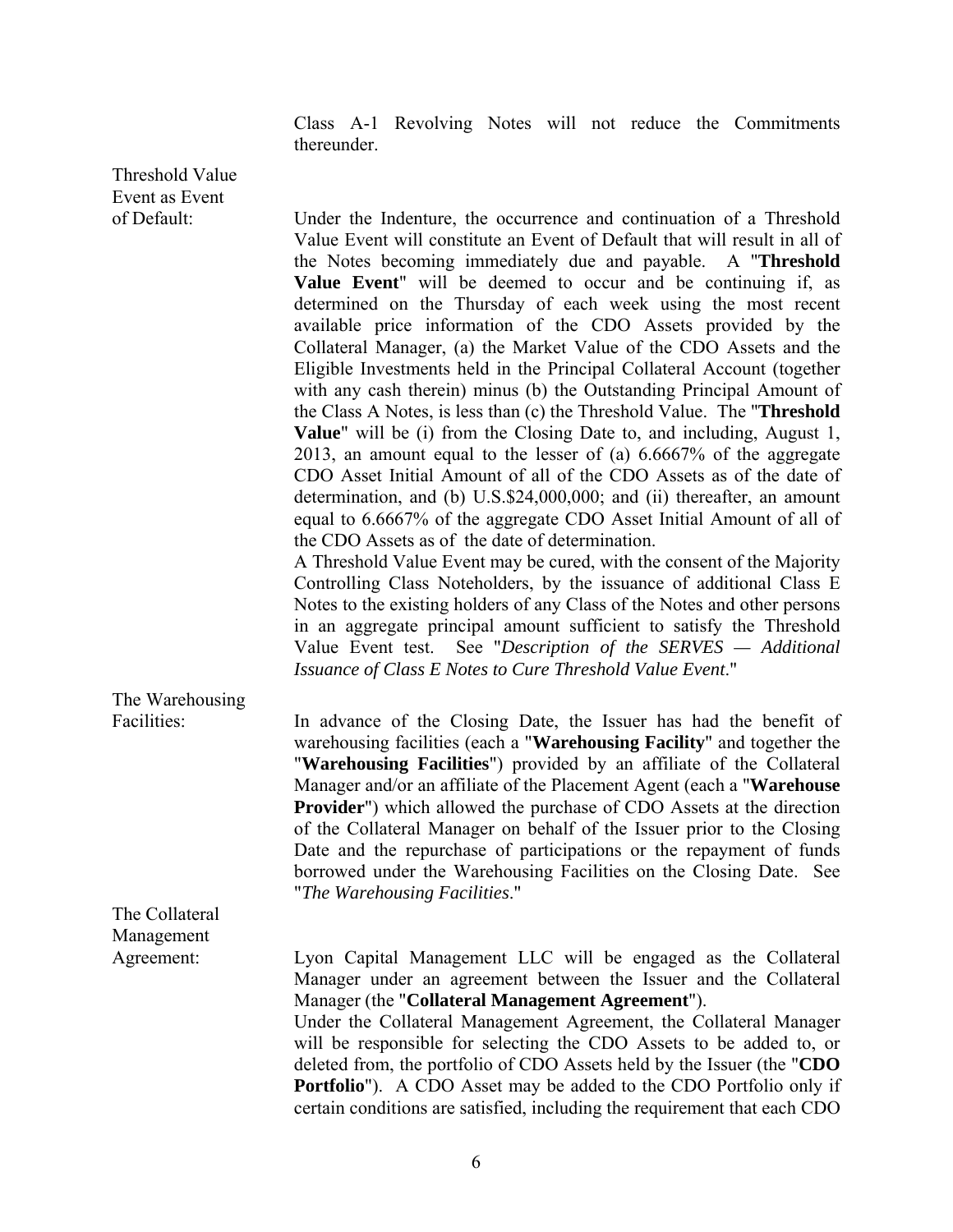Asset satisfy the CDO Portfolio Criteria applicable to individual CDO Assets and the Purchase Criteria, and that the addition of such CDO Asset to the CDO Portfolio will not cause the CDO Portfolio to cease to comply with the CDO Portfolio Criteria applicable to the CDO Portfolio as a whole or, if the CDO Portfolio is not in compliance with the CDO Portfolio Criteria at the time of the proposed addition, such addition will not cause the CDO Portfolio to be further out of compliance. During the Note Amortization Period, the Collateral Manager will have the right to direct the deletion of CDO Assets from, but not the addition of CDO Assets to, the CDO Portfolio (see "*The CDO Portfolio — The CDO Portfolio Criteria*").

 The maximum aggregate CDO Asset Initial Amount for the CDO Assets may not exceed U.S.\$400,000,000.

 The Collateral Manager will also instruct the Trustee in writing on selecting and liquidating Eligible Investments and attend meetings and otherwise represent the interests of the Issuer in connection with the management of the CDO Portfolio, including exercising certain rights and remedies with respect to the CDO Assets. In addition, the Collateral Manager shall determine the Market Value of the CDO Assets from time to time as required by the Basic Documents.

Initial Offer of

the Notes: Banc of America Securities LLC will, pursuant to a placement agency agreement (the "**Placement Agency Agreement**"), agree to act as placement agent (the "**Placement Agent**"), subject to the satisfaction of certain conditions, of the Notes. Investors in the Notes that purchase their Notes directly from the Issuer in definitive physical form will be required to execute and deliver a subscription agreement in connection with such purchase containing certain representations and warranties of such investors.

Restrictions on Purchase and

Transfer: The Class A Notes, the Class B Notes and the Class C Notes will be sold only (a) to "qualified institutional buyers" as defined in Rule 144A under the Securities Act ("**Qualified Institutional Buyers**") that are also "qualified purchasers" as defined in Section  $2(a)(51)$  of the Investment Company Act ("**Qualified Purchasers**") or (b) to non-U.S. Persons outside the United States in compliance with Rule 903 or Rule 904 of Regulation S under the Securities Act. The Class D Notes and the Class E-1 Notes will be sold only (a) to "accredited investors" as defined in Rule 501(a) of Regulation D under the Securities Act ("**Accredited Investors**") or Qualified Institutional Buyers, who, in each case, are also Qualified Purchasers or (b) to a non-U.S. Person outside the United States in compliance with Rule 903 or Rule 904 of Regulation S under the Securities Act. The Class E-2 Notes will be sold, and thereafter transferable, only to non-U.S. Persons outside the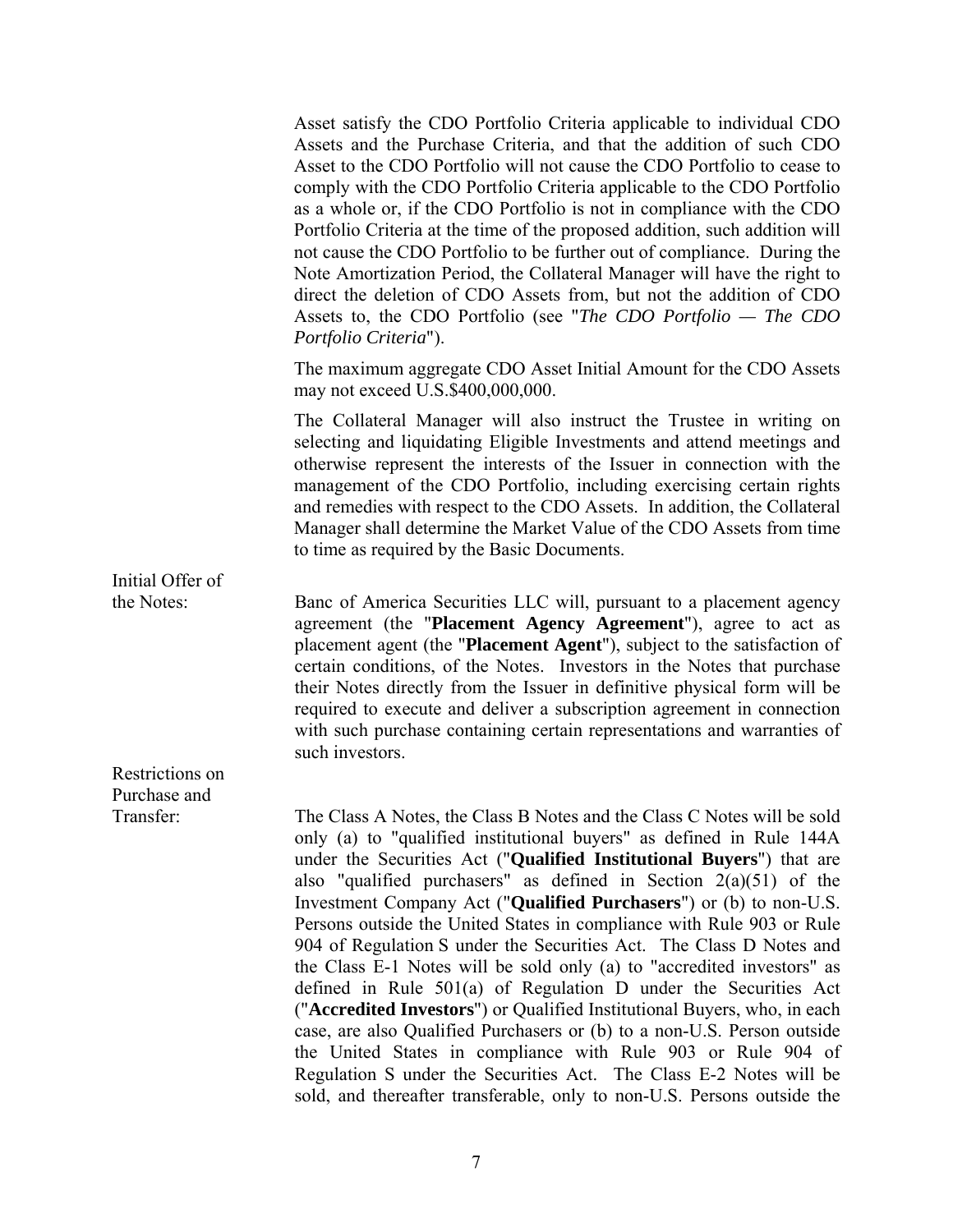United States in compliance with Rule 903 or Rule 904 of Regulation S under the Securities Act, who also satisfy certain requirements as to status under U.S. federal income tax laws.

 Each initial purchaser of a Note will be deemed to have made (or, in the case of purchasers of definitive Notes, required to make) certain representations, warranties and agreements, for the purpose of establishing, among other things, that the transaction will be exempt from registration under the Securities Act and that the Issuer will be exempt from registration under the Investment Company Act. Further, each transferee of a Note will either (i) be deemed to have made the representations and warranties set forth in "*Purchase and Transfer Restrictions*" or (ii) make such representations and warranties pursuant to a transfer certificate. See "*Private Placement*," "*Risk Factors — Other Considerations — Investment Company Act*" and "*ERISA Considerations*."

Certain Federal Income Tax

Considerations: See "*Certain Federal Income Tax Considerations*."

ERISA

Considerations: To avoid certain fiduciary concerns and the potential application of the prohibited transaction rules under the Employee Retirement Income Security Act of 1974, as amended ("**ERISA**"), and the Internal Revenue Code of 1986, as amended (the "**Code**"), the Class D Notes and the Class E Notes may not be sold or transferred to a Benefit Plan Investor as defined herein; *provided*, *however*, that the Class D Notes and the Class E Notes may be sold to an insurance company general account that satisfies certain conditions. The Class A Notes, the Class B Notes and the Class C Notes may be acquired by a Benefit Plan Investor, but only if certain conditions are satisfied. See "*ERISA Considerations*."

Special

Considerations: An investment in the Notes is speculative and involves a high degree of risk. See "*Risk Factors*."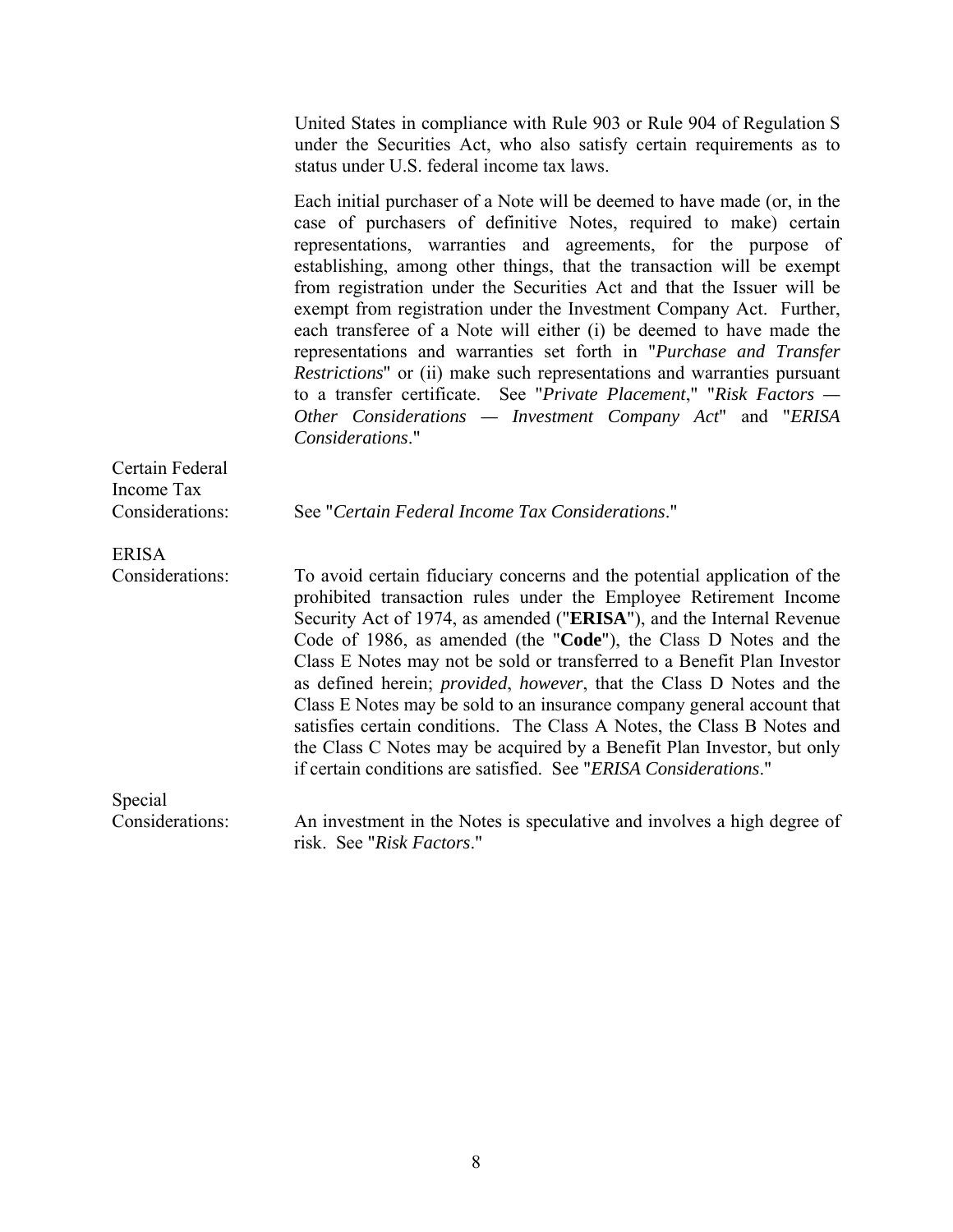### **RISK FACTORS**

*An investment in the SERVES involves certain risks. Prospective investors should carefully consider the following risk factors, in addition to the matters set forth elsewhere in this Private Placement Memorandum, prior to investing in the SERVES*.

#### **Risks Relating to the SERVES**

*Limited Liquidity and Restrictions on Transfer*. At the time the SERVES are issued, there will be no market for the SERVES, and there can be no assurance that a market will develop for them. Consequently, a purchaser must be prepared to hold any SERVES purchased by it for an indefinite period of time up to the Scheduled Maturity Date of the Notes. In addition, the SERVES will be subject to transfer restrictions as described herein. See "*Purchase and Transfer Restrictions*." Such restrictions may further limit the liquidity of the SERVES.

*Nonrecourse Obligations*. The SERVES will be nonrecourse obligations of the Issuer. Such SERVES are payable solely from the assets pledged by the Issuer to secure the SERVES. None of the Noteholders, members, officers, directors, managers or incorporators of the Issuer, the Trustee, the Collateral Administrator, the Collateral Manager, the Placement Agent, the Warehouse Providers, any of their respective Affiliates or any other person or entity will be obligated to make payments on the SERVES or under the Indenture. Consequently, holders of the SERVES must rely solely on distributions on the assets pledged to secure the SERVES for payment on the SERVES. If distributions on such assets are insufficient to make payments on the SERVES, no other assets will be available for payment of the deficiency, and following realization of the Assets pledged to secure the SERVES, the obligations of the Issuer to pay such deficiency shall be extinguished and shall not thereafter revive.

*Limited Source of Funds to Pay Expenses of the Issuer*. The funds available to the Issuer to pay its expenses on any Quarterly Payment Date will be limited to the Issuer Expense Cap plus any other moneys remaining after the payments described in paragraphs (2) through (7) under "*Description of the SERVES — Priority of Payments — Quarterly Priority of Payments*." In the event that such funds are not sufficient to pay the expenses incurred by the Issuer, the ability of the Issuer to operate effectively may be impaired, and it may not be able to defend or prosecute legal proceedings brought against it or which it might otherwise bring to protect the interests of the Issuer (and therefore the holders of the SERVES) or to pay the expenses of legal proceedings against persons which the Issuer has indemnified.

*Subordination*. Payments of the principal of and interest on the SERVES will be subject to the Priority of Payments. Under the Priority of Payments in general and subject to the exceptions set forth therein and described below, payments on the Class B Notes will be effectively subordinated to payments on the Class A Notes and to the payment of certain fees and expenses. Payments on the Class C Notes will be effectively subordinated to payments on the Class A Notes and the Class B Notes and to the payment of such fees and expenses. Payments on the Class D Notes will be effectively subordinated to payments on the Class A Notes, the Class B Notes and Class C Notes and to the payment of such fees and expenses. Payments on the Class E Notes will be effectively subordinated to payments on all of the other Classes of Notes and to the payment of such fees and expenses; except that in the case of a mandatory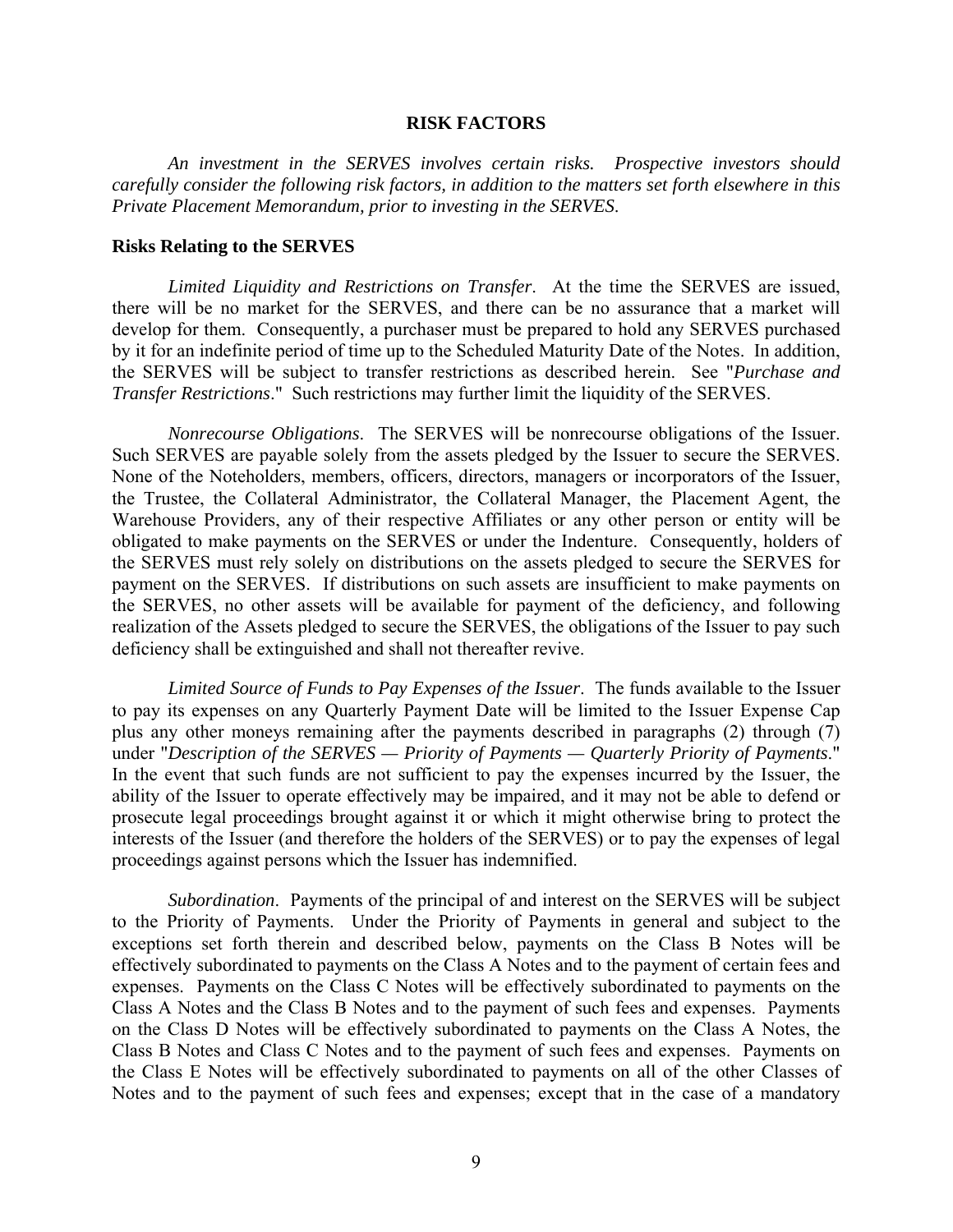redemption in part, the Class B Notes, the Class C Notes and/or the Class D Notes will be redeemed in an amount determined by reference to the Maximum Leverage Factor prior to any redemption of the Class A Notes on such Quarterly Payment Date.

The risks of delays in payments or ultimate nonpayment of principal and/or interest will be borne disproportionately by the holders of the subordinated Notes as compared to the holders of the Classes to which such Notes are effectively subordinated. Further, the requisite percentage of Notes of the Controlling Class at a given time will be entitled to determine the remedies to be exercised (or to determine not to exercise remedies) under the Indenture if an Event of Default occurs thereunder and to exercise certain other voting rights, and may do so without considering the effect of any such action (or inaction) on the holders of any other Classes of Notes. Such determinations by the Controlling Class could be adverse to the interests of the holders of the other Classes of Notes.

*Average Life of the Notes and Prepayment Considerations*. The Scheduled Maturity Date of the SERVES will be August 1, 2019. The average life of each Class of Notes, other than the Class E Notes, is expected to be shorter than the term to the Scheduled Maturity Date.

The average life of each Class of Notes will be affected both by the terms of the Notes (including payment priorities and the redemption provisions) and by the financial condition of the obligors on the underlying CDO Assets and the characteristics of such CDO Assets, including the existence and frequency of exercise of any prepayment, optional redemption or sinking fund features, the prevailing level of interest rates, the redemption price, the actual default rate and the actual level of recoveries on any defaulted securities, and the frequency of tender or exchange offers for the CDO Assets. An optional or mandatory redemption of the SERVES (or the acceleration of the payment thereof as result of an Event of Default) could require the Collateral Manager to liquidate positions more rapidly than would otherwise be desirable, which could adversely affect the realized value of the obligations sold. See "*Description of the SERVES — Redemption of the SERVES*."

*Certain Federal Income Tax Considerations.* The Issuer expects to conduct its affairs so that its net income will not become subject to U.S. Federal income tax. There can be no assurance, however, that its net income will not become subject to U.S. Federal income tax as the result of activities by the Issuer, changes in law, conclusions by U.S. tax authorities or other causes. Further, the Collateral Manager is required to comply with certain specific requirements relating to the activities of the Issuer, attached as an exhibit to the Collateral Management Agreement, that are intended to prevent the Issuer from engaging in activities that could give rise to a trade or business in the United States. The Collateral Manager is not obligated, however, to monitor (and conform the Issuer's activities in order to comply with) changes in law, and accordingly, any such changes could adversely affect whether the Issuer is treated as engaged in a United States trade or business.

The Issuer expects that payments received on the CDO Assets and Eligible Investments generally will not be subject to withholding taxes imposed by the United States or other countries from which such payments are sourced. Payments on such assets, however, might become subject to U.S. or other withholding tax due to a change in law or other causes. Payments with respect to any equity securities held by the Issuer likely will be subject to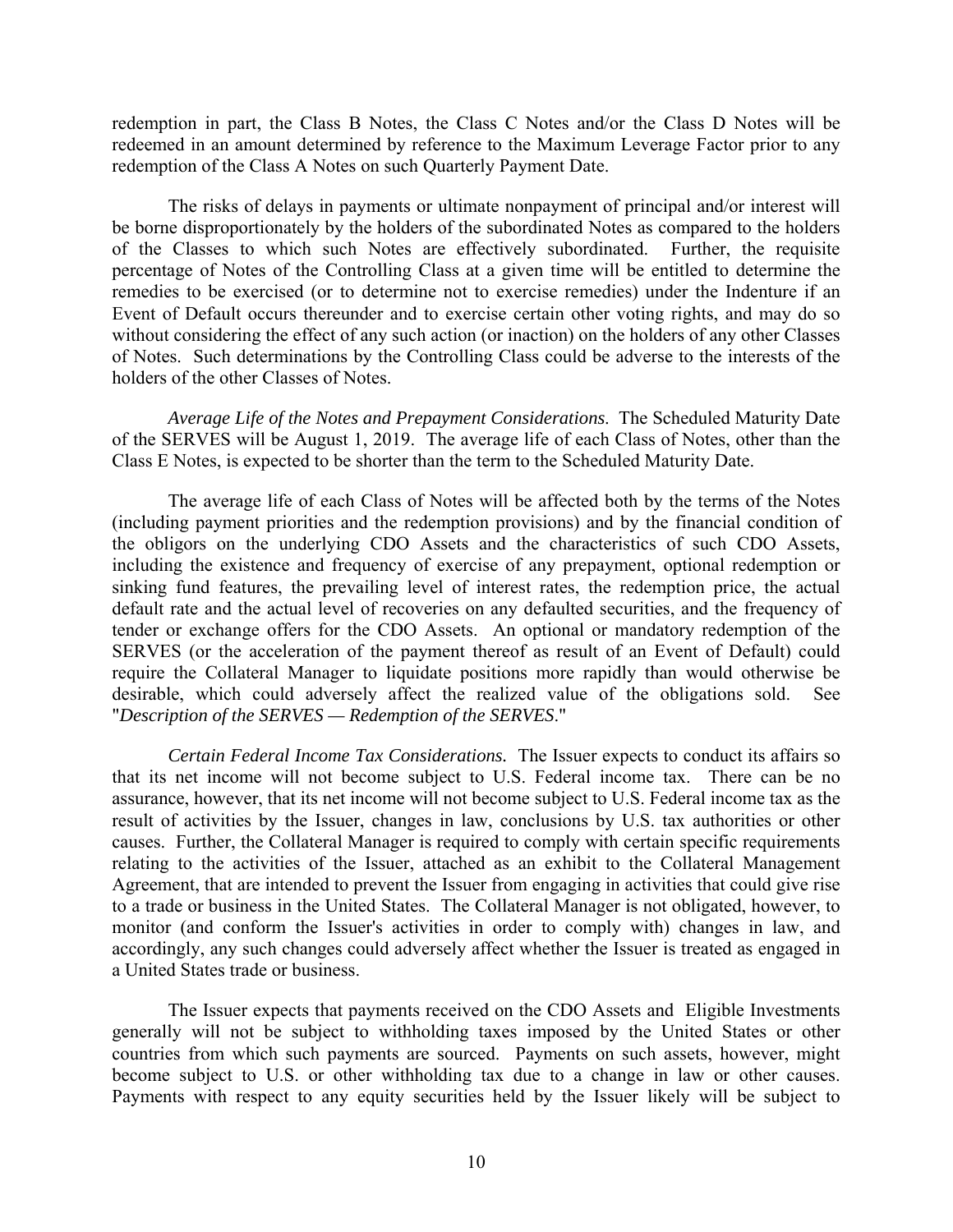withholding taxes imposed by the United States or other countries from which such payments are sourced. In addition, any commitment fees and any other similar fees (including, without limitation, certain payments on obligations or securities that include a participation in or that support a letter of credit) may be subject to U.S. withholding tax, which could reduce the Issuer's net income from such activities and create a tax liability for the Issuer if amounts are not properly withheld and the related underlying instrument does not require "gross-up" payments that cover the full amount of any such withholding tax. The imposition of unanticipated withholding taxes or tax on the Issuer's net income could materially impair the Issuer's ability to make payments on the Notes. See "*Certain Federal Income Tax Considerations.*"

The Issuer expects that payments by the Issuer of principal of and interest on the Notes will ordinarily not be subject to any withholding tax in the Cayman Islands, the United States or any other jurisdiction. See "*Certain Federal Income Tax Considerations*." In the event that withholding or deduction of any taxes from payments is required by law in any jurisdiction, the Issuer will not be under any obligation to make any additional payments to the holders of any Notes in respect of such withholding or deduction.

Investors in the Notes should review carefully the tax considerations set forth in "*Certain Federal Income Tax Considerations*" herein.

*ERISA Considerations*. Although no assurances can be made, the conditions and restrictions on transfers of the SERVES set forth under "*Purchase and Transfer Restrictions*" and "*ERISA Considerations*" are intended to prevent the assets of the Issuer from being treated as the assets of a plan subject to Title I of ERISA or Section 4975 of the Code (a "**Plan**"). If the assets of the Issuer, however, were deemed to constitute the assets of an investing Plan, transactions involving the assets of the Issuer could be subject to the fiduciary responsibility and prohibited transaction provisions of ERISA and Section 4975, as further described herein under "*ERISA Considerations*".

# **Risks Relating to the Collateral**

*Nature of Collateral*. The Collateral is subject to credit, liquidity and interest rate risk. The amount and nature of the Collateral securing the Notes have been established with a view to withstanding assumed deficiencies in payments occasioned by defaults in respect thereof. See "*Rating of the Notes*." If the actual deficiencies exceed the assumed levels, however, payments on the Notes could be adversely affected. To the extent that a default occurs with respect to any CDO Asset securing the Notes, it is not likely that the Issuer will receive the full amount of principal and interest owing to the Issuer in respect of such CDO Asset.

The market value of the Commercial Bank Loans generally will fluctuate with, among other things, the financial condition of the obligors of the underlying debt obligations, and, with respect to the Approved Structured Securities, of the obligors on or issuers of the reference obligations, the remaining term thereof to maturity, general economic conditions, the condition of certain financial markets, political events, developments or trends in any particular industry and changes in prevailing interest rates.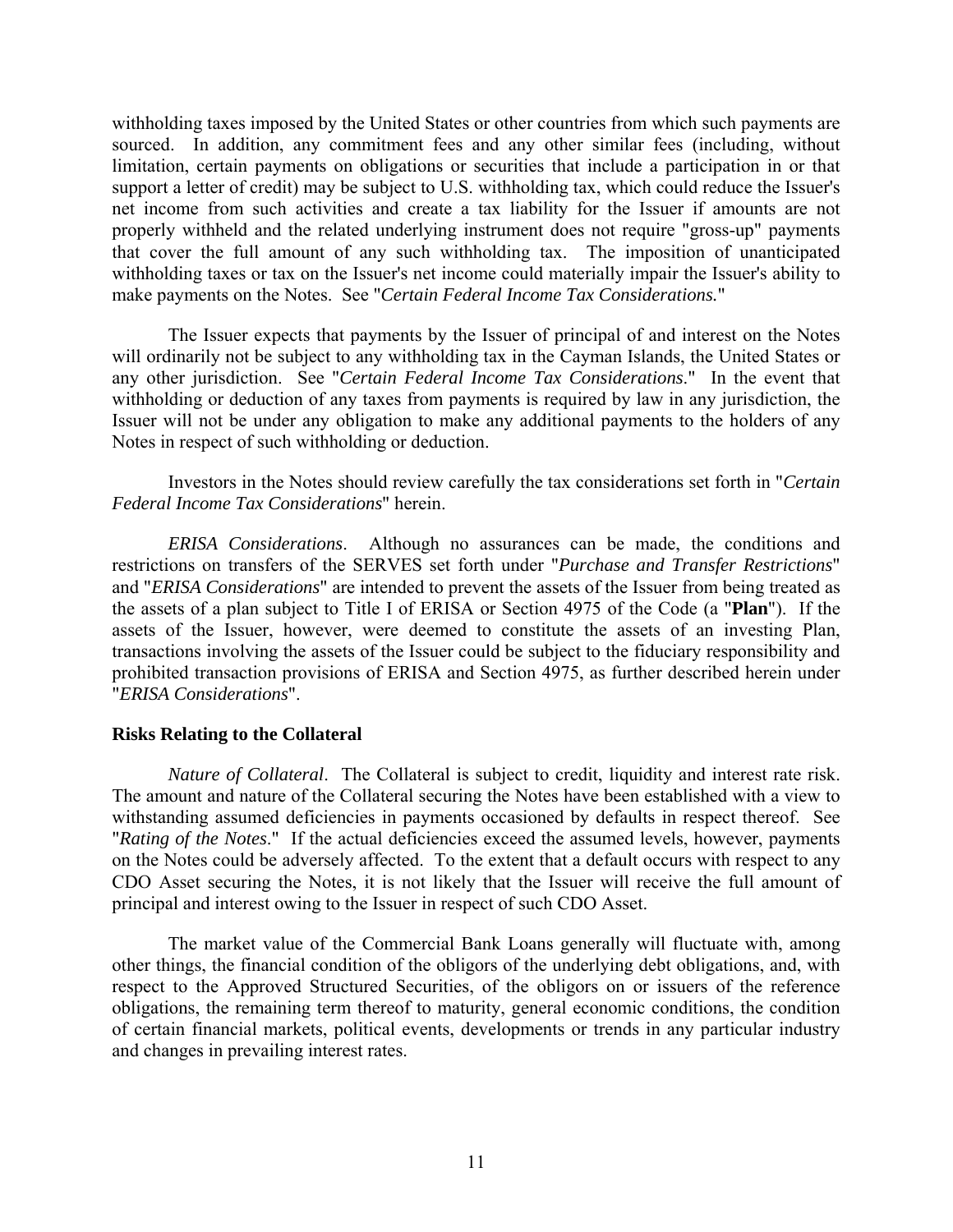*The CDO Assets.* The CDO Assets will consist of Commercial Bank Loans and Approved Structured Securities, which in each case will be required to satisfy all of the CDO Portfolio Criteria and the Purchase Criteria. A maximum of 5% of the aggregate CDO Asset Initial Amount may be invested in Approved Structured Securities.

Commercial Bank Loans may become nonperforming for a variety of reasons. Such nonperforming Commercial Bank Loans may require substantial workout negotiations or restructuring that may entail, among other things, a substantial reduction in the interest rate and/or a substantial write-down of the principal of the Commercial Bank Loans. Also, unsecured and/or subordinated Commercial Bank Loans are structurally or contractually subordinated to other obligations of the obligors thereon and, therefore, are subject to a significantly greater risk of loss in connection with any nonperforming loan. In addition, because of the unique and customized nature of a loan agreement and the private syndication of Commercial Bank Loans, certain Commercial Bank Loans may not be purchased or sold as easily as publicly traded securities, and, historically, the trading volume in the loan market has been small relative to other markets. Commercial Bank Loans may encounter trading delays due to their unique and customized nature, and transfers may require the consent of an agent bank, borrower or other parties. There can be no assurance that future levels of supply and demand in the Commercial Bank Loans market will provide an adequate degree of liquidity, that the current level of liquidity will continue or that there will be sufficient supply of eligible Commercial Bank Loans to satisfy the CDO Portfolio Criteria.

The Issuer may acquire interests in Commercial Bank Loans either directly (by way of assignment) or indirectly by way of participation or through the acquisition of Approved Structured Securities. The Issuer will not originate Commercial Bank Loans. The purchaser by an assignment of a Commercial Bank Loan typically succeeds to all the rights and obligations of the selling institution and becomes a lender under the loan or credit agreement with respect to the debt obligation (each, an "**Assignment**"). In contrast, participation interests in one or more Commercial Bank Loans by way of a sale or assignment other than an Assignment (each, a "**Participation**") acquired by the Issuer in a portion of a debt obligation held by a selling institution (the "**Selling Institution**") typically result in a contractual relationship only with such Selling Institution, not with the obligor. Under the CDO Portfolio Criteria, up to 10% of the aggregate CDO Asset Initial Amount may be used to acquire Participations. The Issuer will have the right to receive payments of principal, interest and any fees to which it is entitled under the Participation only from the Selling Institution and only upon receipt by the Selling Institution of such payments from the obligor. In purchasing a Participation, the Issuer generally will have no right to enforce compliance by the obligor with the terms of the loan or credit agreement or other instrument evidencing such debt obligation, nor any rights of setoff against the obligor, and the Issuer may not directly benefit from the collateral supporting the debt obligation in which it has purchased the Participation. As a result, the Issuer will assume the credit risk of both the obligor and the Selling Institution. In the event of the insolvency of the Selling Institution, the Issuer may be treated as a general creditor of the Selling Institution in respect of the Participation and may not benefit from any setoff between the Selling Institution and the obligor. Other risks of insolvency may apply in the case of Selling Institutions not organized under U.S. law.

In addition, when the Issuer holds a Participation in a debt obligation, the Issuer may not have the right to vote to waive enforcement of any default by an obligor. Selling Institutions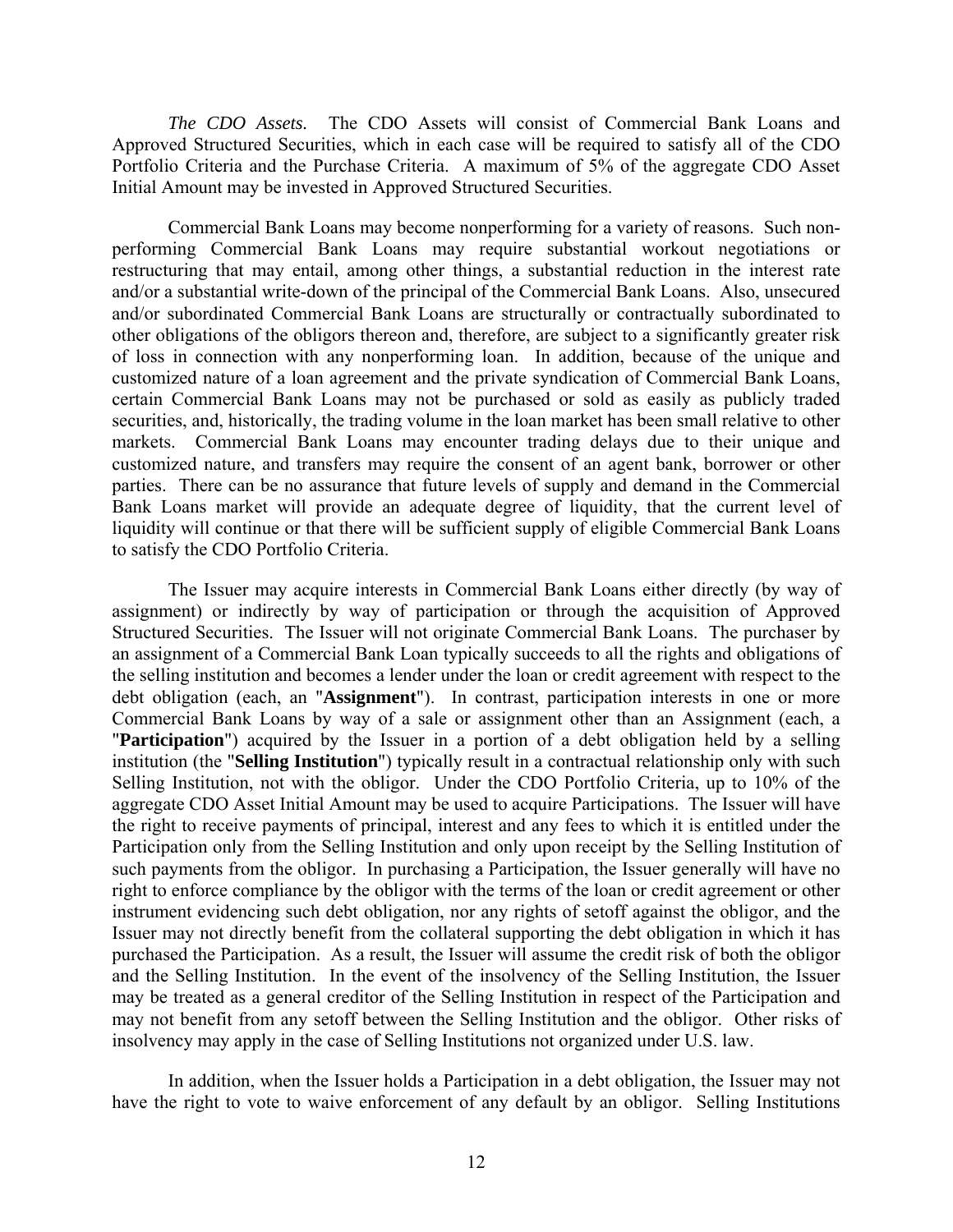commonly reserve the right to administer the debt obligations sold by them as they see fit and to amend the documentation evidencing such debt obligations in all respects. However, most participation agreements with respect to Commercial Bank Loans provide that the Selling Institution may not vote in favor of any amendment, modification or waiver that forgives principal, interest or fees, reduces principal, interest or fees that are payable, postpones any payment of principal (whether a scheduled payment or a mandatory prepayment), interest or fees or releases any material guarantee or security without the consent of the participant (at least to the extent the participant would be affected by any such amendment, modification or waiver). A Selling Institution voting in connection with a potential waiver of a default by an obligor may have interests different from those of the Issuer (and therefore the Noteholders), and the Selling Institution might not consider the interests of the Issuer (and therefore the Noteholders) in connection with its vote. In addition, many participation agreements with respect to Commercial Bank Loans that provide voting rights to the participant further provide that, if the participant does not vote in favor of amendments, modifications or waivers, the Selling Institution may repurchase such Participation at par.

An investment by the Issuer in an Approved Structured Security involves many of the same considerations relevant to Participations. Investments in Approved Structured Securities present risks in addition to those resulting from direct purchases of Commercial Bank Loans. With respect to such instruments, the Issuer will usually have a contractual relationship only with the counterparty of such instrument, and not the reference obligor on the reference obligation. The Issuer generally will have no right directly to enforce compliance by the reference obligor with the terms of the reference obligation, any rights of setoff against the reference obligor, or any voting or other consensual rights of ownership with respect to the reference obligation. The Issuer will not directly benefit from any collateral supporting the reference obligation and will not have the benefit of the remedies that would normally be available to a holder of such reference obligation. In addition, in the event of the insolvency of the counterparty, the Issuer will be treated as a general creditor of such counterparty and will not have any claim with respect to the reference obligation. Consequently, the Issuer will be subject to the credit risk of the counterparty, as well as that of the reference obligor. As a result, concentrations of Approved Structured Securities entered into with any one counterparty will subject the Notes to an additional degree of risk with respect to defaults by such counterparty, as well as by the reference obligors.

*Source of Certain of the CDO Assets*. On the Closing Date, the CDO Portfolio will consist primarily of Commercial Bank Loans that were purchased by the Issuer during a period prior to the Closing Date (the "**Warehousing Period**") through funds provided by the Warehouse Providers under the Warehousing Facilities (such initial CDO Assets, the "**Warehoused Loans**"). During the Warehousing Period, the Issuer used funds available under the Warehousing Facilities to acquire the Warehoused Loans at prices prevailing at the time of acquisition. It is a condition to termination of the Warehouse Facilities that all amounts payable to the Warehouse Providers must be paid in full. On the Closing Date, the proceeds from the issuance of the Notes will be used to repurchase participations sold with respect to, or repay loans incurred by the Issuer to purchase, the Warehoused Loans under the Warehousing Facilities provided by the Warehouse Providers. It is a condition precedent to the occurrence of the Closing Date that the weighted average purchase price of the Warehoused Loans must not exceed 100.3%.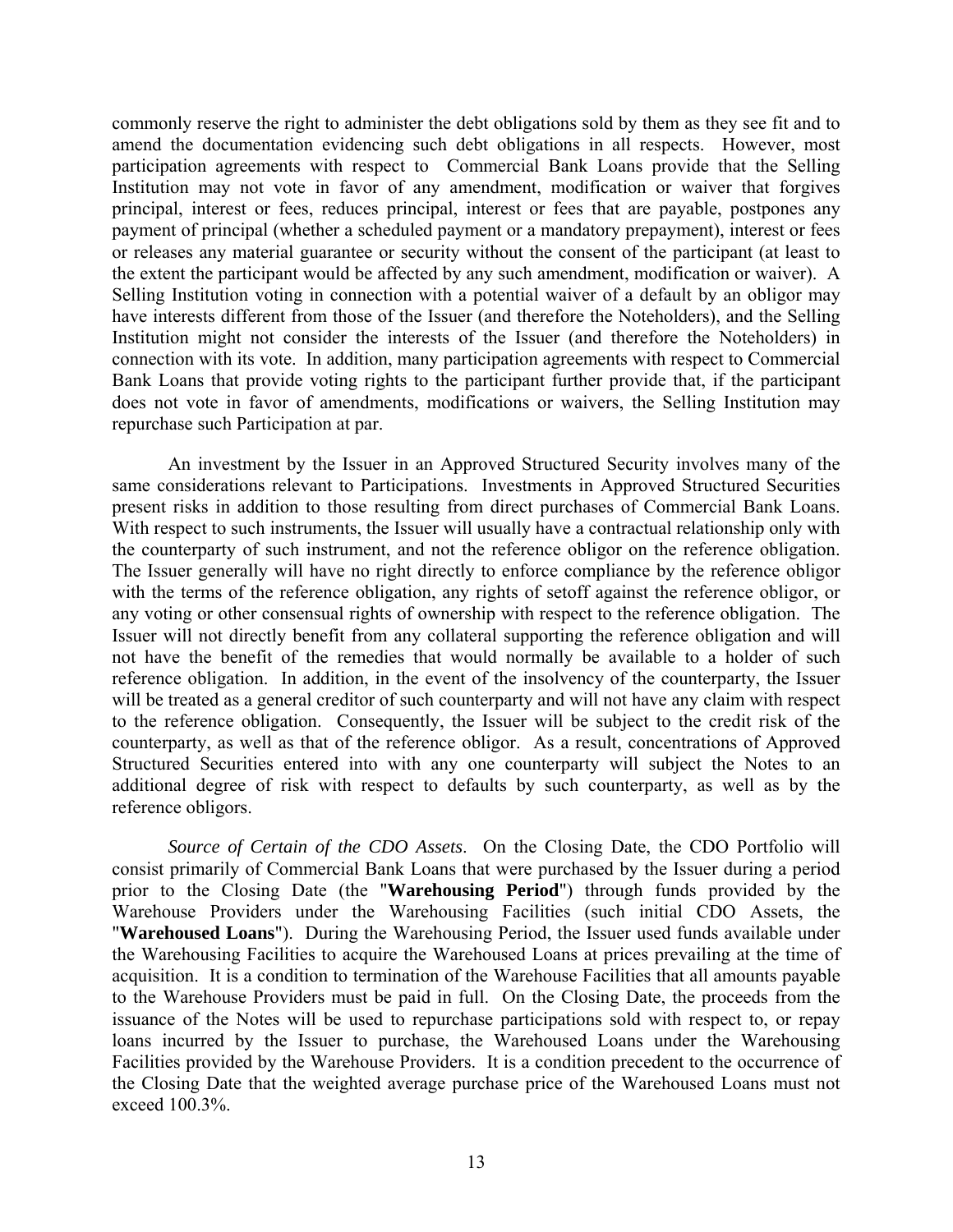*Insolvency of Obligors Under Commercial Bank Loans*. Various insolvency and related laws applicable to obligors under Commercial Bank Loans may limit the amount the Issuer may recover upon the insolvency of such obligors. If a court in a lawsuit brought by an unpaid creditor or representative of creditors of a U.S. obligor under a Commercial Bank Loan, such as a trustee in bankruptcy, were to find that the obligor did not receive fair consideration or reasonably equivalent value for incurring the indebtedness constituting the Commercial Bank Loan and, after giving effect to such indebtedness, the obligor (a) was insolvent, (b) was engaged in a business for which the remaining assets of such obligor constituted unreasonably small capital or (c) intended to incur, or believed that it would incur, debts beyond its ability to pay such debts as they matured, such court could determine to invalidate, in whole or in part, such indebtedness as a fraudulent conveyance, to subordinate such indebtedness to existing or future creditors of the obligor or to recover amounts previously paid by the obligor in satisfaction of such indebtedness. The measure of insolvency for this purpose varies. Generally, an obligor would be considered insolvent at a particular time if the sum of its debts was then greater than all of its property at a fair valuation or if the present fair saleable value of its assets was less than the amount that would be required to pay its probable liabilities on its existing debts as they became absolute and matured. There can be no assurance as to what standard a court would apply in order to determine whether the obligor was "insolvent" after giving effect to the incurrence of the indebtedness constituting the Commercial Bank Loan or that, regardless of the method of valuation, a court would not determine that the obligor was "insolvent" upon giving effect to such incurrence. In addition, in the event of the insolvency of an obligor under a Commercial Bank Loan, payments made on such Commercial Bank Loan could be subject to avoidance as a "preference" if made within a certain period of time (which may be as long as one year) before insolvency.

In general, if payments on a Commercial Bank Loan are voidable, whether as fraudulent conveyances or preferences, such payments can be recaptured either from the initial recipient (such as the Issuer) or from subsequent transferees of such payments (such as the holders of the Notes). To the extent that any such payments are recaptured from the Issuer, the resulting loss will be borne in the first instance by the holders of the Classes of Notes, in each case in accordance with their respective priorities as described herein. However, a court in a bankruptcy or insolvency proceeding would be able to direct the recapture of any such payment from a holder of Notes only to the extent that such court has jurisdiction over such holder or its assets. Moreover, it is likely that voidable payments could not be recaptured directly from a holder that has given value in exchange for its security, in good faith and without knowledge that the payments were voidable. Nevertheless, since there is no judicial precedent relating to a structured transaction such as that involving the issuance of the Notes, there can be no assurance that a holder of such securities will be able to avoid recapture on this or any other basis.

The preceding description applies only to obligors under Commercial Bank Loans organized in the United States. Other risks of insolvency may apply in the case of obligors not organized under U.S. law.

*Lender Liability Considerations; Equitable Subordination*. In recent years, a number of judicial decisions in the United States have upheld the right of borrowers to sue lenders or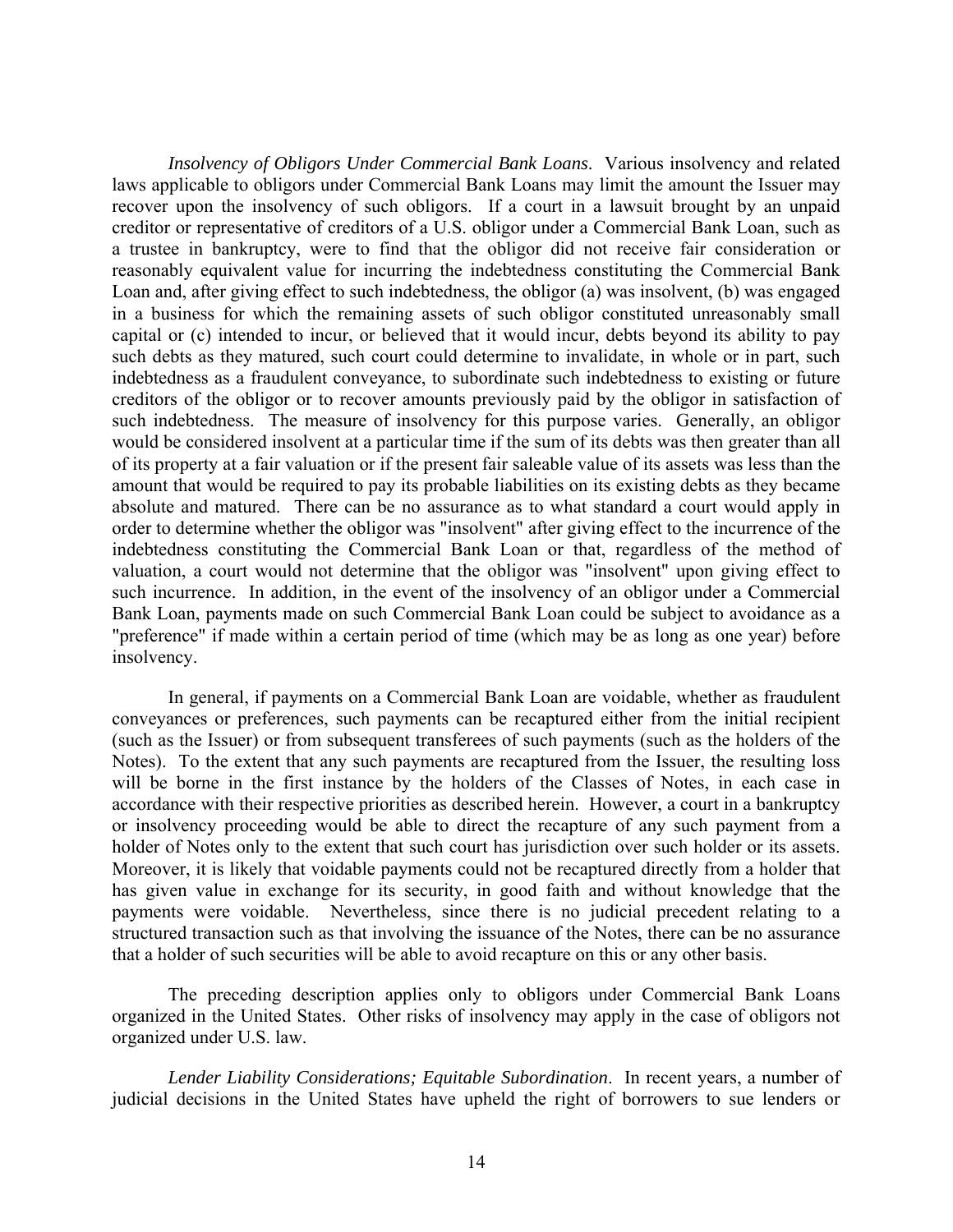bondholders on the basis of various evolving legal theories (collectively termed "lender liability"). Generally, lender liability is founded upon the premise that an institutional lender or bondholder has violated a duty (whether implied or contractual) of good faith and fair dealing owed to the borrower or issuer or has assumed a degree of control over the borrower or issuer resulting in the creation of a fiduciary duty owed to the borrower or issuer or its other creditors or shareholders. Because of the nature of the portfolio of CDO Assets, the Issuer may be subject to allegations of lender liability. However, the Collateral Manager does not intend to engage in conduct that would form the basis for a successful cause of action based upon lender liability.

In addition, under common law principles that in some cases form the basis for lender liability claims, if a lender or bondholder (a) intentionally takes an action that results in the undercapitalization of an obligor to the detriment of other creditors of such obligor, (b) engages in other inequitable conduct to the detriment of such other creditors, (c) engages in fraud with respect to, or makes misrepresentations to, such other creditors or (d) uses its influence as a stockholder to dominate or control an obligor to the detriment of other creditors of such obligor, a court may elect to subordinate the claim of the offending lender or bondholder to the claims of the disadvantaged creditor or creditors, a remedy called "equitable subordination." Because of the nature of the CDO Assets, the Issuer may be subject to claims from creditors of an obligor that debt obligations issued by such obligor that are held by the Issuer should be equitably subordinated.

The preceding discussion is based upon principles of U.S. federal and state laws. Insofar as debt obligations issued by non-U.S. issuers are concerned, the laws of certain foreign jurisdictions may impose liability upon lenders or bondholders under factual circumstances similar to those described above, with consequences that may or may not be analogous to those described above under U.S. federal and state laws.

*Credit Ratings*. Credit ratings of debt securities represent the opinions of the rating agencies regarding their credit quality and are not a guarantee of quality. Rating agencies attempt to evaluate the safety of principal and interest payments and do not evaluate the risks of fluctuations in market value and, therefore, credit ratings may not fully reflect the true risks of an investment. Also, rating agencies may fail to make timely changes in credit ratings in response to subsequent events, so that the current financial condition of an issuer may be better or worse than a rating indicates. Consequently, credit ratings of the CDO Assets will be used by the Collateral Manager only as a preliminary indicator of investment quality.

*International Investing*. Under the CDO Portfolio Criteria, obligors domiciled outside the United States may constitute up to 10% of the aggregate CDO Asset Initial Amount. Investing outside the United States may involve greater risks than investing in the United States. These risks include: (a) less publicly available information; (b) varying levels of governmental regulation and supervision; and (c) the difficulty of enforcing legal rights in a foreign jurisdiction and the uncertainties as to the status, interpretation and application of laws. Moreover, foreign companies are generally not subject to accounting, auditing and financial reporting standards, practices and requirements comparable to those applicable to U.S. companies.

There generally is less governmental supervision and regulation of brokers and issuers in foreign countries than there is in the United States. For example, there may be no comparable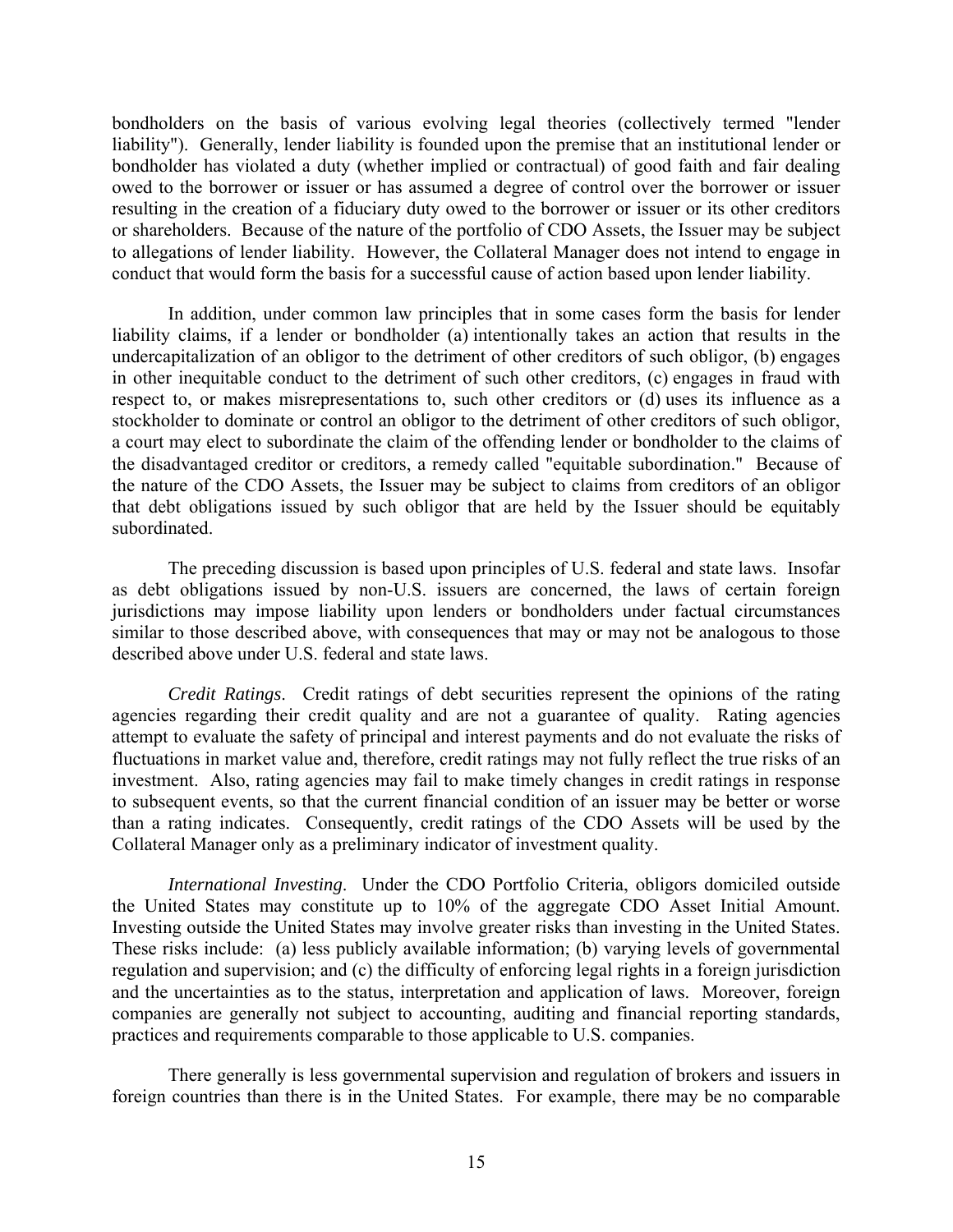provisions under certain foreign laws with respect to insider trading and similar investor protection securities laws that apply with respect to securities transactions consummated in the United States. Further, brokerage commissions, custodian fees and other transaction costs generally are higher than in the United States.

Foreign markets also have different clearance and settlement procedures, and in certain markets there have been times when settlements have failed to keep pace with the volume of loan or securities transactions, making it difficult to conduct such transactions. Delays in settlement could result in periods when assets of the Issuer are uninvested and only a limited return is earned thereon. The inability of the Issuer to make intended CDO Asset purchases due to settlement problems or the risk of intermediary counterparty failures could cause the Issuer to miss investment opportunities. The inability to dispose of a CDO Asset due to settlement problems could result either in losses to the Issuer due to subsequent declines in the value of such CDO Asset or, if the Issuer has entered into a contract to sell the security, could result in possible liability to the purchaser.

In many foreign countries there is the possibility of expropriation, nationalization or confiscatory taxation, limitations on the convertibility of currency or the removal of securities, property or other assets of the Issuer, political, economic or social instability or adverse diplomatic developments, each of which could have an adverse effect on the loans or investments of the Issuer in such foreign countries. The economies of individual non-U.S. countries may also differ favorably or unfavorably from the U.S. economy in such respects as growth of gross domestic product, rate of inflation, volatility of currency exchange rates, depreciation, capital reinvestment, resource self-sufficiency and balance of payments position.

# **Other Considerations**

*The Issuer*. The Issuer is a newly-formed entity and has no prior operating history or prior business experience (other than pursuant to the Warehousing Facilities). The Issuer will have no significant assets other than the CDO Assets and Eligible Investments and its rights under the Collateral Management Agreement. The Issuer will not engage in any business activity other than the issuance of the SERVES as described herein, the acquisition of, and investment in, CDO Assets and Eligible Investments as described herein, the entering into and performance of its obligations (including making payments) under the Collateral Management Agreement and placement and subscription agreements as may be necessary in connection with the offering and sale of the Notes, fulfilling its obligations under the Warehousing Facilities, certain activities conducted in connection with the payment of amounts in respect of the SERVES and the management of the Collateral and other activities incidental to the foregoing. Cash flow derived from the Collateral will be the only source of funds available to make payments on the Notes. The Issuer is an exempted company with limited liability organized under the laws of the Cayman Islands. Because the Issuer is a Cayman Islands company, it may not be possible for investors to enforce against the Issuer in United States courts judgments predicated upon the civil liability provisions of the United States securities laws.

*Investment Company Act*. The Issuer has not registered with the United States Securities and Exchange Commission (the "**SEC**") as an investment company pursuant to the Investment Company Act, in reliance on an exclusion therefore for investment companies organized under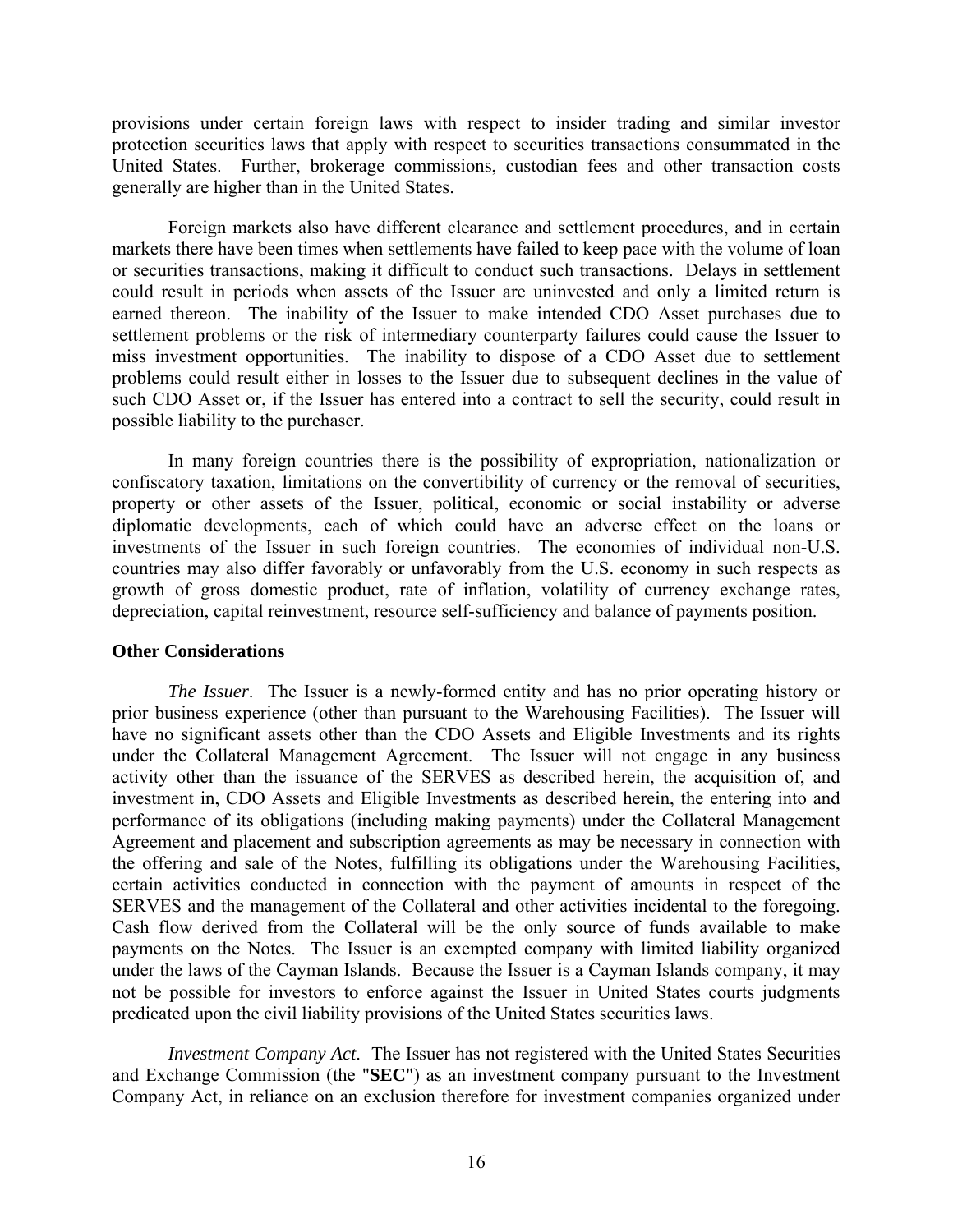the laws of a jurisdiction other than the United States or any state thereof (a) whose investors resident in the United States are solely "qualified purchasers" (within the meaning given to such term in the Investment Company Act and the regulations of the SEC thereunder) with respect to the Issuer or certain transferees thereof identified in Rule 3c-6 under the Investment Company Act and (b) which do not make a public offering of their securities in the United States. U.S. counsel for the Issuer will opine, in connection with the placement of the SERVES by the Placement Agent, that the Issuer is not, on the Closing Date, an investment company required to be registered under the Investment Company Act. No opinion or no-action position has been requested of the SEC.

If the SEC or a court of competent jurisdiction were to find that the Issuer was required, but in violation of the Investment Company Act had failed, to register as an investment company, possible consequences would include, but not be limited to, the following: (a) the SEC could apply to a district court to enjoin the violation; (b) investors in the Issuer could sue the Issuer, and recover any damages caused by the violation; and (c) any contract to which the Issuer is a party that is made in, or whose performance involves a violation of the Investment Company Act would be unenforceable by any party to the contract unless a court were to find that under the circumstances enforcement would produce a more equitable result than nonenforcement and would not be inconsistent with the purposes of the Investment Company Act. Should the Issuer be subjected to any or all of the foregoing, the Issuer would be materially and adversely affected.

*Dependence on the Collateral Manager*. Under the Indenture and the Collateral Management Agreement, the Issuer will delegate to the Collateral Manager the responsibility for making investment decisions with respect to the CDO Portfolio and Eligible Investments. As a result, the Issuer (and therefore the Noteholders) will be highly dependent on the performance of the Collateral Manager to achieve the desired economic results, including the timely and full payment of the debt service on the Notes. The past performance history of the Collateral Manager may not be indicative of future results.

The ability of the Collateral Manager to manage successfully the CDO Portfolio will depend upon the performance of certain key personnel. The loss of any such key personnel could have a material adverse effect on the performance of the CDO Portfolio and the interests of the holders of the SERVES. In addition, under certain circumstances, the Collateral Management Agreement could be terminated as described under "*The Collateral Management Agreement*."

*Certain Conflicts of Interest*. The activities of the Collateral Manager, the Placement Agent and their respective Affiliates may result in certain conflicts of interest. The following briefly summarizes some of these potential conflicts but is not intended to be an exhaustive list of such conflicts.

The Collateral Manager*.* (References in this conflicts discussion to the Collateral Manager include the Affiliates of the Collateral Manager, including, as applicable, any account, portfolio or investment company for which the Collateral Manager or any affiliate serves as a manager or investment advisor, unless otherwise specified or the context otherwise requires.) The Collateral Manager manages investments for clients and accounts other than the Issuer,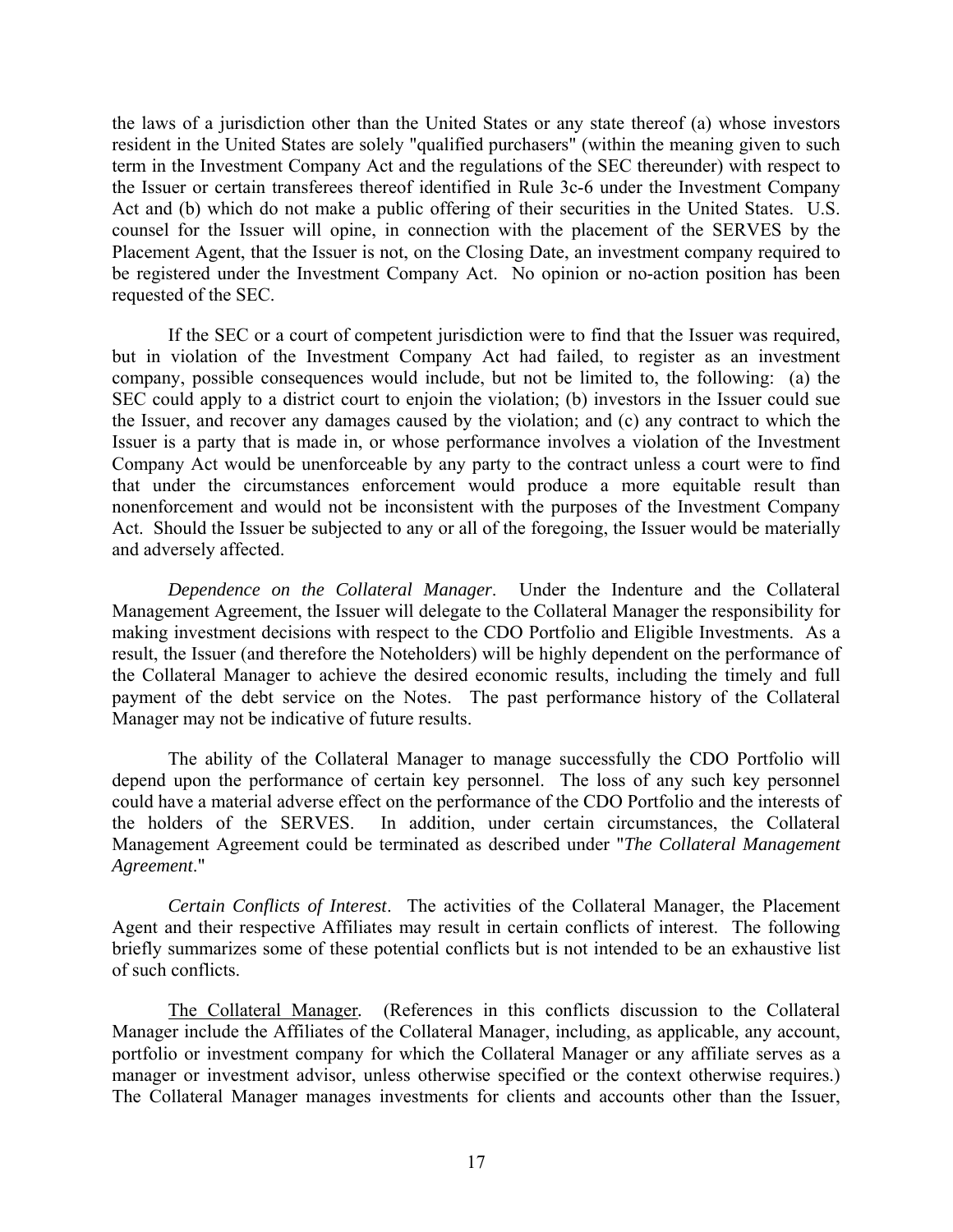including entities similar to the Issuer that issue collateralized debt obligations similar to the Notes and that invest in debt obligations that are the same as the CDO Assets, and with the same or similar objectives as the Issuer. Thus, the Collateral Manager may, at the same or approximately the same time, buy or sell for such clients and, as applicable, accounts, debt obligations it also buys or sells for the Issuer. In that case, the Collateral Manager will seek to allocate such purchases and sales to such clients, accounts and the Issuer on a basis it considers equitable in light of the prevailing circumstances, to the extent that the Collateral Manager believes such investments would be appropriate for the Issuer to purchase. The Collateral Manager may also purchase debt obligations for other clients that are senior to, or have interests adverse to, those it buys or sells for the Issuer.

Alternatively, the Collateral Manager may buy or sell for one client or account a debt obligation that it does not buy or sell for the Issuer or another client or account, even though the debt obligation is eligible to be bought or sold by the Issuer, if the Collateral Manager believes the circumstances warrant. The Collateral Manager will endeavor not to favor any client or account over the Issuer. In addition, the Collateral Manager may buy for a client or account a debt obligation that it sells for the Issuer, or vice versa, due to differing investment objectives or other factors. In such cases, the Collateral Manager may arrange for the client and the Issuer to be seller and buyer to each other.

The Collateral Manager will not direct the Trustee to purchase any debt obligation to be included in the Collateral from the Collateral Manager or any of its Affiliates as principal or to sell any Collateral to the Collateral Manager or any of its Affiliates as principal which would, in either case, be in violation of applicable law. Any such purchase or sale will be effected in a transaction on terms that would be representative of a transaction entered into on an arm's-length basis, at fair market prices. The Collateral Manager will not direct the Trustee to purchase any debt obligation for inclusion in the Collateral from any account or portfolio for which the Collateral Manager or any of its Affiliates serves as investment adviser, or direct the Trustee to sell any Collateral to any account or portfolio for which the Collateral Manager or any of its Affiliates serve as investment adviser which would, in either case, be in violation of applicable law. Any such purchase or sale with an account or portfolio for which the Collateral Manager or an affiliate serves as adviser will be effected in a transaction on terms that would be representative of a transaction entered into on an arm's-length basis, at fair market prices.

Because the Collateral Manager will have clients similar to the Issuer, its employees will not devote their full time to the Issuer, and there might be conflicts in the allocation of their time to the Issuer and those clients.

The Collateral Manager will attempt to obtain the best execution for all orders placed with respect to the CDO Assets, considering all circumstances and all factors it deems relevant, including, without limitation, the size of the transaction, the nature of the market for such security, timing, general market trends, the reputation and experience of the broker or dealer involved, and subject to such objective of obtaining best execution, the Collateral Manager may take into consideration research and other brokerage services furnished to the Collateral Manager or its Affiliates. Such services may be used by the Collateral Manager or its Affiliates in connection with its other advisory activities or investment operations. In addition, the Collateral Manager may utilize the services of Calyon Securities (USA) Inc., a registered broker-dealer and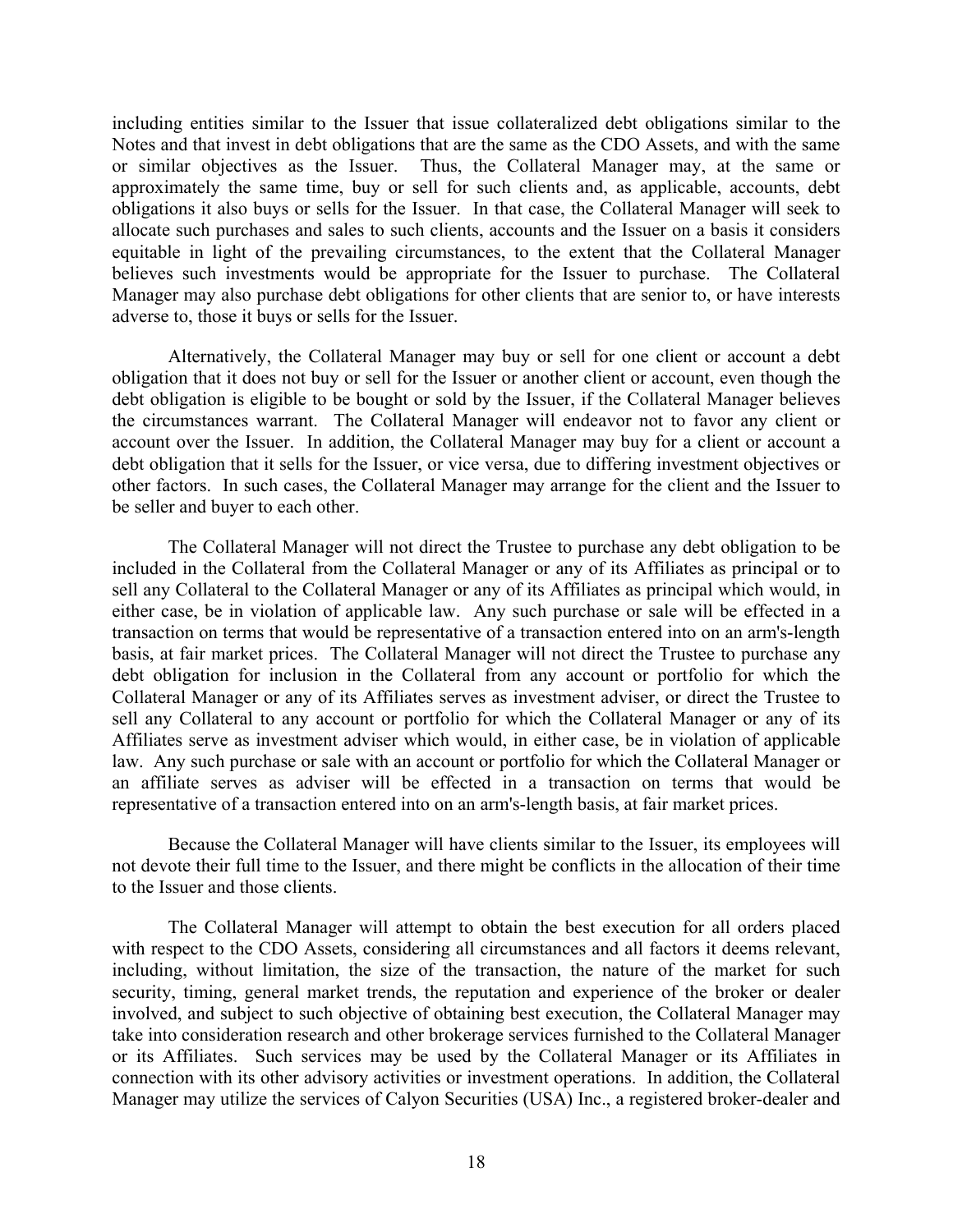a member of the NASD and an affiliate of the Collateral Manager. The Collateral Manager may aggregate sales and purchase orders of securities placed with respect to the CDO Assets with similar orders being made simultaneously for other accounts managed by the Collateral Manager or its Affiliates, if in the Collateral Manager's reasonable business judgment such aggregation shall result in an overall economic benefit to the Issuer (taking into consideration, among other things, the selling or purchase price, brokerage commission and other expenses). The determination of any economic benefit by the Collateral Manager is subjective and represents the Collateral Manager's evaluation at the time of the effect on the Issuer of sale prices, lower commission expenses and timing of transactions, or a combination of these and other factors.

The Collateral Manager and its Affiliates (including any account, portfolio or investment company for which the Collateral Manager or any affiliate serves as manager or investment advisor) may also have ongoing relationships with companies whose securities or loans are pledged to secure the Notes and may own debt and equity securities issued by obligors of CDO Assets, or may have a financial or other interest in sellers of Participations or counterparties to Approved Structured Securities. As a result, officers of LCM and its Affiliates may possess information relating to issuers of CDO Assets which is not known to the individuals at the Collateral Manager responsible for monitoring the CDO Assets and performing the other obligations under the Collateral Management Agreement, and such officers will be under no obligation to make such information available to those responsible for monitoring the CDO Assets and performing the other obligations under the Collateral Management Agreement. The Collateral Manager and its Affiliates (including any account, portfolio or investment company for which the Collateral Manager or any affiliate serves as manager or investment advisor) may invest for their own accounts or for the accounts of others in debt obligations that would be appropriate investments for the Issuer and they have no duty, in making such investments, to act in a way that is favorable to the Issuer or the holders of the Notes. Such investments may be different from those made on behalf of the Issuer. In addition, the Collateral Manager and its Affiliates (including any account, portfolio or investment company for which the Collateral Manager or its Affiliates serve as manager or investment advisor) may invest in securities or loans that are pari passu, senior or junior to, or have interests different from or adverse to, the CDO Assets. In such instances, the Collateral Manager and its Affiliates may in their discretion, subject to certain restrictions, make investment recommendations and decisions that may be the same as or different from those made with respect to the Issuer's investments. The Collateral Manager and its Affiliates currently serve and may in the future serve as collateral manager for, invest in or be affiliated with other entities organized to issue collateralized debt obligations secured by loans, high yield debt securities or emerging market bonds and loans. The Collateral Manager may at certain times be simultaneously seeking to purchase or sell investments for the Issuer and any similar entity for which it serves as collateral manager at such time, or for its Affiliates (including any account, portfolio or investment company for which the Collateral Manager or any affiliate serves as manager or investment advisor). It is the intention of the Collateral Manager that all CDO Assets will be purchased and sold by the Issuer on terms prevailing in the market. *See* "*The Collateral Manager.*"

The Collateral Manager or one of its Affiliates may at times be a holder of any Class of Notes. If the Collateral Manager or one of its Affiliates owns Notes of any Class, its interests and incentives will not necessarily be aligned with those of the other holders of Notes (or of the holders of any particular Class of the Notes). In addition, the Collateral Manager, its clients and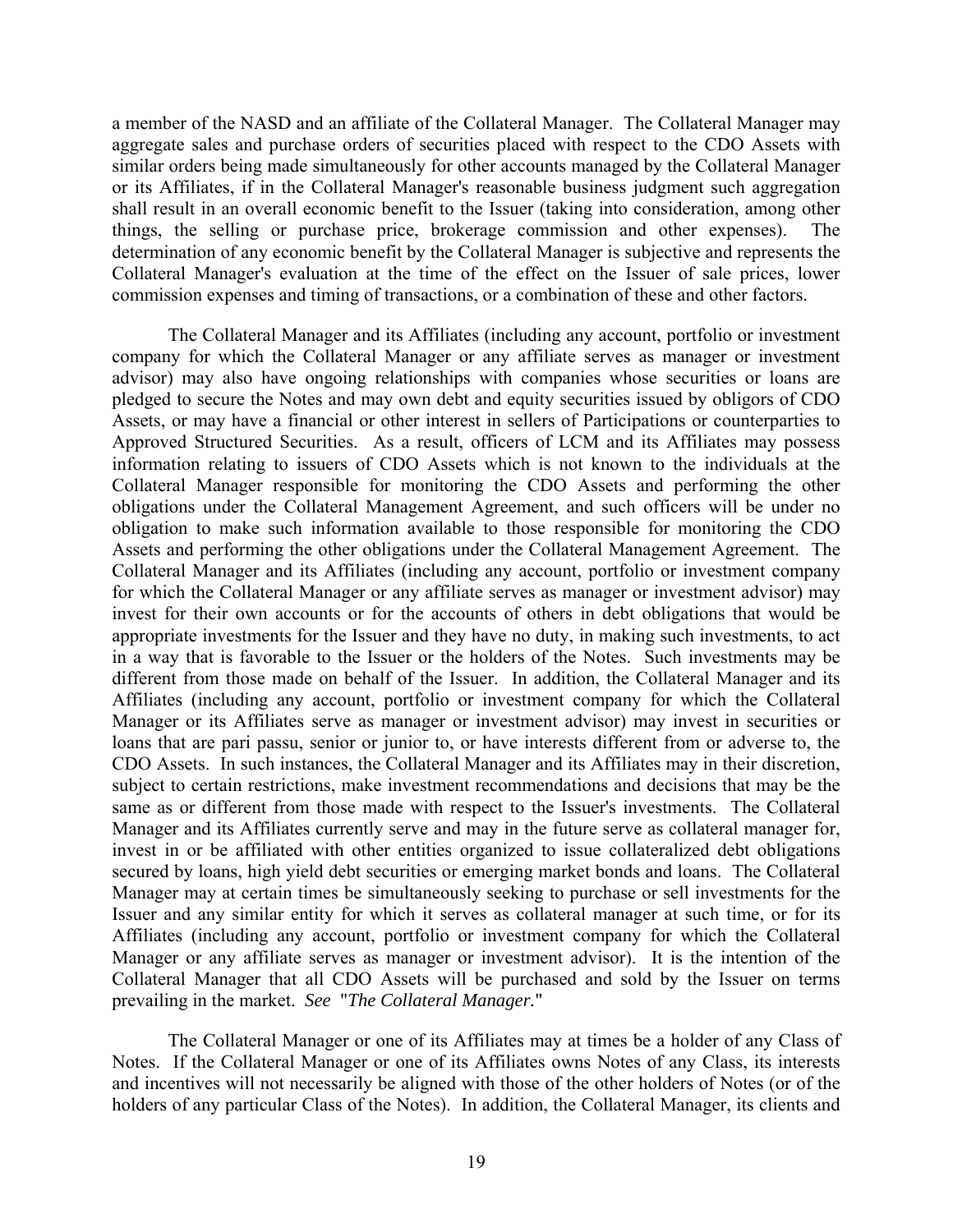its Affiliates (including any account, portfolio or investment company for which the Collateral Manager or any Affiliate serves as manager or investment advisor) may invest in obligations that would be appropriate as CDO Assets. Such investments may be different from those made on behalf of the Issuer.

Upon the original issuance of the CDO Assets, Affiliates of the Collateral Manager may have placed, arranged, participated or underwritten certain of the CDO Assets and will have provided commercial banking services, investment banking services and other services to obligors of CDO Assets. The Issuer may, from time to time, purchase CDO Assets from Affiliates of the Collateral Manager on terms then prevailing in the market. Affiliates of the Collateral Manager may have ongoing relationships (including investment banking, commercial banking and advisory services or engaging in securities or derivatives transactions) with obligors whose CDO Assets are pledged to secure the Notes and may own either equity securities or debt obligations (including CDO Assets) issued by such obligors. In addition, Affiliates of the Collateral Manager, and clients of its Affiliates, may invest in securities that are senior to, or have interests different from or adverse to, the CDO Assets. From time to time the Collateral Manager may purchase or sell CDO Assets through Affiliates of the Collateral Manager. The Collateral Manager has advised the Issuer that it is the Collateral Manager's intention that all CDO Assets will be purchased by the Issuer on terms then prevailing in the market.

Except as described below, at any given time, the Collateral Manager and its Affiliates will not be entitled to vote the Notes held by the Collateral Manager, any of its Affiliates and accounts or funds for which the Collateral Manager or any of its Affiliates acts as investment adviser (and for which the Collateral Manager or any of its Affiliates has discretionary authority), if any, with respect to any vote or consent in connection with the removal of or appointment of a successor to the Collateral Manager. For the purpose of determining whether the requisite percentage of Noteholders have acted in connection with any such appointment of a successor to the Collateral Manager, Notes owned by the Collateral Manager or any of its Affiliates will be excluded in determining both the Outstanding Principal Amount and the percentage of the Notes held by Noteholders giving the appointment direction. However, at any given time the Collateral Manager or its Affiliates will be entitled to vote the Notes held by them and by such accounts with respect to all other matters.

A portion of the proceeds from the issuance of the Notes will be used to repay funds borrowed by the Issuer to acquire a portion of the Warehoused Loans under a Warehousing Facility provided by an Affiliate of the Collateral Manager.

The Issuer and each Noteholder shall be deemed to consent to the various potential and actual conflicts of interest that may exist with respect to the Collateral Manager and its Affiliates as described above; *provided*, *however*, that nothing shall be construed as altering or limiting the duties of the Collateral Manager set forth in the Collateral Management Agreement or in the Indenture nor the requirement of any law, rule or regulation applicable to the Collateral Manager.

The Placement Agent. Bank of America Securities LLC will act as the Placement Agent for the SERVES. Certain of the CDO Assets acquired by the Issuer will be obligations of borrowers or issuers for which the Placement Agent or one of its Affiliates has acted as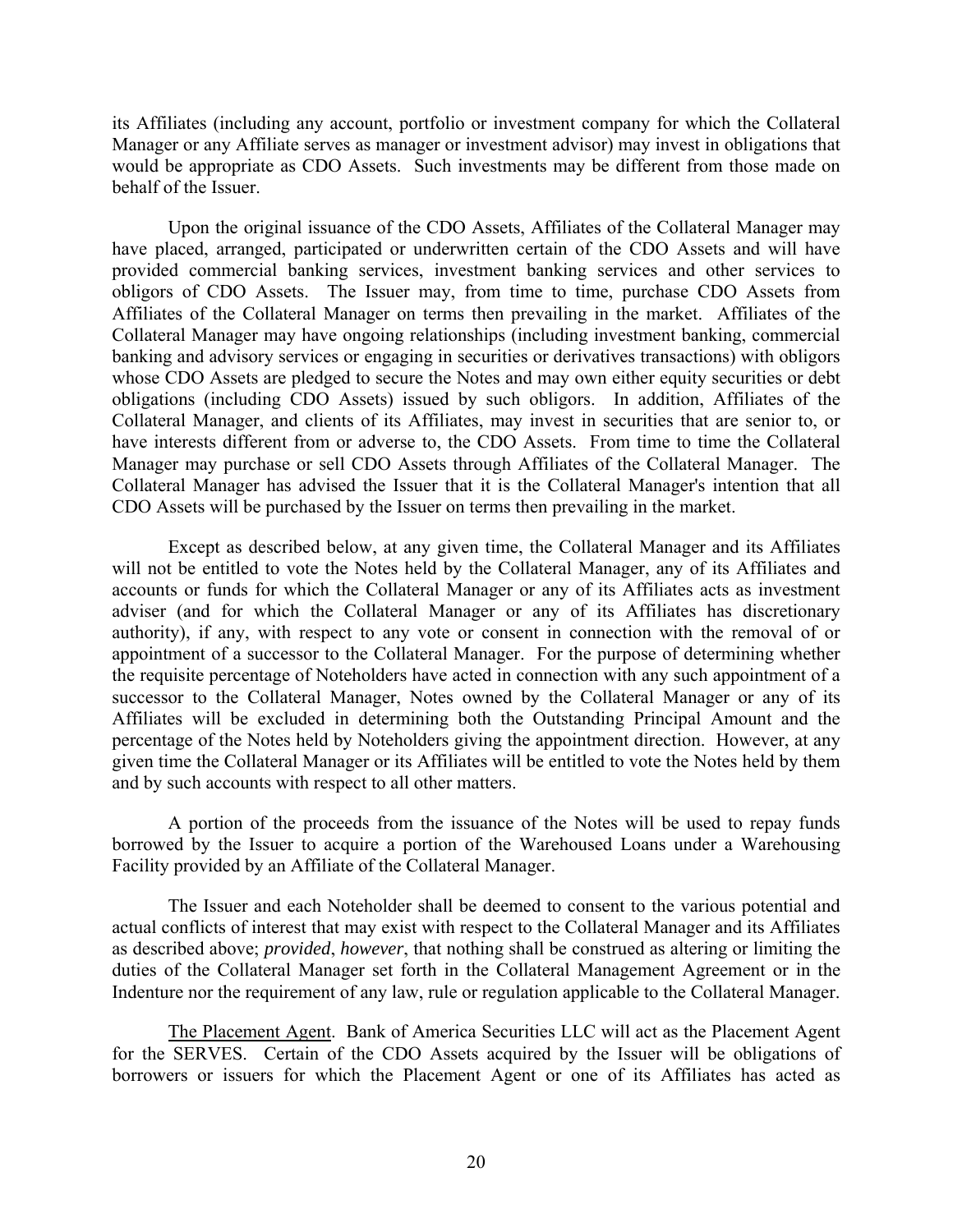structuring or syndication agent, manager, underwriter, agent, placement agent or principal or of which the Placement Agent or one of its Affiliates may be an equity owner.

The Collateral Manager may purchase or sell CDO Assets from time to time through the Placement Agent or an Affiliate thereof at market prices. The Placement Agent or one or more of its Affiliates may also act as counterparty with respect to one or more Approved Structured Securities and/or a Selling Institution with respect to Participations. See also "*The Warehousing Facilities*."

A portion of the proceeds from the issuance of the Notes may be used to repurchase participations sold with respect to the Warehoused Loans under a Warehousing Facility provided by an Affiliate of the Placement Agent. Warehoused Loans funded through such Warehousing Facility were purchased in the open market, including from sellers that include Affiliates of Banc of America Securities LLC, and the purchase price to be paid by the Issuer for such Warehoused Loans is the prevailing price at the time such Warehoused Loans were purchased. As a result, certain conflicts of interest may exist or arise between the Placement Agent and/or their respective affiliates and the holders of Notes.

In addition, the Placement Agent and its Affiliates may also act as the respective sellers of Participations or counterparties with respect to one or more Approved Structured Securities.

Affiliates of the Placement Agent or conduit investors administered by Affiliates of the Placement Agent will purchase all of the Class A Notes. The Placement Agent or its Affiliates may purchase all or a portion of any other Class of Notes and may thereafter retain or sell all or some of those Notes or the Class A Notes. The Placement Agent or its Affiliates (or one or more accounts or conduits managed by the Placement Agent or its Affiliates) may hold Notes of any Class from time to time.

As a result of the foregoing, certain conflicts of interest may exist or arise between Banc of America Securities LLC and/or its Affiliates and the holders of Notes.

*Money Laundering Prevention*. The Uniting and Strengthening America by Providing Appropriate Tools Required to Intercept and Obstruct Terrorism Act of 2001 (the "**USA PATRIOT Act**"), effective as of October 26, 2001, requires that financial institutions, a term that includes banks, broker-dealers and investment companies, establish and maintain compliance programs to guard against money laundering activities. The USA PATRIOT Act requires the Secretary of the U.S. Treasury ("**Treasury**") to prescribe regulations in connection with anti-money laundering policies of financial institutions. The Federal Reserve Board, the Treasury and the SEC are currently studying what types of investment vehicles should be required to adopt anti-money laundering procedures, and it is unclear at this time whether such procedures will apply to pooled investment vehicles such as the Issuer. It is possible that there could be promulgated legislation or regulations that would require the Issuer, the Placement Agent or other service providers to the Issuer, in connection with the establishment of antimoney laundering procedures, to share information with governmental authorities with respect to investors in the SERVES. Such legislation and/or regulations could require the Issuer to implement additional restrictions on the transfer of the SERVES or interests therein. The Issuer reserves the right to request such information as is necessary to verify the identity of investors in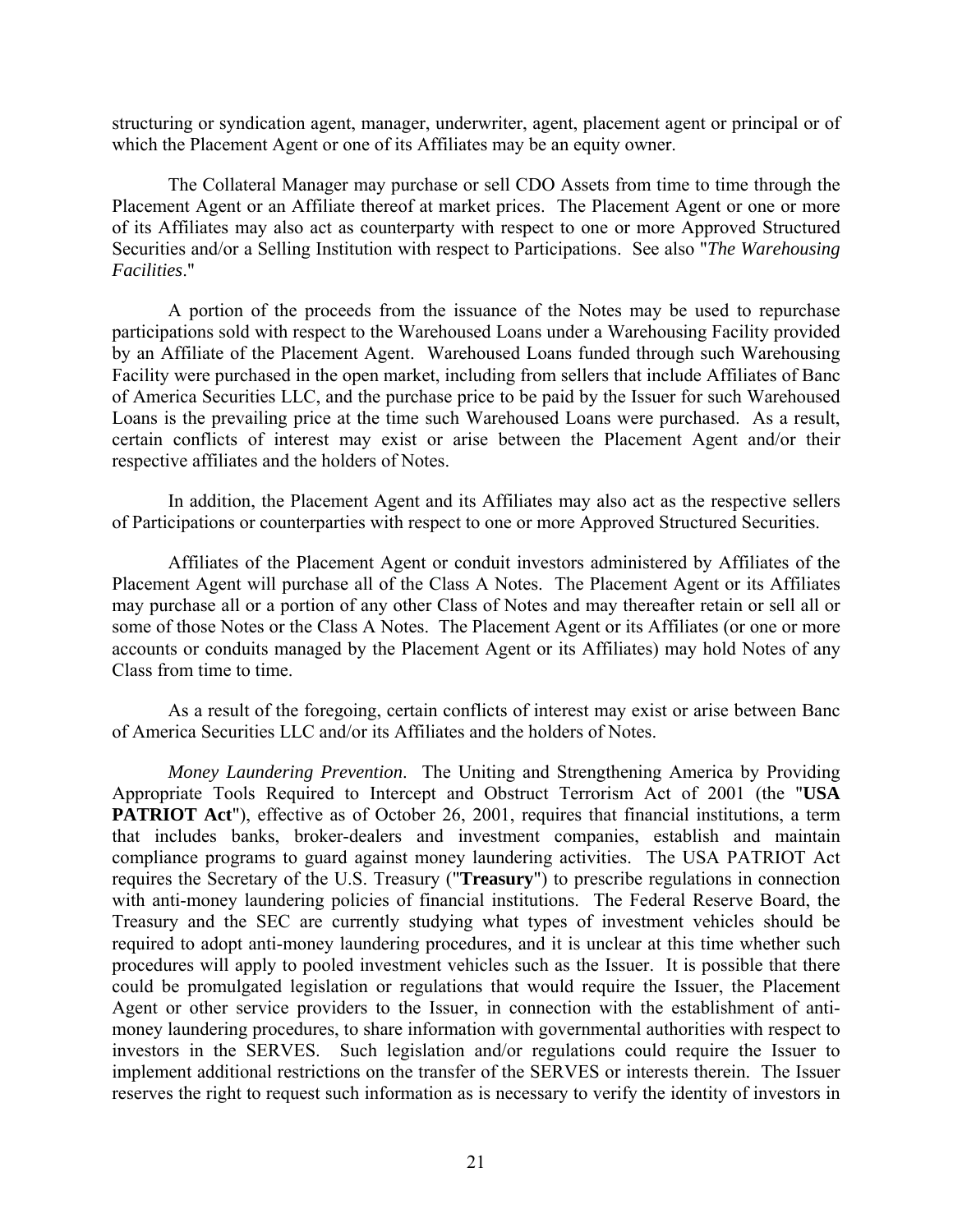the SERVES and the source of the payment of subscription moneys, or as is necessary to comply with any customer identification programs required by Financial Crimes Enforcement Network and/or the SEC. In the event of delay or failure by the applicant to produce any information required for verification purposes, an application for or transfer of SERVES or interests therein and the subscription moneys relating thereto may be refused. In connection with the establishment of anti-money laundering procedures, the Issuer may implement additional restrictions on the transfer of SERVES.

The Issuer is also subject to anti-money laundering legislation in the Cayman Islands pursuant to the Proceeds of Criminal Conduct Law (2001 Revision) (enacted in the Cayman Islands) (the "**PCCL**"). Pursuant to the PCCL, the Cayman Islands government enacted The Money Laundering Regulations, 2000 (of the Cayman Islands) which impose specific requirements with respect to the obligation "to know your client." Except in relation to certain categories of institutional investors, the Issuer will require a detailed verification of each investor's identity and the source of the payment used by such investor for purchasing the SERVES in a manner similar to the obligations imposed under the laws of other major financial centers. In addition, if any person who is resident in the Cayman Islands has a suspicion that a payment to the Issuer (by way of investment or otherwise) contains the proceeds of criminal conduct, that person must report such suspicion to the Cayman Island authorities pursuant to the PCCL. If the Issuer were determined by the Cayman Islands government to be in violation of the PCCL or The Money Laundering Regulations, 2000, the Issuer could be subject to substantial criminal penalties. Such a violation could materially adversely affect the timing of payments by the Issuer to the holders of the SERVES.

# **THE ISSUER**

LCM VII Ltd., the Issuer, was incorporated as an exempted company with limited liability in the Cayman Islands on January 23, 2007, for the express purpose of issuing the Notes, acquiring and holding the assets described herein and engaging in the related transactions contemplated hereby. The registered office of the Issuer is located at P.O. Box 1093GT, Queensgate House, South Church Street, George Town, Grand Cayman, Cayman Islands.

The Issuer's authorized share capital is U.S.\$50,000 and consists of 50,000 ordinary shares ("**Ordinary Shares**") of U.S.\$1.00 par each. As of the Closing Date, 250 of the Ordinary Shares will have been issued and fully paid-up. All of the issued and outstanding ordinary shares of the Issuer will be held by Maples Finance in trust for the benefit of certain charitable entities.

The Directors of the Issuer are responsible for the management and administration of the Issuer. As of the date hereof, the Directors of the Issuer are Mora Goddard and Cleveland **Stewart** 

The Issuer will not undertake any activities other than issuing the Notes, investing and reinvesting the proceeds from the sale of the Notes in CDO Assets and Eligible Investments, entering into the Collateral Management Agreement with the Collateral Manager, entering into such placement or subscription agreements as may be necessary in connection with the offering and sale of the Notes from time to time, fulfilling its obligations under the Warehousing Facilities, and engaging in such other activities which are necessary, suitable or convenient to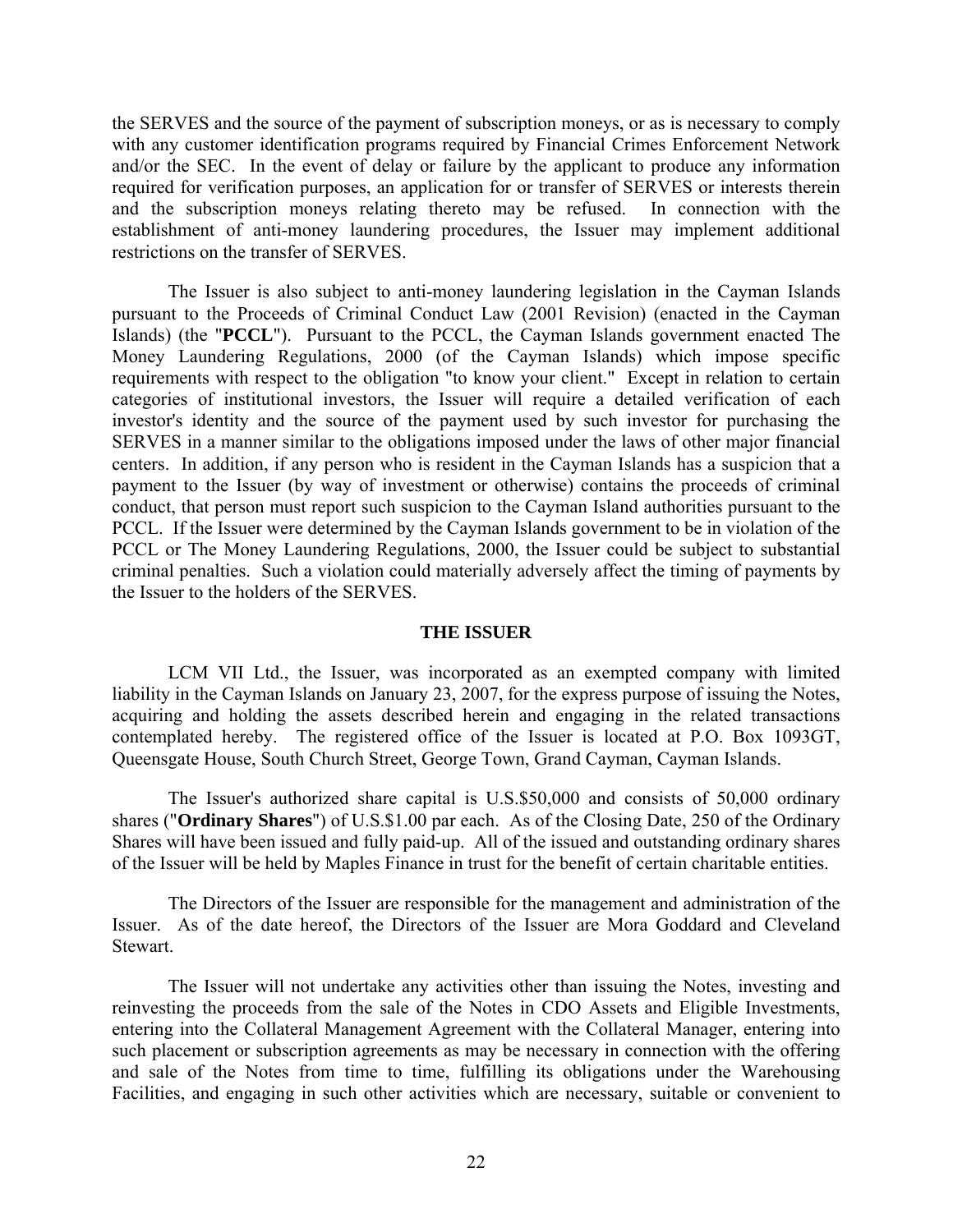accomplish the foregoing, all as described in this Private Placement Memorandum and in accordance with the Indenture and the Formation Documents of the Issuer. Payments received in respect of the Collateral will be the only source of moneys for the Issuer for the payment of the Notes.

The Notes will be nonrecourse obligations only of the Issuer and will not be obligations of the Trustee, the Collateral Administrator, the Placement Agent, the Collateral Manager, the Warehouse Providers or any of their respective Affiliates or any directors, officers, incorporator or shareholder of the Issuer.

The Issuer will submit to the non-exclusive jurisdiction of the courts of the State of New York and the United States District Court located in the Borough of Manhattan in New York City for all purposes in connection with this transaction and the Basic Documents and has designated the Trustee to accept service of any process on its behalf.

# **DESCRIPTION OF THE SERVES**

The following summary generally describes certain provisions of the SERVES. The summary does not purport to be complete and is subject to, and qualified in its entirety by reference to, the provisions of the Notes and the Indenture, each of which is incorporated herein by reference.

# **General**

The Notes will be issued pursuant to an indenture, dated as of the Closing Date (the "**Indenture**"), between the Issuer and the Trustee. Deutsche Bank Trust Company Americas will be the Trustee under the Indenture. Deutsche Bank Trust Company Americas is a banking organization organized under the laws of the State of New York, and its Corporate Trust Office is located at 1761 East St. Andrew Place, Santa Ana, California 92705, Attention: CDO Administration – LCM VII Ltd. (the "**Corporate Trust Office**"), and for the purpose of the surrender or transfer of a Note, Deutsche Bank Trust Company Americas, c/o DB Services Tennessee, 648 Grassmere Park Road, Nashville, Tennessee 37211-3658, Attention: Transfer Unit.

The Indenture will provide for the issuance of seven Classes of Notes: (1) U.S.\$126,000,000 aggregate principal amount of Class A-1 Revolving Notes due August 1, 2019 (the "**Class A-1 Revolving Notes**"), (2) U.S.\$250,000,000 aggregate principal amount of Class A-2 Term Notes due August 1, 2019 (the "**Class A-2 Term Notes**"), (3) U.S.\$20,000,000 aggregate principal amount of Class B Notes due August 1, 2019 (the "**Class B Notes**"), (4) U.S.\$42,763,000 aggregate principal amount of Class C Notes due August 1, 2019 (the "**Class C Notes**"), (5) U.S.\$29,040,000 aggregate principal amount of Class D Notes due August 1, 2019 (the "**Class D Notes**"), (6) U.S.\$937,000 aggregate principal amount of Class E-1 Notes due August 1, 2019 (the "**Class E-1 Notes**") and (7) U.S.\$937,000 aggregate principal amount of Class E-2 Notes due August 1, 2019 (the "**Class E-2 Notes**").

Upon the occurrence of a Threshold Value Event and subject to the consent of the Majority Controlling Class Noteholders, the existing holders of any Class of Notes and any other person identified by or on behalf of the Issuer in writing to the Trustee will have the opportunity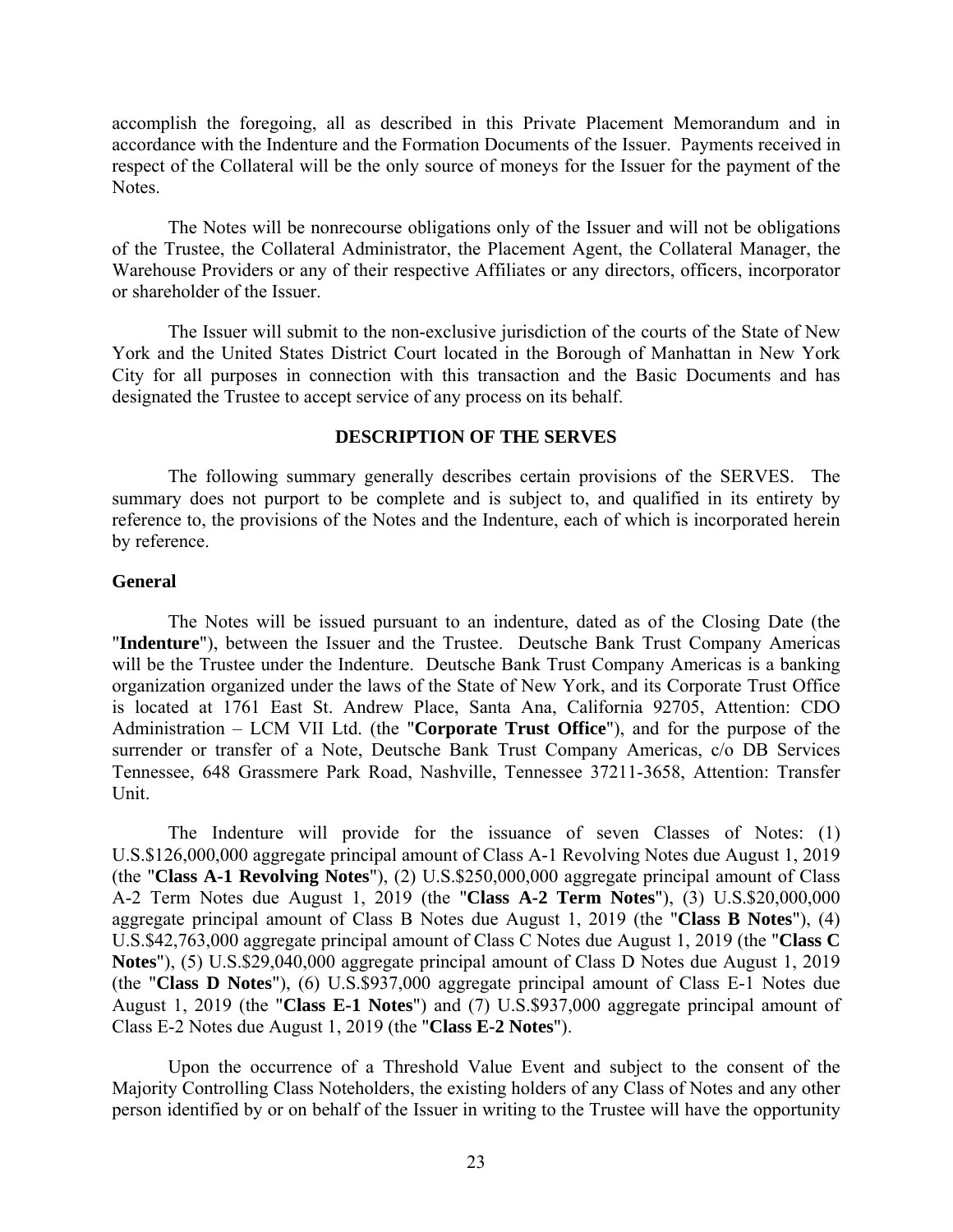to acquire additional Class E Notes to cure the Threshold Value Event. See "*— Additional Issuance of Class E Notes to Cure Threshold Value Event*."

The Class E Notes will be subordinate in payment priority to the Class A Notes, the Class B Notes, the Class C Notes and the Class D Notes. The Class D Notes will be subordinate in payment priority to the Class A Notes, the Class B Notes and the Class C Notes. The Class C Notes will be subordinate in payment priority to the Class A Notes and the Class B Notes. The Class B Notes will be subordinate in payment priority to the Class A Notes. The Class E-1 Notes and the Class E-2 Notes will rank *pari passu* between themselves and, except as otherwise noted below, the Class A-1 Revolving Notes and the Class A-2 Term Notes will rank *pari passu* between themselves. See "*— Priority of Payments*."

### **The Notes**

The interest rate on the Class A Notes (the "**Class A Note Rate**") will be (a) for the period from the Closing Date to, but excluding, August 1, 2013, LIBOR plus 0.30% and (b) for the period from, and including, August 1, 2013 to, but excluding, the Scheduled Maturity Date, LIBOR plus 0.60%. The interest rate on the Class B Notes (the "**Class B Note Rate**") will be LIBOR plus 0.90%. The interest rate on the Class C Notes (the "**Class C Note Rate**") will be LIBOR plus 1.50%. The interest rate on the Class D Notes (the "**Class D Note Rate**") will be (a) for the period from the Closing Date to, but excluding, August 1, 2013, LIBOR plus 4.00% and (b) for the period from, and including, August 1, 2013 to, but excluding, the Scheduled Maturity Date, LIBOR plus 1.50%. The holders of the Class D Notes will also be entitled to receive additional interest during the periods described in (a) and (b) above at the rates of 0.00% and 2.50%, respectively, (the "**Class D Note Additional Interest Rate**"); *provided* that the Issuer will pay such additional interest only if certain conditions described herein are satisfied. The interest rate on the Class E Notes (the "**Class E Note Rate**") will be LIBOR plus 5.00%. In addition to the payment of interest at the rates described above, the holders of the Class D Notes and the Class E Notes will be entitled to additional payments described herein if certain conditions are satisfied. See "*— Priority of Payments*."

Interest will be payable on the Notes, in arrears, on each Quarterly Payment Date and on the Maturity Date. Interest will accrue from each Quarterly Payment Date (or the Closing Date in the case of the first Quarterly Payment Date) to, but excluding, the next Quarterly Payment Date (each, a "**Distribution Period**"). Interest will be payable on each Quarterly Payment Date to the holders of the Notes as of the related record date, which will be the Business Day preceding such Quarterly Payment Date. Interest will accrue during each Distribution Period on the basis of the actual number of days in the Distribution Period, divided by 360. Interest on any borrowing under a Class A-1 Revolving Note shall accrue (i) in respect of the Distribution Period during which the borrowing is made, from (and including) the date on which such borrowing is made to (but excluding) the earlier of the date on which such borrowing is repaid or the last day of such Distribution Period and (ii) in respect of any Borrowing outstanding on the first day of any Distribution Period, from the first day of such Distribution Period to the earlier of the date on which such borrowing is repaid or the last day of such Distribution Period.

The Outstanding Principal Amount of all the Notes is required to be repaid on the earliest to occur of (i) the Scheduled Maturity Date, (ii) the date on which the remaining Notes are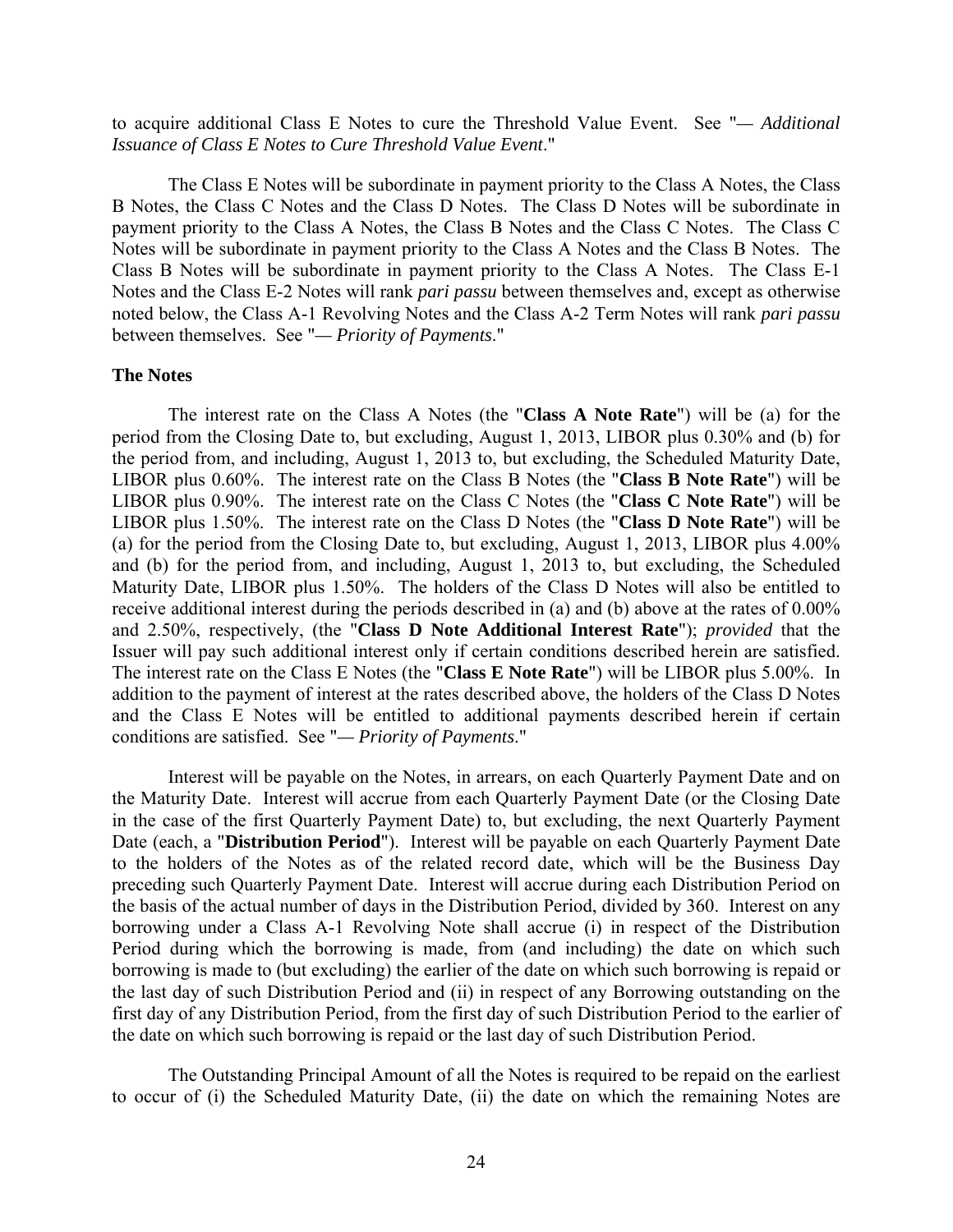redeemed in whole, and (iii) the date on which the Notes are declared due and payable as a result of the occurrence of an Event of Default under the Indenture (collectively, the "**Maturity Date**"). On the Maturity Date, the Trustee will apply the moneys then held under the Indenture to make the payments and distributions described under "*— Priority of Payments — Maturity Date Priority of Payments*."

# **Purchases of Initial Notes**

On the Closing Date, the initial investors of the Notes will commit to purchase the full amount of the Notes, at prices negotiated at the time of sale. Purchases will be required to be made on the Closing Date in the aggregate principal amount of U.S.\$250,000,000 of the Class A-2 Term Notes, U.S.\$20,000,000 of the Class B Notes, U.S.\$42,763,000 of the Class C Notes, U.S.\$29,040,000 of the Class D Notes, U.S.\$937,000 of the Class E-1 Notes and U.S.\$937,000 of the Class E-2 Notes. The funded amount of the Class A-1 Revolving Notes is expected to be U.S.\$31,000,000 on the Closing Date.

# **The Class A-1 Revolving Notes**

*Class A-1 Revolving Note Purchase Agreements*. Pursuant to one or more purchase agreements to be entered into on the Closing Date by and among the Issuer and the holders of the Class A-1 Revolving Notes (each a "**Class A-1 Revolving Note Purchase Agreement**") and subject to compliance with certain borrowing conditions specified therein, the Issuer may request advances, repay such advances and then reborrow amounts from the holders of the Class A-1 Revolving Notes, and the holders of the Class A-1 Revolving Notes will agree to make such advances to the Issuer in an aggregate principal amount at any one time outstanding of up to the full amount of their Commitments in respect of the Class A-1 Revolving Notes.

"**Commitments**" in respect of the Class A-1 Revolving Notes shall mean, at any time, the maximum aggregate outstanding principal amount of advances (whether at the time funded or unfunded) that the holder of such Class A-1 Revolving Notes is obligated from time to time under the Class A-1 Revolving Note Purchase Agreement to make to the Issuer. The aggregate of all Commitments equals U.S.\$126,000,000.

*Borrowings*. Subject to compliance with certain borrowing conditions specified in the Class A-1 Revolving Note Purchase Agreement, the Issuer (acting at the direction of the Collateral Manager) or the Collateral Manager (on behalf of the Issuer) may request an advance under the Class A-1 Revolving Notes to be made on any Business Day and the holders of the Class A-1 Revolving Notes shall make such advance to the Issuer (each advance made a "**Borrowing**" and the date of any such Borrowing, a "**Borrowing Date**") on the next Business Day. The aggregate amount of Borrowings under the Class A-1 Revolving Notes may not exceed the aggregate amount of Commitments and the amount of each Borrowing will be equal to the lesser of (a) U.S.\$500,000 and integral multiples of U.S.\$50,000 in excess thereof and (b) the undrawn amount of the Commitments for all the Class A-1 Revolving Notes as of the related Borrowing Date. It shall be a further condition to such Borrowing that, at the time of and immediately after giving effect to such Borrowing, no Event of Default shall have occurred and be continuing. The holders of the Class A-1 Revolving Notes will be obligated to make advances to the Issuer if the proceeds of the related Borrowing are to be used by the Issuer for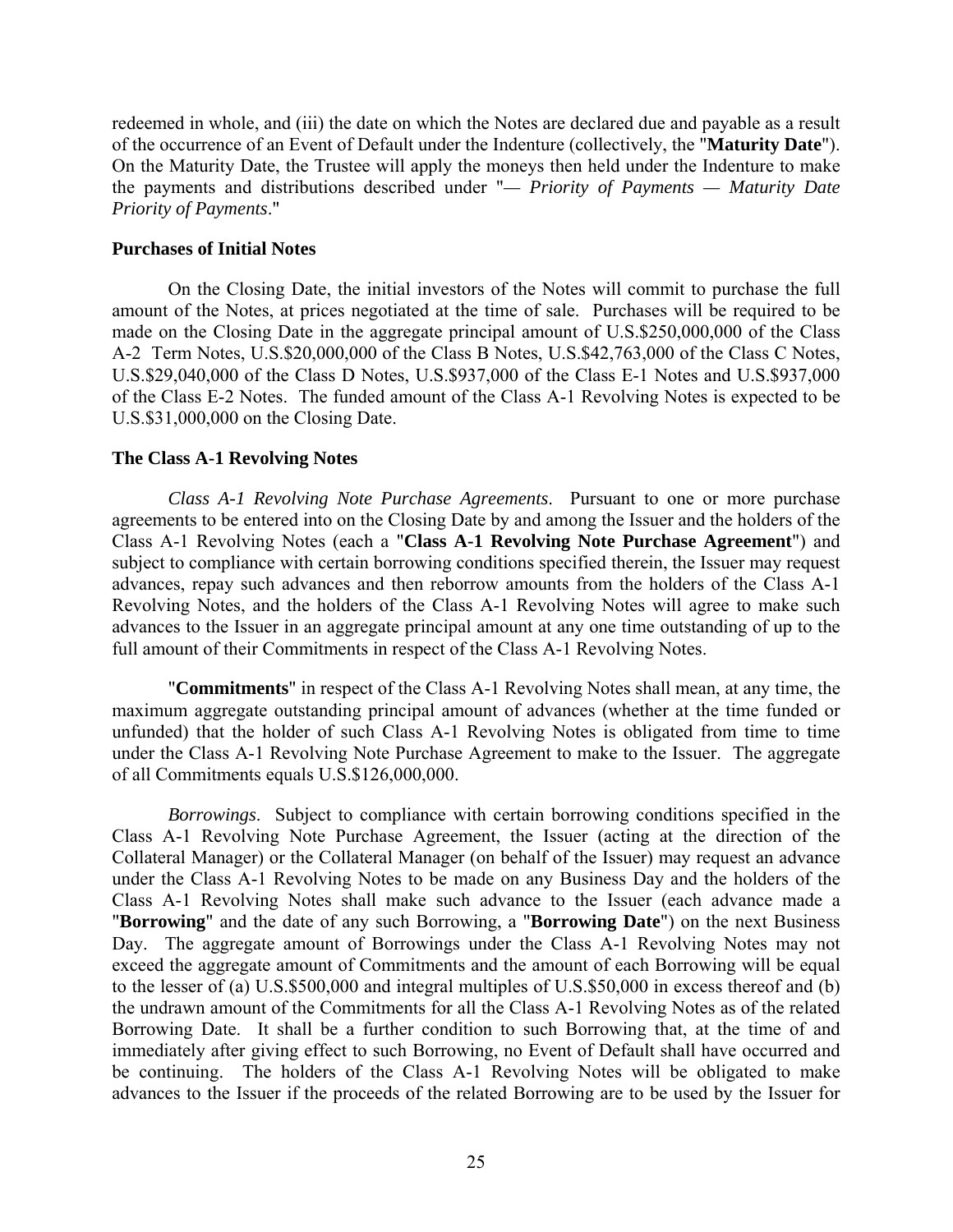the purposes of (x) purchasing CDO Assets prior to the Note Amortization Period (*provided* that the aggregate CDO Asset Initial Amounts of CDO Assets at any one time does not exceed U.S.\$400,000,000) or (y) making payments and distributions pursuant to paragraphs (1) through (11) of the Quarterly Priority of Payments if the Eligible Investments credited to the Interest Collateral Account and the Principal Collateral Account are insufficient to make such payments (after payment of any Warehousing Payments on such date under the Indenture).

*Repayment of the Class A-1 Revolving Notes*. The Class A-1 Revolving Notes may be repaid (in whole or in part) at the option of the Issuer (at the direction of the Collateral Manager) from the liquidation of Eligible Investments in the Principal Collateral Account on any Business Day; *provided*, that the related Break Funding Amount, if any, shall be payable in accordance with the Quarterly Priority of Payments or the Maturity Date Priority of Payments, as applicable.

The Class A-1 Revolving Notes are also subject to repayment in accordance with the Priority of Payments as described herein in connection with a mandatory redemption of the Notes.

The Issuer will make all repayments or redemptions of the Class A-1 Revolving Notes *pro rata*, based on the aggregate Outstanding Principal Amount of the Class A-1 Revolving Notes. Except as otherwise expressly provided, any references herein to the Outstanding Principal Amount of the Class A-1 Revolving Notes shall refer to the amounts actually advanced by the holders thereof to the Issuer as of such date and which have not yet been repaid to such holders. Notwithstanding any repayment or redemption made by the Issuer with respect to the Class A-1 Revolving Notes, the Commitment shall not be reduced.

*Ratings Criteria*. Each purchaser of Class A-1 Revolving Notes will be required to satisfy the Ratings Criteria and will be required to agree in its Class A-1 Revolving Note Purchase Agreement that if it at any time fails to satisfy the Ratings Criteria, it will replace itself (at its own expense) with another entity that satisfies the Ratings Criteria and the other requirements for a permitted transferee (as such term is defined in the Class A-1 Revolving Note Purchase Agreement) by transferring all of its rights and obligations in respect of the Class A-1 Revolving Notes to such entity.

The "**Ratings Criteria**" will be satisfied on any date with respect to any purchaser of Class A-1 Revolving Notes if: (i) the short-term debt, deposit or similar obligations of such purchaser are on such date rated at least "F1" by Fitch (and, if rated "F1," such short term rating is not on credit watch for downgrade); (ii) such purchaser's obligations under the Class A-1 Revolving Note Purchase Agreement and the Class A-1 Revolving Notes are guaranteed by an entity (in a form of guaranty satisfying the Rating Agency Condition) that meets the Ratings Criteria set forth in (i) above; (iii) such purchaser (a "**Pledging Noteholder**") secures its obligation to make Commitments under the Class A-1 Revolving Notes by depositing as cash collateral, on the date of its purchase of Class A-1 Revolving Notes (or such later date on which it becomes a Pledging Noteholder), into an account with the Trustee (a "**Revolving Notes Pledge Account**") established and maintained at the expense of the Pledging Noteholder, an amount of cash equal to the undrawn amount of its Commitment on the Class A-1 Revolving Notes, and thereafter, maintains with the Trustee, in such Revolving Note Pledge Account, at all times, an amount equal to the undrawn amount of its Commitment on the Class A-1 Revolving Notes; or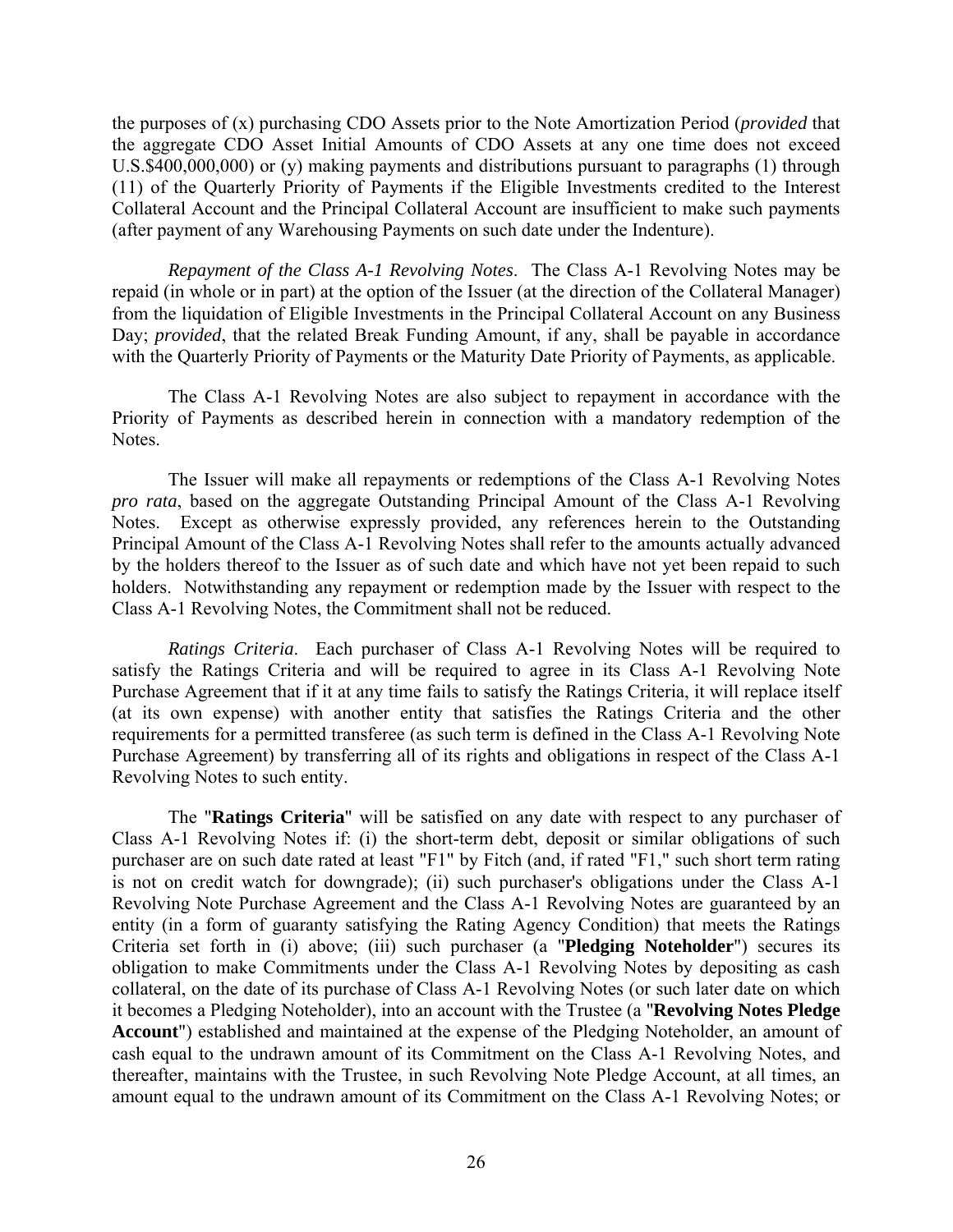(iv) such purchaser is then entitled to borrow from one or more Support Providers; *provided*, that the aggregate amount of commitments to make loans or purchase interests in the Class A-1 Revolving Notes under any liquidity facility provided by Support Providers whose short-term debt, deposit or similar obligations are rated on such date "F1" by Fitch (and, if rated "F1," such short term rating is not on credit watch for downgrade) is not less than the Commitment in respect of the Class A-1 Revolving Notes held by such purchaser.

"**Support Provider**" means any person (or any affiliate thereof) providing committed liquidity or credit enhancement support in connection with the transactions contemplated pursuant to the Indenture; *provided*, that (x) such person or affiliate, or a person providing a guaranty of the obligations of such person or affiliate in respect of such liquidity or enhancement support, shall have a commercial paper or certificate of deposit rating of at least "F1+" from Fitch and (y) such person has been approved by the Issuer (which approval shall not be unreasonably withheld).

*Restrictions on Resale or Transfer.* No resale or transfer of the Class A-1 Revolving Notes may be effected unless the Collateral Manager has provided its written consent thereto, such consent not to be unreasonably withheld or delayed.

# **Determination of LIBOR**

For purposes of determining the applicable Note Rate and the Class D Note Additional Interest Rate, the Issuer will appoint the Trustee as calculation agent under the Indenture (in such capacity, the "**Indenture Calculation Agent**"). For each Distribution Period (other than the initial Distribution Period), LIBOR (**"LIBOR**") shall be determined by the Indenture Calculation Agent in accordance with the following provisions:

- 1. On the second London Business Day prior to the commencement of a Distribution Period (each such day, a "**LIBOR Determination Date**"), LIBOR shall equal the rate, as obtained by the Indenture Calculation Agent for three-month U.S. dollar deposits in Europe, which appears on Reuters Screen, as reported by Bloomberg Financial Markets Commodities News, as of 11:00 a.m. (London time) on such LIBOR Determination Date. "**London Business Day**" means a Business Day on which banks in London, England are not required or authorized by law to be closed.
- 2. If, on any LIBOR Determination Date, such rate does not appear on Reuters Screen, or such page as may replace such Reuters Screen, the Indenture Calculation Agent shall determine the arithmetic mean of the offered quotations of the Reference Banks to leading banks in the London interbank market for three-month U.S. dollar deposits in Europe in an amount determined by the Indenture Calculation Agent by reference to requests for quotations as of approximately 11:00 a.m. (London time) on the LIBOR Determination Date. If, on any LIBOR Determination Date, at least two of the Reference Banks provide such quotations, LIBOR shall equal such arithmetic mean of such quotations. If, on any LIBOR Determination Date, only one or none of the Reference Banks provides such quotations, LIBOR shall be deemed to be the arithmetic mean of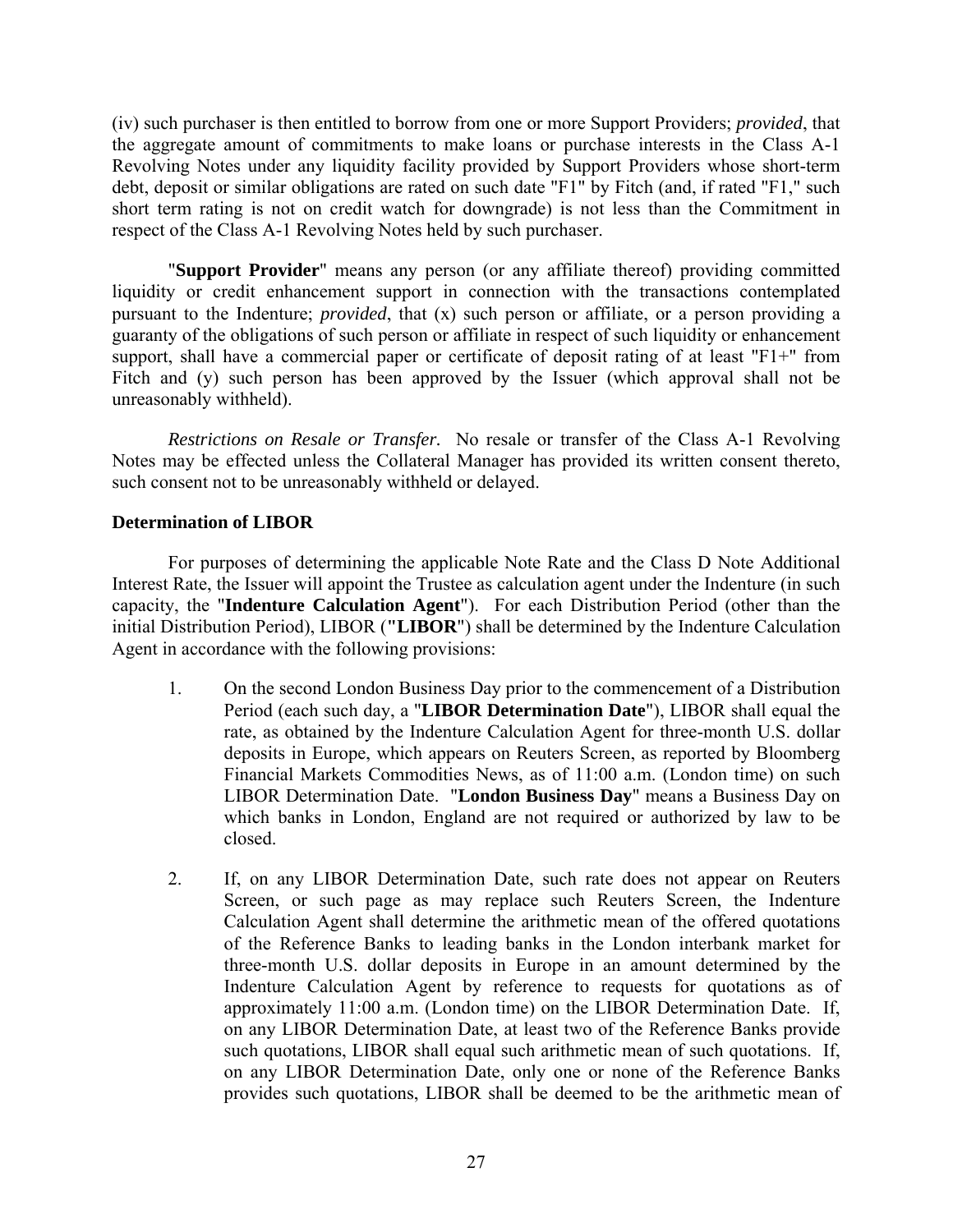the offered quotations that leading banks in New York City selected by the Indenture Calculation Agent (after consultation with the Collateral Manager) are quoting on the relevant LIBOR Determination Date for three-month U.S. dollar deposits in Europe in an amount determined by the Indenture Calculation Agent by reference to the principal London offices of leading banks in the London interbank market; *provided*, *however*, that if the Indenture Calculation Agent is required but is unable to determine a rate in accordance with at least one of the procedures described above, LIBOR shall be LIBOR as determined on the previous LIBOR Determination Date. As used herein, "**Reference Banks**" means four major banks in the London interbank market selected by the Indenture Calculation Agent, after consultation with the Collateral Manager.

As soon as reasonably practicable after 11:00 a.m. (London time) on each LIBOR Determination Date, but in no event later than 11:00 a.m. (London time) on the Business Day immediately following each LIBOR Determination Date, the Indenture Calculation Agent will cause each Note Rate for the related Distribution Period to be provided to the Trustee and the Collateral Manager. The Indenture Calculation Agent shall notify the Issuer and the Collateral Manager before 5:00 p.m. (London time) on each LIBOR Determination Date that either: (a) it has determined or is in the process of determining each Note Rate, or (b) it has not determined and is not in the process of determining such rates, together with its reasons therefor. The determination of the Note Rate for each Class of Notes by the Indenture Calculation Agent shall (in the absence of manifest error) be final and binding upon all parties.

Notwithstanding the above procedures to determine LIBOR, solely with respect to the initial Distribution Period, LIBOR shall be 5.32688%.

The Indenture Calculation Agent may be removed by the Issuer at any time. If the Indenture Calculation Agent is unable or unwilling to act as such or is removed by the Issuer, or if the Indenture Calculation Agent fails to determine the Note Rate for each Class of Notes for any Distribution Period, the Issuer will promptly appoint as a replacement Indenture Calculation Agent a leading bank which is engaged in transactions in U.S. dollar deposits in the London interbank market, which does not control and is not controlled by nor is under common control with the Issuer or its Affiliates. The Indenture Calculation Agent may not resign its duties without a successor having been duly appointed. If no successor Indenture Calculation Agent is appointed within 30 days after giving notice of resignation, the resigning Indenture Calculation Agent, the holders of a majority of the Outstanding Principal Amount of the Notes or any holder of a Note, on behalf of itself and all others similarly situated, may petition a court of competent jurisdiction for the appointment of a successor Indenture Calculation Agent.

### **Payments**

Payments in respect of principal and interest on any Note will be made to the person in whose name such Note is registered on the Business Day prior to the applicable date on which payments will be made (the "**Record Date**"). DTC (or its nominee) will be the registered holder with respect to all Global Notes and, therefore, payments on the Global Notes will be made through the facilities of DTC. Payments on each Global Note will be payable by wire transfer in immediately available funds to a Dollar-denominated account maintained by DTC. In the case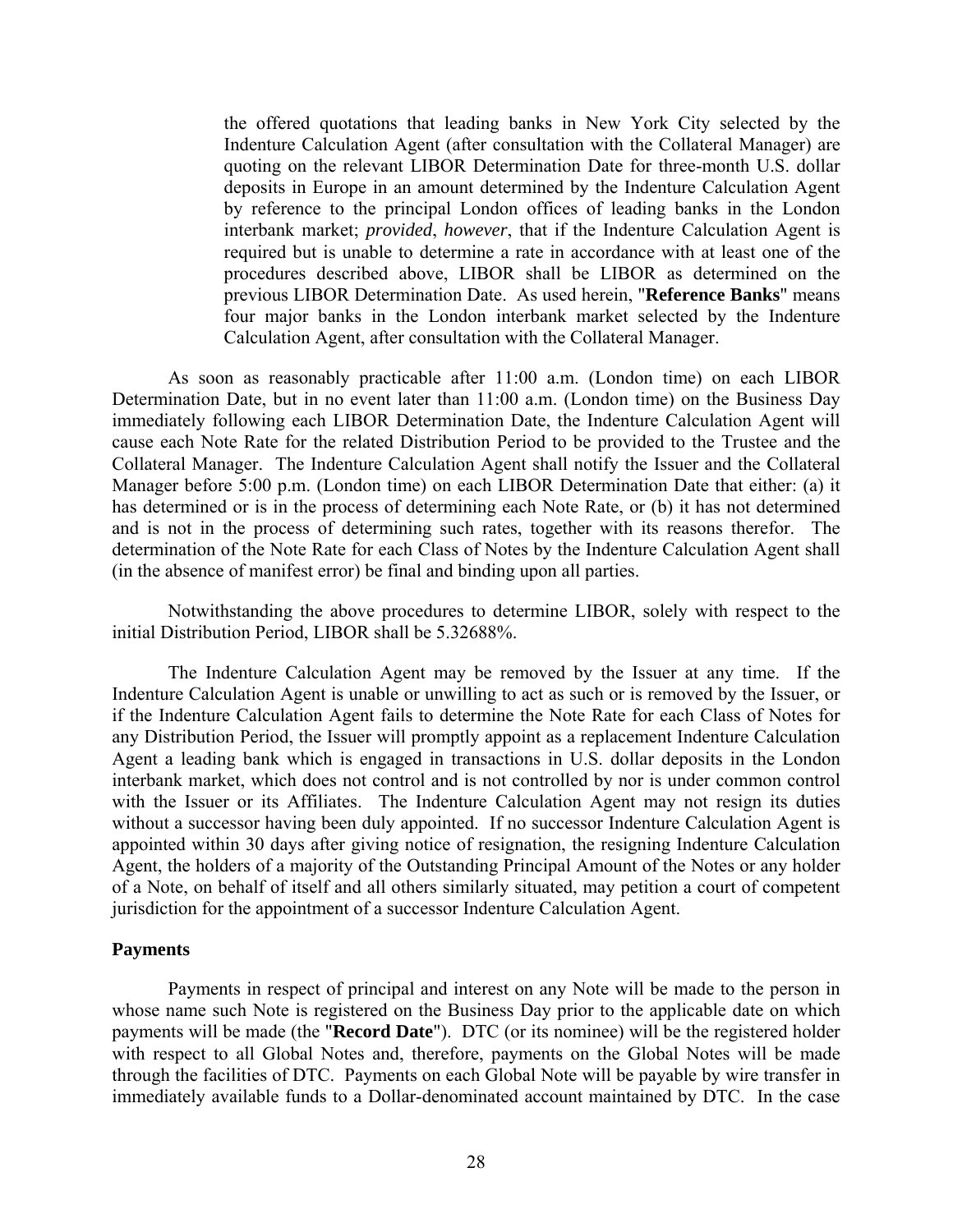of definitive Notes, the Trustee shall make payments on each such Note by wire transfer in immediately available funds to a Dollar-denominated account as directed by the registered holder of such Note in writing before the applicable Record Date of such payment. Final payments in respect of principal of the Notes will be made against surrender of such Notes at the office of the Trustee.

If any payment on the Notes is due on a day that is not a Business Day, then payment will be made on the next succeeding Business Day.

### **Additional Issuance of Class E Notes to Cure Threshold Value Event**

Upon the occurrence of a Threshold Value Event, the Trustee will on the Thursday of each week while the Threshold Value Event is determined to have occurred and be continuing, use the most recent available price information of the CDO Assets obtained from the Collateral Manager to determine the amount of additional Class E-1 Notes and/or Class E-2 Notes that, if authorized and issued by the Issuer, would result in curing such Threshold Value Event, and shall promptly notify the Collateral Manager, the Issuer and each Noteholder. Thereafter, on any day during the five Business Day period following the day on which the Trustee delivers notice of such Threshold Value Event (the "**Notice Period**"), the existing holders of the Notes and any other person identified by or on behalf of the Issuer in writing to the Trustee will have the right to give notice to the Issuer (with a copy of such notice to the Trustee) of its intention to purchase additional Class E-1 Notes and/or Class E-2 Notes for the purpose of curing the Threshold Value Event. No later than five Business Days after the end of the Notice Period, if the Issuer has received (i) notice of the intent to purchase the Class E-1 Notes and/or Class E-2 Notes in an amount sufficient to cure the Threshold Value Event and (ii) either in response to the initial notification or a solicitation by the Issuer therefor, the consent of the Majority Controlling Class Noteholders to the issuance of Class E Notes to cure such Threshold Value Event, the Issuer shall issue the Class E-1 Notes and/or Class E-2 Notes; *provided*, *however*, that in no event may the Outstanding Principal Amount of Class E-1 Notes exceed the Outstanding Principal Amount of Class E-2 Notes after giving effect to any such additional issuance.

The allocation of the amount of the additional Class E-2 Notes to be purchased by a Noteholder shall be determined by the Issuer as set forth below. If the Class E-2 Noteholders electing to purchase additional Class E-2 Notes do not elect to purchase additional Class E-2 Notes in an amount sufficient to cure the Threshold Value Event (when combined with the amount, if any, of additional Class E-1 Notes to be issued), any of the "**Class A Noteholders**" who are not U.S. Persons, the "**Class B Noteholders**" who are not U.S. Persons, the "**Class C Noteholders"** who are not U.S. Persons, the "**Class D Noteholders**" who are not U.S. Persons or the "**Class E-1 Noteholders**" who are not U.S. Persons shall have the right to purchase additional Class E-2 Notes in the amount necessary to cure the Threshold Value Event; *provided*, that each such Class A Noteholder, Class B Noteholder, Class C Noteholder, Class D Noteholder or Class E-1 Noteholder has provided notice of its intent to purchase the additional Class E-2 Notes within the Notice Period. If more than one "**Class E-2 Noteholder**" elects to purchase additional Class E-2 Notes and the amount of purchase orders that have been submitted for such Class E-2 Notes exceeds the available amount of additional Class E-2 Notes, the amount to be purchased by such Class E-2 Noteholders shall be allocated among them in proportion to the Outstanding Principal Amounts of the Class E-2 Notes then owned by them. If the same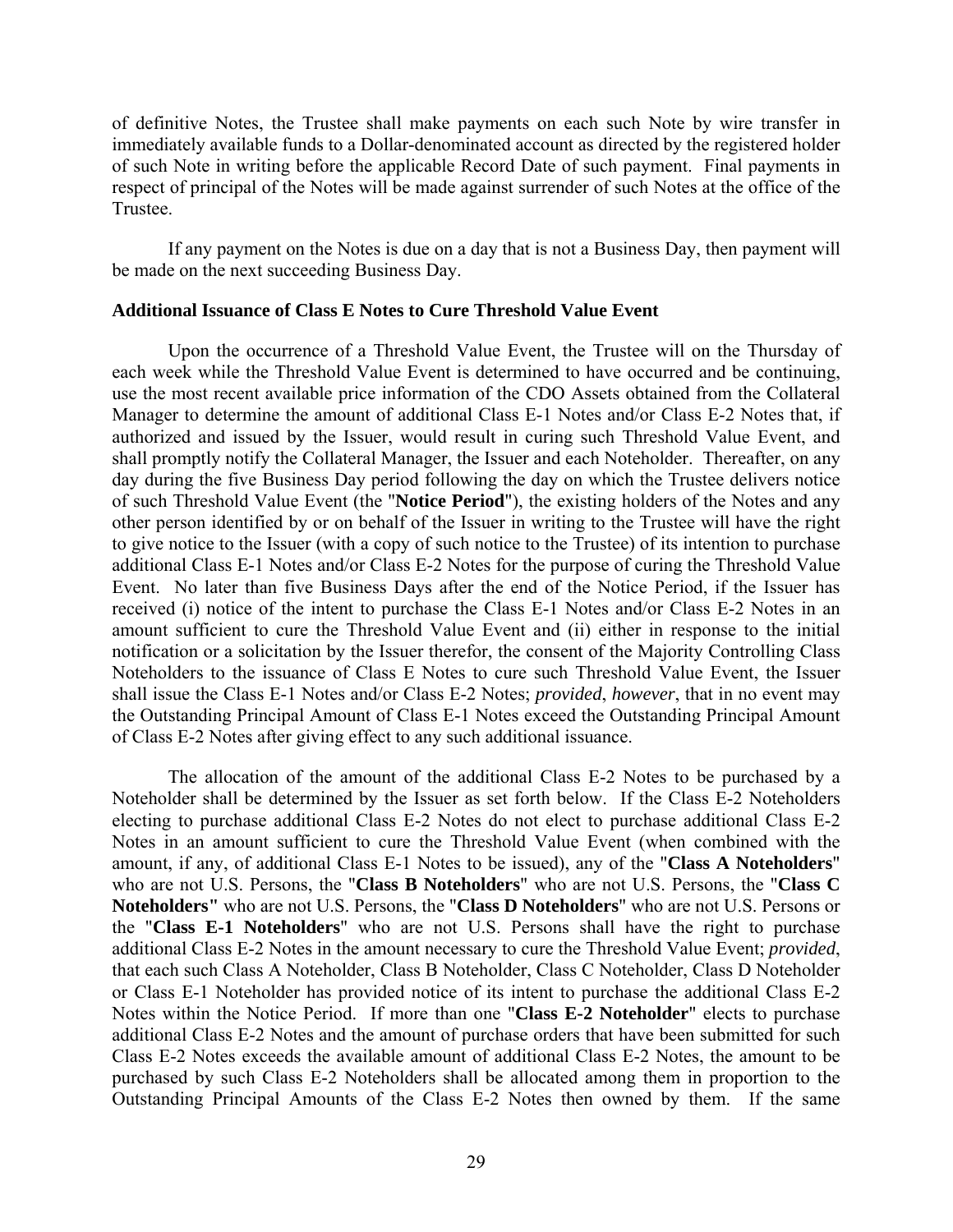circumstances exist with respect to purchase orders submitted by Class A Noteholders, Class B Noteholders, Class C Noteholders, Class D Noteholders and Class E-1 Noteholders, the amount of additional Class E-2 Notes to be purchased by such Noteholders will be allocated between the Class A Noteholders, Class B Noteholders, Class C Noteholders, Class D Noteholders and Class E-1 Noteholders in proportion to the Outstanding Principal Amount of the Notes held thereby.

The allocation of the amount of the additional Class E-1 Notes to be purchased by a Noteholder shall be determined by the Issuer as set forth below. If the Class E-1 Noteholders electing to purchase additional Class E-1 Notes do not elect to purchase additional Class E-1 Notes in an amount sufficient to cure the Threshold Value Event (when combined with the amount, if any, of additional Class E-2 Notes to be issued), any of the Class A Noteholders, Class B Noteholders, Class C Noteholders, the Class D Noteholders or the Class E-2 Noteholders shall have the right to purchase additional Class E-1 Notes in the amount necessary to cure the Threshold Value Event; *provided*, that each such Class A Noteholder, Class B Noteholder, Class C Noteholder, Class D Noteholders or Class E-2 Noteholder has provided notice of its intent to purchase the additional Class E-1 Notes within the Notice Period. If more than one Class E-1 Noteholder elects to purchase additional Class E-1 Notes and the amount for which purchase orders have been submitted exceeds the available amount of additional Class E-1 Notes, the amount to be purchased by such Class E-1 Noteholders shall be allocated among them in proportion to the Outstanding Principal Amounts of the Class E-1 Notes then owned by them. If the same circumstances exist with respect to purchase orders submitted by Class A Noteholders, Class B Noteholders, Class C Noteholders, the Class D Noteholders and Class E-2 Noteholders, the amount of additional Class E-1 Notes to be purchased by such Noteholders will be allocated between the Class A Noteholders, Class B Noteholders, Class C Noteholders, the Class D Noteholders and Class E-2 Noteholders in proportion to the Outstanding Principal Amount of the Notes held thereby.

### **Use of Proceeds**

The net proceeds from the issuance and sale of the Notes (less U.S.\$255,000) received by the Issuer on the Closing Date will be deposited by the Trustee into the Principal Collateral Account. The Issuer will deposit U.S.\$255,000 of proceeds from the sale of the Notes into the Closing Date Expense Account which proceeds shall be used to pay Transaction Expenses, as soon as reasonably practicable, on or after the Closing Date. On the first Quarterly Payment Date, the Trustee shall deposit all funds remaining in the Closing Date Expense Account into the Interest Collateral Account and the deposited funds, together with other amounts on deposit therein, will be used to make payments and distributions in accordance with the Quarterly Priority of Payments on the first Quarterly Payment Date. On the Closing Date pursuant to the Warehousing Facilities, the Issuer will utilize the net proceeds deposited in the Principal Collateral Account to repurchase participations sold with respect to, or repay funds borrowed by the Issuer to purchase, Warehoused Loans, and the related Warehoused Loans will be the initial CDO Assets in the CDO Portfolio.

#### **Indenture Accounts and Distributions**

The Issuer will establish with the Trustee the Principal Collateral Account, the Interest Collateral Account and the Closing Date Expense Account, each shall be a segregated, non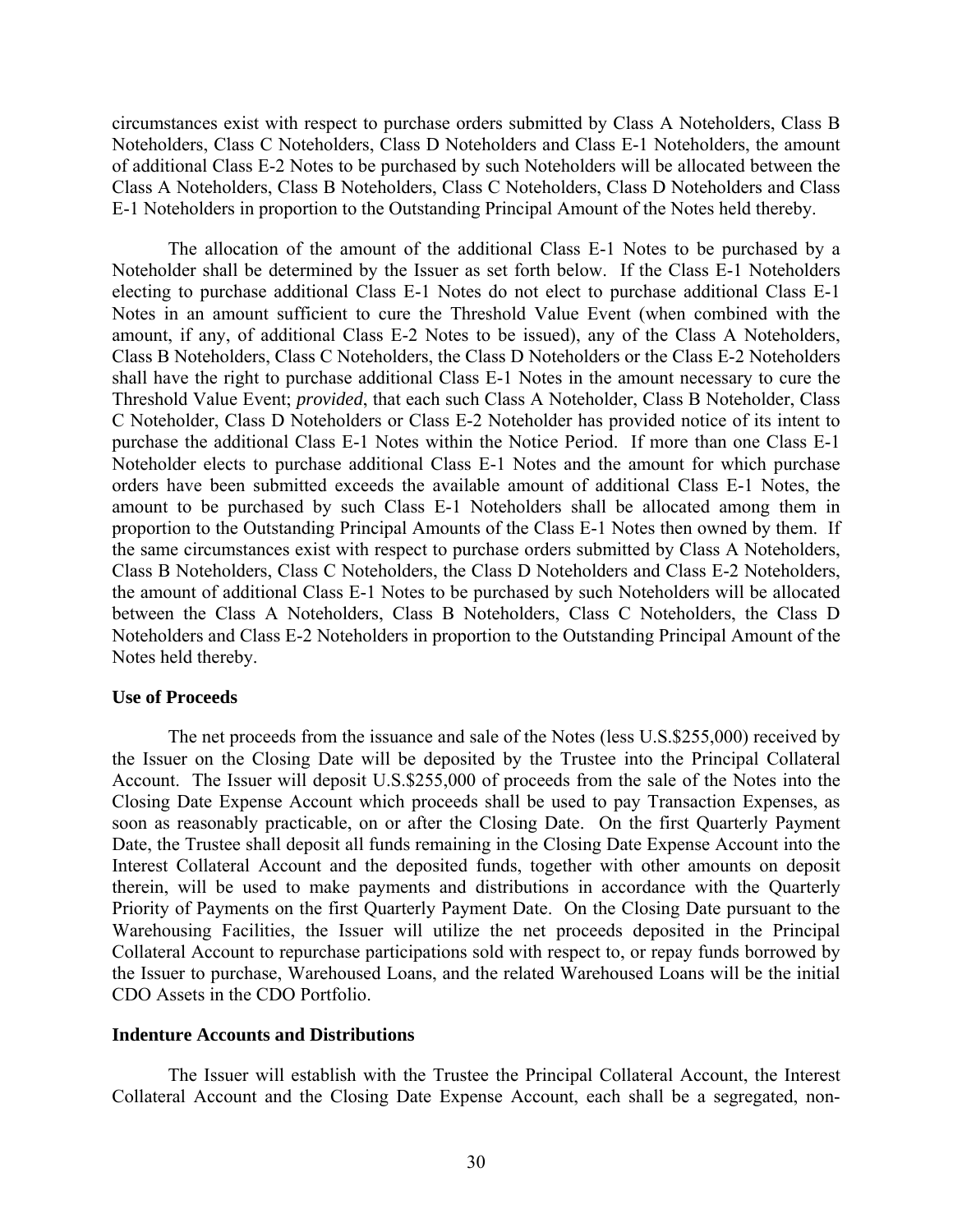interest bearing account to be held for the benefit of the Noteholders, the Trustee, the Warehouse Providers and the Collateral Manager. Funds on deposit in the Principal Collateral Account will be invested by the Trustee, at the written direction of the Collateral Manager, in CDO Assets and any funds in the Principal Collateral Account not so invested, as well as all funds on deposit in the Interest Collateral Account and the Closing Date Expense Account, will be invested by the Trustee, at the direction of the Collateral Manager, in Eligible Investments. The Trustee shall not be liable for any losses in connection with any such investment.

All of the interest distributions and investment income in respect of the CDO Assets and the Eligible Investments in the Principal Collateral Account, the Closing Date Expense Account and Interest Collateral Account will be deposited into (or retained in) the Interest Collateral Account. On each Quarterly Payment Date, any funds in the Interest Collateral Account, after all of the payments are made in accordance with the Quarterly Priority of Payments, will be transferred into the Principal Collateral Account. In addition to the payments pursuant to the Priority of Payments, the Issuer will use funds in the Interest Collateral Account and, to the extent necessary, the Principal Collateral Account, to pay to the Warehouse Providers amounts owed under the Warehousing Facilities. See "*The Warehousing Facilities*."

## **Priority of Payments**

*Quarterly Priority of Payments*. On each Quarterly Payment Date, the Trustee shall make the following payments, from amounts on deposit in the Interest Collateral Account (and if necessary the Principal Collateral Account) as of the sixth Business Day prior to such Quarterly Payment Date (*provided* that the proceeds of any Borrowing made in connection with such Quarterly Payment Date to rectify an insufficiency of assets to make the payments and distributions pursuant to paragraphs (1) through (11) below shall be available for distribution on such Quarterly Payment Date), and all such payments will be calculated or determined as of such sixth Business Day prior to such Quarterly Payment Date in the following order of priority ("**Quarterly Priority of Payments**"):

- 1. to pay the Issuer and Administrative Expenses in an amount not to exceed the Issuer Expense Cap;
- 2. to pay on a *pari passu* basis*,* based on amounts then due and payable (a) to the Placement Agent the Senior Deferred Structuring Fee and (b) to the Collateral Manager the Primary Collateral Management Fee;
- 3. to pay to the Placement Agent the amount, if any, of the Deferred Structuring Fee then due and payable under the Placement Agency Agreement;
- 4. to pay accrued and unpaid interest on the Class A-1 Revolving Notes and the Class A-2 Term Notes at the Class A Note Rate and any accrued and unpaid Break Funding Amounts in respect of the Class A-1 Revolving Notes, on a *pari passu* basis between the two Classes;
- 5. to pay accrued and unpaid interest on the Class B Notes at the Class B Note Rate;
- 6. to pay accrued and unpaid interest on the Class C Notes at the Class C Note Rate;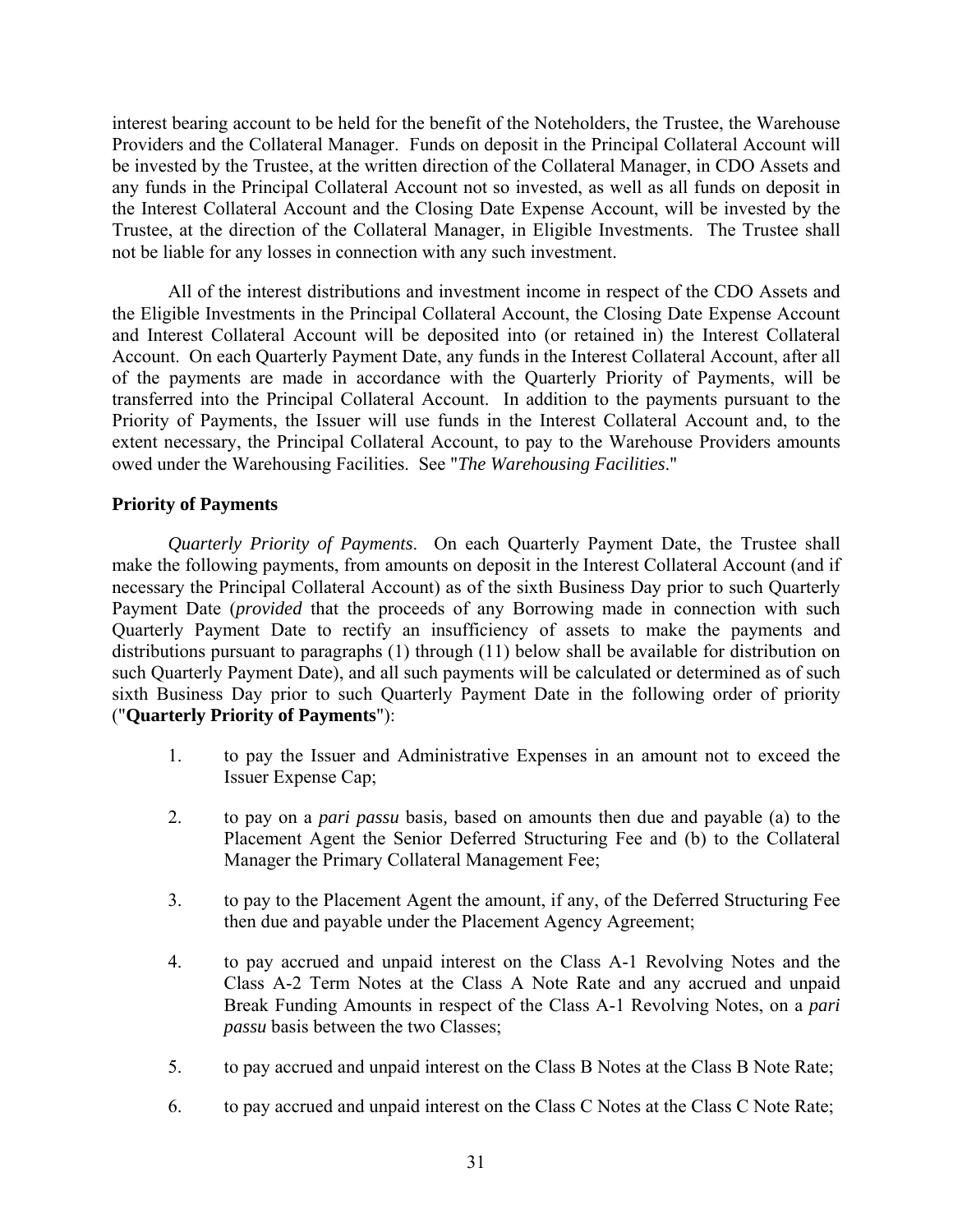- 7. to pay accrued and unpaid interest on the Class D Notes at the Class D Note Rate;
- 8. to pay the Issuer and Administrative Expenses to the extent, if any, in excess of the Issuer Expense Cap;
- 9. after making the above payments and distributions in paragraphs (1) through (8) above, if the sum of (a) the aggregate CDO Asset Initial Amounts in the Principal Collateral Account, (b) the principal amount of the other Eligible Investments in the Principal Collateral Account, (c) the principal amount of the Eligible Investments in the Interest Collateral Account and (d) either (x) on any Quarterly Payment Dates beginning with the first Quarterly Payment Date up to, and including, February 1, 2010 Quarterly Payment Date, the Closing Cost Amount or (y) for Quarterly Payment Dates occurring after February 1, 2010, zero, exceeds the aggregate Outstanding Principal Amount of the Class A Notes, the Class B Notes, the Class C Notes and the Class D Notes, the amount of such excess will be applied, to the extent necessary, to pay the accrued and unpaid interest on the Class E-1 Notes and the Class E-2 Notes at the Class E Note Rate, on a *pari passu* basis between the two Classes;
- 10. if, after making payments and distributions in paragraphs (1) through (9) above, there is a First Additional Amount, such First Additional Amount will be applied to pay the accrued and unpaid interest on the Class D Notes at the Class D Note Additional Interest Rate;
- 11. if, after making the payments in paragraphs (1) through (10) above, there is a Second Additional Amount, such Second Additional Amount will be applied to pay to the Collateral Manager the accrued and unpaid Secondary Collateral Management Fee for that Quarterly Payment Date and, without duplication, for any prior Quarterly Payment Date;
- 12. if, during the Note Amortization Period, all of the payments and distributions in paragraphs (1) through (11) above are made, the Class B Notes, the Class C Notes and/or the Class D Notes will be redeemed, in part, in a principal amount equal as closely as practicable to the amount, if any, necessary to cause the aggregate Outstanding Principal Amount of the Class B Notes, the Class C Notes, the Class D Notes and the Class E Notes after giving effect to such redemption to equal the quotient of (i) the aggregate CDO Asset Initial Amount as of such Quarterly Payment Date divided by (ii) the then applicable Maximum Leverage Factor. In the case of any such mandatory redemption, the Class B Notes will be redeemed until the principal amount of the Class B Notes is reduced to zero, thereafter the Class C Notes will be redeemed until the principal amount of the Class C Notes is reduced to zero and thereafter the Class D Notes will be redeemed until the principal amount of the Class D Notes is reduced to zero. Any remaining amounts on deposit in the Principal Collateral Account after such redemption of the Class B Notes, the Class C Notes and/or the Class D Notes as required hereunder shall be used to repay the Class A-1 Revolving Notes and redeem the Class A-2 Term Notes; *provided* that the Class A-1 Revolving Notes will be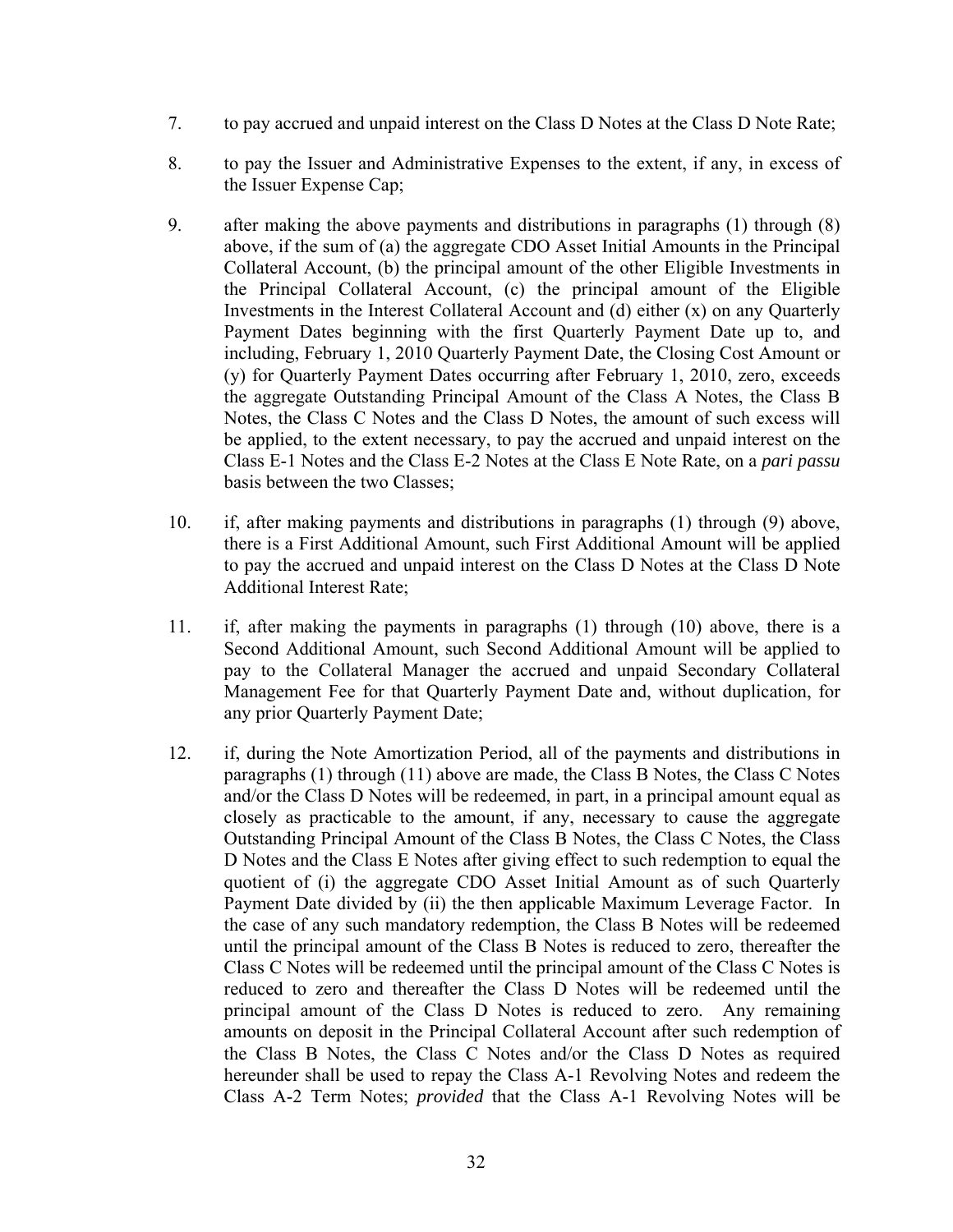repaid in full (but not redeemed) prior to any such redemption of the Class A-2 Term Notes. However, if during the Note Amortization Period, all of the payments and distributions in paragraphs (1) through (11) above are not paid in full on the related Quarterly Payment Date, then, in lieu of the redemptions and repayments described in the preceding two sentences, available monies will be used to instead redeem the Class A-1 Revolving Notes in full and thereafter to redeem the Class A-2 Term Notes in full. The repayment and the redemption payments will be made solely from amounts realized from the liquidation of Eligible Investments on deposit in the Principal Collateral Account;

- 13. if, after making the payments and distributions in paragraphs (1) through (12) above, there is a Third Additional Amount, such Third Additional Amount will be divided and paid:
	- (a) to the Class D Noteholders, as additional interest, 55% of the Third Additional Amount; and
	- (b) to the Class E-1 Noteholders and the Class E-2 Noteholders, the remaining Third Additional Amount, on a *pari passu* basis between the two Classes; and
- 14. any remaining balance in the Interest Collateral Account shall be transferred to the Principal Collateral Account.

"**First Additional Amount**" means, on any Quarterly Payment Date, the excess of (a) the sum of (i) the aggregate CDO Asset Initial Amounts in the Principal Collateral Account, (ii) the aggregate principal amount of the other Eligible Investments in the Principal Collateral Account, (iii) the aggregate principal amount of the Eligible Investments in the Interest Collateral Account, and (iv) the Closing Cost Amount, over (b) the sum of (i) the Outstanding Principal Amount of the Notes and (ii) the applicable First Additional Release Amount.

"**Second Additional Amount**" means, on any Quarterly Payment Date, the excess of (a) the sum of (i) the aggregate CDO Asset Initial Amounts in the Principal Collateral Account, (ii) the aggregate principal amount of the other Eligible Investments in the Principal Collateral Account, (iii) the aggregate principal amount of the Eligible Investments in the Interest Collateral Account, and (iv) the Closing Cost Amount, over (b) the sum of (i) the Outstanding Principal Amount of the Notes and (ii) the applicable Second Additional Release Amount.

"**Third Additional Amount**" means, on any Quarterly Payment Date, the excess of (a) the sum of (i) the aggregate CDO Asset Initial Amounts in the Principal Collateral Account, (ii) the aggregate principal amount of the other Eligible Investments in the Principal Collateral Account, (iii) the aggregate principal amount of the other Eligible Investments in the Interest Collateral Account, and (iv) the Closing Cost Amount, over (b) the sum of (i) the Outstanding Principal Amount of the Notes and (ii) U.S.\$38,000,000.

 "**Break Funding Amount**" means, with respect to each prepayment of the Class A-1 Revolving Notes, an amount (not less than zero) equal to the sum of (i) the product of (A) the positive difference, if any, between (I) LIBOR as of the immediately preceding LIBOR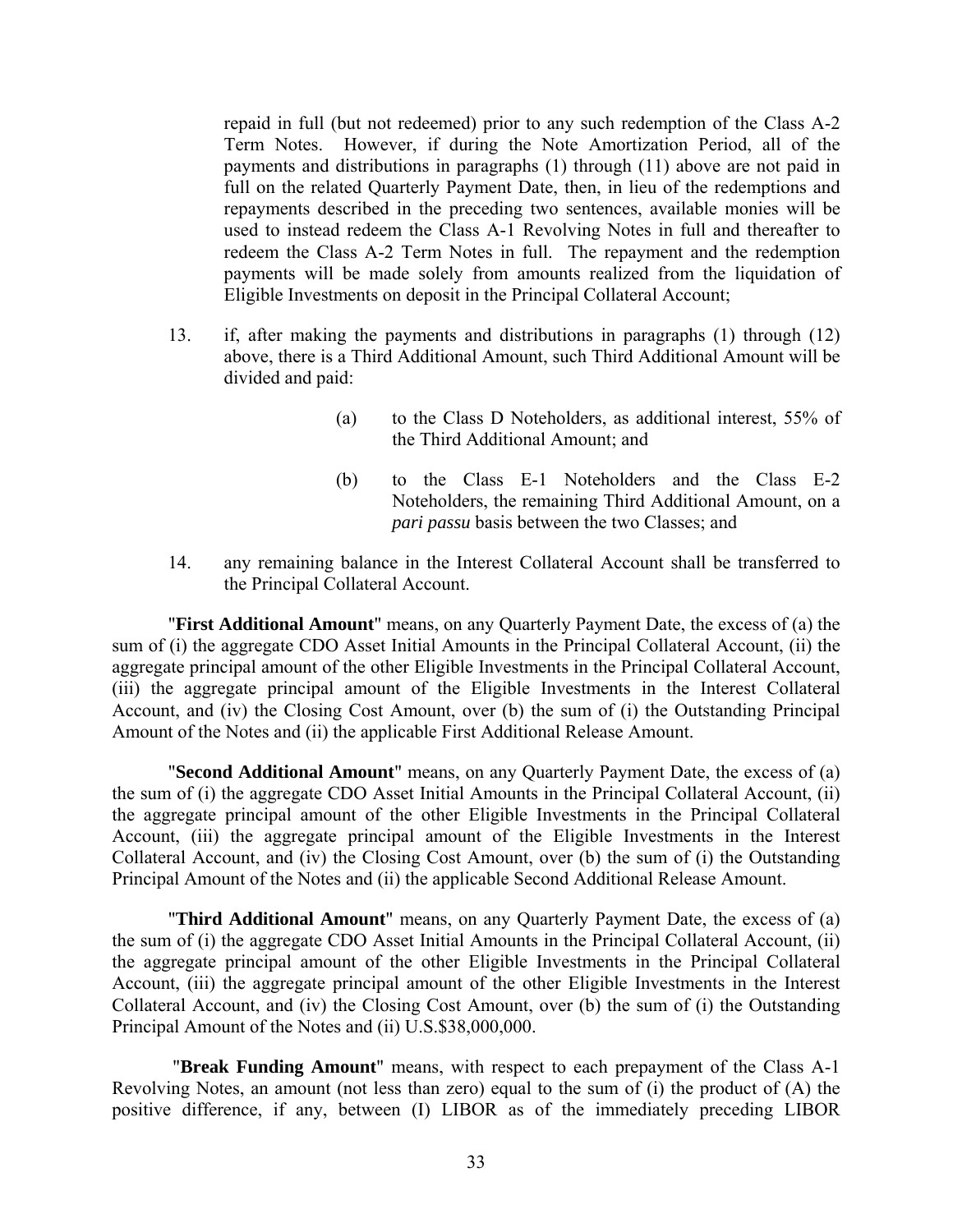Determination Date and (II) LIBOR as of the second London Business Day prior to the date of such prepayment,  $(B)$  the amount of such prepayment and  $(C)$  a fraction, the numerator of which is the actual number of days from and including the date of such prepayment to but excluding the next succeeding Quarterly Payment Date and the denominator of which is 360 and (ii) interest accrued at the Class A Note Rate on the amount determined pursuant to clause (i) above from and including the date of the related prepayment to but excluding the date paid in accordance with the Quarterly Priority of Payments or the Maturity Date Priority of Payments, as applicable.

*Maturity Date Priority of Payments*. On the Maturity Date, all CDO Assets and other Eligible Investments in the Principal Collateral Account and Interest Collateral Account shall be liquidated and the proceeds thereof, shall be distributed in the following order of priority ("**Maturity Date Priority of Payments**"):

- 1. to pay the Issuer and Administrative Expenses in an amount not to exceed the Issuer Expense Cap;
- 2. to pay on a *pari passu* basis*,* any accrued and unpaid amounts, if any, payable (a) to the Placement Agent the Senior Deferred Structuring Fee and (b) to the Collateral Manager the Primary Collateral Management Fee;
- 3. to pay the Placement Agent the amount, if any, of the Deferred Structuring Fee then due and payable under the Placement Agency Agreement;
- 4. to pay accrued and unpaid interest on the Class A-1 Revolving Notes and the Class A-2 Term Notes at the Class A Note Rate and any accrued and unpaid Break Funding Amounts in respect of the Class A-1 Revolving Notes, on a *pari passu* basis between the two Classes;
- 5. to pay the Outstanding Principal Amount of the Class A-1 Revolving Notes and the Class A-2 Term Notes on a *pari passu* basis between the two Classes;
- 6. to pay accrued and unpaid interest on the Class B Notes at the Class B Note Rate;
- 7. to pay the Outstanding Principal Amount of the Class B Notes;
- 8. to pay accrued and unpaid interest on the Class C Notes at the Class C Note Rate;
- 9. to pay the Outstanding Principal Amount of the Class C Notes;
- 10. to pay accrued and unpaid interest on the Class D Notes at the Class D Note Rate;
- 11. to pay the Outstanding Principal Amount of the Class D Notes;
- 12. to pay the Issuer and Administrative Expenses to the extent, if any, in excess of the Issuer Expense Cap;
- 13. to pay accrued and unpaid interest on the Class E-1 Notes and the Class E-2 Notes at the Class E Note Rate, on a *pari passu* basis between the two Classes;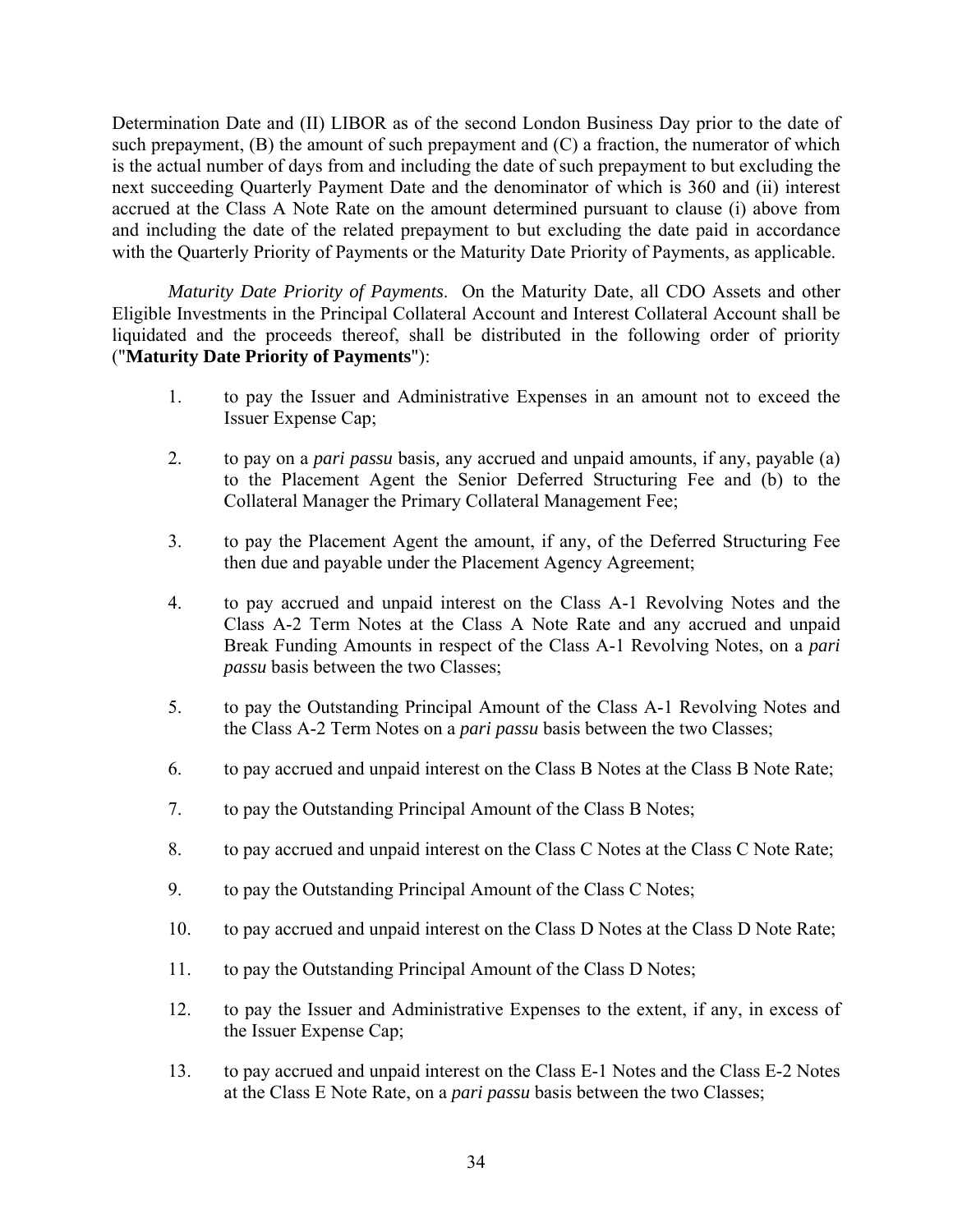- 14. to pay the Outstanding Principal Amount of the Class E-1 Notes and the Class E-2 Notes on a *pari passu* basis between the two Classes;
- 15. to pay the accrued and unpaid interest on the Class D Notes at the Class D Note Additional Interest Rate;
- 16. to pay to the Collateral Manager the total amount of accrued and unpaid Secondary Collateral Management Fees (including, without duplication, any Secondary Collateral Management Fee not paid on any prior Quarterly Payment Date); and
- 17. any remaining balance shall be paid:
	- (a) to the Collateral Manager the accrued and unpaid Incentive Collateral Management Fee, if any;
	- (b) after making the payment in clause (a), 55% of any remaining amount to the Class D Noteholders as additional interest; and
	- (c) after making the distribution in clauses (a) and (b), the remaining amount to the Class E-1 Noteholders and the Class E-2 Noteholders on a *pari passu* basis between the two Classes.

Any payment or distribution made under the Quarterly Priority of Payments or the Maturity Date Priority of Payments to the holders of a Class of Notes will be made on a *pro rata* basis within such Class.

The Trustee will prepare a report prior to each Quarterly Payment Date and the Maturity Date as to the distributions to be made on such Quarterly Payment Date, or the Maturity Date pursuant to the Indenture.

### **Redemption of the SERVES**

*Optional Redemption*.The Notes will also be subject to redemption (in whole, but not in part) on any Business Day subsequent to the Lock-Out Date, at the option of the holders of more than 66-2/3% of the aggregate Outstanding Principal Amount of the Class D Notes; *provided* that such Noteholders designate in a written notice of redemption delivered by them to the Trustee and the Issuer a redemption date not less than 30 days, nor more than 150 days, following the date of delivery of such notice. Such redemption will only be effective if sufficient funds are available in the Principal Collateral Account and the Interest Collateral Account (after giving effect to the liquidation of all of the CDO Assets and other Eligible Investments) to make all distributions pursuant to paragraphs (1) through (16) of the Maturity Date Priority of Payments (see "*— Priority of Payments — Maturity Date Priority of Payments*").

The Notes will also be subject to redemption (in whole, but not in part) on any Business Day subsequent to the Lock-Out Date, at the option of 100% of the holders of the Notes of all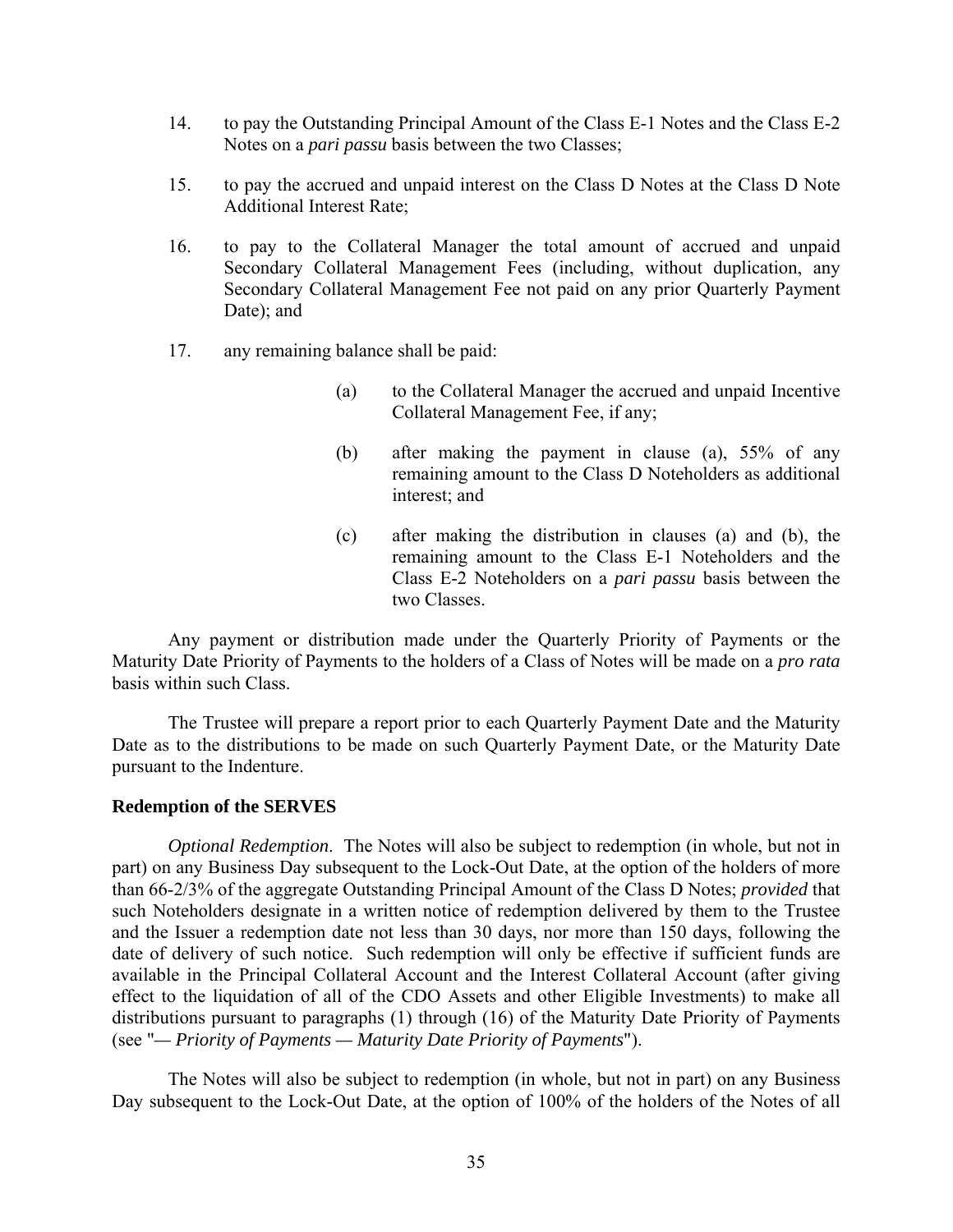Classes, regardless of whether the assets of the Issuer are sufficient to redeem the Notes in full; *provided* that such Noteholders designate in a written notice of redemption delivered by them to the Trustee a redemption date not less than 30 days, nor more than 150 days, following the date of delivery of such notice. The consent of the Collateral Manager will be required if there is any accrued and unpaid Secondary Collateral Management Fee payable to the Collateral Manager. Payments on the Notes shall be made in accordance with the payment priorities under the Maturity Date Priority of Payments (see "*— Priority of Payments — Maturity Date Priority of Payments*").

The Class A-1 Revolving Notes may be repaid (in whole or in part) at the option of the Issuer (upon direction by the Collateral Manager) from the liquidation of Eligible Investments in the Principal Collateral Account on any Business Day. Any repayment made with respect to the Class A-1 Revolving Notes will not reduce the Commitments thereunder. See "*Description of the SERVES — The Class A-1 Revolving Notes*".

*Mandatory Redemption in Part*.On each Quarterly Payment Date during the Note Amortization Period, subject to the Issuer making the prior payments described under "*—Priority of Payments — Quarterly Priority of Payments*," the Class B Notes, the Class C Notes and/or the Class D Notes will be redeemed, in part, in a principal amount equal as closely as practicable to the amount, if any, necessary to cause the aggregate Outstanding Principal Amount of the Class B Notes, the Class C Notes, the Class D Notes and the Class E Notes after giving effect to such redemption to equal the quotient of (i) the aggregate CDO Asset Initial Amount as of such Quarterly Payment Date divided by (ii) the then applicable Maximum Leverage Factor. See "*— Priority of Payments — Quarterly Priority of Payments*." In the case of any such mandatory redemption, the Class B Notes will be redeemed until the principal amount of the Class B Notes is reduced to zero, thereafter the Class C Notes will be redeemed until the principal amount of the Class C Notes is reduced to zero, thereafter the Class D Notes will be redeemed until the principal amount of the Class D Notes is reduced to zero. Any remaining amounts on deposit in the Principal Collateral Account after such redemption of the Class B Notes, the Class C Notes and/or the Class D Notes as required hereunder shall be used to repay the Class A-1 Revolving Notes and redeem the Class A-2 Term Notes; *provided* that the Class A-1 Revolving Notes will be repaid in full (but not redeemed) prior to any such redemption of the Class A-2 Term Notes; *provided further,* that if the amounts owing described under clauses (1) through (11) of the Quarterly Priority of Payments are not paid in full on the related Quarterly Payment Date, then, in lieu of the redemptions and repayments described in the preceding two sentences, available monies will be used instead to redeem the Class A-1 Revolving Notes in full and thereafter to redeem the Class A-2 Term Notes in full. The Class E Notes will not be subject to mandatory redemption in part. The repayment and redemption payments will be made solely from amounts realized from the liquidation of Eligible Investments on deposit in the Principal Collateral Account.

### **Forms, Denominations and Registration**

*The Notes*.The Class A-2 Term Notes, the Class B Notes, the Class C Notes and the Class D Notes (except to the extent such Class D Note is represented by a Restricted Definitive Note as described below) sold in the United States to a person that is both a "qualified institutional buyer" (as defined in Rule 144A under the Securities Act) (a "**QIB**") and a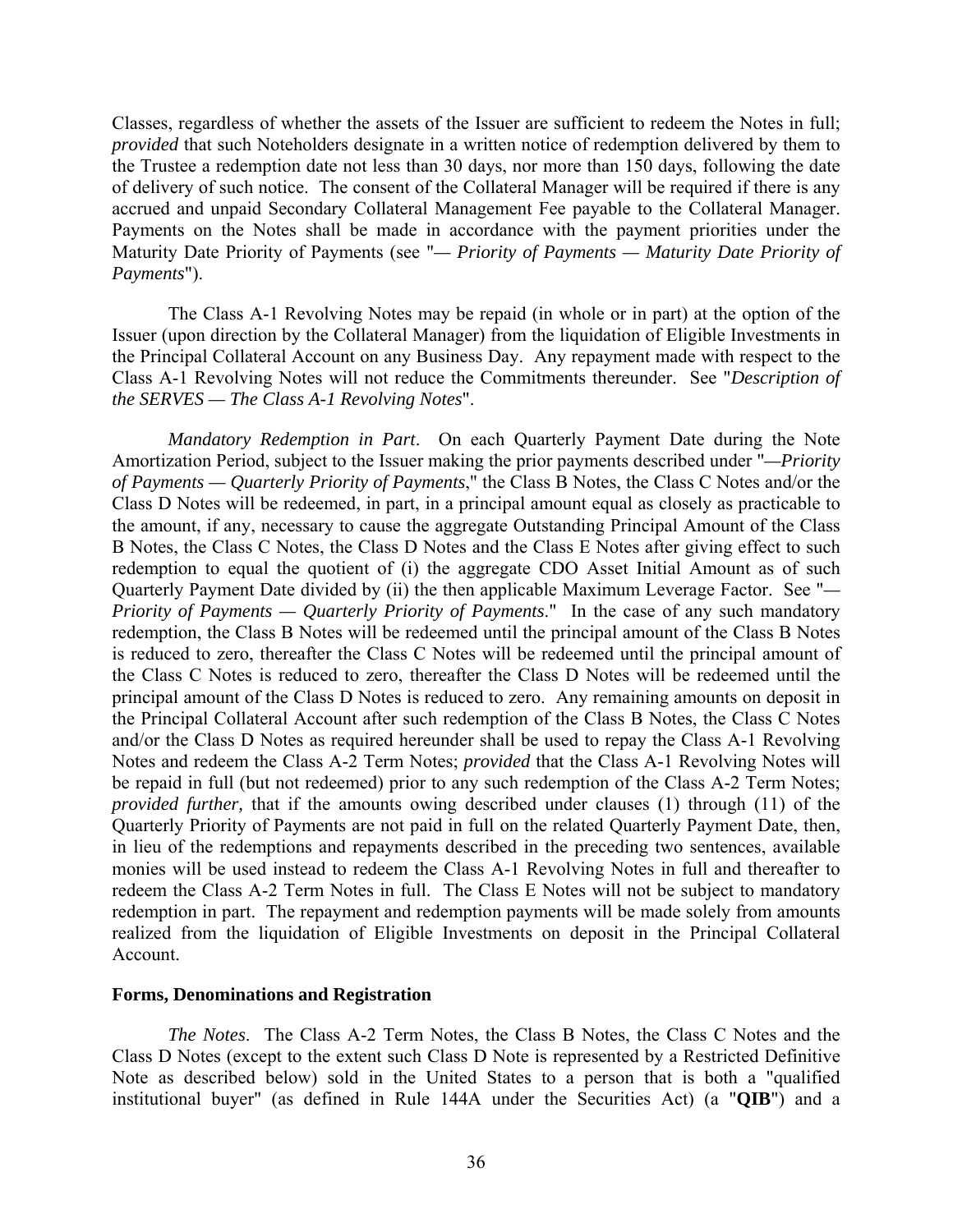"qualified purchaser" (as defined in Section 2(a)(51) of the Investment Company Act (a "**Qualified Purchaser**")) will be represented by a permanent global note in definitive, fully registered form without interest coupons (each, a "**Rule 144A Global Note**") deposited with the Trustee, as custodian for The Depository Trust Company ("**DTC**"), and registered in the name of DTC or its nominee. DTC will credit the account of each of its participants with the principal amount of the Rule 144A Global Note being purchased by or through the participant. Beneficial interests in the Rule 144A Global Note will be shown on, and transfers thereof will be effected only through, records maintained by DTC and its direct and indirect participants.

The Class A-2 Term Notes, the Class B Notes, the Class C Notes, the Class D Notes, the Class E-1 Notes (except to the extent such Class E-1 Note is represented by a Restricted Definitive Note as described below) and the Class E-2 Notes sold outside the United States to a person that is not a "**U.S. Person**" (as defined in Regulation S under the Securities Act) in reliance on Regulation S under the Securities Act will be represented by a Regulation S global note in definitive, fully registered form without interest coupons (each, a "**Regulation S Global Note**"). The Regulation S Global Note will be deposited with the Trustee, as custodian for DTC, and registered in the name of DTC or its nominee for the respective accounts of Euroclear Bank S.A./N.V., as operator of the Euroclear System ("**Euroclear**"), and Clearstream Banking, *société anonyme* ("**Clearstream**"). Beneficial interests in Regulation S Global Notes may be held only through Euroclear or Clearstream and may not be held by a U.S. Person or a U.S. resident at any time. Beneficial interests in Regulation S Global Notes will be shown on, and transfers thereof will be effected only through, records maintained by Euroclear and Clearstream. The Regulation S Global Note, together with the Rule 144A Global Notes, will herein be referred to as the "**Global Notes**."

The Class A-1 Revolving Notes sold in the United States to a person that is both a QIB and a Qualified Purchaser will be represented by one or more notes in definitive, fully registered form without interest coupons (each, a "**Rule 144A Definitive Note**" and together with the Rule 144A Global Note a "**Rule 144A Note**"). The Class D Notes (except when represented by a Rule 144A Global Note as described above) and the Class E-1 Notes sold in the United States to a person that is an Accredited Investor or a Qualified Institutional Buyer who, in each case, is also a Qualified Purchaser will be represented by one or more notes in definitive, fully registered form without interest coupons (each, a "**Restricted Definitive Note**"). The Class A-1 Revolving Notes sold outside the United States to a person that is not a U.S. Person in reliance on Regulation S under the Securities Act will be represented by one or more notes in definitive fully registered form, without coupons (each, a "**Regulation S Definitive Note**" and collectively with a Rule 144A Definitive Note and a Restricted Definitive Note, a "**Definitive Note**"). The Definitive Notes will be issued directly to the initial purchasers thereof.

Except in limited circumstances described in this Private Placement Memorandum, definitive Notes will not be issued in exchange for beneficial interests in either the Rule 144A Global Note or the Regulation S Global Note.

The Class A Notes, the Class B Notes, the Class C Notes and the Class D Notes will be issued in minimum denominations of U.S.\$500,000 and integral multiples of U.S.\$1,000 in excess thereof. The Class E Notes shall be issued in minimum denominations of U.S.\$100,000 and integral multiples of U.S.\$1,000 in excess thereof.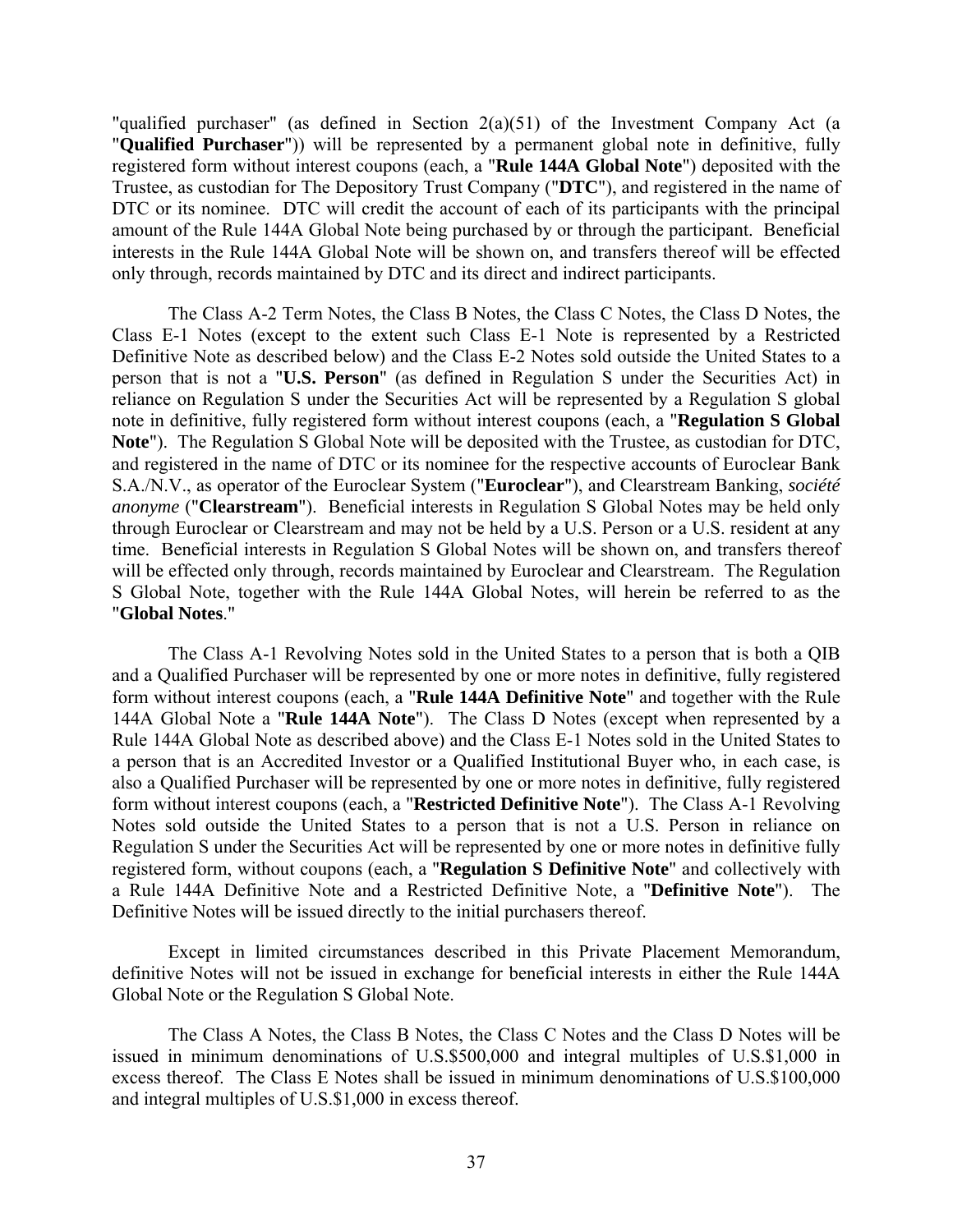*Book Entry Registration of the Global Notes*.Upon the issuance of a Global Note, DTC or its custodian will credit, on its internal system, the respective stated initial principal amount of the individual beneficial interests represented by such Global Note to the accounts of persons who have accounts with DTC. Ownership of beneficial interests in Global Notes will be limited to participants who have accounts with DTC or persons who hold interests through DTC participants. Ownership of beneficial interests in a Global Note will be shown on, and the transfer of that ownership will be effected only through, records maintained by DTC or its nominee (with respect to interests of DTC participants) and the records of these participants (with respect to interests of persons other than participants).

So long as DTC, or its nominee, is the registered owner or holder of a Global Note, DTC, or the nominee, as the case may be, will be considered the sole owner or holder of the Notes represented by such Global Note for all purposes under the Indenture and the Global Notes, and members of, or participants in, DTC, as well as any other persons on whose behalf such participants may act (including Clearstream and Euroclear and account holders and participants therein), will have no rights under the Indenture or the Global Note, as applicable. Owners of beneficial interests in a Global Note will not be considered to be owners or holders of the related Note under the Indenture or the related Note, *provided* that with respect to remedies, consents, determinations and other actions in connection with an Event of Default under the Indenture, an owner of a beneficial interest in a Global Note that provides certification of ownership in the form required under the Indenture will be considered a holder of such Note for such limited purposes and to the extent of such owner's beneficial interest therein. Except as set forth below, owners of a beneficial interest in such Global Note will not be entitled to have any portion of such Global Note registered in their names, will not receive or be entitled to receive physical delivery of Notes in certificated form, and will not be considered to be the owners or holders of such Notes under the Indenture. In addition, no beneficial owner of an interest in a Global Note will be able to transfer that interest except in accordance with DTC's applicable procedures in addition to those under the Indenture and those of Euroclear and Clearstream, as applicable. See "*— Global Clearance and Settlement*."

Investors may hold their interests in the Regulation S Global Notes directly through Clearstream or Euroclear, if they are participants in these systems, or indirectly through organizations which are participants in these systems. Clearstream and Euroclear will hold interests in the Regulation S Global Notes on behalf of their participants through their respective depositories, which in turn will hold the interests in the Regulation S Global Notes in customers' securities accounts in the depositories' names on the books of DTC. Investors may hold their interests in the Rule 144A Global Notes directly through DTC if they are participants in the system, or indirectly through organizations that are participants in the system.

Payments of principal, interest or distributions with respect to a Global Note will be made to DTC, or its nominee, as the registered owner thereof. None of the Issuer, the Trustee or the Paying Agent will have any responsibility or liability for any aspect of the records relating to or payments made on account of beneficial ownership interests in a Global Note or for maintaining, supervising or reviewing any records relating to the beneficial ownership interests.

The Issuer expects that DTC or its nominee, upon receipt of any payments with respect to a Global Note representing any Notes held by it or its nominee, will immediately credit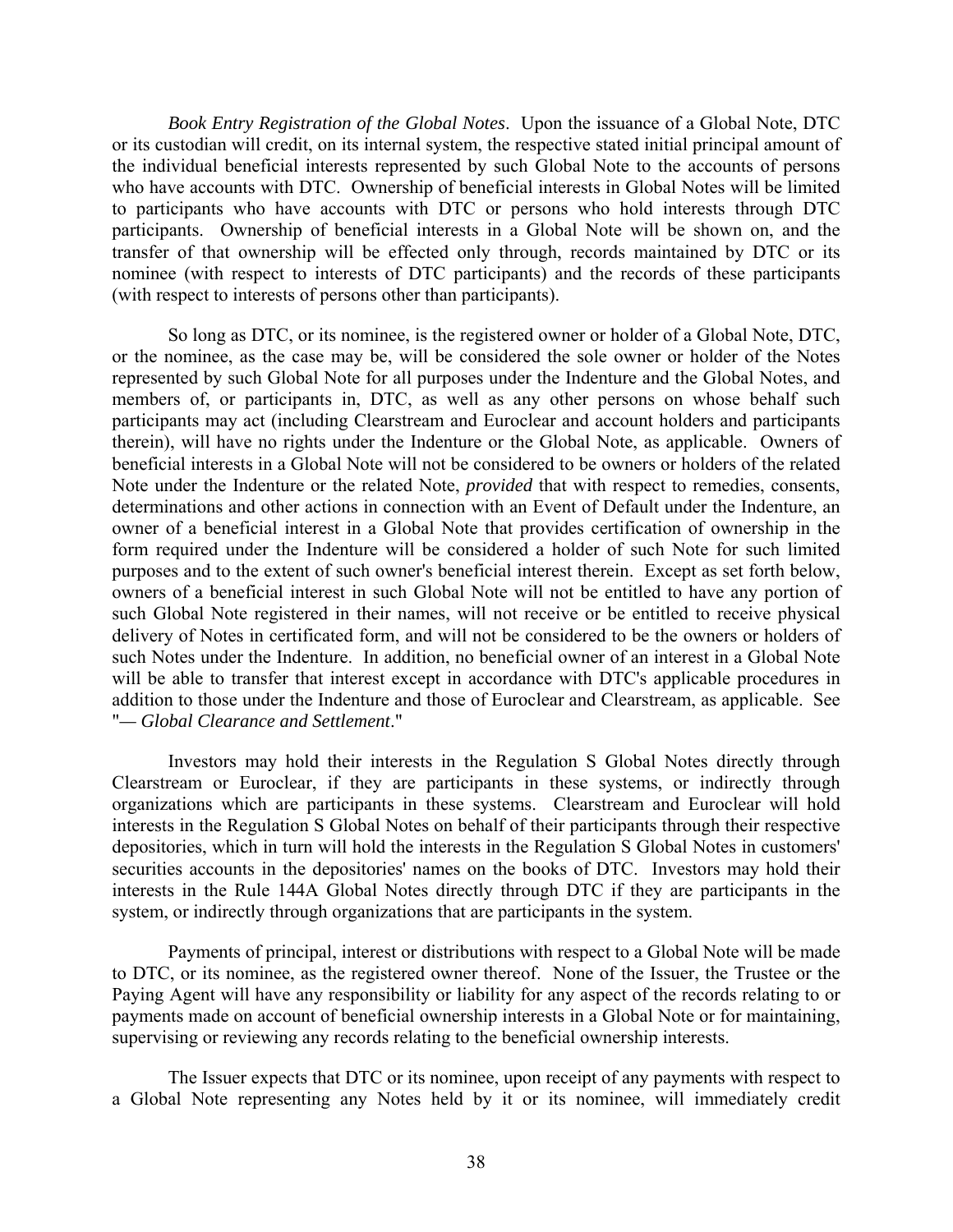participants' accounts with payments in amounts proportionate to their respective beneficial interests in the stated initial principal amount of such Global Note for the Notes as shown on the records of DTC or its nominee. The Issuer also expects that payments by participants to owners of beneficial interests in a Global Note held through the participants will be governed by standing instructions and customary practices, as is now the case with securities held for the accounts of customers registered in the names of nominees for the customers. The payments will be the responsibility of the participants. The Issuer and the Trustee may conclusively rely on and will be protected in relying on instructions from DTC or its nominee for all purposes.

If DTC notifies the Trustee in writing that it is unwilling or unable to continue as depository for the Global Notes or the Trustee is notified in writing that DTC ceases to be a "**Clearing Agency**" (as defined in the Exchange Act) registered under the Exchange Act, and a successor depository is not appointed by the Trustee within 90 days after receiving such notice or the Issuer at its option advises the Trustee in writing that it elects to terminate the book entry system through DTC, the Issuer will issue or cause to be issued notes in registered form and in the form of definitive physical notes in exchange for the applicable Global Notes to the beneficial owners of such Global Notes in the manner set forth in the Indenture.

### **Global Clearance and Settlement**

Transfers between the participants in DTC will be effected in the ordinary way in accordance with DTC rules and will be settled in immediately available funds. The laws of some states require that certain persons take delivery of securities in definitive form. Consequently, the ability to transfer beneficial interests in the Global Notes to these persons may be limited. Because DTC can only act on behalf of its participants, who in turn act on behalf of indirect participants and certain banks, the ability of a person having a beneficial interest in a Global Note to pledge its interest to persons or entities that do not participate in the DTC system or otherwise take actions with respect to its interest, may be affected by the lack of a physical certificate of interest. Transfers between participants in Euroclear and Clearstream will be effected in the ordinary way in accordance with their respective rules and operating procedures.

Subject to compliance with the transfer restrictions applicable to the Notes described under "*Purchase and Transfer Restrictions*," cross-market transfers between DTC, on the one hand, and, directly or indirectly through Euroclear or Clearstream, on the other, will be effected in DTC in accordance with DTC rules on behalf of Euroclear or Clearstream, as the case may be, by its respective depository; however, these cross-market transactions will require delivery of instructions to Euroclear or Clearstream, as the case may be, by the counterparty in the system in accordance with its rules and procedures and within its established deadlines (Brussels time). Euroclear or Clearstream, as the case may be, will, if the transaction meets its settlement requirements, deliver instructions to its respective depository to take action to effect final settlement on its behalf by delivering or receiving interests in the Regulation S Global Note in DTC and making or receiving payment in accordance with normal procedures for immediately available funds settlement applicable to DTC. Clearstream participants and Euroclear participants may not deliver instructions directly to the depositories for Clearstream or Euroclear.

Because of time zone differences, the securities account of a Euroclear or Clearstream participant purchasing an interest in a Global Note from a DTC participant will be credited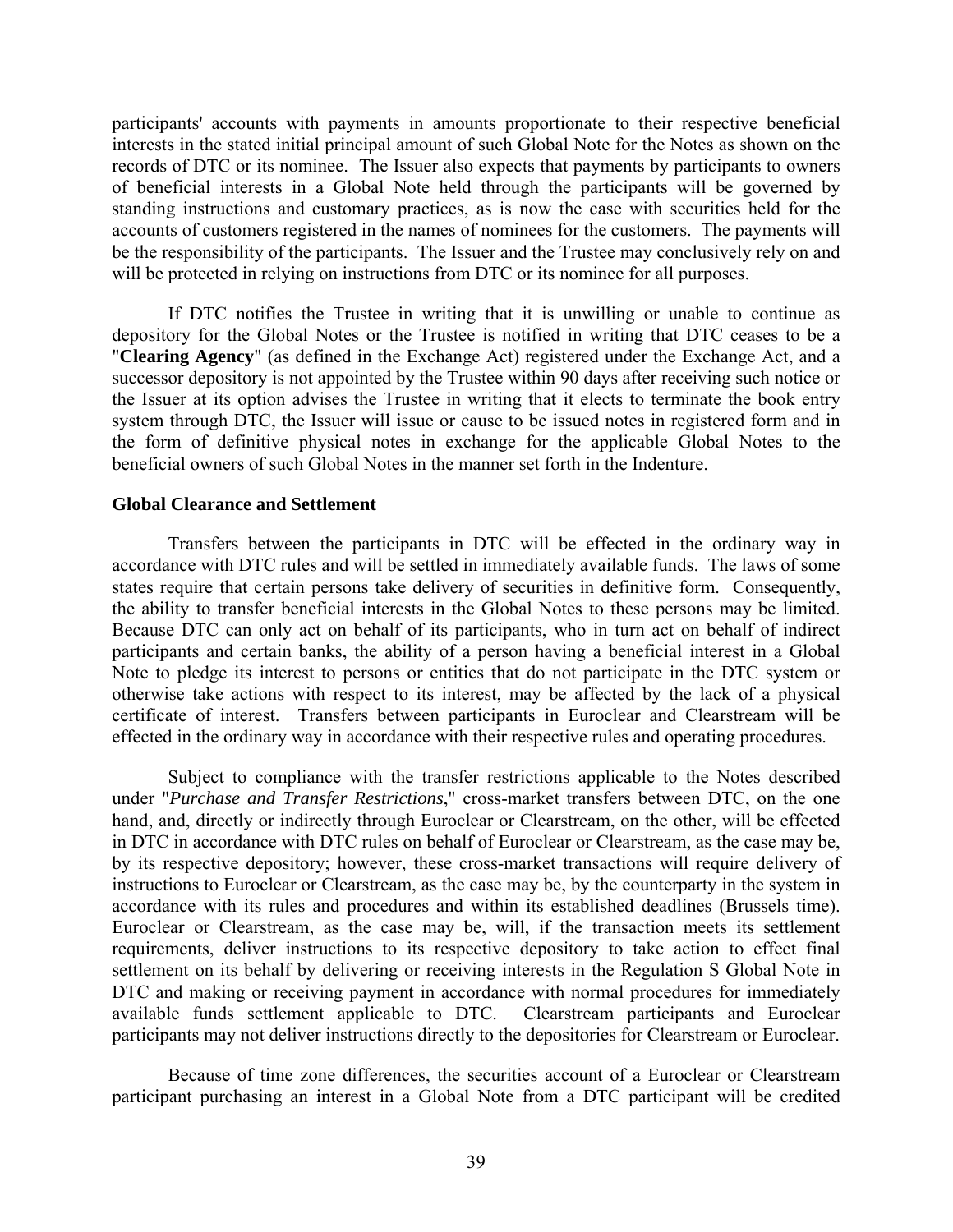during the securities settlement processing day (which must be a Business Day for Euroclear and Clearstream) immediately following the DTC settlement date and the credit of any transactions in interests in a Global Note settled during the processing day will be reported to the relevant Euroclear or Clearstream participant on that day. Cash received in Euroclear or Clearstream as a result of sales of interests in a Global Note by or through a Euroclear or Clearstream participant to a DTC participant will be received with value on the DTC settlement date but will be available in the relevant Euroclear or Clearstream cash account only as of the Business Day following settlement in DTC.

DTC will take any action permitted to be taken by a holder of the Notes (including the presentation of the applicable Notes for exchange as described below) only at the direction of one or more participants to whose account with DTC interests in a Global Note are credited and only with respect to that portion of the aggregate principal amount of the Notes as to which the participant or participants has or have given direction. However, if there is an Event of Default under the Indenture, DTC may exchange the Notes for definitive Notes, legended as appropriate, which it will distribute to its participants.

DTC is a limited purpose trust company organized under the laws of the State of New York, a member of the Federal Reserve System, a "clearing corporation" within the meaning of the Uniform Commercial Code and a "clearing agency" registered pursuant to the provisions of Section 17A of the Exchange Act. DTC was created to hold securities for its participants and facilitate the clearance and settlement of securities transactions between participants through electronic book-entry changes in accounts of its participants, thereby eliminating the need for physical movement of certificates. Participants in DTC include securities brokers and dealers, banks, trust companies and clearing corporations and may include certain other organizations. Indirect access to the DTC system is available to others, such as banks, brokers, dealers and trust companies that clear through or maintain a custodial relationship with a participant, either directly or indirectly.

Clearstream is registered as a bank in Luxembourg and is regulated by the Commission de Surveillance du Secteur Financier, which supervises Luxembourg banks. Clearstream holds securities for its participating organizations ("**Clearstream Participants**") and facilitates the clearance and settlement of securities transactions between Clearstream Participants through electronic book-entry changes in accounts of Clearstream Participants, thereby eliminating the need for physical movement of certificates. Clearstream provides to its Clearstream Participants, among other things, services for safekeeping, administration, clearance and settlement of internationally traded securities and securities lending and borrowing. Clearstream also deals with domestic securities in over 39 countries through established depository and custodial relationships. Clearstream has established an electronic bridge with Euroclear in Brussels to facilitate settlement of trades between Clearstream and Euroclear. Clearstream Participants are recognized financial institutions around the world, including underwriters, securities brokers and dealers, banks, trust companies and clearing corporations. Indirect access to Clearstream is also available to other institutions that clear through or maintain a custodial relationship with a Clearstream Participant.

Euroclear was created to hold securities for participants of the Euroclear system ("**Euroclear Participants**") and to clear and settle transactions between Euroclear Participants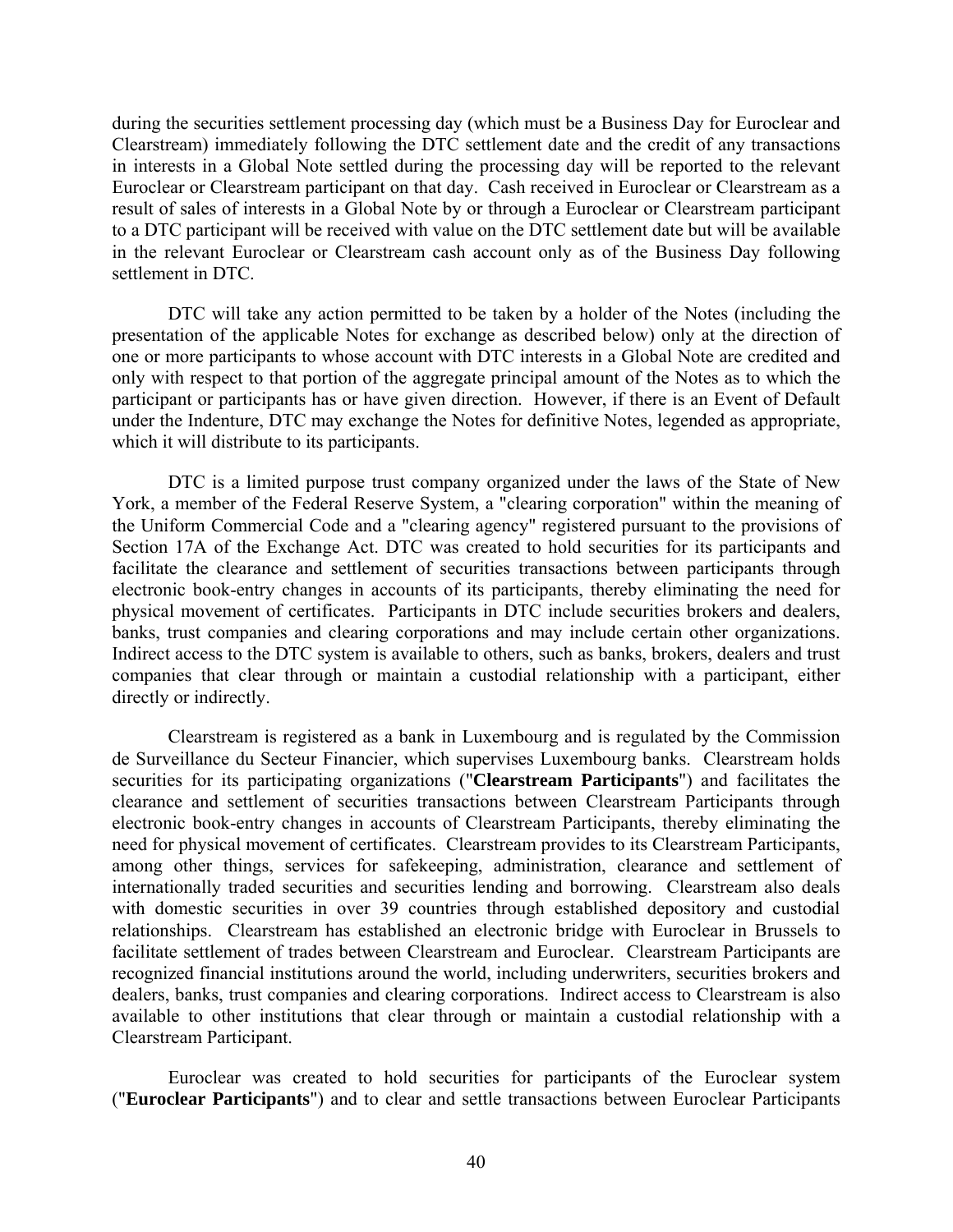through simultaneous electronic book-entry delivery against payment, thereby eliminating the need for physical movement of certificates and any risk from lack of simultaneous transfers of securities and cash. The Euroclear system includes various other services, including securities lending and borrowing and interfaces with domestic markets in several countries generally similar to the arrangements for cross-market transfers with DTC described above. Euroclear is operated by Euroclear Bank, S.A./N.V. (the "**Euroclear Operator**"), under contract with Euroclear Clearance System, S.C., a Belgian cooperative corporation (the "**Cooperative**"). All operations are conducted by the Euroclear operator, and all Euroclear securities clearance accounts and Euroclear cash accounts are accounts with the Euroclear Operator, not the Cooperative. The Cooperative establishes policy for the Euroclear system on behalf of Euroclear Participants. Euroclear Participants include banks (including central banks), securities brokers and dealers and other professional financial intermediaries. Indirect access to the Euroclear system is also available to other firms that clear through or maintain a custodial relationship with a Euroclear Participant, either directly or indirectly.

The Euroclear Operator is the Belgian branch of a New York banking corporation which is a member bank of the Federal Reserve System. As such, it is regulated and examined by the Board of Governors of the Federal Reserve System and the New York State Banking Department, as well as the Belgian Banking Commission.

Securities clearance accounts and cash accounts with the Euroclear Operator are governed by the Terms and Conditions Governing Use of Euroclear and the related Operating Procedures of the Euroclear System and applicable Belgian law (collectively, the "**Terms and Conditions**"). The Terms and Conditions govern transfers of securities and cash within the Euroclear System, withdrawal of securities and cash from the Euroclear system, and receipts of payments with respect to securities in the Euroclear system. All securities in the Euroclear system are held on a fungible basis without attribution of specific certificates to specific securities clearance accounts. The Euroclear Operator acts under the Terms and Conditions only on behalf of Euroclear Participants and has no record of or relationship with persons holding through Euroclear Participants.

Unless and until definitive Notes are issued, all references to actions by holders of the Regulation S Global Notes holding through Euroclear or Clearstream will refer to actions taken by DTC upon instructions received from beneficial owners of the Regulation S Global Notes through Euroclear Participants or Clearstream Participants, and all references herein to payments, notices, reports, statements and other information to holders of Regulation S Global Notes will refer to payments, notices, reports and statements to DTC or its nominees, as the registered holder of the Regulation S Global Notes, for distribution to beneficial owners of Regulation S Global Notes through Euroclear Participants or Clearstream Participants in accordance with applicable procedures.

Although DTC, Clearstream and Euroclear have agreed to the foregoing procedures in order to facilitate transfers of interests in the Rule 144A Global Notes and the Regulation S Global Notes among participants of DTC, Clearstream and Euroclear, they are under no obligation to perform or continue to perform these procedures, and the procedures may be discontinued at any time. None of the Issuer, the Placement Agent, the Collateral Manager or the Trustee will have any responsibility for the performance by DTC, Clearstream, Euroclear or their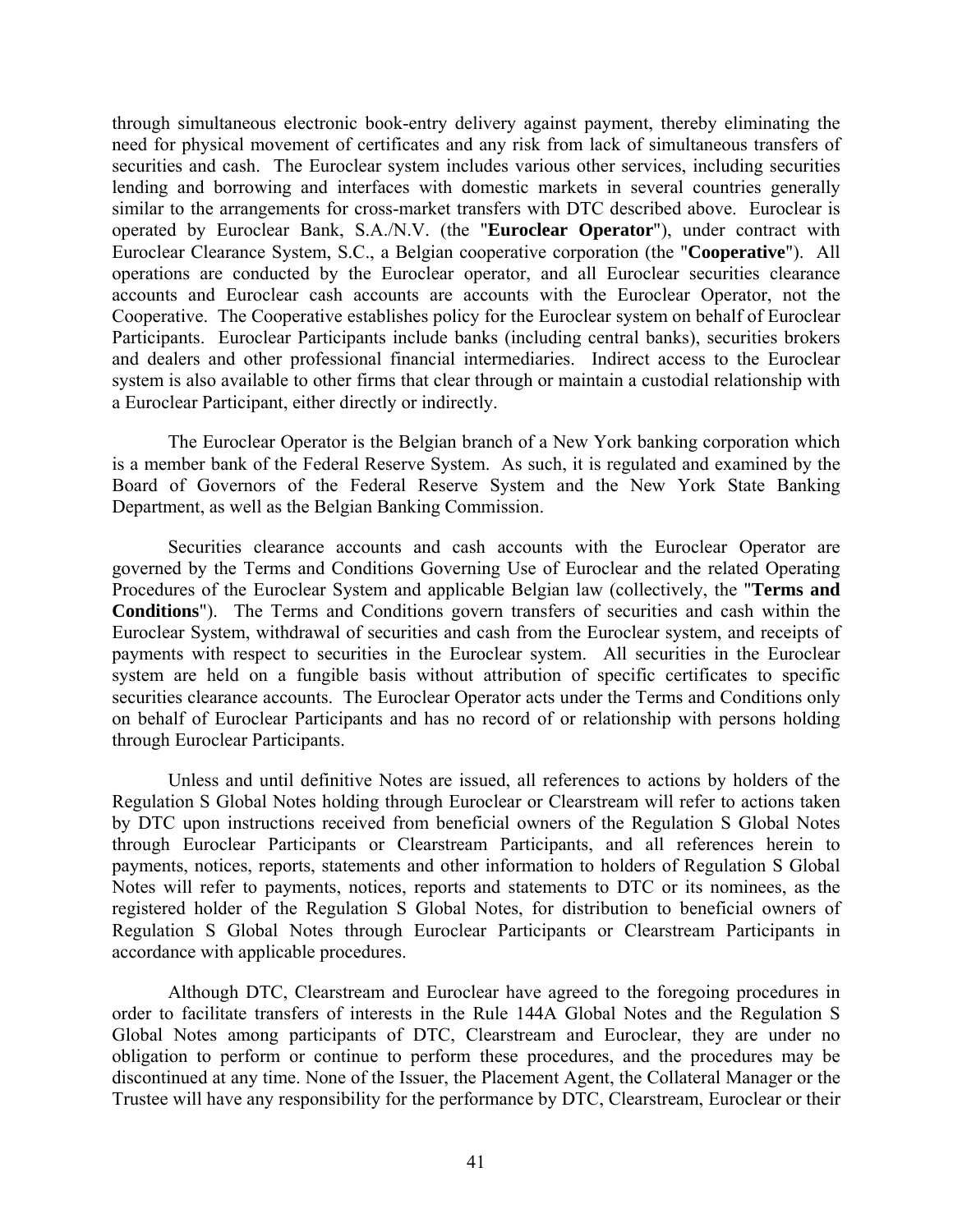respective participants or indirect participants of their respective obligations under the rules and procedures governing their operations.

### **THE WAREHOUSING FACILITIES**

In advance of the Closing Date, the Issuer entered into one or more separate warehousing facilities (each, a "**Warehousing Facility**" and together, the "**Warehousing Facilities**") with an Affiliate of the Collateral Manager and/or an Affiliate of the Placement Agent (each, a "**Warehousing Provider**"). The Issuer, at the direction of the Collateral Manager, has acquired direct interests in commercial loans (the "**Warehoused Loans**") with the proceeds from either the sale of participations to a Warehousing Provider or the borrowings under a Warehousing Facility. It is a condition to termination of the Warehouse Facilities that all amounts payable to the Warehouse Providers must be paid in full. On the Closing Date, the proceeds from the issuance of the Notes will be used to repurchase participations sold with respect to, or repay loans incurred by the Issuer to purchase, the Warehoused Loans under the Warehousing Facilities provided by the Warehouse Providers, and the Warehoused Loans will be the initial CDO Assets in the CDO Portfolio. It is a condition precedent to the occurrence of the Closing Date that the weighted average purchase price of the Warehoused Loans must not exceed 100.3%.

After the Closing Date, each Warehousing Provider will be entitled to receive from the Issuer certain amounts in respect of accrued interest on the Warehoused Loans as of the Closing Date when such interest is paid by the related obligor to the Issuer. All rights of a Warehouse Provider under the Indenture shall terminate upon the payment to such Warehouse Provider of payments due under the respective Warehousing Facility.

### **THE COLLATERAL MANAGER**

*The information appearing in this section has been prepared by Lyon Capital Management LLC and has not been independently verified by the Issuer or the Placement Agent. Accordingly, notwithstanding anything to the contrary herein, none of the Issuer, the Trustee, the Collateral Administrator or the Placement Agent assumes any responsibility for the accuracy, completeness or applicability of such information.*

### **Collateral Manager**

Lyon Capital Management LLC ("**LCM**" or, in its capacity as the Collateral Manager, the "**Collateral Manager**") is a subsidiary of Calyon ("**Calyon**" or the "**Bank**") which is 95.2% owned by Crédit Agricole S.A. and will manage the collateral supporting the obligations of the Issuer pursuant to the Collateral Management Agreement. The Collateral Manager was established in August 2001 in order to manage investor funds through a series of leveraged and non-leveraged vehicles which principally include portfolios of senior bank loans. On June 5, 2003, the LCM I Limited Partnership transaction, for which LCM is collateral manager, closed. On July 2, 2004, LCM succeeded to the collateral management business of Calyon New York Branch. In connection with such succession, LCM assumed the collateral management function for five Indosuez Capital CDO transactions, of which four remain outstanding and under the management of LCM. On November 9, 2004, the LCM II Limited Partnership transaction, for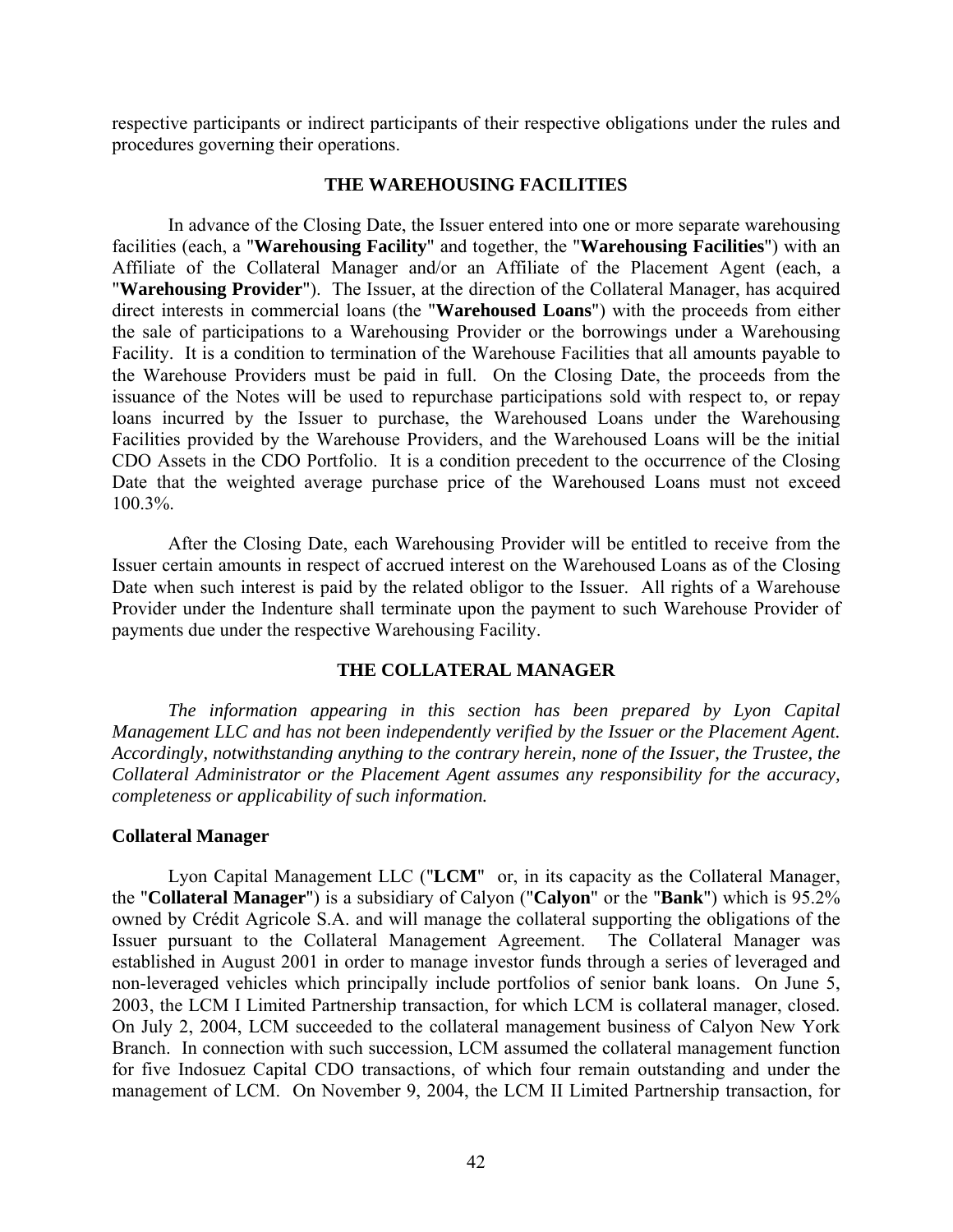which LCM is collateral manager, closed. On April 21, 2005, the LCM III Ltd. transaction, for which LCM is collateral manager, closed. On August 2, 2005, the LCM IV Ltd. transaction, for which LCM is collateral manager, closed. On March 21, 2007, the LCM V Ltd. transaction, for which LCM is collateral manager, closed. On May 30, 2007, the LCM VI Ltd. transaction, for which LCM is collateral manager, closed. The Collateral Manager has been staffed with senior professionals with significant experience in leveraged lending as well as relevant industry specialties. The investment committee of the Collateral Manager (the "**Investment Committee**") is comprised of individuals who are employees or officers of the Collateral Manager. The board of managers of the Collateral Manager (the "**Board**") is comprised of individuals who are executive officers of Calyon in the Americas. The Board may also seek advice from the supervisory committee of the Collateral Manager (the "**Supervisory Committee**") which is comprised of the members of the Board and other individuals who are officers of the Collateral Manager or the Bank. The Collateral Manager is located at 1301 Avenue of the Americas, 13th Floor, New York, New York.

### **Management**

The Collateral Manager's management team includes senior professionals with experience in the loan market, including underwriting, trading, operations and portfolio management of senior bank loans. Additional professionals will assist in the analysis and monitoring of macroeconomic trends and various industrial sectors and obligors. The senior portfolio managers, the portfolio manager and the other staff of the Collateral Manager dedicate 100% of their professional time to the business of the Collateral Manager. The Investment Committee of the Collateral Manager consists of the senior portfolio managers and the portfolio manager. The Investment Committee is primarily responsible for decisions to acquire investments. Any Investment Committee action requires a quorum consisting of a majority of the members and unanimous agreement of the members who constitute a quorum.

The Board of the Collateral Manager consists of three executive officers of Calyon in the Americas with extensive experience in the fields of bank lending, credit risk management and capital markets.

The Supervisory Committee consists of the members of the Board, the senior portfolio managers of the Collateral Manager and several officers of Calyon. The Supervisory Committee meets regularly and provides advice to the Board in connection with general economic outlook, overall portfolio composition, trends and orientation, market conditions, investment strategy and general guidelines.

The Collateral Manager team consists of:

# *Farboud Tavangar, Managing Director and Senior Portfolio Manager; Head of Lyon Capital Management LLC; Member of the Investment Committee*

Farboud Tavangar is a Managing Director and Senior Portfolio Manager of Lyon Capital Management LLC. He commenced employment with Crédit Lyonnais in the Americas in July 1990. He joined the Lyon Capital Management LLC team in 2001. He is responsible for the overall activities conducted by LCM, including portfolio optimization, credit oversight, and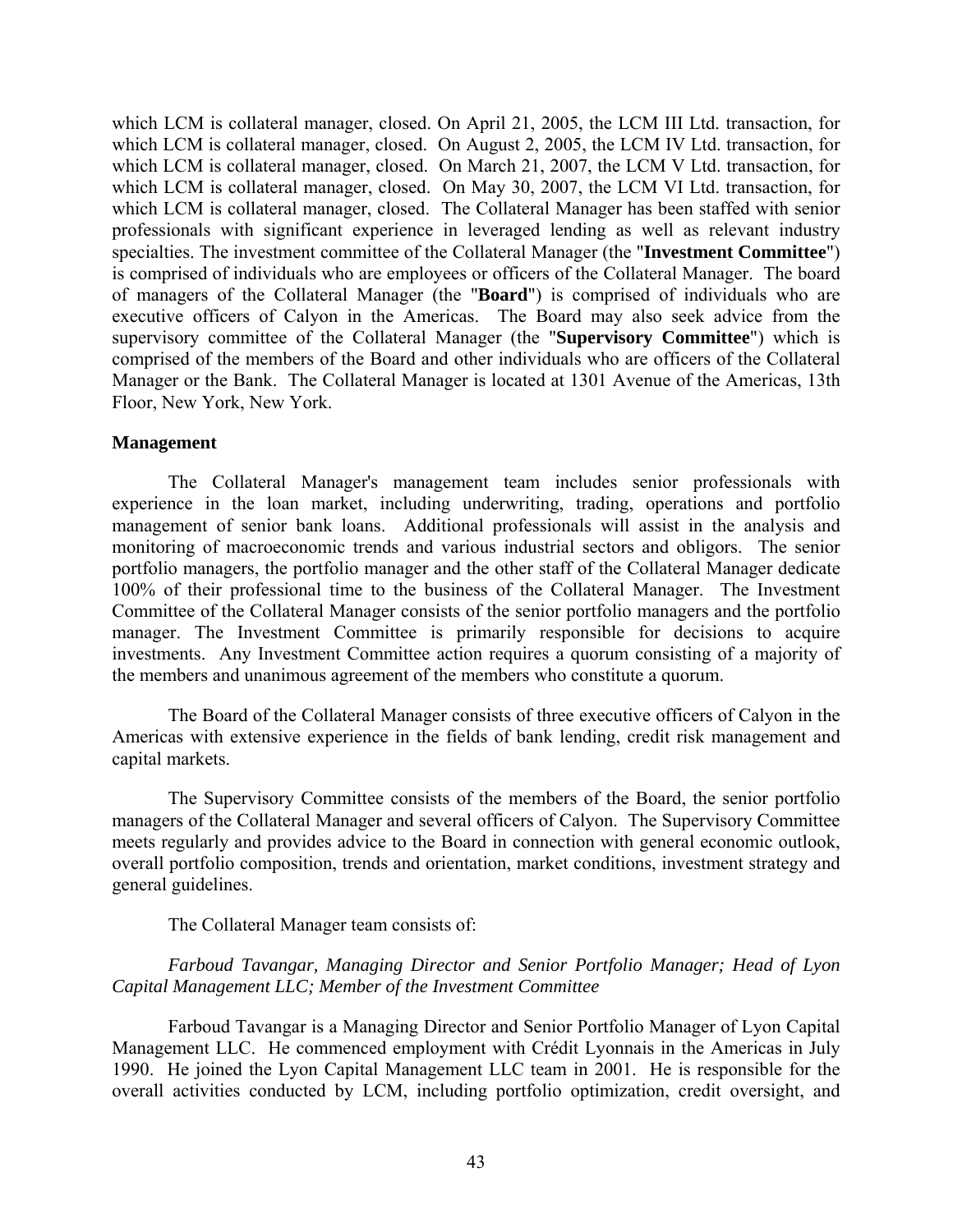investor relations. In connection with the transfer of Crédit Lyonnais' corporate and investment banking business to Crédit Agricole, that resulted in Calyon, he was chosen to manage the combined CDO management activities of Crédit Lyonnais (Lyon Capital Management LLC) and Credit Agricole Indosuez (Indosuez Capital). From 1994-2000, Mr. Tavangar was in charge of the commercial lending activities to the health care sector (hospitals, long term care, managed care, medical equipments, PPMs, diagnostics, alternate site). From 1990-1994 he was a member of the Lodging Group financing hotel properties and companies, casinos and ski resorts. He started his banking career in 1986 with Irving Trust Company (subsequently The Bank of New York). Upon completion of the credit training program, he joined the Real Estate Activities Group, first as part of the loan syndications team then as part of the loan origination team. He received an MBA from Columbia University in 1985 and a degree in mechanical/electrical engineering from ESTP (École Supérieure des Travaux Publics), France in 1983.

### *Marc Schluraff, CFA, Managing Director and Senior Portfolio Manager; Deputy Head of Lyon Capital Management LLC; Member of the Investment Committee*

Marc Schluraff, CFA, is a Managing Director and Senior Portfolio Manager of Lyon Capital Management LLC. He joined the LCM team in May 2005 with a special focus on synthetics and product development. Mr. Schluraff began his career with Credit Lyonnais in 1985 in the Capital Markets Division, where he actively participated in the building of Credit Lyonnais' derivatives activities. In 1988 he transferred to Japan to establish and manage the Foreign Exchange and Interest Rate Derivatives as well as the Structured Products desks. He joined Credit Lyonnais in the Americas in 1992 to head the Fixed Income Distribution and Structured Products desks. In 1996 he joined the effort to establish the Credit Lyonnais in the Americas' Credit Portfolio & Balance Sheet Management team, taking direct responsibility for the Asset/Liability Management function and the structuring, execution and maintenance of capital market transactions, including securitization and credit derivatives, aimed at optimizing the risk profile and risk adjusted returns of the Credit Lyonnais in the Americas' Loan portfolio. Such transactions have included a \$4 billion Synthetic CLO and a \$2 billion balance sheet CLO for which his group acted as collateral manager. Mr. Schluraff received an MBA in Finance from ESSEC (Ecole Supérieure des Sciences Economiques et Commerciales), France in 1984.

# *Krishna Chauhan, Managing Director — Capital Markets and Senior Portfolio Manager; Member of the Investment Committee*

Krishna Chauhan is a Managing Director and Senior Portfolio Manager of Lyon Capital Management LLC. He has been a member of the Lyon Capital Management LLC team with capital market responsibilities since 2001. He is in charge of executing the deals that have been approved by the Investment Committee. He prepares market analysis for primary and secondary transactions, tracking trading levels on institutional tranches, identifying those deals that would add value to the portfolio, and determining the trading levels for assets which are discussed during Investment Committee meetings. Mr. Chauhan began at Crédit Lyonnais in the Americas in 2000 in the Loan Syndications, Sales & Trading group. Prior to 2000, Mr. Chauhan was a Vice President at Toronto Dominion Securities (USA) Inc., working on the par loan trading desk. Prior to 1998, Mr. Chauhan was an Associate at Lehman Brothers Inc., working on the par loan trading desk and the leverage loan capital markets desk. Prior to 1997, Mr. Chauhan was an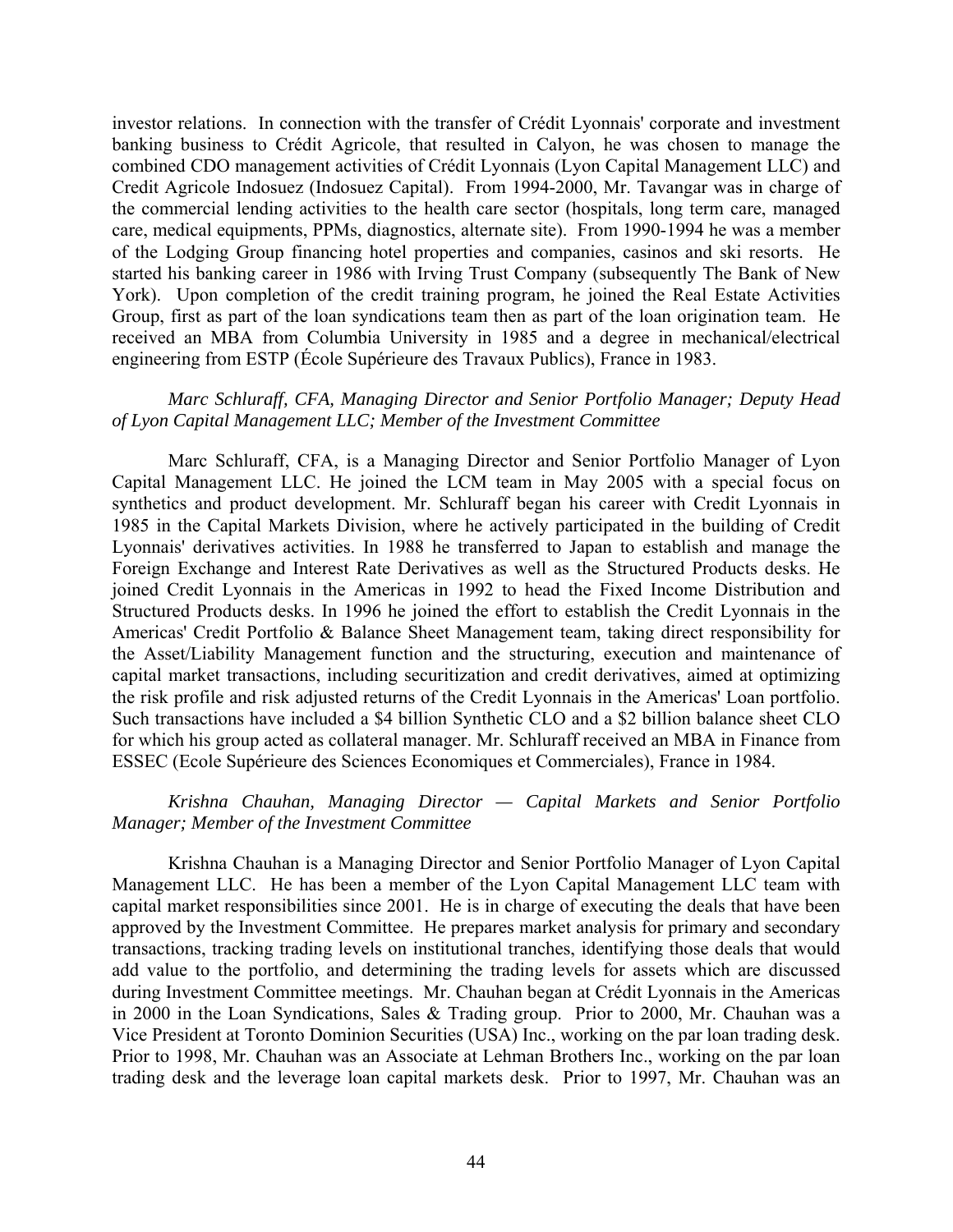Investment Banking Analyst in the Leverage Loan Syndication group at NationsBanc Capital Markets Inc. Mr. Chauhan received a BBA degree from The University of Texas at Austin.

#### *Jean-Baptiste Clavel, Director-Investor Relations*

Jean-Baptiste Clavel is a Director-Investor Relations of Lyon Capital Management LLC. He started his career with Credit Lyonnais 13 years ago as a commercial officer in the bank's French corporate network in Toulouse. From 1998 to 2002, he was a relationship manager in Credit Lyonnais' headquarter in Paris where he was involved in national and international transactions with the retail and catering sectors. In 2002, Mr. Clavel moved to New York as Senior Relationship Manager with the Diversified European Corporate Group of Credit Lyonnais where he financed transactions in the power, retail, cement and commodities trading sectors. Mr. Clavel received a Masters Degree in Economics and Finance from University of Lyon in 1991.

# *Sophie-Aurore Venon, Director and Portfolio Manager; Member of the Investment Committee*

Sophie-Aurore Venon is a Director and Portfolio Manager and joined Lyon Capital Management LLC in 2003 as a Senior Investment Analyst. Sophie Venon is in charge of credit analysis. She oversees the Investment Analysts, screens opportunities and is in charge of industrial sector and company risk migrations. Since July 2005, she has covered the Cable and Telecom, Media, Gaming, Leisure and Industrials sectors. From July 2003 to July 2005, she focused on Health Care, Retail, Gaming and Coal. Prior to joining Lyon Capital Management LLC, Ms. Venon was a financial analyst for Credit Lyonnais in the Americas's Health Care Group for 4 years. During that time, she focused on leveraged loans within the hospitals, managed care, medical device sectors. Ms. Venon received a Masters Degree in Finance from EM Lyon (Lyon Graduate School of Business) in 1999.

### *Jeremy Horn, Vice President and Senior Investment Analyst*

Jeremy Horn, is a Vice President and Senior Investment Analyst and joined Lyon Capital Management LLC in early 2006. He covers the Energy, Chemicals, Packaging, and Utilities sectors. Prior to joining Lyon Capital Management LLC, he was a Vice President and Relationship Manager for Calyon in the Americas'/Credit Lyonnais in the Americas' Media and Communications Group for 12 years. During that time, he covered highly leveraged companies within the cable television, wireless communications, wireline communications, radio and broadcast television, and newspaper publishing sectors. Prior to joining Calyon/Credit Lyonnais, Mr. Horn was an analyst in Chase Manhattan Bank's Media and Communications Group, having successfully completed Chase Manhattan's formal Credit Training Program in 1992. Mr. Horn received a B.A. from Columbia University where he majored in Economics and had a concentration in History.

### *Michael Choina, Vice President and Senior Investment Analyst*

Michael Choina is a Vice President and Senior Investment Analyst of Lyon Capital Management LLC covering the Paper & Packaging and Chemical industries. He joined Lyon Capital Management LLC in early 2007. Mr. Choina previously worked for Calyon in the Americas/Credit Lyonnais in the Americas as an associate and, subsequently, as Deputy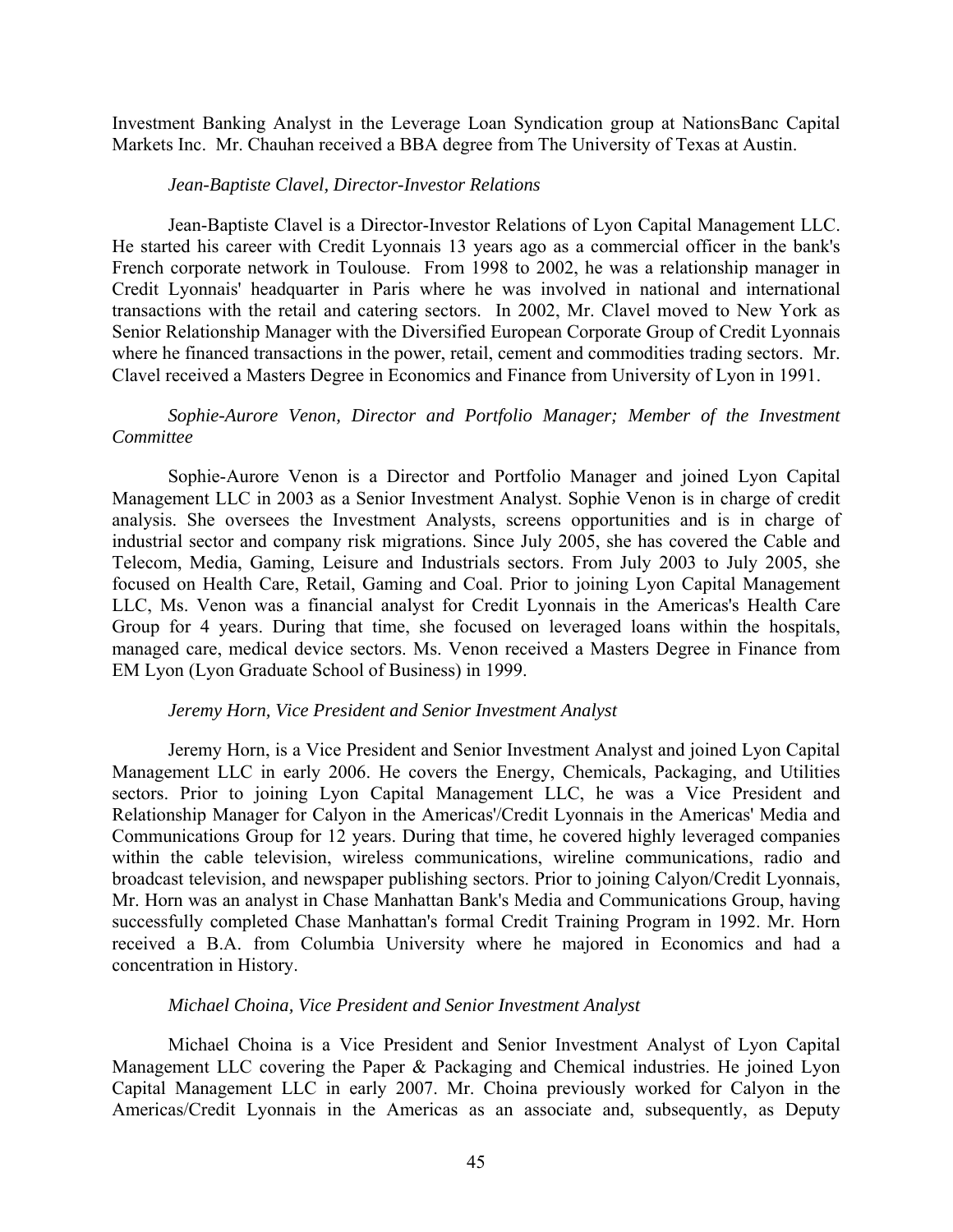Transaction Manager with the Diversified Industries team focusing on leveraged transactions in the Paper & Packaging, Aerospace & Defense and Chemical industries. Prior to joining Credit Lyonnais in the Americas in 2003, he worked for three years as a credit analyst for AIG, Inc. in New York, covering a broad range of investment grade names in a variety of industries. Mr. Choina received his MBA in Finance from the Zicklin School of Business of Baruch College in 2002 and a B.A. in Biology from Brooklyn College in 1995.

### *Kevin Ernst, Vice President and Senior Investment Analyst*

Kevin Ernst joined Lyon Capital Management LLC in mid-2007 as a Vice President and Senior Investment Analyst. Mr. Ernst previously worked for BNP Paribas, and prior to that Credit Lyonnais, in the Financial Institutions Group with credit responsibilities concerning private equity, financial sponsor, structured fund, and mortgage origination clients. Before joining Credit Lyonnais in 2003, he worked for seven years as a credit analyst with Community Bank System and then American International Group covering a broad range of industries. Mr. Ernst received his Masters in Finance from London Business School in 2002 and a Bachelors in Business Administration from the State University of New York at Albany in 1994.

#### *Eduardo Javier Carballo, Vice President and Senior Investment Analyst*

Javier Carballo is a Vice President and Senior Investment Analyst who joined Lyon Capital Management LLC in January 2007. He covers the Aerospace and Defense, Ecological, and Mining and Steel sectors. Prior to joining Lyon Capital Management LLC, he was a Senior Associate in Calyon's/Credit Lyonnais' U.S. Global Fixed Income Group for 4 years, responsible for the origination, structuring and execution of domestic and cross-border corporate and structured debt securities. Prior to joining Calyon/Credit Lyonnais, he completed J.P. Morgan Chase's credit training program and spent two years with the Global Syndicated Finance Group in New York, focusing on the structuring and execution of lead and joint-lead managed leveraged and investment grade senior credit facilities, and restructuring advisory, across a range of industries. Prior to J.P. Morgan and the completion of his M.B.A., Mr. Carballo worked for two years as a Financial Analyst at A.B. Capital and Investment Corporation, a leading Philippine Investment Bank and Stock Brokerage Firm. Mr. Carballo received a M.B.A. from the Kellogg Graduate School of Management, Northwestern University in 2000 and an A.B. degree from Ateneo de Manila University in the Philippines in 1995.

#### *Manuela Rath, Senior Associate and Investment Analyst*

Manuela Rath joined Lyon Capital Management LLC in June 2006 as Senior Associate and Investment Analyst and is responsible for the beverage/food/tobacco, retailing, consumer goods, and transportation industries. Prior joining Lyon Capital Management LLC, Manuela worked as an analyst at RZB Finance LLC, covering asset based lending transactions and as the manager of Business Development for a New York-based software company. Manuela is a PhD candidate in Finance and received a Master of Business Administration from the University of Economics and Business Administration in Vienna, where she graduated in 2003 with majors in finance, controlling, and consulting.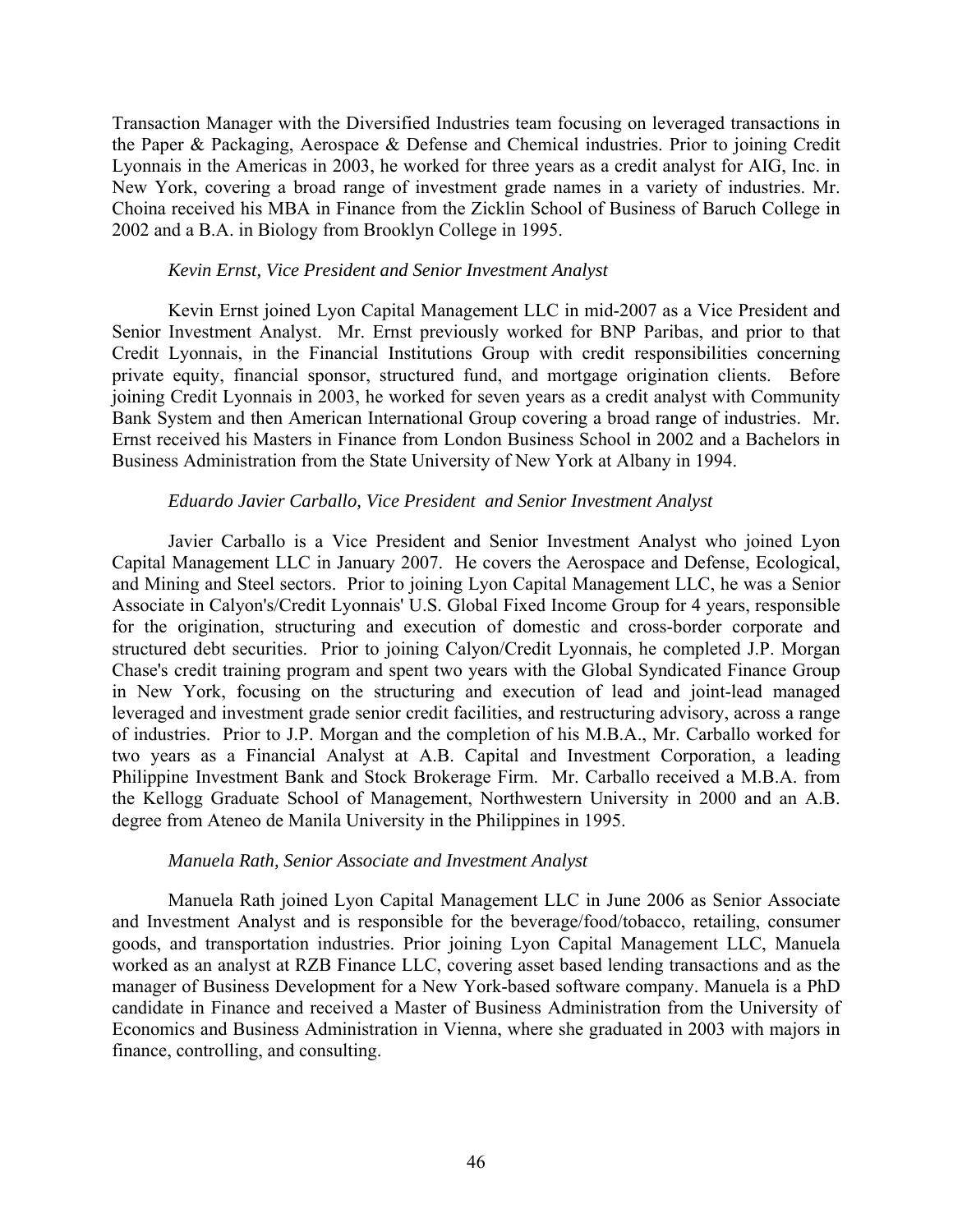### *Francois Laberenne, Associate—Investment Analysis, Trading and Analytics*

Francois Laberenne joined Lyon Capital Management in 2004. He is responsible for conducting portfolio optimization analyses and assisting the Head of Trading in the execution of trades. He also provides support to the credit analysis function and follows a portfolio of companies spread over several industries. Prior to joining Lyon Capital Management LLC, Francois Laberenne held a position within Natexis Banques Populaires Fixed Income Syndicate in Paris, France. He received a Master in Finance from University of Paris-Dauphine Magistere Banque Finance program in 2003.

## **Investment Strategy**

The Collateral Manager's investment strategy leverages the portfolio managers' extensive experience in the US leveraged loan market. The Collateral Manager expects, within the limitations imposed by the Indenture and the Collateral Management Agreement, to pursue similar selection and investment principles that have been utilized by the portfolio managers throughout their careers. The analytical approach emphasizes downside protection and principal preservation in conjunction with seeking superior risk-adjusted returns. To accomplish the latter, the Collateral Manager will employ fundamental credit analysis and actively manage credit risk by monitoring economic and industry trends to identify events which could impact existing investments. The Collateral Manager's portfolio management team maintains regular contact with market participants to identify trends that may impact future investment returns.

# **Credit Underwriting Process**

## *Screening*

Each potential CDO Asset that is considered for purchase by the Issuer is subject to an assessment process by the Collateral Manager. The elements in this process include:

- Considering the overall macro-economic outlook.
- Developing and maintaining views on various industrial segments, including those to which it wishes to avoid exposure and those to which it wishes to have exposure on only a highly selective basis.
- Assessing each potential new obligation for appropriate fit within the existing pool of collateral, considering such aspects as exposure to various industrial sectors and overall portfolio parameters.
- Reviewing the purpose, nature and structure of the transaction underlying the investment opportunity, including the summary of pro forma credit statistics, the structure of the facility, pricing and timing.
- Gauging initial market acceptance of the transaction, especially regarding pricing and liquidity.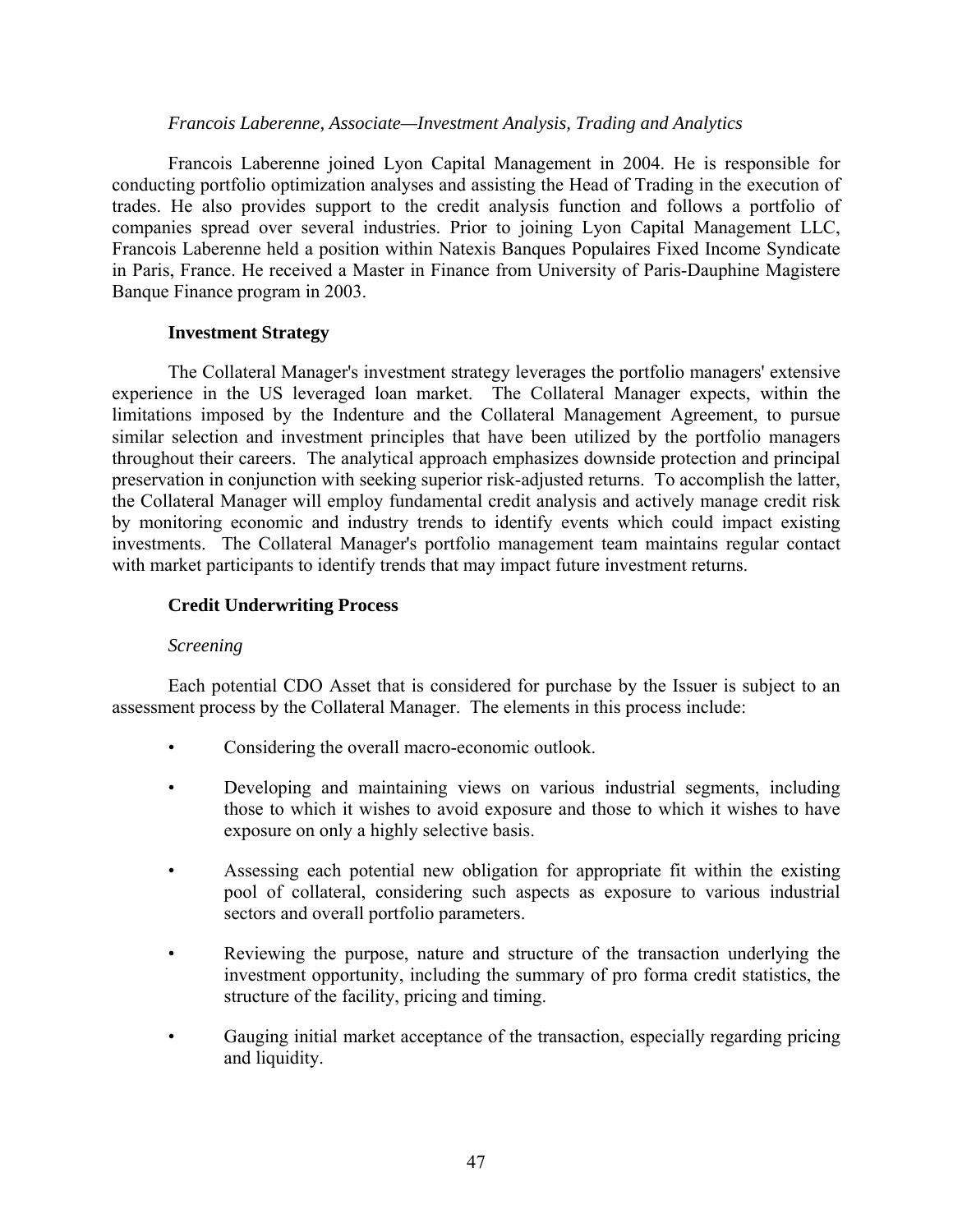# *Credit Analysis*

The Collateral Manager will conduct in-depth financial analysis to evaluate the credit risk of an issuer prior to investing. The analysis will include:

- Examining the historical and projected financial performance of the issuer, placing emphasis on the availability, frequency and reliability of cash flow generating capabilities.
- Assessing the issuer's capital structure to measure the underlying asset and enterprise values, employing modeling based on adverse scenarios in both cash flow and liquidation valuations.
- Evaluating the issuer's financial flexibility, in particular, its access to capital markets and stress case financial modeling.
- Evaluating industry conditions and trends that impact the issuer, including market position and ability to withstand economic, competitive and regulatory pressures.
- Assessing the structural protection afforded by the capital structure of an issuer, collateral security pledged in support of the obligation and other factors.
- Assessing the issuer's strategy, ability to execute, operating experience, competitive position and overall credibility of the issuer's management team.
- Considering the resources, reputation and track record of the underwriters/agents of the debt facilities with respect to the quality of the due diligence process.

## *Document Review*

The Collateral Manager will review relevant documentation, including credit agreements. For acquired assets, this review will ensure transactions are structured and documented in accordance with the requirements of the Indenture.

## *Investment Committee*

All investments are presented for review and approval by the Investment Committee.

## **Ongoing Portfolio Management**

The Collateral Manager will monitor economic, industry and obligor-specific trends on an on-going basis, including:

- Tracking periodic financial results of obligors and industry critical parameters;
- Accessing economic, industry, and issuer research and their relevance to the portfolio and obligors;
- Assessing collateral and covenant protection;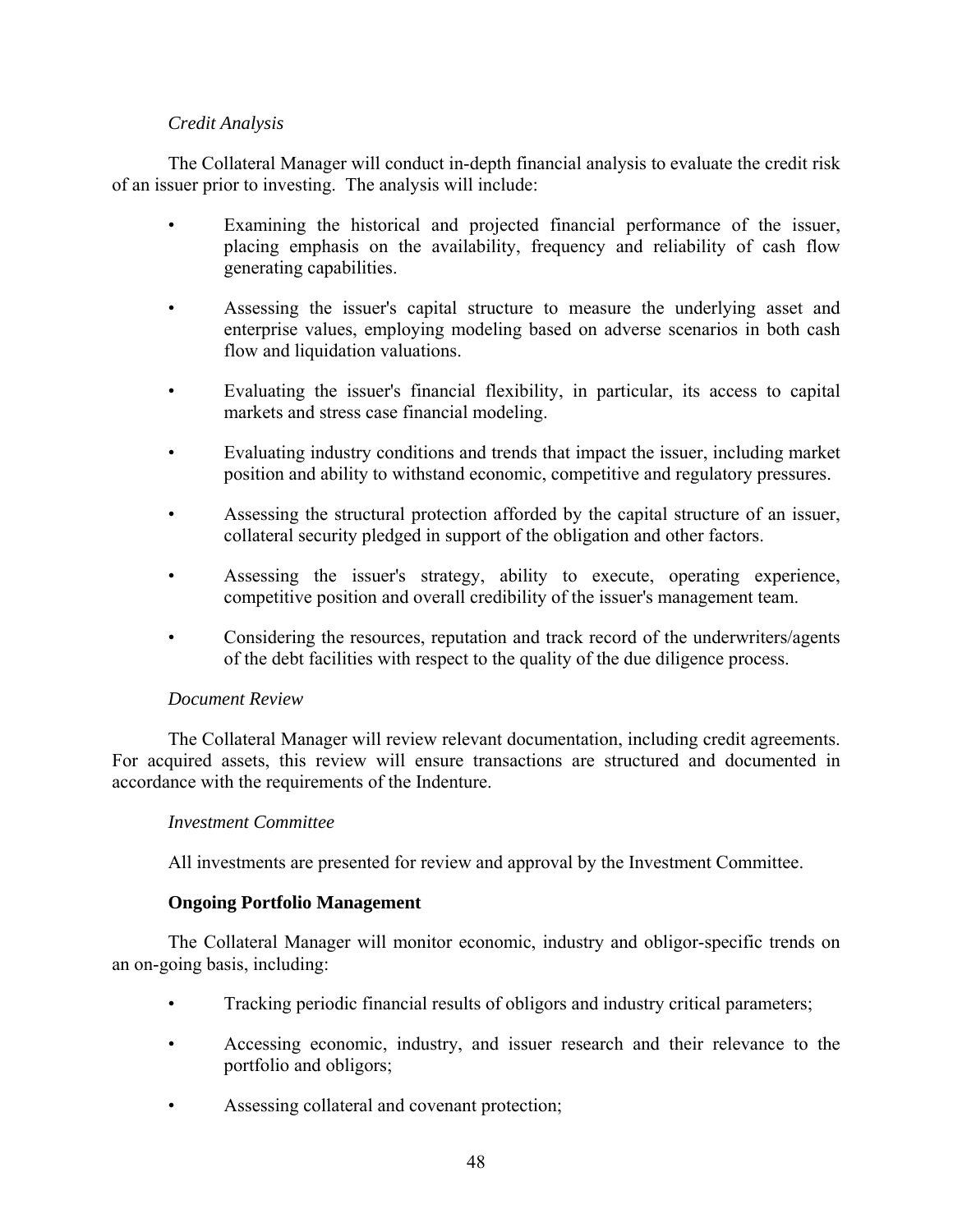- Benchmarking of issuer actual performance relative to the base case and stress case scenarios established by the Collateral Manager (systematic review of issuer quarterly results);
- Monitoring relevant market indicators, monitoring and assessing impact of obligor performance in the equity and bond markets as well as rating agency analysis and ratings,
- Conducting regular portfolio analysis and review of portfolio trends.

# **The Bank**

The following information relates to and has been obtained from Calyon. The delivery of this information shall not create any implication that there has been no change in the affairs of Calyon since the date hereof, or that the information contained or referred to below is correct as of any time subsequent to its date.

Calyon is 95.2% owned by Crédit Agricole S.A. The shares of Crédit Agricole S.A. have been listed on the French Stock Exchange (le "Premier marché d'Euronext Paris") since December 14, 2001.

Calyon is one of Europe's leading corporate and investment bank institutions and specializes in capital markets, investment banking and financing activities. Calyon is the new name, as of April 30, 2004, of Crédit Agricole Indosuez, the international wholesale banking and capital markets arm of the Crédit Agricole Group, following the consolidation and transfer of Crédit Lyonnais' corporate and investment banking business. Calyon is a limited liability company incorporated in France as a "société anonyme" and established under the laws of France. Calyon's registered office is located at 9, quai du Président Paul Doumer, 92920 Paris La Défense Cedex, France.

On 19 July 2002, the European Union adopted regulation EC 1606/2002, which requires publicly traded companies to produce their consolidated financial statements in accordance with IFRS (International Financial Reporting Standards) from 2005 onwards. This was supplemented by regulation EC 1725/2003, dated 29 September 2003, endorsing certain international accounting standards (i.e., all those in effect as of 14 September 2002), together with five regulations published in 2004 (707/2004, 2086/2004, 2236/2004, 2237/2004 and 2238/2004) permitting the adoption of a modified version of the standards and the adoption of IAS 32 and IAS 39. Under the French Ministry of Finance decree n°2004-1382 of 20 December 2004, companies may prepare their financial statements using IAS standards as of 2005, even if they are not publicly traded. All Crédit Agricole Group entities have elected this option. Within the Crédit Agricole Group, Calyon has consequently prepared IFRS-compliant consolidated financial statements commencing with the 2005 financial year.

As a French limited liability corporation, Calyon is subject to Articles L.225 1 et seq. and Book 2 of the Code de Commerce and as a financial institution, Calyon is subject to Articles L.511 1 et seq. and L.531 1 et seq. of the French Monetary and Financial Code (Code monétaire et financier). Calyon is included in the list of credit institutions under the category of commercial banks and it is, therefore, subject to the control of bank supervisory authorities and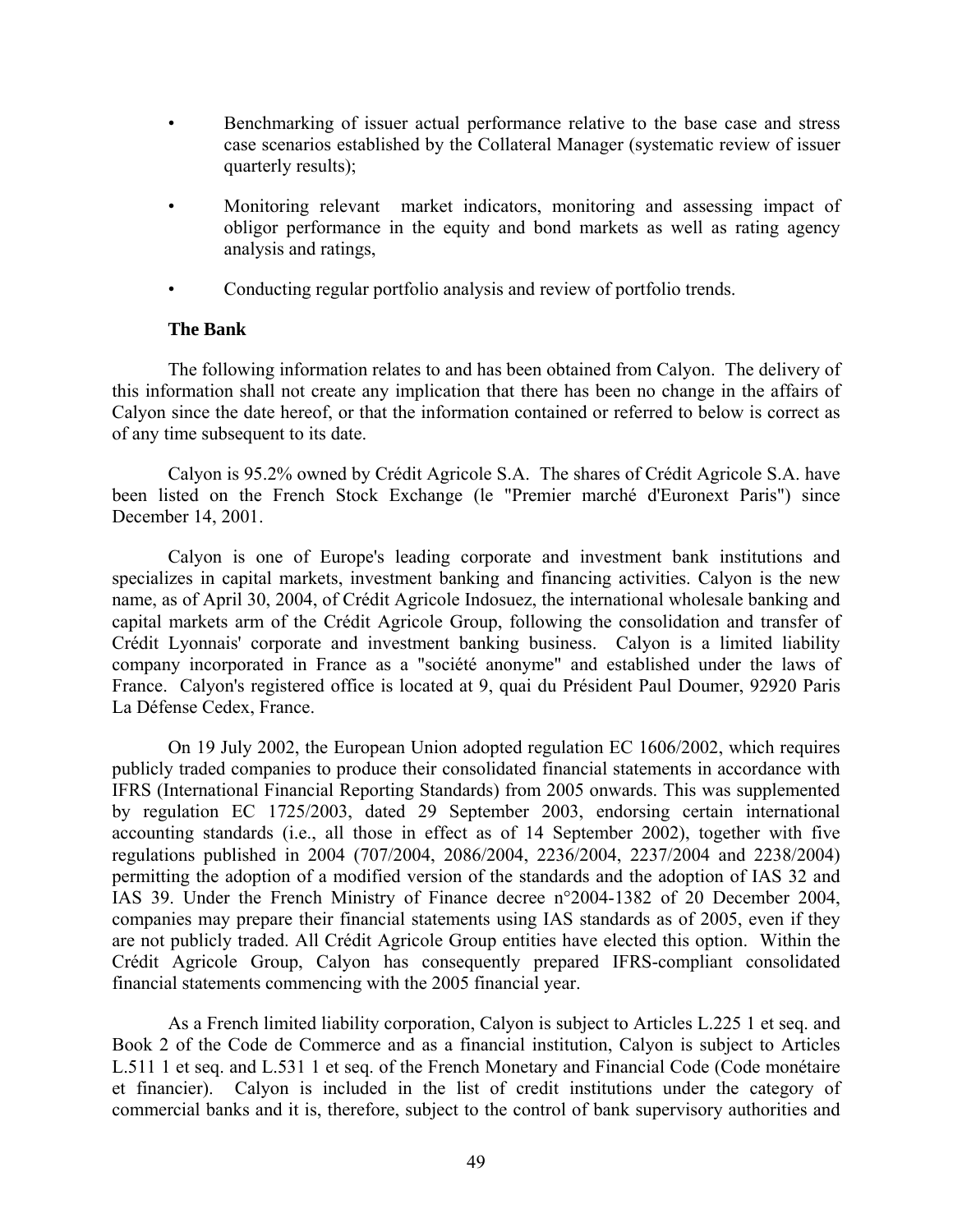of the Banking Commission in particular. As a nearly wholly owned subsidiary of Crédit Agricole S.A., its shares are not admitted to trading on a regulated market for dealing in financial instruments. Calyon carries short-term debt ratings of A-1+/P-1/F1+ and long-term senior unsecured debt ratings of AA-/Aa1/AA (by Standard & Poor's Ratings Group, Moody's and Fitch Ratings, respectively). Moody's and Fitch's ratings are stable; Standard and Poor's rating is under positive outlook.

Calyon's audited consolidated financial statements as of December 31, 2006 are available on the following website: www.calyon.com.

### **THE COLLATERAL MANAGEMENT AGREEMENT**

### **Duties of the Collateral Manager**

Under the Collateral Management Agreement, LCM, as the Collateral Manager, will have responsibility for the management of the CDO Portfolio including, but not limited to, selecting CDO Assets for addition thereto, and deletion therefrom, providing notices and information to the Issuer and the Trustee with respect to the CDO Portfolio, discussing CDO Assets with any agent bank, syndicate member, obligor or any other person, attending meetings that may be called by creditors or other persons with respect to the CDO Assets and otherwise representing the interests of the Issuer in connection with the management of the CDO Portfolio, all in accordance with the terms and conditions contained in the Collateral Management Agreement and the Indenture, including the restrictions and guidelines contained therein concerning the CDO Portfolio Criteria and the Purchase Criteria. See "*The CDO Portfolio*." In addition, the Collateral Manager will have responsibility for selecting Eligible Investments for the Principal Collateral Account, the Interest Collateral Account and the Closing Date Expense Account.

### **Compensation of Collateral Manager**

On each Quarterly Payment Date, after making payment of higher priority on such Quarterly Payment Date pursuant to the Priority of Payments, the Issuer will pay to the Collateral Manager (for the relevant period or portion thereof) an ongoing collateral management fee (the "**Primary Collateral Management Fee**") in an amount equal to the product of (i) the aggregate CDO Asset Initial Amount as of the first day of the related Fee Accrual Period, (ii) 0.10% and (iii) the actual number of days in such Fee Accrual Period, divided by 360.

On each Quarterly Payment Date, if and only to the extent that there is a Second Additional Amount, after making payments of higher priority on such Quarterly Payment Date pursuant to the Priority of Payments, the Issuer will also pay to the Collateral Manager the secondary collateral management fee (the "**Secondary Collateral Management Fee**") in an amount equal to the product of (i) the aggregate CDO Asset Initial Amount as of the first day of the related Fee Accrual Period, (ii) 0.25% and (iii) the actual number of days in such Fee Accrual Period, divided by 360.

On the Maturity Date, to the extent that moneys are available, after making payments of higher priority on such Maturity Date pursuant to the Maturity Date Priority of Payments, the Issuer will pay to the Collateral Manager (a) the accrued and unpaid Primary Collateral Management Fee, (b) the accrued and unpaid Secondary Collateral Management Fee, and (c) an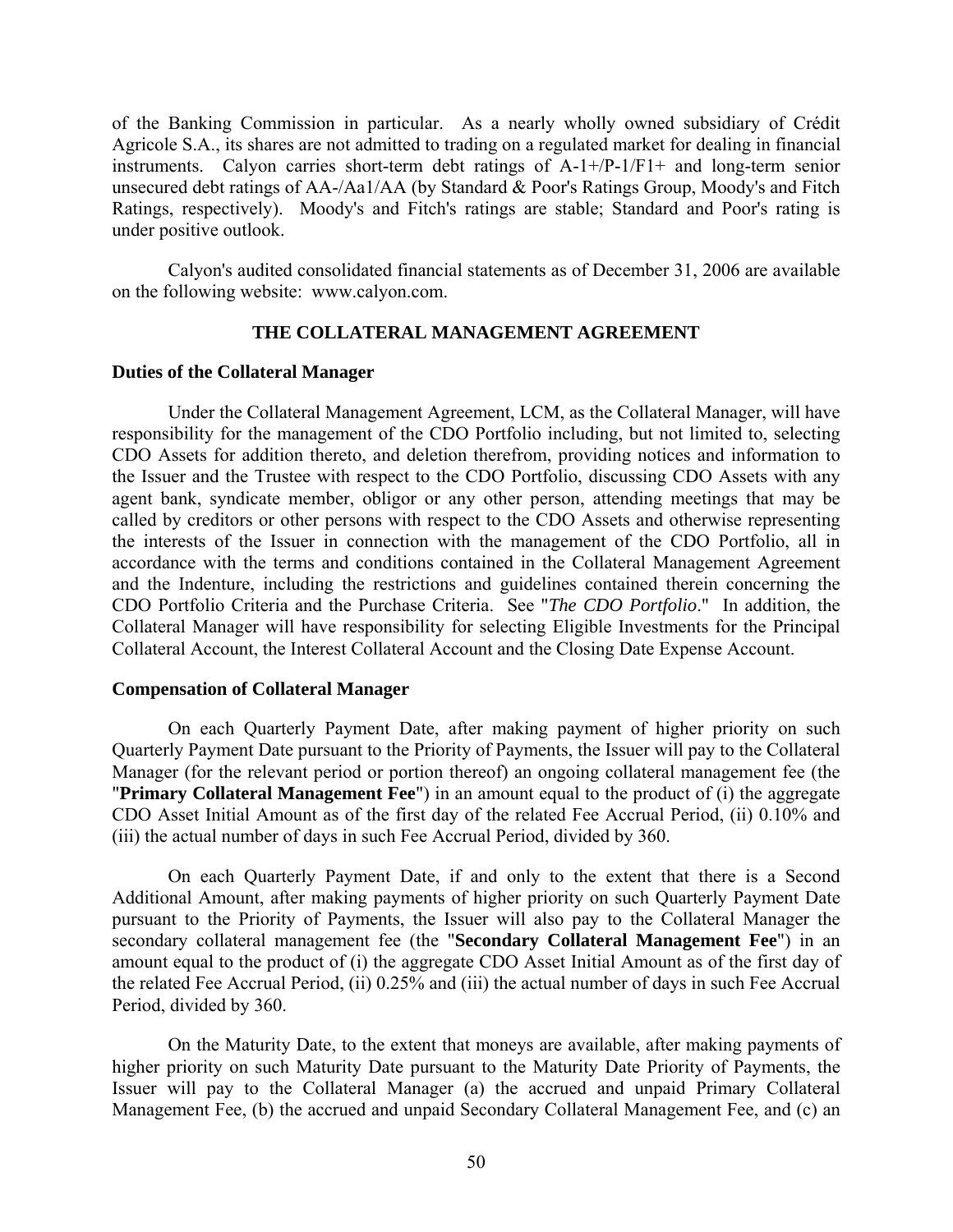incentive collateral management fee (the "**Incentive Collateral Management Fee**") in an amount equal to the product of (i) 0.01% for each 0.06% by which (x) the Class D Note Internal Rate of Return exceeds (y) the Class D Note LIBOR Internal Rate of Return plus 4.40%, (ii) the average daily funded portion of the aggregate CDO Asset Initial Amount for the period from the Closing Date to the Maturity Date and (iii) the actual number of days since the Closing Date, divided by 360.

If the Collateral Manager resigns or is removed pursuant to the Collateral Management Agreement (other than for a *"Removal for Cause of the Collateral Manager"* as described below), then the resigned or removed Collateral Manager will be entitled to receive the Secondary Collateral Management Fee accrued and unpaid as of the effective date of such termination, resignation or removal on each Quarterly Payment Date and the Maturity Date that the Secondary Collateral Management Fee is paid in accordance with the priority of payments under the Indenture, pro rata with the Secondary Collateral Management Fee payable to the succeeding Collateral Manager(s) based on the accrued and unpaid amounts owing to such resigning or removed Collateral Manager, on the one hand, and to the unpaid amounts owing to the succeeding Collateral Manager(s), on the other hand.

If the Collateral Manager resigns or is removed pursuant to the Collateral Management Agreement (other than for a *"Removal for Cause of the Collateral Manager"* as described below), then the resigned or removed Collateral Manager will be entitled to receive a portion of any Incentive Collateral Management Fee paid, in accordance with the Maturity Date Priority of Payments, on the Maturity Date on which all or a portion of the Incentive Collateral Management Fee is paid, equal to the product of (x) the Incentive Collateral Management Fee paid on the Maturity Date and (y) a fraction, the numerator of which is the number of days from the Closing Date to the effective date of the Collateral Manager's termination, resignation or removal and the denominator of which is the number of days from the Closing Date to the Maturity Date.

### **Resignation or Termination without Cause of Collateral Manager**

Upon the direction of Noteholders owning 66 2/3% of the Outstanding Principal Amount of the Class A Notes, 66 2/3% of the Outstanding Principal Amount of the Class B Notes, 66 2/3% of the Outstanding Principal Amount of the Class C Notes, 66 2/3% of the Outstanding Principal Amount of the Class D Notes and 66 2/3% of the Outstanding Principal Amount of the Class E Notes, the Issuer will terminate the services of the Collateral Manager under the Collateral Management Agreement at any time, upon 90 days' prior written notice; provided, however, that the services of the Collateral Manager may not be terminated prior to the second anniversary of the Closing Date unless one of the following events occur: (i) a Threshold Value Event; (ii) certain events of bankruptcy or insolvency occur in respect of the Collateral Manager; or (iii) the Collateral Manager willfully violates or willfully breaches any provision of the Collateral Management Agreement or the Indenture applicable to the Collateral Manager (it being understood that the poor economic performance of the CDO Assets shall not in itself constitute a willful violation or willful breach) or the Collateral Manager breaches in any material respect any provision of the Collateral Management or the Indenture applicable to it, which breach if capable of being cured, is not cured within 30 days following receipt of written notice thereof from the Issuer. For the purpose of determining whether the requisite percentage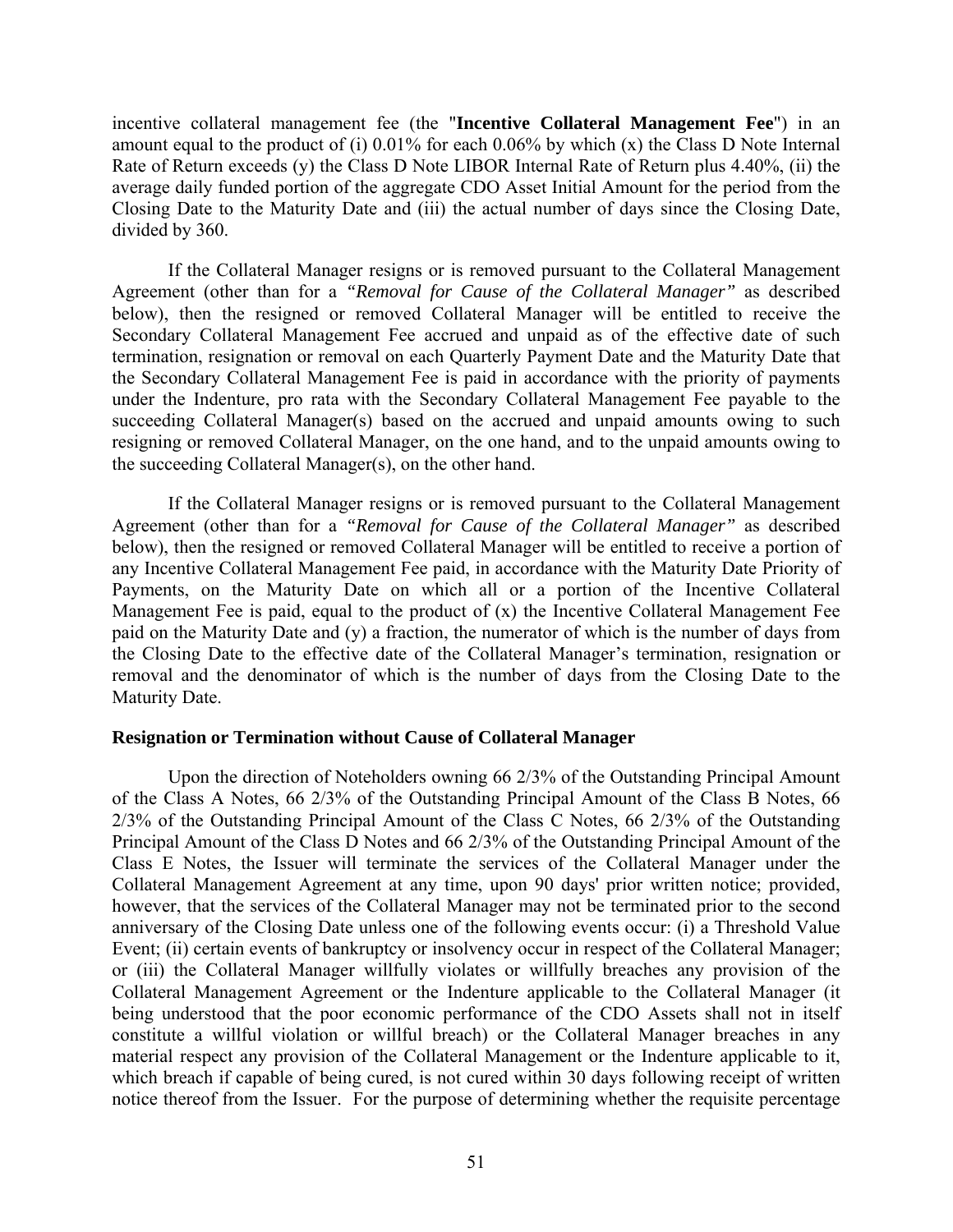of Noteholders have acted in connection with any such termination, Notes owned by the Collateral Manager or any of its Affiliates will be excluded in determining both the Outstanding Principal Amount and the percentage of the Notes held by Noteholders giving the termination direction.

The Collateral Manager has the right to resign at any time upon sixty days' prior written notice to the Issuer, the Trustee and the Noteholders; provided that the Collateral Manager may not resign prior to the second anniversary of the Closing Date.

# **Removal for Cause of the Collateral Manager**

The Collateral Manager may be removed upon 10 days' prior written notice by the Issuer or the Trustee, at the direction of the Majority Controlling Class Noteholders, if at any time:

(i) the Collateral Manager willfully violates or willfully breaches any provision of the Collateral Management Agreement or the Indenture applicable to it (it being understood that the poor economic performance of the CDO Assets shall not in itself constitute a willful violation or willful breach),

(ii) the Collateral Manager breaches in any material respect any provision of the Collateral Management Agreement or the Indenture applicable to it, which breach if capable of being cured, is not cured by the Collateral Manager within 30 days of the Collateral Manager becoming aware of, or receiving notice from the Issuer of, such breach,

(iii) the failure of any representation, warranty, certification or statement made or delivered by the Collateral Manager in or pursuant to the Collateral Management Agreement or the Indenture to be correct in any material respect when made and no correction is made for a period of 45 days after the Collateral Manager becoming aware of, or its receipt of notice from the Issuer or the Trustee of, such failure;

(iv) certain events of bankruptcy or insolvency occur in respect of the Collateral Manager;

(v) an Event of Default occurs under the Indenture that consists of (a) a default in the payment of principal or interest on the Notes when due and payable (except if such Event of Default is caused solely by the Trustee's or Issuer's failure to perform their respective duties under the Indenture) or (b) the occurrence of a Threshold Value Event that has not been remedied, in each case that results from any breach by the Collateral Manager of its duties under the Indenture or the Collateral Management Agreement; or

(vi) the criminal indictment of the Collateral Manager for the occurrence of an act by the Collateral Manager that constitutes fraud or criminal activity in the performance of its obligations under the Collateral Management Agreement or the provisions of the Indenture applicable to it, as determined by a final adjudication by a court of competent jurisdiction or the indictment for criminal prosecution of any senior officer of the Collateral Manager for a criminal offense materially related to its management of the CDO Assets.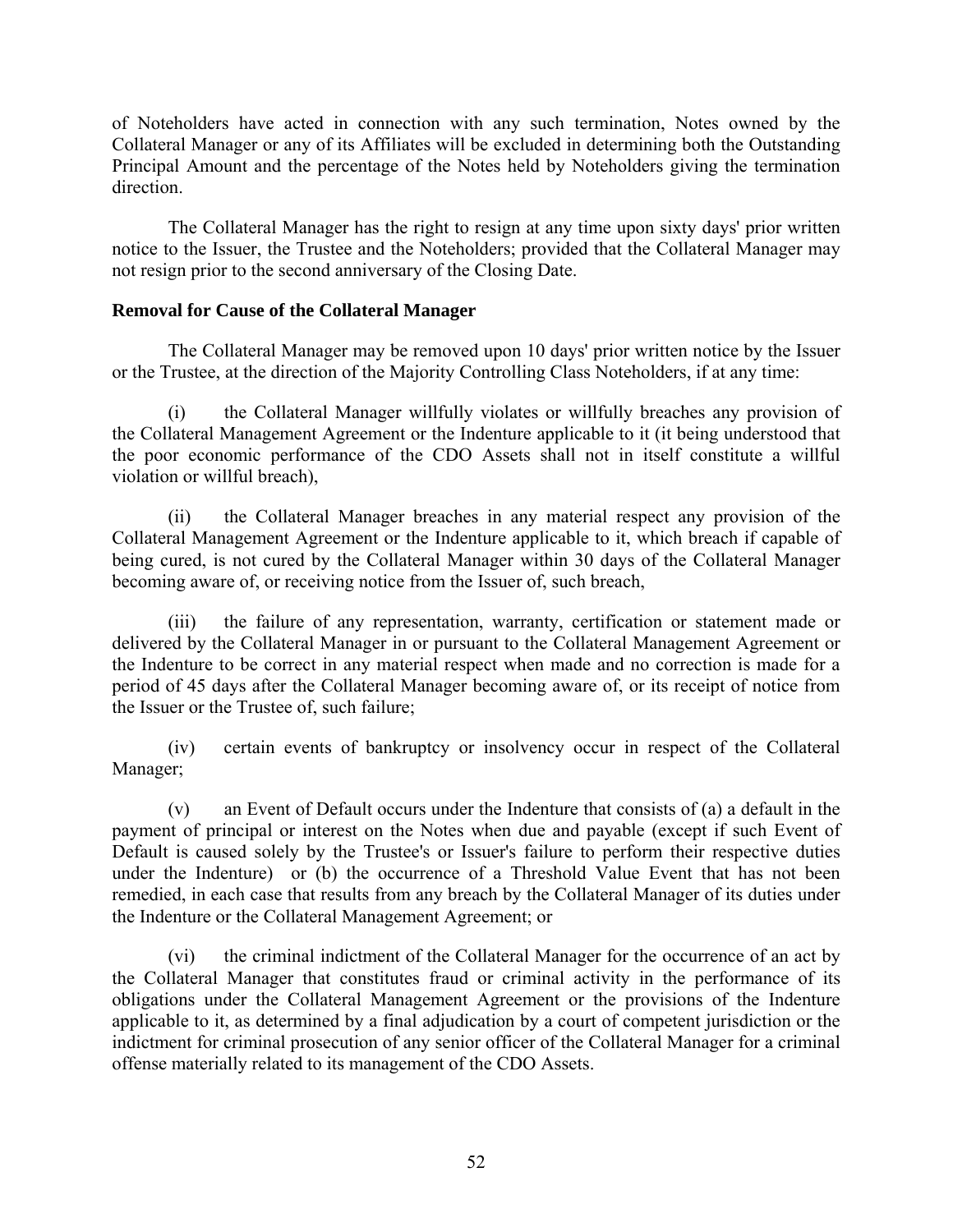The Collateral Manager will be required to give prompt written notice to the Issuer, the Trustee and the holders of all outstanding Notes upon the Collateral Manager's becoming aware of the occurrence of any of the events described in the preceding paragraph.

### **Appointment of Successor Collateral Manager**

In the event of the termination of the services of the Collateral Manager or its resignation, the Majority Noteholders will appoint the successor thereto. For the purpose of determining whether the requisite percentage of Noteholders have acted in connection with any such appointment, Notes owned by the Collateral Manager or any of its Affiliates will be excluded in determining both the Outstanding Principal Amount and the percentage of the Notes held by Noteholders giving the appointment direction; *provided however*, that all Notes held by the Collateral Manager or one or more Affiliates of the Collateral Manager, will have voting rights with respect to all other matters as to which the Notes are entitled to vote.

No termination or resignation of the Collateral Manager will be effective until a successor collateral manager (the "**Successor Collateral Manager**") has assumed in writing all of the duties and obligations of the Collateral Manager under the Collateral Management Agreement. In the event of the termination of the services of the Collateral Manager or its resignation, the Trustee shall provide notice of such resignation or termination to the Rating Agency, and the Majority Noteholders will have the right to appoint the successor thereto as described above.

### **Assignment or Amendment of the Collateral Management Agreement**

The Collateral Manager may not assign its interest in the Collateral Management Agreement (including its rights and duties thereunder) without the written consent of the Issuer and the Majority Controlling Class Noteholders; provided, that the Collateral Manager shall be permitted, without the consent of the Issuer or any of the Noteholders, to assign any or all of its rights and delegate any or all of its obligations under the Collateral Management Agreement to an Affiliate or a wholly owned subsidiary of an Affiliate so long as such Affiliate or such wholly owned subsidiary of an Affiliate, as the case may be, (A) demonstrates an ability to professionally and competently perform duties similar to those imposed upon the Collateral Manager under the Collateral Management Agreement, (B) is legally qualified and has the capacity to act as Collateral Manager under the Collateral Management Agreement and (C) immediately after the assignment, employs principal personnel performing the duties required under the Collateral Management Agreement who are the same individuals who would have performed such duties had the assignment not occurred. The Collateral Manager will give the Issuer and the Trustee notice not later than ten Business Days prior to the effective date of such proposed assignment.

The Collateral Management Agreement may not be amended unless (i) an agreement in writing has been executed by the Collateral Manager and the Issuer and (ii) the written consent of the Majority Controlling Class Noteholders has been obtained with respect to such amendment.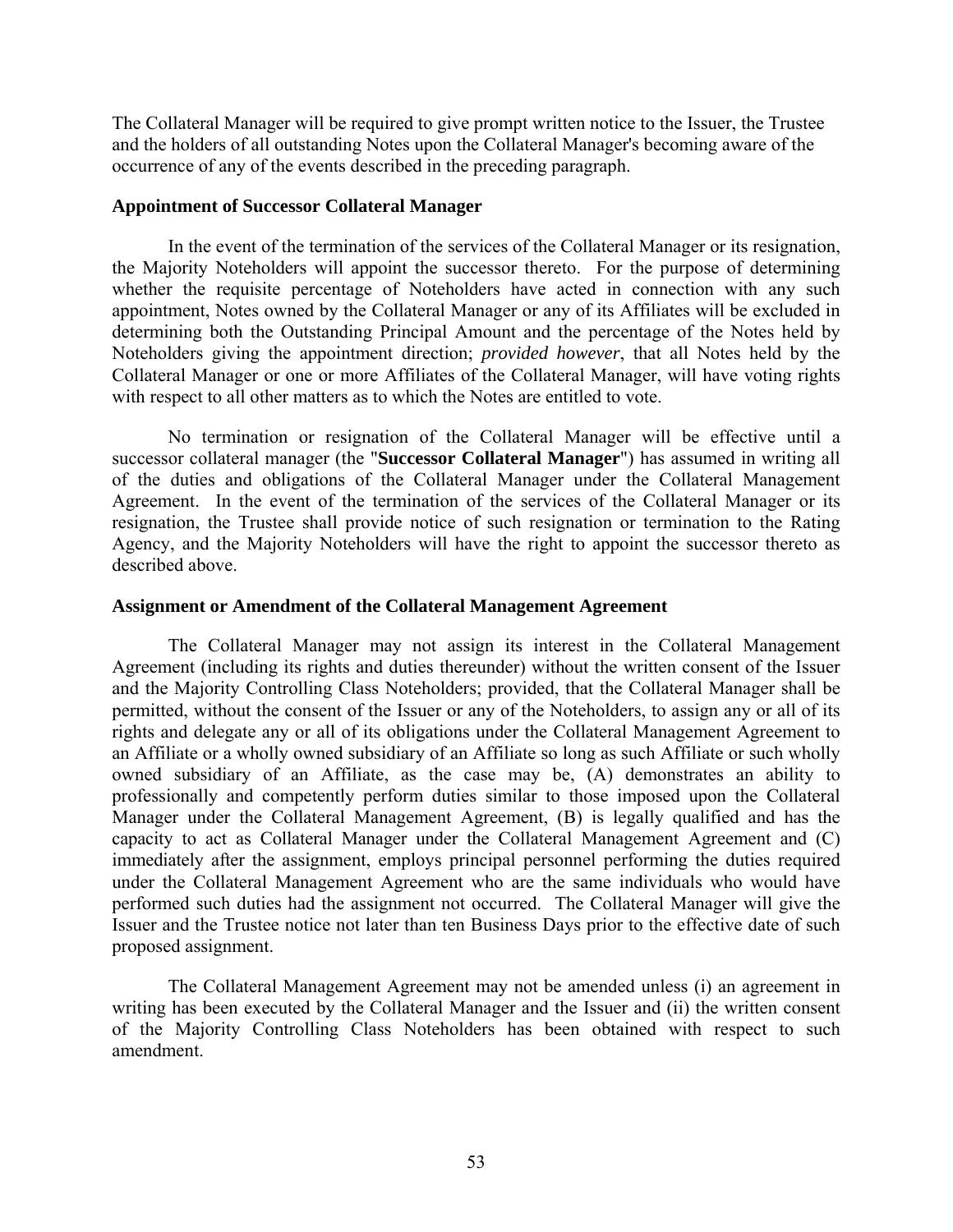### **Conflicts of Interest**

See "*Risk Factors — Other Considerations — Certain Conflicts of Interest — The Collateral Manager*" for the description therein relating to certain conflicts or potential conflicts of interest that may arise with respect to the Collateral Manager.

### **THE CDO PORTFOLIO**

#### **General**

The Collateral Manager will be responsible for selecting each CDO Asset to be added to the CDO Portfolio held by the Issuer. The Issuer will use the net proceeds from the sale of the Notes which are deposited into the Principal Collateral Account to repurchase participations sold with respect to, or repay funds borrowed to purchase, Warehoused Loans and the related Warehoused Loans will be the initial CDO Assets in the CDO Portfolio. The Issuer may also acquire additional CDO Assets at any time prior to the Note Amortization Period from principal repayments in respect of the CDO Assets or with the proceeds realized from the sale of CDO Assets. Each CDO Asset will be a Commercial Bank Loan (or a participation in a Commercial Bank Loan) or an Approved Structured Security. A CDO Asset may be added to the CDO Portfolio if the Collateral Manager is able to arrange for the Issuer to acquire the CDO Asset by purchase or assignment. During the Note Amortization Period, the Collateral Manager may not select CDO Assets for addition to the CDO Portfolio.

The "**CDO Asset Initial Amount**" for each CDO Asset will equal the product of its CDO Asset Amount and its CDO Asset Initial Price (expressed as a percentage of par); *provided*, that for purpose of computing payments and distributions pursuant to paragraphs (9), (10), (11) and (13) of the Quarterly Priority of Payments, CDO Asset Initial Amount shall not include the portion of the principal amount of a CDO Asset committed to be funded but not outstanding. The "**CDO Asset Amount**" of a CDO Asset will be equal to the principal amount (whether outstanding or not) committed to be funded, as designated by the Collateral Manager, on behalf of the Issuer, for inclusion in the CDO Portfolio.

#### **The CDO Portfolio Criteria**

Each of the Indenture and the Collateral Management Agreement will provide that the CDO Assets (including the Warehoused Loans which will become the initial CDO Assets on the Closing Date) will be selected by the Collateral Manager in accordance with the investment criteria summarized below (the "**CDO Portfolio Criteria**"). No representation or guarantee is made that the CDO Portfolio will at all times conform with the CDO Portfolio Criteria, and investors should be aware that failure to comply with the CDO Portfolio Criteria may not result in an Event of Default or in any party being liable under any of the Basic Documents or affect their obligations thereunder. If the CDO Portfolio fails to comply with the CDO Portfolio Criteria at any time, then any addition to the CDO Portfolio may not be made if such addition causes the CDO Portfolio to be further out of compliance.

In determining whether an addition causes the CDO Portfolio to fail to comply with the CDO Portfolio Criteria (or, in the event that the CDO Portfolio is not in compliance with such criteria prior to the addition, in determining whether such addition causes the CDO Portfolio to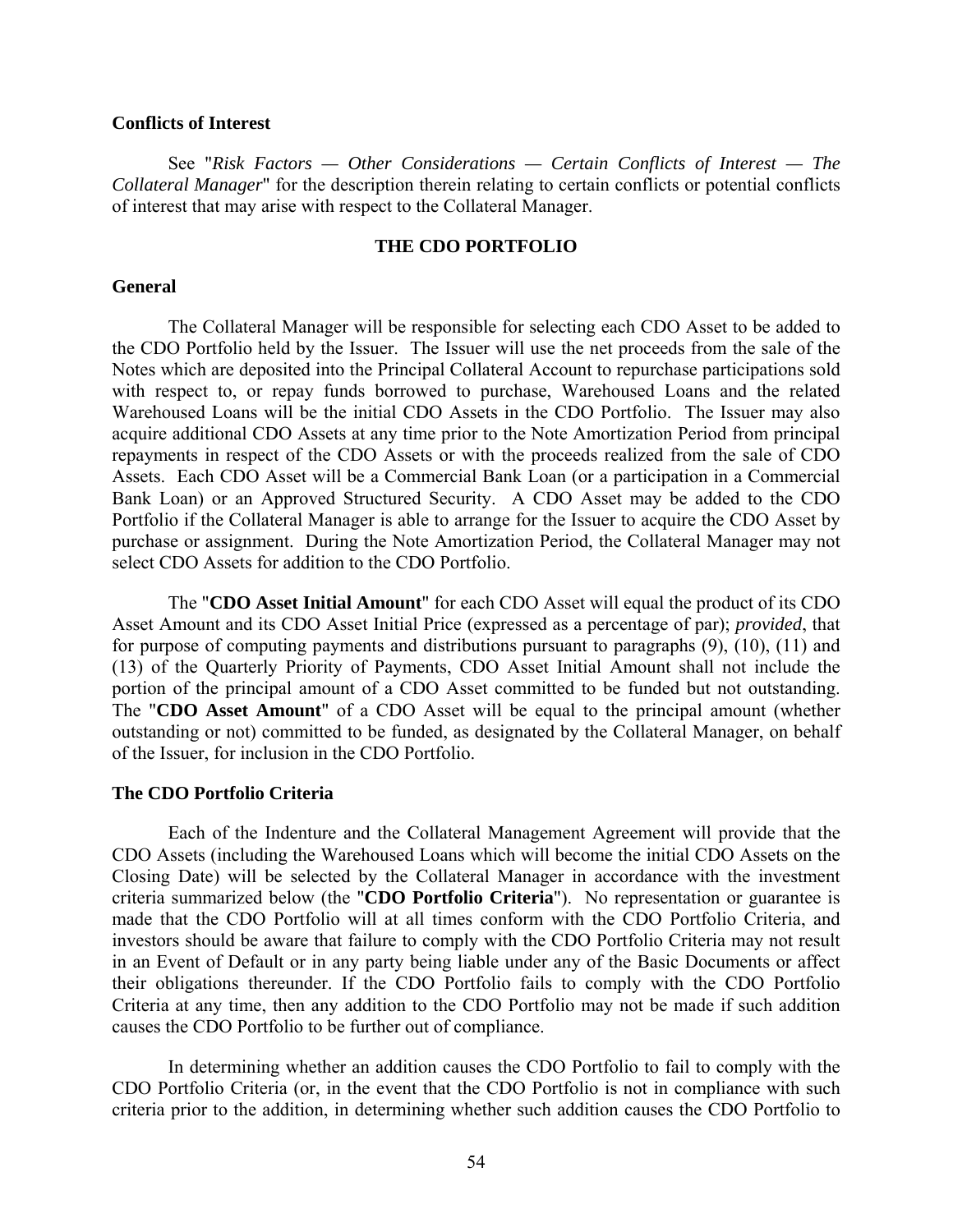be further out of compliance), all additions and deletions for any given day will be viewed on an aggregate basis (considering for this purpose only, additions and deletions that have their trade dates on such day but excluding paydowns and/or repayments that have not yet occurred), by comparing (a) the level of compliance with each of the CDO Portfolio Criteria applicable to the CDO Portfolio as a whole immediately prior to the first proposed addition or deletion on such day with (b) the level of compliance therewith that would result if all of the proposed additions or deletions for such day were effected on such day.

The percentages referred in the CDO Portfolio Criteria set forth below are calculated on the basis of the applicable CDO Asset Initial Amount or Amounts, divided by U.S. \$400,000,000. Except for clause (16) of the CDO Portfolio Criteria, the CDO Portfolio Criteria will not apply during the Note Amortization Period.

The CDO Portfolio Criteria will be as follows:

- 1. Maximum industry concentration of 10% under Fitch industry categories (see Table 1 below), except that:
	- a. three industries may exceed 10% so long as no one industry exceeds 15%; and
	- b. the top three industries in the aggregate cannot exceed 35%.

In the event that Fitch has not determined and disclosed to the Collateral Manager and to the Issuer the industry classification of an Obligor prior to and at the time the related CDO Asset is to be added to the CDO Portfolio, the Collateral Manager may cause the addition of such CDO Asset to the CDO Portfolio prior to receiving an industry categorization if the Collateral Manager determines in good faith the anticipated industry categorization that would be assigned by Fitch to such Obligor. It is understood that such determination of the anticipated categorization that Fitch will assign to an Obligor will not be a guarantee by the Collateral Manager of such assignment and it may be the case that after such CDO Asset has been added to the CDO Portfolio, Fitch will assign the Obligor of such CDO Asset to an industry classification different from that which was anticipated.

#### **Table 1: Fitch's Industry Categories**

| 1. Aerospace and Defense              | 14. Industrial/Manufacturing     |
|---------------------------------------|----------------------------------|
| 2. Automobiles                        | 15. Lodging and Restaurants      |
| 3. Banking and Finance                | 16. Metals and Mining            |
| 4. Broadcasting/Media/Cable           | 17. Packaging and Containers     |
| 5. Building and Materials             | 18. Paper and Forest Products    |
| 6. Business Services                  | 19. Real Estate                  |
| 7. Chemicals                          | 20. Retail (General)             |
| 8. Computers and Electronics          | 21. Supermarkets and Drug Stores |
| 9. Consumer Products                  | 22. Telecommunications           |
| 10. Energy                            | 23. Textiles and Furniture       |
| 11. Food, Beverage, and Tobacco       | 24. Transportation               |
| 12. Gaming, Leisure and Entertainment | 25. Utilities                    |
| 13. Health Care and Pharmaceuticals   |                                  |
|                                       |                                  |

2. A maximum of 10% may have Obligors (other than Obligors with respect to Approved Structured Securities) domiciled outside of the United States, and all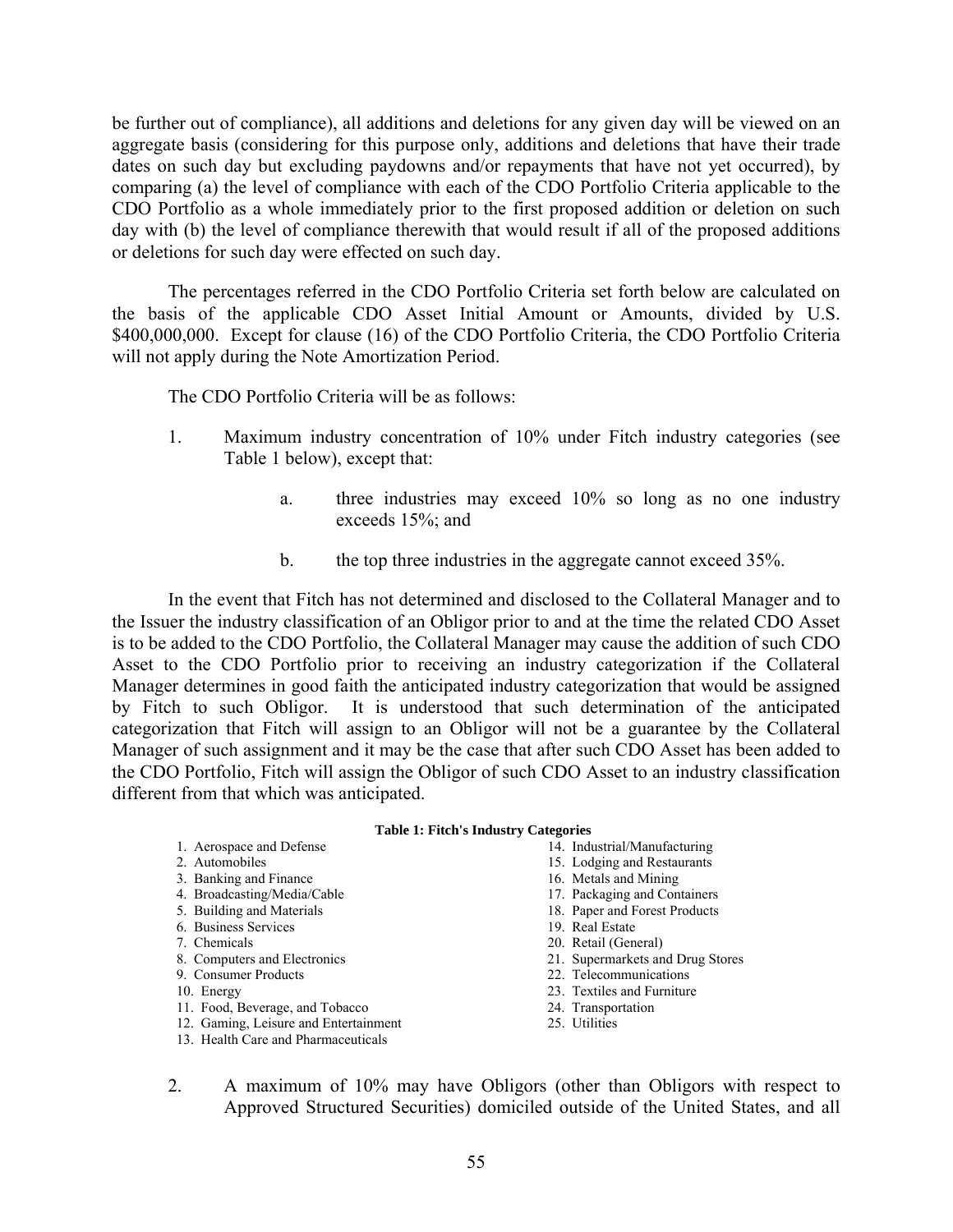such non-U.S. Obligors (other than Obligors with respect to Approved Structured Securities) must be domiciled (i) in Organization for Economic Cooperation and Development jurisdictions, Bermuda or the Cayman Islands and (ii) where the sovereign has a long-term rating of at least "A" by Fitch, "A2" by Moody's and "A" by Standard & Poor's. In the case of CDO Assets with more than one Obligor, the Obligors will be deemed to be domiciled in the United States if the parent Obligor, principal credit Obligor, or primary guarantor of the Obligor is domiciled in the United States. Obligors domiciled in the United States include Obligors domiciled in Puerto Rico.

- 3. No single entity may be an Obligor for more than 2.0% (except that up to seven entities may individually be Obligors for more than 2.0%, but in no event for more than 2.5%).
- 4. All CDO Assets must be US dollar denominated.
- 5. Fitch Weighted Average Rating Factor with respect to the CDO Assets in the CDO Portfolio equal to or lower than the number set forth in the column "Fitch Weighted Average Rating Factor" in the Ratings Matrix based upon the case chosen by the Collateral Manager as currently applicable to the CDO Portfolio.
- 6. Fitch Weighted Average Recovery Rate with respect to the CDO Assets in the CDO Portfolio of not less than the number set forth in the column "Fitch Weighted Average Recovery Rate" in the Ratings Matrix based upon the case chosen by the Collateral Manager as currently applicable to the CDO Portfolio.
- 7. A maximum of 10% may constitute Commercial Bank Loans under revolving credit facilities or delayed draw term loans.
- 8. Maximum Leverage Factor ("**Maximum Leverage Factor**") will be (a) 3x, if the aggregate CDO Asset Initial Amount is less than U.S.\$100,000,000, (b) 4x, if the aggregate CDO Asset Initial Amount is U.S.\$100,000,000 or greater, but less than U.S.\$200,000,000 and (c) 4.27x, if the aggregate CDO Asset Initial Amount is U.S.\$200,000,000 or more.
- 9. A maximum of 0% may be unsecured. For purposes of this criterion, a CDO Asset will be deemed to be secured if either (a) it is secured by specific collateral, which may include but not be limited to, trademarks, patents, accounts receivable, inventory, equipment, buildings, real estate, franchises or common or preferred stock of the Obligor or Affiliates of the Obligor or (b) the Obligor has provided a negative pledge of substantially all of its assets.
- 10. A maximum of 10% may be second lien loans.
- 11. A maximum of 10% may be loan participations; *provided* that the long-term unsecured obligations of each financial institution selling a participation that constitutes a CDO Asset must be rated at the time that such CDO Asset is added to the CDO Portfolio at least "AA" by Fitch, "Aa3" by Moody's and "AA" by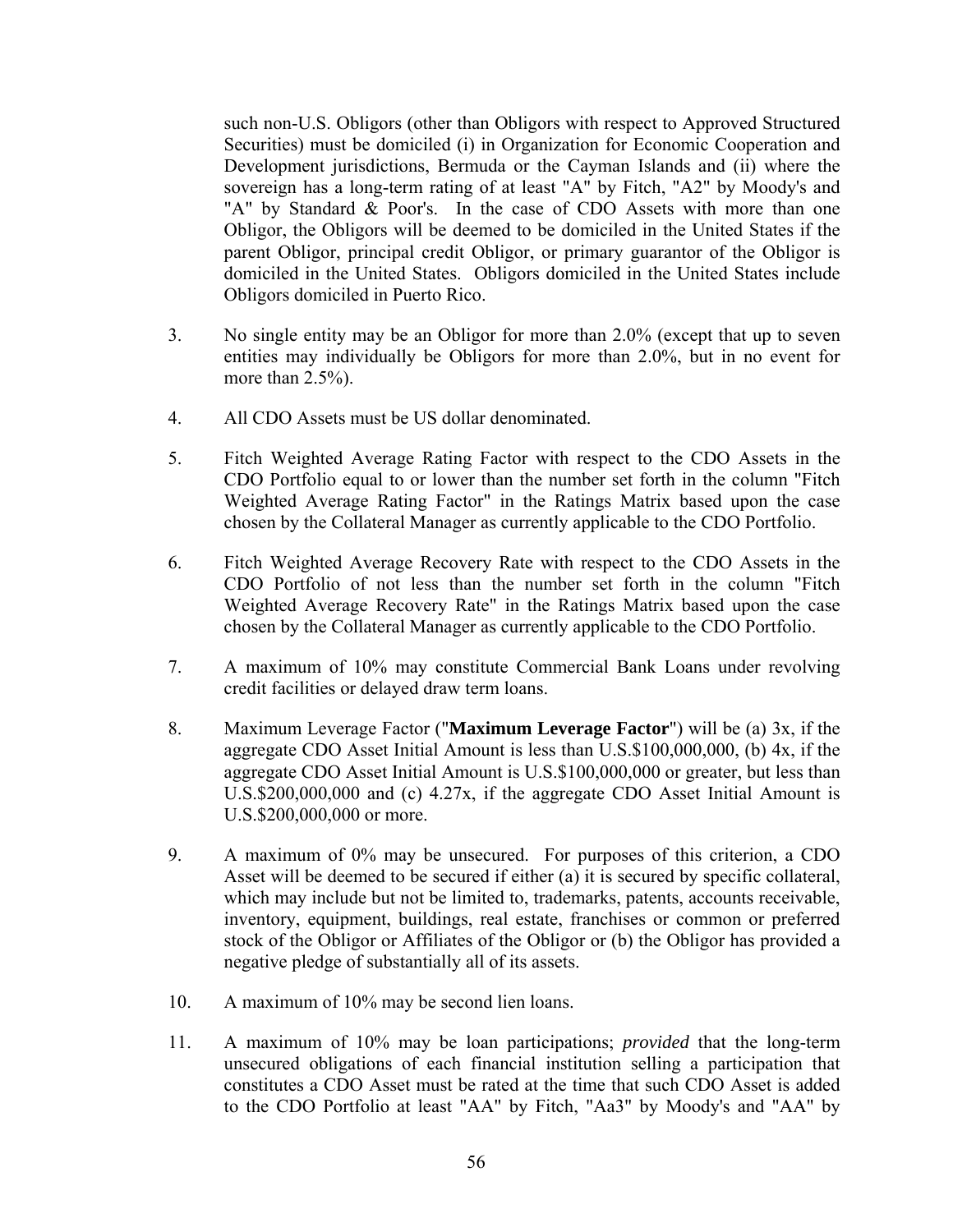Standard & Poor's; *provided* that this criterion may be satisfied if any two of the three ratings are met so long as no single rating is below the listed rating.

- 12. Without the consent of the Majority of the Controlling Class, no CDO Asset may be added to the CDO Portfolio if the CDO Asset is being syndicated to less than three unaffiliated institutions.
- 13. With the consent of the Majority of the Controlling Class and notice to the Rating Agencies, up to a maximum of 5.0% may be comprised of Approved Structured Securities.
- 14. Without the consent of the Majority of the Controlling Class, no CDO Asset may be added to the CDO Portfolio if the Initial Price thereof is less than 90%.
- 15. Minimum Leverage Factor ("**Minimum Leverage Factor**") of 3x (except that this criterion will not apply during the Accumulation Period or after the earlier of (a) any date on which a notice of optional redemption of the Notes in full has been given and (b) the Lock-Out Date).
- 16. A maximum of 10% may be comprised of Impaired Assets.
- 17. A maximum of 10% may be comprised of Conflict of Interest Loans.
- 18. Each CDO Asset added to the CDO Portfolio must have a Fitch Rating of at least "B-" as of the date of addition; *provided* that a maximum of 5% may be comprised of CDO Assets (a) that have a Fitch Rating of "CCC+" or "CCC" or (b) that do not have a Fitch Rating but which the Collateral Manager, based on its reasonable commercial judgment, believes would have a rating of at least "B-" if such CDO Asset were rated by Fitch.
- 19. The aggregate CDO Asset Initial Amount of all of the CDO Assets outstanding at any time may not exceed U.S.\$400,000,000.
- 20. A maximum of 5% may be DIP Loans, *provided* each DIP Loan has an explicit Fitch Rating.
- 21. The Collateral Manager may direct the purchase of any CDO Asset only if, based on the reasonable best judgment of the Collateral Manager, market values for such CDO Asset will be available from third party pricing services and/or dealer quotations.
- 22. A maximum of 1.25% may be PIK CDO Assets; *provided* that, upon acquisition of a PIK CDO Asset, such PIK CDO Asset (i) must not be failing to pay interest in cash when interest is due or (ii) must not have a balance of accrued interest that has been added to the principal amount of such PIK CDO Asset.
- 23. The Issuer shall not purchase any asset unless the payments (other than with respect to commitment, letter of credit and similar fees and dividends on equity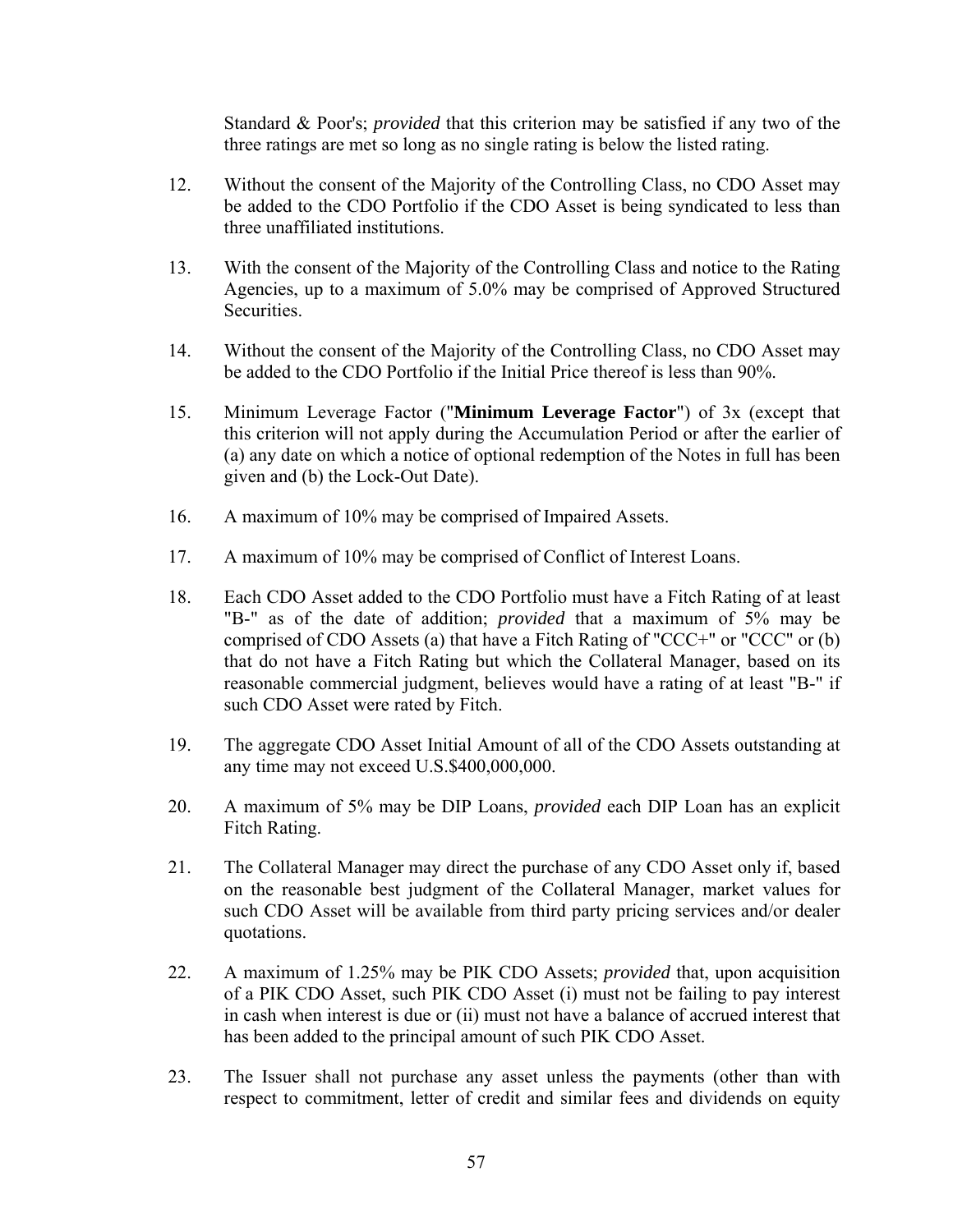securities) due under the terms of such asset and proceeds from disposing of such asset are free and clear of withholding tax, other than withholding tax as to which the obligor or issuer must make additional payments so that the net amount received by the Issuer after satisfaction of such tax is the amount due to the Issuer before the imposition of any withholding tax.

24. Notwithstanding the above, (a) the Issuer will not purchase any asset if such purchase would cause the Issuer to violate the restrictions contained in the Indenture and the Collateral Management Agreement against the Issuer being subject to U.S. net income tax or being engaged in United States trade or business for U.S. federal income tax purposes or being subject to net income tax in any other jurisdiction (the "**Purchase Criteria**") and (b) the Issuer will not acquire, purchase or hold any asset the gain from the disposition of which will be subject to U.S. Federal income or withholding tax under Section 897 or Section 1445 of the Code and Treasury Regulations promulgated thereunder.

If the Rating Agency Condition has been satisfied, the CDO Portfolio Criteria may be amended from time to time with the written consent of Majority Noteholders and the Collateral Manager. The Trustee will give prompt written notice of any such amendment to each Noteholder, the Rating Agency and the Collateral Manager.

# **Deletion of CDO Assets**

The Collateral Manager will have the right to delete a CDO Asset from the CDO Portfolio (or reduce the CDO Asset Amount thereof) at any time.

If at any time the aggregate CDO Asset Initial Amount of Impaired Assets in the CDO Portfolio exceeds 10% of U.S.\$400,000,000 (or, during the Note Amortization Period, the aggregate CDO Asset Initial Amount of Impaired Assets in the CDO Portfolio exceeds 10% of the aggregate CDO Asset Initial Amount of all of the CDO Assets then in the CDO Portfolio), the Collateral Manager will be required, within two Business Days, to provide written notice of such non-compliance with clause (16) of the CDO Portfolio Criteria to the Majority Controlling Class Noteholders. If (i) by the end of the second Business Day after the Collateral Manager provides such notice, the Majority Controlling Class Noteholders do not deliver a written waiver of such non-compliance to the Collateral Manager, or (ii) the Majority Controlling Class Noteholders notify the Collateral Manager in writing of their election not to waive such noncompliance, then the Collateral Manager will have seven Business Days to cause the aggregate CDO Asset Initial Amount of Impaired Assets to be no greater than 10% of U.S.\$ 400,000,000 (or, during the Note Amortization Period, 10% of the aggregate CDO Asset Initial Amount of all of the CDO Assets then in the CDO Portfolio). If the Majority Controlling Class Noteholders elect to waive the non-compliance, such waiver will remain in effect until the Collateral Manager receives written notice from the Majority Controlling Class Noteholders of their election to revoke such waiver.

## **Reports**

Pursuant to the Indenture, the Trustee will agree to prepare a number of reports.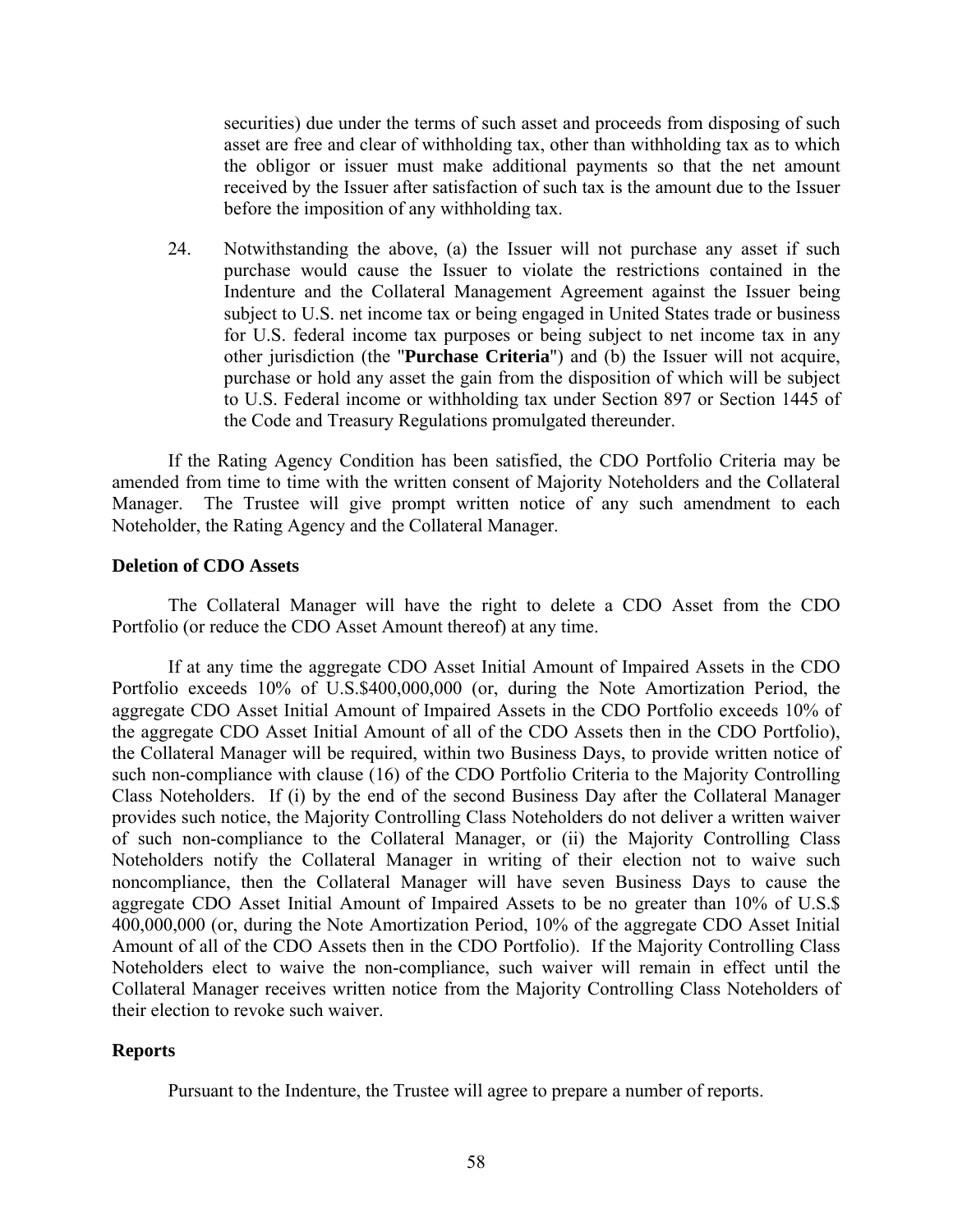- A. CDO Portfolio Reports.
	- 1. Based upon information provided to it by the Issuer, and where specified below, the Collateral Manager and the Rating Agency (the "**Rating Information**"), the Trustee shall prepare and deliver, or cause to be prepared and delivered or make available, to the Collateral Manager (on behalf of the Issuer) the following information determined, unless otherwise specified below, as of the related measurement date (the "**Measurement Date**," which shall be for the report required by paragraph (a), the sixth Business Day prior to the first day of each month, commencing October 1, 2007 and for the report required by paragraph (b), the sixth Business Day prior to each Quarterly Payment Date, commencing February 1, 2008:
		- (a) on or prior to the fifth Business Day following each Measurement Date, a report setting forth the following information: (i) the CDO Asset Initial Price and CDO Asset Amount of each CDO Asset added to, and the sale price and the CDO Asset Amount of each CDO Asset deleted from, the CDO Portfolio since the preceding Measurement Date; (ii) the industry classification of each Obligor under each CDO Asset added to the CDO Portfolio since the preceding Measurement Date; (iii) the interest rate spread and allin rate payable by each Obligor for each distinct borrowing under each CDO Asset included in the CDO Portfolio since the preceding Measurement Date; (iv) the Market Value of each CDO Asset; (v) the amount of the accrued and unpaid Issuer and Administrative Expenses; (vi) the amount, as provided to the Trustee by the Collateral Manager, of accrued and unpaid fees, expenses and indemnity payments, if any, payable to the Collateral Manager under the Collateral Management Agreement; (vii) the rating assigned by the Rating Agency to each CDO Asset added to the CDO Portfolio since the preceding Measurement Date, or anticipated to be assigned by the Rating Agency, as provided to the Trustee by the Collateral Manager, if no such rating has yet been determined; and (viii) the balance in the Principal Collateral Account and the Interest Collateral Account as of the Measurement Date (assuming that all CDO Assets and Eligible Investments were sold on such date at Market Value);
		- (b) on or prior to the fifth Business Day following each Measurement Date, a report setting forth all of the following information: (i) the Fitch Weighted Average Rating Factor based upon the ratings assigned by the Rating Agency or anticipated to be assigned and estimated by the Rating Agency, as provided to the Trustee by the Collateral Manager, if no such rating has yet been determined as to each CDO Asset then in the CDO Portfolio; (ii) the Weighted Average Spread for the CDO Assets in the CDO Portfolio; (iii) the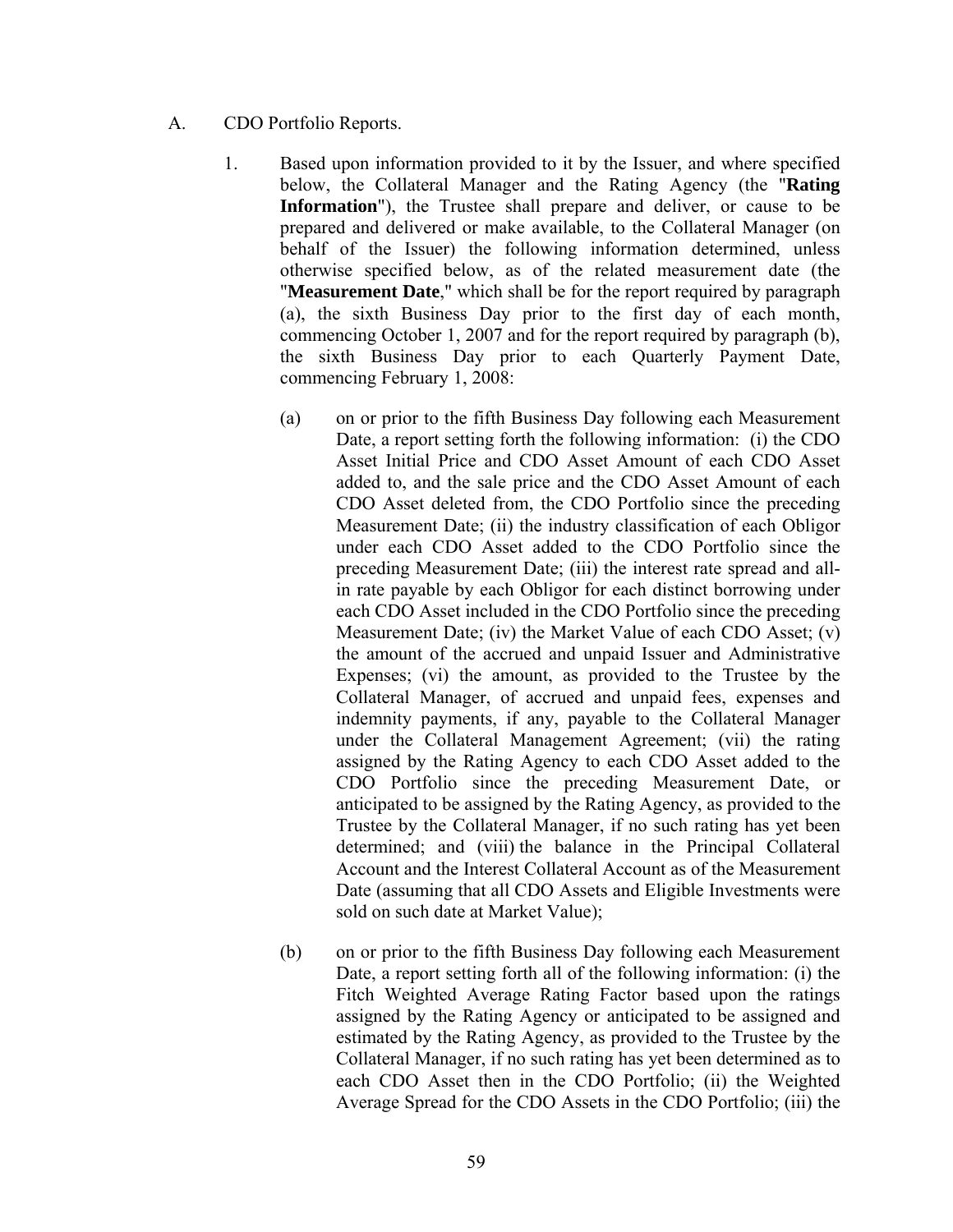Fitch Weighted Average Recovery Rate for the CDO Assets in the CDO Portfolio; (iv) concentration levels for the CDO Portfolio based on the dollar amount of each CDO Asset, by stating the individual percentages of the CDO Portfolio represented by CDO Assets of the same Obligor determined based on current commitments under such CDO Assets in the CDO Portfolio; (v) the industry concentration for the CDO Portfolio based on the Fitch industry classification and dollar amount of each CDO Asset; (vi) the allocation with respect to CDO Assets that may be included in the CDO Portfolio categorized in terms of the CDO Portfolio Criteria set forth in the Indenture; and (vii) the average Leverage Factor for the CDO Portfolio since the preceding Measurement Date under this paragraph (b) and the Leverage Factor as of the current Measurement Date; and

- (c) such other information and reports as the Trustee and the Collateral Manager, on behalf of the Issuer, shall reasonably agree in writing from time to time.
- 2. The Trustee shall prepare and deliver, or cause to be prepared and delivered, to the Noteholders and the Rating Agency the reports provided under (a) and (b) above on or before the fifth Business Day following the respective Measurement Dates.

The Collateral Manager shall monitor the CDO Assets and Eligible Investments on behalf of the Issuer. In addition, the Collateral Manager shall cooperate with the Trustee in connection with the performance by the Trustee of its obligations under the Indenture. Without limiting the foregoing, the Collateral Manager shall provide the Trustee, on an ongoing basis, with the information required for the Trustee to prepare all reports and schedules which are required to be prepared and delivered by the Trustee under the Indenture (in such forms and containing such information required thereby) and shall review any such reports and schedules prepared by the Trustee as and to the extent specifically requested by the Trustee, in each case, in reasonably sufficient time for such required reports and schedules to be revised and delivered by the Trustee to the parties entitled thereto under the Indenture. To the extent that such information is not within the possession of the Collateral Manager, the Collateral Manager will use commercially reasonable efforts to obtain such information. The Collateral Manager shall, on behalf of the Issuer, and to the extent reasonable and practicable from sources of information normally available to it as an institutional manager of assets, obtain information concerning whether a CDO Asset has defaulted or become an Impaired Asset. In the event that any discrepancy exists between the information contained in any report and the information maintained by the Collateral Manager, the Issuer (or the Trustee on behalf of the Issuer) and the Collateral Manager shall attempt to promptly resolve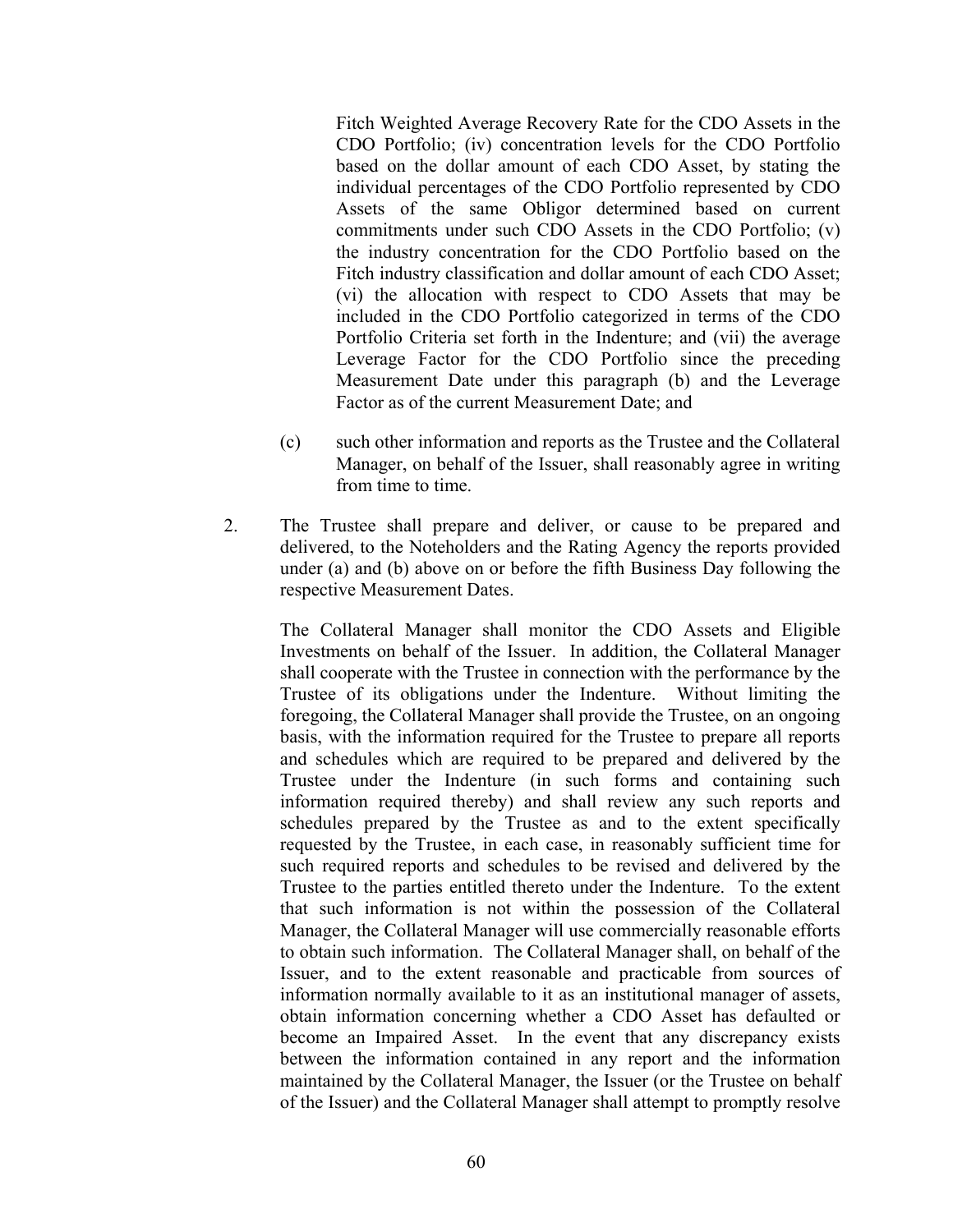such discrepancy pursuant to the Indenture within five Business Days. If such discrepancy cannot be promptly resolved, the Trustee (on behalf of the Issuer), within five Business Days of notice that the discrepancy cannot be resolved, shall cause independent accountants to be appointed to review such report and the records of the Collateral Manager and the Trustee to determine the cause of the discrepancy. If such review reveals an error in either the report or the records, such report or the records of the Collateral Manager or the Trustee, as the case may be, shall be revised accordingly.

B. Payment Date Reports.

The Trustee shall prepare and deliver or make available to the Issuer, the Collateral Manager and the Noteholders prior to each Quarterly Payment Date and the Maturity Date, a report as to the distributions to be made on such Quarterly Payment Date or the Maturity Date pursuant to the Quarterly Priority of Payments and the Maturity Date Priority of Payments. Notwithstanding anything else herein, amounts known to the Trustee as of the sixth Business Day prior to the related Quarterly Payment Date or Maturity Date will be used for such determination, and the Trustee will be entitled to rely upon the report in connection with the distributions to be made on the related Quarterly Payment Date or Maturity Date.

C. Tax Reports.

Pursuant to the Indenture, the Independent Accountants shall cause to be prepared and delivered the qualified electing fund information statements and any other tax reports required under the Indenture in accordance with the tax authorities in effect at such time.

D. Worldwide Web.

The Trustee may satisfy its obligation to furnish or distribute the CDO Portfolio Reports, Payment Date Reports and certain other reports, statements or other information by making such reports, statements or information available electronically through its corporate trust home page on the worldwide web (currently located at https://www.tss.db.com/invr); *provided*, that such reports shall be password protected; *provided*, *further*, that upon the written request of any Person entitled thereto (which may be in the form of standing instructions), the Trustee shall mail to such Person any such reports otherwise being provided electronically. In addition, the Trustee may post, on terms acceptable to it and the Collateral Manager, the Indenture for the Notes, any amendments or supplements thereto and other such information and reports on its corporate trust website. Nothing shall obligate the Trustee to maintain such a website page.

## **Voting and Information Rights**

The Collateral Manager will have the right to exercise any voting or other rights with respect to the CDO Assets. The Collateral Manager has agreed, subject to certain limitations concerning conflict of interest situations, to evaluate the information and exercise any rights the Issuer may have with respect to the CDO Assets. See "*The Collateral Manager*" and "*The Collateral Management Agreement*" herein.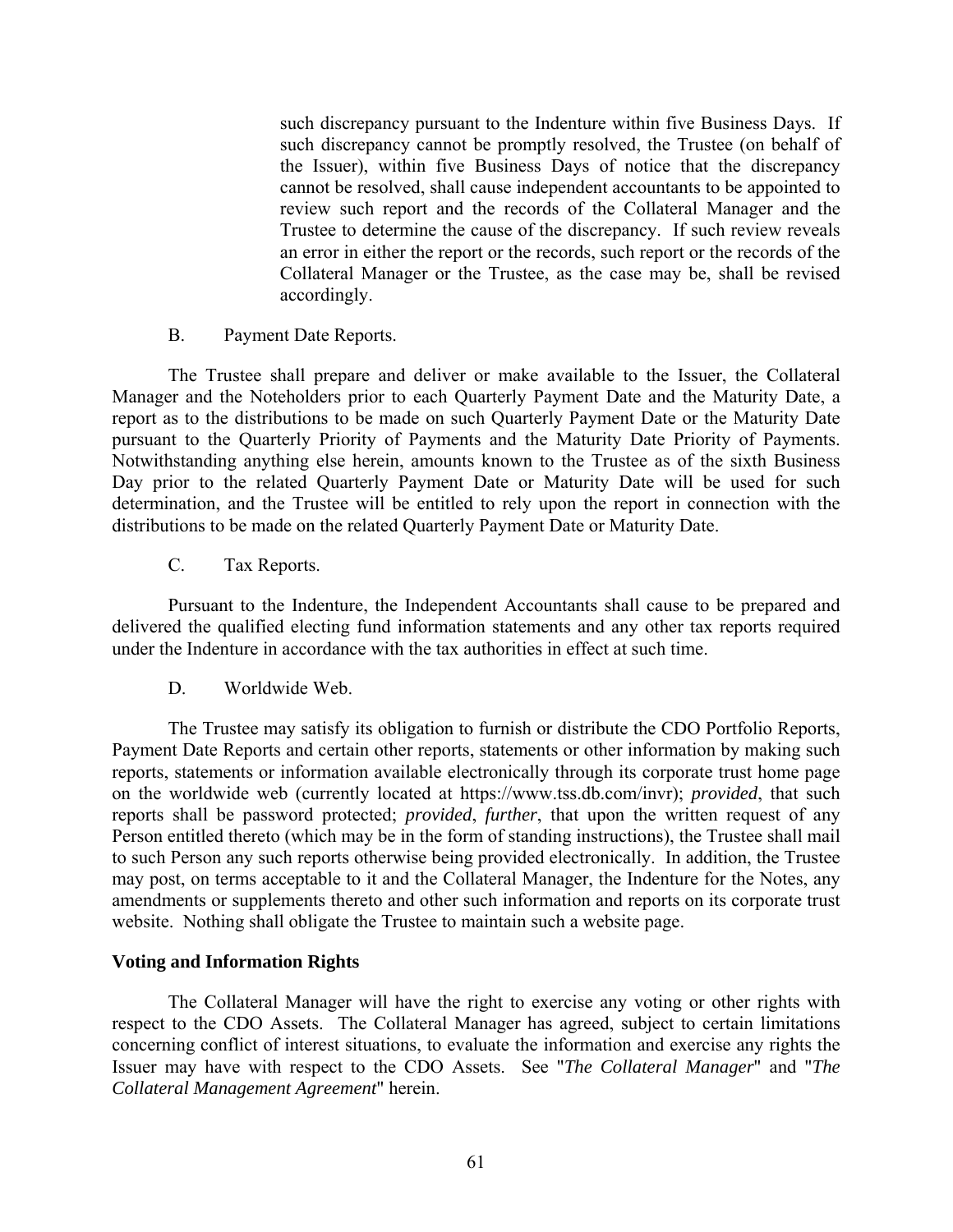#### **General Information Regarding Commercial Loans**

The commercial loans that will largely comprise the CDO Assets are typically at the most senior level of a borrower's capital structure, and are often secured by specific collateral, including but not limited to, trademarks, patents, accounts receivable, inventory, equipment, buildings, real estate, franchises and common and preferred stock of affiliates of the borrower. Commercial loans often provide for restrictive covenants designed to limit the activities of the borrower in an effort to protect the right of lenders to receive timely payments of interest on and repayment of principal of the bank loans. Such covenants may include restrictions on dividend payments, specific mandatory minimum financial ratios, limits on total debt and other financial tests. Commercial loans usually have shorter terms than more junior obligations and may require mandatory prepayments from excess cash flow, asset dispositions and offerings of debt and/or equity securities. Because of the provision of confidential information, the unique and customized nature of the loan agreement, and the private syndication of the loan, bank loans are not as easily purchased or sold as publicly traded securities, and historically the trading volume in the bank loan market has been small relative to the high yield bond market.

The majority of such commercial loans bear interest based on a floating rate index: the London interbank offered rate or "LIBOR," the certificate of deposit rate, a prime or base rate or other index (each as defined in the applicable loan agreement), which may reset daily (as most prime or base rate indices do) or offer the borrower a choice of one, two, three, six, nine or twelve month interest calculation periods. The purchaser of a commercial loan may receive certain syndication or participation fees in connection with its purchase. Other fees payable in respect of a commercial loan, which are separate from interest payments on such commercial loan, may include facility, commitment, amendment, letter of credit and prepayment fees.

Market-makers and syndicators of commercial loans are predominantly investment and commercial banks, who have applied their experience in high yield securities and emerging market trading groups to the commercial and industrial loan market, acting as both principal and broker. The range of investors for commercial loans has broadened to include money managers, arbitrageurs, bankruptcy investors, collateralized loan obligation vehicles, and mutual funds seeking increased potential total returns. There can be no assurance, however, that future levels of supply and demand in bank loan trading will continue to provide the degree of liquidity which currently exists in the market.

#### **THE INDENTURE**

### **General**

The following summary generally describes certain provisions of the Indenture. The summary does not purport to be complete and is subject to, and qualified in its entirety by reference to, the provisions of the Indenture, which is incorporated herein by reference. A copy of the Indenture may be obtained upon request by prospective purchasers of the Notes from the Placement Agent.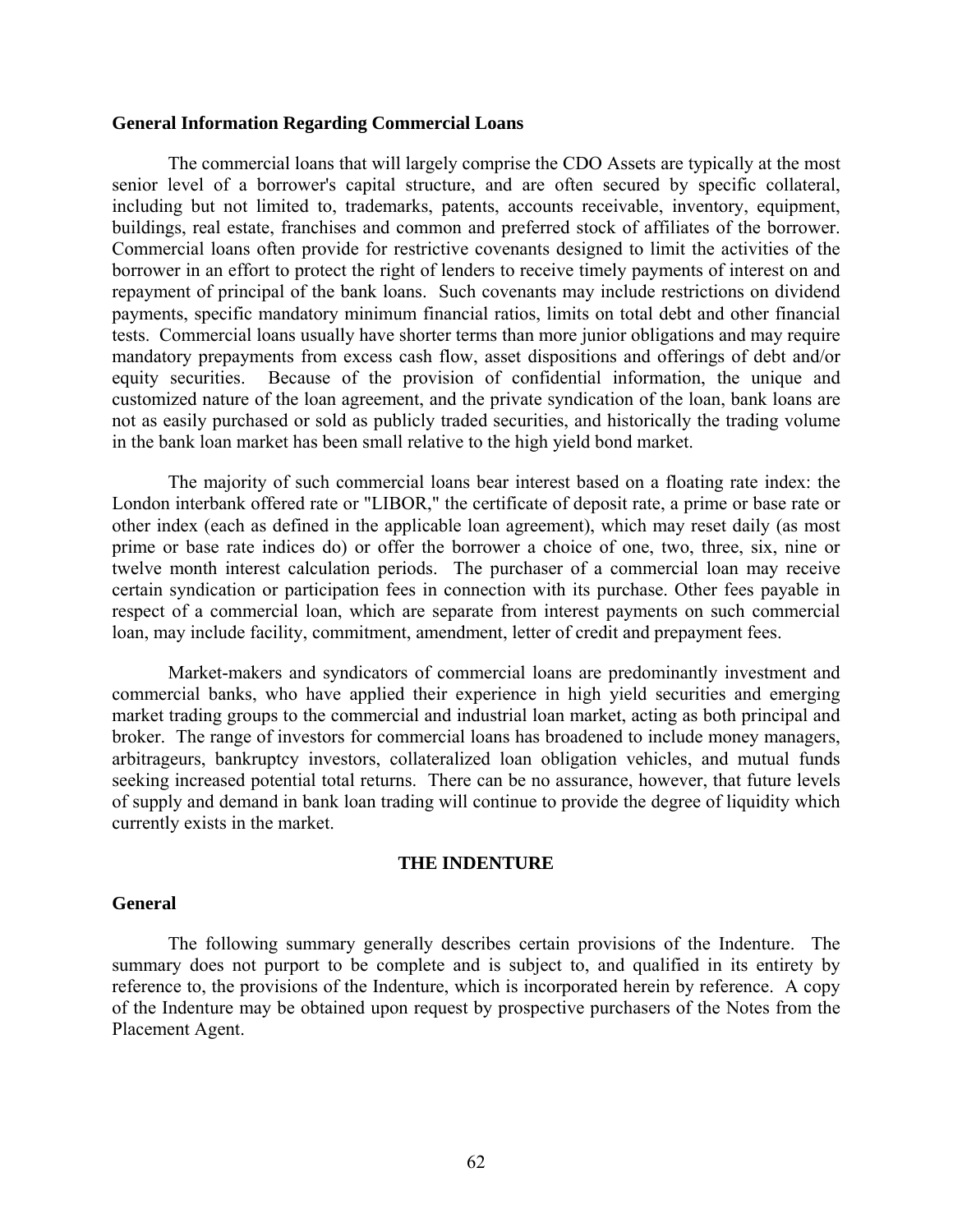### **Duties of Trustee**

The Trustee undertakes to perform only the duties specifically set forth in the Indenture. In the absence of willful malfeasance, gross negligence (or, in the case of the handling of funds, negligence), bad faith or reckless disregard of its duties on its part, the Trustee may conclusively rely, as to the truth of the statements and the correctness of the opinions expressed therein, upon certificates or opinions furnished to the Trustee conforming to the requirements of the Indenture; *provided*, *however*, that the Trustee will examine the certificates and opinions to determine whether or not they conform on their face to the requirements of the Indenture.

The Trustee may not be relieved from liability for its own grossly negligent (or, in the case of the handling of funds, negligent) action, its own grossly negligent (or, in the case of the handling of funds, negligent) failure to act, its own willful malfeasance, its own bad faith or its own reckless disregard of obligations, except that the Trustee will not be liable for an error of judgment made in good faith by a Responsible Officer unless it is determined by the final and unappealable judgment of a court of competent jurisdiction that the Trustee was grossly negligent (or, in the case of the handling of funds, negligent), reckless, acted in bad faith or engaged in willful misconduct, and will not be liable with respect to any action it takes or omits to take in good faith in accordance with a direction received by it from the Majority Noteholders. In addition, the Trustee will not be liable for interest on any money received by it except as the Trustee may agree in writing with the Issuer. The Trustee will not be required to expend or risk its own funds or otherwise incur financial liability in the performance of any of its duties under the Indenture or in the exercise of any of its rights or powers, if it has reasonable grounds to believe that repayments of such funds or adequate indemnity against such risk or liability is not reasonably assured to it. In no event will the Trustee be liable under the Indenture for special, indirect or consequential loss or damage of any kind whatsoever (including but not limited to lost profits), even if the Trustee has been advised of the likelihood of such loss or damage and regardless of the form of action.

### **Application of Issuer Moneys**

*General*. All moneys deposited with the Trustee are required to be held in the name of the Issuer and applied by it in accordance with the provisions of the Indenture, including the payment of all amounts payable under the terms of, and as limited by, the Indenture. See "*Description of the SERVES — Indenture Accounts and Distributions*."

*Investment of Moneys*. The Trustee will invest amounts on deposit in the Accounts at the direction of the Collateral Manager. Amounts not invested in CDO Assets will be invested in investments meeting the definition of Eligible Investments.

### **Reports by Trustee to Noteholders**

Pursuant to the terms of the Indenture, the Trustee shall prepare or make available the CDO Portfolio Reports or the Payment Date Reports identified under "*The CDO Portfolio — Reports*." In addition, the Trustee must deliver to each Noteholder such information with respect to the Notes as may be required to enable such Noteholder to prepare its U.S. federal, state and local income tax returns, all other reports or notices prepared by the Collateral Manager in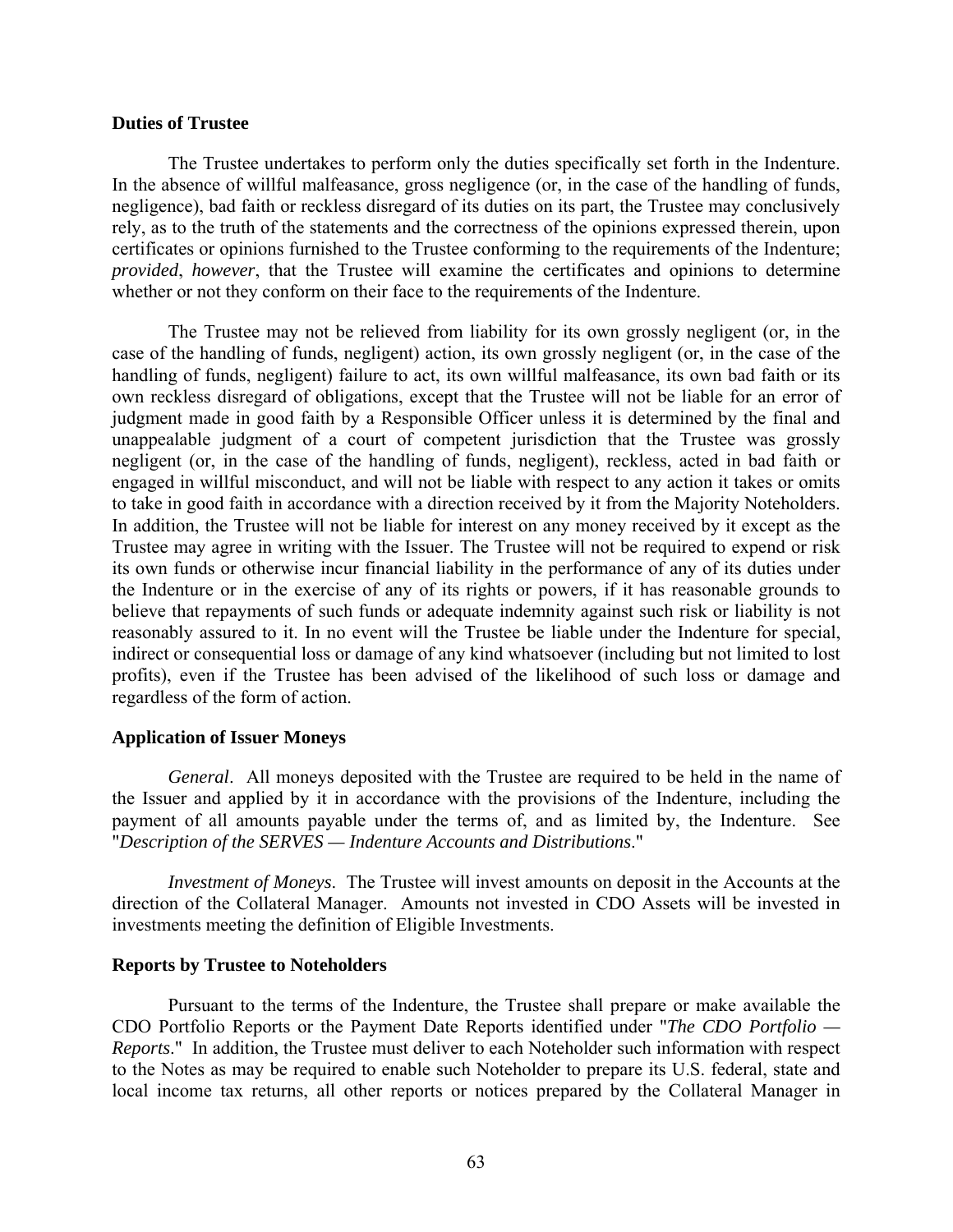accordance with the Collateral Management Agreement and received by the Trustee and Section 3(c)(7) reminder notices provided by the Issuer to the Trustee.

The Trustee will be required to provide notice promptly to the Collateral Manager and the Noteholders in the event that the Trustee does not timely receive any reports required to be provided to the Trustee pursuant to the Indenture.

## **Indemnification**

The Trustee and its Affiliates, and each officer, director, employee, stockholder, agent or partner of any of them, and any person who is or was serving at the request of the Trustee (each an "**Indenture Indemnified Person**") will be indemnified, to the fullest extent permitted by law, by the Issuer, whether or not any of the transactions contemplated by the Indenture are consummated, against all losses to which such Indenture Indemnified Person may become subject or with which such Indenture Indemnified Person may be threatened by reason of or in connection with such Indenture Indemnified Person serving or having served in such capacity or any agency capacity for or in connection with the Issuer or the Basic Documents, or by reason of any action or alleged action or omission or alleged omission by an Indenture Indemnified Person in any capacity described above, including the costs, expenses and attorney fees incurred to enforce the relevant Indenture provisions, except for any losses resulting from or attributable to such Indenture Indemnified Person's willful malfeasance, negligence, bad faith or reckless disregard of obligations in the performance of its duties or the criminal conduct of such Indenture Indemnified Person. The obligation of the Issuer under the Indenture to compensate and reimburse the Trustee, including in any agency capacity, and to indemnify Indenture Indemnified Persons, will be paid in accordance with the Indenture.

In determining whether an Indenture Indemnified Person acted with willful malfeasance, negligence, bad faith or reckless disregard of obligations, the good faith reliance of such Indenture Indemnified Person (a) as to non-financial matters, upon the opinion of counsel to the Issuer, or opinion of counsel to such Indenture Indemnified Person, as applicable, which counsel shall be selected with due care and in good faith, in respect of the matter in question that such action or omission is authorized and permitted by the Indenture and by other applicable law, or as to financial matters, upon the report, opinion or financial information prepared or reviewed by an internationally recognized investment banking firm or other internationally recognized financial, business or economic consultant, or by independent public accountants, in each case selected with due care and in good faith, will be presumed, in the absence of an express showing to the contrary, to constitute good faith reliance by, and without willful malfeasance, negligence, bad faith or reckless disregard of obligations on the part of such Indenture Indemnified Person as to the matters covered thereby or information included therein, unless such Indenture Indemnified Person has actual knowledge of the inaccuracy of facts expressly assumed or relied upon by such counsel, investment bank, consultant or accountants or was acting recklessly in relying on such counsel, investment bank, consultant or accountants and (b) as to any matter or fact set forth therein, on the books and records of the Issuer, will be presumed to constitute good faith reliance by, and without willful malfeasance, negligence, bad faith or reckless disregard of obligations on the part of, such Indenture Indemnified Person, unless it can be shown by competent evidence that such Indenture Indemnified Person knew that the matter or fact was incorrect as presented or was acting recklessly in relying on the matter or fact set forth.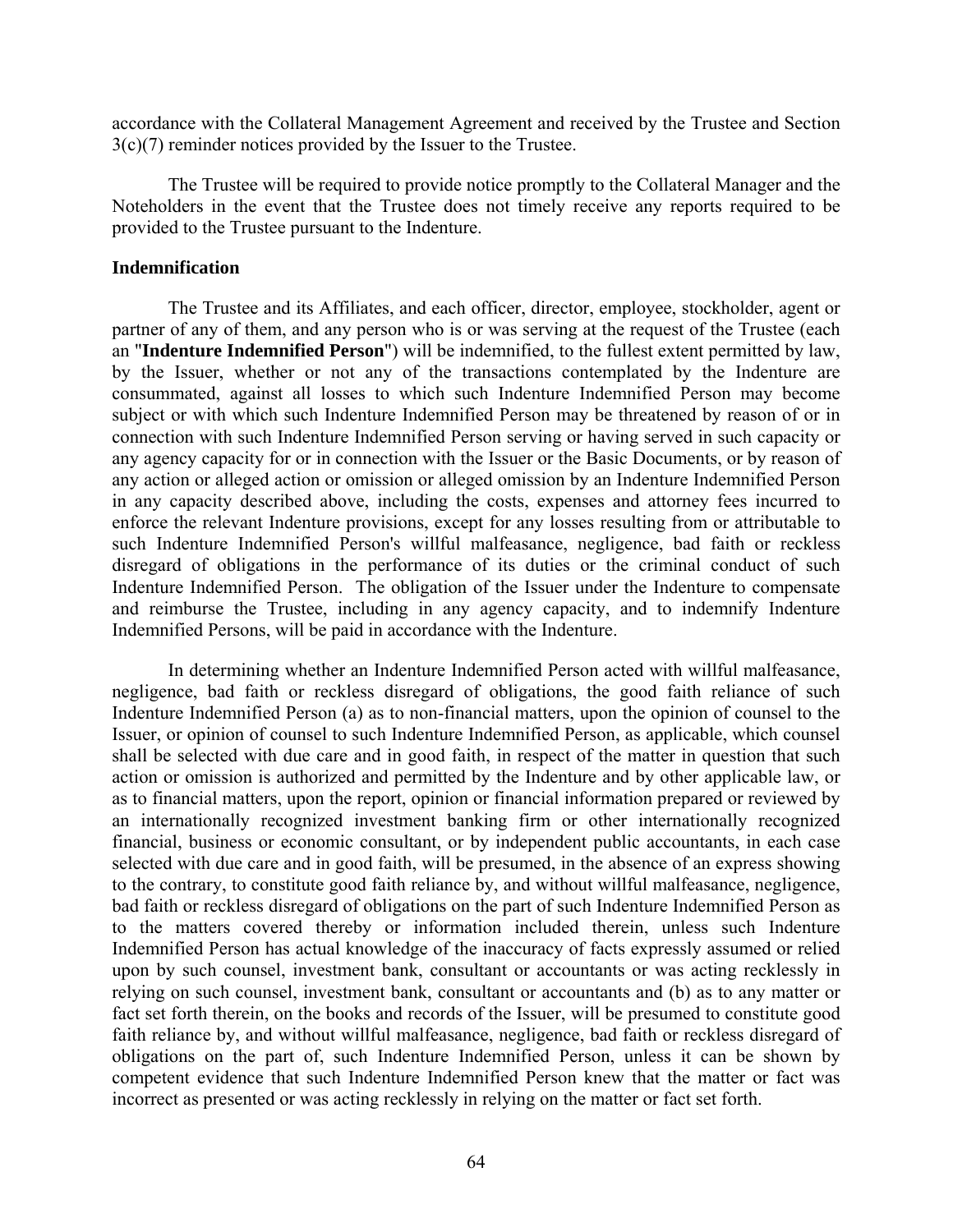The right of indemnification described above is in addition to any rights to which the Person seeking indemnification may otherwise be entitled, whether by law, agreement or otherwise. By purchase of a Note, each Noteholder will be deemed to acknowledge that the Trustee takes the benefit of the indemnity provided in the Indenture on its own behalf and on behalf of its Affiliates, and each officer, director, employee, stockholder, agent or partner of any of them, and will be deemed to agree that the benefit of the indemnity will accrue to the Trustee, its Affiliates, and each officer, director, employee, stockholder, agent or partner thereof as if each of them had been named as a party to the Indenture. The Issuer will be obligated to pay the reasonable expenses incurred by any Indenture Indemnified Person in investigating, preparing or defending a claim that relates to the performance of duties or services by the Indenture Indemnified Person as provided in the Indenture (other than a claim asserted by a Noteholder) in advance of the final disposition of such claim, upon receipt of an undertaking by such Indenture Indemnified Person to repay such payment if there is an adjudication that such Indenture Indemnified Person is not entitled to indemnification as set forth therein; *provided* that the Issuer shall not pay the expenses incurred by any Indenture Indemnified Person in connection with any successful action suit or Proceeding commenced by the Issuer against such Indenture Indemnified Person. The Noteholders may indemnify certain agents or advisors retained by the Issuer or the Trustee in connection with the Issuer's affairs on terms determined, in good faith, by the Trustee; *provided*, that such indemnities are not inconsistent with the indemnities provided in the Indenture.

### **Replacement of Trustee**

The Trustee may resign at any time by providing 60 days' prior written notice to the Noteholders, the Collateral Manager, the Issuer and the Rating Agency. The Majority Controlling Class Noteholders may remove the Trustee in their sole discretion by so notifying the Trustee and the Issuer and may appoint a successor Trustee. In any such vote to remove the Trustee, the Trustee and its Affiliates shall not be entitled to vote with respect to any Notes held by the Trustee or any of its Affiliates (other than in a fiduciary capacity), and any Notes owned by the Trustee or any of its Affiliates (other than in a fiduciary capacity) shall be deemed to be not outstanding for purposes of determining the Majority Controlling Class Noteholders. Any resignation or removal will become effective as described below. The Issuer must remove the Trustee immediately if (a) the Trustee fails to comply with the eligibility requirements, (b) the Trustee fails to comply with any lawful action or request for action made to the Trustee in accordance with the terms of the Indenture by the Noteholders or Majority Controlling Class Noteholders, as applicable, (c) the Trustee is adjudged bankrupt or insolvent, (d) a receiver or other public officer takes charge of the Trustee or its property or (e) the Trustee otherwise becomes incapable of acting. The "**Controlling Class**" will be (a) the Class A Notes, (b) if there are no Class A Notes outstanding, the Class B Notes, (c) if there are no Class A Notes or Class B Notes outstanding, the Class C Notes, (d) if there are no Class A Notes, Class B Notes or Class C Notes outstanding, the Class D Notes or (e) if there are no Class A Notes, Class B Notes, the Class C Notes or Class D Notes outstanding, the Class E Notes.

If the Trustee resigns or is removed or if a vacancy exists in the office of Trustee for any reason (the Trustee in such event being referred to herein as the retiring Trustee), the Issuer must, at the direction of the Majority Controlling Class Noteholders (but for this purpose treating any Notes held by the Trustee and any of its Affiliates (other than in a fiduciary capacity) as not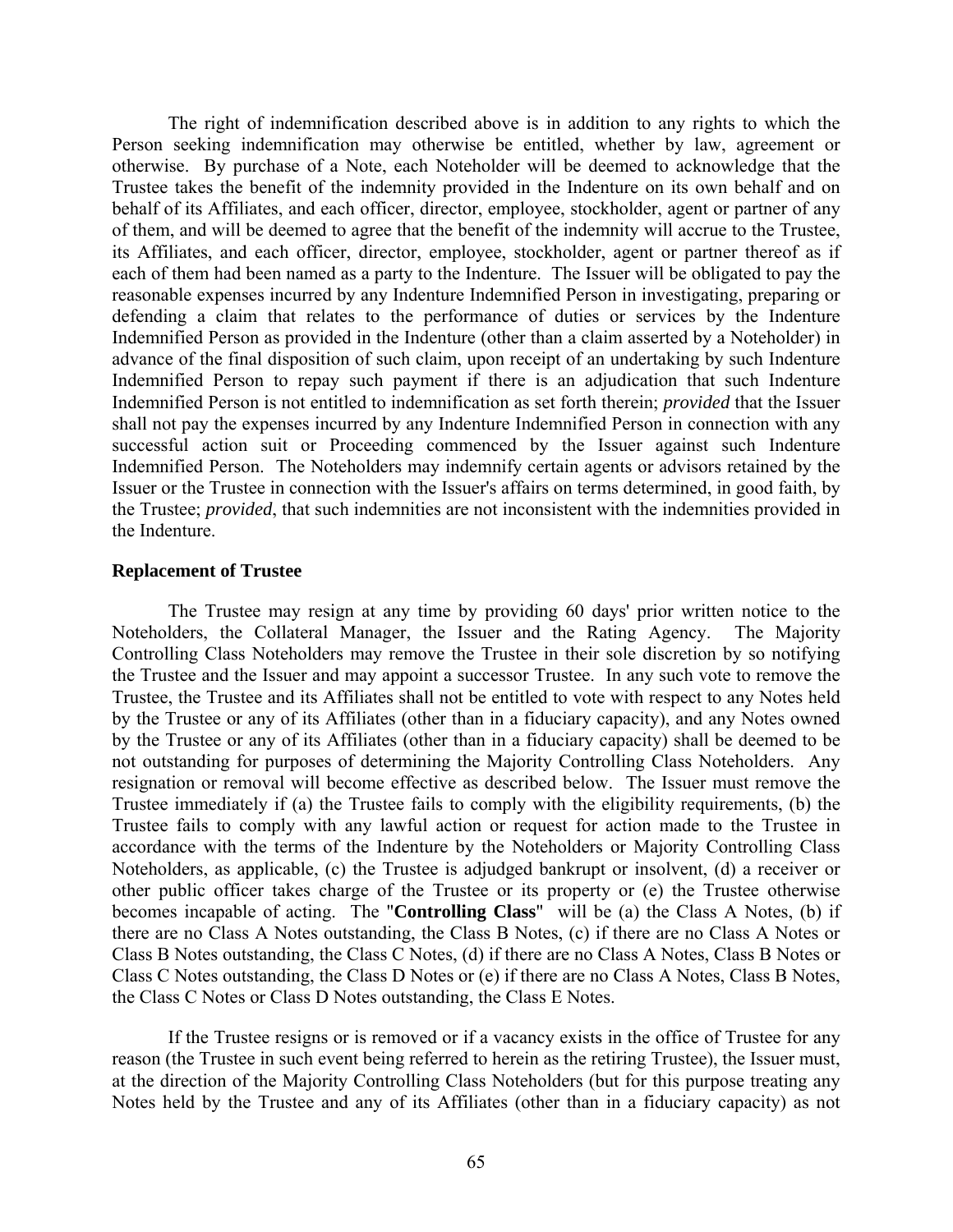outstanding), promptly appoint a successor Trustee which meets the eligibility requirements set forth in the Indenture. A successor Trustee shall be required to deliver a written acceptance of its appointment to the retiring Trustee and to the Issuer. Thereupon the resignation or removal of the retiring Trustee will become effective, and the successor Trustee will have all the rights, powers and duties of the Trustee under the Indenture. The successor Trustee will mail a notice of its succession to the Noteholders. The retiring Trustee will promptly transfer or cause to be transferred all property and any related agreements, documents and statements held by it as Trustee to the successor Trustee and the retiring Trustee will execute and deliver such instruments and do such other things as may reasonably be required for fully and certainly vesting in the successor Trustee all rights, powers, duties and obligations under the Indenture and in making an orderly transfer of the duties of the Trustee.

In no event will the retiring Trustee be liable for the acts or omissions of any successor Trustee under the Indenture. All fees, charges and expenses of the retiring Trustee shall be paid on the immediately following Quarterly Payment Date, as provided in the Indenture. If a successor Trustee does not take office within 45 days after the retiring Trustee resigns or is removed, the retiring Trustee, the Issuer or any Noteholder may petition any court of competent jurisdiction for the appointment of a successor Trustee. If the Trustee fails to comply with the eligibility requirements, any Noteholder may petition any court of competent jurisdiction for the removal of the Trustee and the appointment of a successor Trustee. The Issuer's obligations for compensation and indemnification will continue for the benefit of the retiring Trustee, but only with respect to the period prior to the resignation or removal.

### **Satisfaction and Discharge of Indenture**

The Indenture will cease to be of further effect with respect to the Notes except as to: (a) rights of registration of transfer and exchange of the Notes; (b) substitution of mutilated, destroyed, lost or stolen Notes; (c) rights of Noteholders to receive payments of principal thereof and interest thereon; (d) certain covenants of the Issuer; (e) the rights and immunities of the Trustee and certain obligations of the Trustee thereunder; and (f) the rights of Noteholders as beneficiaries thereof with respect to the property deposited with the Trustee payable to all or any of them, and the Trustee, on demand of and at the expense of the Issuer, will execute proper instruments acknowledging satisfaction and discharge of the Indenture with respect to the Notes, if (i) all Notes previously authenticated and delivered (other than Notes (A) that have been destroyed, lost or stolen and that have been replaced or paid and (B) for whose payment money has theretofore been irrevocably deposited in trust or segregated and held in trust by the Issuer and thereafter repaid to the Issuer or discharged from such trust) have been delivered to the Trustee for cancellation; (ii) the Issuer has paid or caused to be paid all other sums payable under the Indenture by the Issuer; and (iii) the Issuer has delivered to the Trustee an officer's certificate and an opinion of counsel, each stating that all conditions precedent described in the Indenture relating to the satisfaction and discharge of the Indenture have been complied with.

## **Events of Default; Threshold Value Event**

Pursuant to the Indenture, an "**Event of Default**" includes any of the following events: (a) failure to pay interest on the Class A Notes, the Class B Notes, the Class C Notes or the Class D Notes at the applicable Note Rate, any Break Funding Amount or principal of the Class A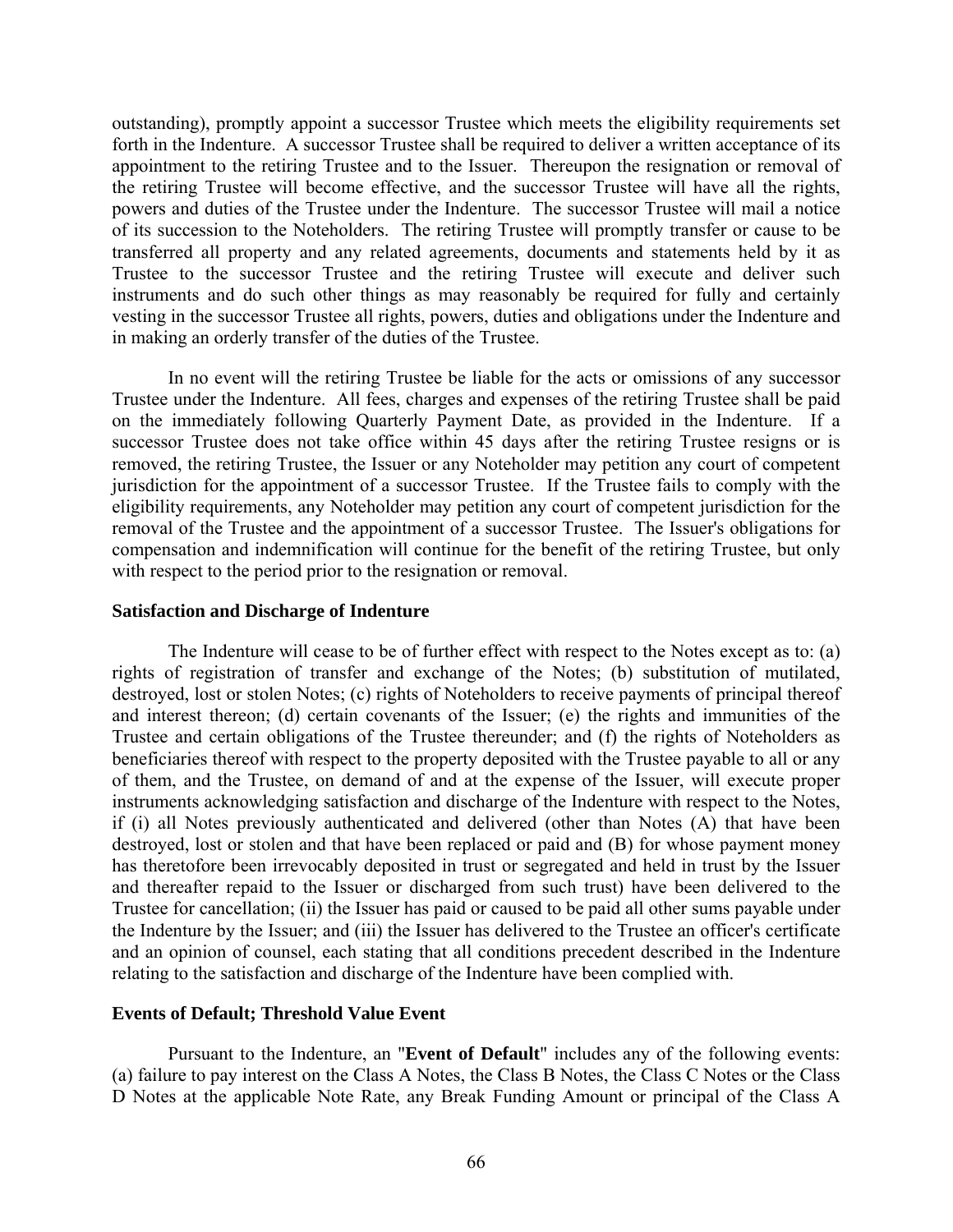Notes, the Class B Notes, the Class C Notes or the Class D Notes, as and when and to the extent the same is scheduled to be paid, which failure continues unremedied for a period of five Business Days following the date on which such interest, Break Funding Amount or principal is scheduled to be paid; (b) a Threshold Value Event occurs and (i) continues unremedied through the end of the Notice Period with respect thereto and (ii) if by the end of such Notice Period the Issuer has not received notice of intent to purchase Class E Notes in an amount sufficient to cure such Threshold Value Event and the consent of the Majority Controlling Class Noteholders to the issuance of Class E Notes to cure such Threshold Value Event, continues unremedied for a period of five Business Days after the end of such Notice Period; (c) the Issuer fails to perform or observe any other covenant, condition or agreement in the Indenture, the Notes or the other Basic Documents (i) which failure has had, or could reasonably be expected to have, a material adverse effect on the Noteholders and (ii) such failure continues for a period of 45 days after the date of the Issuer's receipt of written notice thereof from the Trustee; or (d) the occurrence of certain events of bankruptcy, insolvency, receivership or reorganization with respect to the Issuer.

A "**Threshold Value Event**" will be deemed to occur and be continuing if, as determined on the Thursday of each week using the most recent available price information of the CDO Assets provided by the Collateral Manager, (a) the Market Value of the CDO Assets and the Eligible Investments held in the Principal Collateral Account (together with any cash therein), minus (b) the Outstanding Principal Amount of the Class A Notes, is less than (c) the Threshold Value. The "**Threshold Value**" means (a) from the Closing Date to and including August 1, 2013, an amount equal to the lesser of (i) 6.6667% of the aggregate CDO Asset Initial Amount of all of the CDO Assets in the CDO Portfolio as of the date of determination and (ii) \$24,000,000; and (b) thereafter, an amount equal to 6.6667% of the aggregate CDO Asset Initial Amount of all of the CDO Assets in the CDO Portfolio as of the date of determination. For purposes of this calculation, CDO Asset Initial Amount of all of the CDO Assets in the CDO Portfolio will include the CDO Asset Initial Amounts of all CDO Assets that have been designated for addition to the CDO Portfolio, but will exclude the CDO Asset Initial Amounts of all CDO Assets that have been designated for deletion from the CDO Portfolio and the amounts of Eligible Investments held in the Principal Collateral Account that will be applied to purchase the CDO Assets that have been designated for addition to the CDO Portfolio.

Subject to the consent of the Majority Controlling Class Noteholders, a Threshold Value Event may be cured by the issuance of additional Class E Notes to existing holders of the Notes or any other person identified by or on behalf of the Issuer in writing to the Trustee in an aggregate principal amount sufficient to satisfy the above-described Threshold Value Event test. See "*Description of the SERVES — Additional Issuance of Class E Notes to Cure Threshold Value Event*."

## **Acceleration of Maturity Date; Rescission and Annulment**

If an Event of Default, other than the events described in clauses (b) or (d) in the first paragraph under "*— Event of Default*" above, should occur and be continuing, the Trustee (upon the written instructions of the Majority Controlling Class Noteholders) shall or the Majority Controlling Class Noteholders may, declare all the Notes to be immediately due and payable by a notice in writing to the Issuer (and to the Trustee if given by the Majority Controlling Class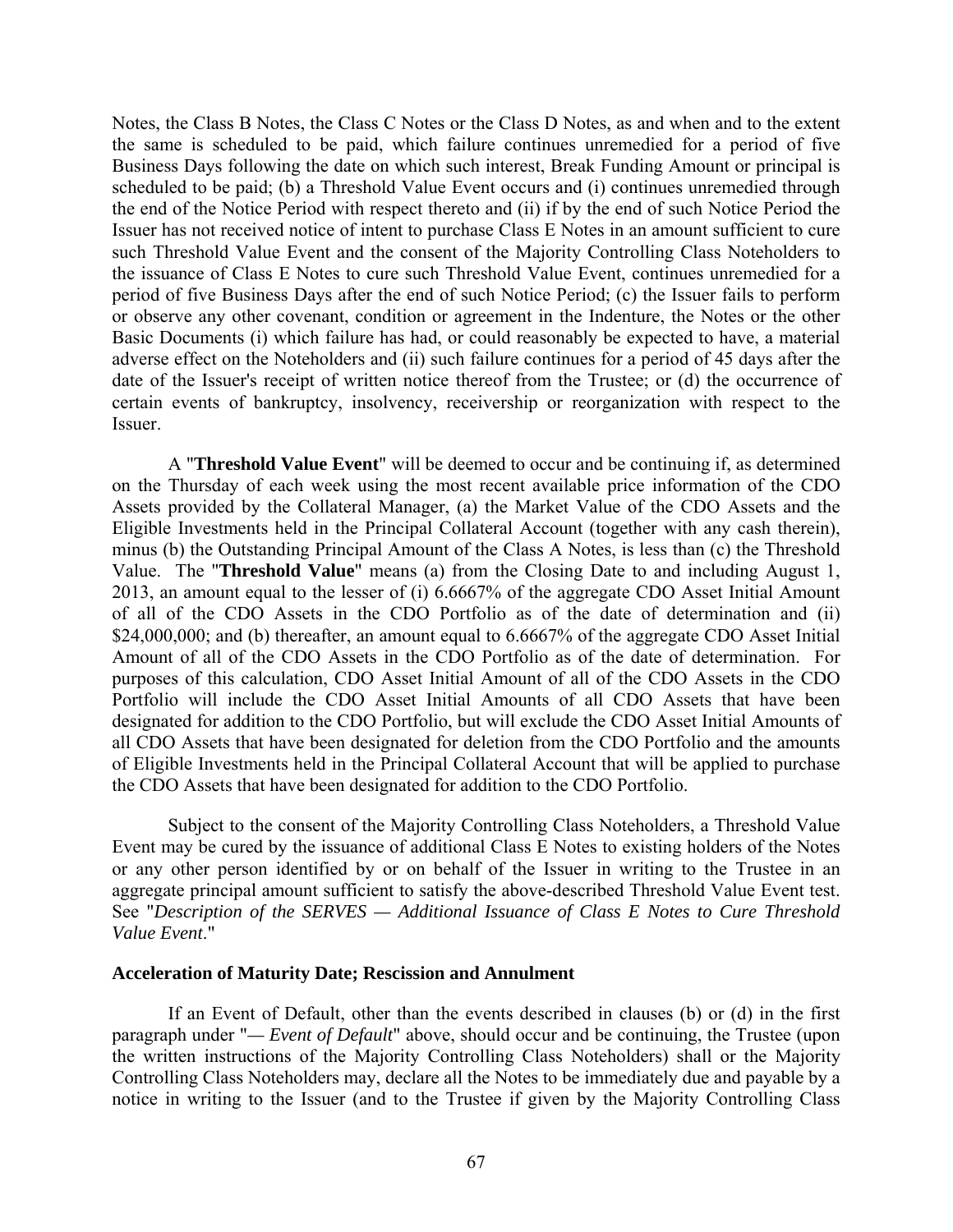Noteholders) setting forth the Event or Events of Default, and upon any such declaration the Outstanding Principal Amount of the Notes will immediately be due and payable and the payment date therefor will be the tenth Business Day after such declaration (together with interest thereon to such tenth Business Day). Upon the establishment of an Event of Default upon the continuation of a Threshold Value Event or the bankruptcy of the Issuer as set forth above, the Outstanding Principal Amount of the Notes will automatically be deemed due and payable, together with interest thereon to the payment date, which shall be the tenth Business Day after such event. Upon any such acceleration, the Noteholders and the Collateral Manager will also receive the other distributions provided for under the Indenture, subject to the priority of payment provisions described under "*Description of the SERVES — Priority of Payments*."

Upon the occurrence of an Event of Default (other than the events described in clauses (b) or (d) in the first paragraph under "*— Event of Default*" above), after a declaration of acceleration of maturity has been made and before a judgment or decree for payment of the money due has been obtained by the Trustee, the Majority Controlling Class Noteholders, by written notice to the Issuer and the Trustee, may waive any Event of Default set forth in such notice, and rescind and annul such declaration and its consequences; *provided*, *however*, that no such rescission and annulment may extend to or affect any subsequent default or impair any right consequent thereto; *provided further* that if the Trustee has proceeded to enforce any right under the Indenture and such proceedings have been discontinued or abandoned because of such rescission and annulment or for any other reason, or have been determined adversely to the Trustee, then and in every such case, the Trustee, the Issuer and the Noteholders, as the case may be, will be restored respectively to their former positions and rights under the Indenture, and all rights, remedies and powers of the Trustee, the Issuer and the Noteholders, as the case may be, will continue as though no such proceedings had been taken.

# **Collection of Indebtedness and Enforcement by Trustee**

If an Event of Default occurs and is continuing, the Trustee shall proceed to protect and enforce its rights and the rights of the Noteholders, by such appropriate proceedings as directed by the Majority Controlling Class Noteholders, to protect and enforce any such rights, whether for the specific enforcement of any covenant or agreement in the Indenture or in aid of the exercise of any power granted therein, or to enforce any other proper remedy or legal or equitable right vested in the Trustee by the Indenture or by law.

If there are pending proceedings related to the Issuer under the United States Bankruptcy Code or any other applicable federal or state bankruptcy, insolvency or other similar law, or if a receiver, assignee or trustee in bankruptcy or reorganization, liquidator, sequestrator or similar official has been appointed for or taken possession of the Issuer or its property, the Trustee, irrespective of whether the principal of any Notes will then be due and payable as therein expressed or by declaration or otherwise and irrespective of whether the Trustee has made any demand pursuant to the provisions of the Indenture, will be entitled and empowered, by intervention in such proceedings or otherwise:

(a) to file and prove a claim or claims for the whole amount of principal, interest and any other amounts owing and unpaid in respect of the Notes and to file such other papers or documents as may be necessary or advisable in order to have the claims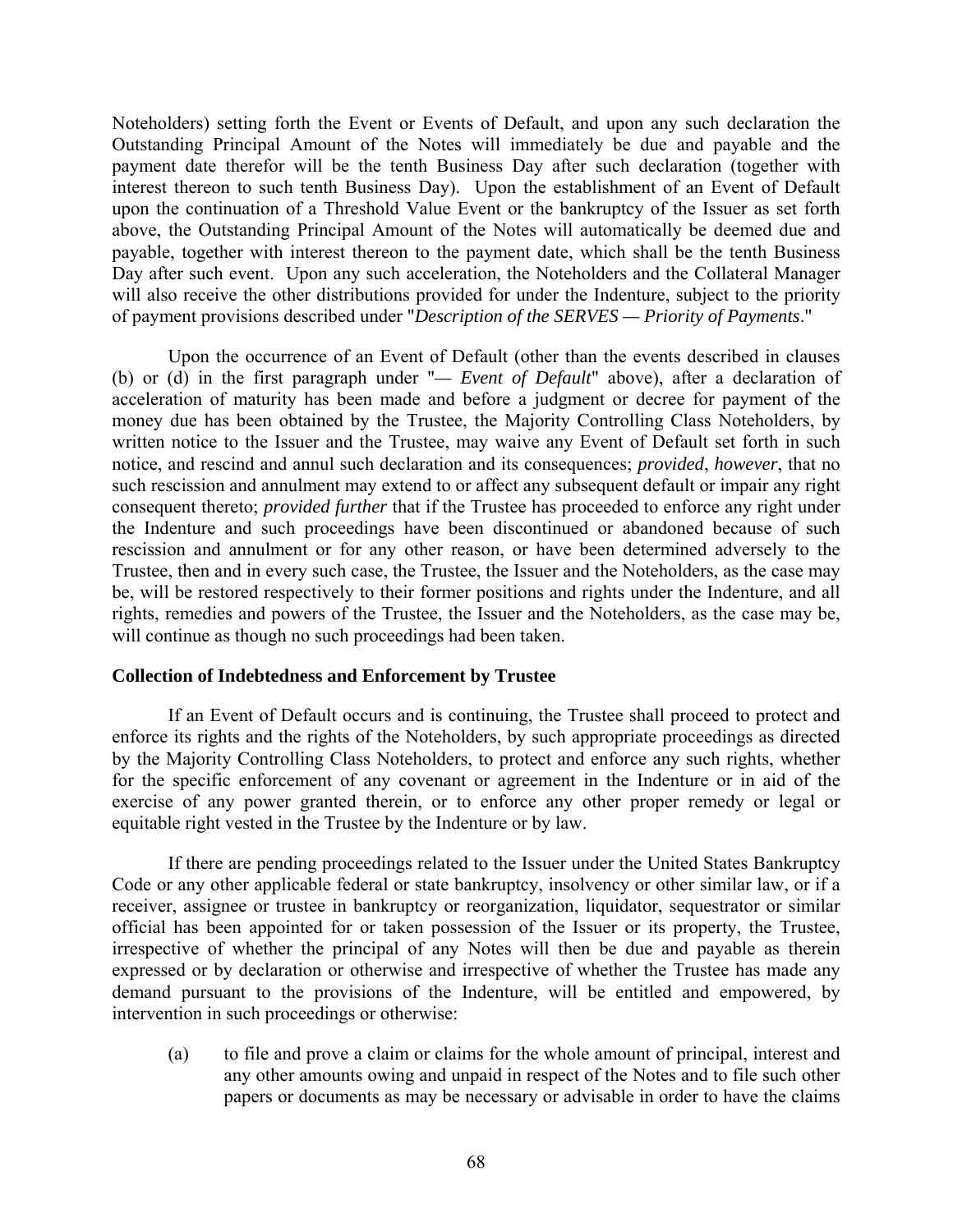of the Trustee (including any claim for reasonable compensation to the Trustee and agents, attorneys and counsel, and for reimbursement of all expenses and liabilities incurred (including costs of collection and enforcement), and all advances made, by the Trustee except as a result of willful malfeasance, gross negligence (or, in the case of the handling of funds, negligence) or reckless disregard of obligations) and of the Noteholders allowed in such proceedings;

- (b) unless prohibited by applicable law and regulations, to vote on behalf of the Noteholders in any election of a trustee, a standby trustee or Person performing similar functions in any such proceedings;
- (c) to collect and receive any moneys or other property payable or deliverable on any such claims and to distribute all amounts received with respect to the claims of the Noteholders and of the Trustee on their behalf; and
- (d) to file such proofs of claim and other papers or documents as may be necessary or advisable in order to have the claims of the Trustee or the Noteholders allowed in any judicial proceedings relative to the Issuer, its creditors and its property.

Any trustee, receiver, liquidator, custodian or other similar official in any such proceeding is authorized pursuant to the Indenture by each of such Noteholders to make payments to the Trustee, and, if the Trustee consents to the making of payments directly to such Noteholders, to pay to the Trustee such amounts as are sufficient to cover reasonable compensation to the Trustee, each predecessor Trustee and their respective agents, attorneys and counsel, and all other reasonable expenses and liabilities incurred, and all advances made by the Trustee and each predecessor Trustee except to the extent that any such advance was made as a result of gross negligence (or, in the case of the handling of funds, negligence), willful malfeasance or reckless disregard of obligations.

The Trustee will not have the authority to consent to or vote for or accept or adopt on behalf of the Noteholders any plan of reorganization, arrangement, adjustment or composition affecting the Notes or the rights of the Noteholders or to vote in respect of the claim of the Noteholders in any such proceeding except, as noted above, to vote for the election of a trustee in bankruptcy or similar Person.

All rights of action and asserting of claims under the Indenture, or under any of the Notes, may be enforced by the Trustee without the possession of any of the Notes or the production thereof in any trial or other proceedings relative thereto, and any such proceedings instituted by the Trustee will be brought in its own name as Trustee of an express trust, and any recovery of judgment, subject to the payment of the reasonable expenses, disbursements and compensation of the Trustee, each predecessor Trustee and their respective agents and attorneys, will be for the ratable benefit of the Noteholders, as their respective interests may appear.

In any proceedings brought by the Trustee (and also any proceedings involving the interpretation of any provision of the Indenture to which the Trustee is a party), the Trustee will be held to represent all the Noteholders, and it will not be necessary to make any Noteholder a party to any such proceedings.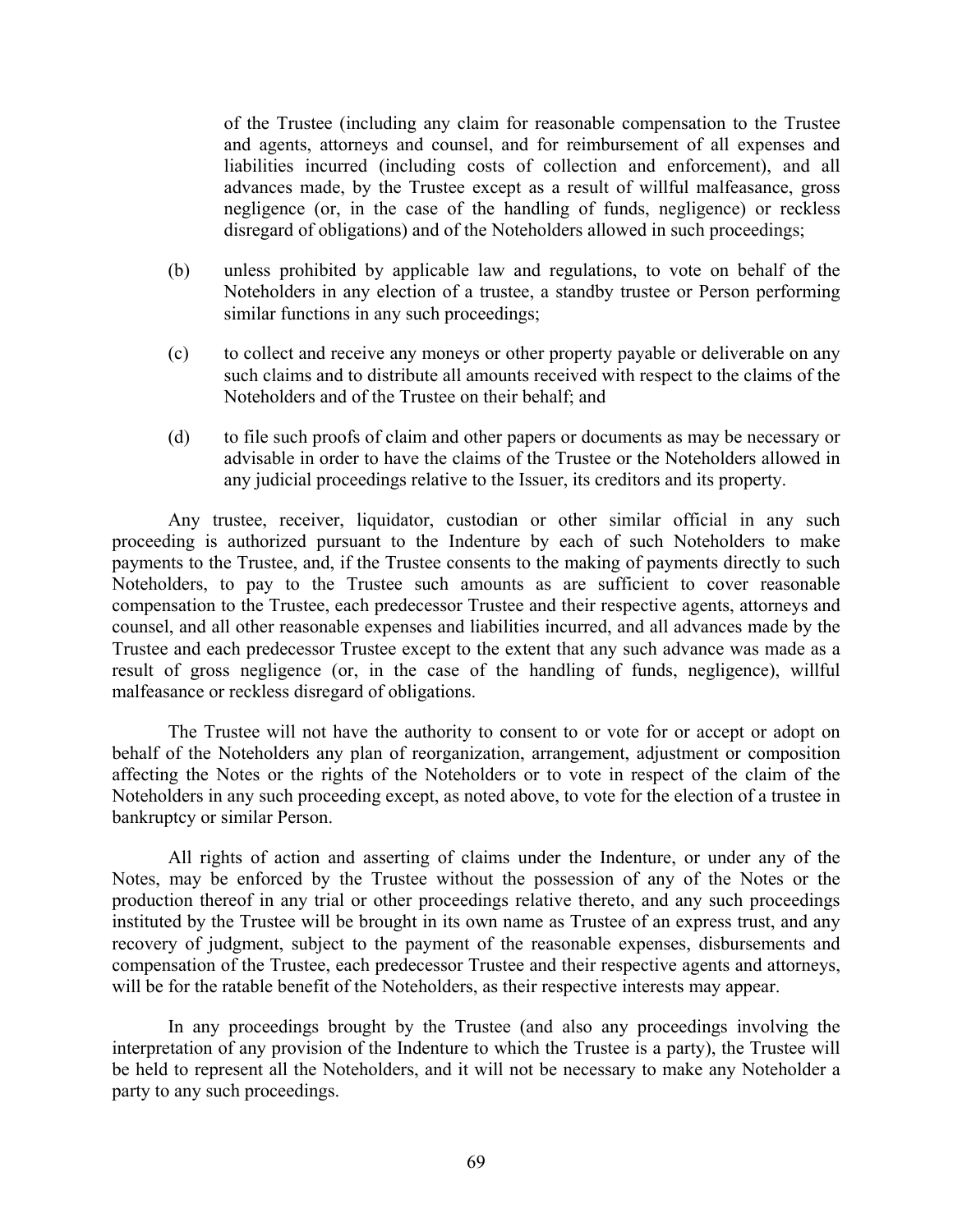### **Limitation of Suits**

No Noteholder will have any right to institute any proceeding, judicial or otherwise, with respect to the Indenture, or for the appointment of a receiver or Trustee, or for any other remedy thereunder, unless (a) such Noteholder has previously given written notice to the Trustee of a continuing Event of Default; (b) the Majority Controlling Class Noteholders have made written request to the Trustee to institute such proceeding in respect of such Event of Default in its own name as Trustee thereunder; (c) such Noteholder or Noteholders have offered to the Trustee indemnity satisfactory to it against the costs, expenses and liabilities to be incurred in complying with such request; (d) the Trustee, for 60 days after its receipt of such notice, request and offer of indemnity, has failed to institute such proceedings; and (e) no written direction inconsistent with such written request has been given to the Trustee during such 60-day period by the Majority Controlling Class Noteholders; *provided* that no one or more Noteholders will have any right in any manner whatever by virtue of, or by availing of, any provision of the Indenture to affect, disturb or prejudice the rights of any other Noteholders or to obtain or to seek to obtain priority or preference over any other Noteholders or to enforce any right under the Indenture, except in the manner therein provided and for the equal, ratable and common benefit of all Noteholders. For the protection and enforcement of the provisions of the Indenture, each and every Noteholder will be entitled to such relief as can be given either at law or in equity.

Notwithstanding any other provisions of the Indenture, if the Trustee receives conflicting or inconsistent requests and indemnity from two or more groups of Noteholders, each representing 50% or less of the Outstanding Principal Amount of the Class A Notes, the Class B Notes, the Class C Notes, the Class D Notes or the Class E Notes, as the case may be, the Trustee shall not follow any such request or take any action. To the extent the subject of such requests is expressly delegated to the Collateral Manager under the Indenture, the Trustee will follow the instructions of the Collateral Manager.

## **Control by Noteholders**

The Majority Controlling Class Noteholders, subject to provisions being made for indemnification against costs, expenses and liabilities in a form satisfactory to the Trustee, have the right to direct the time, method and place of conducting any proceeding for any remedy available to the Trustee with respect to the Notes or exercising any trust or power conferred on the Trustee; *provided*, *however*, that (a) such direction is not in conflict with any rule of law or with the Indenture; (b) the Trustee may take any other action deemed proper by the Trustee that is not inconsistent with such direction; and (c) subject to the provisions of the Indenture, the Trustee shall have the right to decline to follow any such direction if the Trustee in good faith shall determine that the proceeding so directed would involve the Trustee in personal liability against which the indemnity provisions of the Indenture would not be satisfactory.

## **Waiver of Past Defaults**

Prior to the declaration of the acceleration of the maturity of the Notes as provided in the Indenture, the holders of not less than a Majority of the Controlling Class may waive any past Event of Default and its consequences except a default (a) in the payment of principal of or interest on the Class A Notes, the Class B Notes, the Class C Notes or the Class D Notes, as the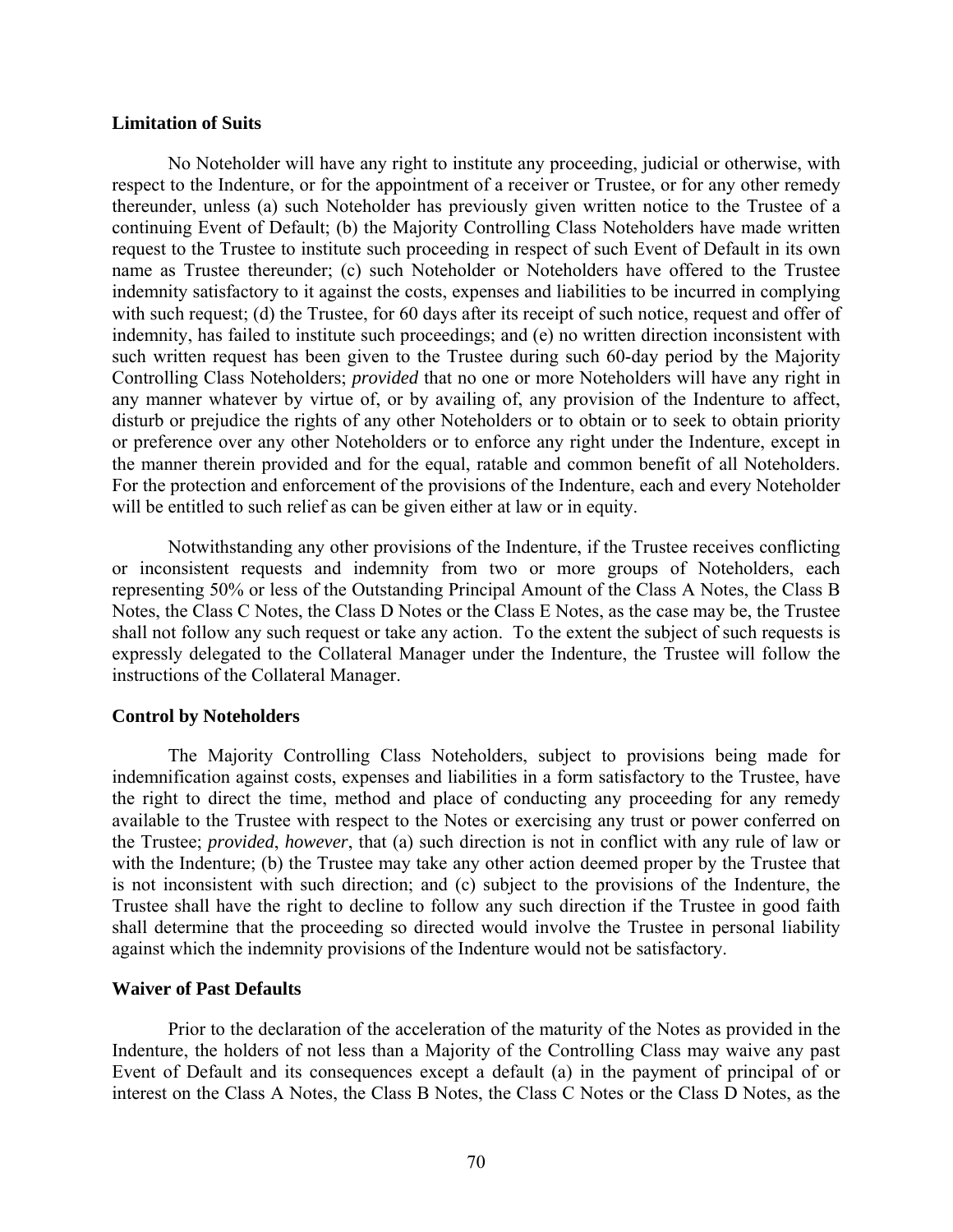case may be, or (b) in respect of a covenant or provision which cannot be modified or amended without the consent of the holder of each Note. In the case of any such waiver, the Issuer, the Trustee and the Noteholders will be restored to their former positions and rights under the Indenture, respectively. Upon any such waiver, such default will cease to exist and be deemed to have been cured and not to have occurred, and any Event of Default arising therefrom will be deemed to have been cured and not have occurred, for every purpose of the Indenture; but no such waiver will extend to any subsequent or other Event of Default or impair any right consequent thereto.

## **Undertaking for Costs**

All parties to the Indenture agree, and each holder of any Note by such holder's acceptance thereof will be deemed to have agreed, that any court may in its discretion require, in any proceeding for the enforcement of any right or remedy under the Indenture, or in any proceeding against the Trustee for any action taken, suffered or omitted by it as Trustee, the filing by any party litigant in such proceeding of an undertaking to pay the costs of such proceeding and that such court may in its discretion assess costs, including reasonable attorneys' fees, against any party litigant in such proceeding, having due regard to the merits and good faith of the claims or defenses made by such party litigant; *provided* that the provisions of the Indenture will not apply to (a) any proceeding instituted by the Trustee; (b) any proceeding instituted by any Noteholder or group of Noteholders, in each case holding in the aggregate more than 10% of the Outstanding Principal Amount of the Notes; or (c) any proceeding instituted by any Noteholder for the enforcement of the payment of principal of or interest on any Note on or after the respective due dates expressed in such Note and in the Indenture.

# **Supplemental Indentures**

Without the consent of any Noteholders but with prior written notice to the Noteholders and the Rating Agency and satisfaction of the Rating Agency Condition, each of the Issuer and the Trustee, in accordance with and upon receipt of any written consents, certificates and opinions of counsel required by the Indenture, may enter into one or more indentures supplemental to the Indenture, in form satisfactory to the Trustee, for any of the following purposes: (a) to evidence the succession, in compliance with the Indenture, of another person to the obligations of the Issuer, and the assumption by any such successor of the covenants of the Issuer contained in the Indenture and the Notes; (b) to cure any ambiguity in the Indenture or in any supplemental indenture; (c) to evidence and provide for the acceptance of the appointment under the Indenture by a successor Trustee with respect to the Notes; (d) to correct or supplement any provision in the Indenture or in any supplemental indenture which may be inconsistent with any other provision in the Indenture or in any supplemental indenture; (e) to perfect the security interest granted under the Indenture; (f) to provide for definitive Notes; (g) to make administrative or other nonmaterial changes as the Issuer deems appropriate; or (h) amend the Purchase Criteria; *provided*, *however*, that (x) such action may not adversely affect in any material respect the interest of any Noteholder without the consent of such Noteholder, (y) such action may not adversely affect the interest of the Collateral Manager without the consent of the Collateral Manager or (z) with respect to the Purchase Criteria, if applicable, the Issuer and the Trustee must receive an opinion of counsel from a nationally recognized tax counsel that such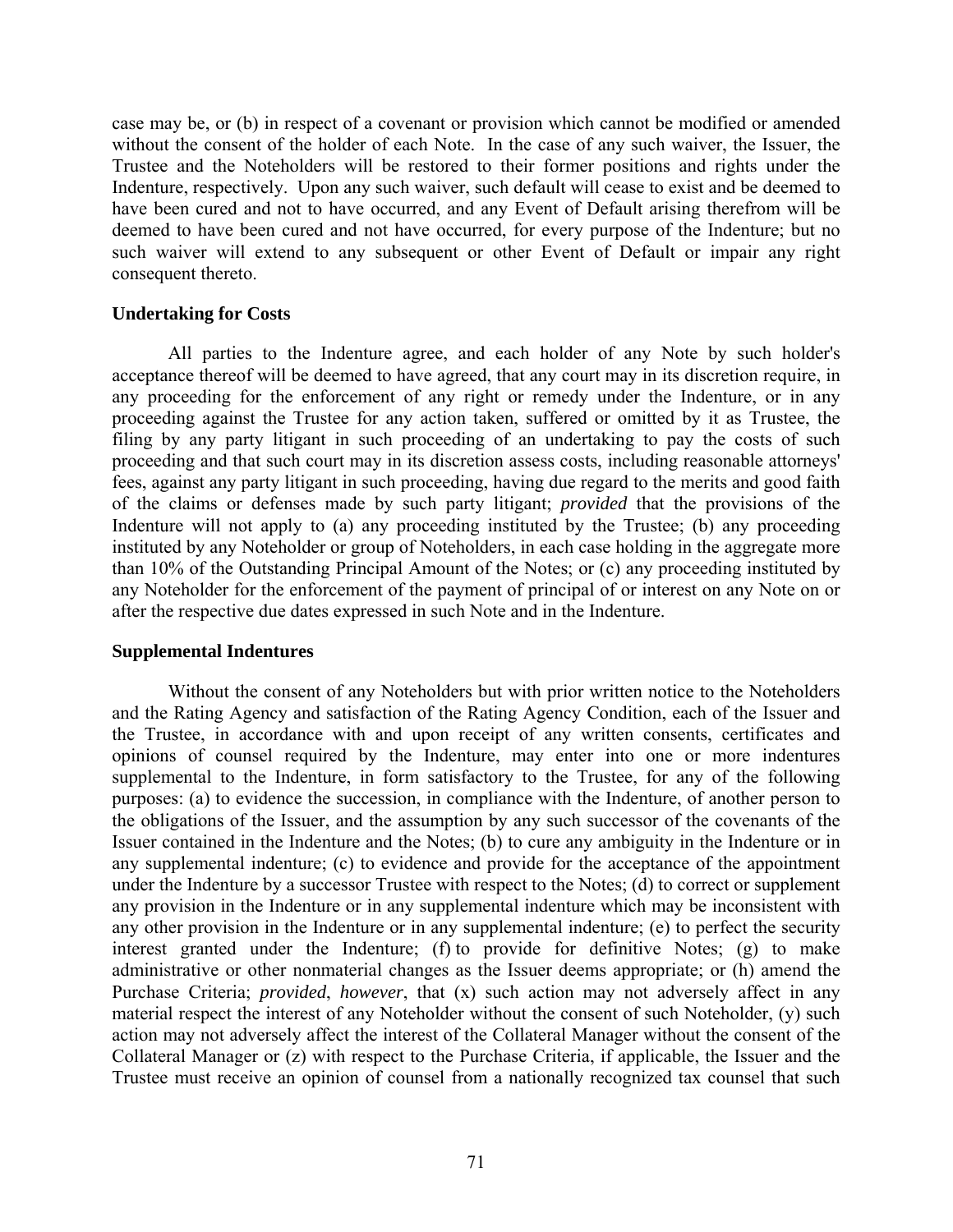amendment will not have a material adverse effect on the conclusion that the Issuer is not engaged in a trade or business in the United States for U.S. federal income tax purposes.

The Issuer and the Trustee may, upon receipt of the prior written consent of a Majority of any Class of Notes materially and adversely affected thereby and the Collateral Manager and the satisfaction of the Rating Agency Condition, enter into an indenture or indentures supplemental to the Indenture for the purpose of adding any provision to, or changing in any manner or eliminating any of the provisions of, the Indenture or of modifying in any manner the rights of the Noteholders under the Indenture; *provided, however* that unless notified by a Majority of a Class of Notes that such Class of Notes will be materially and adversely affected prior to the execution of the supplemental indenture, the Trustee may conclusively rely on an opinion of counsel as to whether or not any Noteholders of Notes would be materially and adversely affected by such change (after giving at least 15 days prior written notice of such change to the Noteholders of such Notes) and such determination will be conclusive and binding on all present and future Noteholders; *provided, further* that no such supplemental indenture will, without the consent of the holder of each outstanding Note affected thereby, (a) change the date of payment of any installment of principal of or interest on any Note (including, in the case of the Class A-1 Revolving Notes, any Break Funding Amounts), or reduce the principal amount thereof or the interest payable thereon, or change any provision of the Indenture relating to the payment of amounts payable on the Notes, or change any place of payment where, or the coin or currency in which, any Note or the interest thereon is payable, or impair the right to institute suit for the enforcement of any provision of the Indenture requiring the application of funds available therefor to the payment of any such amount due on the Notes on or after the respective due date thereof; (b) reduce the percentage of the Outstanding Principal Amount of the Notes, the consent of the holders of which is required for any such supplemental indenture, or the consent of the holders of which is required for any waiver of compliance with certain provisions of the Indenture or certain defaults under the Indenture and their consequences provided for in the Indenture; (c) modify or alter the circumstances in which Notes owned by the Issuer, the Trustee or any of their affiliates may be included in determining whether the Noteholders have given any request, demand, authorization, direction, notice, consent or waiver; or (d) reduce the percentage of the Outstanding Principal Amount of the Notes required to amend the sections of the Indenture which specify the aggregate principal amount of the Notes the consent of the holders of which is necessary to amend the Indenture or the other Basic Documents.

In determining whether or not any Notes would be adversely affected in any material respect or materially and adversely affected (in each case such that the consent of each Noteholder would be required) by any supplemental indenture proposed pursuant to the Indenture, the Trustee may, conclusively rely on an opinion of counsel as to whether or not any Noteholders of Notes would be adversely affected in any material respect or materially and adversely affected in each case by such change and such determination will be conclusive and binding on all Noteholders.

Promptly after the execution by the Issuer and the Trustee of any supplemental indenture pursuant to the Indenture, the Trustee will mail to the Rating Agency, the Collateral Manager and the Noteholders to which such amendment or supplemental indenture relates a notice setting forth in general terms the substance of such supplemental indenture. Any failure of the Trustee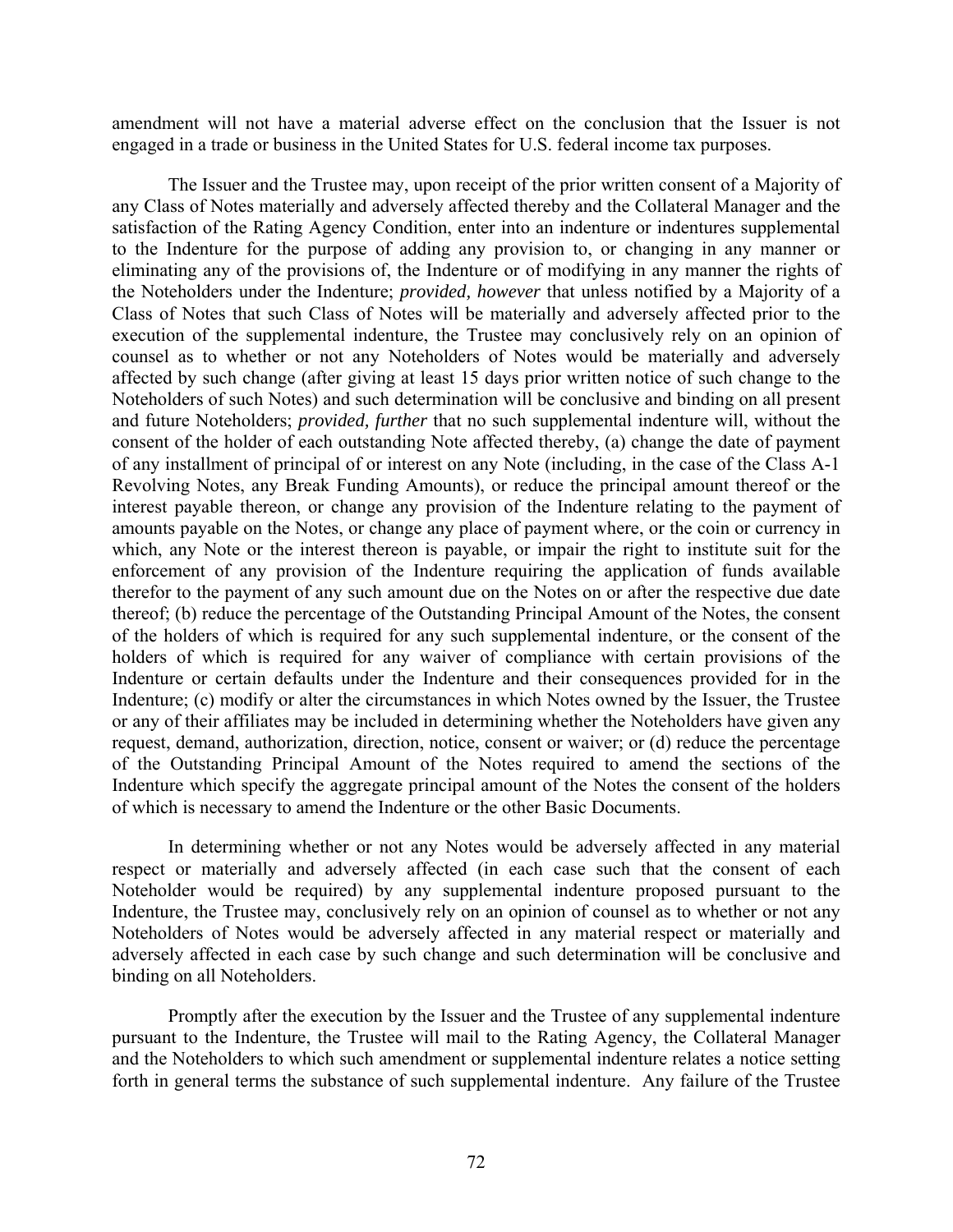to mail such notice, or any defect therein, will not, however, in any way impair or affect the validity of any such supplemental indenture.

## **PRIVATE PLACEMENT**

Pursuant to a Private Placement Agency Agreement dated as of the Closing Date, the Placement Agent (directly or through an international affiliate) has agreed to use its reasonable best efforts to sell on behalf of the Issuer, subject to the satisfaction of certain conditions, the Notes. The Notes will be initially offered at prices as may be negotiated at the time of sale.

The Issuer has been advised by the Placement Agent that the Placement Agent proposes to arrange the sale of the Notes to (i) in the case of the Rule 144A Global Notes or Rule 144A Definitive Notes, to Qualified Institutional Buyers and Qualified Purchasers, (ii) in the case of the Restricted Definitive Notes, to Qualified Institutional Buyers or Accredited Investors, who, in each case, are also Qualified Purchasers and (iii) in the case of the Regulation S Global Notes and the Regulation S Definitive Notes, in offshore transactions to persons who are not U.S. Persons, in accordance with Rule 903 or Rule 904 of Regulation S, in each case in accordance with the restrictions under "*Purchase and Transfer Restrictions*" herein. The Class A-1 Revolving Notes may be sold either as Rule 144A Definitive Notes or Regulation S Definitive Notes. The Class A-2 Term Notes, the Class B Notes and the Class C Notes may be sold as Rule 144A Global Notes or Regulation S Global Notes. The Class D Notes may be sold either as Restricted Definitive Notes, Rule 144A Global Notes or Regulation S Global Notes. The Class E-1 Notes may be sold either as Restricted Definitive Notes or a Regulation S Global Notes. The Class E-2 Notes may be sold as Regulation S Global Notes. Any offer or sale of Notes made in the United States will be made by broker-dealers, including certain affiliates of the Placement Agent, which are registered as broker-dealers under the Exchange Act. The Placement Agent may allow a concession, not in excess of the selling concession, to certain brokers or dealers.

Banc of America Securities LLC will be paid a structuring and placement fee pursuant to the Placement Agency Agreement. Such fee will constitute a Transaction Expense to be paid as soon as reasonably practicable on or after the Closing Date. On each Quarterly Payment Date, the Placement Agent will be paid a Deferred Structuring Fee to the extent any amount is payable. Additionally, on each Quarterly Payment Date up to and including the Lock-out Date, the Placement Agent will also be paid a Senior Deferred Structuring Fee to the extent any amount is payable. See "*Description of the SERVES — Priority of Payments*."

To facilitate the closing of sales arranged by the Placement Agent as described above, the Placement Agent or its Affiliates may initially purchase all or a portion of any Class of Notes for the purpose of effecting a resale of such Notes in connection with the offering. Affiliates of the Placement Agent or conduit investors administered by Affiliates of the Placement Agent will purchase all of the Class A Notes. In addition, the Placement Agent may, but is not obligated to, purchase all or a portion of any other Class of Notes on the Closing Date for its own account or that of any of its respective Affiliates.

The Placement Agent has agreed that it will not offer, sell or deliver any Notes, within the United States or to, or for the account or benefit of, U.S. Persons except to Accredited Investors (solely in the case of the Class D Notes or the Class E-1 Notes) or Qualified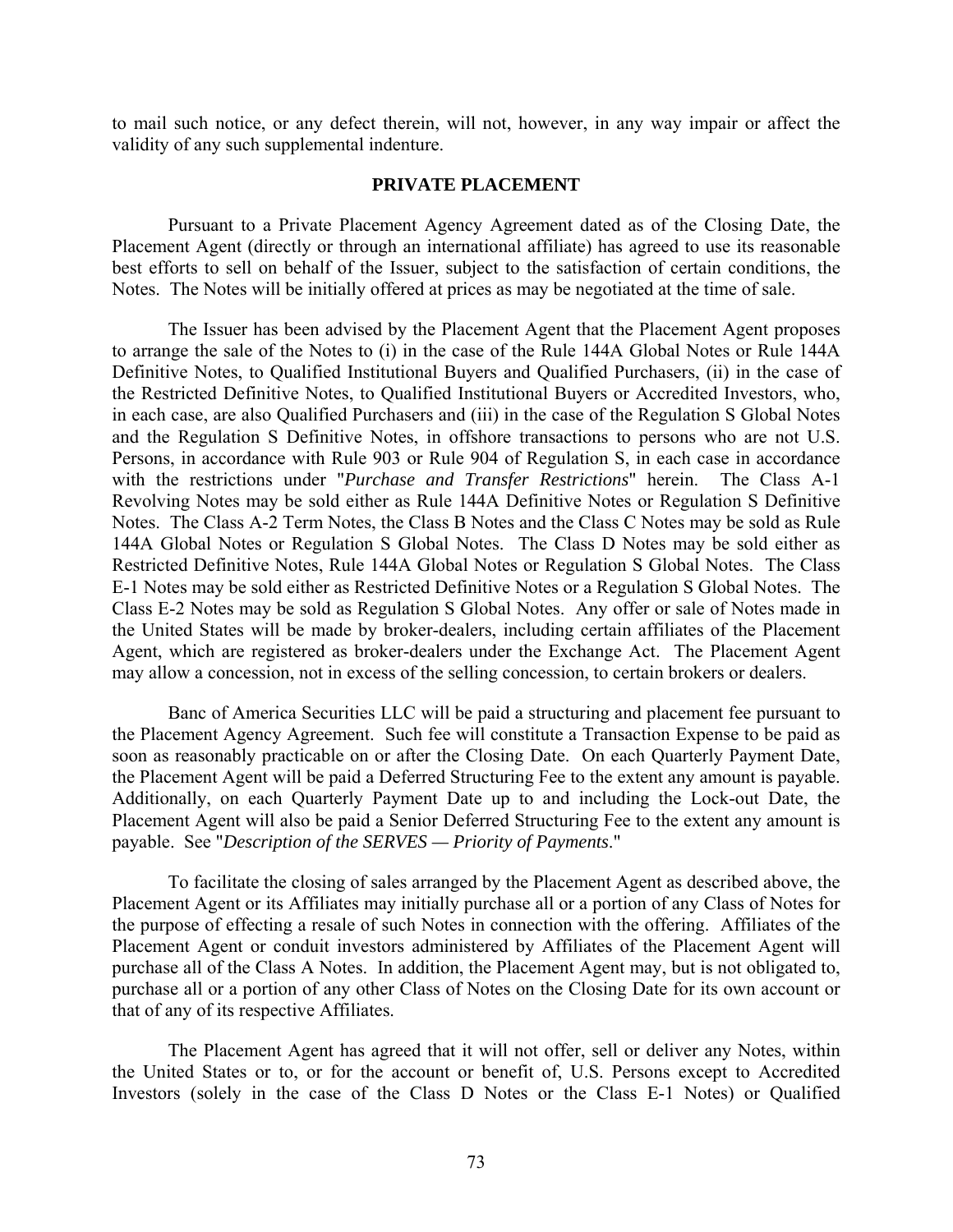Institutional Buyers who in each case are also Qualified Purchasers. In addition, an offer or sale of Notes within the United States by a dealer (whether or not participating in the offering) may violate the registration requirements of the Securities Act if the offer or sale is made otherwise than pursuant Section 4(2) of the Securities Act. As used in this paragraph, the terms "United States" and "U.S." have the meanings given to them by Regulation S under the Securities Act.

## **PURCHASE AND TRANSFER RESTRICTIONS**

# **Because of the following restrictions, purchasers are advised to consult legal counsel prior to making any offer, resale, pledge or transfer of the Notes.**

Each purchaser of Notes in the offering that purchases such Notes in the form of a Definitive Note will be required to enter into a subscription agreement with the Issuer (or, in the case of the Class A-1 Revolving Note, a Class A-1 Revolving Note Purchase Agreement) pursuant to which such purchaser will make the representations and agreements applicable to such purchaser in substantially the form as provided below. Each purchaser of Notes in the offering that purchases such Notes in the form of a Rule 144A Global Note or a Regulation S Global Note will be deemed to have made the representations and agreements applicable to such purchaser as provided below. After the initial offering, each subsequent purchaser or transferee of Notes issued in the form of a Definitive Note will make, and each subsequent purchaser or transferee of Notes issued in the form of a Global Note will be deemed to have made, the representations and agreements applicable to such purchaser or transferee as provided below (terms used in the paragraphs below that are defined in Rule 144A or Regulation S under the Securities Act, as applicable, are used herein as defined therein).

## **Senior Notes**

Each purchaser or subsequent transferee of Senior Notes will be deemed to have made (or, in the case of a purchaser or subsequent transferee of Senior Notes in the form of a Definitive Note, will make) the representations and agreements applicable to such purchaser as follows:

(a) The purchaser is acquiring the Notes for its own account or for one or more accounts, as to each of which the purchaser exercises sole investment discretion, and in a minimum denomination of not less than the amount permitted by the Indenture for the purchaser and for each such account. Each of the purchaser and any accounts for which the purchaser is acquiring the Notes either (1) is a "qualified purchaser" (as defined in Section  $2(a)(51)(A)$  of the Investment Company Act of 1940, as amended) that is also (x) solely in the case of the Class D Notes, an "accredited investor" (within the meaning of Rule 501 of Regulation D under the Securities Act, or an entity all of whose equity owners are such accredited investors) or (y) a "qualified institutional buyer" (as defined in Rule 144A under the Securities Act), or (2) is not a U.S. Person (as defined in Regulation S under the Securities Act) and is purchasing the Notes in an offshore transaction in compliance with Regulation S pursuant to Rule 903 or 904 thereof, and in compliance with all applicable laws in any jurisdiction in which the purchaser or any such account resides or is located. In the case of a purchaser (or an account for which such purchaser is acting) acquiring a beneficial interest in a Rule 144A Global Note, such purchaser or account is not a broker-dealer that owns and invests on a discretionary basis less than \$25,000,000 in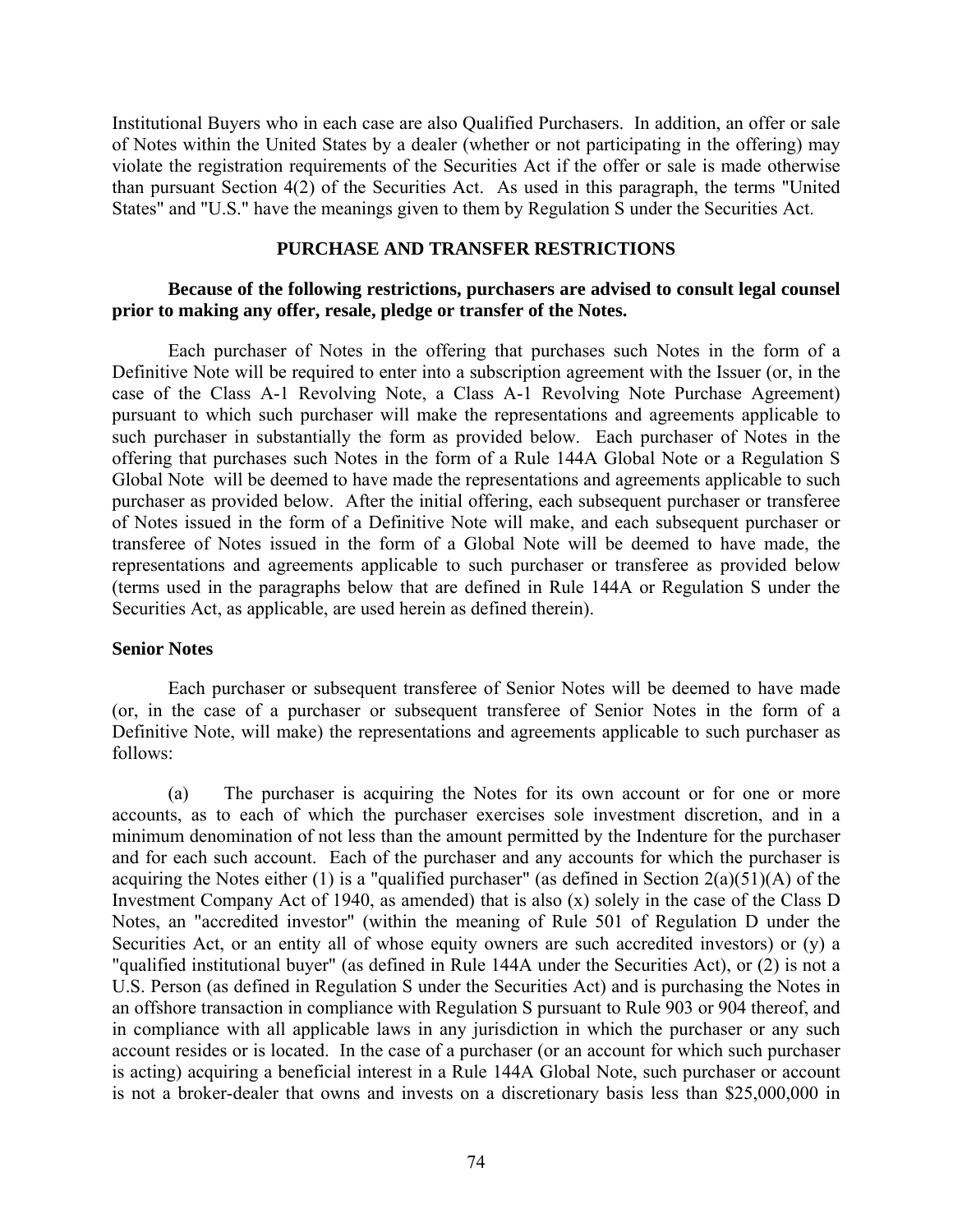securities of unaffiliated issuers and is not a pension, profit sharing or other retirement trust fund or plan in which the partners, beneficiaries or participants, as applicable, may designate the particular investments to be made.

(b) The purchaser has consulted with its own legal, regulatory, tax, business, investment, financial, and accounting advisors to the extent it has deemed necessary, and it has made its own investment decisions (including decisions regarding the suitability of any transaction pursuant to the Indenture) based upon its own judgment and upon any advice from such advisors as it has deemed necessary and not upon any view expressed by any other person. The purchaser is purchasing the Notes with a full understanding of all of the terms, conditions and risks thereof (economic and otherwise), and the purchaser and any accounts for which it is acting are capable of assuming and willing to assume (financially and otherwise) those risks, including the loss of all or a substantial part of its investment under certain circumstances.

(c) The purchaser understands that the Notes are being offered only in transactions not involving any public offering in the United States within the meaning of the Securities Act and is not purchasing the Notes with a view to the resale, distribution or other disposition thereof in violation of the Securities Act. The Notes have not been and will not be registered under the Securities Act, and, if in the future the purchaser decides to offer, resell, pledge or otherwise transfer the Notes, such Notes may be offered, resold, pledged or otherwise transferred only in accordance with the legend on such Notes described in paragraph (l) below. The purchaser acknowledges that no representation is made by the Issuer or the Placement Agent as to the availability of any exemption under the Securities Act or any state securities laws for resale of the Notes.

(d) The purchaser has had access to such financial and other information concerning the Issuer and the Notes as it deemed necessary or appropriate in order to make an informed investment decision with respect to its purchase of the Notes, including an opportunity to ask questions of and request information from the Issuer and the Collateral Manager.

(e) In connection with the purchase of the Notes (*provided* that no such representations are made with respect to the Collateral Manager by any managed account of the Collateral Manager), none of the Issuer, the Placement Agent, the Collateral Manager, the Collateral Administrator, the Trustee (except to the extent of its capacity as indenture trustee under the Indenture) or the Company Administrator (1) is acting as a fiduciary or financial or investment advisor for the purchaser, (2) has given to the purchaser (directly or indirectly through any other person) any assurance, guarantee, or representation whatsoever as to the expected or projected success, profitability, return, performance, result, effect, consequence, or benefit (including legal, regulatory, tax, financial, accounting or otherwise) of its purchase and (3) has given any advice, counsel or representations (whether written or oral) other than, in the case of the Issuer, in a current private placement memorandum for such Notes and any representations expressly set forth in a written agreement with such party.

(f) If the Notes are being acquired by or for the account of a U.S. Person: (x) the purchaser (and each account for which the purchaser is acquiring the Notes) was not formed solely for the purpose of investing in the Notes, and is not a (1) partnership, (2) common trust fund or (3) special trust, pension fund or retirement plan in which the partners, beneficiaries or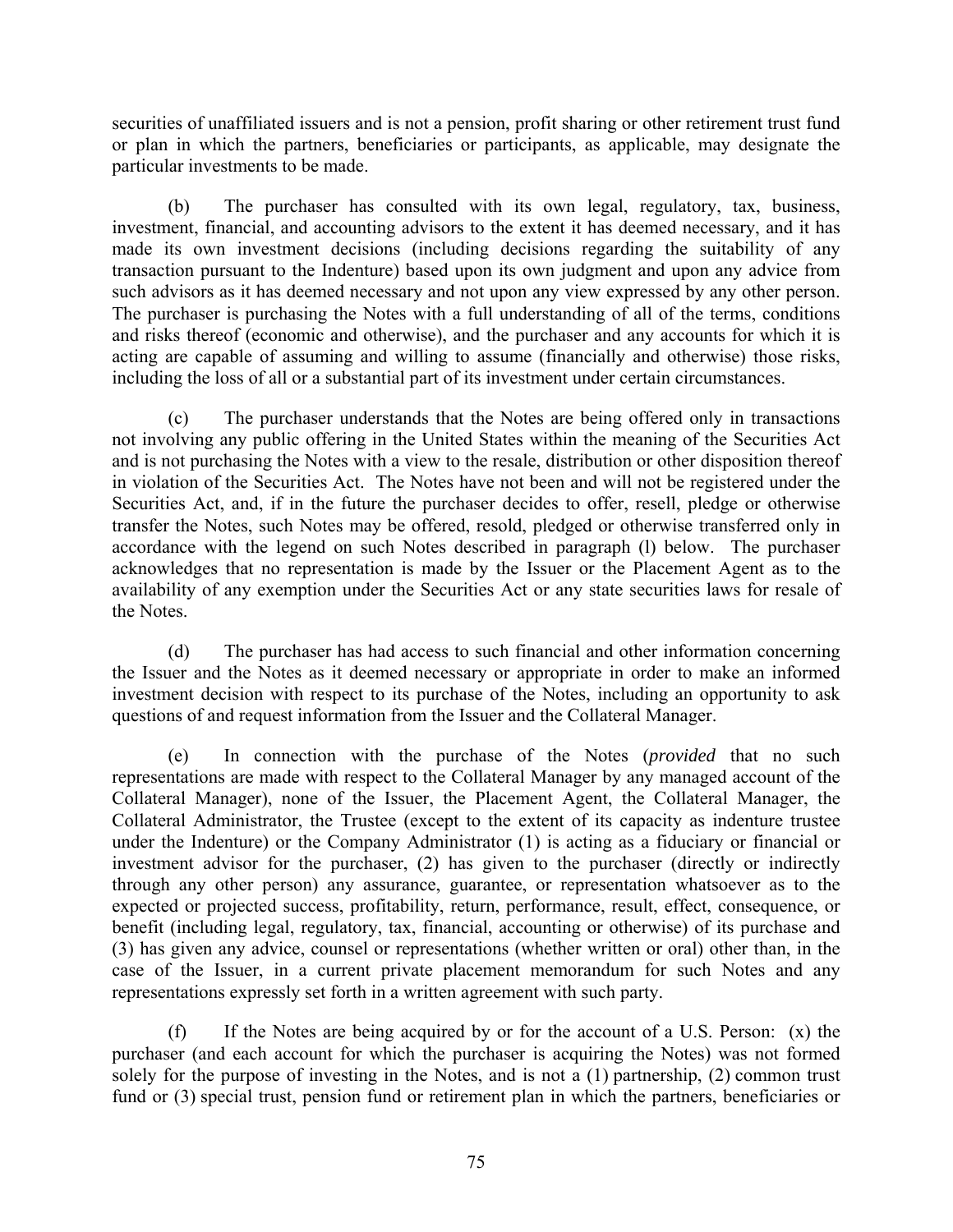participants, as applicable, may designate the particular investments to be made, and the Notes purchased directly or indirectly by it constitute an investment of no more than 40% of the purchaser's (and each such account's) assets and (y) the purchaser (and each such account) will not hold the Notes for the benefit of any other person, shall be the sole beneficial owner thereof for all purposes, and shall not sell participation interests in the Notes or enter into any other arrangement pursuant to which any other person shall be entitled to a beneficial interest in the distributions on the Notes, unless the Issuer in its sole discretion expressly otherwise permits in writing.

(g) The Notes may not at any time be resold, pledged or transferred to U.S. Persons that are not (i) qualified institutional buyers who are also qualified purchasers or (ii) solely in the case of the Class D Notes with respect to which the transferee will hold its interest therein in the form of Definitive Notes, accredited investors who are also qualified purchasers. The purchaser must inform a prospective transferee of the transfer restrictions. Before any interest in a Regulation S Global Note may be offered, resold, pledged or otherwise transferred to a person who takes delivery in the form of a Rule 144A Global Note or a Definitive Note, before any interest in a Rule 144A Global Note or a Definitive Note may be offered, resold, pledged or otherwise transferred to a person who takes delivery in the form of a Regulation S Global Note, and before any interest in a Note may be offered, resold, pledged or otherwise transferred to a person who takes delivery in the form of a Definitive Note, the purchaser will obtain from the transferee a certificate substantially in the applicable form provided in the Indenture, a copy of which must be provided to the Trustee and the Issuer. In addition, no resale or transfer of the Class A-1 Revolving Notes may be effected unless the Collateral Manager has provided its written consent thereto, such consent not to be unreasonably withheld or delayed.

(h) In the case of:

(1) In the case of the Class A Notes, the Class B Notes and the Class C Notes, on each day the purchaser or subsequent transferee holds the Class A Notes, the Class B Notes or the Class C Notes, or any beneficial interest therein, either (i) the purchaser is not a Plan or an entity whose underlying assets include "plan assets" by reason of such Plan's investment in the entity, or a governmental, church, non-U.S. or other plan which is subject to any federal, state, local or non-U.S. law that is substantially similar to the provisions of Section 406 of ERISA or Section 4975 of the Code or (ii) if the purchaser is an entity described in the preceding clause (i), the purchase, holding and disposition of a Class A Note, Class B Note or Class C Note, as the case may be, will not constitute or result in a non-exempt prohibited transaction under Section 406 of ERISA or Section 4975 of the Code (or, in the case of any governmental, church, non-U.S. or other plan, a non-exempt violation of any similar federal, state, local or non-U.S. law). Any purported purchase or transfer of Class A Notes, Class B Notes and Class C Notes to a purchaser that does not comply with the requirements of this paragraph (h)(1) shall be null and void ab initio and will vest in the transferee no rights against the Trustee or the Issuer.

(2) In the case of the Class D Notes, each purchaser, at the time of its purchase and throughout the period that it holds such Class D Notes or any interest therein: (1) either (a) it is not a Benefit Plan Investor, (b) it is an insurance company acting on behalf of its general account and its purchase and holding of a Class D Note, or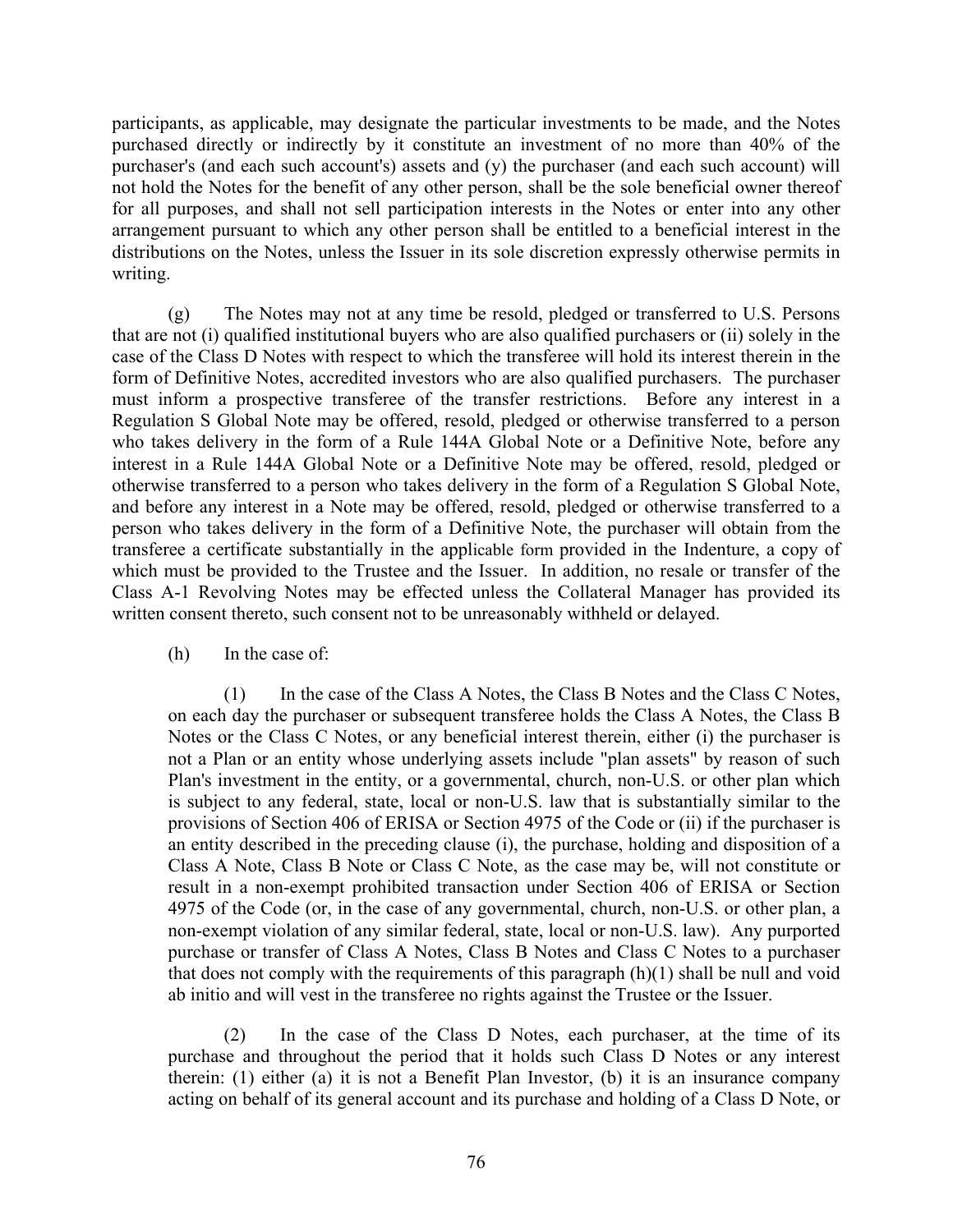an interest therein, are eligible for exemptive relief under PTCE 95-60 or some other applicable exemption and, (i) as of the date it acquires a Class D Note or any interest therein, less than 25 percent of the assets of such general account constitute "plan assets" (as defined in the Plan Asset Regulations), (ii) it agrees that if, after its initial acquisition of a Class D Note or any interest therein, at any time during any month, 25 percent or more of the assets of such general account constitute "plan assets", then such insurance company shall, in a manner consistent with the restrictions on transfer set forth herein, dispose of all of the Class D Notes or any interest therein, held in its general account by the end of the next following month, and (iii) it is not a Controlling Person or (c) if it is a governmental, church, non-U.S. or other plan which is subject to any federal, state, local or non-U.S. law substantially similar to Title I of ERISA or Section 4975 of the Code, its purchase and holding of such Class D Notes will not constitute or result in a non-exempt violation under any such substantially similar federal, state, local or non-U.S. law and (2) it will not sell or otherwise transfer any such Class D Note or any interest therein to any person who cannot satisfy these same foregoing representations, warranties and covenants. Any purported purchase or transfer of Class D Notes that does not comply with the foregoing shall be null and void ab initio and will vest in the transferee no rights against the Trustee or the Issuer. No Benefit Plan Investor or Controlling Person will be permitted to purchase the Class D Notes unless its purchase, holding and disposition of such Class D Notes will not cause participation by Benefit Plan Investors to be "significant" within the meaning of the Plan Asset Regulations. The documents related to the issuance of the Class D Notes permit the Issuer to require that (1) any person acquiring Class D Notes who is determined to be a Benefit Plan Investor (other an insurance company acting on behalf of its general account that satisfies the requirement described herein) or (2) any person acquiring a Class D Note that is an insurance company acting on behalf of its general account who is determined to be a Controlling Person or (3) any person acquiring a Class D Note that is an insurance company acting on behalf of its general account and if, at any time during any month, 25% or more of the assets of such general account constitute "plan assets" sell such Class D Note or any interest therein to a transferee who meets all applicable transfer restrictions and, if such person does not comply with such demand within the time period as specified herein and/or in the applicable documents, the Issuer may sell such person's interest in such Class D Notes to a transferee who will comply with the applicable transfer restrictions.

(i) In the case of the Class D Notes, each purchaser or subsequent transferee of a Class D Note that is acquiring, directly or in conjunction with affiliates, more than 33⅓ percent of the aggregate outstanding amount of the Class D Notes will be deemed to make a representation to the effect that it is not an Affected Bank.

(j) The purchaser will, upon request, provide the Issuer (or the Trustee or other authorized representative acting on behalf of the Issuer) with such information as the Issuer deems necessary to verify the identity of the purchaser and the source of the payment of subscription monies, or as the Issuer deems necessary to comply with any customer identification programs required by any government entity or self-regulatory organization having or purporting to have authority over the Issuer, including, without limitation, the Financial Crimes Enforcement Network and/or the SEC, or as the Issuer deems required under any anti-money laundering legislation and regulation of the Cayman Islands. It will not object to the provision at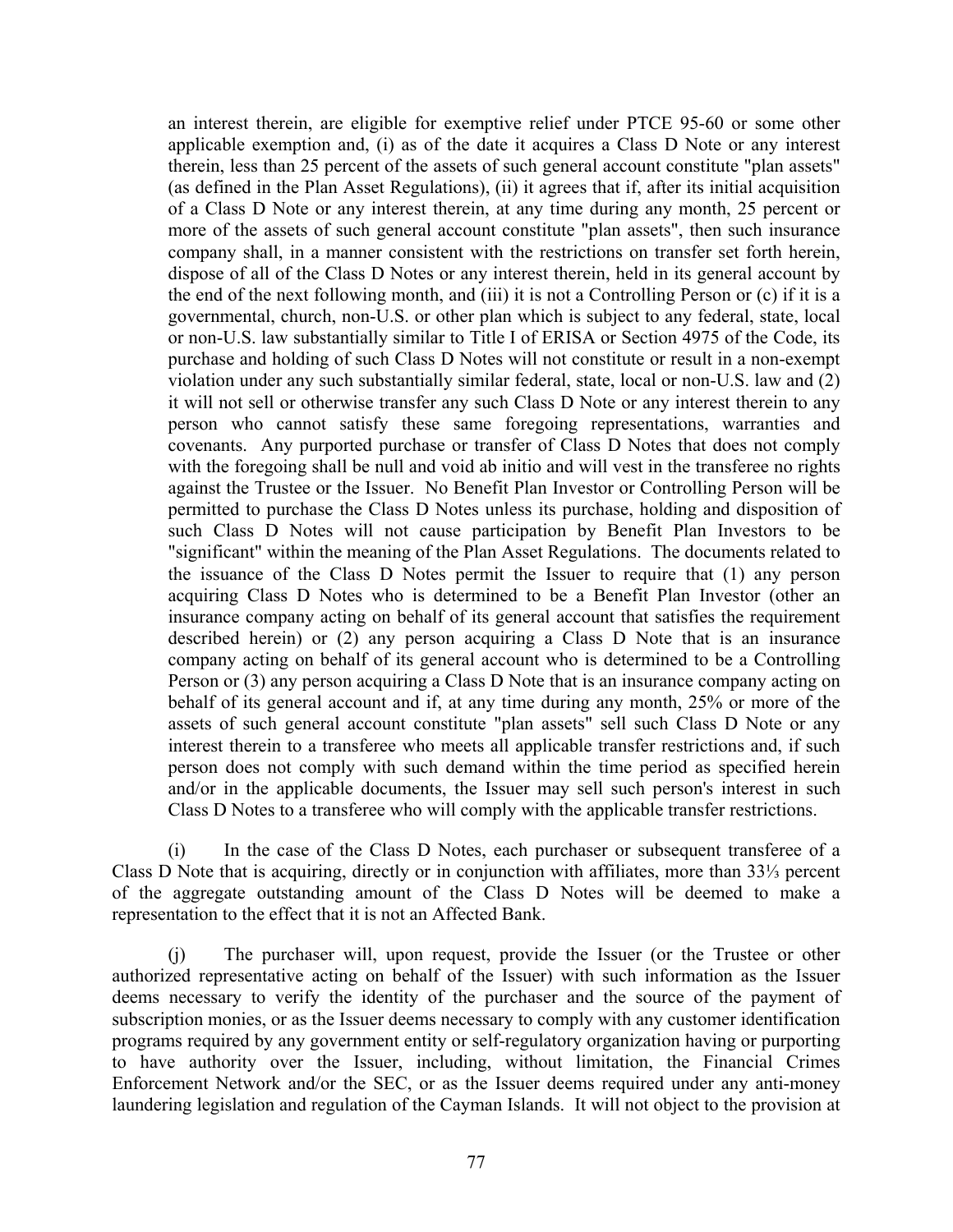any time by the Issuer (or the Trustee or other authorized representative acting on behalf of the Issuer) of the general information provided by it pursuant to the immediately preceding sentence or of any additional information requested from the Issuer, in response to a request pursuant to the provisions of the "*Uniting and Strengthening America by Providing Appropriate Tools Required to Intercept and Obstruct Terrorism Act of 2001*" (if it is applicable to the Issuer) or pursuant to any other statue or regulation applicable to the Issuer, from any government entity or self-regulatory organization for information provided by the purchaser to the Issuer (or the Trustee or other authorized representative acting on behalf of the Issuer). It acknowledges that, in the event of delay or failure by such purchaser to produce any information required for verification purposes, an application for purchase or transfer of Notes and the subscription monies relating thereto may be refused.

(k) The purchaser acknowledges that it is the purchaser's intent and that it understands it is the intent of the Issuer that, for purposes of U.S. federal, state and local income and franchise taxes and any other income taxes, the Issuer will be treated as a corporation and the Senior Notes will be treated as debt of the Issuer; and the purchaser agrees to such treatment and agrees to take no action inconsistent with such treatment. The purchaser understands that the Issuer may require certification acceptable to it (i) to permit the Issuer to make payments to it without, or at a reduced rate of, withholding or (ii) to enable the Issuer to qualify for a reduced rate of withholding in any jurisdiction from or through which the Issuer receives payments on its assets.

(l) The Senior Notes will bear a legend to the following effect unless the Issuer determines otherwise in compliance with applicable law:

THIS NOTE HAS NOT BEEN AND WILL NOT BE REGISTERED UNDER THE UNITED STATES SECURITIES ACT OF 1933, AS AMENDED (THE "SECURITIES ACT"), AND THE ISSUER HAS NOT BEEN REGISTERED UNDER THE UNITED STATES INVESTMENT COMPANY ACT OF 1940, AS AMENDED (THE "1940 ACT"). THIS NOTE MAY NOT BE OFFERED, SOLD, PLEDGED OR OTHERWISE TRANSFERRED, EXCEPT (A)(1) TO A QUALIFIED INSTITUTIONAL BUYER WITHIN THE MEANING OF RULE 144A UNDER THE SECURITIES ACT (A "QUALIFIED INSTITUTIONAL BUYER") WHO IS ALSO A QUALIFIED PURCHASER FOR PURPOSES OF SECTION 3(c)(7) OF THE 1940 ACT (A "QUALIFIED PURCHASER") PURCHASING FOR ITS OWN ACCOUNT OR FOR THE ACCOUNT OF A QUALIFIED INSTITUTIONAL BUYER WHO IS ALSO A QUALIFIED PURCHASER, IN A PRINCIPAL AMOUNT OF NOT LESS THAN THE MINIMUM DENOMINATIONS SET FORTH IN THE INDENTURE FOR THE PURCHASER AND FOR EACH SUCH ACCOUNT, IN A TRANSACTION (EXCEPT THE INITIAL SALE BY THE ISSUER) MEETING THE REQUIREMENTS OF RULE 144A SO LONG AS THIS NOTE IS ELIGIBLE FOR RESALE PURSUANT TO RULE 144A SUBJECT TO THE SATISFACTION OF CERTAIN CONDITIONS SPECIFIED IN THE INDENTURE REFERRED TO BELOW, [OR (2) SOLELY IN THE CASE OF ANY NOTES WITH RESPECT TO WHICH THE TRANSFEREE WILL HOLD ITS INTEREST IN THE FORM OF DEFINITIVE NOTES, TO AN ACCREDITED INVESTOR (AS DEFINED IN REGULATION D UNDER THE SECURITIES ACT) WHO IS ALSO A QUALIFIED PURCHASER, IN A PRINCIPAL AMOUNT OF NOT LESS THAN THE MINIMUM DENOMINATIONS SET FORTH IN THE INDENTURE IN A TRANSACTION EXEMPT FROM REGISTRATION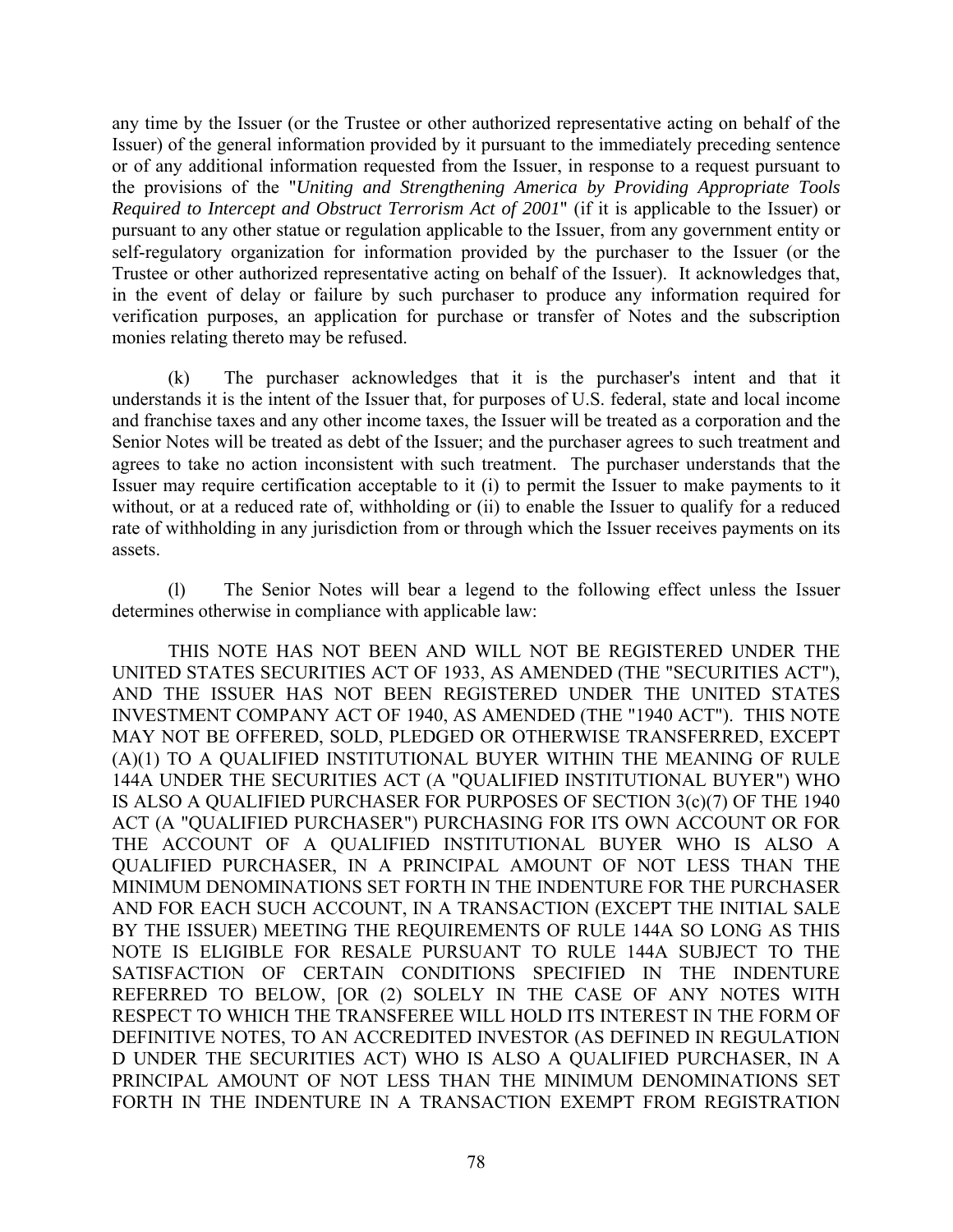UNDER THE SECURITIES ACT, SUBJECT TO THE SATISFACTION OF CERTAIN CONDITIONS SPECIFIED IN THE INDENTURE REFERRED TO BELOW,]1 OR (3) TO A NON-U.S. PERSON IN AN OFFSHORE TRANSACTION IN ACCORDANCE WITH RULE 903 OR RULE 904 (AS APPLICABLE) OF REGULATION S UNDER THE SECURITIES ACT AND (B) IN ACCORDANCE WITH ALL APPLICABLE SECURITIES LAWS OF ANY STATE OF THE UNITED STATES AND ANY OTHER APPLICABLE JURISDICTION.

IN THE CASE OF CLAUSES (A)(1) [AND (2) ABOVE]2, AS APPLICABLE, THE PURCHASER AGREES THAT IT AND EACH ACCOUNT FOR WHICH SUCH PURCHASER IS ACTING (X) WAS NOT FORMED FOR THE PURPOSE OF INVESTING IN THE ISSUER (EXCEPT WHEN EACH BENEFICIAL OWNER OF THE PURCHASER AND EACH SUCH ACCOUNT IS A QUALIFIED PURCHASER WITHIN THE MEANING OF SECTION 3(C)(7) OF THE 1940 ACT), (Y) HAS RECEIVED THE NECESSARY CONSENT FROM ITS BENEFICIAL OWNERS WHEN THE PURCHASER OR SUCH ACCOUNT IS A PRIVATE INVESTMENT COMPANY FORMED BEFORE APRIL 30, 1996, AND (Z) IN THE CASE OF A PURCHASER OR AN ACCOUNT FOR WHICH SUCH PURCHASER IS ACTING ACQUIRING A BENEFICIAL INTEREST IN A RULE 144A GLOBAL NOTE, IS NOT A BROKER-DEALER THAT OWNS AND INVESTS ON A DISCRETIONARY BASIS LESS THAN U.S.\$25,000,000 IN SECURITIES OF UNAFFILIATED ISSUERS AND IS NOT A PENSION, PROFIT SHARING OR OTHER RETIREMENT TRUST FUND OR PLAN IN WHICH THE PARTNERS, BENEFICIARIES OR PARTICIPANTS, AS APPLICABLE, MAY DESIGNATE THE PARTICULAR INVESTMENTS TO BE MADE.

ANY TRANSFER IN VIOLATION OF THE FOREGOING WILL BE OF NO FORCE AND EFFECT, WILL BE VOID AB INITIO, AND WILL NOT OPERATE TO TRANSFER ANY RIGHTS TO THE TRANSFEREE, NOTWITHSTANDING ANY INSTRUCTIONS TO THE CONTRARY TO THE ISSUER, THE TRUSTEE OR ANY INTERMEDIARY. IF AT ANY TIME, THE ISSUER DETERMINES OR IS NOTIFIED THAT THE HOLDER OF SUCH BENEFICIAL INTEREST IN SUCH NOTE WAS IN BREACH, AT THE TIME GIVEN, OF ANY OF THE REPRESENTATIONS SET FORTH IN THE INDENTURE, THE TRUSTEE SHALL CONSIDER THE ACQUISITION OF THIS NOTE OR SUCH INTEREST IN SUCH NOTE VOID AND REQUIRE THAT THIS NOTE OR SUCH INTEREST HEREIN BE TRANSFERRED TO A PERSON DESIGNATED BY THE ISSUER.

THE FAILURE TO PROVIDE THE ISSUER, THE TRUSTEE AND ANY PAYING AGENT, WHENEVER REQUESTED BY THE ISSUER OR THE COLLATERAL MANAGER ON BEHALF OF THE ISSUER, WITH THE APPLICABLE U.S. FEDERAL INCOME TAX CERTIFICATIONS (GENERALLY, AN INTERNAL REVENUE SERVICE FORM W-9 (OR APPLICABLE SUCCESSOR FORM) IN THE CASE OF A PERSON THAT IS A "UNITED STATES PERSON" WITHIN THE MEANING OF SECTION 7701(A)(30) OF THE CODE OR AN APPROPRIATE INTERNAL REVENUE SERVICE FORM W-8 (OR APPLICABLE SUCCESSOR FORM) IN THE CASE OF A PERSON THAT IS NOT A "UNITED STATES PERSON" WITHIN THE MEANING OF SECTION 7701(A)(30) OF THE

 $\overline{a}$ 

<sup>1</sup> Applies only to the Class D Notes issued as Restricted Definitive Notes.

<sup>2</sup> Applies only to the Class D Notes issued as Restricted Definitive Notes.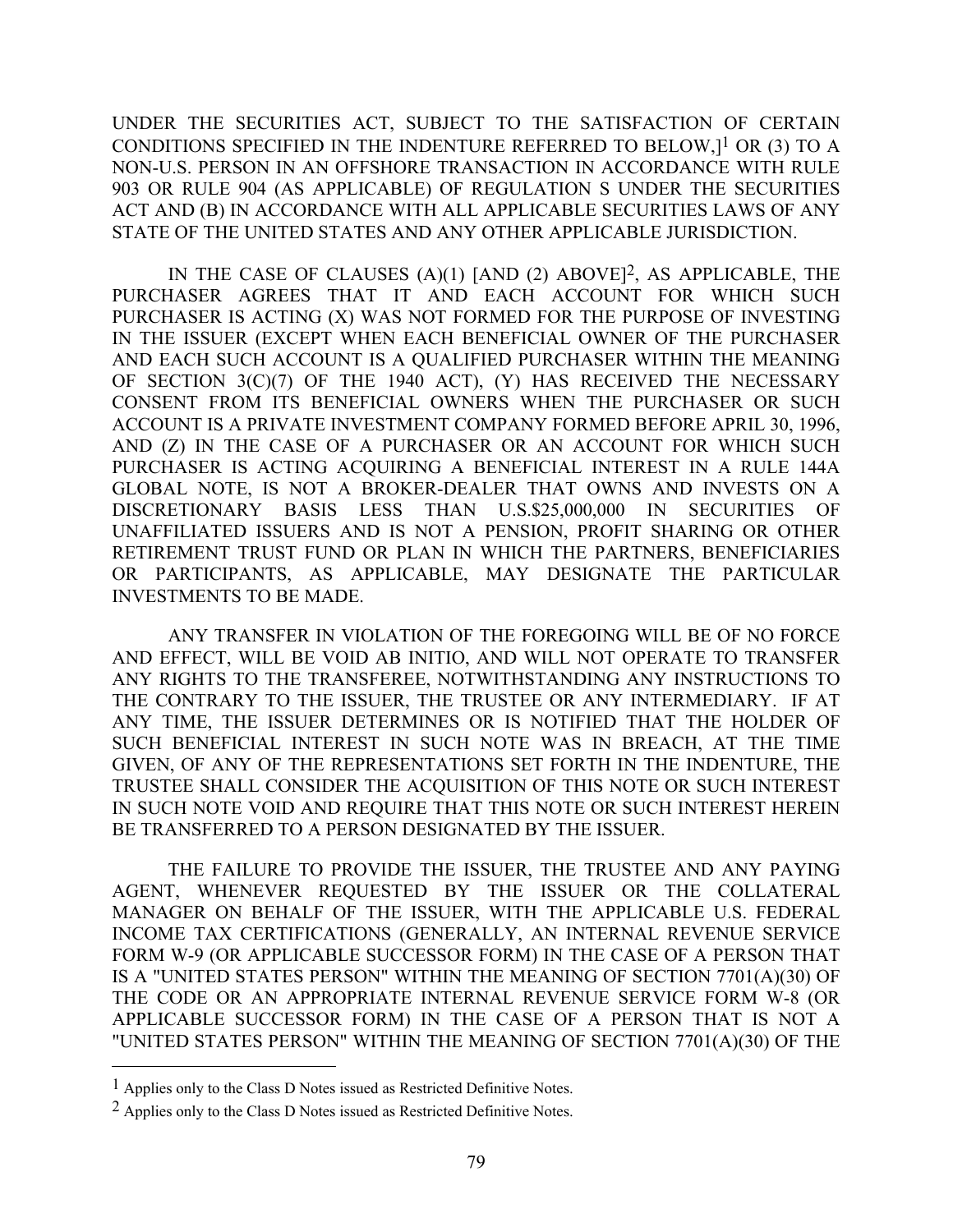CODE) SHALL RESULT IN U.S. FEDERAL BACK-UP WITHHOLDING FROM PAYMENTS TO THE HOLDER IN RESPECT OF THIS NOTE.

The Class A Notes, Class B Notes and the Class C Notes will bear the following additional legend:

THE ACQUISITION OF THE NOTES BY, OR ON BEHALF OF, OR WITH THE ASSETS OF ANY EMPLOYEE BENEFIT PLAN THAT IS DEFINED IN SECTION 3(3) OF THE EMPLOYEE RETIREMENT INCOME SECURITY ACT OF 1974, AS AMENDED ("ERISA"), AND SUBJECT TO TITLE I OF ERISA, ANY PLAN THAT IS DEFINED IN SECTION 4975(e)(1) OF THE INTERNAL REVENUE CODE OF 1986, AS AMENDED (THE "CODE"), AND SUBJECT TO SECTION 4975 OF THE CODE, OR ANY ENTITY WHOSE UNDERLYING ASSETS INCLUDE "PLAN ASSETS" BY REASON OF SUCH EMPLOYEE BENEFIT PLAN'S OR PLAN'S INVESTMENT IN THE ENTITY, OR ANY GOVERNMENTAL, CHURCH, NON-U.S. OR OTHER PLAN SUBJECT TO FEDERAL, STATE, LOCAL OR NON-U.S. LAW SUBSTANTIALLY SIMILAR TO SECTION 406 OF ERISA OR SECTION 4975 OF THE CODE IS PROHIBITED UNLESS SUCH PURCHASE, HOLDING AND SUBSEQUENT DISPOSITION OF THE NOTES WOULD NOT RESULT IN ANY NON-EXEMPT PROHIBITED TRANSACTION UNDER SECTION 406 OF ERISA OR UNDER SECTION 4975 OF THE CODE (OR IN THE CASE OF A GOVERNMENTAL, CHURCH OR OTHER PLAN, A NON-EXEMPT VIOLATION UNDER ANY SUBSTANTIALLY SIMILAR FEDERAL, STATE, LOCAL OR NON-U.S. LAW).

The Class D Notes will bear the following additional legend:

EACH PURCHASER AND EACH SUBSEQUENT TRANSFEREE WILL BE DEEMED TO HAVE REPRESENTED AND WARRANTED AT THE TIME OF ITS PURCHASE AND THROUGHOUT THE PERIOD THAT IT HOLDS SUCH NOTE OR ANY INTEREST THEREIN, THAT: (1) EITHER (A) IT IS NOT (I) AN EMPLOYEE BENEFIT PLAN (AS DEFINED IN SECTION 3(3) OF THE EMPLOYEE RETIREMENT INCOME SECURITY ACT OF 1974, AS AMENDED, ("ERISA")) THAT IS SUBJECT TO THE FIDUCIARY RESPONSIBILITY PROVISIONS OF ERISA, (II) A PLAN AS DEFINED IN SECTION 4975(e)(1) OF THE INTERNAL REVENUE CODE OF 1986, AS AMENDED (THE "CODE"), THAT IS SUBJECT TO SECTION 4975 OF THE CODE, (III) ANY ENTITY WHOSE UNDERLYING ASSETS INCLUDE "PLAN ASSETS" BY REASON OF ANY SUCH EMPLOYEE BENEFIT PLAN'S OR PLAN'S INVESTMENT IN THE ENTITY OR (IV) A "BENEFIT PLAN INVESTOR" AS SUCH TERM IS OTHERWISE DEFINED IN ANY REGULATIONS PROMULGATED BY THE U.S. DEPARTMENT OF LABOR UNDER SECTION 3(42) OF ERISA OR (B) IT IS AN INSURANCE COMPANY ACTING ON BEHALF OF ITS GENERAL ACCOUNT AND ITS PURCHASE AND HOLDING OF THIS NOTE, OR AN INTEREST THEREIN, ARE ELIGIBLE FOR EXEMPTIVE RELIEF UNDER PROHIBITED TRANSACTION CLASS EXEMPTION 95-60 OR SOME OTHER APPLICABLE EXEMPTION AND, (I) AS OF THE DATE IT ACQUIRES THIS NOTE, OR ANY INTEREST THEREIN, LESS THAN 25 PERCENT OF THE ASSETS OF SUCH GENERAL ACCOUNT CONSTITUTE "PLAN ASSETS" (AS DEFINED IN THE PLAN ASSET REGULATIONS ISSUED BY THE U.S. DEPARTMENT OF LABOR SET FORTH AT 29 C.F.R. SECTION 2510.3-101), (II) IT AGREES THAT IF, AFTER ITS INITIAL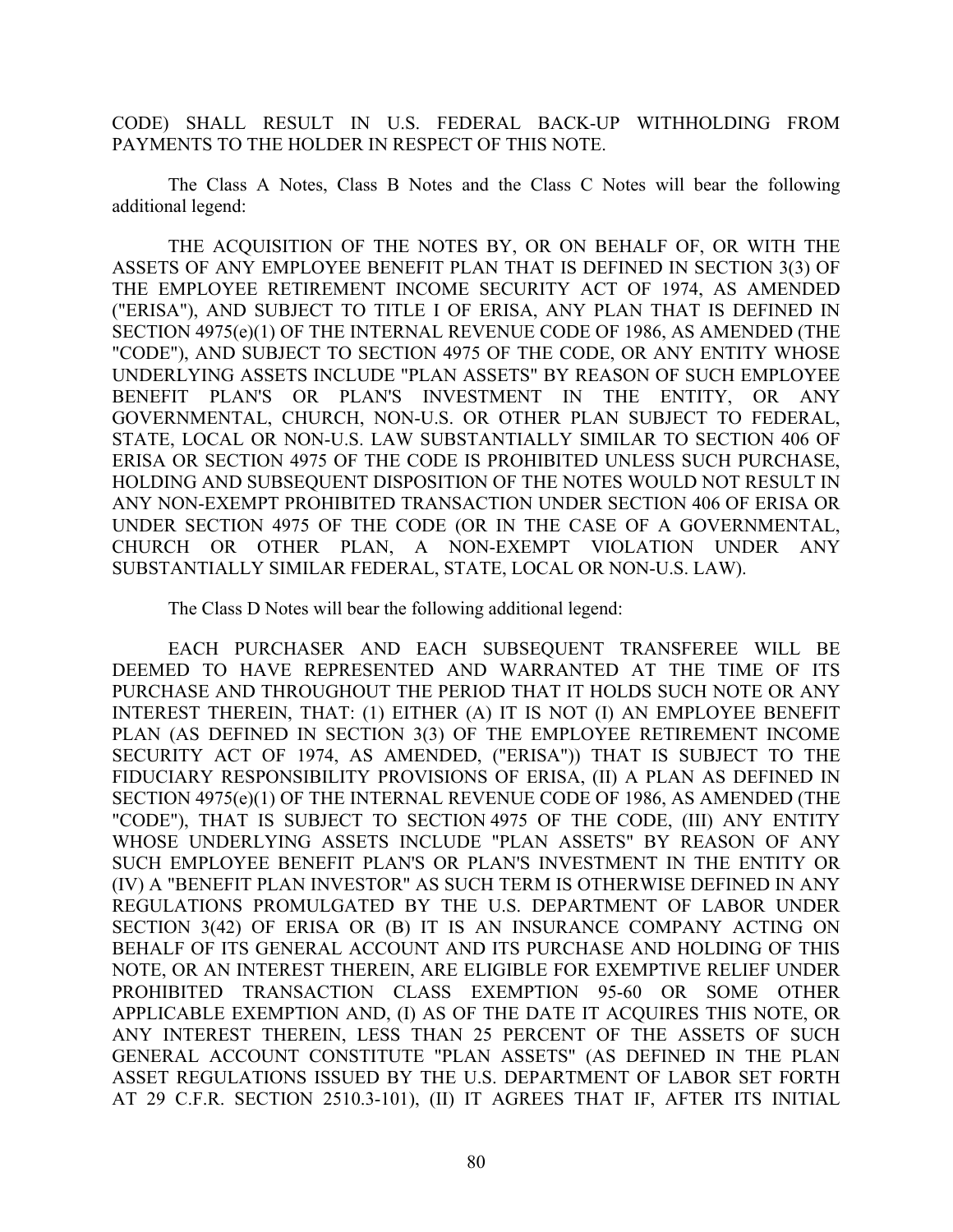ACQUISITION OF THIS NOTE, OR ANY INTEREST THEREIN, AT ANY TIME DURING ANY MONTH 25 PERCENT OR MORE OF THE ASSETS OF SUCH GENERAL ACCOUNT CONSTITUTE "PLAN ASSETS", THEN SUCH INSURANCE COMPANY SHALL, IN A MANNER CONSISTENT WITH THE RESTRICTIONS ON TRANSFER SET FORTH HEREIN, DISPOSE OF ALL OF THESE NOTES AND ANY INTEREST THEREIN, HELD IN ITS GENERAL ACCOUNT BY THE END OF THE NEXT FOLLOWING MONTH, AND (III) IT IS NOT A PERSON WHO HAS DISCRETIONARY AUTHORITY OR CONTROL WITH RESPECT TO THE ASSETS OF THE ISSUER OR ANY PERSON WHO PROVIDES INVESTMENT ADVICE FOR A FEE (DIRECT OR INDIRECT) WITH RESPECT TO SUCH ASSETS OR AN AFFILIATE OF SUCH A PERSON OR (C) IF IT IS A GOVERNMENTAL, CHURCH, NON-U.S. OR OTHER PLAN WHICH IS SUBJECT TO ANY FEDERAL, STATE, LOCAL OR NON-U.S. LAW SUBSTANTIALLY SIMILAR TO TITLE I OF ERISA OR SECTION 4975 OF THE CODE, ITS PURCHASE AND HOLDING OF SUCH NOTES WILL NOT CONSTITUTE OR RESULT IN A NON-EXEMPT VIOLATION UNDER ANY SUCH SUBSTANTIALLY SIMILAR FEDERAL, STATE, LOCAL OR NON-U.S. LAW AND (2) IT WILL NOT SELL OR OTHERWISE TRANSFER ANY SUCH NOTE OR INTEREST TO ANY PERSON WHO CANNOT SATISFY THESE SAME FOREGOING REPRESENTATIONS, WARRANTIES AND COVENANTS.

In addition, the Class A-1 Revolving Notes will bear the following additional legend:

PRINCIPAL OF THIS NOTE IS PAYABLE AS SET FORTH IN THE INDENTURE. THE AGGREGATE PRINCIPAL AMOUNT OF THIS NOTE WILL BE INCREASED AS AND WHEN THE HOLDER HEREOF ADVANCES FUNDS IN CONNECTION WITH A BORROWING AND WILL BE DECREASED AS AND WHEN ANY PRINCIPAL IS PAID IN RESPECT OF THIS NOTE, IN EACH CASE PURSUANT TO THE INDENTURE AND THE CLASS A-1 REVOLVING NOTE" PURCHASE AGREEMENT REFERRED TO HEREIN. ACCORDINGLY, THE OUTSTANDING PRINCIPAL OF THIS NOTE AT ANY TIME MAY BE DIFFERENT THAN THE AMOUNT SHOWN ON THE FACE HEREOF. ANY PERSON ACQUIRING THIS NOTE DURING THE REINVESTMENT PERIOD MAY ASCERTAIN ITS CURRENT PRINCIPAL AMOUNT BY INQUIRY OF THE TRUSTEE. IN ADDITION, NO RESALE OR TRANSFER OF THE CLASS A-1 REVOLVING NOTES MAY BE EFFECTED UNLESS THE COLLATERAL MANAGER HAS PROVIDED ITS WRITTEN CONSENT THERETO, SUCH CONSENT NOT TO BE UNREASONABLY WITHHELD OR DELAYED.

In addition, each Senior Note represented by an interest in a Rule 144A Global Note or a Regulation S Global Note will bear the following additional legend:

UNLESS THIS CERTIFICATE IS PRESENTED BY AN AUTHORIZED REPRESENTATIVE OF THE DEPOSITORY TRUST COMPANY, A NEW YORK CORPORATION ("DTC"), TO THE ISSUER OR ITS AGENT FOR REGISTRATION OF TRANSFER, EXCHANGE, OR PAYMENT, AND ANY CERTIFICATE ISSUED IS REGISTERED IN THE NAME OF CEDE & CO. OR IN SUCH OTHER NAME AS IS REQUESTED BY AN AUTHORIZED REPRESENTATIVE OF DTC (AND ANY PAYMENT IS MADE TO CEDE & CO. OR TO SUCH OTHER ENTITY AS IS REQUESTED BY AN AUTHORIZED REPRESENTATIVE OF DTC), ANY TRANSFER, PLEDGE, OR OTHER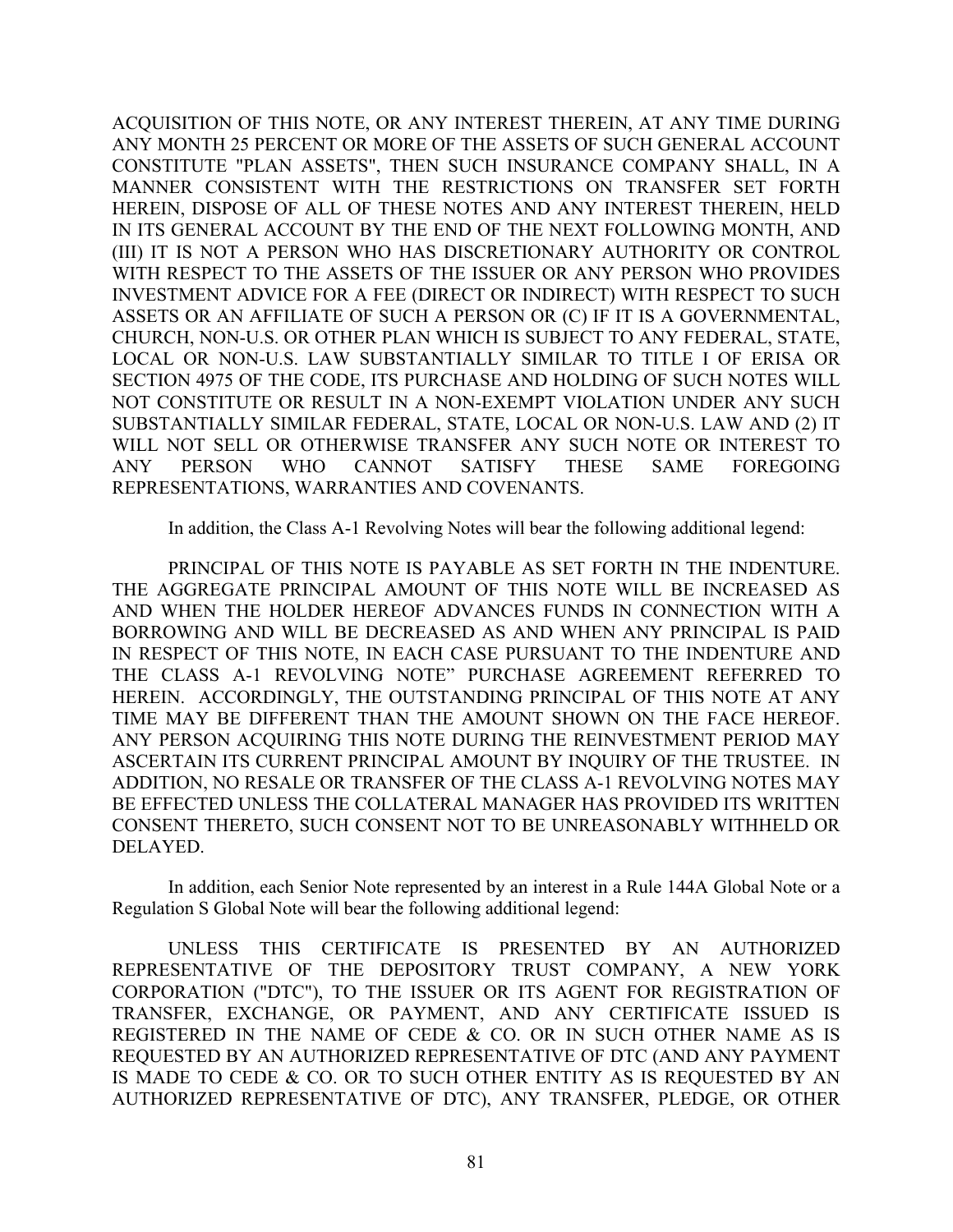# USE HEREOF FOR VALUE OR OTHERWISE BY OR TO ANY PERSON IS WRONGFUL INASMUCH AS THE REGISTERED OWNER HEREOF, CEDE & CO., HAS AN INTEREST HEREIN.

(m) The purchaser understands that, in the event that at any time the Issuer or the Trustee determines that (1) the purchaser or subsequent transferee was in breach, at the time given, of any of the representations or agreements set forth above or (2) a purported transfer of the Senior Notes is made to a transferee that does not comply with the representations and agreements set forth above or with the applicable provisions of the Indenture, then in each instance, the Trustee shall consider the acquisition or purported transfer of the related Senior Notes null and void *ab initio* and require that the related Notes be transferred to a person designated by the Issuer.

## **Class E Notes**

Each purchaser or subsequent transferee of Class E Notes will be deemed to have made (or, in the case of a purchaser or subsequent transferee of a Class E-1 Note in the form of a Restrictive Definitive Note, will make) the representations and agreements applicable to such purchaser as follows:

(a) The purchaser is acquiring the Class E Notes for its own account or for one or more accounts, as to each of which the purchaser exercises sole investment discretion, and in a minimum denomination of not less than the amount permitted by the Indenture for the purchaser and for each such account. Each of the purchaser and any accounts for which the purchaser is acquiring the Class E Notes either (1) solely in the case of the Class E-1 Notes, is a "qualified purchaser" (as defined in Section  $2(a)(51)(A)$  of the Investment Company Act of 1940, as amended) that is also (x) an "accredited investor" (within the meaning of Rule 501 of Regulation D under the Securities Act, or an entity all of whose equity owners are such accredited investors) or (y) a "qualified institutional buyer" (as defined in Rule 144A under the Securities Act), or (2) is not a U.S. Person (as defined in Regulation S under the Securities Act) and is purchasing the Class E Notes in an offshore transaction in compliance with Regulation S pursuant to Rule 903 or 904 thereof, and in compliance with all applicable laws in any jurisdiction in which the purchaser or any such account resides or is located.

(b) The purchaser has consulted with its own legal, regulatory, tax, business, investment, financial, and accounting advisors to the extent it has deemed necessary, and it has made its own investment decisions (including decisions regarding the suitability of any transaction pursuant to the Indenture) based upon its own judgment and upon any advice from such advisors as it has deemed necessary and not upon any view expressed by any other person. The purchaser is purchasing the Class E Notes with a full understanding of all of the terms, conditions and risks thereof (economic and otherwise), and the purchaser and any accounts for which it is acting are capable of assuming and willing to assume (financially and otherwise) those risks, including the loss of all or a substantial part of its investment under certain circumstances.

(c) The purchaser understands that the Class E Notes are being offered only in transactions not involving any public offering in the United States within the meaning of the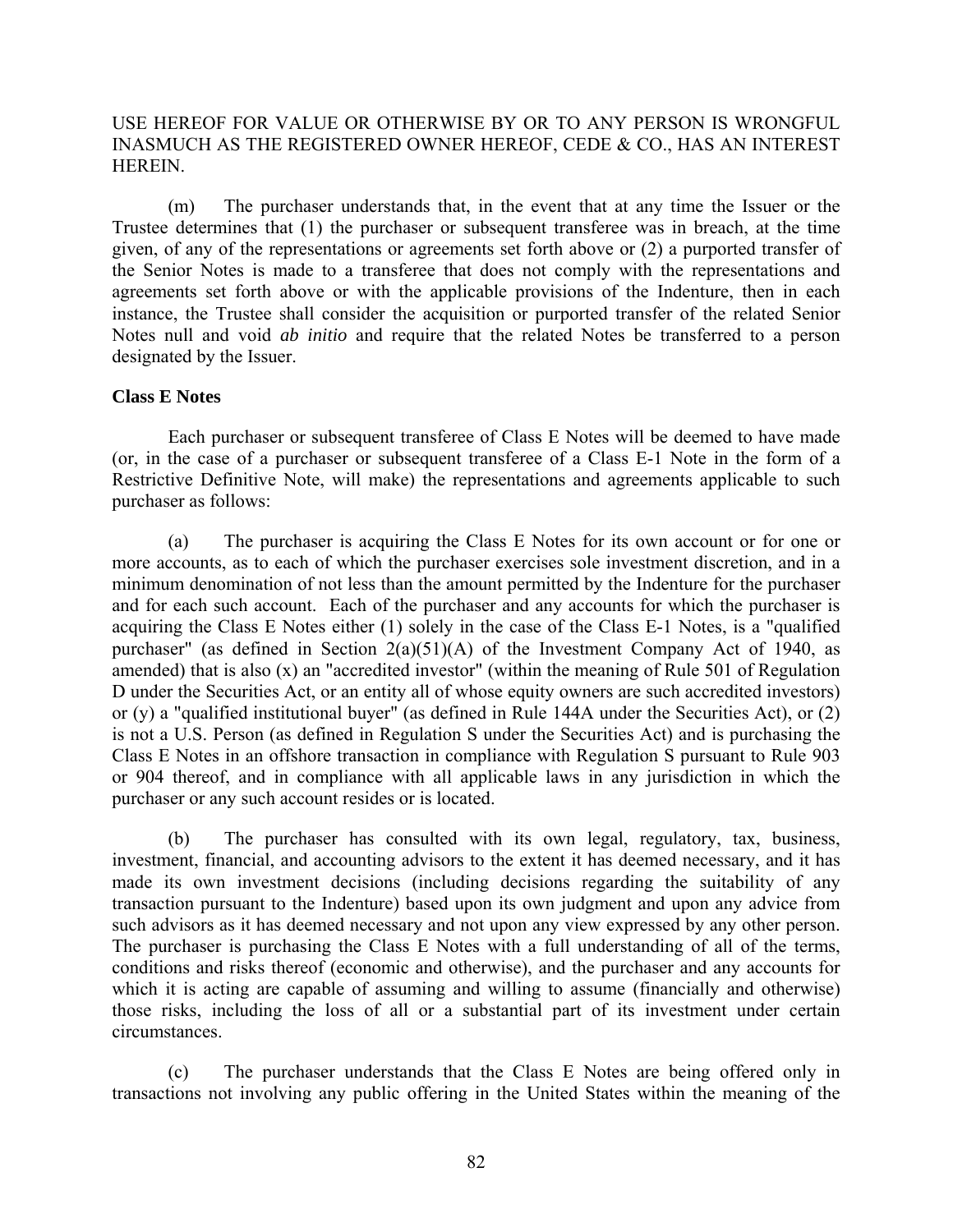Securities Act and is not purchasing the Class E Notes with a view to the resale, distribution or other disposition thereof in violation of the Securities Act. The Class E Notes have not been and will not be registered under the Securities Act, and, if in the future the purchaser decides to offer, resell, pledge or otherwise transfer the Class E Notes, such Class E Notes may be offered, resold, pledged or otherwise transferred only in accordance with the legend on such Class E Notes described in paragraph (l) below. The purchaser acknowledges that no representation is made by the Issuer or the Placement Agent as to the availability of any exemption under the Securities Act or any state securities laws for resale of the Class E Notes.

(d) The purchaser has had access to such financial and other information concerning the Issuer and the Class E Notes as it deemed necessary or appropriate in order to make an informed investment decision with respect to its purchase of the Class E Notes, including an opportunity to ask questions of and request information from the Issuer and the Collateral Manager.

(e) In connection with the purchase of the Class E Notes (*provided* that no such representations are made with respect to the Collateral Manager by any managed account of the Collateral Manager), none of the Issuer, the Placement Agent, the Collateral Manager, the Trustee (except to the extent of its capacity as indenture trustee under the Indenture), the Collateral Administrator or the Company Administrator (1) is acting as a fiduciary or financial or investment advisor for the purchaser, (2) has given to the purchaser (directly or indirectly through any other person) any assurance, guarantee, or representation whatsoever as to the expected or projected success, profitability, return, performance, result, effect, consequence, or benefit (including legal, regulatory, tax, financial, accounting or otherwise) of its purchase and (3) has given any advice, counsel or representations (whether written or oral) other than, in the case of the Issuer, in a current private placement memorandum for such Notes and any representations expressly set forth in a written agreement with such party.

(f) If the purchaser is a U.S. Person (as defined in Regulation S under the Securities Act) acquiring Class E-1 Notes in the form of Restricted Definitive Notes: (x) the purchaser (and each account for which the purchaser is acquiring the Class E Notes) was not formed solely for the purpose of investing in the Class E Notes, and is not a (1) partnership, (2) common trust fund or (3) special trust, pension fund or retirement plan in which the partners, beneficiaries or participants, as applicable, may designate the particular investments to be made, and the Class E Notes purchased directly or indirectly by it constitute an investment of no more than 40% of the purchaser's (and each such account's) assets and (y) the purchaser (and each such account) will not hold the Class E Notes for the benefit of any other person, shall be the sole beneficial owner thereof for all purposes, and shall not sell participation interests in the Class E Notes or enter into any other arrangement pursuant to which any other person shall be entitled to a beneficial interest in the distributions on the Class E Notes, unless the Issuer in its sole discretion expressly otherwise permits in writing.

(g) The Class E-1 Notes may not at any time be resold, pledged or transferred to U.S. Persons that are not (i) qualified institutional buyers who are also qualified purchasers or (ii) accredited investors who are also qualified purchasers. The Class E-2 Notes may not at anytime be resold, pledged or transferred to U.S. Persons. The purchaser must inform a prospective transferee of the transfer restrictions. Before any interest in a Regulation S Global Note may be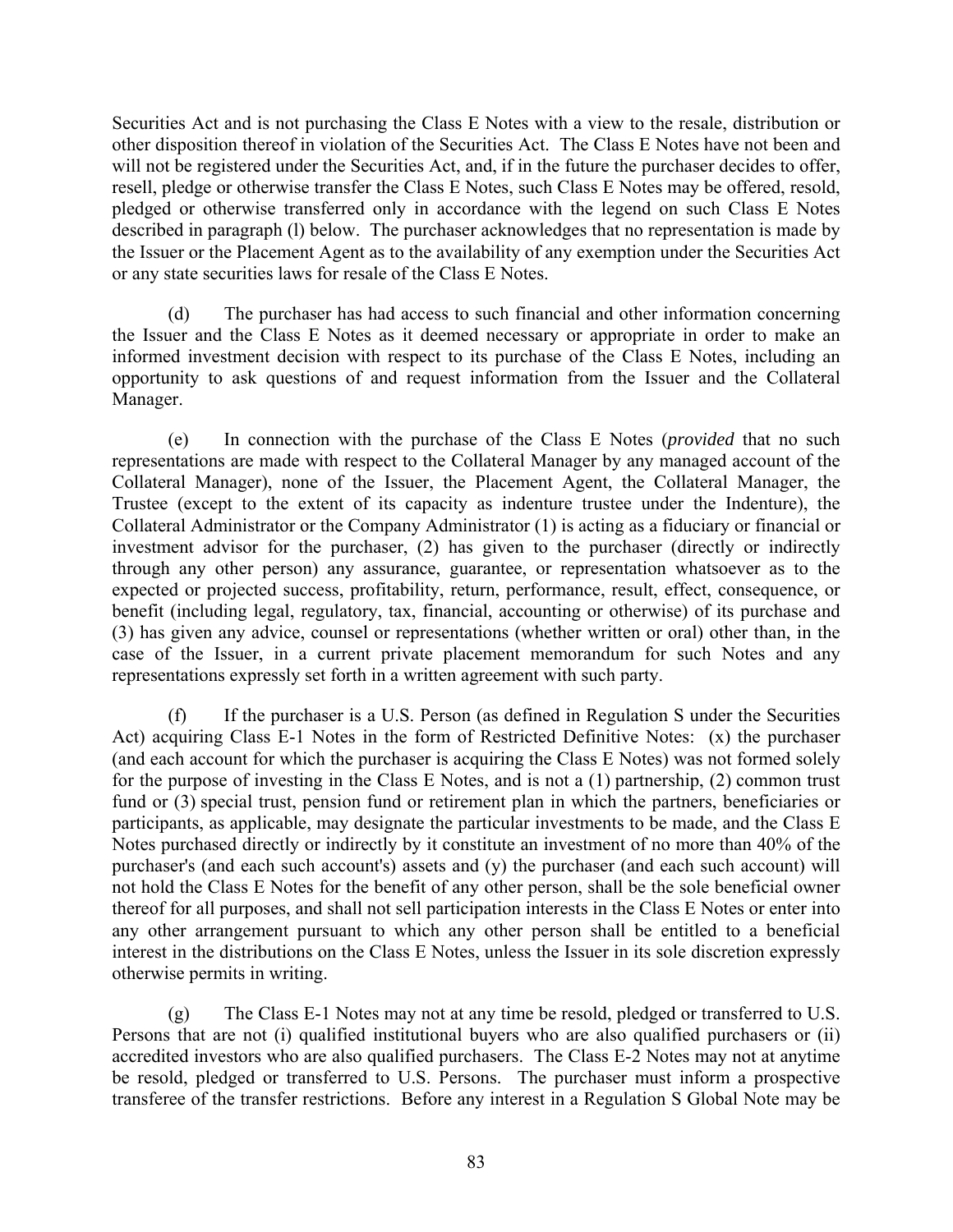offered, resold, pledged or otherwise transferred to a person who takes delivery in the form of a Definitive Note, before any interest in a Definitive Note may be offered, resold, pledged or otherwise transferred to a person who takes delivery in the form of a Regulation S Global Note, and before any interest in a Class E Note may be offered, resold, pledged or otherwise transferred to a person who takes delivery in the form of a Definitive Note, the purchaser will obtain from the transferee a certificate substantially in the applicable form provided in the Indenture, a copy of which must be provided to the Trustee and the Issuer.

(h) Each purchaser, at the time of its purchase and throughout the period that it holds such Class E Notes or any interest therein: (1) either (a) it is not a Benefit Plan Investor, (b) it is an insurance company acting on behalf of its general account and its purchase and holding of a Class E Note, or an interest therein, are eligible for exemptive relief under PTCE 95-60 or some other applicable exemption and, (i) as of the date it acquires a Class E Note or any interest therein, less than 25 percent of the assets of such general account constitute "plan assets" (as defined in the Plan Asset Regulations), (ii) it agrees that if, after its initial acquisition of a Class E Note or any interest therein, at any time during any month, 25 percent or more of the assets of such general account constitute "plan assets", then such insurance company shall, in a manner consistent with the restrictions on transfer set forth herein, dispose of all of the Class E Notes or any interest therein, held in its general account by the end of the next following month, and (iii) it is not a Controlling Person or (c) if it is a governmental, church, non-U.S. or other plan which is subject to any federal, state, local or non-U.S. law substantially similar to Title I of ERISA or Section 4975 of the Code, its purchase and holding of such Class E Notes will not constitute or result in a non-exempt violation under any such substantially similar federal, state, local or non-U.S. law and (2) it will not sell or otherwise transfer any such Class E Note or any interest therein to any person who cannot satisfy these same foregoing representations, warranties and covenants. Any purported purchase or transfer of Class E Notes that does not comply with the foregoing shall be null and void ab initio and will vest in the transferee no rights against the Trustee or the Issuer. No Benefit Plan Investor or Controlling Person will be permitted to purchase the Class E Notes unless its purchase, holding and disposition of such Class E Notes will not cause participation by Benefit Plan Investors to be "significant" within the meaning of the Plan Asset Regulations. The documents related to the issuance of the Class E Notes permit the Issuer to require that (1) any person acquiring Class E Notes who is determined to be a Benefit Plan Investor (other an insurance company acting on behalf of its general account that satisfies the requirement described herein) or (2) any person acquiring a Class E Note that is an insurance company acting on behalf of its general account who is determined to be a Controlling Person or (3) any person acquiring a Class E Note that is an insurance company acting on behalf of its general account and if, at any time during any month, 25% or more of the assets of such general account constitute "plan assets" sell such Class E Note or any interest therein to a transferee who meets all applicable transfer restrictions and, if such person does not comply with such demand within the time period as specified herein and/or in the applicable documents, the Issuer may sell such person's interest in such Class E Notes to a transferee who will comply with the applicable transfer restrictions.

(i) Each purchaser or subsequent transferee of a Class E Note in the form of Definitive Notes that is acquiring, directly or in conjunction with affiliates, more than 33⅓ percent of the aggregate outstanding amount of the Class E Notes will make a representation to the effect that it is not an Affected Bank. Each purchaser or subsequent transferee of a Class E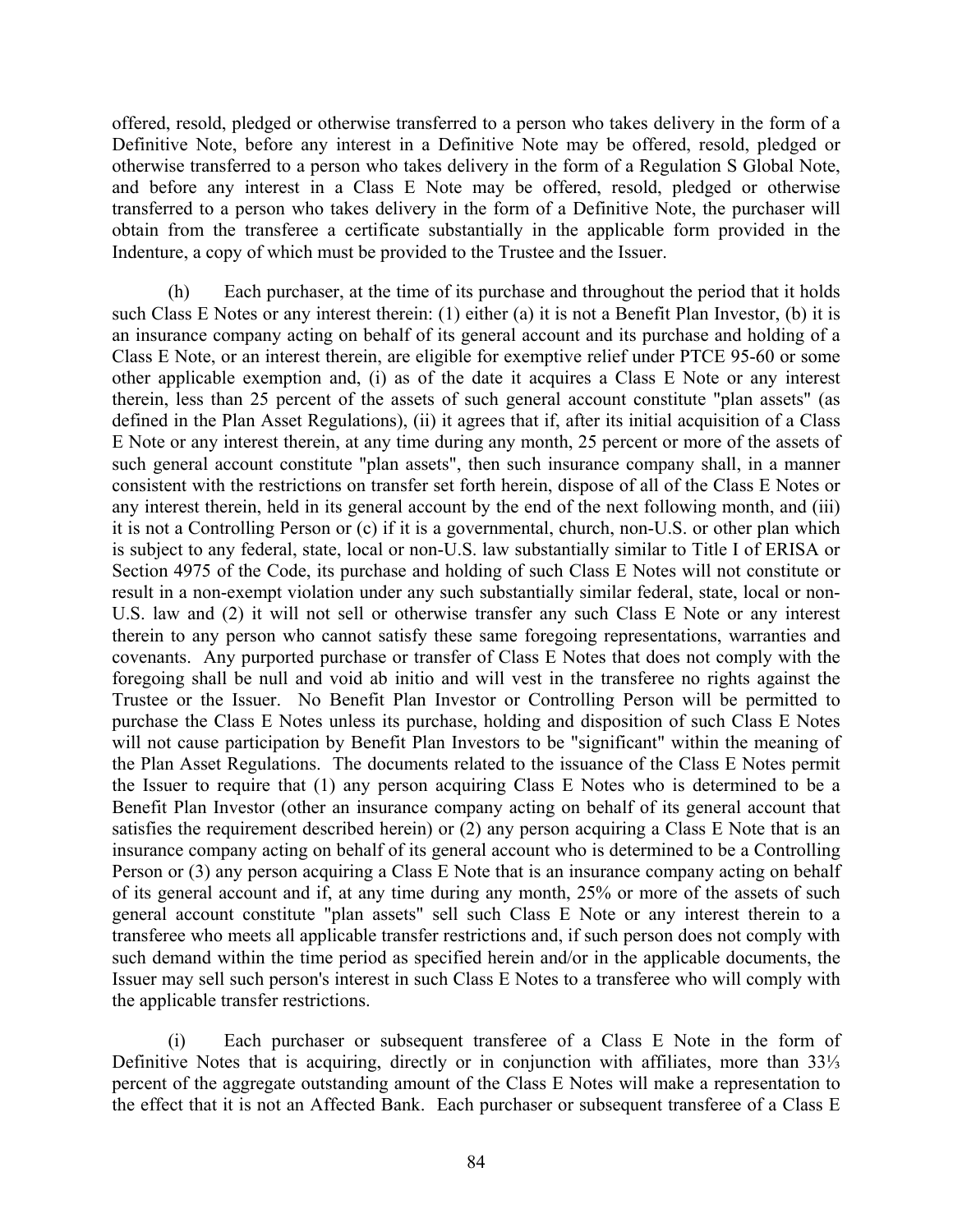Note in the form of Global Notes that is acquiring, directly or in conjunction with affiliates, more than 33⅓ percent of the aggregate outstanding amount of the Class E Notes will be deemed to make a representation to the effect that it is not an Affected Bank.

(j) The purchaser will, upon request, provide the Issuer (or the Trustee or other authorized representative acting on behalf of the Issuer) with such information as the Issuer deems necessary to verify the identity of the purchaser and the source of the payment of subscription monies, or as the Issuer deems necessary to comply with any customer identification programs required by any government entity or self-regulatory organization having or purporting to have authority over the Issuer, including, without limitation, the Financial Crimes Enforcement Network and/or the SEC, or as the Issuer deems required under any anti-money laundering legislation and regulation of the Cayman Islands. It will not object to the provision at any time by the Issuer (or the Trustee or other authorized representative acting on behalf of the Issuer) of the general information provided by it pursuant to the immediately preceding sentence or of any additional information requested from the Issuer, in response to a request pursuant to the provisions of the "*Uniting and Strengthening America by Providing Appropriate Tools Required to Intercept and Obstruct Terrorism Act of 2001*" (if it is applicable to the Issuer) or pursuant to any other statue or regulation applicable to the Issuer, from any government entity or self-regulatory organization for information provided by the purchaser to the Issuer (or the Trustee or other authorized representative acting on behalf of the Issuer). It acknowledges that, in the event of delay or failure by such purchaser to produce any information required for verification purposes, an application for purchase or transfer of Class E Notes and the subscription monies relating thereto may be refused.

(k) The purchaser acknowledges that it is the purchaser's intent and that it understands it is the intent of the Issuer that, for purposes of U.S. federal, state and local income and franchise taxes and any other income taxes, the Issuer will be treated as a corporation and the Class E Notes will be treated as equity in the Issuer; and the purchaser agrees to such treatment and agrees to take no action inconsistent with such treatment. The purchaser understands that the Issuer may require certification acceptable to it (i) to permit the Issuer to make payments to it without, or at a reduced rate of, withholding or (ii) to enable the Issuer to qualify for a reduced rate of withholding in any jurisdiction from or through which the Issuer receives payments on its assets.

(l) The Class E Notes will bear a legend to the following effect unless the Issuer determines otherwise in compliance with applicable law:

THIS NOTE HAS NOT BEEN AND WILL NOT BE REGISTERED UNDER THE UNITED STATES SECURITIES ACT OF 1933, AS AMENDED (THE "SECURITIES ACT"), AND THE ISSUER HAS NOT BEEN REGISTERED AS AN INVESTMENT COMPANY UNDER THE UNITED STATES INVESTMENT COMPANY ACT OF 1940, AS AMENDED (THE "1940 ACT"). THE HOLDER HEREOF, BY PURCHASING THIS NOTE, AGREES FOR THE BENEFIT OF THE ISSUER THAT SUCH NOTE MAY BE OFFERED, SOLD, PLEDGED OR OTHERWISE TRANSFERRED, ONLY [(1) TO A PERSON WHOM THE SELLER REASONABLY BELIEVES IS A QUALIFIED INSTITUTIONAL BUYER WITHIN THE MEANING OF RULE 144A UNDER THE SECURITIES ACT PURCHASING FOR ITS OWN ACCOUNT OR FOR THE ACCOUNT OF A QUALIFIED INSTITUTIONAL BUYER,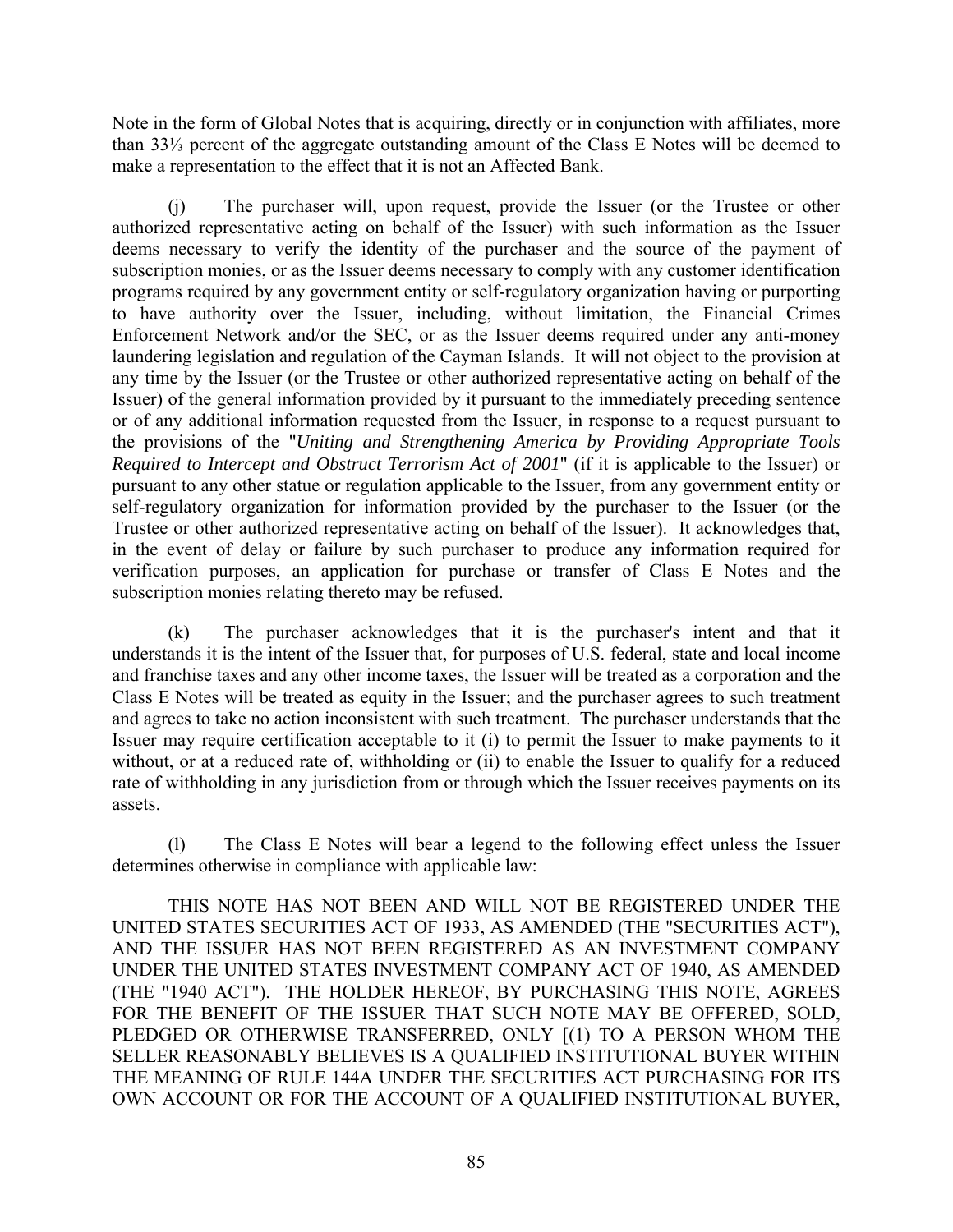IN A TRANSACTION MEETING THE REQUIREMENTS OF RULE 144A UNDER THE SECURITIES ACT, OR (2) TO AN ACCREDITED INVESTOR (AS DEFINED IN REGULATION D UNDER THE SECURITIES ACT), IN A TRANSACTION EXEMPT FROM REGISTRATION UNDER THE SECURITIES ACT OR (3)<sup>13</sup> IN AN OFFSHORE TRANSACTION COMPLYING WITH RULE 903 OR RULE 904 OF REGULATION S OF THE SECURITIES ACT, [AND, IN THE CASE OF CLAUSES (1) AND (2), IN AN AMOUNT OF NOT LESS THAN THE MINIMUM DENOMINATIONS SET FORTH IN THE INDENTURE AND IN EACH CASE, IN ACCORDANCE WITH ANY APPLICABLE SECURITIES LAWS OF ANY STATE OF THE UNITED STATES OR ANY JURISDICTION. IN THE CASE OF CLAUSES (1) AND (2) ABOVE, AS APPLICABLE, THE PURCHASER AGREES THAT IT AND EACH ACCOUNT FOR WHICH SUCH PURCHASER IS ACTING (X) IS A QUALIFIED PURCHASER WITHIN THE MEANING OF SECTION 3(C)(7) OF THE 1940 ACT, (Y) WAS NOT FORMED FOR THE PURPOSE OF INVESTING IN THE ISSUER (EXCEPT WHEN EACH BENEFICIAL OWNER OF THE PURCHASER AND EACH SUCH ACCOUNT IS A QUALIFIED PURCHASER WITHIN THE MEANING OF SECTION 3(C)(7) OF THE 1940 ACT), AND (Z) HAS RECEIVED THE NECESSARY CONSENT FROM ITS BENEFICIAL OWNERS WHEN THE PURCHASER OR SUCH ACCOUNT IS A PRIVATE INVESTMENT COMPANY FORMED BEFORE APRIL 30, 1996, AND IN A TRANSACTION THAT MAY BE EFFECTED WITHOUT LOSS OF ANY APPLICABLE 1940 ACT EXEMPTION.]4 ANY TRANSFER IN VIOLATION OF THE FOREGOING WILL BE OF NO FORCE AND EFFECT, WILL BE VOID AB INITIO AND WILL NOT OPERATE TO TRANSFER ANY RIGHTS TO THE TRANSFEREE, NOTWITHSTANDING ANY INSTRUCTIONS TO THE CONTRARY TO THE ISSUER, THE TRUSTEE OR ANY INTERMEDIARY. EACH TRANSFEROR OF THIS NOTE WILL PROVIDE NOTICE OF THE TRANSFER RESTRICTIONS SET FORTH HEREIN, IN THE INDENTURE TO ITS TRANSFEREE. IN ADDITION TO THE FOREGOING, THE ISSUER MAINTAINS THE RIGHT TO RESELL ALL OR ANY PORTION OF THIS NOTE PREVIOUSLY TRANSFERRED TO NON-PERMITTED HOLDERS (AS DEFINED IN THE INDENTURE) IN ACCORDANCE WITH AND SUBJECT TO THE TERMS OF THE INDENTURE.

[IF THE TRANSFER OF THIS NOTE IS TO BE MADE PURSUANT TO CLAUSE (1) OR (2) OF THE PRECEDING PARAGRAPH, THE TRANSFEREE OF THIS NOTE WILL BE REQUIRED TO EXECUTE AND DELIVER TO THE ISSUER AND THE TRUSTEE A CERTIFICATE, SUBSTANTIALLY IN THE FORM OF AN EXHIBIT TO THE INDENTURE, STATING THAT, AMONG OTHER THINGS, THE TRANSFEREE IS (1) (X) A QUALIFIED INSTITUTIONAL BUYER WITHIN THE MEANING OF RULE 144A UNDER THE SECURITIES ACT PURCHASING FOR ITS OWN ACCOUNT OR FOR THE ACCOUNT OF A QUALIFIED INSTITUTIONAL BUYER OR (Y) AN ACCREDITED INVESTOR (AS DEFINED IN REGULATION D UNDER THE SECURITIES ACT) AND (2) A QUALIFIED PURCHASER WITHIN THE MEANING OF SECTION 3(C)(7) OF THE 1940 ACT. ANY PURPORTED TRANSFER OF THIS NOTE TO A TRANSFEREE THAT DOES NOT COMPLY WITH THE REQUIREMENTS SET FORTH ABOVE SHALL BE NULL

 $\overline{a}$ 

<sup>3</sup> Applies only to Class E-1 Notes.

<sup>4</sup> Applies only to Class E-1 Notes.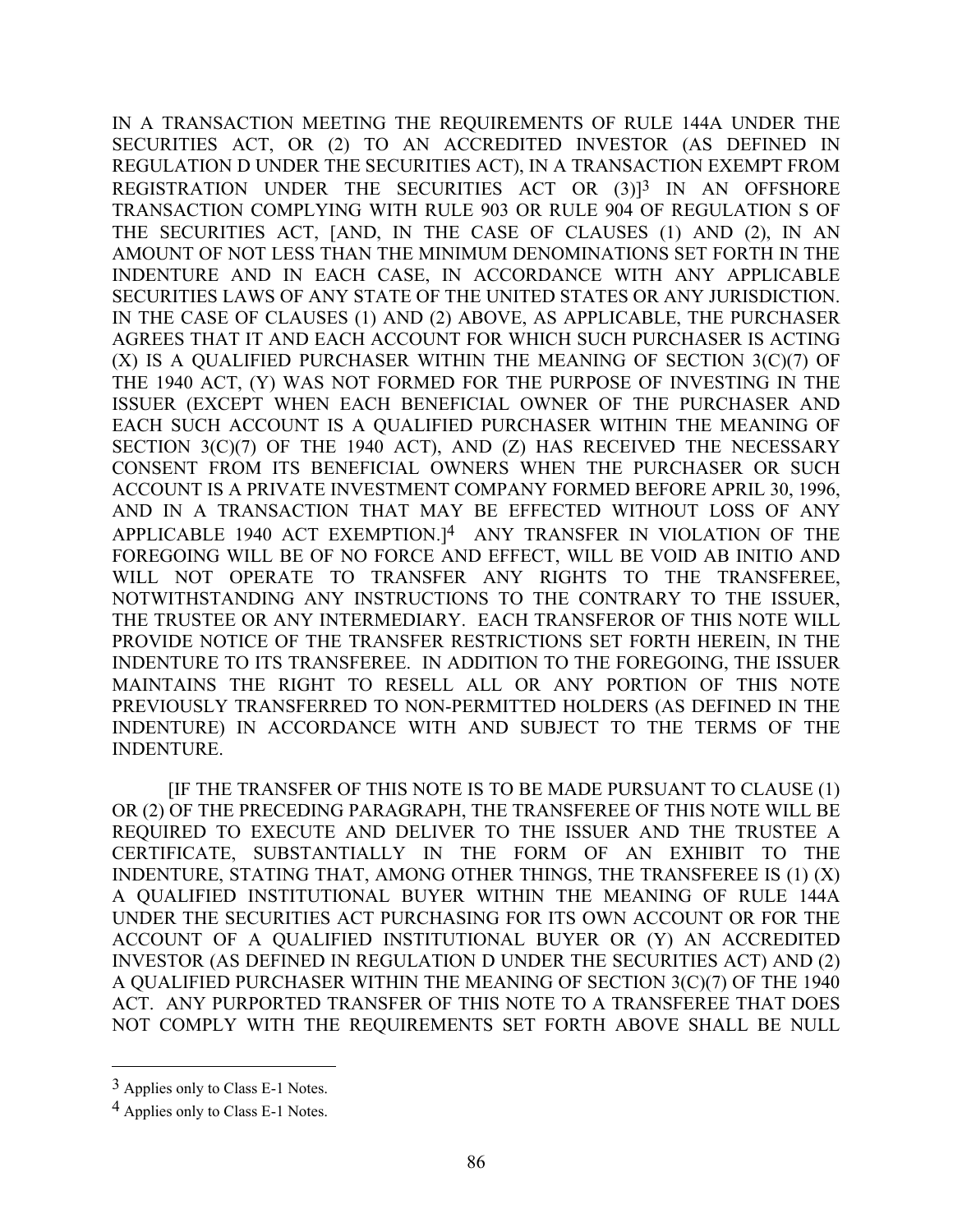AND VOID AB INITIO AND WILL VEST IN THE TRANSFEREE NO RIGHTS AGAINST THE TRUSTEE OR THE ISSUER.<sup>[5]</sup>

[BY ACCEPTING THIS NOTE, THE PURCHASER (A) REPRESENTS THAT NEITHER THE PURCHASER NOR ANY OF ITS AFFILIATES WILL BE TREATED AS A U.S. SHAREHOLDER AS DEFINED IN SECTION 951(b) OF THE CODE, AND (B) COVENANTS THAT (I) SUCH PURCHASER SHALL NOT, AT ANY TIME THAT IT IS A HOLDER OF THE CLASS E-2 NOTES, PERMIT OR CAUSE THE LEGAL STATUS OF SUCH PURCHASER OR ANY OF ITS AFFILIATES TO CHANGE, BY REORGANIZATION, RECAPITALIZATION, ACQUISITION, OR OTHERWISE, IN A MANNER THAT WILL CAUSE SUCH PURCHASER OR ANY OF ITS AFFILIATES TO BE TREATED AS A "U.S. SHAREHOLDER" AS DEFINED IN SECTION 951(b) OF THE CODE (PROVIDED THAT WITH RESPECT TO THIS COVENANT IN CLAUSE (B)(I), THE INITIAL HOLDER OF A MAJORITY OF THE CLASS E-2 NOTES MAY HOLD THE CLASS E-2 NOTES FOR UP TO 20 DAYS IN THE AGGREGATE IN ANY TWELVE MONTH PERIOD DURING WHICH SUCH HOLDER OR ANY OF ITS AFFILIATES IS A U.S. SHAREHOLDER, WHETHER DUE TO A CHANGE OF LEGAL STATUS OR OTHERWISE), ASSUMING FOR PURPOSES OF THIS REPRESENTATION AND COVENANT THAT THE CLASS E NOTES REPRESENT 100% OF THE COMBINED VOTING POWER OF ALL INTERESTS IN THE ISSUER FOR PURPOSES OF THAT SECTION AND (II) THE PURCHASER WILL NOT TRANSFER ANY INTEREST IN THE CLASS E-2 NOTES UNLESS IT REASONABLY BELIEVES THAT ITS TRANSFEREE CAN MAKE THE REPRESENTATIONS AND WARRANTIES DESCRIBED IN THE PRIVATE PLACEMENT MEMORANDUM. THE PURCHASER ACKNOWLEDGES THAT ANY PURPORTED TRANSFER OF THE CLASS E-2 NOTES TO A TRANSFEREE THAT DOES NOT COMPLY WITH THE FOREGOING REQUIREMENTS SHALL BE NULL AND VOID AB INITIO.]6

EACH PURCHASER AND EACH SUBSEQUENT TRANSFEREE WILL BE DEEMED TO HAVE REPRESENTED AND WARRANTED AT THE TIME OF ITS PURCHASE AND THROUGHOUT THE PERIOD THAT IT HOLDS SUCH NOTE OR ANY INTEREST THEREIN, THAT: (1) EITHER (A) IT IS NOT (I) AN EMPLOYEE BENEFIT PLAN (AS DEFINED IN SECTION 3(3) OF THE EMPLOYEE RETIREMENT INCOME SECURITY ACT OF 1974, AS AMENDED, ("ERISA")) THAT IS SUBJECT TO THE FIDUCIARY RESPONSIBILITY PROVISIONS OF ERISA, (II) A PLAN AS DEFINED IN SECTION 4975(e)(1) OF THE INTERNAL REVENUE CODE OF 1986, AS AMENDED (THE "CODE"), THAT IS SUBJECT TO SECTION 4975 OF THE CODE, (III) ANY ENTITY WHOSE UNDERLYING ASSETS INCLUDE "PLAN ASSETS" BY REASON OF ANY SUCH EMPLOYEE BENEFIT PLAN'S OR PLAN'S INVESTMENT IN THE ENTITY OR (IV) A "BENEFIT PLAN INVESTOR" AS SUCH TERM IS OTHERWISE DEFINED IN ANY REGULATIONS PROMULGATED BY THE U.S. DEPARTMENT OF LABOR UNDER SECTION 3(42) OF ERISA OR (B) IT IS AN INSURANCE COMPANY ACTING ON BEHALF OF ITS GENERAL ACCOUNT AND ITS PURCHASE AND HOLDING OF THIS

 $\overline{a}$ 

<sup>5</sup> Applies only to Class E-1 Notes.

<sup>6</sup> Applies only to Class E-2 Notes.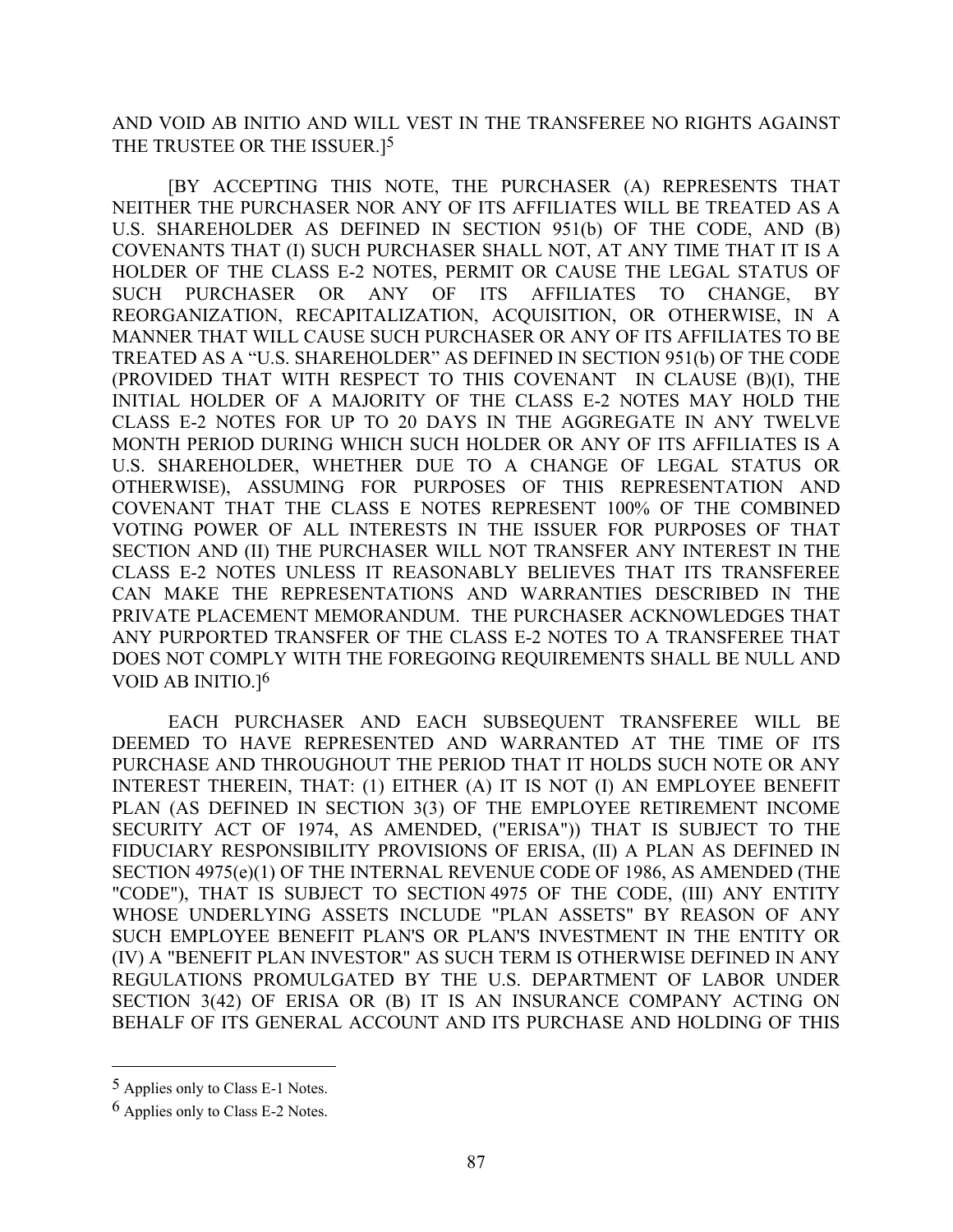NOTE, OR AN INTEREST THEREIN, ARE ELIGIBLE FOR EXEMPTIVE RELIEF UNDER PROHIBITED TRANSACTION CLASS EXEMPTION 95-60 OR SOME OTHER APPLICABLE EXEMPTION AND, (I) AS OF THE DATE IT ACQUIRES THIS NOTE, OR ANY INTEREST THEREIN, LESS THAN 25 PERCENT OF THE ASSETS OF SUCH GENERAL ACCOUNT CONSTITUTE "PLAN ASSETS" (AS DEFINED IN THE PLAN ASSET REGULATIONS ISSUED BY THE U.S. DEPARTMENT OF LABOR SET FORTH AT 29 C.F.R. SECTION 2510.3-101), (II) IT AGREES THAT IF, AFTER ITS INITIAL ACQUISITION OF THIS NOTE, OR ANY INTEREST THEREIN, AT ANY TIME DURING ANY MONTH 25 PERCENT OR MORE OF THE ASSETS OF SUCH GENERAL ACCOUNT CONSTITUTE "PLAN ASSETS", THEN SUCH INSURANCE COMPANY SHALL, IN A MANNER CONSISTENT WITH THE RESTRICTIONS ON TRANSFER SET FORTH HEREIN, DISPOSE OF ALL OF THESE NOTES AND ANY INTEREST THEREIN, HELD IN ITS GENERAL ACCOUNT BY THE END OF THE NEXT FOLLOWING MONTH, AND (III) IT IS NOT A PERSON WHO HAS DISCRETIONARY AUTHORITY OR CONTROL WITH RESPECT TO THE ASSETS OF THE ISSUER OR ANY PERSON WHO PROVIDES INVESTMENT ADVICE FOR A FEE (DIRECT OR INDIRECT) WITH RESPECT TO SUCH ASSETS OR AN AFFILIATE OF SUCH A PERSON OR (C) IF IT IS A GOVERNMENTAL, CHURCH, NON-U.S. OR OTHER PLAN WHICH IS SUBJECT TO ANY FEDERAL, STATE, LOCAL OR NON-U.S. LAW SUBSTANTIALLY SIMILAR TO TITLE I OF ERISA OR SECTION 4975 OF THE CODE, ITS PURCHASE AND HOLDING OF SUCH NOTES WILL NOT CONSTITUTE OR RESULT IN A NON-EXEMPT VIOLATION UNDER ANY SUCH SUBSTANTIALLY SIMILAR FEDERAL, STATE, LOCAL OR NON-U.S. LAW AND (2) IT WILL NOT SELL OR OTHERWISE TRANSFER ANY SUCH NOTE OR INTEREST TO ANY PERSON WHO CANNOT SATISFY THESE SAME FOREGOING REPRESENTATIONS, WARRANTIES AND COVENANTS.

THE FAILURE TO PROVIDE THE ISSUER AND ANY PAYING AGENT, WHENEVER REQUESTED BY THE ISSUER OR THE COLLATERAL MANAGER ON BEHALF OF THE ISSUER, WITH THE APPLICABLE U.S. FEDERAL INCOME TAX CERTIFICATIONS (GENERALLY, AN INTERNAL REVENUE SERVICE FORM W-9 (OR APPLICABLE SUCCESSOR FORM) IN THE CASE OF A PERSON THAT IS A "UNITED STATES PERSON" WITHIN THE MEANING OF SECTION 7701(A)(30) OF THE CODE OR AN APPROPRIATE INTERNAL REVENUE SERVICE FORM W-8 (OR APPLICABLE SUCCESSOR FORM) IN THE CASE OF A PERSON THAT IS NOT A "UNITED STATES PERSON" WITHIN THE MEANING OF SECTION 7701(A)(30) OF THE CODE) SHALL RESULT IN THE IMPOSITION OF U.S. FEDERAL BACK-UP WITHHOLDING FROM PAYMENTS TO THE HOLDER IN RESPECT OF THE CLASS E NOTES REPRESENTED HEREBY.

In addition, each Class E Note represented by an interest in a Regulation S Global Note will bear the following additional legend:

UNLESS THIS CERTIFICATE IS PRESENTED BY AN AUTHORIZED REPRESENTATIVE OF THE DEPOSITORY TRUST COMPANY, A NEW YORK CORPORATION ("DTC"), TO THE ISSUER OR ITS AGENT FOR REGISTRATION OF TRANSFER, EXCHANGE, OR PAYMENT, AND ANY CERTIFICATE ISSUED IS REGISTERED IN THE NAME OF CEDE & CO. OR IN SUCH OTHER NAME AS IS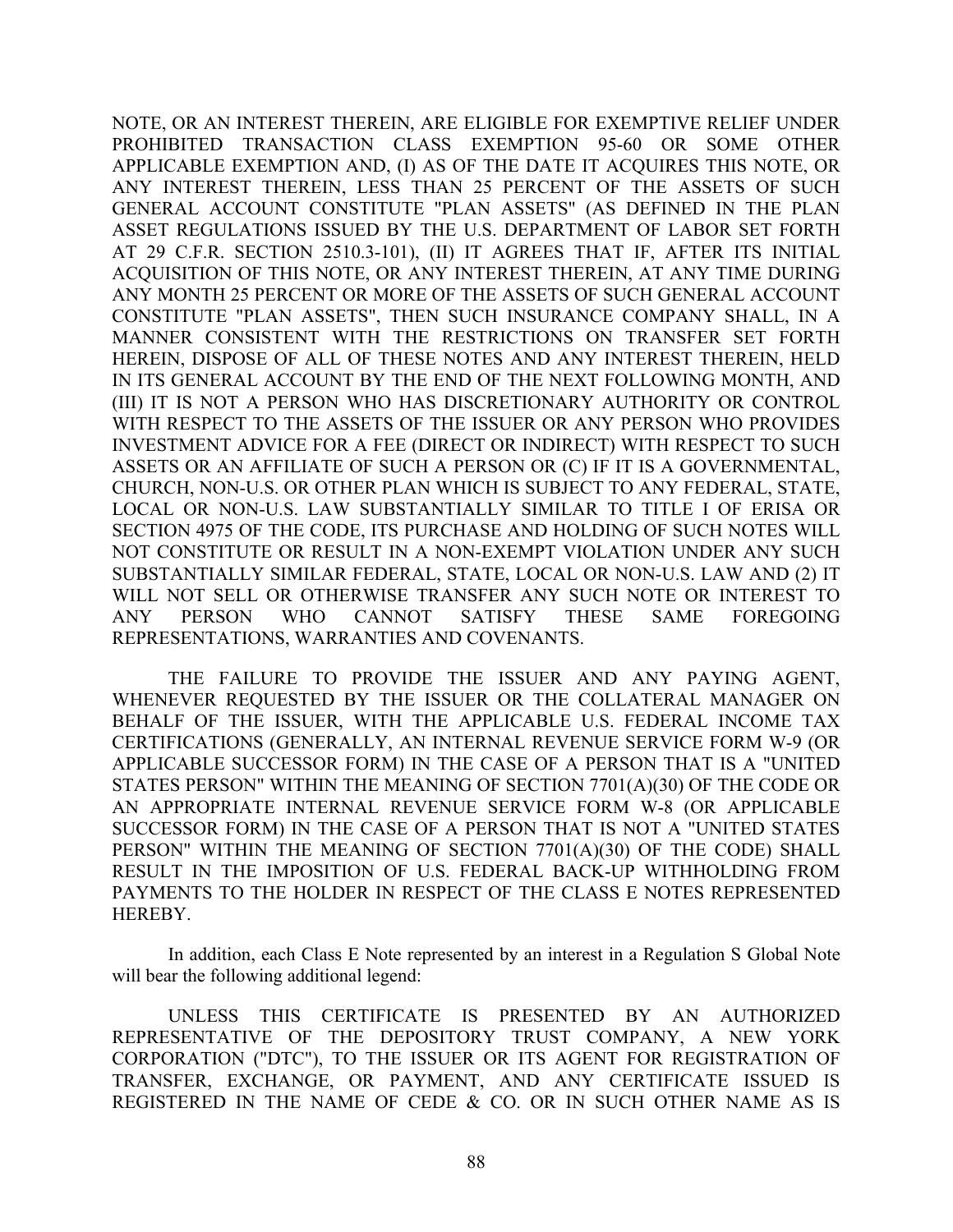REQUESTED BY AN AUTHORIZED REPRESENTATIVE OF DTC (AND ANY PAYMENT IS MADE TO CEDE & CO. OR TO SUCH OTHER ENTITY AS IS REQUESTED BY AN AUTHORIZED REPRESENTATIVE OF DTC), ANY TRANSFER, PLEDGE, OR OTHER USE HEREOF FOR VALUE OR OTHERWISE BY OR TO ANY PERSON IS WRONGFUL INASMUCH AS THE REGISTERED OWNER HEREOF, CEDE & CO., HAS AN INTEREST HEREIN.

(m) In the case of a purchaser of an interest in the Class E-2 Notes, the purchaser (a) represents that neither the purchaser nor any of its affiliates will be treated as a U.S. Shareholder as defined in Section 951(b) of the Code, and (b) covenants that (i) such purchaser shall not, at any time that it is a holder of the Class E-2 Notes, permit or cause the legal status of such purchaser or any of its affiliates to change, by reorganization, recapitalization, acquisition, or otherwise, in a manner that will cause such purchaser or any of its affiliates to be treated as a "U.S. Shareholder" as defined in Section 951(b) of the Code (provided that with respect to this covenant in clause (b)(i), the initial holder of a majority of the Class E-2 Notes may hold the Class E-2 Notes for up to 20 days in the aggregate in any twelve month period during which such holder or any of its affiliates is a U.S. Shareholder, whether due to a change of legal status or otherwise), assuming for purposes of this representation and covenant that the Class E Notes represent 100% of the combined voting power of all interests in the Issuer for purposes of that section and (ii) such purchaser will not transfer any interest in the Class E-2 Notes unless it reasonably believes that its transferee can make the representations and warranties described in this Private Placement Memorandum, including without limitation those set forth in this paragraph. The purchaser acknowledges that any purported transfer of the Class E-2 Notes to a transferee that does not comply with the foregoing requirements shall be null and void *ab initio*.

(n) The purchaser understands that, in the event that at any time the Issuer or the Trustee determines that (1) the purchaser or subsequent transferee was in breach, at the time given, of any of the representations or agreements set forth above or (2) a purported transfer of the Class E Notes is made to a transferee that does not comply with the representations and agreements set forth above or with the applicable provisions of the Indenture, then in each instance, the Trustee shall consider the acquisition or purported transfer of the related Class E Notes null and void *ab initio* and require that the related Notes be transferred to a person designated by the Issuer.

# **Disqualified Transferees**

If the Issuer, the Collateral Manager or a Placement Agent notifies a Responsible Officer of the Trustee in writing that (i) a transfer or attempted or purported transfer of any interest in any Note was consummated on the basis of an incorrect form or certification from the transferee or purported transferee, (ii) a transferee failed to deliver to the Trustee any form or certificate required to be delivered pursuant to the Indenture or (iii) the holder of any interest in a Note is in breach of any representation or agreement set forth in any certificate or any deemed representation or agreement of such holder, the Trustee will not register such attempted or purported transfer and if a transfer has been registered, such transfer shall be absolutely null and void *ab initio* and shall vest no rights in the purported transferee (such purported transferee, a "**Disqualified Transferee**") and the last preceding holder of such interest in such Note that was not a Disqualified Transferee shall be restored to all rights as a holder thereof retroactively to the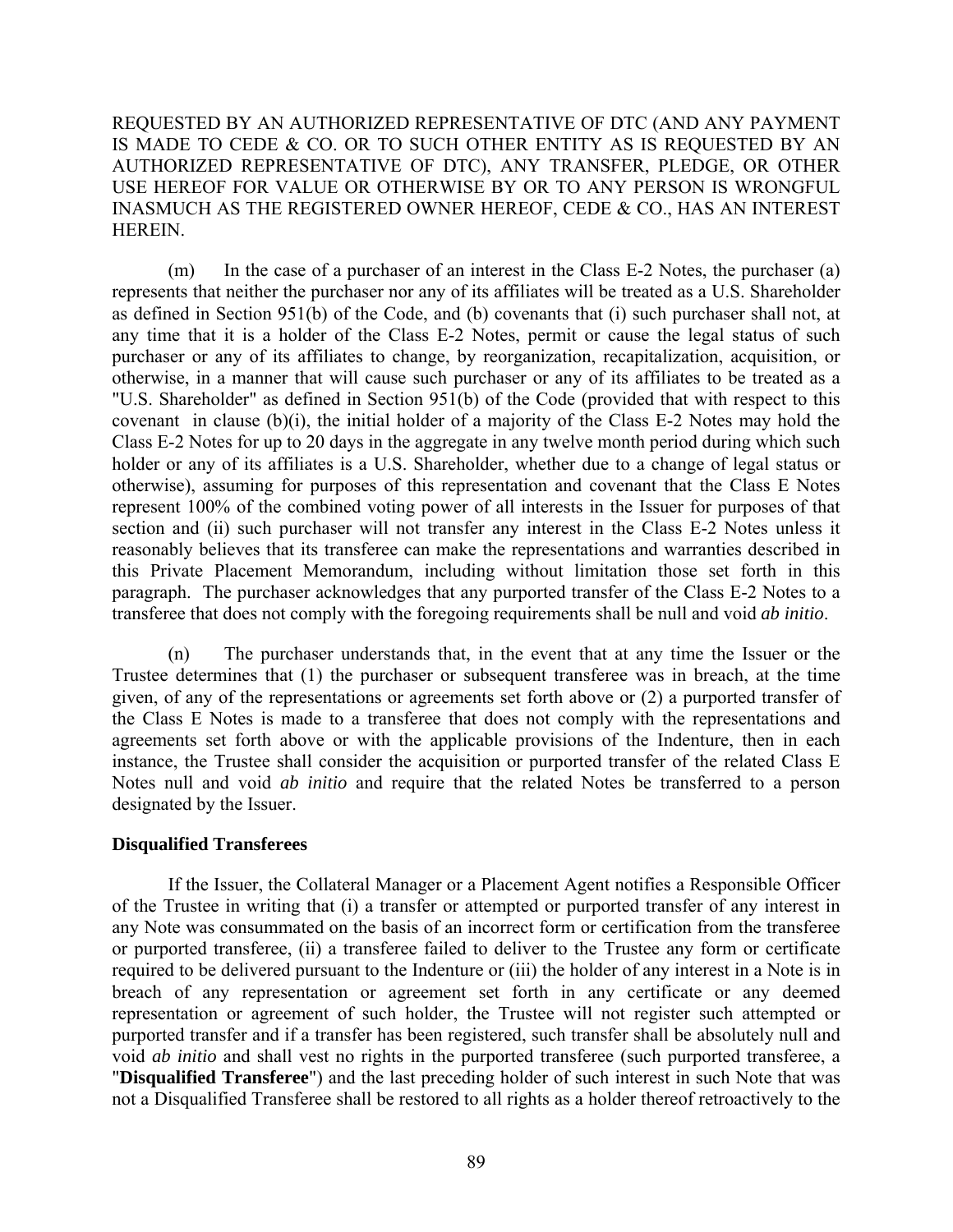date of transfer of such Note by such holder. In addition, the Issuer may compel that the interest in the Note referred to in clauses (i), (ii) or (iii) above be transferred to any person designated by the Issuer, the Collateral Manager or the Placement Agent at a price determined by the Issuer, the Collateral Manager or the Placement Agent, as applicable, based upon its estimation of the prevailing price of such interest and each holder, by acceptance of an interest in a Note, authorizes such action.

## **GENERAL INFORMATION**

The Issuer represents that there has been no material adverse change in its financial position since its date of incorporation. The Issuer is not, and has not since incorporation been, involved in any litigation or arbitration proceedings relating to claims in amounts which may have or have had a material effect on the Issuer in the context of the issue of the Notes, nor, so far as the Issuer is aware, is any such litigation or arbitration involving it pending or threatened.

The issuance of the Notes will be authorized by the Board of Directors of the Issuer by resolutions passed on or about August 1, 2007. Since incorporation, the Issuer has not commenced trading or established any accounts, except as disclosed herein or accounts used to hold amounts received with respect to share capital and fees.

## **Identification Numbers**

The Regulation S Global Notes have been accepted for clearance through Clearstream and Euroclear under the Common Codes indicated below and the CUSIP Numbers and International Securities Identification Numbers (ISIN) for the Notes represented by Regulation S Global Notes and Rule 144A Global Notes are likewise indicated below:

|                      | <b>Regulation S</b><br><b>CUSIP Numbers</b> | <b>Regulation S</b><br><b>ISIN Numbers</b> | Rule 144A CUSIP<br><b>Numbers</b> | Rule 144A ISIN<br><b>Numbers</b> | <b>Regulation S</b><br><b>Common Codes</b> |
|----------------------|---------------------------------------------|--------------------------------------------|-----------------------------------|----------------------------------|--------------------------------------------|
| Class A-2 Term Notes | G53454 AB3                                  | USG53454AB33                               | 50181C AC3                        | US50181CAC38                     | 031236967                                  |
| Class B Notes        | G53454 AC1                                  | USG53454AC16                               | 50181C AE9                        | <b>US50181CAE93</b>              | 031236983                                  |
| Class C Notes        | G53454 AD9                                  | <b>USG53454AD98</b>                        | 50181C AG4                        | US50181CAG42                     | 031237017                                  |
| Class D Notes        | G53454 AE7                                  | <b>USG53454AE71</b>                        | 50181C AJ8                        | US50181CAJ80                     | 031237025                                  |
| Class E-1 Notes      | G53454 AF4                                  | <b>USG53454AF47</b>                        | N/A                               | N/A                              | 031306221                                  |
| Class E-2 Notes      | G53454 AG2                                  | USG53454AG20                               | N/A                               | N/A                              | 031261457                                  |

The Definitive Notes will have the CUSIP Numbers and International Securities Identification Numbers (ISIN) as indicated below:

|                           | <b>Regulation S</b><br><b>CUSIP Numbers</b> | <b>Regulation S</b><br><b>ISIN Numbers</b> | Accredited<br><b>Investor CUSIP</b><br><b>Numbers</b> | <b>Accredited</b><br><b>Investor ISIN</b><br><b>Numbers</b> |
|---------------------------|---------------------------------------------|--------------------------------------------|-------------------------------------------------------|-------------------------------------------------------------|
| Class A-1 Revolving Notes | G53454 AA5                                  | USG53454AA59                               | 50181C AB5                                            | <b>US50181CAB54</b>                                         |
| Class D Notes             | N/A                                         | N/A                                        | 50181C AK5                                            | <b>US5018CAK53</b>                                          |
| Class E-1 Notes           | N/A                                         | N/A                                        | 50181C AM1                                            | US50181CAM10                                                |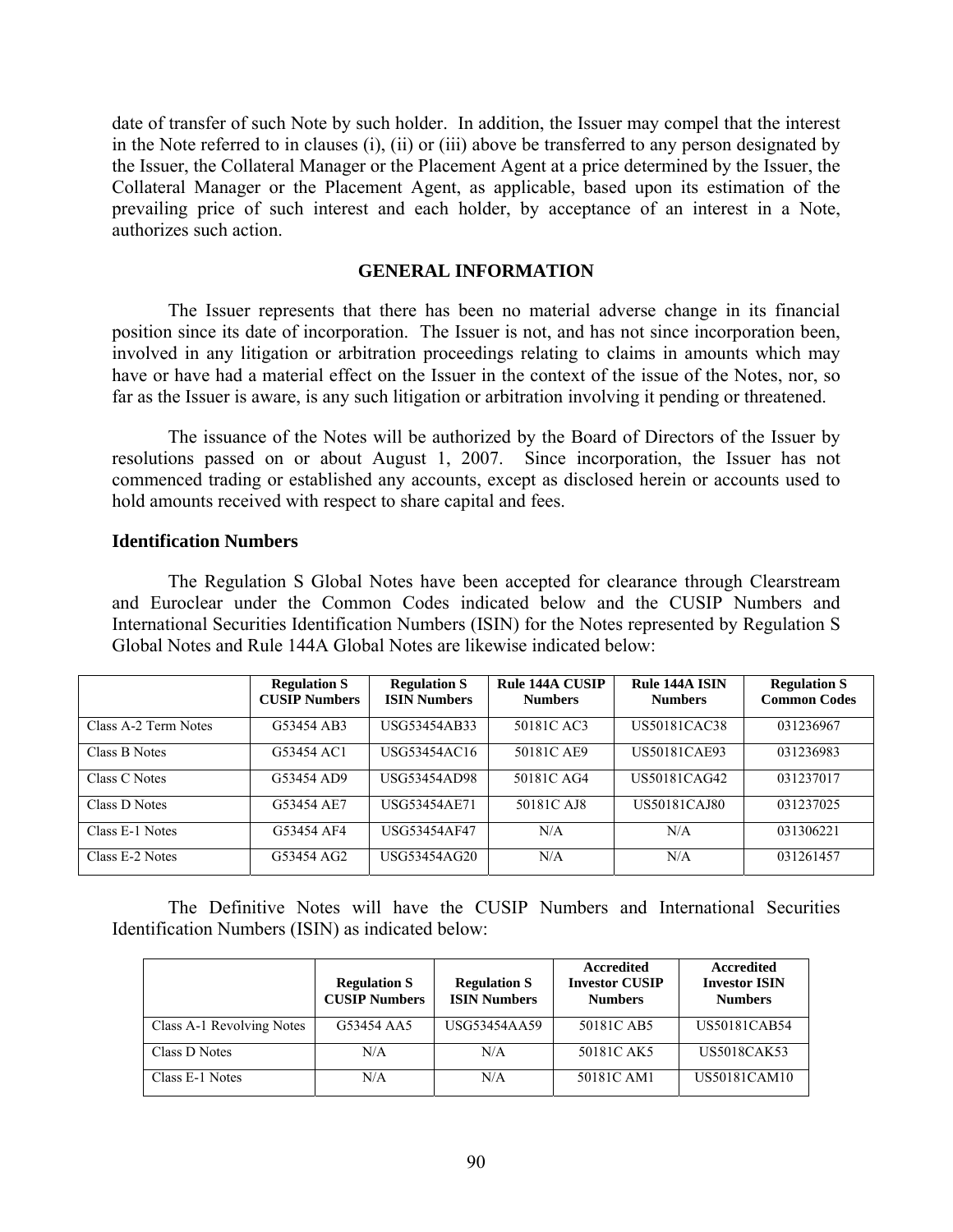### **Notices**

Notices to the Noteholders will be given by first-class mail (except that time sensitive notices will be given by overnight mail), postage prepaid, to the registered Noteholders at their addresses appearing in the Note Register.

#### **RATING OF THE NOTES**

It is a condition to the issuance of the Notes that the Class A-1 Revolving Notes have an initial investment grade rating of "AAA" or higher by Fitch, that the Class A-2 Term Notes have an initial investment grade rating of "AAA" or higher by Fitch, that the Class B Notes have an initial investment grade rating of "AA" or higher by Fitch, that the Class C Notes have an initial investment grade rating of "A" or higher by Fitch, that the Class D Notes have an initial investment grade rating of "BBB" or higher by Fitch, that the Class E-1 Notes have an initial rating of "BB" or higher by Fitch and that the Class E-2 Notes have an grade rating of "BB" or higher by Fitch. Such ratings will be based upon an evaluation of the ability of the Issuer, with respect to the Class A Notes, the Class B Notes, the Class C Notes and the Class D Notes, to pay on a timely basis interest on the Class A Notes, the Class B Notes, the Class C Notes and the Class D Notes at the applicable Note Rates, and the Outstanding Principal Amount of such Classes of Notes on the Scheduled Maturity Date, and with respect to the Class E-1 Notes and the Class E-2 Notes the payment of the Outstanding Principal Amount of such Classes of Notes on the Scheduled Maturity Date as contemplated by the Basic Documents. Such ratings will not address the ability of the Issuer to repay the Outstanding Principal Amount of the Notes at any time prior to the Scheduled Maturity Date or to make any other payments with respect to the Notes (including the payment of any interest on the Class D Notes at the Class D Note Additional Interest Rate). See "*Risk Factors — Rating of the Notes*." Such ratings will not be a recommendation to purchase, hold or sell any Notes nor will it be a comment as to market price, fees or suitability for a particular investor. There can be no assurance that such ratings will remain for any given period of time or will not be lowered or withdrawn entirely, if in the judgment of the rating agency circumstances in the future so warrant.

### **LEGAL OPINIONS**

Certain matters of Cayman Islands law relating to the Shares will be passed upon for the Issuer by Maples and Calder. The enforceability of the Notes, securities laws and certain federal income tax matters will be passed upon for the Issuer by McKee Nelson LLP. Certain legal matters relating to the Collateral Manager will be passed upon for the Collateral Manager by Mayer, Brown, Rowe & Maw LLP.

### **ERISA CONSIDERATIONS**

 $\mathcal{L}_\text{max}$  and  $\mathcal{L}_\text{max}$  and  $\mathcal{L}_\text{max}$  and  $\mathcal{L}_\text{max}$ 

The advice below was not written and is not intended to be used and cannot be used by any taxpayer for purposes of avoiding United States federal income tax penalties that may be imposed. The advice is written to support the promotion or marketing of the transaction. Each taxpayer should seek advice based on the taxpayer's particular circumstances from an independent tax advisor.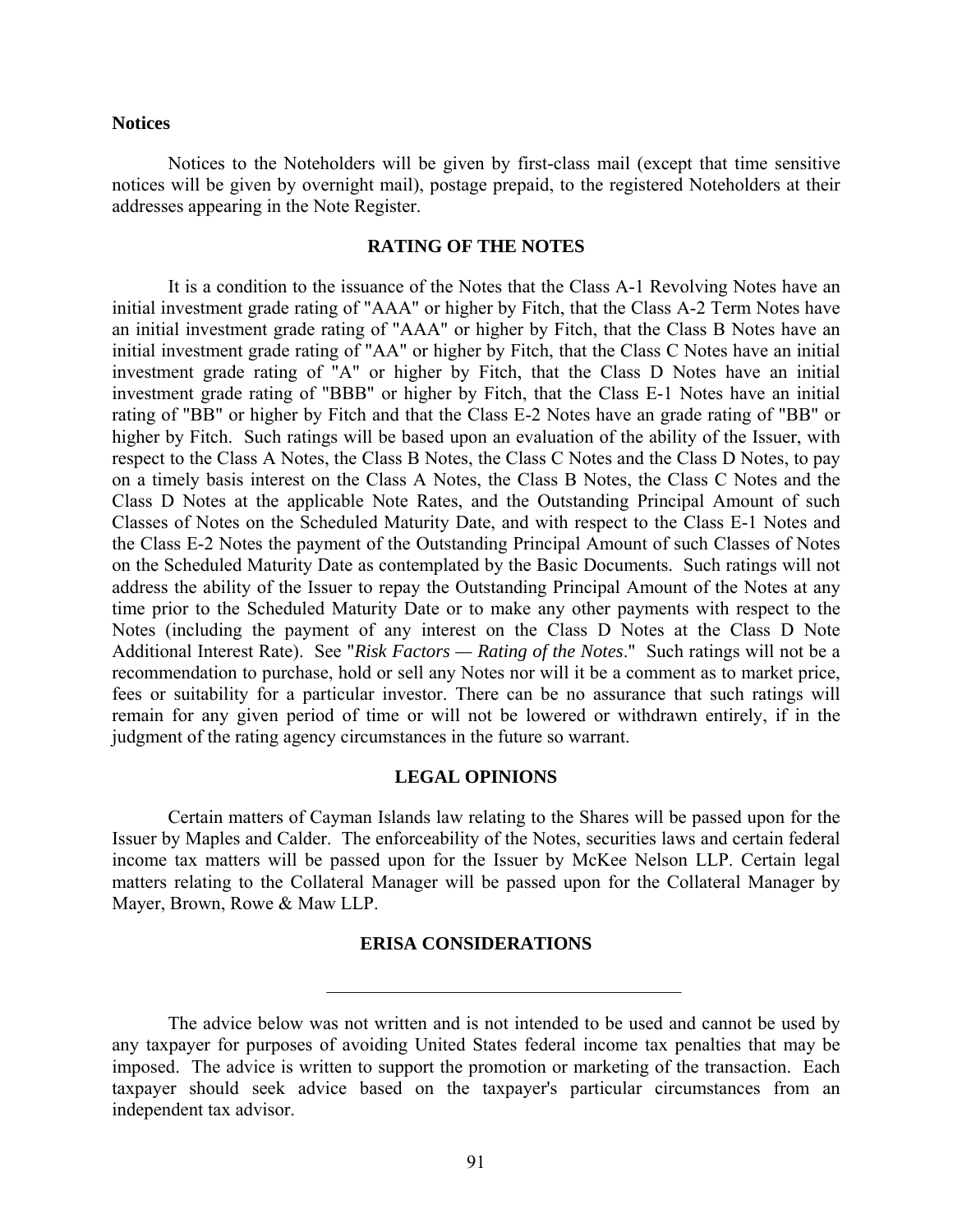The foregoing language is intended to satisfy the requirements under the new regulations in Section 10.35 of Circular 230.

 $\mathcal{L}_\text{max}$  and  $\mathcal{L}_\text{max}$  and  $\mathcal{L}_\text{max}$  and  $\mathcal{L}_\text{max}$ 

The United States Employee Retirement Income Security Act of 1974, as amended ("**ERISA**"), imposes certain requirements on "employee benefit plans" (as defined in Section 3(3) of ERISA) that are subject to ERISA, including entities such as collective investment funds and separate accounts whose underlying assets include the assets of such plans (collectively, "**ERISA Plans**") and on those persons who are fiduciaries with respect to ERISA Plans. Investments by ERISA Plans are subject to ERISA's general fiduciary requirements, including the requirement of investment prudence and diversification and the requirement that an ERISA Plan's investments be made in accordance with the documents governing the ERISA Plan. The prudence of a particular investment must be determined by the responsible fiduciary of an ERISA Plan by taking into account the ERISA Plan's particular circumstances and all of the facts and circumstances of the investment including, but not limited to, the matters discussed above under "Risk Factors" and the fact that in the future there may be no market in which such fiduciary will be able to sell or otherwise dispose of the Notes.

Section 406 of ERISA and Section 4975 of the Code prohibit certain transactions involving the assets of an ERISA Plan (as well as those plans that are not subject to ERISA but which are subject to Section 4975 of the Code, such as individual retirement accounts (together with ERISA Plans, "Plans")) and certain persons (referred to as "parties in interest" or "disqualified persons") having certain relationships to such Plans, unless a statutory or administrative exemption is applicable to the transaction. A party in interest or disqualified person who engages in a prohibited transaction may be subject to excise taxes and other penalties and liabilities under ERISA and Section 4975 of the Code.

The U.S. Department of Labor has promulgated regulations, 29 C.F.R. Section 2510.3- 101 (the "**Plan Asset Regulations**"), describing what constitutes the assets of a Plan with respect to the Plan's investment in an entity for purposes of certain provisions of ERISA and Section 4975 of the Code, including the fiduciary responsibility provisions of Title I of ERISA and Section 4975 of the Code. Under the Plan Asset Regulations, if a Plan invests in an "equity interest" of an entity that is neither a "publicly offered security" nor a security issued by an investment company registered under the Investment Company Act, the Plan's assets include both the equity interest and an undivided interest in each of the entity's underlying assets, unless it is established that the entity is an "operating company" or, as further discussed below, that equity participation in the entity by "benefit plan investors" is not "significant."

Prohibited transactions within the meaning of Section 406 of ERISA or Section 4975 of the Code may arise if Notes are acquired with the assets of a Plan with respect to which the Issuer, the Placement Agent, the Trustee, the Collateral Manager, any seller of CDO Assets to the Issuer or any of their respective affiliates, is a party in interest or a disqualified person. Certain exemptions from the prohibited transaction provisions of Section 406 of ERISA and Section 4975 of the Code may be applicable, however, depending in part on the type of Plan fiduciary making the decision to acquire a Note and the circumstances under which such decision is made. Included among these exemptions are Prohibited Transaction Class Exemption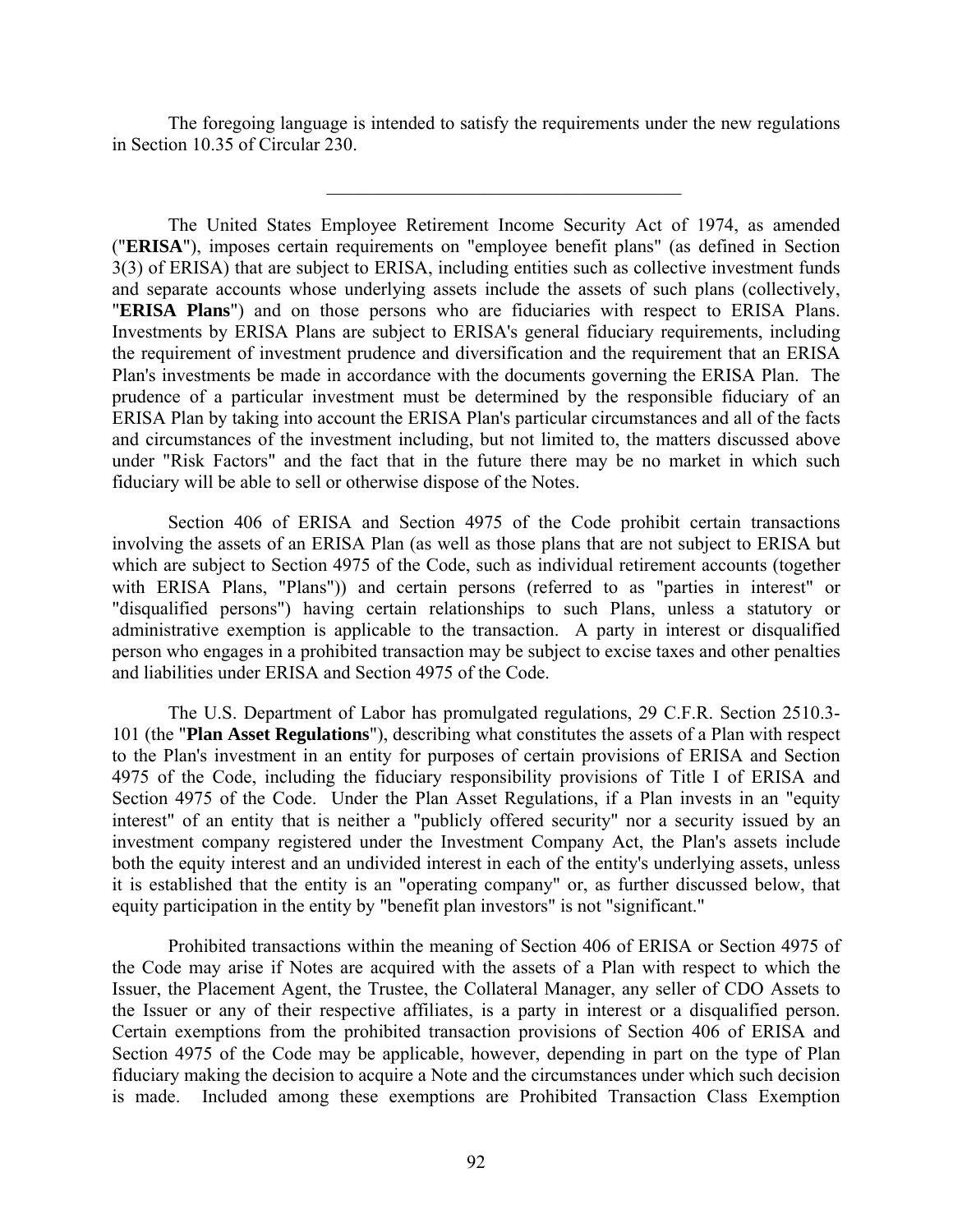("**PTCE**") 91-38 (relating to investments by bank collective investment funds), PTCE 84-14 (relating to transactions effected by a "qualified professional asset manager"), PTCE 90-1 (relating to investments by insurance company pooled separate accounts), PTCE 95-60 (relating to investments by insurance company general accounts), and PTCE 96-23 (relating to transactions effected by in-house asset managers) ("**Investor-Based Exemptions**"). There is also a statutory exemption that may be available under Section 408(b)(17) of ERISA and Section 4975(d)(20) of the Code to a party in interest that is a service provider to a Plan investing in the Securities for adequate consideration, provided such service provider is not (i) the fiduciary with respect to the Plan's assets used to acquire the Securities or an affiliate of such fiduciary or (ii) an affiliate of the employer sponsoring the Plan (the "**Service Provider Exemption**"). Adequate consideration means fair market value as determined in good faith by the Plan fiduciary pursuant to regulations to be promulgated by the U.S. Department of Labor. There can be no assurance that any of these Investor-Based Exemptions or the Service Provider Exemption or any other administrative or statutory exemption will be available with respect to any particular transaction involving the Notes.

Governmental, church, non-U.S. and certain other plans, while not subject to the fiduciary responsibility provisions of ERISA or the provisions of Section 4975 of the Code, may nevertheless be subject to state, local, federal or non-U.S. laws that are substantially similar to the foregoing provisions of ERISA and the Code. Fiduciaries of any such plans should consult with their counsel before purchasing any Notes.

Any insurance company proposing to invest assets of its general account in Notes should consider the extent to which such investment would be subject to the requirements of Title I of ERISA and Section 4975 of the Code in light of the U.S. Supreme Court's decision in John Hancock Mutual Life Insurance Co. v. Harris Trust and Savings Bank, 510 U.S. 86 (1993), and the enactment of Section 401(c) of ERISA on August 20, 1996. In particular, such an insurance company should consider (i) the exemptive relief granted by the U.S. Department of Labor for transactions involving insurance company general accounts in PTCE 95-60 and (ii) if such exemptive relief is not available, whether its purchase of Notes will be permissible under the final regulations issued under Section 401(c) of ERISA. The final regulations provide guidance on which assets held by an insurance company constitute "plan assets" for purposes of the fiduciary responsibility provisions of ERISA and Section 4975 of the Code. The regulations do not exempt the assets of insurance company general accounts from treatment as "plan assets" to the extent they support certain participating annuities issued to Plans after December 31, 1998.

## The Class A Notes, Class B Notes and Class C Notes

The Plan Asset Regulations define an "equity interest" as any interest in an entity other than an instrument that is treated as indebtedness under applicable local law and which has no substantial equity features. As noted above in "Income Tax Considerations", it is the opinion of tax counsel to the Issuer that the Class A Notes, the Class B Notes and the Class C Notes will be treated as debt for U.S. income tax purposes. Although there is little guidance on the subject, at the time of their issuance, the Class A Notes, the Class B Notes and the Class C Notes should be treated as indebtedness without substantial equity features for purposes of the Plan Asset Regulations. This determination is based in part upon (i) tax counsel's opinion that the Class A Notes, the Class B Notes and the Class C Notes will be classified as debt for U.S. federal income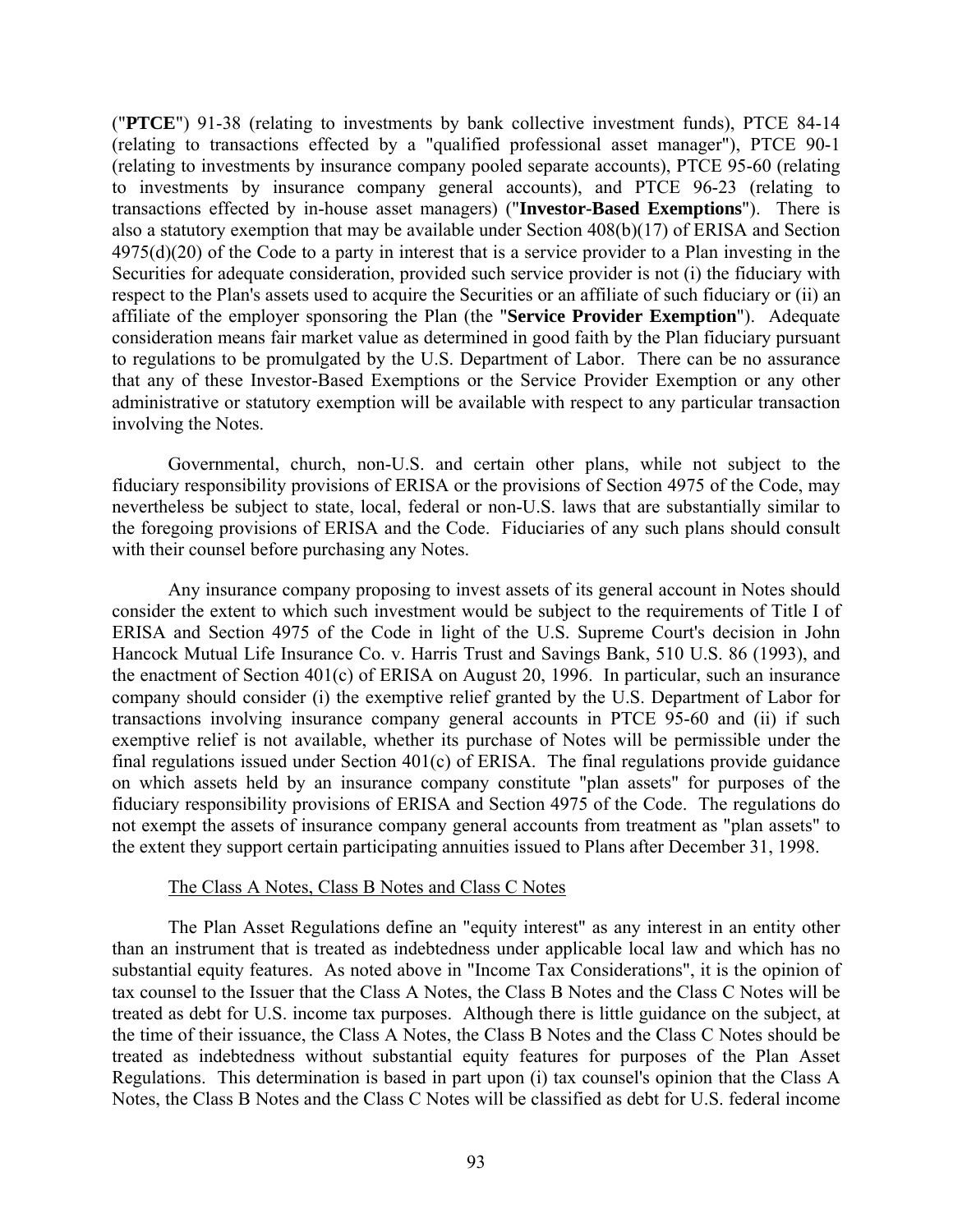tax purposes when issued and (ii) the traditional debt features of the Class A Notes, the Class B Notes and the Class C Notes, including the reasonable expectation of purchasers of the Class A Notes, the Class B Notes and the Class C Notes that they will be repaid when due, as well as the absence of conversion rights, warrants and other typical equity features. Based upon and subject to the foregoing and other considerations, and subject to the considerations described below, the Class A Notes, the Class B Notes and the Class C Notes may be purchased by a Plan. Nevertheless, without regard to whether the Class A Notes, the Class B Notes and the Class C Notes are considered equity interests, prohibited transactions within the meaning of Section 406 of ERISA or Section 4975 of the Code may arise if the Class A Notes, the Class B Notes and the Class C Notes are acquired with the assets of a Plan with respect to which the Issuer, the Collateral Manager, the Placement Agent or the Trustee or in certain circumstances, any of their respective affiliates, is a party in interest or a disqualified person. The Investor-Based Exemptions or the Service Provider Exemption may be available to cover such prohibited transactions.

By its purchase of any Class A Notes, the Class B Notes and the Class C Notes, each purchaser and subsequent transferee thereof will be deemed to have represented and warranted, at the time of its acquisition and throughout the period it holds such Class A Notes, the Class B Notes and the Class C Notes, either that (a) it is neither a Plan nor any entity whose underlying assets include "plan assets" (within the meaning of the Plan Asset Regulations) by reason of such Plan's investment in the entity, nor a governmental, church, non-U.S. or other plan which is subject to any federal, state, local or non-U.S. law that is substantially similar to the provisions of Section 406 of ERISA or Section 4975 of the Code or (b) its purchase, holding and disposition of a Class A Note, Class B Note or Class C Note will not constitute or result in a non-exempt prohibited transaction under Section 406 of ERISA or Section 4975 of the Code or, in the case of a governmental, church, non-U.S. or other plan, a non-exempt violation under any similar federal, state, local or non-U.S. law. Any purported purchase or transfer of Class A Notes, the Class B Notes and the Class C Notes to a purchaser that does not comply with the requirements of this paragraph shall be null and void ab initio and will vest in the transferee no rights against the Trustee or the Issuer.

# The Class D Notes and the Class E Notes

Equity participation in the Issuer of the Notes by "benefit plan investors" is "significant" and will cause the assets of the Issuer to be deemed the assets of an investing Plan (in the absence of another applicable Plan Asset Regulations exception) if 25% or more of the value of any class of equity interest in the Issuer is held by "benefit plan investors." Recently, the Pension Protection Act of 2006 effectively amended, by statute, the definition of "benefit plan investors" in the Plan Asset Regulations. Employee benefit plans that are not subject to the fiduciary responsibility provisions of ERISA and plans that are not subject to Section 4975 of the Code, such as U.S. governmental and church plans or non-U.S. plans, are no longer considered "benefit plan investors." Accordingly, only employee benefit plans subject to the fiduciary responsibility of ERISA or Section 4975 of the Code or an entity whose underlying assets include plan assets by reason of such plan's investment in the entity are considered in determining whether investment by "benefit plan investors" represents 25% or more of any class of equity of the Issuer. Therefore, the term "**Benefit Plan Investor**" includes (a) an employee benefit plan (as defined in Section 3(3) of ERISA) that is subject to the fiduciary responsibility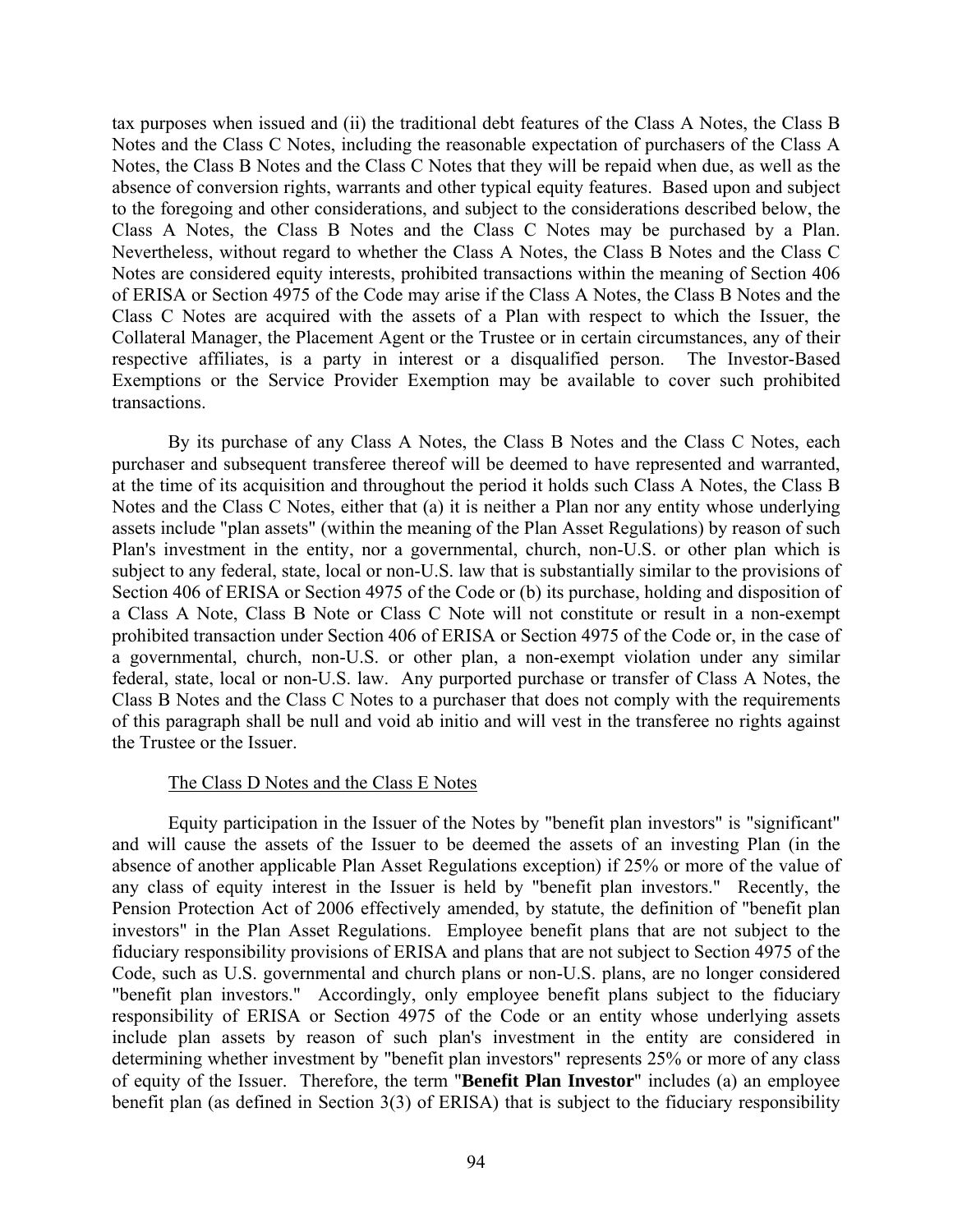provisions of ERISA, (b) a plan as defined in Section  $4975(e)(1)$  of the Code that is subject to Section 4975 of the Code, (c) any entity whose underlying assets include "plan assets" by reason of any such employee benefit plan's or plan's investment in the entity or (d) a "benefit plan investor" as such term is otherwise defined in any regulations promulgated by the U.S. Department of Labor under Section 3(42) of ERISA. For purposes of making the 25 percent determination, the value of any equity interests held by a person (other than a Benefit Plan Investor) who has discretionary authority or control with respect to the assets of the Issuer or any person who provides investment advice for a fee (direct or indirect) with respect to such assets, or any affiliate of such a person ("**Controlling Person**"), is disregarded. Under the Plan Asset Regulation, an "affiliate" of a person includes any person, directly or indirectly through one or more intermediaries, controlling, controlled by or under common control with the person, and "control" with respect to a person other than an individual, means the power to exercise a controlling influence over the management or policies of such person. The Class D Notes and the Class E Notes are considered equity investments for the purposes of applying Title I of ERISA and Section 4975 of the Code. Accordingly, the Class D Notes and the Class E Notes may not be acquired by any Benefit Plan Investor (other than an insurance company general account, less than 25 percent of the assets of which constitute "plan assets" (as defined in the Plan Asset Regulations)). The Class D Notes and the Class E Notes either (i) held as principal by the Collateral Manager, the Placement Agent, the Trustee, any of their respective affiliates, employees of the Collateral Manager, the Placement Agent, the Trustee or any of their affiliates and any charitable foundation of any such employees (other than any of such interests held as a Benefit Plan Investor) or (ii) held by persons that have represented that they are Controlling Persons (to the extent that such a Controlling Person is not a Benefit Plan Investor), will be disregarded and will not be treated as outstanding for purposes of determining compliance with such 25 percent limitation.

In order to effect the above prohibition against the acquisition of Class D Notes and Class E Notes by Benefit Plan Investors other than an insurance company general account, less than 25 percent of the assets of which constitute "plan assets" (as defined in the Plan Asset Regulations), each purchaser and subsequent transferee of the Class D Notes or Class E Notes will represent and warrant or be deemed to have represented and warranted at the time of its purchase and throughout the period that it holds such Class D Note or Class E Note or any interest therein, that: (1) either (a) it is not a Benefit Plan Investor, (b) it is an insurance company acting on behalf of its general account and its purchase and holding of a Class D Note or Class E Note, or an interest therein, are eligible for exemptive relief under PTCE 95-60 or some other applicable exemption and, (i) as of the date it acquires a Class D Note or Class E Note, or any interest therein, less than 25 percent of the assets of such general account constitute "plan assets" (as defined in the Plan Asset Regulations), (ii) it agrees that if, after its initial acquisition of a Class D Note or Class E Note, or any interest therein, at any time during any month, 25 percent or more of the assets of such general account constitute "plan assets", then such insurance company shall, in a manner consistent with the restrictions on transfer set forth herein, dispose of all of the Class D Notes or Class E Notes and any interest therein held in its general account by the end of the next following month, and (iii) it is not a Controlling Person or (c) if it is a governmental, church, non-U.S. or other plan which is subject to any federal, state, local or non-U.S. law substantially similar to Title I of ERISA or Section 4975 of the Code, its purchase and holding of such Class D Notes or Class E Notes will not constitute or result in a non-exempt violation under any such substantially similar federal, state, local or non-U.S. law and (2) it will not sell or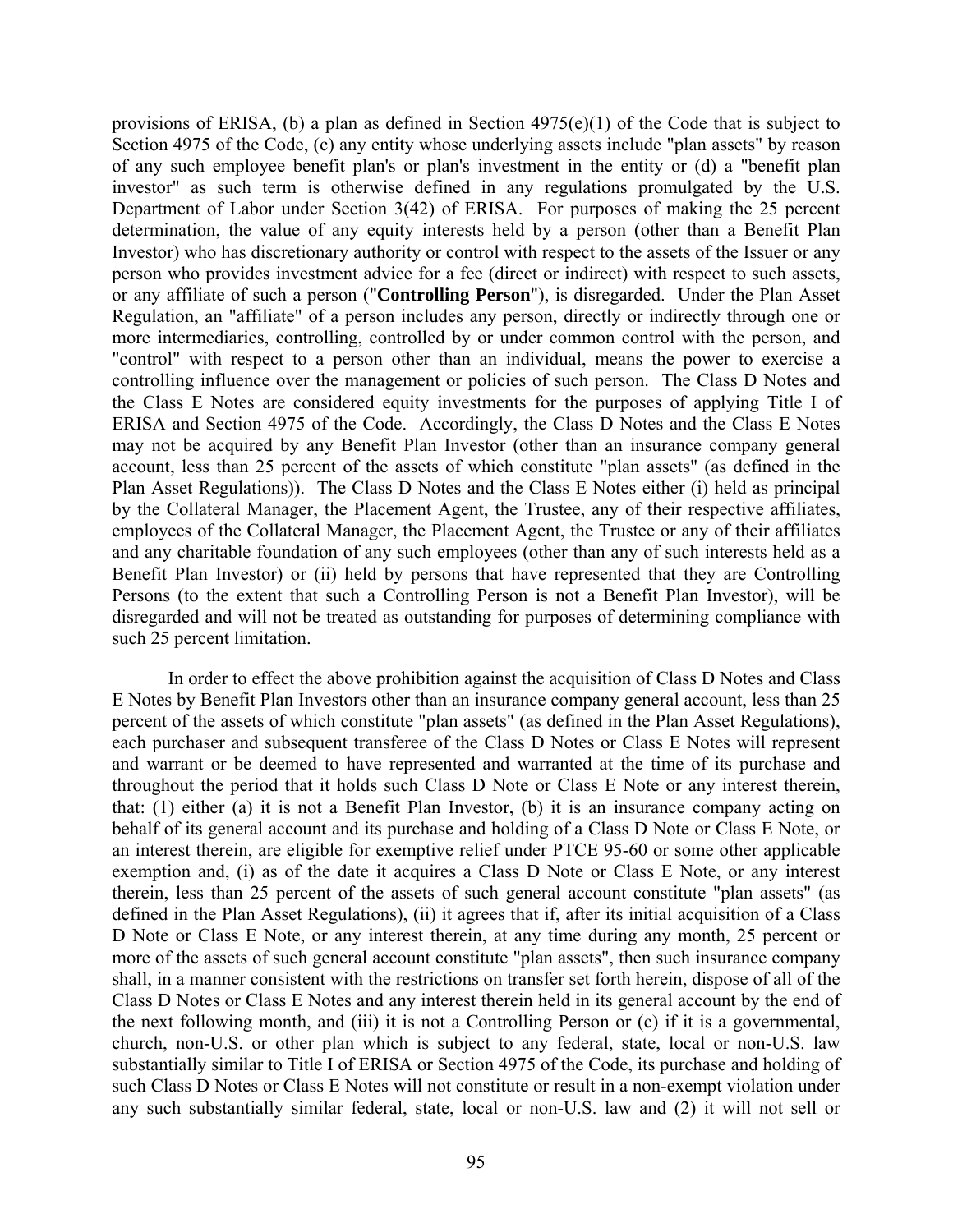otherwise transfer any such note or interest to any person who cannot satisfy these same foregoing representations, warranties and covenants. Any purported transfer of Class D Notes or Class E Notes, or any interest therein, to a purchaser or transferee that does not comply with the requirements specified in the applicable documents will be of no force and effect, shall be null and void ab initio and the Issuer will have the right to direct the purchaser to transfer the Class D Notes or Class E Notes, or any interest therein, as applicable, to a person who meets the foregoing criteria.

No Benefit Plan Investor or Controlling Person will be permitted to purchase the Class D Notes or the Class E Notes unless its purchase, holding and disposition of such Class D Notes or Class E Notes will not cause participation by Benefit Plan Investors to be "significant" within the meaning of the Plan Asset Regulations. The documents related to the issuance of the Class D Notes or Class E Notes permit the Issuer to require that (1) any person acquiring Class D Notes or Class E Notes who is determined to be a Benefit Plan Investor (other an insurance company acting on behalf of its general account that satisfies the requirement described herein) or (2) any person acquiring a Class D Note or Class E Note that is an insurance company acting on behalf of its general account who is determined to be a Controlling Person or (3) any person acquiring a Class D Note or Class E Note that is an insurance company acting on behalf of its general account and if, at any time during any month, 25% or more of the assets of such general account constitute "plan assets" sell such Class D Note or Class E Note (or beneficial interest therein) to a transferee who meets all applicable transfer restrictions and, if such person does not comply with such demand within the time period as specified herein and/or in the applicable documents, the Issuer may sell such person's interest in such Class D Notes or Class E Notes to a transferee who will comply with the applicable transfer restrictions.

There can be no assurance that, despite the transfer restrictions relating to purchases by Benefit Plan Investors and Controlling Persons and the procedures employed by the Trustee to attempt to limit the ownership by Benefit Plan Investors of the Class D Notes and the Class E Notes to less than 25 percent of the value of each such Class of Notes, Benefit Plan Investors will not in actuality own 25 percent or more of any such Class of Notes.

If for any reason the assets of the Issuer are deemed to be "plan assets" of a Plan subject to ERISA or Section 4975 of the Code because one or more Plans is an owner of Class D Notes or Class E Notes (or of a Class A Note, Class B Note or Class C Note characterized as an "equity interest" in the Issuer), certain transactions that the Collateral Manager might enter into, or may have entered into, on behalf of the Issuer in the ordinary course of its business might constitute non-exempt "prohibited transactions" under Section 406 of ERISA or Section 4975 of the Code and might have to be rescinded at significant cost to the Issuer. The Collateral Manager could be deemed to be an ERISA fiduciary and may be prevented from engaging in certain investments (as not being deemed consistent with the ERISA prudent investment standards) or engaging in certain transactions or fee arrangements because they might be deemed to cause non-exempt prohibited transactions. It also is not clear that Section 403(a) of ERISA, which generally requires that all of the assets of an ERISA Plan be held in trust and limits delegation of investment management responsibilities by fiduciaries of ERISA Plans, would be satisfied. In addition, it is unclear whether Section 404(b) of ERISA, which generally provides that no fiduciary may maintain the indicia of ownership of any assets of a plan outside the jurisdiction of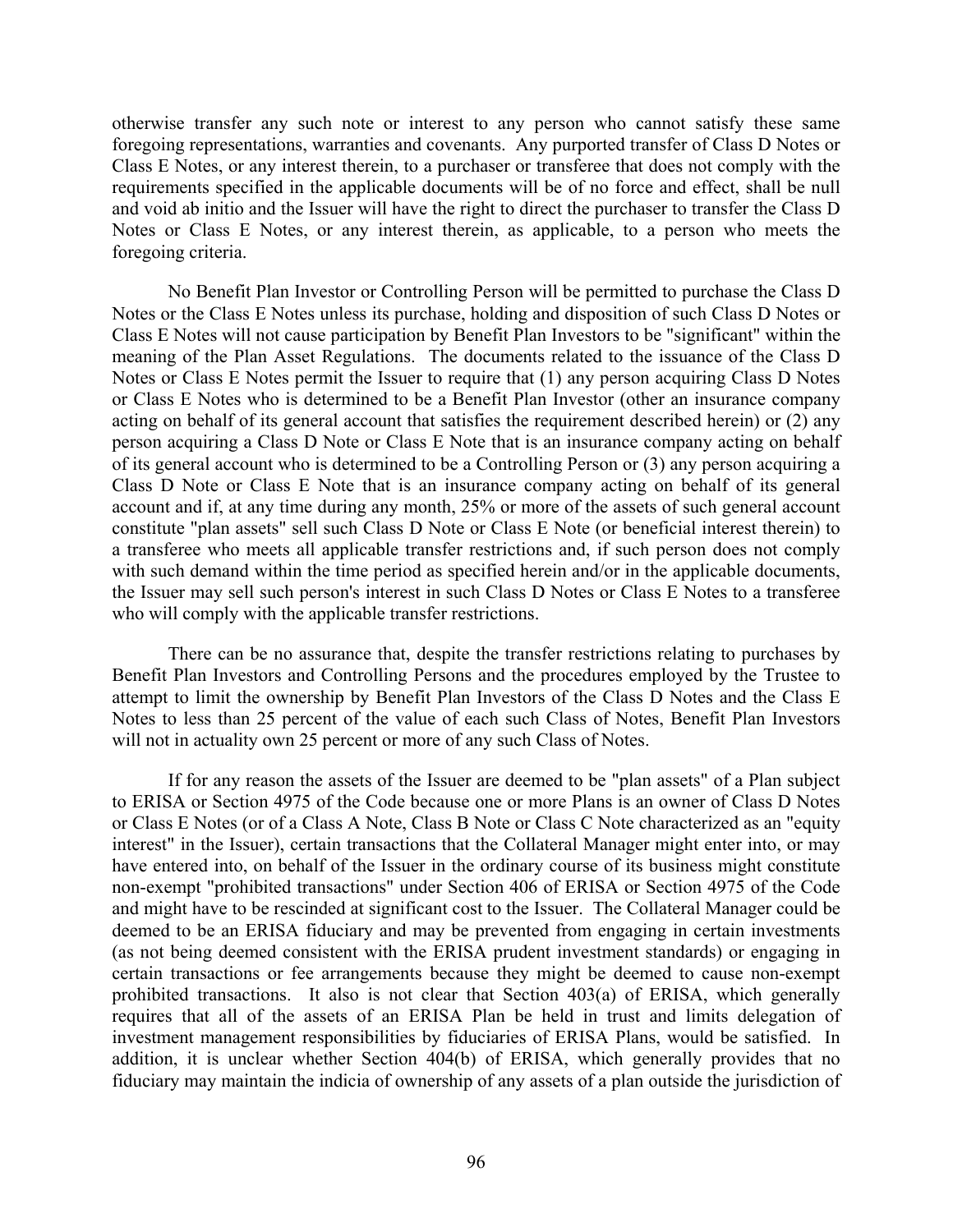the district courts of the United States, would be satisfied or any of the exceptions to the requirement set forth in 29 C.F.R. Section 2550.404b-1 would be available.

Any fiduciary that proposes to cause a Benefit Plan Investor to purchase any Notes should consult with its counsel to confirm that such investment will not constitute or result in a prohibited transaction or any other violation of an applicable requirement of ERISA or the Code or any substantially similar law.

The sale of any Notes to a Benefit Plan Investor is in no respect a representation by the Issuer, the Placement Agent, the Trustee or the Collateral Manager that such an investment meets all relevant legal requirements with respect to investments by Benefit Plan Investors generally or any particular Benefit Plan Investor, or that such an investment is appropriate for Benefit Plan Investors generally or any particular Benefit Plan Investor.

## **CERTAIN FEDERAL INCOME TAX CONSIDERATIONS**

### **Introduction**

The following is a summary of certain of the United States federal income tax consequences of an investment in the Notes by purchasers that acquire their Notes in the initial offering for an amount equal to their "issue price" (as defined pursuant to the Code and applicable U.S. Treasury Regulations). The discussion and the opinions referenced below are based upon laws, regulations, rulings, and decisions currently in effect, all of which are subject to change, possibly with retroactive effect. Prospective investors should note that no rulings have been, or are expected to be, sought from the United States Internal Revenue Service (the "**IRS**") with respect to any of the United States federal income tax consequences discussed below, and no assurance can be given that the IRS or a court will not take contrary positions. Further, the following summary does not address all United States federal income tax consequences applicable to any given investor, nor does it address the United States federal income tax considerations (except, in some circumstances, in very general terms) applicable to all categories of investors, some of which may be subject to special rules, such as Non-U.S. Holders (as such term is defined below), banks, REITs, regulated investment companies, insurance companies, tax-exempt organizations, dealers in securities or currencies, electing large partnerships, natural persons, cash method taxpayers, S corporations, estates and trusts, investors that hold their Senior Notes as part of a hedge, straddle, or an integrated or conversion transaction, or investors whose "functional currency" is not the U.S. dollar. Furthermore, it does not address alternative minimum tax consequences, or the indirect effects on investors of equity interests in either a U.S. Holder (as such term is defined below) or a Non-U.S. Holder. In addition, this summary is generally limited to investors that will hold their Senior Notes as "capital assets" within the meaning of Section 1221 of the Code. Investors should consult their own tax advisors to determine the Cayman Islands, United States federal, state, local, and other tax consequences of the purchase, ownership, and disposition of the Notes.

As used herein, "U.S. Holder" means a beneficial holder of a Note that is an individual citizen or resident of the United States for United States federal income tax purposes, a corporation or other entity taxable as a corporation created or organized in, or under the laws of, the United States or any state thereof (including the District of Columbia), an estate, the income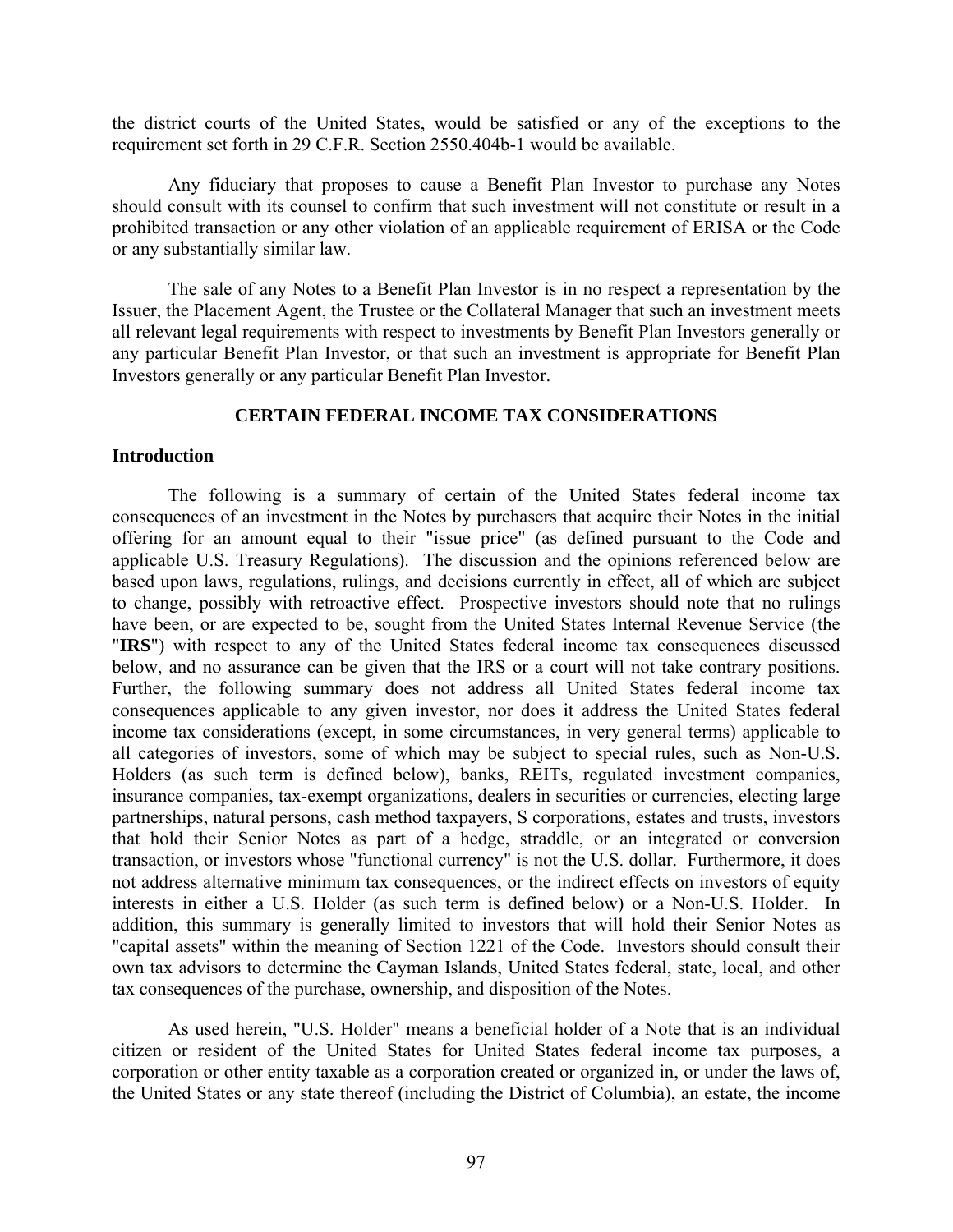of which is subject to United States federal income taxation regardless of its source, or a trust for which a court within the United States is able to exercise primary supervision over its administration and for which one or more United States persons (as defined in the Code) have the authority to control all of its substantial decisions or a trust that has made a valid election under U.S. Treasury Regulations to be treated as a domestic trust. If a partnership (or other passthrough entity) holds Notes, the tax treatment of a partner (or other equity holder) will generally depend upon the status of the partner (or other equity holder) and upon the activities of the partnership (or other pass-through entity). Partners of partnerships (or equity holders of other pass-thru entities) holding Notes should consult their own tax advisors.

"Non-U.S. Holder" means any holder (or beneficial holder) of a Note that is not a U.S. Holder or an entity treated as a partnership for United States federal income tax purposes.

## **U.S. Federal Income Tax Consequences to the Issuer**

Upon the issuance of the Notes, McKee Nelson LLP, special U.S. tax counsel to the Issuer, will deliver an opinion generally to the effect that although there is no authority directly on point, under current law, and assuming compliance with the Indenture (and certain other documents), and based on certain factual representations made by the Issuer, and assuming the correctness of opinions of counsel that permit the Issuer to take or fail to take actions under the transaction documents based on such opinion, the Issuer will not be engaged in the conduct of a trade or business in the United States. The opinion of special U.S. tax counsel will be based on the Code, the Treasury Regulations (final, temporary and proposed) thereunder, the existing authorities, and special U.S. tax counsel's interpretation thereof, and on certain factual assumptions and representations as to the Issuer's contemplated activities. The Issuer intends to conduct its affairs in accordance with such assumptions and representations, and the remainder of this summary assumes such result. In addition, you should be aware that the opinion referred to above will expressly rely on the Collateral Manager's compliance with certain tax restrictions attached to the Collateral Management Agreement as Exhibit A (the "**Trading Restrictions**"), which are intended to prevent the Issuer from engaging in activities which could give rise to a trade or business within the United States. Although the Collateral Manager has generally undertaken to comply with the Trading Restrictions, the Collateral Manager is permitted to depart from the Trading Restrictions if it obtains an opinion from nationally recognized tax counsel (or advice from McKee Nelson LLP) that the departure will not cause the Issuer to be treated as engaged in a trade or business within the United States. Any such departures would not be covered by the opinion of special U.S. tax counsel referred to above. Furthermore, the Collateral Manager is not obligated to monitor (and conform the Issuer's activities in order to comply with) changes in law, and accordingly, any such changes could adversely affect whether the Issuer is treated as engaged in a United States trade or business. In addition, the opinion of special U.S. tax counsel and any such other advice or opinions are not binding on the IRS or the courts, and no ruling will be sought from the IRS regarding this, or any other, aspect of the U.S. federal income tax treatment of the Issuer. Accordingly, in the absence of authority on point, the U.S. federal income tax treatment of the Issuer is not entirely free from doubt, and there can be no assurance that positions contrary to those stated in the opinion of special U.S. tax counsel or any such other advice or opinions may not be asserted successfully by the IRS. For example, the Treasury and the IRS have been considering taxpayer requests for specific guidance on, among other things, whether a foreign person may be treated as engaged in a trade or business in the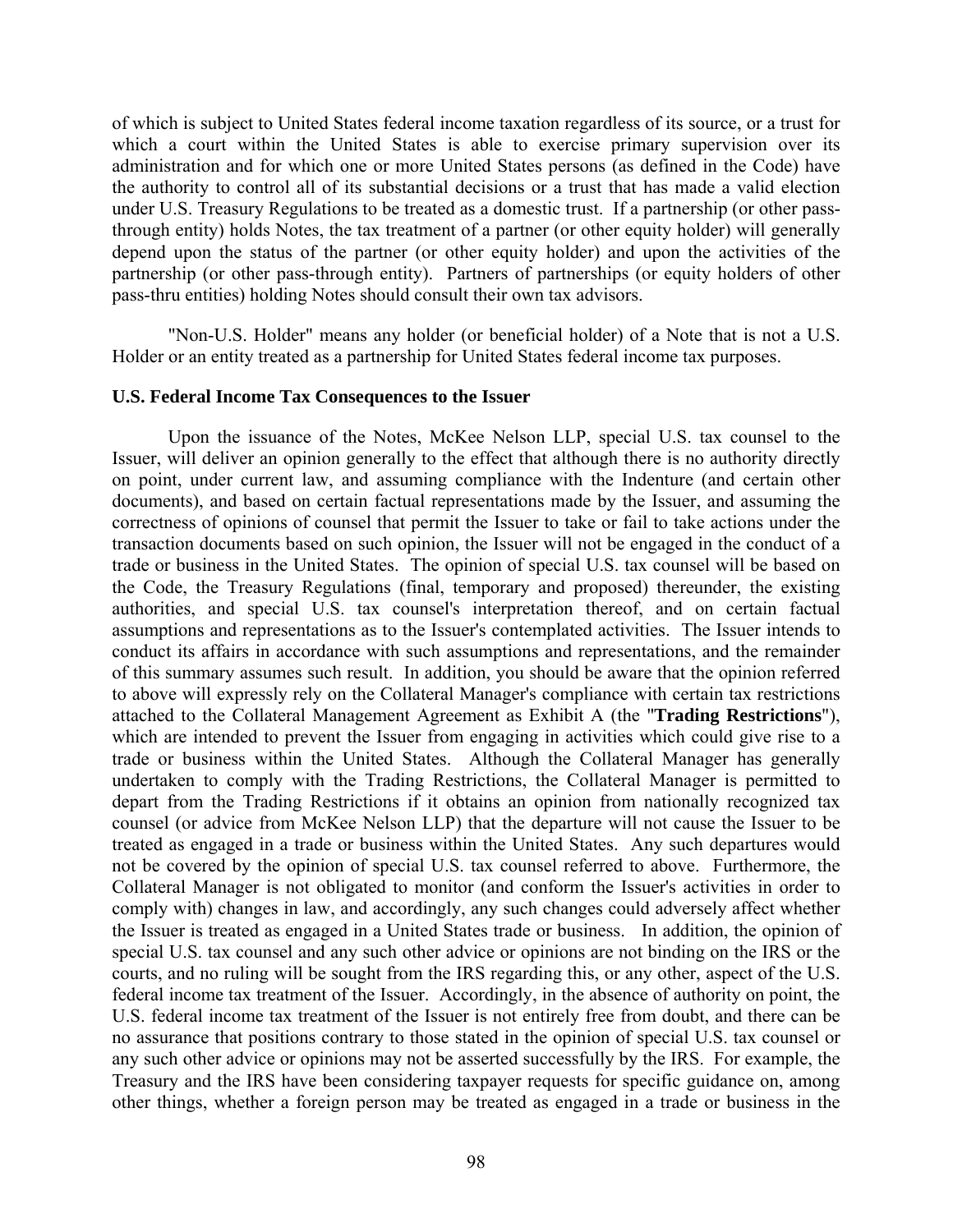United States by virtue of being the credit protection seller under credit default swaps. Thus, it is possible that under future guidance the IRS could treat the Issuer as engaged in a trade or business in the United States by reason of the Issuer's selling credit protection under an Approved Structured Security if the Issuer were deemed to be guaranteeing obligations from within the United States or insuring risks from within the United States. In such case, the Issuer would be prohibited under the CDO Portfolio Criteria from committing to enter into any such Approved Structured Securities after the date such future guidance was issued and became effective.

If the IRS were to characterize successfully the Issuer as engaged in a United States trade or business, among other consequences, the Issuer would be subject to net income taxation in the United States on its income that was effectively connected with such business (as well as the branch profits tax). The levying of such taxes could materially affect the Issuer's financial ability to make payments on the Notes.

Payments on the CDO Assets and Eligible Investments (other than commitment and similar fees and dividends on equity securities acquired in conjunction with the acquisition of CDO Assets) are required not to be subject to withholding tax when the underlying assets are acquired or committed to be acquired by the Issuer unless the obligor is required to make "grossup" payments that cover the full amount of such withholding tax on an after-tax basis. The Issuer will not, however, make any independent investigation of the circumstances surrounding the issue of the individual assets comprising the CDO Assets and Eligible Investments, and there can be no assurance that income derived by the Issuer will not become subject to withholding tax as a result of a change in tax law or practice or other causes and certain payments received by the Issuer are permitted to be reduced by any applicable withholding taxes. In addition, certain payments on obligations or securities that include a participation in or that support a letter of credit, may be subject to U.S. withholding tax, which could reduce the Issuer's net income from such activities and create a tax liability for the Issuer if amounts are not properly withheld (and the Issuer is not grossed up for such withholding liability). The imposition of unanticipated withholding taxes or tax on the Issuer's net income could materially impair the Issuer's ability to pay principal of and interest on, and other distributions in respect of, the Notes. Further, if the Issuer is a CFC (defined below), the Issuer would incur U.S. withholding tax on interest received from a related United States person. In addition, distributions on equity securities will likely, and distributions on defaulted assets and securities rated below investment grade could possibly, be subject to withholding taxes imposed by the United States.

See also "*—Treatment of U.S. Holders of the Class E Notes—Tax Considerations Relating to the Credit Default Swaps*" herein for a discussion of potential withholding tax on such swaps.

If withholding or deduction of any taxes from payments on the Notes is required by law in any jurisdiction, the Issuer will be under no obligation to make any additional payments to any holder in respect of such withholding or deduction.

Notwithstanding any of the foregoing, any commitment fee, facility fee or similar fee that the Issuer earns may be subject to a 30% withholding tax and any lending fees received under a securities lending agreement may also be subject to withholding tax.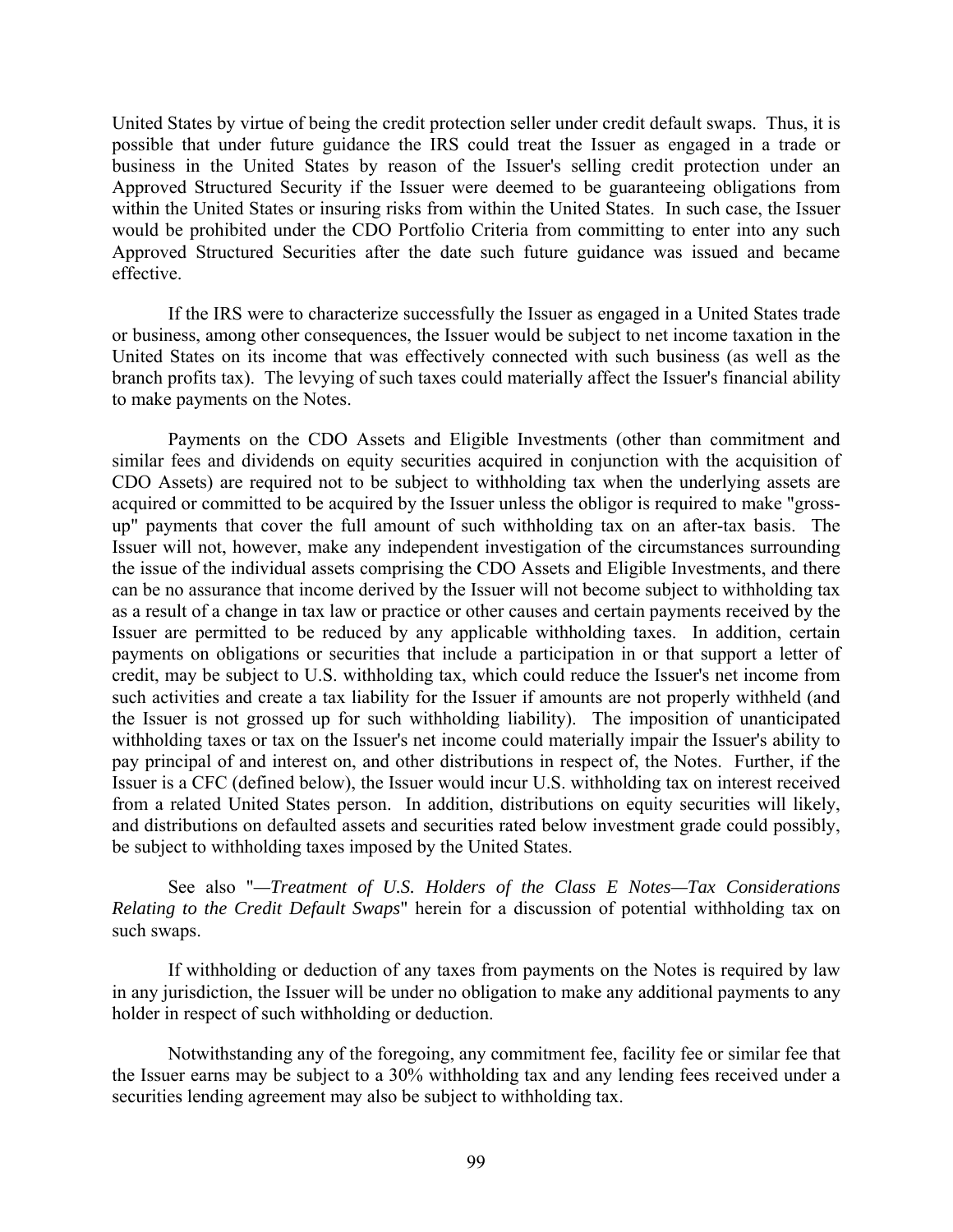Prospective investors should be aware that, under certain Treasury Regulations, the IRS may disregard the participation of an intermediary in a "conduit" financing arrangement and the conclusions reached in the immediately preceding paragraph assume that such Treasury Regulations do not apply. Those Treasury Regulations could require withholding of U.S. federal income tax from payments to the Issuer of interest on the CDO Assets. In order to prevent "conduit" classification, each initial investor in and subsequent transferee of the Class E Notes in definitive form will be required to represent and warrant and each initial investor in and subsequent transferee of the Class E Notes in global form and the Class D Notes will be deemed to represent and warrant that if it is acquiring, directly or in conjunction with affiliates, more than 33⅓ percent of the aggregate outstanding amount of any such Class of Notes, it is not an Affected Bank. "**Affected Bank**" means a "bank" for purposes of Section 881 of the Code or an entity affiliated with such a bank that neither (x) meets the definition of a U.S. Holder nor (y) is entitled to the benefits of an income tax treaty with the United States under which withholding taxes on interest payments made by obligors resident in the United States to such bank are reduced to 0%.

### **U.S. Classification and U.S. Tax Treatment of the Senior Notes**

The Issuer has agreed and, by its acceptance of a Senior Note, each holder of a Senior Note will be deemed to have agreed, to treat the Senior Notes as debt of the Issuer for United States federal income tax purposes, except as otherwise required by applicable law; provided, that this shall not limit a holder of a Senior Note from making a protective QEF Election (see "— *Treatment of U.S. Holders of the Class E Notes—QEF Election*" below), or filing certain United States tax information returns required of only certain equity owners with respect to various reporting requirements under the Code (as described below under "*—Transfer and Other Reporting Requirements for Class E Notes*"). Upon the issuance of the Senior Notes, special U.S. tax counsel will deliver an opinion generally to the effect that, assuming compliance with the Indenture (and certain other documents), and based on certain factual representations made by the Issuer, the Class A Notes, Class B Notes, and the Class C Notes will be characterized as debt of the Issuer for United States federal income tax purposes. No opinion will be given with respect to the Class D Notes (see "*—U.S. Tax Treatment of the Class D Notes*," below). The determination of whether a Senior Note will be treated as debt for United States federal income tax purposes is based on the facts and circumstances existing at the time the Senior Note is issued (which in the case of the Class A-1 Revolving Notes would include the time of each draw on such Senior Notes). However, the opinion of special U.S. tax counsel is based on current law and certain representations and assumptions (which, in the case of the Class A-1 Revolving Notes, includes the assumption that, at the time of any draw, the Senior Notes are rated investment grade and that there have been no changes in the terms of the Senior Notes, the transaction or applicable law). Prospective investors should be aware that opinions of counsel are not binding on the IRS, and there can be no assurance that the IRS will not seek to characterize as something other than indebtedness any particular Class or Classes of the Senior Notes. Except as provided under "*—Alternative Characterization of the Senior Notes*" below, the balance of this discussion assumes that the Senior Notes will be characterized as debt of the Issuer for United States federal income tax purposes.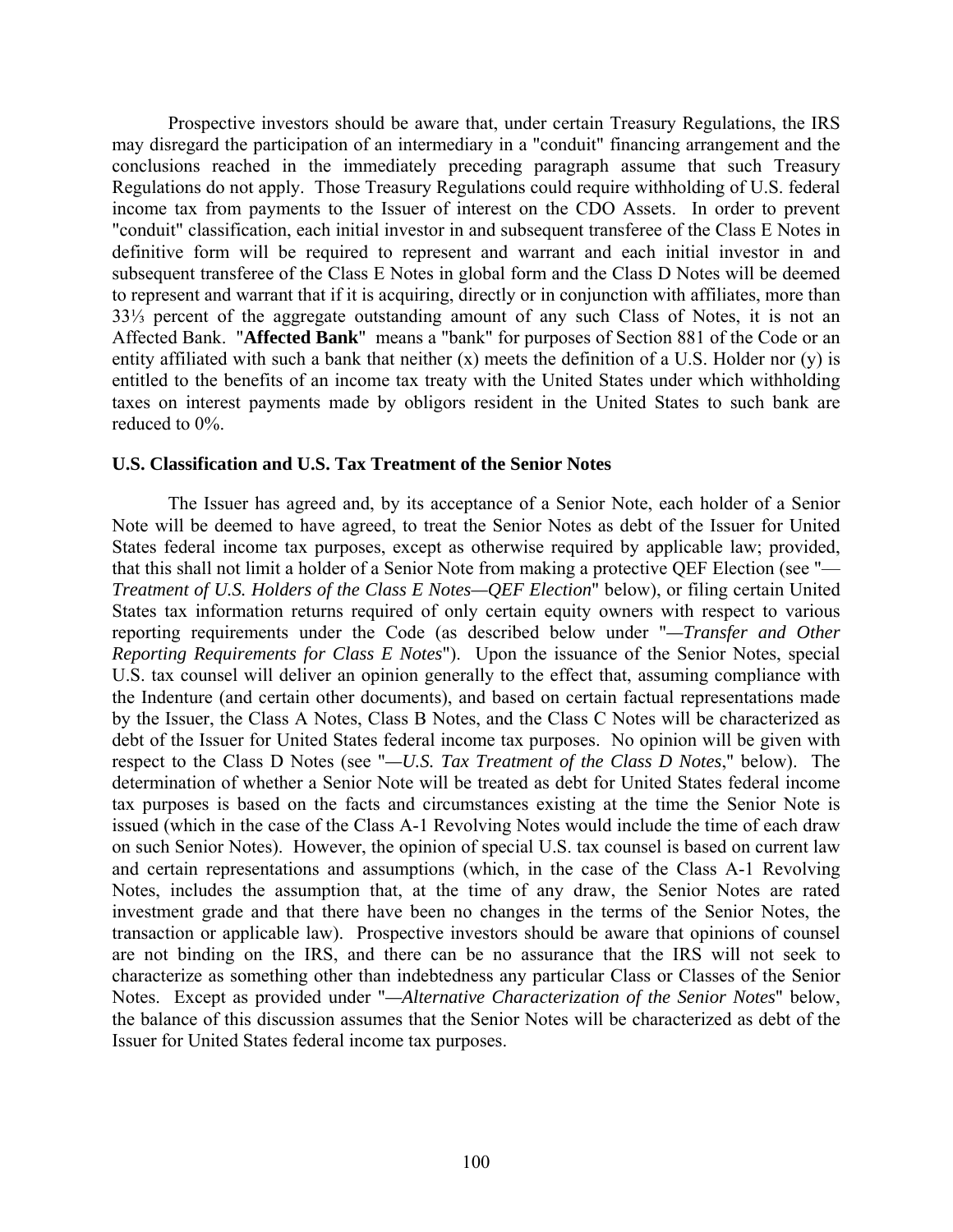Subject to the following paragraph, U.S. Holders of the Senior Notes generally will include payments of stated interest received on the Senior Notes in income in accordance with their normal method of tax accounting as ordinary interest income.

If a Senior Note is issued with original issue discount, ("**OID**" and each such Notes, an "**OID Senior Note**"), a U.S. Holder of an OID Senior Note will be required to include OID in gross income as it accrues under a constant yield method, based on the original yield to maturity of the Senior Note. Thus, the U.S. Holder of an OID Senior Note will be required to include OID in income as it accrues, regardless of the timing of the receipt of the cash attributable to such income. U.S. Holders, however, would be entitled to claim a loss upon maturity or other disposition of an OID Senior Note with respect to OID accrued and included in gross income for which cash is not received. Such a loss generally would be a capital loss.

Although there can be no assurance, as a result of being subject to prepayments, the Class A, Class B and Class C Notes do not appear to literally fit within the definition of "contingent payment debt instruments" ("**CPDIs**") within the meaning of Treasury Regulation Section 1.1275-4. If any such Notes were considered to be CPDIs, they would be taxed as indicated below under "*— Taxation of the Class D Notes.*" Among other consequences, any gain on the sale of such Senior Notes that might otherwise be a capital gain would be ordinary income. Prospective investors should consult their own tax advisors regarding the possible characterization of any such Senior Notes as CPDIs.

The Senior Notes may be debt instruments described in Section 1272(a)(6) of the Code (debt instruments that may be accelerated by reason of the prepayment of other debt obligations securing such debt instruments). Special tax rules principally relating to the accrual of OID, market discount, and bond premium apply to debt instruments described in Section 1272(a)(6). Further, those debt instruments may not be part of an integrated transaction with a related hedge under Treasury Regulation Section 1.1275-6. Prospective investors should consult with their own tax advisors regarding the effects of Section 1272(a)(6).

In general, a U.S. Holder of a Senior Note will have a basis in such Senior Note equal to the cost of such Senior Note increased by any OID and any market discount includible in income by such U.S. Holder and reduced by any amortized premium and any principal payments. Upon a sale, exchange or other disposition of a Senior Note, a U.S. Holder will generally recognize gain or loss equal to the difference between the amount realized on the sale, exchange or other disposition (less any accrued and unpaid interest, which would be taxable as such) and the U.S. Holder's tax basis in such Senior Note. Such gain or loss generally will be long term capital gain or loss if the U.S. Holder held the Senior Note for more than one year at the time of disposition. In certain circumstances, U.S. Holders that are individuals may be entitled to preferential treatment for net long term capital gains; however, the ability of U.S. Holders to offset capital losses against ordinary income is limited.

Holders of the Class D Notes should also see the discussion below under "*—U.S. Tax Treatment of the Class D Notes.*"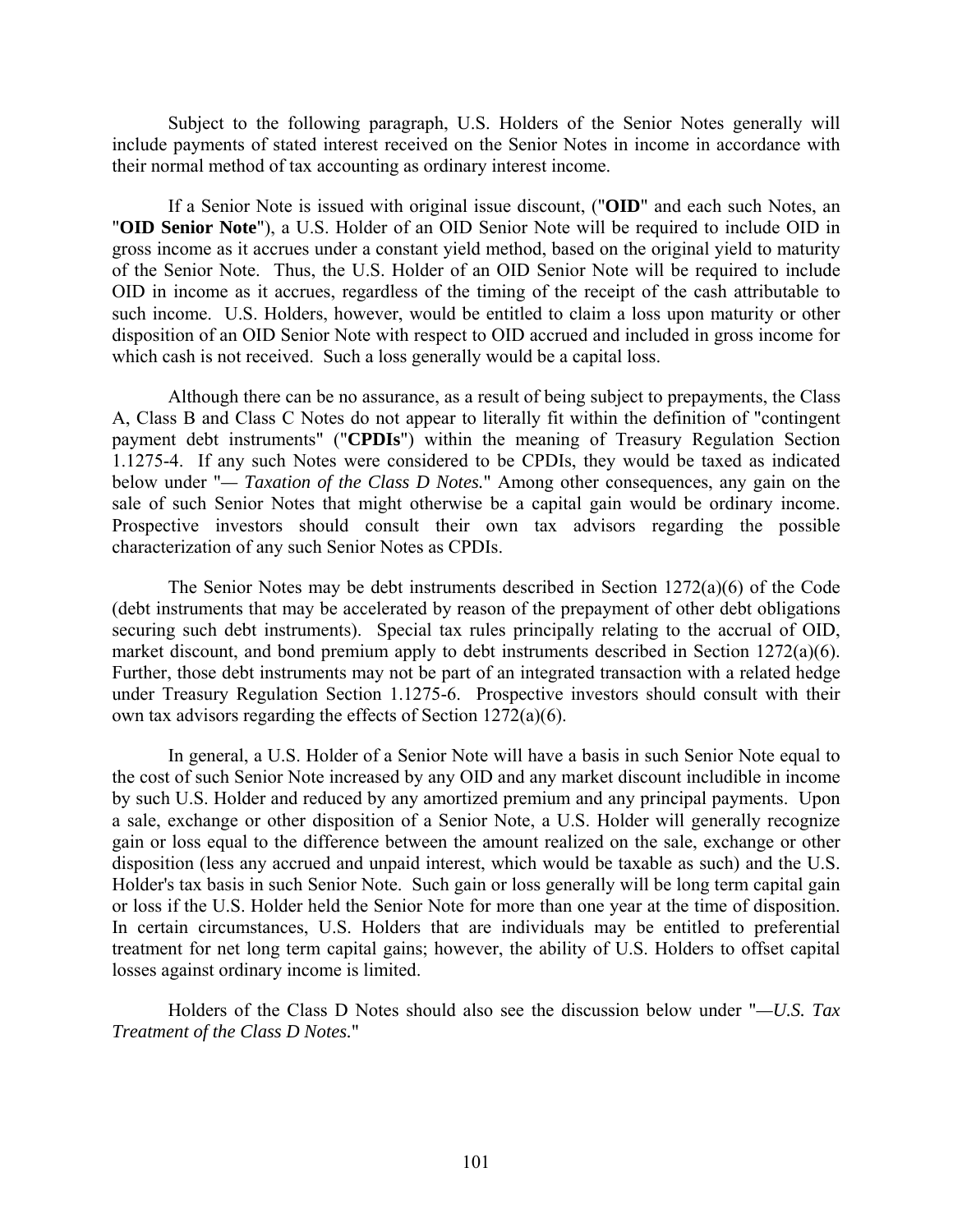### **U.S. Tax Treatment of the Class D Notes**

The Issuer has agreed and, by its acceptance of a Class D Note, each Class D Noteholder will be deemed to have agreed, to treat the Class D Notes as debt of the Issuer for United States federal income tax purposes, except as otherwise required by applicable law. In addition, the Issuer has agreed and, by its acceptance of a Class D Note, each Class D Noteholder will be deemed to have agreed, to treat, for U.S. federal income tax purposes, the Class D Notes (in the absence of an administrative determination or judicial ruling to the contrary), as indebtedness that is subject to the regulations governing contingent payment debt instruments (the "**Contingent Debt Regulations**"). However, the Class D Notes will not be subject to the Contingent Debt Regulations if they are subject to section 1272(a)(6) (see "*—U.S. Classification and U.S. Tax Treatment of the Senior Notes*," above), and no rulings have been sought from the IRS or a court with respect to any of the tax consequences discussed below. Accordingly, no assurance can be given that the IRS or a court will agree with the treatment described herein. Any differing treatment could affect the amount, timing and character of income, gain or loss in respect of an investment in the Class D Notes. Holders of the Class D Notes should consult their tax advisors concerning the tax treatment of holding such Notes. However, except as provided under "*—Alternative Characterization of the Senior Notes*" below, the balance of this discussion "*U.S. Tax Treatment of the Class D Notes*" assumes that the Class D Notes will be subject to the Contingent Debt Regulations.

Under the Contingent Debt Regulations, a Class D Noteholder will be required to include original issue discount in income each year, regardless of its usual method of tax accounting, based on the comparable yield of the Class D Notes. Specifically, U.S. Holders of the Class D Notes will be required to accrue an amount of original issue discount for U.S. federal income tax purposes, for each accrual period prior to and including the maturity date of the Class D Notes that equals the product of (i) the adjusted issue price (as defined below) of the Class D Notes as of the beginning of the accrual period and (ii) the comparable yield to maturity (as defined below) of the Class D Notes (as adjusted for the length of the accrual period), divided (iii) by the number of days in the accrual period and multiplied by (iv) the number of days during the accrual period that such holder held the Class D Notes.

The "issue price" of a security will be the first price at which a substantial amount of such security is sold to the public, excluding bond houses, brokers or similar persons or organizations acting in the capacity of underwriters, placement agents or wholesalers. The "adjusted issue price" of a Class D Note will be its issue price increased by any original issue discount previously accrued, determined without regard to any adjustments to original issue discount accruals described below, and decreased by the projected amounts of any payments previously made with respect to the Class D Notes.

In general, the comparable yield is the yield at which the Issuer would issue a fixed rate debt instrument with terms and conditions similar to those of the Class D Notes, including the level of subordination, term, timing of payments, and general market conditions. However, if the Class D Notes are sold in substantial part to persons for whom the inclusion of interest is not expected to have a substantial effect on their U.S. tax liability, the comparable yield will, in certain circumstances, be presumed to be the applicable Federal Rate (based on the overall maturity of the debt instrument). The applicable Federal rate, which is based on the yield to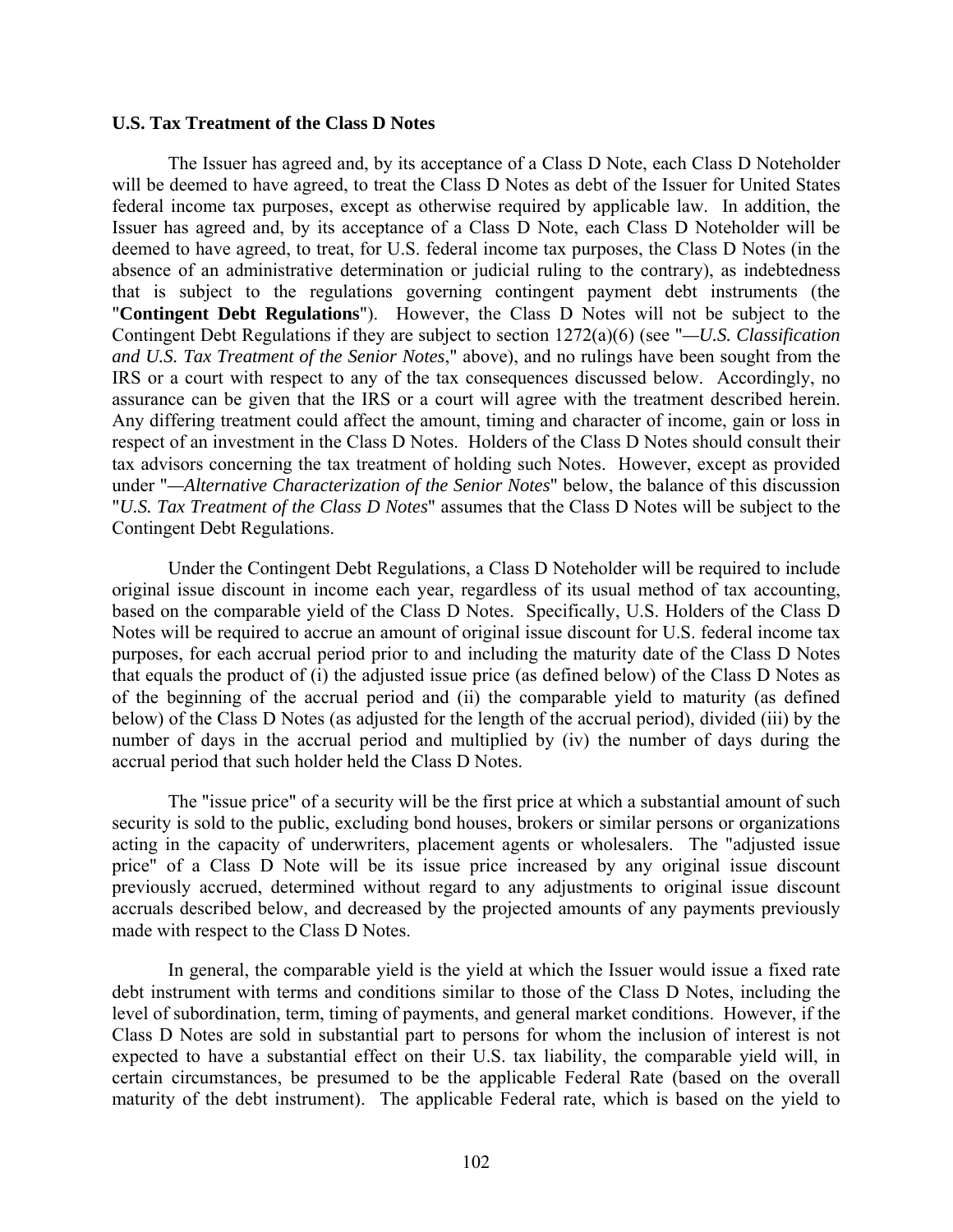maturity of outstanding marketable obligations of the United States, would generally be less than the comparable yield.

The projected payment schedule is a schedule of payments on the Class D Notes that includes each noncontingent payment (i.e., the stated interest and principal payments on the Class D Notes) and a projection (in an amount and the timing thereof) for each of the contingent payments (i.e., the First Additional Amount and the Third Additional Amount). The projected payment schedule is adjusted, however, such that all payments (noncontingent and projected contingent payments) will produce the comparable yield.

**The comparable yield and projected payment schedule can be obtained by the Class D Noteholders upon request from Bank of America Securities LLC at (704) 386-0183. However, they are not provided for any purpose other than the determination of the original issue discount and adjustments thereof in respect of the Class D Notes and do not constitute a projection or representation regarding the actual amount of the payments on the Class D Notes.**

For U.S. federal income tax purposes, a Class D Noteholder must use the comparable yield and the schedule of projected payments in determining its original issue discount accruals (and the adjustments thereto described below) in respect of the Class D Notes, unless it timely discloses and justifies the use of a different comparable yield and projected payment schedule to the IRS.

Adjustments to Interest Accruals on the Class D Notes. If the actual contingent payment received differs from the projected payment, adjustments will be made for the difference. If such payment exceeds the projected payment, a Class D Noteholder will incur a positive adjustment equal to the amount of such excess. Such positive adjustment will be treated as additional original issue discount in such taxable year. If, however, such payment is less than the amount of projected payment, a Class D Noteholder will incur a negative adjustment equal to the amount of such deficit. A negative adjustment will:

- first, reduce the amount of original issue discount required to be accrued in the current year;
- second, any negative adjustment that exceeds the amount of original issue discount accrued in the current year will be treated as ordinary loss to the extent of a Class D Noteholder's total prior original issue discount inclusions (other than inclusions subsequently reduced by a negative adjustment) with respect to the Class D Notes; and
- third, any excess negative adjustment will reduce the amount realized on a sale, exchange, or redemption of the Class D Notes.

A net negative adjustment is not subject to the two percent floor limitation imposed on miscellaneous itemized deductions under Section 67 of the Code.

Sale, Exchange, or Redemption. Upon the sale, exchange, or redemption of a Class D Note, a Class D Noteholder will recognize gain or loss equal to the difference between the amount realized and its adjusted tax basis in the Class D Note. Any gain on a Class D Note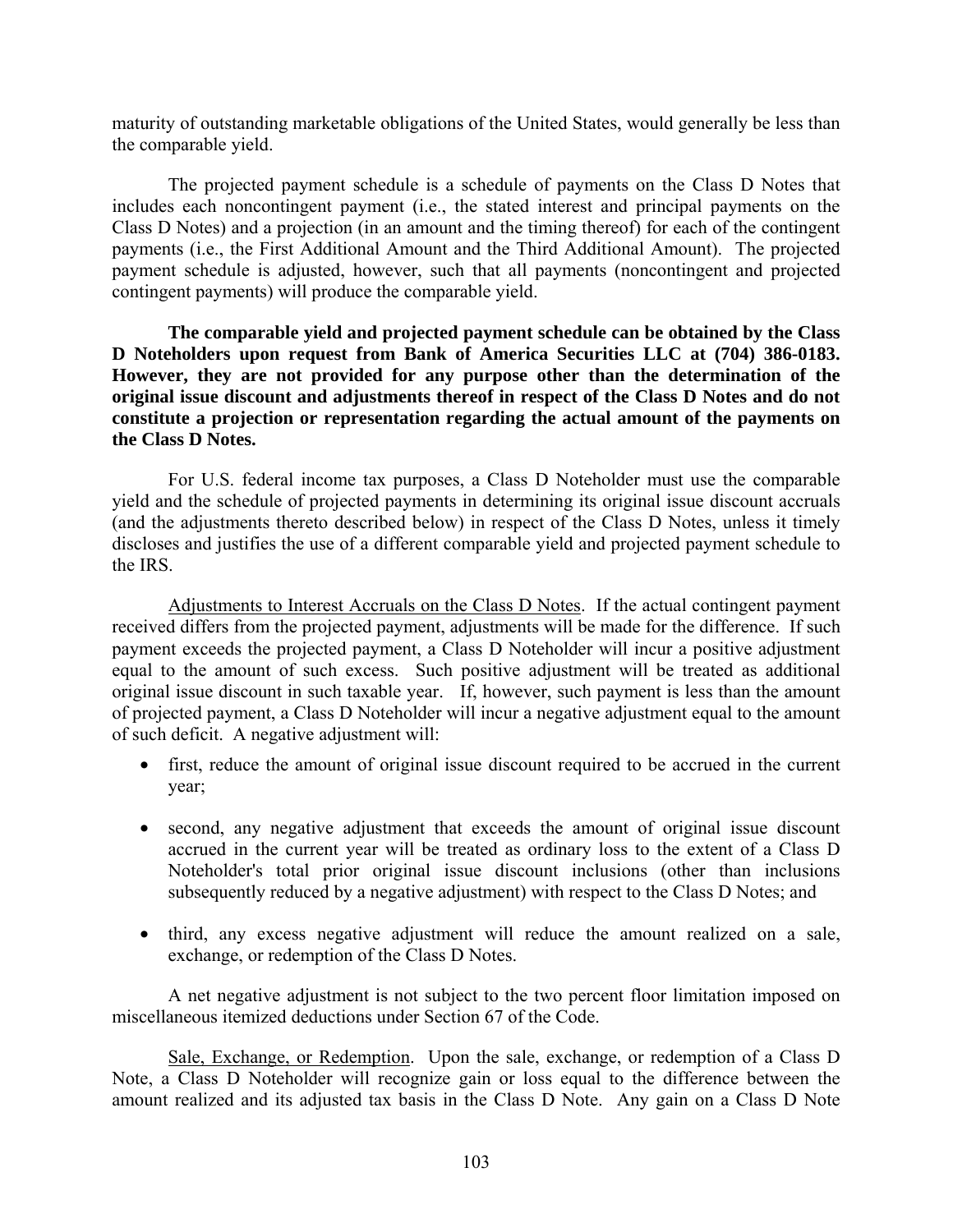generally will be treated as ordinary income. Loss from the disposition of a Class D Note will be treated as ordinary loss to the extent of its prior net original issue discount inclusions with respect to the Class D Notes. Any loss in excess of that amount will be treated as capital loss, which generally will be long-term if the Class D Note was held for more than one year. The deductibility of net capital losses by individuals and corporations are subject to limitations.

Special rules apply in determining the tax basis of a Class D Note. In general, a Class D Noteholder's basis in a Class D Note will be the original purchase price for the Class D Note increased by original issue discount (before taking into account any adjustments) previously accrued on the Class D Notes, and reduced by the amount of any noncontingent payment and the projected amount of any payments previously scheduled to be made (without regard to the actual amount paid). Taxpayers who purchase a Class D Note with a basis different that the Notes adjusted issue price (e.g., a subsequent holder that purchases the Class D Note for more or less than the Class D Note's adjusted issue price) must take such differences into account in determining its income with respect to the Class D Note. Such taxpayers should consult their own tax advisors with respect to such additional adjustments.

### **Alternative Characterization of the Senior Notes**

Notwithstanding special U.S. tax counsel's opinion, U.S. Holders should recognize that there is some uncertainty regarding the appropriate classification of instruments such as the Senior Notes. It is possible, for example, that the IRS may contend that a Class of Senior Notes should be treated as equity interests (or as part debt, part equity) in the Issuer. Such a recharacterization might result in material adverse U.S. federal income tax consequences to U.S. Holders. If U.S. Holders of a Class of the Senior Notes were treated as owning equity interests in the Issuer, the U.S. federal income tax consequences to U.S. Holders of such recharacterized Senior Notes would be as described under "—*Treatment of U.S. Holders of the Class E Notes*" *and* "*—Transfer and Other Reporting Requirements.*" In order to avoid the application of the PFIC rules, each U.S. Holder of a Senior Note should consider making a qualified electing fund election provided in Section 1295 of the Code on a "protective" basis (although such protective election may not be respected by the IRS because current regulations do not specifically authorize that particular election). See "*—Treatment of U.S. Holders of the Class E Notes— Status of the Issuer as a PFIC*" *and* "*—QEF Election.*" Further, U.S. Holders of any Class of Senior Notes that may be recharacterized as equity in the Issuer should consult with their own tax advisors with respect to whether, if they owned equity in the Issuer, they would be required to file information returns in accordance with sections 6038, 6038B, and 6046 of the Code (and, if so, whether they should file such returns on a protective basis).

### **Information Reporting and Backup Withholding**

Under certain circumstances, information reporting requirements will apply to payments on a Senior Note to, and the proceeds of the sale of a Senior Note by, noncorporate U.S. Holders and "backup withholding" will apply to such payments if the U.S. Holder fails to provide an accurate taxpayer identification number or otherwise fails to comply with, or establish an exemption from, the backup withholding requirements. Backup withholding is not an additional tax and may be refunded or credited against the holder's federal income tax liability if certain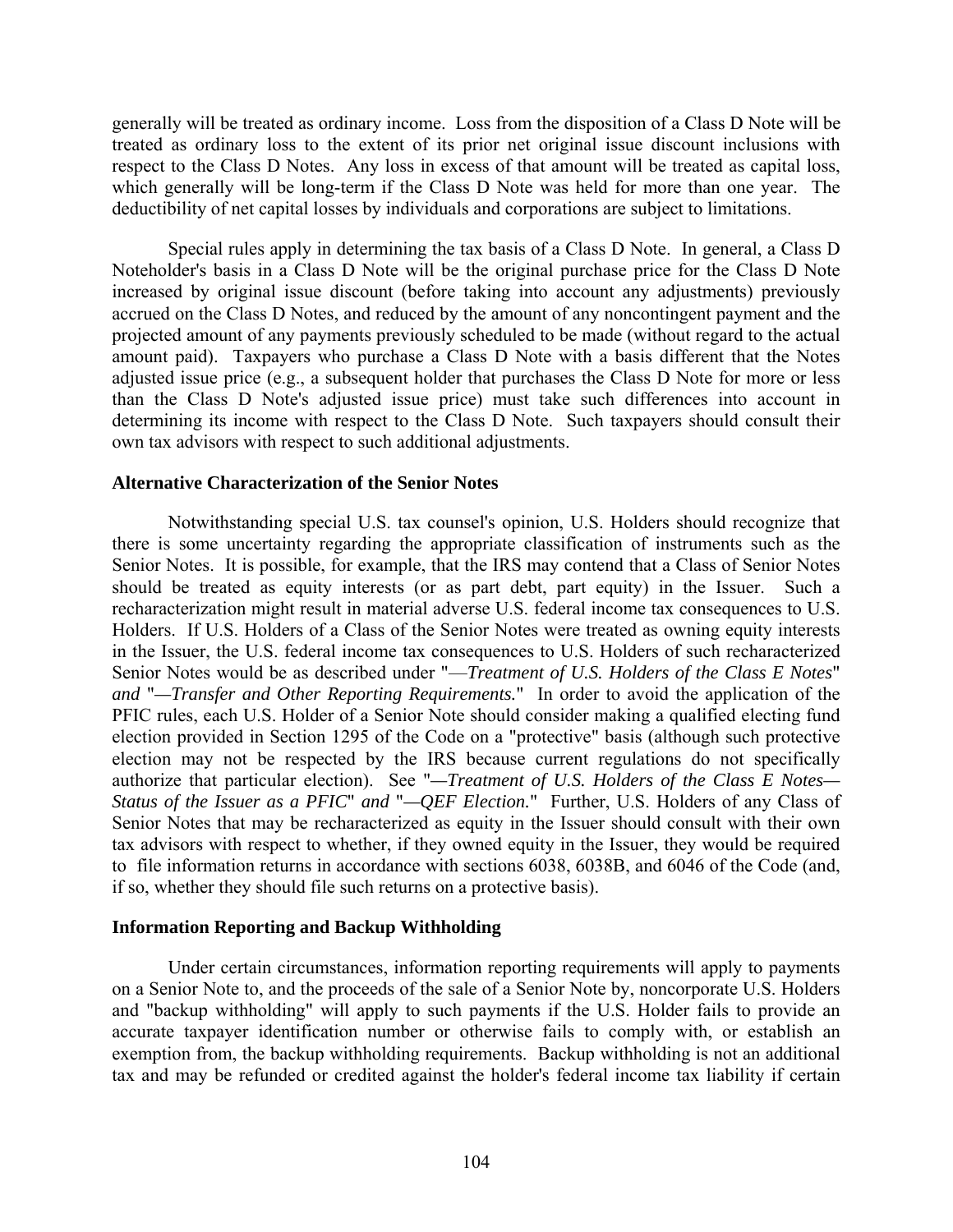required information is furnished to the IRS. The information reporting requirements may apply regardless of whether withholding is required.

### **Non-U.S. Holders of the Senior Notes**

Assuming that the Senior Notes are either respected as debt (and the Issuer is not considered to be engaged in a trade or business within the United States) or the Senior Notes are treated as equity in a non-United States corporation, a Non-U.S. Holder of a Senior Note that has no connection with the United States and is not related, directly or indirectly, with the Issuer or the holders of the Issuer's equity or the Class E Notes will not be subject to U.S. income withholding tax on interest payments. The Issuer does not currently intend to require Non-U.S. Holders to make certain tax representations regarding the identity of the beneficial owner of the Senior Notes in order to receive payments free of income withholding tax, but Non-U.S. Holders may be required to provide such certification in order to receive payments free of backup withholding and to not have such payments be subject to information reporting.

# **Treatment of U.S. Holders of the Class E Notes**

General. Prospective investors should not rely on this summary and should consult their own tax advisors regarding alternative characterizations of the Class E Notes and the consequences of their acquiring, holding or disposing of the Class E Notes.

Although in the form of debt, the Class E Notes likely will be characterized as equity (which the IRS could contend is voting equity, even though voting equity generally refers to the right to elect directors or managers of a corporation) of the Issuer for U.S. federal income tax purposes. The Issuer has agreed and, by its acceptance of a Class E Note, each Class E Noteholder will be deemed to have agreed, to treat the Class E Notes as equity in the Issuer for United States federal income tax purposes, except as otherwise required by applicable law. However, no rulings have been sought from the IRS or a court with respect to any of the tax consequences discussed below. Accordingly, no assurance can be given that the IRS or a court will agree with the treatment described herein. Any differing treatment could affect the amount, timing and character of income, gain or loss in respect of an investment in the Class E Notes. Holders of the Class E Notes should consult their tax advisors concerning the tax treatment of holding such Notes. If the Class E Notes were treated as debt in the Issuer, they would be subject to the Contingent Debt Regulations discussed above under "*—* US Tax Treatment of the Class D Notes."

The following discussion assumes that the Class E Notes will be characterized as equity for United States federal income tax consequences.

Distributions on the Class E Notes. Subject to the anti-deferral rules discussed below, any payment on the Class E Notes that is distributed by the Issuer to a U.S. Holder that is subject to United States federal income tax will be taxable to such U.S. Holder as a dividend to the extent of the current and accumulated earnings and profits (determined under United States federal income tax principles) of the Issuer. Such payments will not be eligible for the dividends received deduction allowable to corporations and likely will not be eligible for the preferential income tax rate on qualified dividend income. Distributions in excess of earnings and profits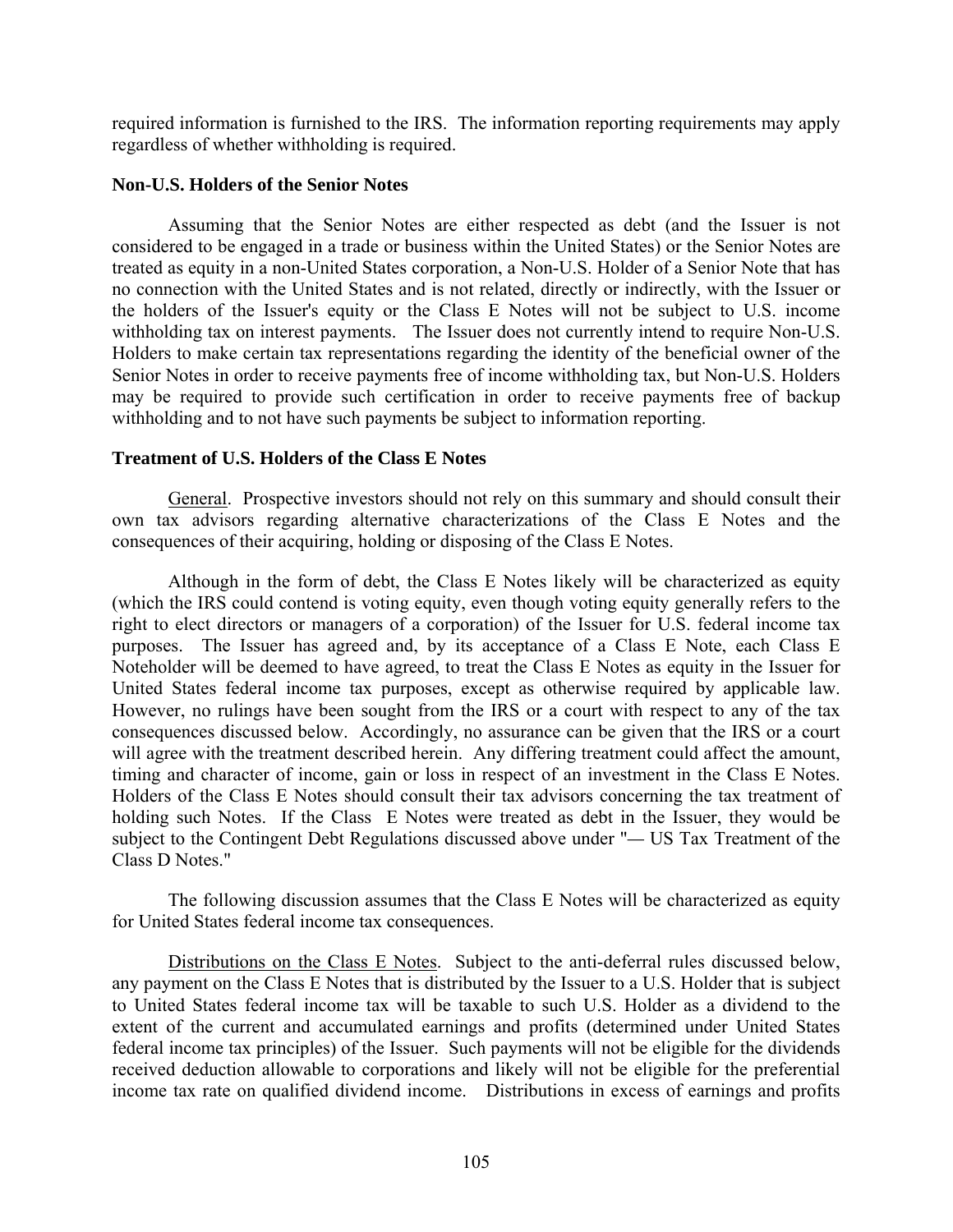will be non-taxable to the extent of, and will be applied against and reduce, the U.S. Holder's adjusted tax basis in the Class E Notes. Distributions in excess of earnings and profits and basis will be taxable as gain from the sale or exchange of property, as described below.

Sale, Exchange or Other Disposition of the Class E Notes. In general, a U.S. Holder of the Class E Notes will recognize gain or loss upon the sale, exchange or other disposition of the Class E Notes in an amount equal to the difference between the amount realized and such U.S. Holder's adjusted tax basis in the Class E Notes. The character of such gain or loss (as ordinary or capital) generally will depend on whether the U.S. Holder either has made a QEF Election or is subject to the CFC rules (as each is described below). Initially, the tax basis of a U.S. Holder should equal the amount paid for the Class E Notes. Such basis will be (i) increased by amounts taxable to such U.S. Holders by virtue of a QEF Election or by virtue of the CFC rules, and (ii) decreased by actual distributions from the Issuer that are deemed to consist of previously taxed amounts or to represent the return of capital.

Anti-Deferral Rules. Prospective investors should be aware that certain of the procedural rules for "PFICs" and "QEF" elections (as both of such terms are defined below) are complex and should consult their own tax advisors regarding such rules.

The tax consequences discussed above are likely to be materially modified by the antideferral rules discussed below. In general, each U.S. Holder's investment in the Issuer will be taxed as an investment in a passive foreign investment company ("**PFIC**") or a controlled foreign corporation ("**CFC**"), depending (in part) upon the percentage of the Issuer's equity that is acquired and held by certain U.S. Holders. If applicable, the rules pertaining to CFCs generally override those pertaining to PFICs (although, in certain circumstances, more than one set of rules may be applicable simultaneously).

Prospective investors should be aware that in determining what percentage of the equity of the Issuer is held by various categories of investors (for example, for purposes of the CFC and information reporting rules described below), the Class E Notes likely will be treated as equity (and likely voting equity) and the Collateral Manager's interest in certain portions of its fee and the Class D Notes (and certain other classes of Senior Notes) may be considered equity (and might be considered voting equity).

Prospective investors should be aware that the Issuer's income that is allocated to holders (under the QEF rules as well as under the CFC rules discussed below) will not necessarily bear any particular relationship in any year to the amount of cash that is distributed on the Class E Notes and, in any given year, may be substantially greater. Such an excess will arise, among other circumstances, when CDO Assets is purchased at a discount, interest or other income on the CDO Assets (which is included in gross income) is used to acquire other items of CDO Assets or to repay principal on the Senior Notes (which does not give rise to a deduction), or any portion of the Senior Notes is not ultimately paid upon maturity and the Issuer recognizes cancellation of indebtedness income without any corresponding offsetting losses (due to tax character differences or otherwise). For example, the portion of the interest proceeds used to pay principal on the Senior Notes will cause such an excess.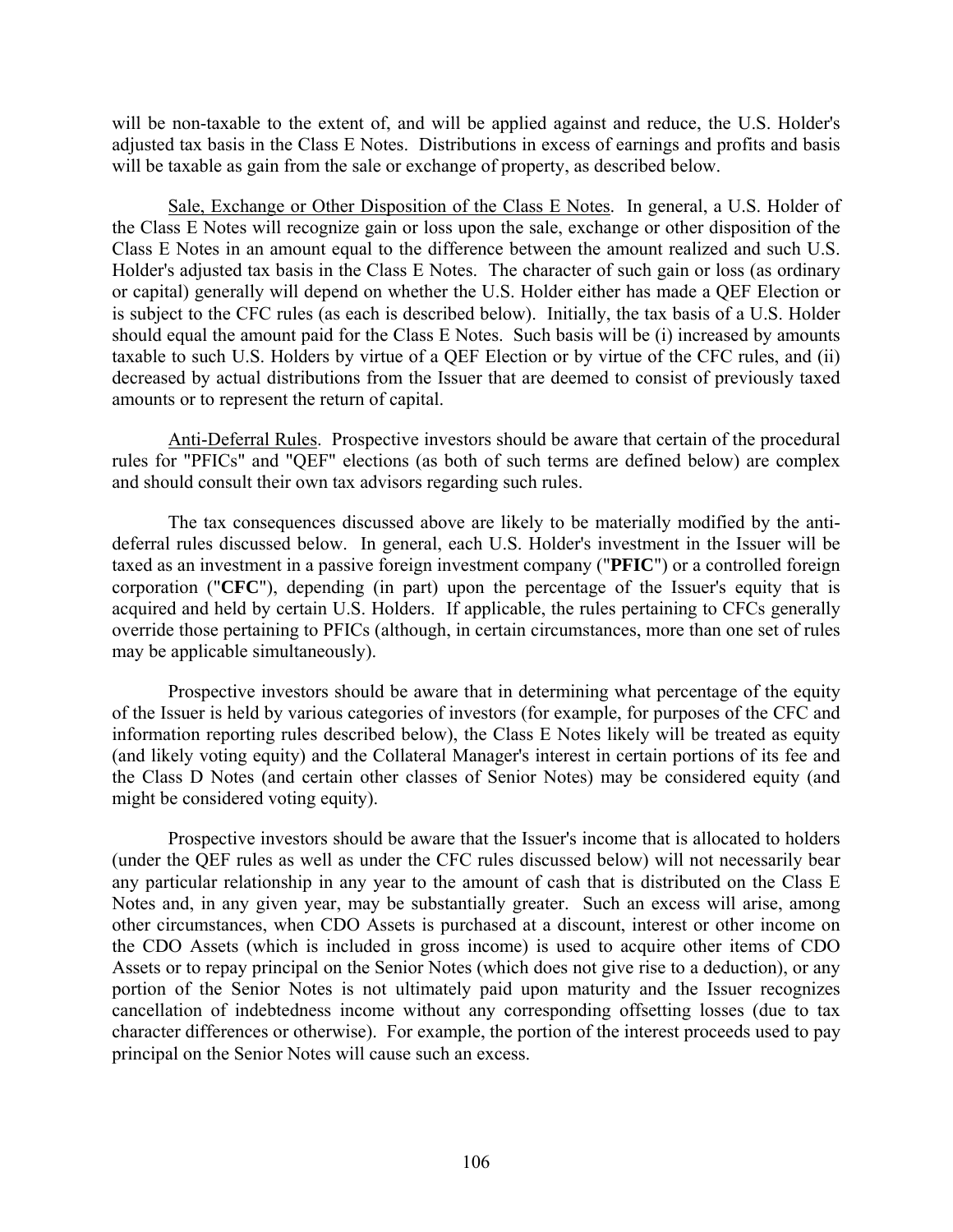Tax Considerations Relating to the Credit Default Swaps. Under current U.S. Federal income tax law, the treatment of credit default swaps in general is unclear. Certain possible tax characterizations of a credit default swap, such as a guarantee contract or an insurance contract, if adopted in the future by the IRS and if applied to any credit default swaps held by the Issuer, could subject payments received by the Issuer under the credit default swaps to U.S. withholding or excise tax or in some circumstances subject the Issuer to excise tax or net income tax. The Issuer may not be entitled to a full gross-up on such tax under the terms of the credit default swaps and any such tax, if imposed, would reduce the Issuer's assets available to make payments on the Notes and may result in the Issuer being unable to purchase certain Approved Structured Securities thereafter pursuant to the CDO Portfolio Criteria based on the imposition of such taxes.

In addition, the U.S Treasury has proposed regulations that, if finalized in their current form, may alter the taxation of certain notional principal contracts with contingent payments, including credit default swaps such as the Approved Structured Securities. Such proposed regulations may change the federal income tax consequences of investing in Class E Notes or any Class of Senior Notes that are recharacterized as equity in the Issuer for federal income tax purposes. However, it is unclear if (and how) these proposed regulations would apply to credit default swaps and whether such regulations will be finalized in their current form or be materially altered prior to being finalized. Prospective investors in the Class E Notes should consult with their own tax advisors regarding the impact these proposed regulations may have on them.

In very general terms, the proposed regulations would provide, if applicable to the Approved Structured Securities among other things, that the final payment made pursuant to a credit default swap would be ordinary (i.e., not capital) in nature and that the Issuer as the seller of credit protection under the credit default swaps must accrue deductions over the term of the credit default swaps based on a reasonable projection of the expected payment on such swaps. Although as indicated above the application of these regulations to the credit default swaps is unclear, if the finalized regulations require a projection of other than zero of expected payments to made on the credit default swaps in the event of a credit event, the Issuer would have to accrue deductions on account of such projections. Such accrued deductions (assuming the holder made a QEF Election or is otherwise subject to the CFC rules) would indirectly flow though to U.S. Holders of equity in the Issuer. Although this would be beneficial for initial holders, it could severely limit the marketability of the Class E Notes and any other Class of Senior Notes recharacterized as equity in the Issuer (as subsequent holders would have to either recapture such deductions (by including them in income at the maturity of the Senior Notes) or lose the ability to deduct a portion of their actual loss in the event of a credit event).

Status of the Issuer as a PFIC. The Issuer will be treated as a "PFIC" for U.S. federal income tax purposes. U.S. Holders in PFICs, other than U.S. Holders that make a timely "qualified electing fund" or "QEF" election described below, are subject to special rules for the taxation of "excess distributions" (which include both certain distributions by a PFIC and any gain recognized on a disposition of PFIC stock). In general, Section 1291 of the Code provides that the amount of any "excess distribution" will be allocated to each day of the U.S. Holder's holding period for its PFIC stock. The amount allocated to the current year will be included in the U.S. Holder's gross income for the current year as ordinary income. With respect to amounts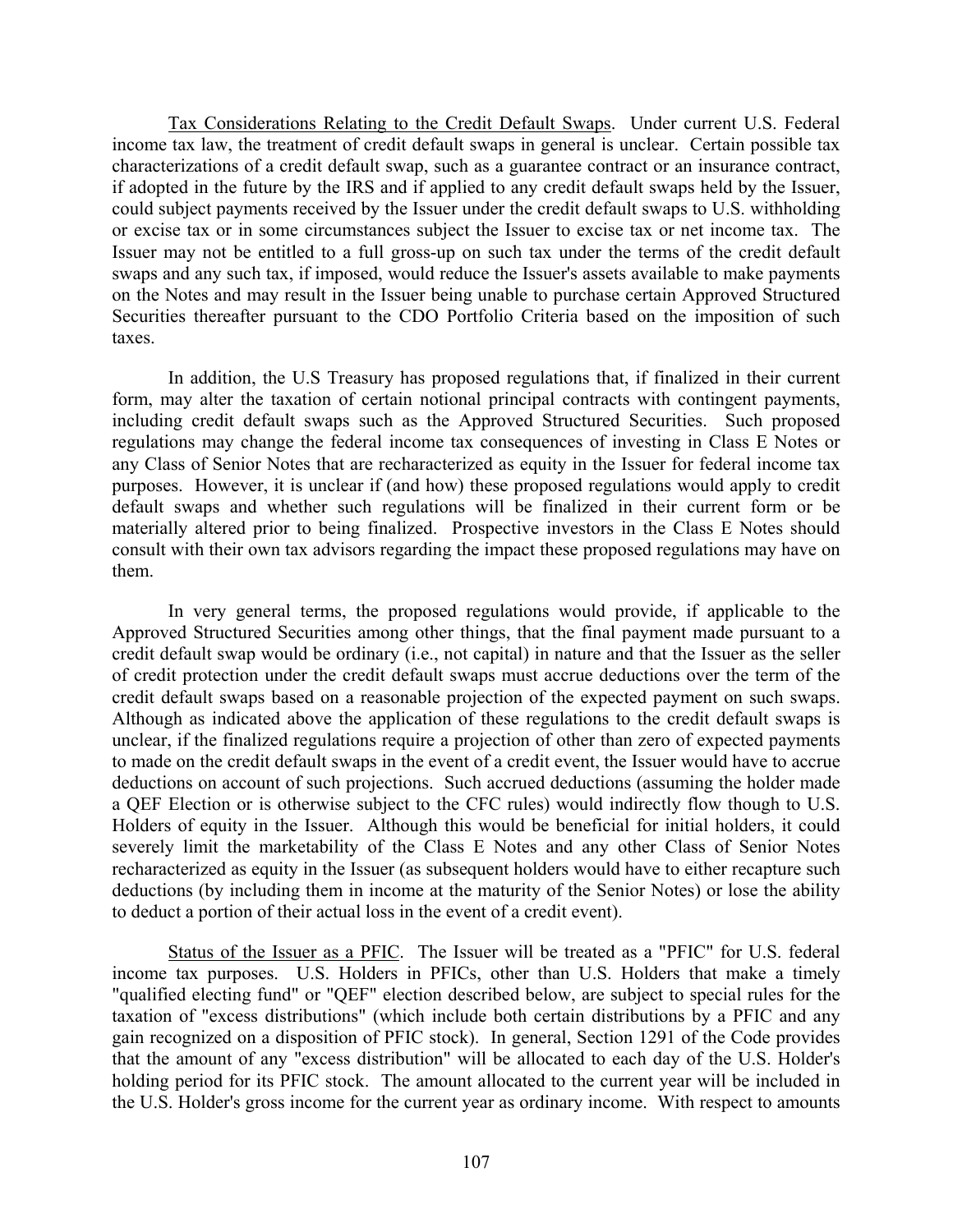allocated to prior years, the tax imposed for the current year will be increased by the "deferred tax amount" (an amount calculated with respect to each prior year by multiplying the amount allocated to such year by the highest rate of tax in effect for such year, together with an interest charge, as though the amounts of tax were overdue).

An excess distribution is the amount by which distributions for a taxable year exceed 125% of the average distribution in respect of the Class E Notes during the three preceding taxable years (or, if shorter, the investor's holding period for the Class E Notes). As indicated above, any gain recognized upon disposition (or deemed disposition) of the Class E Notes will be treated as an excess distribution and taxed as described above (i.e., not be taxable as capital gain). For this purpose, a U.S. Holder that uses a Class E Note as security for an obligation will be treated as having disposed of the Class E Note.

Special rules apply to certain regulated investment companies that own interests in PFICs and any such investor should consult with its own tax advisors regarding the consequences to it of acquiring Class E Notes.

QEF Election. If a U.S. Holder (including certain U.S. Holders indirectly owning Class E Notes) makes the qualified electing fund election (the "**QEF Election**") provided in Section 1295 of the Code, the U.S. Holder will be required to include its pro rata share (unreduced by any prior year losses) of the Issuer's ordinary income and net capital gains (as ordinary income and long term capital gain, respectively) for each taxable year and pay tax thereon even if such income and gain is not distributed to the U.S. Holder by the Issuer. In addition, any losses of the Issuer (which may include losses (which may be substantial) arising from credit event payments made by the Issuer under any Approved Structured Security), will not be deductible by such U.S. Holder. Rather, any tax benefit from such losses is effectively only available when a U.S. Holder sells or disposes of its shares.

A U.S. Holder that makes the QEF Election may (in general) elect to defer the payment of tax on undistributed income (until such income is distributed or the Class E Note is transferred); provided that it agrees to pay interest on such deferred tax liability. For this purpose, a U.S. Holder that uses a Income Note as security for an obligation will be treated as having disposed of the Class E Note. If the Issuer later distributes the income or gain on which the U.S. Holder has already paid taxes, amounts so distributed to the U.S. Holder will not be further taxable to the U.S. Holder. A U.S. Holder's tax basis in the Class E Notes will be increased by the amount included in such U.S. Holder's income and decreased by the amount of nontaxable distributions. In general, a U.S. Holder making the QEF Election will recognize, on the disposition of the Class E Notes, capital gain or loss equal to the difference, if any, between the amount realized upon such disposition (including redemption or retirement) and its adjusted tax basis in such Class E Notes. Such gain or loss generally will be long term capital gain or loss if the U.S. Holder held the Income Note for more than one year at the time of disposition. In certain circumstances, U.S. Holders that are individuals may be entitled to preferential treatment for net long term capital gains. However, the ability of U.S. Holders to offset capital losses against ordinary income is limited.

In general, a QEF Election should be made on or before the due date for filing a U.S. Holder's federal income tax return for the first taxable year for which it held a Class E Note. The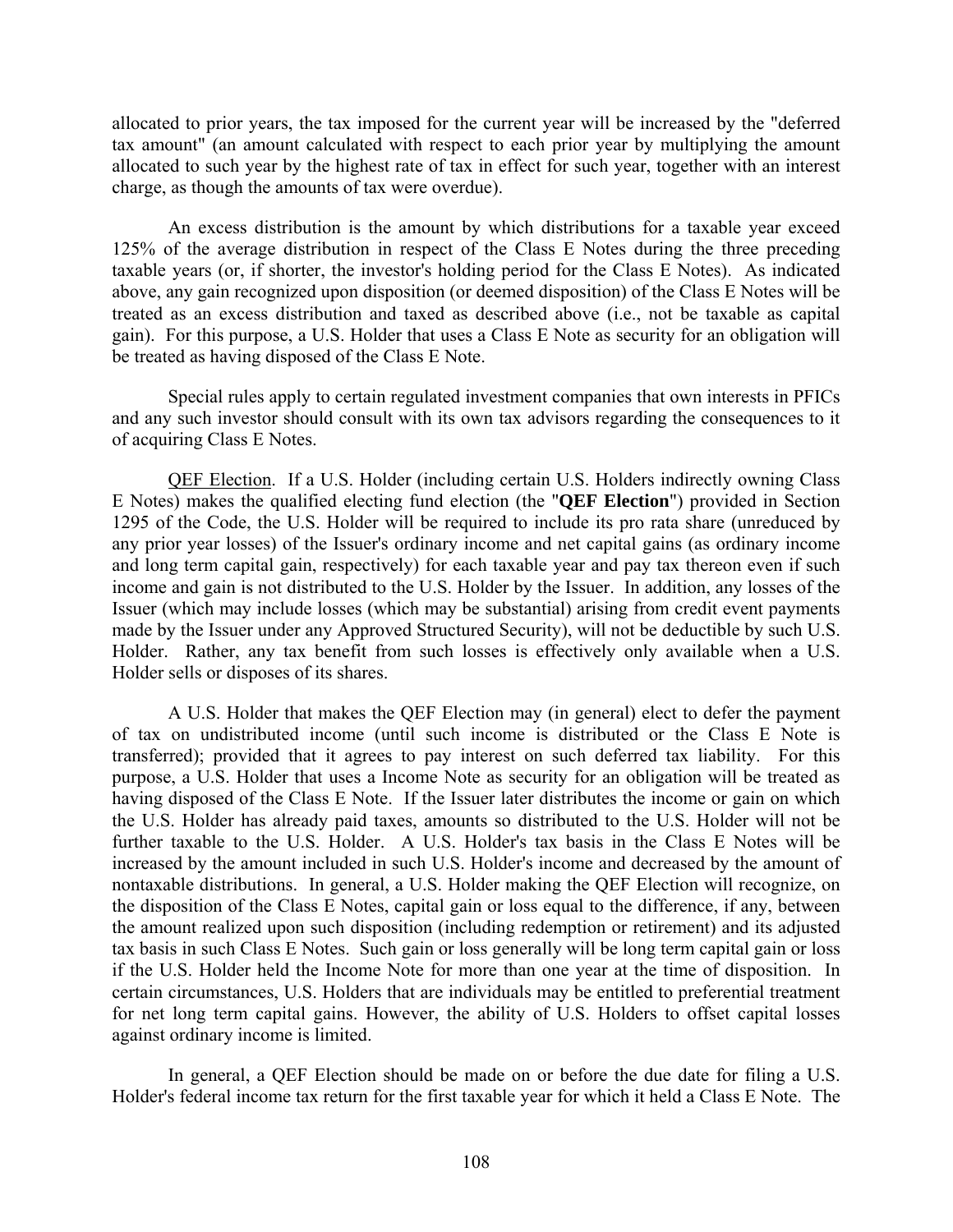QEF Election is effective only if certain required information is made available by the Issuer to the IRS. The Issuer will undertake to comply with the IRS information requirements necessary to be a QEF, which will permit U.S. Holders to make the QEF Election. Nonetheless, there can be no absolute assurance that such information will always be available or presented.

Where a QEF Election is not timely made by a U.S. Holder for the year in which it acquired its Class E Notes, but is made for a later year, the excess distribution rules can be avoided by making an election to recognize gain from a deemed sale of the Class E Notes at the time when the QEF Election becomes effective.

A U.S. Holder should consult its own tax advisors regarding whether it should make a QEF Election (and, if it failed to make an initial election, whether it should make an election in a subsequent taxable year).

Status of the Issuer as a CFC. U.S. tax law also contains special provisions dealing with CFCs. A U.S. Holder of Class E Notes (or any other holder of an interest treated as voting equity in a foreign corporation that would meet such definition of U.S. Holder of Class E Notes but for the fact that such holder does not hold Class E Notes) that owns (directly or indirectly) at least 10% of the voting stock of a foreign corporation, is considered a "U.S. Shareholder" (a "**U.S. Shareholder**") with respect to the foreign corporation. If U.S. Shareholders in the aggregate own (directly or indirectly) more than 50% of the voting power or value of the stock of such corporation, the foreign corporation will be classified as a CFC. Complex attribution rules apply for purposes of determining ownership of stock in a foreign corporation such as the Issuer.

The Issuer has created two classes of the Class E Notes in order to help prevent the Issuer from being classified as a CFC. In the case of a purchaser of an interest in the Class E-2 Notes, the purchaser (a) represents that neither the purchaser nor any of its affiliates will be treated as a U.S. Shareholder as defined in Section 951(b) of the Code, and (b) covenants that (i) such purchaser shall not, at any time that it is a holder of the Class E-2 Notes, permit or cause the legal status of such purchaser or any of its affiliates to change, by reorganization, recapitalization, acquisition, or otherwise, in a manner that will cause such purchaser or any of its affiliates to be treated as a "U.S. Shareholder" as defined in Section 951(b) of the Code (although with respect to this covenant, if the initial holder of a majority of the Class E-2 Notes becomes a U.S. Shareholder due to a change of legal status or otherwise, it is permitted to hold (while a U.S. Shareholder) the Class E-2 Notes for a period not to exceed 20 days in the aggregate in any twelve month period), assuming for purposes of this representation and covenant that the Class E Notes represent 100% of the combined voting power of all interests in the Issuer for purposes of that section and (ii) such purchaser will not transfer any interest in the Class E-2 Notes unless it reasonably believes that its transferee can make the representations and warranties described in this Private Placement Memorandum, including without limitation those set forth in this paragraph. The purchaser acknowledges that any purported transfer of the Class E-2 Notes to a transferee that does not comply with the foregoing requirements shall be null and void *ab initio*.

Notwithstanding these restrictions, it is possible (e.g., if the representations or covenants are not complied with) that the Issuer could be treated as a CFC. If the Issuer is classified as a CFC, a U.S. Shareholder (and possibly any U.S. Holder that is a direct or indirect holder of a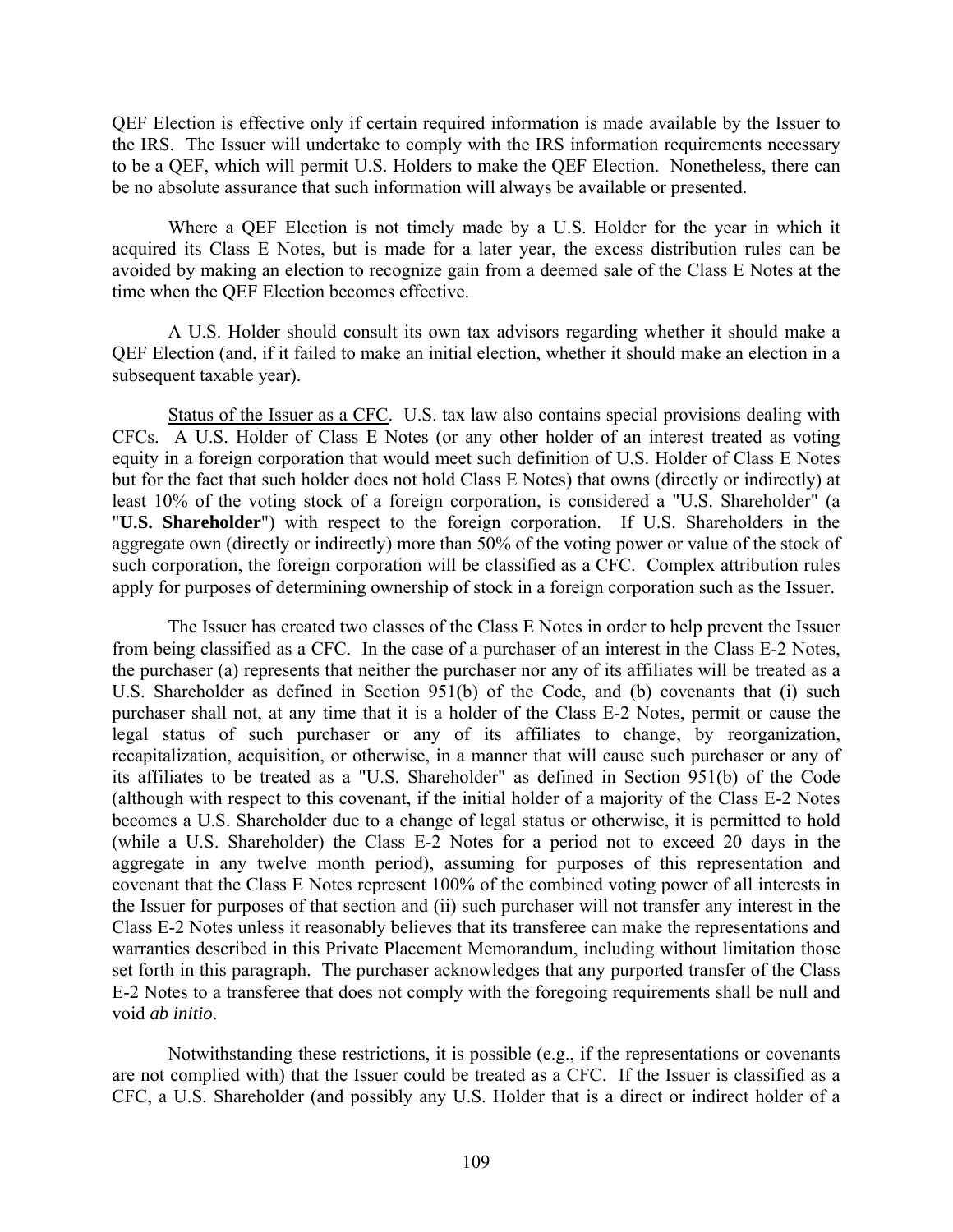grantor trust that is considered to be a U.S. Shareholder) that is a shareholder of the Issuer as of the end of the Issuer's taxable year generally would be subject to current U.S. tax on the income of the Issuer, regardless of cash distributions from the Issuer. Earnings subject to tax generally will not be taxed again when they are distributed to the U.S. Holder. In addition, income that would otherwise be characterized as capital gain and gain on the sale of the CFC's stock by a U.S. Shareholder (during the period that the corporation is a CFC and thereafter for a five-year period) would be classified in whole or in part as dividend income.

Certain income generated by a corporation conducting a banking, financing, insurance, or other similar business would not be includible in a holder's income under the CFC rules. However, each U.S. Holder of a Class E Note will agree not to take the position that the Issuer is engaged in such a business. Accordingly, if the CFC rules apply, a U.S. Shareholder would generally be subject to tax on its share of all of the Issuer's income.

### **Taxation of Non-U.S. Holders of Class E Notes**

Payments on, and gain from the sale, exchange or redemption of, Class E Notes generally should not be subject to United States federal income tax in the hands of a Non-U.S. Holder that has no connection with the United States other than the holding of the Class E Notes. United States information reporting and backup withholding generally will not apply to payments on a Class E Note to, and proceeds from the disposition of a Class E Note by, a Non-U.S. Holder if the holder certifies as to its non-United States status on the appropriate Internal Revenue Service Form W-8. Backup withholding is not an additional tax and may be refunded or credited against the holder's U.S. federal income tax liability if certain required information is furnished to the IRS.

### **Transfer and Other Reporting Requirements for Class E Notes**

In general, U.S. Holders who acquire any Class E Notes (or any Class of Senior Notes that is recharacterized as equity in the Issuer) for cash may be required to file a Form 926 with the IRS and to supply certain additional information to the IRS if (i) such U.S. Holder owns (directly or indirectly) immediately after the transfer, at least 10% by vote or value of the Issuer or (ii) the transfer when aggregated with all related transfers under applicable regulations, exceeds U.S.\$100,000. In the event a U.S. Holder that is required to file such form, fails to file such form, the U.S. Holder could be subject to a penalty of up to U.S.\$100,000 (computed as 10% of the gross amount paid for the Class E Notes) or more if the failure to file was due to intentional disregard of its obligation.

In addition, a U.S. Holder of Class E Notes that owns (actually or constructively) at least 10% by vote or value of the Issuer (and each officer or director of the Issuer that is a U.S. citizen or resident) may be required to file an information return on IRS Form 5471. A U.S. Holder of Class E Notes generally is required to provide additional information regarding the Issuer annually on IRS Form 5471 if it owns (actually or constructively) more than 50% by vote or value of the Issuer. U.S. Holders should consult their own tax advisors regarding whether they are required to file IRS Form 5471. In the event a U.S. Holder that is required to file such form fails to file such form, the U.S. Holder could be subject to a penalty of \$10,000 for each such failure to file (in addition to other consequences).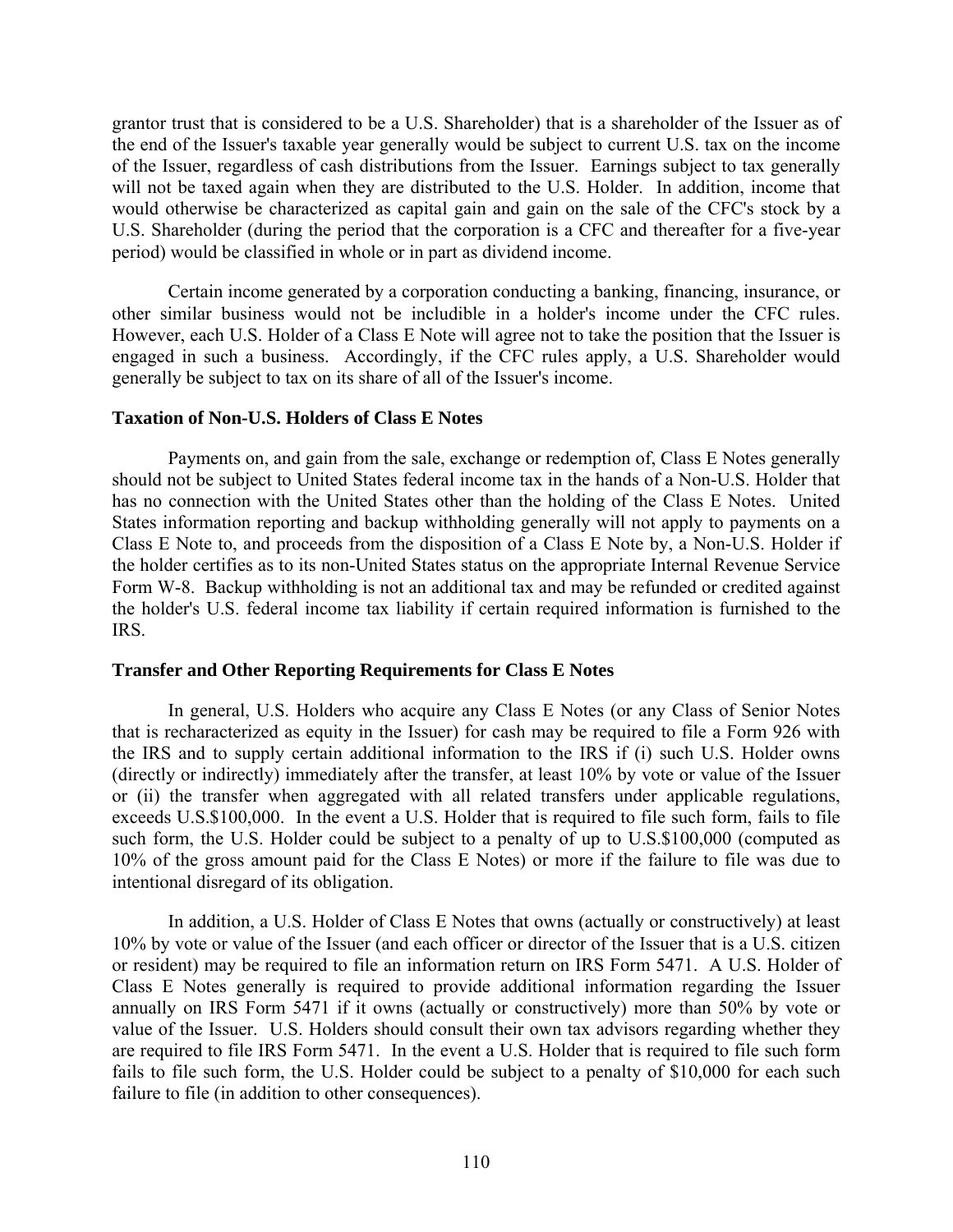Prospective investors in the Class E Notes (or any Class of Senior Notes or other interest that could be recharacterized as equity in the Issuer) should consult with their own tax advisors regarding whether they are required to file IRS Form 8886 in respect of this transaction. Such filing would generally be required if such investors file a U.S. federal income tax return or U.S. federal information return and recognized a loss in excess of a specified threshold, and significant penalties would be imposed on taxpayers that fail to properly file the form. Such filing would also generally be required by a U.S. Holder of Class E Notes if the Issuer both participates in certain types of transactions that are treated as "reportable transactions," such as a transaction in which its loss exceeds a specified threshold and (x) either such U.S. Holder owns 10% or more of the Class E Notes and makes a QEF Election with respect to the Issuer or (y) the Issuer is treated as a CFC and such U.S. Holder is a "U.S. Shareholder" (as defined above) of the Issuer. If the Issuer does participate in a reportable transaction, it will make reasonable efforts to make such information available.

Significant penalties would be imposed on taxpayers that fail to properly file the form.

### **Tax-Exempt Investors**

Special considerations apply to pension plans and other investors ("**Tax-Exempt Investors**") that are subject to tax only on their unrelated business taxable income ("**UBTI**"). A Tax-Exempt Investor's income from an investment in the Issuer generally should not be treated as resulting in UBTI under current law, so long as such investor's acquisition of the Notes is not debt-financed, and, with respect to an investment in the Senior Notes, such investor does not (in addition to the investment in the Senior Notes) own more than 50% of the Issuer's equity (which would include the Class E Notes and any Class of Senior Notes (if any) or portion of the Collateral Manager's fee that is recharacterized as equity).

Tax-Exempt Investors should consult their own tax advisors regarding an investment in the Issuer.

# **Circular 230**

Under 31 C.F.R. part 10, the regulations governing practice before the Internal Revenue Service (Circular 230), we and our tax advisors are (or may be) required to inform you that:

- Any advice contained herein, including any opinions of counsel referred to herein, is not intended or written to be used, and cannot be used by any taxpayer, for the purpose of avoiding penalties that may be imposed on the taxpayer;
- Any such advice is written to support the promotion or marketing of the Notes and the transactions described herein (or in such opinion or other advice); and
- Each taxpayer should seek advice based on the taxpayer's particular circumstances from an independent tax advisor.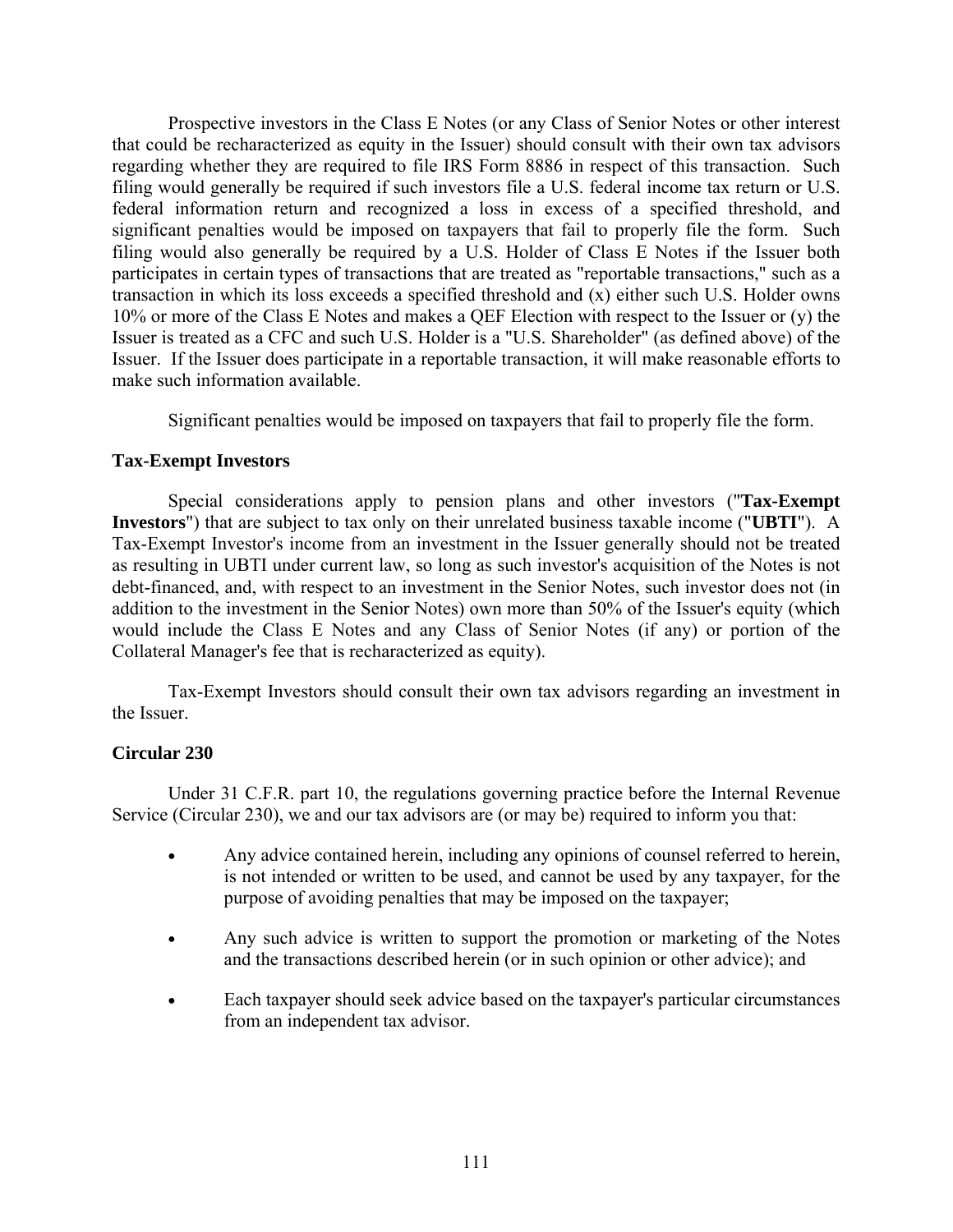#### **CERTAIN CAYMAN ISLANDS TAX CONSIDERATIONS**

In the opinion of Maples and Calder Cayman Islands counsel to the Issuer, there is, at present, no direct taxation in the Cayman Islands. Interest, dividends, income and gains of the Issuer will be received free of all Cayman Islands income tax, and amounts paid by the Issuer on the Notes will not be subject to Cayman Islands income or withholding taxes. The Issuer has applied, and expects to receive, an undertaking from the Governor-in-Cabinet of the Cayman Islands to the effect that, for a period of 20 years from the date of the granting of the undertaking, no law that is thereafter enacted in the Cayman Islands imposing any tax to be levied on profits, income, gains or appreciations shall apply to the Issuer or its operations; and, in addition, that no tax to be levied on profits, income, gains or appreciations or that is in the nature of estate duty or inheritance tax shall be payable by the Issuer on or in respect of the shares, debentures or other obligations of the Issuer or by way of withholding in whole or in part of any relevant payment as defined in Section 6(3) of the Tax Concessions Law (1999 Revision).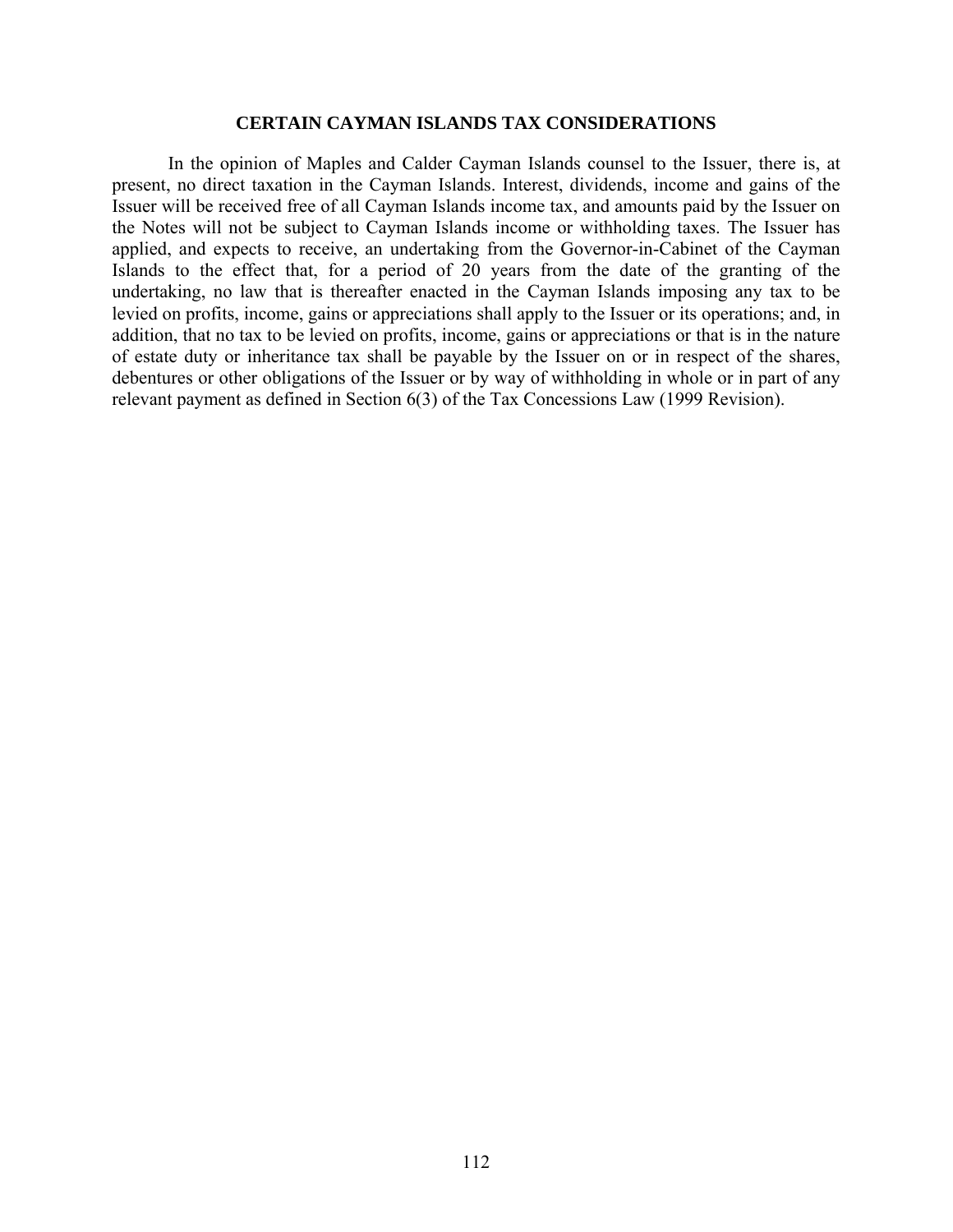### **ANNEX A**

### **ADDITIONAL DEFINED TERMS**

All capitalized terms not otherwise defined in the text of this Private Placement Memorandum herein have the definitions set forth below.

"**Accounts**" means the Principal Collateral Account, the Closing Date Expense Account and the Interest Collateral Account.

"**Accredited Investor**" means any "accredited investor" as defined in Rule 501(a) of Regulation D under the Securities Act of 1933.

"**Accumulation Period**" means the period commencing on and including the Closing Date and ending on and including the date that is the  $90<sup>th</sup>$  day after the Closing Date.

"**Affiliate**" means, as to any Person, any other Person which, directly or indirectly, is in control of, is controlled by, or is under common control with, such Person. For purposes of this definition, "control" of a Person means the power, directly or indirectly, either to (a) vote 51% or more of the securities having ordinary voting power for the election of directors of such Person or (b) direct or cause the direction of the management and policies of such Person whether by contract or otherwise; *provided* that no special purpose company to which the Collateral Manager provides investment advisory services shall be considered an Affiliate of the Collateral Manager.

"**Annualized Internal Rate of Return**" means with respect to the Class D Notes an annualized internal rate of return (IRR), calculated by the Calculation Agent using an iterative technique to solve the following equation:

$$
\sum_{i=1}^{N} \frac{P_i}{(1 + IRR)^{\frac{(d_i - d_1)}{365}}} = 0
$$

where:  $d_i$  = the ith payment date  $d_1$  = the initial payment date  $P_i$  = the ith payment to or from the Class D Noteholders  $N =$  the total number of payments to or from the Class D Noteholders

"**Approved Structured Securities**" means any asset-backed, collateralized debt obligation, credit-linked, hybrid, repackaged, or synthetic note, certificate or loan which (a) pays interest at a floating rate based on LIBOR, and (b) at the time of purchase, meets all the other CDO Portfolio Criteria and the Purchase Criteria. A floating rate note of a single Obligor shall not be considered an "Approved Structured Security."

"**Authorized Controlling Class Representative**" means a person designated in writing to the Collateral Manager and the Trustee by a majority of the Noteholders of the Class A Notes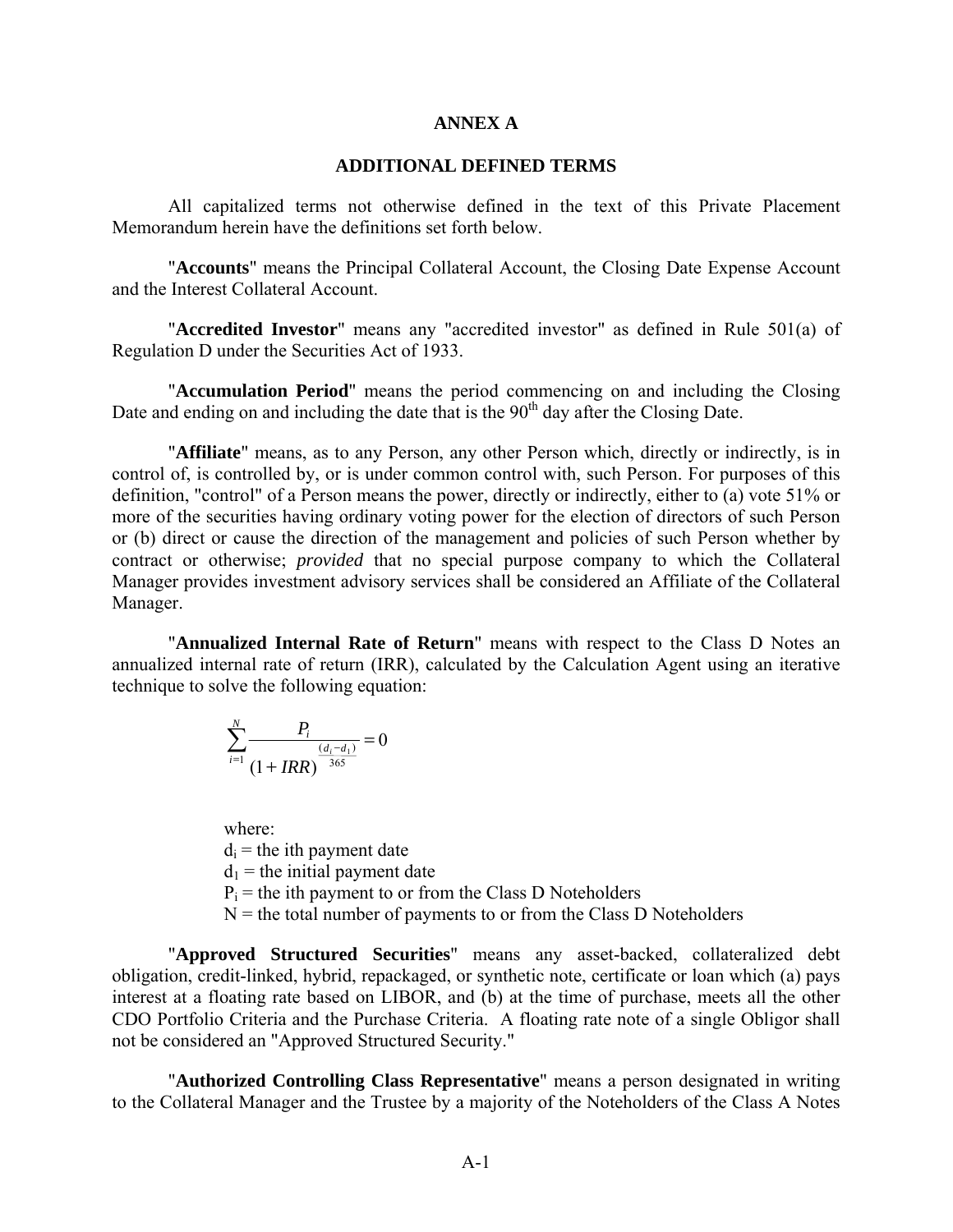as having the authority to give approval on behalf of the Controlling Class; provided, that if the initial purchaser of the Class A-1 Revolving Notes no longer holds such Class A-1 Revolving Notes, the Authorized Controlling Class Representative shall be a person designated by a majority of the Noteholders of the Class A-2 Term Notes. Such person will remain the Authorized Controlling Class Representative until (i) such person delivers written resignation to the Trustee or (ii) the Majority Controlling Class Noteholders deliver written designation of another person as Authorized Controlling Class Representative to the Trustee and the Collateral Manager. For the purpose of determining whether the requisite percentage of Noteholders have acted in connection with such designation, Notes owned by the Collateral Manager or any of its Affiliates will be excluded in determining both the Outstanding Principal Amount and the percentage of the Notes held by the Noteholders giving the designation.

"**BAS**" means the Placement Agent or any Affiliate of the Placement Agent.

"**Basic Documents**" means the Indenture, the Collateral Management Agreement and the Formation Documents of the Issuer.

"**Business Day**" means any day other than Saturday, Sunday or any other day on which commercial banks in New York, New York, London, England (for purposes of determining LIBOR) or the city in which the Corporate Trust Office of the Trustee is located are authorized or required by law to be closed.

"**Calculation Agent**" means Banc of America Securities LLC.

"**CDO Asset**" means a Commercial Bank Loan (or a participation in a Commercial Bank Loan) or an Approved Structured Security designated as a CDO Asset in accordance with the terms of the Indenture. If the Issuer purchases multiple lots or participations of the same loan, each such lot or participation shall constitute a separate CDO Asset; *provided,* that any pricing information (other than the purchase price) shall be obtained on a loan-by-loan basis.

"**CDO Asset Initial Price**" means, with respect to any CDO Asset, the purchase price (expressed as a percentage of the CDO Asset Amount).

"**CDO Portfolio**" means the portfolio comprised of the CDO Assets.

"**Class**" means the Class A-1 Revolving Notes, the Class A-2 Term Notes, the Class B Notes, the Class C Notes, the Class D Notes, the Class E-1 Notes or Class E-2 Notes, as appropriate.

"**Class D Note Internal Rate of Return**" means a rate calculated by the Calculation Agent by the following formula:

 $((1+(r x 360/365))^{1/4} -1) x 4$ 

where:

r = Annualized Internal Rate of Return expressed as a decimal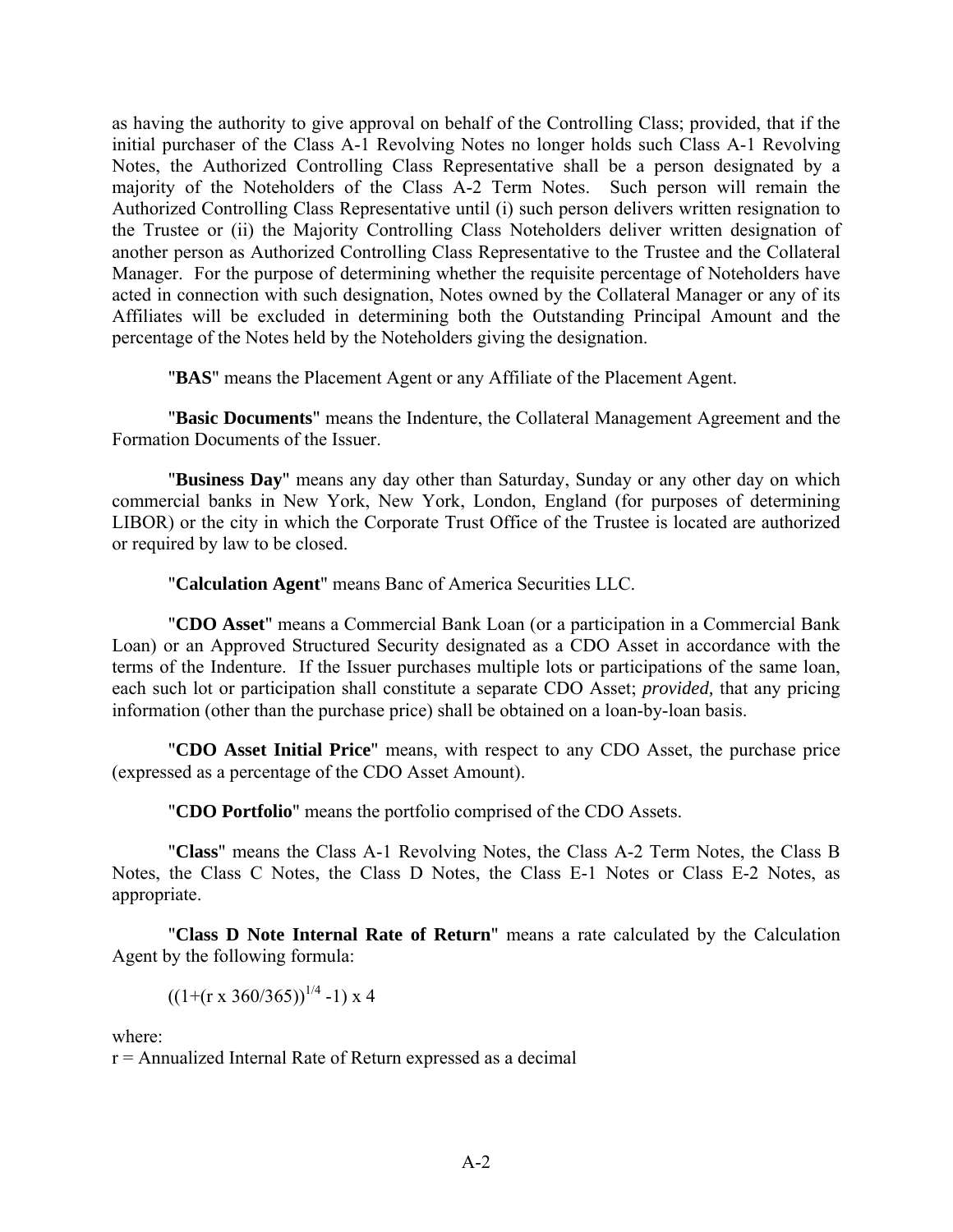The Class D Note Internal Rate of Return will generally be equivalent to the rate of return which would be realized by the Class D Noteholders on the basis of all interest paid or payable through and including the date of the calculation.

"**Class D Note LIBOR Internal Rate of Return**" means a rate calculated by the Calculation Agent by the following formula:

 $((1+(r x 360/365))^{1/4} -1) x 4$ 

where:

r = LIBOR Annualized Internal Rate of Return expressed as a decimal

The Class D Note LIBOR Internal Rate of Return will generally be equivalent to the rate of return which would be realized by the Class D Noteholders if all principal of the Class D Notes were invested in instruments earning LIBOR only.

"**Closing Cost Amount**" means U.S.\$3,678,000.

"**Closing Date**" means August 2, 2007.

"**Code**" means the Internal Revenue Code of 1986, as amended, or any successor act thereto.

"**Collateral**" means all money, instruments and other property and rights subject or intended to be subject to the lien of the Indenture including all proceeds thereof.

"**Commercial Bank Loan**" means (i) any loan made by a commercial bank, an investment bank, investment fund, other financial institution, or lender or any floating rate note of any of them, *provided* that any such loan is similar to those typically made to a commercial client or syndicated, sold or participated to a commercial bank or institutional loan investor or other financial institution in the ordinary course of business, or (ii) any Conflict of Interest Loan.

"**Conflict of Interest Loan**" means a loan that satisfies either of the following conditions: (a) with respect to such loan (i) the Collateral Manager owns or manages more than 25% of the principal amount of the entire related loan facility at the time of the relevant vote or acquisition, and (ii) the Collateral Manager owns or manages any debt or equity securities of the obligor thereon other than such loan, or (b) the Collateral Manager or any of its officers or employees serves as an officer, director or similar fiduciary to the obligor of the loan.

"**Credit Agreement**" means, with respect to each CDO Asset, the note, indenture, loan, credit facility agreement or other agreement pursuant to which such CDO Asset is issued or evidenced.

"**Deferred Structuring Fee**" means for each Quarterly Payment Date through and including the Lock-Out Date (and on the Maturity Date, if the Maturity Date occurs on or prior to the Lock-Out Date) an amount calculated for the related Distribution Period equal to the sum of: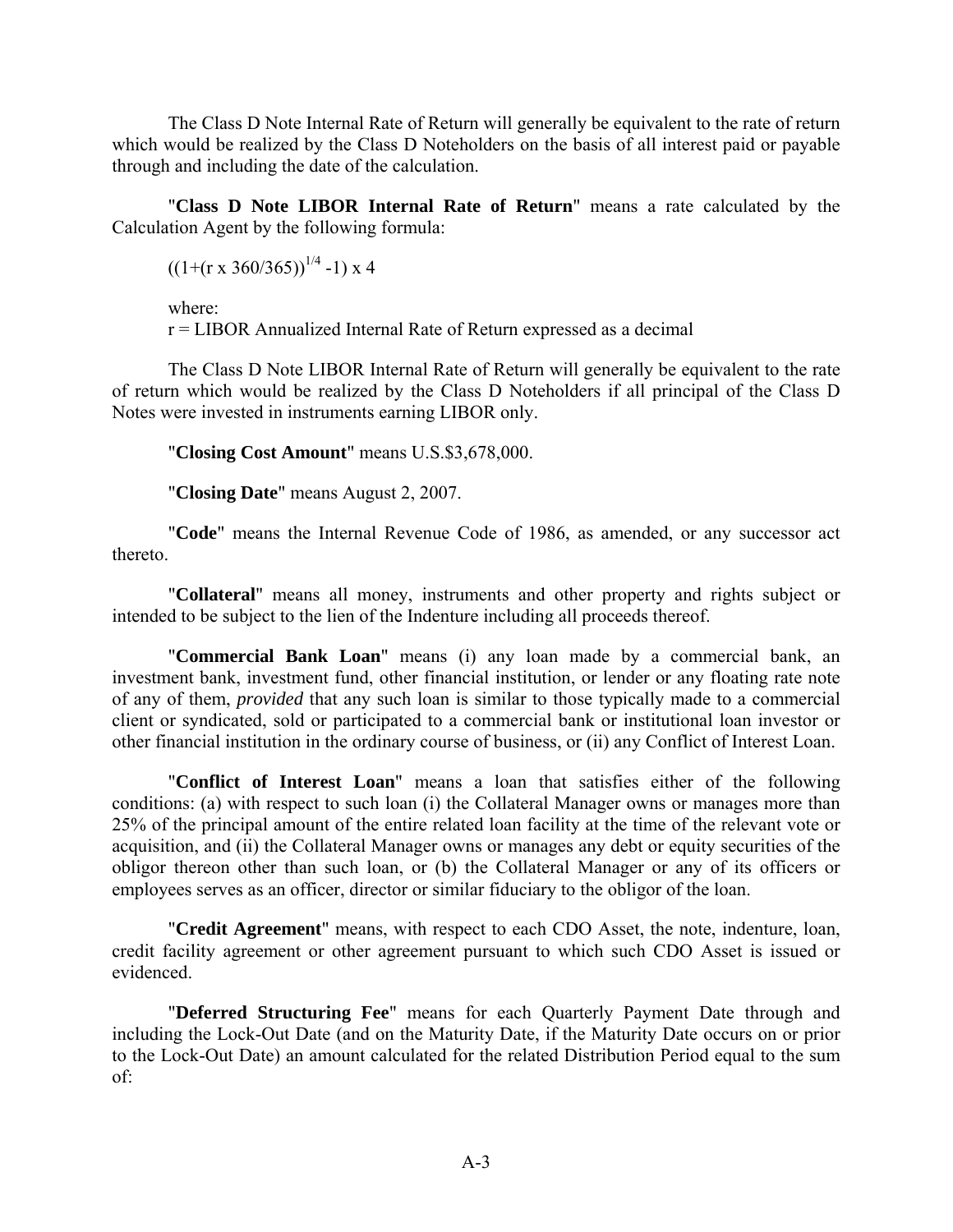(a) the product of (i) the average daily Outstanding Principal Amount of the Class A-1 Revolving Notes for such Distribution Period, (ii) the DSF Rate and (iii) the actual number of days in such Distribution Period divided by 360; and

(b) \$190,100 (except, in respect of the first Quarterly Payment Date, such amount shall be \$380,200).

If, for any reason, the Maturity Date occurs on or prior to the Lock-Out Date, the Make Whole Amount shall be paid in lieu of the amount described in clause (b) above as part of the Deferred Structuring Fee payable on the Maturity Date. For purposes of the foregoing, "**Make Whole Amount**" means an amount equal to the discounted present values of the amounts that would, in the absence of the occurrence of the Maturity Date, have been paid under clause (b) above on or after such Maturity Date, using as a discount rate 5.4915% per annum.

"**DSF Rate**" means a rate based upon the Weighted Average Spread of the CDO Portfolio as of such date and the following table:

| <b>Weighted Average Spread</b>      | <b>DSF</b> Rate |
|-------------------------------------|-----------------|
| Less than or equal to $2.50\%$      | 0.15%           |
| Greater than 2.50% and less than or |                 |
| equal to $2.60\%$                   | 0.25%           |
| Greater than 2.60%                  | $0.35\%$        |

"**DIP Loan**" means a loan made to a debtor-in-possession pursuant to Section 364 of the United States Bankruptcy Code having the priority allowed by either Section 364(c) or Section 364(d) of the United States Bankruptcy Code; *provided*, that to the extent not prohibited by applicable confidentiality agreements, the Issuer shall provide to the Rating Agency copies of all notices received by the Issuer with respect to any modifications of or amendments to the terms of any DIP Loan.

"**Eligible Investments**" means investments with the following characteristics: (i) direct registered obligations of, and registered obligations the timely payment of principal and interest on which is fully and expressly guaranteed by the United States of America or any agency or instrumentality of the United States of America, the obligations of which are expressly backed by the full faith and credit of the United States of America; (ii) publicly traded corporate debt obligations which (A) mature in accordance with their terms not later than the Business Day preceding the Quarterly Payment Date next succeeding the date of such investment, and (B) have ratings satisfying at least two of the following criteria: (1) at least "P-1" by Moody's, (2) at least "A-1" by Standard & Poor's, and (3) at least "F1+" by Fitch, and have no lower rating by Moody's, Standard & Poor's or Fitch, or (iii) any money market fund or similar investment vehicle having at the time of investment therein the highest credit rating assigned by any one of Standard & Poor's, Moody's or Fitch; *provided* that (x) such fund or vehicle is formed outside the United States and is not engaged in a United States trade or business, (y) no income to be received from such fund or vehicle is or will be subject to deduction or withholding for or on account of any withholding or similar tax, and (z) the ownership of an interest in such fund or vehicle will not subject the Issuer to net income tax in any jurisdiction.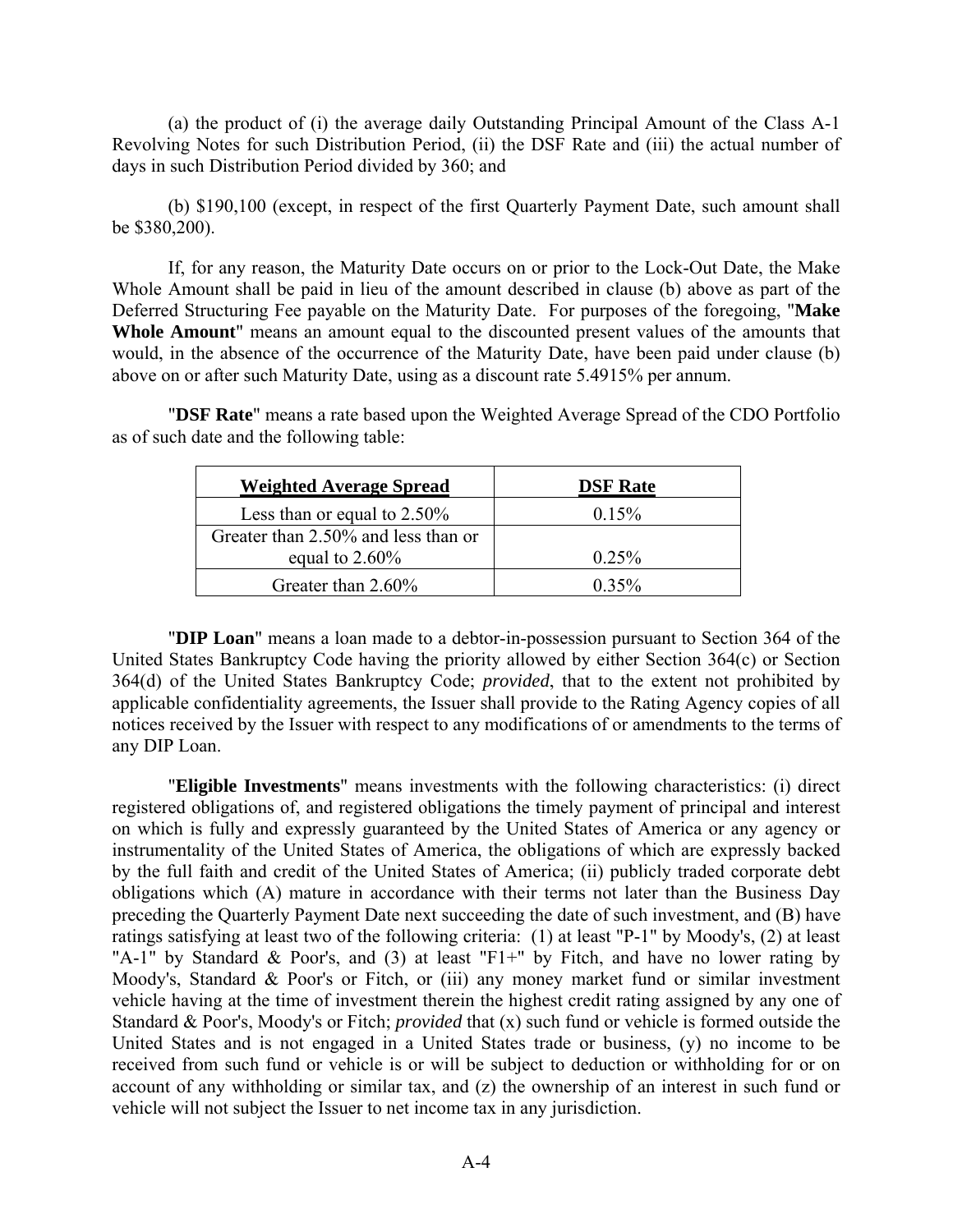"**Fee Accrual Period**" means, with respect to any Quarterly Payment Date, the period from and excluding the eighth Business Day prior to the immediately preceding Quarterly Payment Date to, and including, the eighth Business Day prior to such Quarterly Payment Date; *provided* that the first Fee Accrual Period shall commence on the Closing Date and the last Fee Accrual Period shall end on the Maturity Date.

"**Firm Bid**" means, with respect to a CDO Asset, a *bona fide* bid (expressed as a percentage) for purchase from a nationally recognized dealer active in trading of such CDO Asset (which, for the avoidance of doubt shall include BAS). A Firm Bid shall be "actionable" (i.e. of the type that the Issuer would be able to execute a trade for such CDO Asset at such Firm Bid price) and the Issuer shall dispose of such CDO Asset at such Firm Bid price if directed by either: (i) the Issuer at the direction of the Collateral Manager or (ii) the Noteholders of the Controlling Class.

| <b>Quarterly Payment</b> | <b>First Additional</b> |
|--------------------------|-------------------------|
| <b>Date</b>              | <b>Release Amount</b>   |
| February 1, 2008         | 0                       |
| May 1, 2008              | 0                       |
| August 1, 2008           | $\theta$                |
| November 1, 2008         | 200,000                 |
| February 1, 2009         | 400,000                 |
| May 1, 2009              | 600,000                 |
| August 1, 2009           | 800,000                 |
| November 1, 2009         | 1,000,000               |
| February 1, 2010         | 1,200,000               |
| May 1, 2010              | 1,400,000               |
| August 1, 2010           | 1,600,000               |
| November 1, 2010         | 1,800,000               |
| February 1, 2011         | 2,000,000               |
| May 1, 2011              | 2,200,000               |
| August 1, 2011           | 2,400,000               |
| November 1, 2011         | 2,600,000               |
| February 1, 2012         | 2,800,000               |
| May 1, 2012              | 3,000,000               |
| August 1, 2012           | 3,200,000               |
| November 1, 2012         | 3,400,000               |
| February 1, 2013         | 3,600,000               |
| May 1, 2013              | 3,800,000               |
| August 1, 2013           | 4,000,000               |
| November 1, 2013         | 4,400,000               |
| February 1, 2014         | 4,800,000               |
| May 1, 2014              | 5,200,000               |
| August 1, 2014           | 5,600,000               |

"**First Additional Release Amount**" means, for each Quarterly Payment Date, the amount specified for such Quarterly Payment Date in the following table: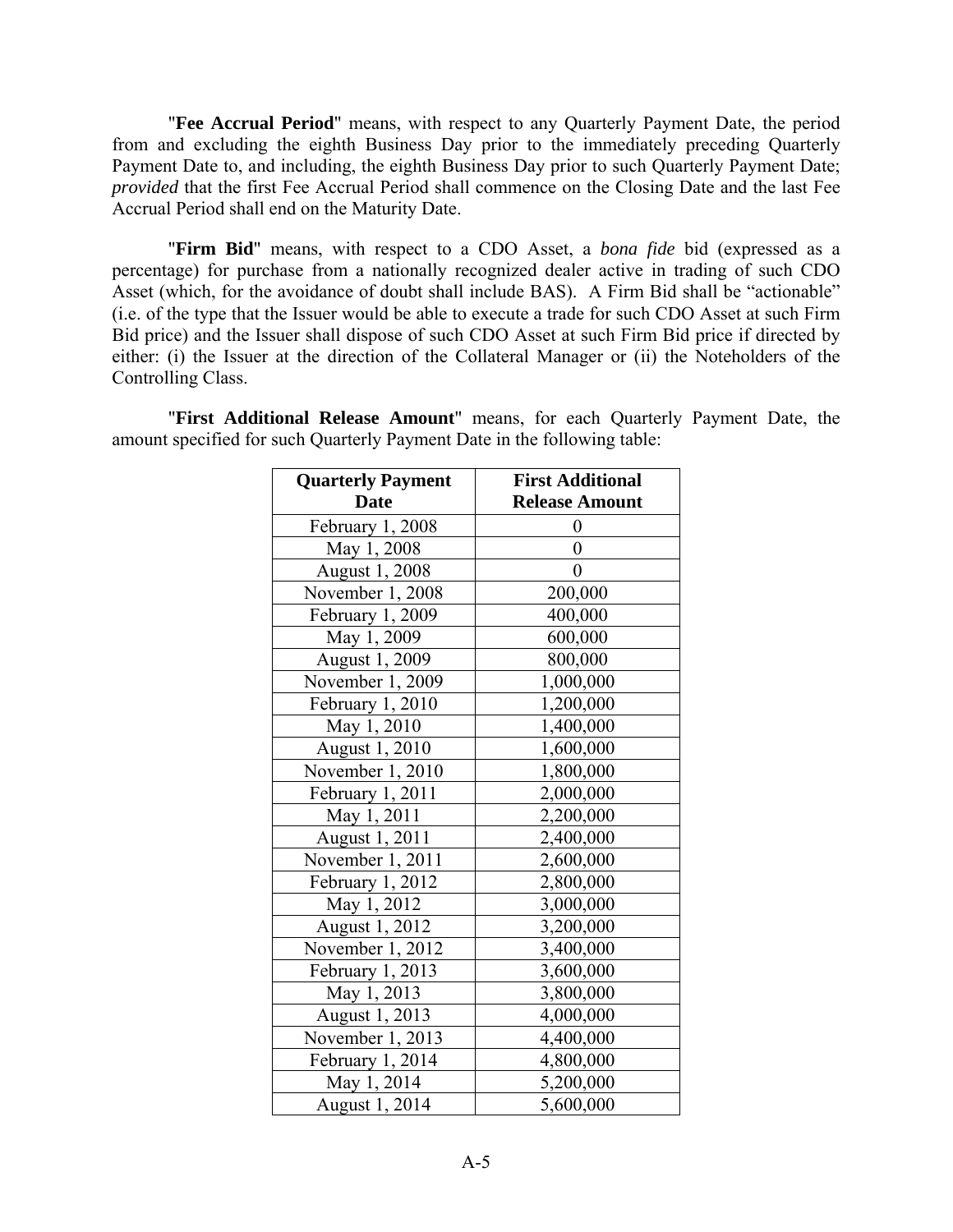| <b>Quarterly Payment</b> | <b>First Additional</b> |
|--------------------------|-------------------------|
| <b>Date</b>              | <b>Release Amount</b>   |
| November 1, 2014         | 6,000,000               |
| February 1, 2015         | 6,400,000               |
| May 1, 2015              | 6,800,000               |
| August 1, 2015           | 7,200,000               |
| November 1, 2015         | 7,600,000               |
| February 1, 2016         | 8,000,000               |
| May 1, 2016              | 8,400,000               |
| August 1, 2016           | 8,800,000               |
| November 1, 2016         | 9,200,000               |
| February 1, 2017         | 9,600,000               |
| May 1, 2017              | 10,000,000              |
| August 1, 2017           | 10,400,000              |
| November 1, 2017         | 10,800,000              |
| February 1, 2018         | 11,200,000              |
| May 1, 2018              | 11,600,000              |
| August 1, 2018           | 12,000,000              |
| November 1, 2018         | 12,400,000              |
| February 1, 2019         | 12,800,000              |
| May 1, 2019              | 13,200,000              |
| August 1, 2019           | 13,600,000              |

"**Fitch**" means Fitch, Inc., Fitch Ratings Ltd. and their subsidiaries including Derivative Fitch, Inc. and Derivative Fitch Ltd., and any successor or successors thereto.

"**Fitch Asset Specific Recovery Rate**" means with respect to a CDO Asset, the recovery rate specified by Fitch with respect to such CDO Asset in accordance with the table below:

| <b>Recovery Ratings</b> |     |  |
|-------------------------|-----|--|
| RR1                     | 95% |  |
| RR <sub>2</sub>         | 80% |  |
| RR3                     | 60% |  |
| RR4                     | 40% |  |
| RR5                     | 20% |  |
| RR <sub>6</sub>         | 5%  |  |

"**Fitch Rating**" of any CDO Asset, means, as of any date of determination:

(a) (i) in the case of CDO Assets other than Approved Structured Securities, if there is a senior unsecured rating or issuer rating of the obligor in question by Fitch as published in any publicly available news source, such rating and (ii) in the case of CDO Assets that are Approved Structured Securities, if there is a rating of such Approved Structured Security assigned by Fitch, such rating;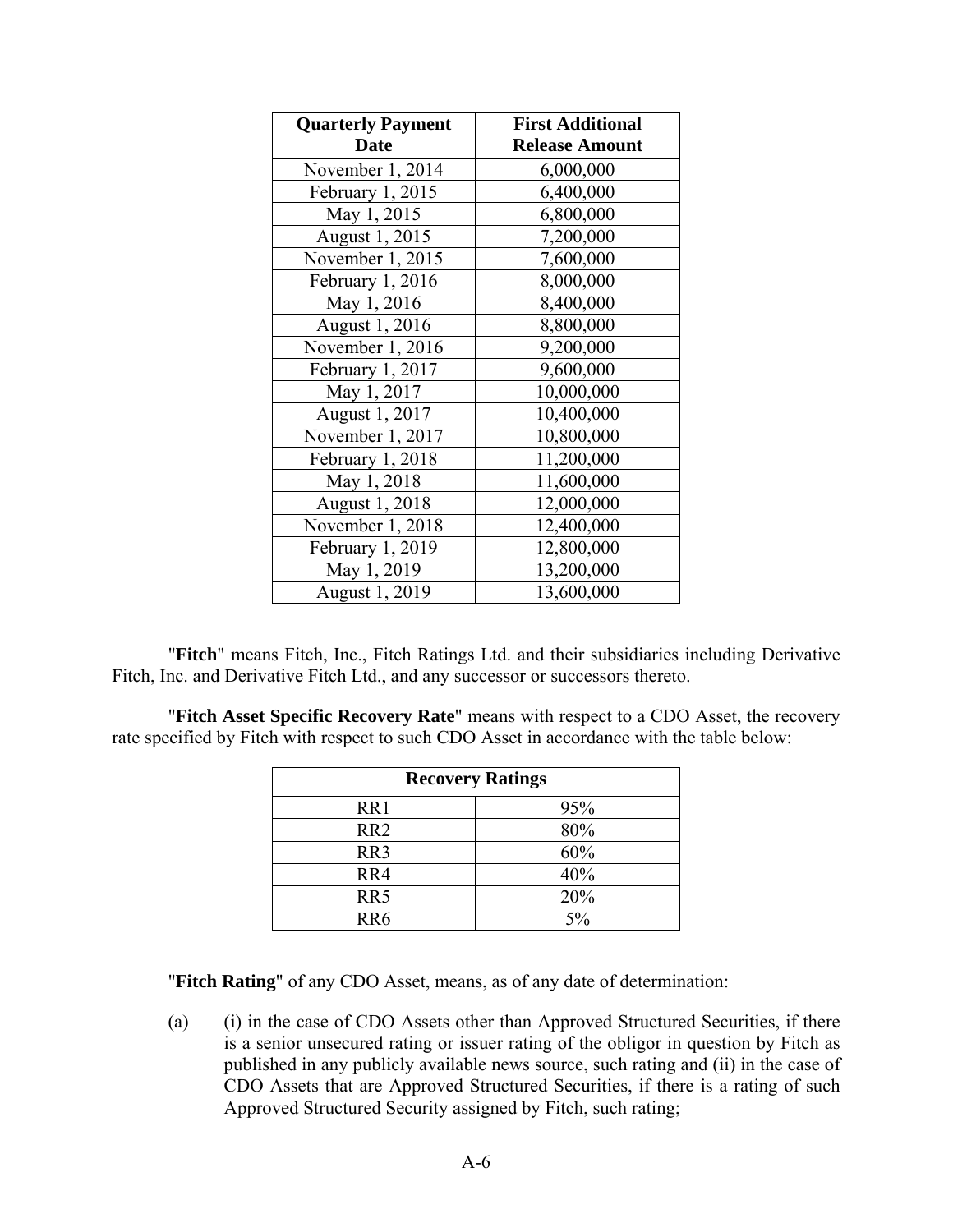- (b) if the rating cannot be determined pursuant to clause (a) for CDO Assets other than Approved Structured Securities, but there is a rating by Fitch on another obligation of the same obligor:
	- (i) if such rating is on a senior secured obligation, one subcategory below such rating; or
	- (ii) if such rating is on a subordinated obligation, one subcategory above such rating;
- (c) if the rating cannot be determined pursuant to clause (a) or (b) and there is a publicly available Moody's Rating or Standard & Poor's Rating, but not both, the Fitch equivalent of the rating that corresponds to the Moody's Rating or Standard & Poor's Rating (see table below), as the case may be;
- (d) if the rating cannot be determined pursuant to clause (a) through (c) and there is a publicly available Moody's Rating and Standard & Poor's Rating, the Fitch equivalent of the rating that corresponds to the average of the Moody's Rating and Standard & Poor's Rating (in which case, (i) the Moody's Rating and the Standard & Poor's Rating will be converted to the corresponding Fitch equivalent ratings of the Moody's Rating and the Standard & Poor's Rating, (ii) such Fitch equivalent ratings will be converted to the corresponding Fitch Rating Factor and (iii) the average of the two Fitch Rating Factors will be calculated);
- (e) if the rating cannot be determined pursuant to clause (a) through (d) and there is a private rating (not a shadow rating) available from Moody's or Standard & Poor's, but not both, the Fitch equivalent of the rating that corresponds to the private rating from Moody's or Standard & Poor's, as the case may be;
- (f) if the rating cannot be determined pursuant to clause (a) through (e) and there is a private rating (not a shadow rating) available from Moody's and Standard & Poor's, the Fitch equivalent of the ratings that corresponds to the average of the private ratings from Moody's and Standard & Poor's (in which case, (i) the private ratings from Moody's and Standard & Poor's will be converted to the corresponding Fitch equivalent ratings of the private ratings from Moody's and Standard & Poor's, (ii) such Fitch equivalent ratings will be converted to the corresponding Fitch Rating Factor and (iii) the average of the two Fitch Rating Factors will be calculated); or
- (g) if a rating cannot be determined pursuant to clause (a) through (f) then, at the discretion of the Collateral Manager, the Collateral Manager may apply to Fitch for a Fitch shadow rating, which shall then be the Fitch Rating;

*provided*, if any above rating is on rating watch negative or negative credit watch, the rating should be adjusted down by one sub-category or if any rating is on rating watch positive or positive credit watch, the rating should be adjusted up by one sub-category; *provided*, *further* that no CDO Asset may have a Fitch Rating determined pursuant to clause (e) or (f) above unless: (i) after giving effect to such determination, no more than 5% of the CDO Assets (based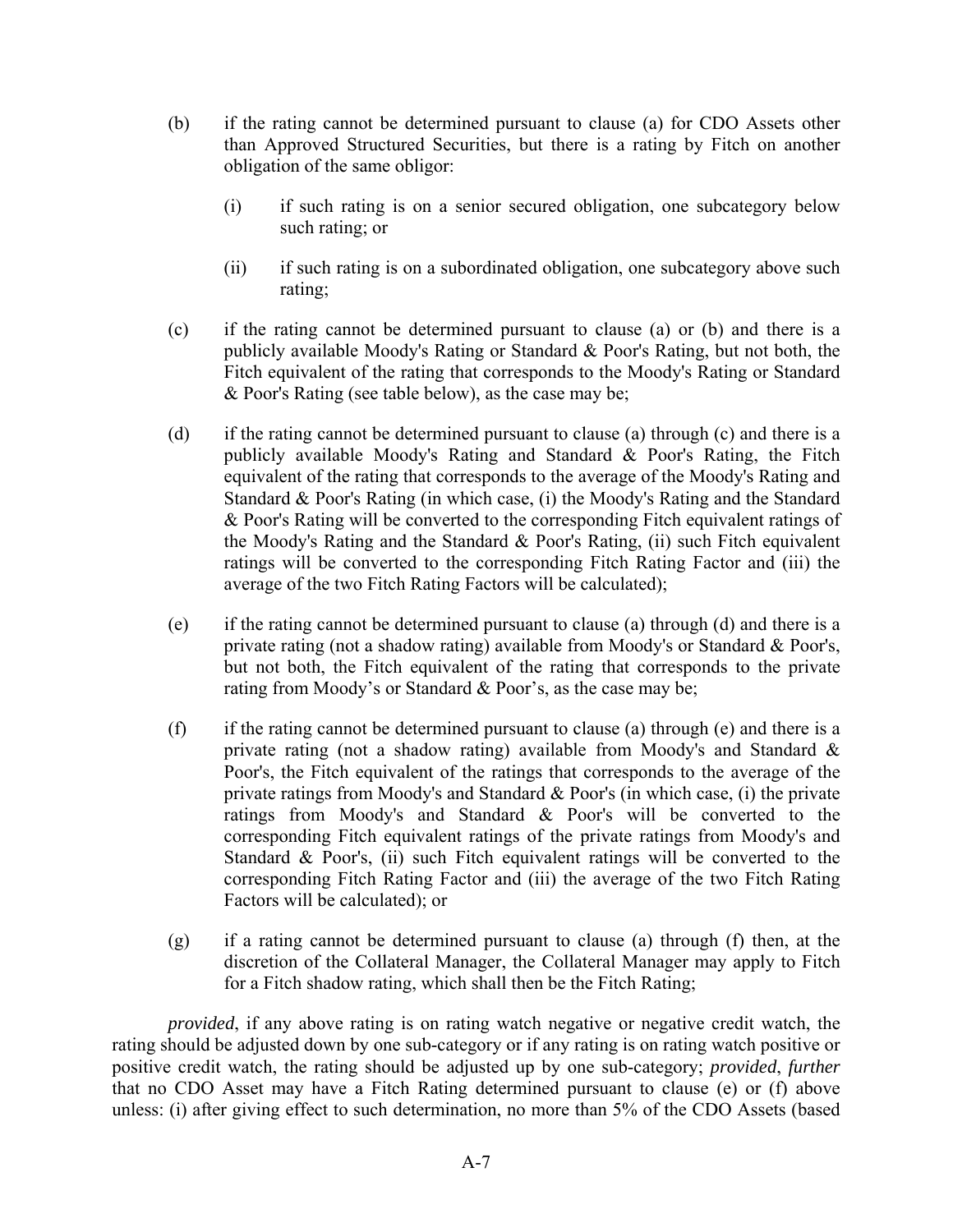upon CDO Asset Initial Amounts) have a Fitch Rating determined pursuant to clauses (e) and (f) above and (ii) the Collateral Manager causes the following to be satisfied: (x) the Collateral Manager provides Fitch with a copy of the private ratings letter (the "Private Ratings Letter") of Moody's and/or Standard & Poor's, (y) the Collateral Manager causes Moody's and/or Standard & Poor's to update the Private Ratings Letter at least annually and (z) the Collateral Manager causes each updated Private Ratings Letter to be sent to Fitch.

(Given any inconsistencies in nomenclature with regard to Standard & Poor's and Moody's, the Fitch Rating will always mean the equivalent to a senior implied rating or corporate credit rating).

| <b>Fitch</b> | <b>Moody's Rating</b> | <b>Standard &amp; Poor's</b> |
|--------------|-----------------------|------------------------------|
|              |                       | <b>Rating</b>                |
| <b>AAA</b>   | Aaa                   | <b>AAA</b>                   |
| $AA+$        | Aa1                   | $AA+$                        |
| AA           | Aa2                   | AA                           |
| AA-          | Aa3                   | AA-                          |
| $A+$         | A <sub>1</sub>        | $A+$                         |
| $\mathbf{A}$ | A2                    | A                            |
| $A-$         | A <sub>3</sub>        | $A-$                         |
| BBB+         | Baa1                  | BBB+                         |
| <b>BBB</b>   | Baa2                  | <b>BBB</b>                   |
| BBB-         | Baa3                  | BBB-                         |
| $BB+$        | Ba1                   | $BB+$                        |
| <b>BB</b>    | Ba2                   | <b>BB</b>                    |
| BB-          | Ba3                   | BB-                          |
| $B+$         | $B-1$                 | $B+$                         |
| $\bf{B}$     | $B-2$                 | $\mathbf B$                  |
| $B-$         | B <sub>3</sub>        | $B-$                         |
| $CCC+$       | Caa1                  | $CCC+$                       |
| <b>CCC</b>   | Caa2                  | CCC                          |
| CCC-         | Caa3                  | CCC-                         |
| CC           | Ca                    | CC                           |
| C            | C                     | C                            |

"**Fitch Rating Factor**" means the number corresponding to the Fitch Rating in the table below:

| <b>Fitch Rating</b> | <b>Fitch Rating Factor</b> |
|---------------------|----------------------------|
| AAA                 | 0.19                       |
| $AA+$               | 0.57                       |
| AA                  | 0.89                       |
| AA-                 | 1.15                       |
| $A+$                | 1.65                       |
| A                   | 1.85                       |
|                     | 2.44                       |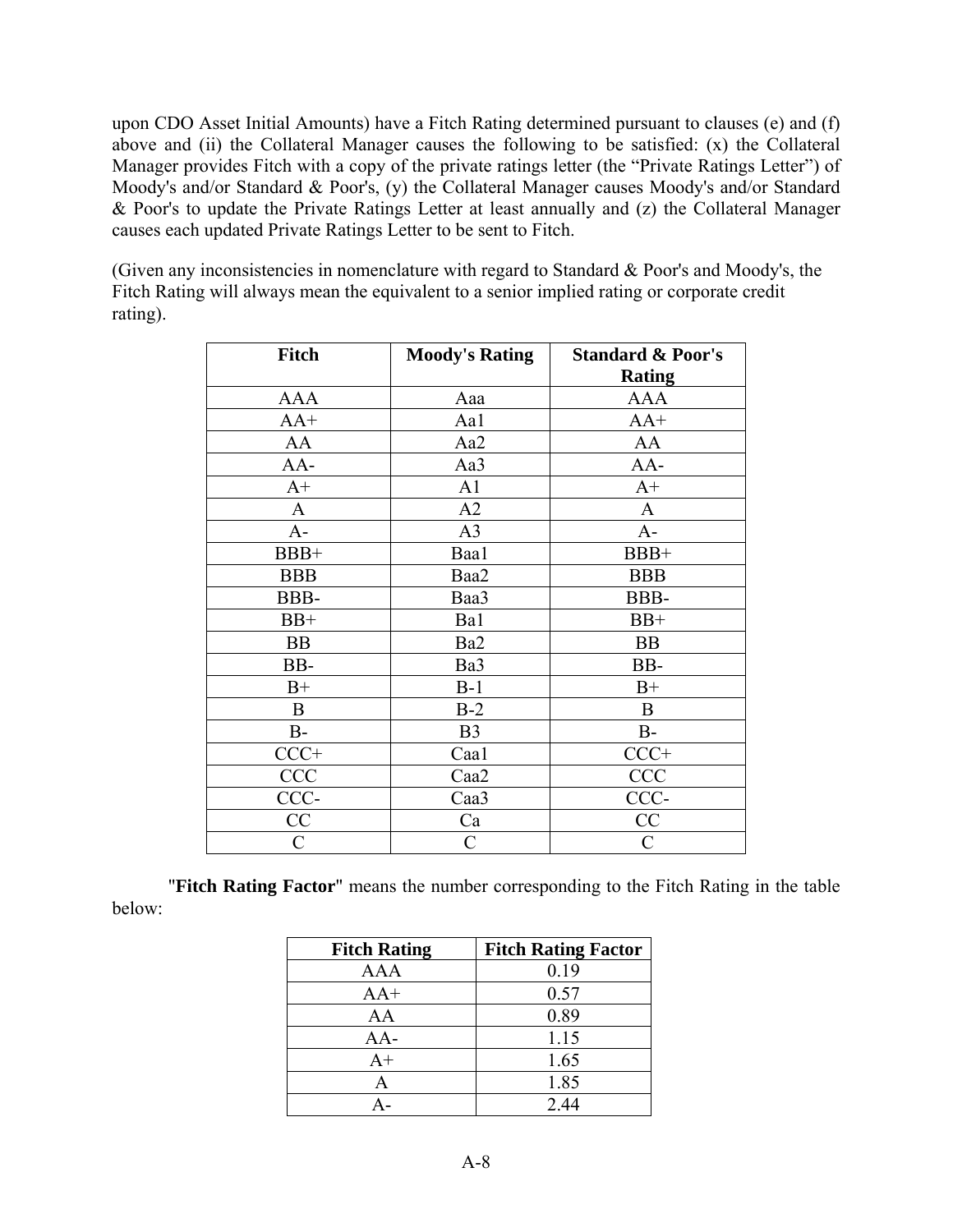| <b>Fitch Rating</b> | <b>Fitch Rating Factor</b> |
|---------------------|----------------------------|
| $BBB+$              | 3.13                       |
| <b>BBB</b>          | 3.74                       |
| BBB-                | 7.26                       |
| $BB+$               | 10.18                      |
| <b>BB</b>           | 13.53                      |
| BB-                 | 18.46                      |
| $B+$                | 22.84                      |
| B                   | 27.67                      |
| $B-$                | 34.98                      |
| $CCC+$              | 43.36                      |
| <b>CCC</b>          | 48.52                      |
| CCC-                | 62.76                      |
| CC                  | 77                         |
| C                   | 95                         |
| DDD-D               | 100                        |

"**Fitch Recovery Rate**" means, with respect to a CDO Asset, (a) the applicable Fitch Asset Specific Recovery Rate; or (b) if the Fitch Asset Specific Recovery Rate cannot be determined pursuant to clause (a), it will be calculated in accordance with the table set forth in the Indenture determined by reference to the CDO Asset's seniority and obligor's country.

"**Fitch Weighted Average Rating Factor**" means, with respect to any date of determination, the number obtained by summing the products obtained by multiplying the principal balance of each CDO Asset (excluding Impaired Assets) held by the Issuer as of such date of determination by its Fitch's Rating Factor, dividing such sum by the aggregate principal balance of all such CDO Assets (excluding Impaired Assets) and rounding the result up to the nearest whole number.

"**Fitch Weighted Average Recovery Rate**" means the rate (expressed as a percentage) determined by summing the products obtained by multiplying the outstanding par amount of each CDO Asset (excluding Impaired Assets) by the applicable Fitch Recovery Rate, and dividing such sum by the aggregate par amount of all CDO Assets (excluding Impaired Assets) and rounding to the nearest 0.1 percent.

"**Formation Documents of the Issuer**" means, with respect to the Issuer, its Memorandum and Articles of Association and Minutes of First Meeting of the Board of Directors.

"**Impaired Asset**" means with respect to a CDO Asset (a) the Obligor defaults in the making of any payment when due under the CDO Asset for a period in excess of the cure period under the Credit Agreement for such CDO Asset, but only until such default has been cured through the payment of all past due amounts; (b) any other event of default (as defined in the applicable Credit Agreement) that has not been waived or cured occurs and is continuing, *provided* that any such event of default with respect to a CDO Asset shall not render it an Impaired Asset if the agent or requisite lenders have initiated action to waive or cure such event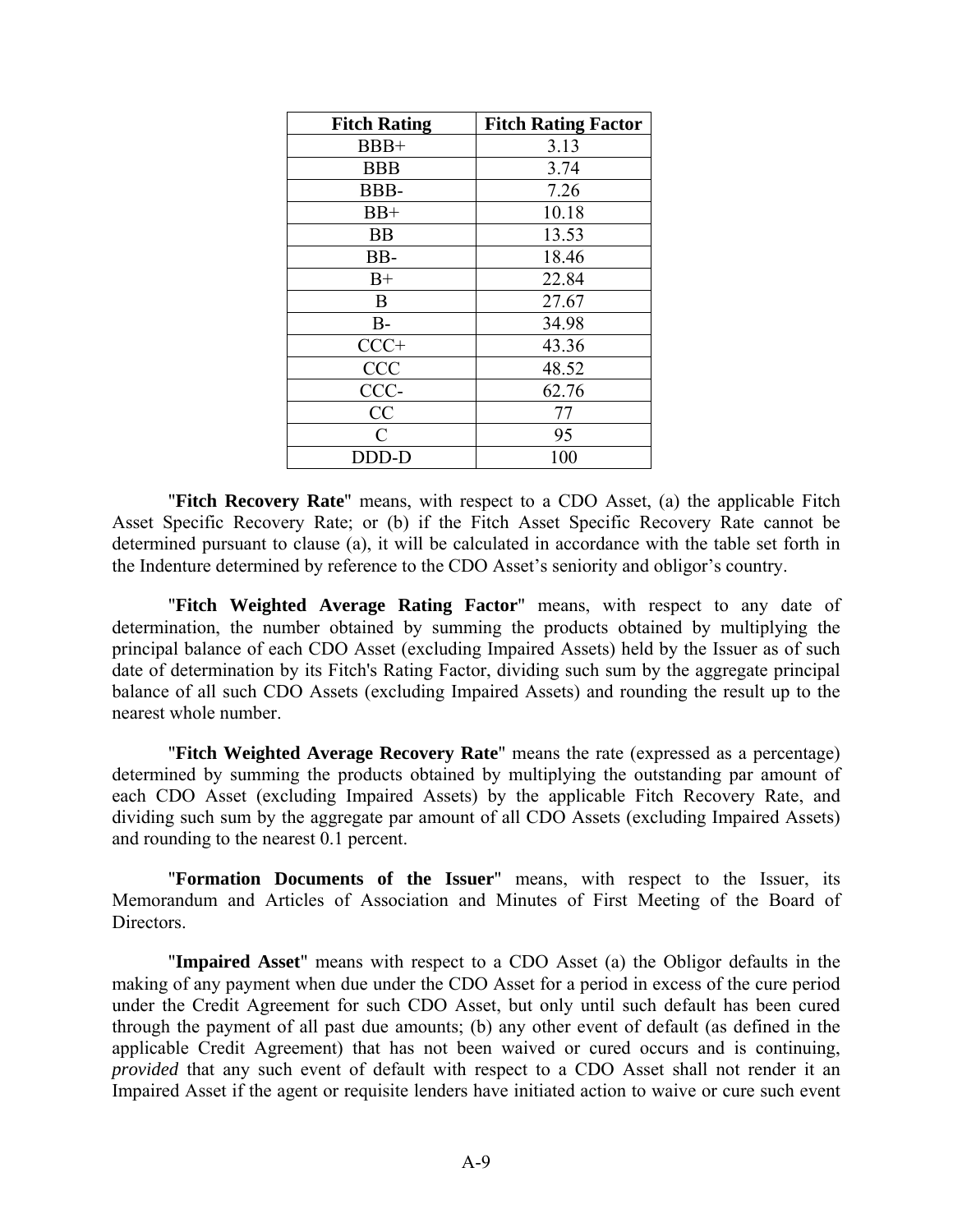of default and such event of default is waived or cured within thirty (30) days after it first occurs; or (c) the Market Value of such CDO Asset is less than 90% of its CDO Asset Initial Amount or is less than 85% of par.

"**Independent Accountants**" means a firm of independent public accountants appointed by the Issuer, which will initially be Deloitte & Touche USA LLP or their successor.

"**Investment Company Act**" means the Investment Company Act of 1940, as amended, and the regulations promulgated thereunder or any successor thereto.

"**IRS**" means the Internal Revenue Service.

"**Issuer and Administrative Expenses**" means the operating fees and expenses of the Issuer (other than expenses incurred in connection with the organization of the Issuer), in the following order of priority: (i) the fees and expenses of the Trustee and the Collateral Administrator (in any capacity), including those of its counsel, payable in accordance with the Indenture and any indemnity payment to which it is entitled thereunder, (ii) fees and expenses of the Issuer payable in accordance with the Indenture including, among other things, rating agency fees, expenses incurred in connection with investing in or managing CDO Assets and Eligible Investments and the legal, accounting, consultants or other professional fees incurred by, or on behalf of, the Issuer (other than the fees of the Collateral Manager) and all expenses of the Collateral Manager under the provisions of the Collateral Management Agreement relating to reimbursement or payment of expenses, and (iii) fees incurred by accountants in connection with the preparation of the information statements in connection with the election of an investor to be a qualified electing fund.

"**Issuer Expense Cap**" means, with respect to the Issuer and Administrative Expenses, (i) the annual base administration fees of the Trustee specified in the Indenture, being, for each quarterly Distribution Period, 0.0325% times the simple average of the par value of the CDO Assets, Eligible Investments and principal and uninvested proceeds on the first and last day of the related Distribution Period, plus (ii) \$175,000 per calendar year.

"**Leverage Factor**" means, on the date of calculation, the aggregate CDO Asset Initial Amount of the CDO Assets divided by the sum of the Outstanding Principal Amount of the Notes (less the Outstanding Principal Amount of the Class A Notes).

"**LIBOR Annualized Internal Rate of Return**" means an annualized internal rate of return (IRR), calculated by the Calculation Agent using an iterative technique to solve the following equation:

$$
\sum_{i=1}^{N} \frac{P_i}{(1 + IRR)^{\frac{(d_i - d_1)}{365}}} = 0
$$

where:  $d_i$  = the ith payment date  $d_1$  = the initial payment date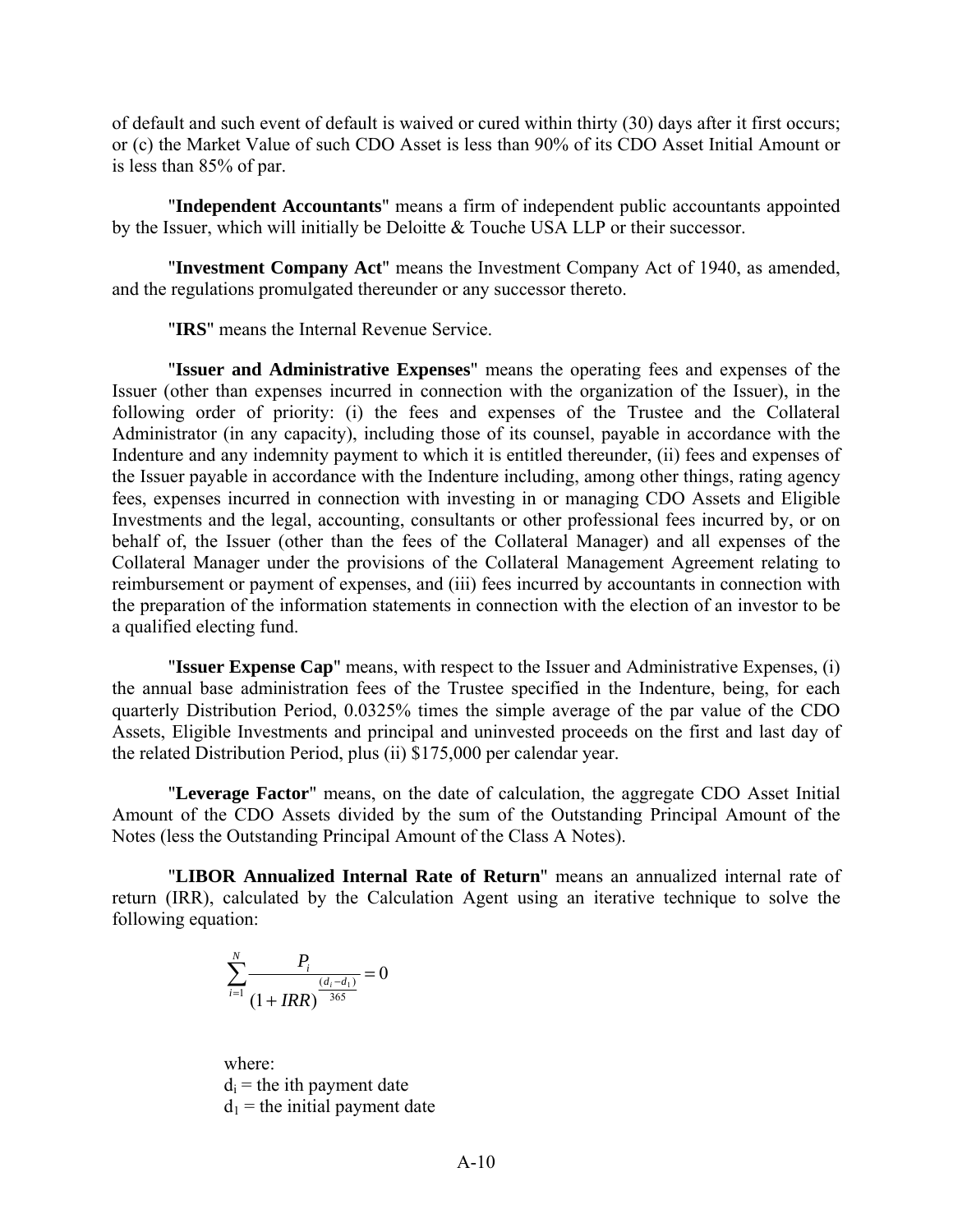$P_i$  = the ith payment of principal to or from the Class D Noteholders and the LIBOR component of the Note Rate applicable to the Class D Notes. For the purposes of this calculation, LIBOR will be deemed to be 5.32688% for the period from the Closing Date to the first Quarterly Payment Date.  $N =$  the total number of payments to or from the Class D Noteholders

"**Lock-Out Date**" means the Quarterly Payment Date occurring in August 1, 2013.

"**Majority Controlling Class Noteholders**" means, at any time of determination, the Noteholders owning more than 50% of the Outstanding Principal Amount of the Controlling Class.

"**Majority Noteholders**" means, at any time of determination, Noteholders owning more than 50% of the Outstanding Principal Amount of the Notes.

"**Market Value**" means, in respect of a CDO Asset, as of any relevant date of determination:

(a) the latest "bid" price for such CDO Asset obtained by the Collateral Manager and determined by Markit Loans, Inc. (or a similar third-party pricing service that the Collateral Manager may, in a commercially reasonable manner, select), or

(b) if, for whatever reason, no price can be so obtained pursuant to clause (a) the latest "bid" price for such CDO Asset as obtained from the Collateral Manager (or its designee) on behalf of the Issuer in a commercially reasonable manner;

*provided* that if either (i) the determination of Market Value of the CDO Assets pursuant to clause (a) or (b) would result in a Threshold Value Event or in a CDO Asset being characterized as an Impaired Asset, or (ii) the Authorized Controlling Class Representative disputes, for whatever reason, any Market Value determined in accordance with either clause (a) or (b) above, then the Market Value of one or more CDO Assets selected by the Collateral Manager, in its sole and absolute discretion, in the case of clause (i) or by the Authorized Controlling Class Representative, in its sole and absolute discretion, in the case of clause (ii), shall in each case be determined by the Collateral Manager by reference to the highest Firm Bid obtained on the relevant date of determination by the Collateral Manager (or its designee) from one or more independent broker-dealers active in the trading of such CDO Asset, which shall include BAS.

In the event BAS provides the sole Firm Bid with respect to a CDO Asset:

(1) if a Market Value for such CDO Asset equal to such Firm Bid provided by BAS (i) would result in the occurrence of a Threshold Value Event or (ii) would result in the Threshold Value Measurement Amount exceeding the Threshold Value by 1% or less of the aggregate CDO Asset Initial Amount of all of the CDO Assets in the CDO Portfolio as of the date of determination, the Market Value for such CDO Asset will be such Firm Bid provided by BAS;

(2) if a Market Value for such CDO Asset equal to such Firm Bid provided by BAS would result in the Threshold Value Measurement Amount exceeding the Threshold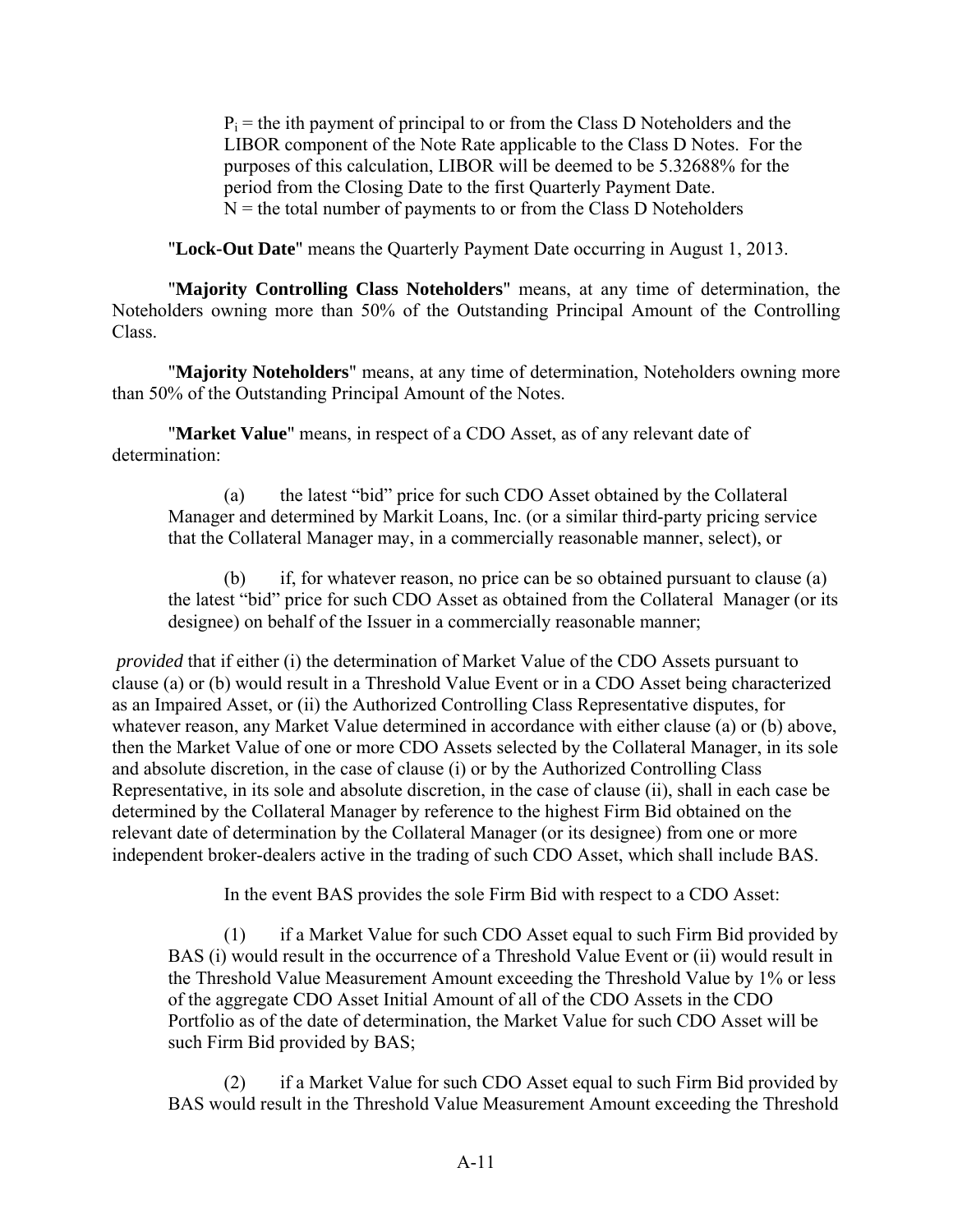Value by greater than 1% but less than 2% of the aggregate CDO Asset Initial Amount of all of the CDO Assets in the CDO Portfolio as of the date of determination, the Collateral Manager shall have the right, within five Business Days, to solicit and obtain Firm Bids from one or more independent broker-dealers active in the trading of such CDO Asset, which shall not include BAS, and the Market Value for such CDO Asset will be the greater of the highest Firm Bid obtained in such process or the Firm Bid provided by BAS; or

(3) if a Market Value for such CDO Asset equal to such Firm Bid provided by BAS would result in the Threshold Value Measurement Amount exceeding the Threshold Value by greater than 2% of the aggregate CDO Asset Initial Amount of all of the CDO Assets in the CDO Portfolio as of the date of determination, the Collateral Manager shall have the right, within ten Business Days, to solicit and obtain Firm Bids from one or more independent broker-dealers active in the trading of such CDO Asset, which shall not include BAS, and the Market Value for such CDO Asset will be the greater of the highest Firm Bid obtained in such process or the Firm Bid provided by BAS.

Notwithstanding the foregoing, (x) in the event the Collateral Manager is unable to obtain any such Firm Bid for such CDO Asset, Market Value will be equal to the price as originally determined in accordance with clause (a) or (b) above; and (y) this definition will be subject to change pursuant to any written agreement entered into for such purpose between the Trustee (at the direction of the Authorized Controlling Class Representative), the Issuer and the Collateral Manager, subject to satisfaction of the Rating Agency Condition, but without the consent of any other Noteholders.

# "**Maximum Aggregate CDO Asset Initial Amount**" means \$400,000,000.

"**Moody's**" means Moody's Investors Service, Inc. and any successor or successors thereto.

"**Moody's Rating**" of any CDO Asset, means, as of any date of determination:

- (a) if there is a public long term corporate family rating, such rating;
- (b) if the rating cannot be determined pursuant to clause (a), but there is a public rating on a senior unsecured obligation of the same obligor, such rating;
- (c) if the rating cannot be determined pursuant to clauses (a) or (b), but there is a public rating on a senior secured obligation of the same obligor, one subcategory below such rating; or
- (d) if the rating cannot be determined pursuant to clause (a) through (c), but there is a public rating on a subordinated obligation of the same obligor, one subcategory above such rating;

*provided*, that for CDO Assets that are Approved Structured Securities, the Moody's Rating shall not be determined as described above, but shall be the rating, if any, assigned by Moody's thereto.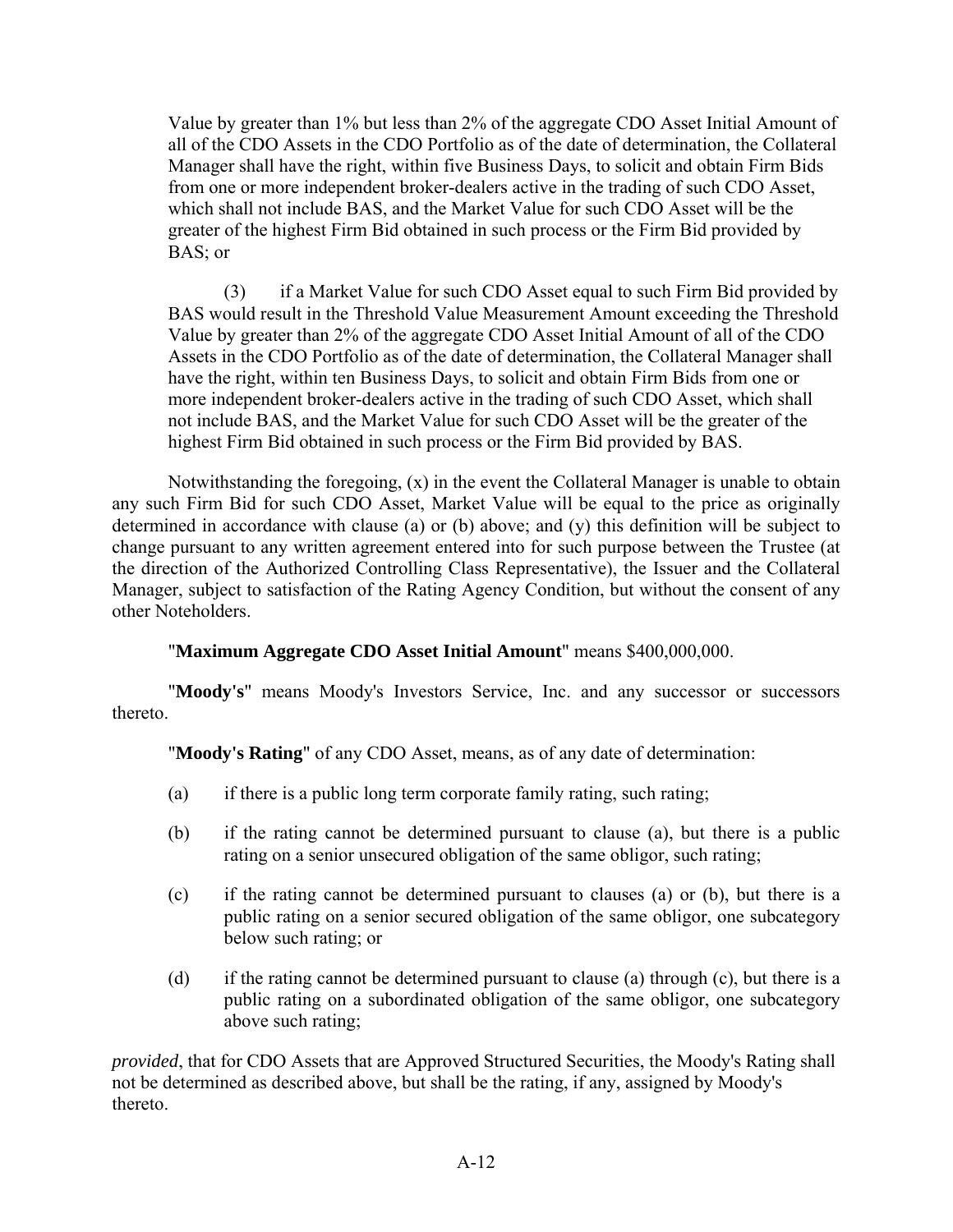"**Note Amortization Period**" means the period from August 1, 2014 to the Maturity **Date** 

"**Note Rate**" means the Class A Note Rate, the Class B Note Rate, the Class C Note Rate, the Class D Note Rate or the Class E Note Rate, as applicable.

"**Noteholder**" means, any owner of a Note on the applicable record date as reflected on the books of the Trustee.

"**Obligor**" means, with respect to a CDO Asset, the borrower or obligor with respect thereto.

"**Outstanding Principal Amount**" means the aggregate principal amount of the Notes, or any Class of Notes, outstanding as of the date of the determination, less any payments made in respect of the principal amount of the Notes or Class of Notes, as applicable. With respect to the Class A-1 Revolving Notes, the Outstanding Principal Amount does not include the undrawn portion of any Commitment.

"**Paying Agent**" means the Trustee or any other Person, appointed pursuant to the Indenture that meets the eligibility standards for the Trustee specified in the Indenture and is authorized by the Issuer to make the payments of amounts on the Notes on behalf of the Issuer.

"**Person**" means any legal person, including, without limitation, any individual, corporation, estate, partnership, joint venture, association, joint stock company, trust (including any beneficiary thereof), limited liability company, unincorporated organization or government or any agency or political subdivision thereof or other entity of similar nature.

"**PIK CDO Asset**" means a CDO Asset that by its terms, permits the payment of a floating rate of interest through the issuance of additional debt securities identical to such CDO Asset or through additions to the principal amount thereof for a specified period in the future or for the remainder of its life.

"**Placement Agency Agreement**" means the placement agency agreement, between the Issuer and the Placement Agent, dated August 2, 2007.

"**Placement Agent**" means Banc of America Securities LLC.

"**Priority of Payments**" means either the Quarterly Priority of Payments or the Maturity Date Priority of Payments, as applicable.

"**Proceeding**" means any suit in equity, action at law or other judicial or administrative proceeding.

"**Qualified Institutional Buyer**" means a "qualified institutional buyer" as defined in Rule 144A.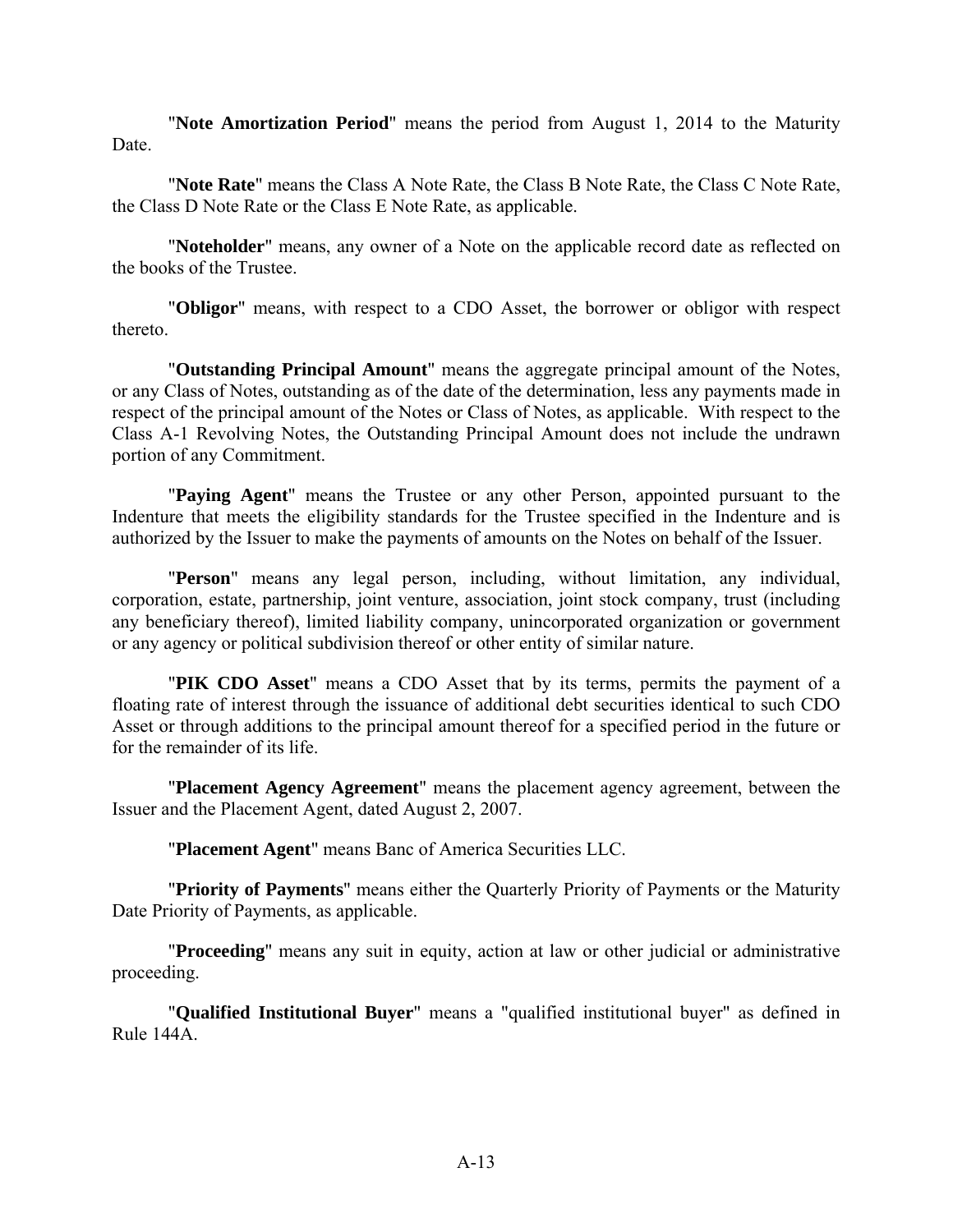"**Quarterly Payment Date**" means the 1st day of each February, May, August and November commencing on February 1, 2008 (or, if any such day is not a Business Day, the next succeeding Business Day) to, and including, the Scheduled Maturity Date.

"**Rating Agency**" means Fitch or, if it is unwilling or unable to perform the functions of a Rating Agency described herein, such other nationally recognized statistical rating organization as shall be designated by the Collateral Manager as a Rating Agency.

"**Rating Agency Condition**" means, with respect to any action for which the Rating Agency Condition is required to be satisfied, that the Rating Agency then rating the Classes of Notes has not notified the Issuer in writing that such action will result in a withdrawal of its rating or the reduction of its rating for any Class of Notes to below the rating then in effect from such Rating Agency for such Class of Notes.

"**Ratings Matrix"** means, for purposes of paragraphs 5 and 6 of the CDO Portfolio of the CDO Portfolio Criteria, on and after the Closing Date, the following table will be used by the Collateral Manager to determine which of the cases set forth in such table shall be applicable for purposes of determining the Fitch Weighted Average Rating Factor and the Fitch Weighted Average Recovery Rate for the CDO Portfolio and, if such case differs from the case chosen to apply as of the Closing Date, the Collateral Manager shall so notify the Trustee. After the Closing Date, on three Business Days' written notice to the Trustee and the Rating Agency, the Collateral Manager may elect a different case to apply to the CDO Portfolio, or may interpolate between cases on a straight line basis and round the results to two decimal points, provided that the CDO Portfolio comply with the case to which Collateral Manager desires to change. In no event shall the Collateral Manager be obligated to alter the case chosen on the Closing Date.

| Case | <b>Fitch Weighted</b><br><b>Average Rating Factor</b> | <b>Fitch Weighted</b><br><b>Average Recovery Rate</b> |
|------|-------------------------------------------------------|-------------------------------------------------------|
|      | 25.00                                                 | 69.50%                                                |
|      | 25.50                                                 | 71.50%                                                |
|      | 26.00                                                 | 72.00%                                                |

"**Regulation S**" means Regulation S under the Securities Act.

"**Responsible Officer**" means, with respect to the Trustee (in any of its capacities), any officer within the CDO Business Unit of the Corporate Trust Office of the Trustee (or any successor group of the Trustee), including any vice president, assistant vice president, trust officer, or any other officer of the Trustee customarily performing functions similar to those performed by any of the above designated officers and also, with respect to a particular matter, any other officer to whom such matter is referred because of such officer's knowledge of and familiarity with the particular subject and having direct responsibility for the administration of the Indenture.

"**Reuters Screen**" means the rates for deposits in dollars which appear on the Reuters Screen LIBOR 01 Page (or such other page that may replace that page on such service for the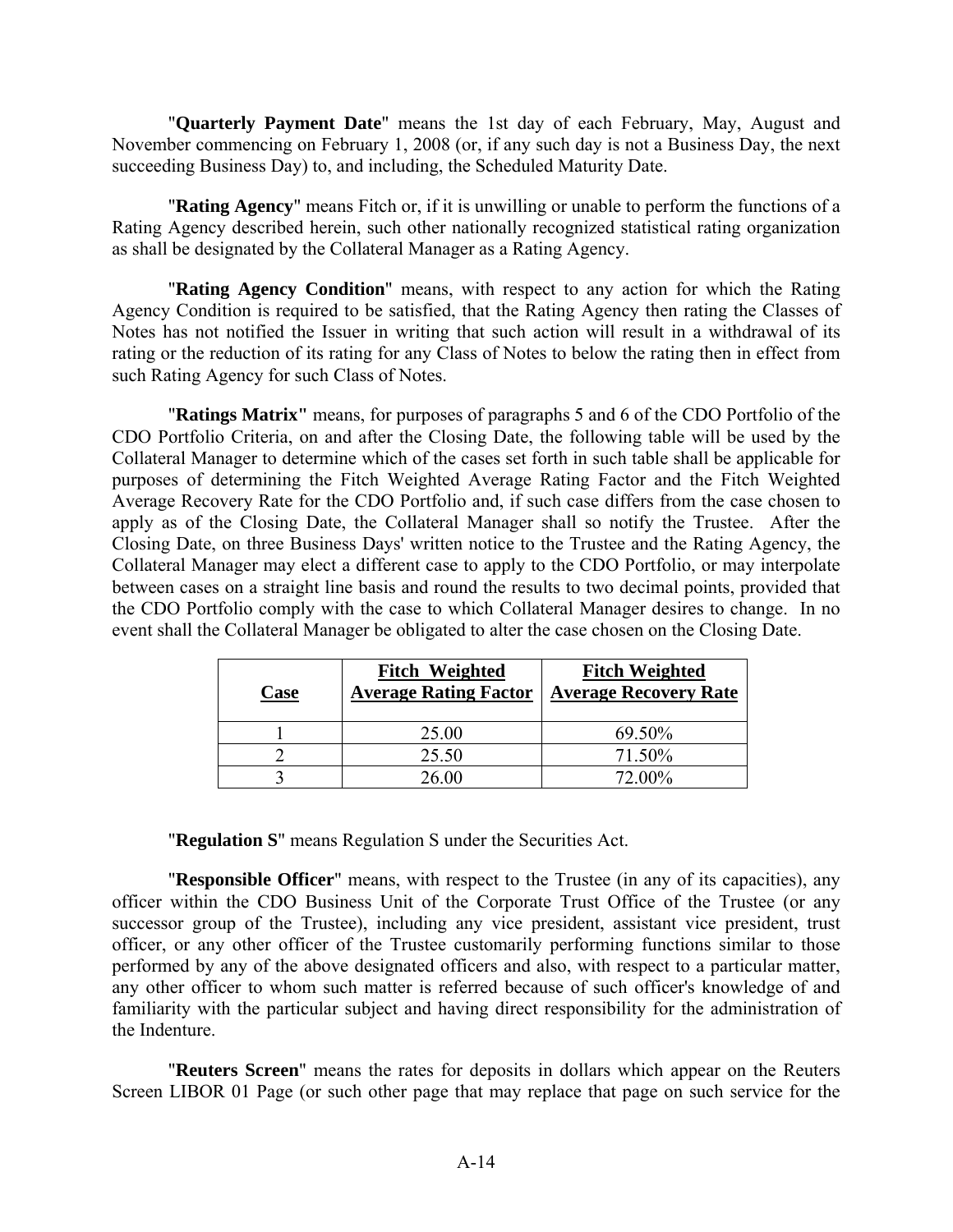purpose of displaying comparable rates) as reported by Bloomberg Financial Markets Commodities News as of 11:00 a.m., London time, on the LIBOR Determination Date.

"**Rule 144A**" means Rule 144A promulgated under the Securities Act.

"**Second Additional Release Amount**" means, for each Quarterly Payment Date, the amount specified for such Quarterly Payment Date in the following table:

| <b>Quarterly Payment</b> | <b>Second Additional</b> |
|--------------------------|--------------------------|
| <b>Date</b>              | <b>Release Amount</b>    |
| February 1, 2008         | 125,000                  |
| May 1, 2008              | 250,000                  |
| August 1, 2008           | 375,000                  |
| November 1, 2008         | 700,000                  |
| February 1, 2009         | 1,025,000                |
| May 1, 2009              | 1,350,000                |
| <b>August 1, 2009</b>    | 1,675,000                |
| November 1, 2009         | 2,000,000                |
| February 1, 2010         | 2,325,000                |
| May 1, 2010              | 2,650,000                |
| August 1, 2010           | 2,975,000                |
| November 1, 2010         | 3,300,000                |
| February 1, 2011         | 3,625,000                |
| May 1, 2011              | 3,950,000                |
| August 1, 2011           | 4,275,000                |
| November $1, 2011$       | 4,600,000                |
| February 1, 2012         | 4,925,000                |
| May 1, 2012              | 5,250,000                |
| August 1, 2012           | 5,575,000                |
| November 1, 2012         | 5,900,000                |
| February 1, 2013         | 6,225,000                |
| May 1, 2013              | 6,550,000                |
| August 1, 2013           | 6,875,000                |
| November 1, 2013         | 7,400,000                |
| February 1, 2014         | 7,925,000                |
| May 1, 2014              | 8,450,000                |
| August 1, 2014           | 8,975,000                |
| November 1, 2014         | 9,500,000                |
| February 1, 2015         | 10,025,000               |
| May 1, 2015              | 10,550,000               |
| August 1, 2015           | 11,075,000               |
| November 1, 2015         | 11,600,000               |
| February 1, 2016         | 12,125,000               |
| May 1, 2016              | 12,650,000               |
| August 1, 2016           | 13,175,000               |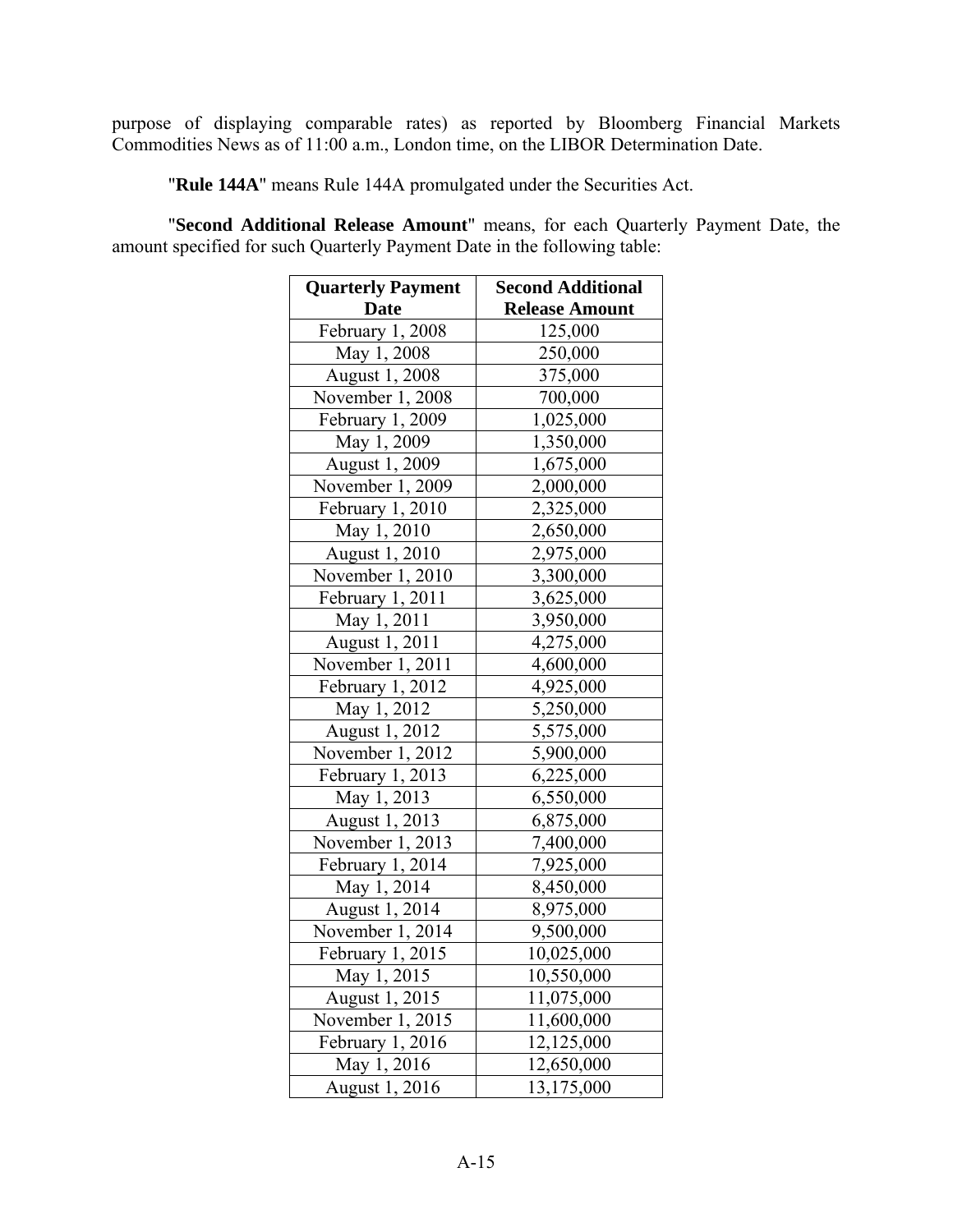| <b>Quarterly Payment</b> | <b>Second Additional</b> |
|--------------------------|--------------------------|
| <b>Date</b>              | <b>Release Amount</b>    |
| November 1, 2016         | 13,700,000               |
| February 1, 2017         | 14,225,000               |
| May 1, 2017              | 14,750,000               |
| August 1, 2017           | 15,275,000               |
| November 1, 2017         | 15,800,000               |
| February 1, 2018         | 16,325,000               |
| May 1, 2018              | 16,850,000               |
| August 1, 2018           | 17,375,000               |
| November 1, 2018         | 17,900,000               |
| February 1, 2019         | 18,425,000               |
| May 1, 2019              | 18,950,000               |
| August 1, 2019           | 19,475,000               |

"**Securities Act**" means the Securities Act of 1933, as amended.

"**Senior Deferred Structuring Fee**" means (i) for each Quarterly Payment Date through and including the Lock-Out Date (and on the Maturity Date, if the Maturity Date occurs on or prior to the Lock-Out Date), an amount calculated for each Distribution Period, equal to the product of (a) the Maximum Aggregate CDO Asset Initial Amount as of the first day of the related Distribution Period, (b) 0.05% and (c) the actual number of days in such Distribution Period, divided by 360 and (ii) for each Quarterly Payment Date occurring after the Lock-Out Date, zero.

"**Standard & Poor's**" means Standard & Poor's Ratings Services, a division of The McGraw-Hill Companies, Inc., and any successor or successors thereto.

"**Standard & Poor's Rating**" of any CDO Asset, means, as of any date of determination:

- (a) if there is a public long term issuer rating, such rating;
- (b) if the rating cannot be determined pursuant to clause (a), but there is a public rating on a senior unsecured obligation of the same obligor, such rating;
- (c) if the rating cannot be determined pursuant to clauses (a) or (b), but there is a public rating on a senior secured obligation of the same obligor, one subcategory below such rating; or
- (d) if the rating cannot be determined pursuant to clause (a) through (c), but there is a public rating on a subordinated obligation of the same obligor, one subcategory above such rating;

*provided*, that for CDO Assets that are Approved Structured Securities, the Standard & Poor's Rating shall not be determined as described above, but shall be the rating, if any, assigned by Standard & Poor's thereto.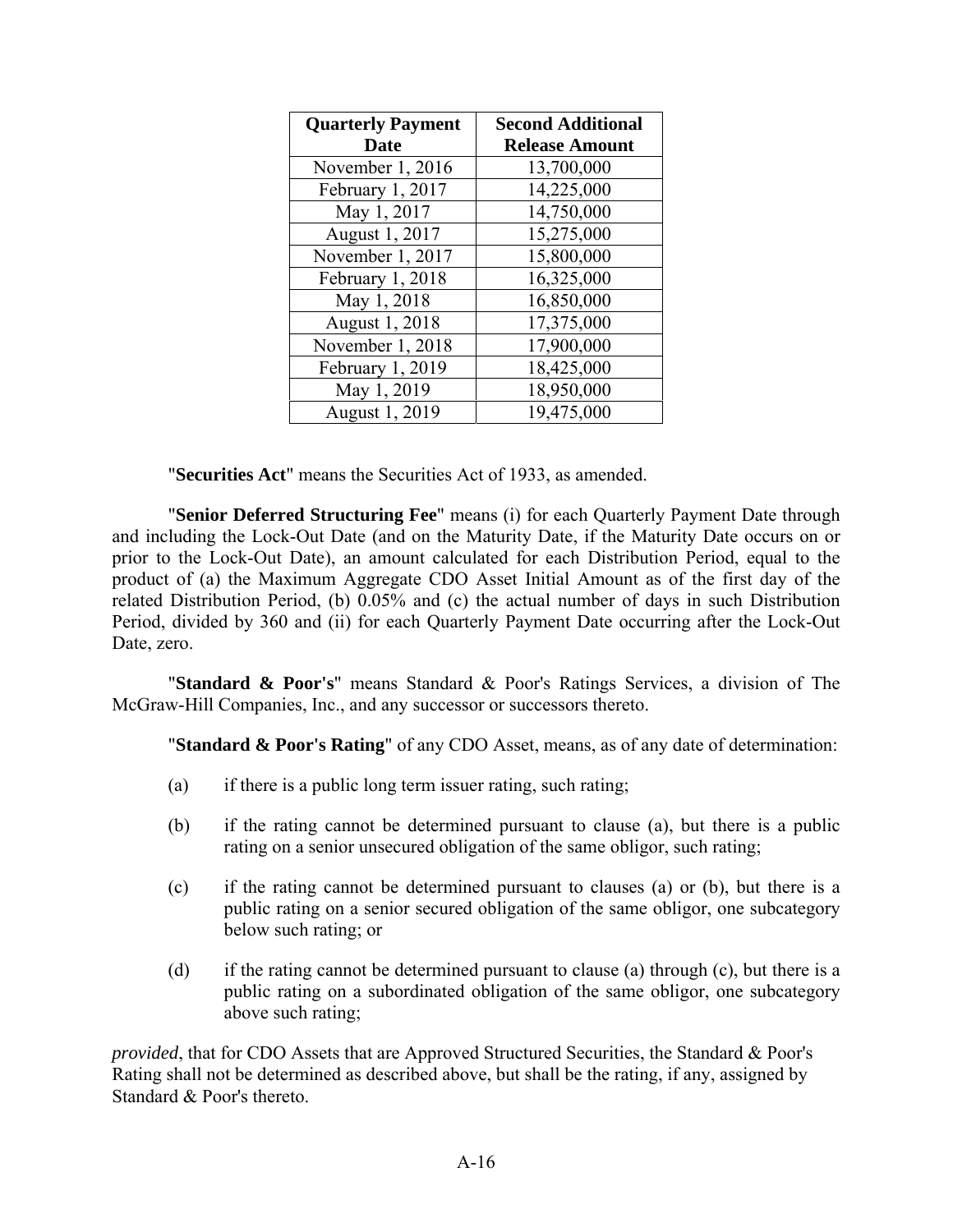"**Threshold Value Measurement Amount**" means an amount, determined on the Thursday of each week using the most recent available price information of the CDO Assets provided by the Collateral Manager as of the close of business on the immediately preceding Wednesday, equal to: (a) the Market Value of the CDO Assets and Eligible Investments held in the Principal Collateral Account (together with any cash therein), minus (b) the Outstanding Principal Amount of the Class A Notes.

"**Transaction Counsel**" means McKee Nelson, as New York counsel to the Issuer; Maples and Calder, as Cayman Islands counsel to the Issuer; Sonnenschein Nath & Rosenthal LLP, as counsel to the Trustee; and Mayer, Brown, Rowe & Maw LLP, as counsel to the Collateral Manager.

"**Transaction Expenses**" means (a) the fees and expenses of Transaction Counsel, (b) the fees of the Rating Agency, (c) the expenses of the Collateral Manager related to the initial offering of the SERVES and the Warehousing Facilities to the extent not otherwise Transaction Expenses hereunder, (d) the fees and expenses of Banc of America Securities LLC, as structuring and placement agent, (e) the initial fees and expenses of Maples Finance Limited, including those incurred in connection with the organization of the Issuer, (f) the initial acceptance fee of the Trustee, and (g) incidental expenses associated with the issuance of the SERVES, in each case in connection with the transactions contemplated by the Basic Documents.

"**Trustee**" means Deutsche Bank Trust Company Americas, a banking organization organized under the laws of the State of New York and any qualifying successor thereto.

"**Weighted Average Spread**" means with respect to any date of determination, an amount (rounded up to the next 0.001%) equal to the sum of the weighted average spread on all floating rate CDO Assets determined by (i) multiplying the principal amount of each floating rate CDO Asset held by the Issuer as of such date of determination by the then current per annum spread over the applicable LIBOR (determined with respect to CDO Assets that do not bear interest based upon such LIBOR by expressing the current interest rate on all such floating rate securities as a spread above the three-month LIBOR calculated in a manner consistent with the calculation of LIBOR for a three-month interest period), (ii) summing the amounts determined pursuant to clause (i) and (iii) dividing such sum by the aggregate principal amount of all floating rate CDO Assets held by the Issuer as of such date of determination.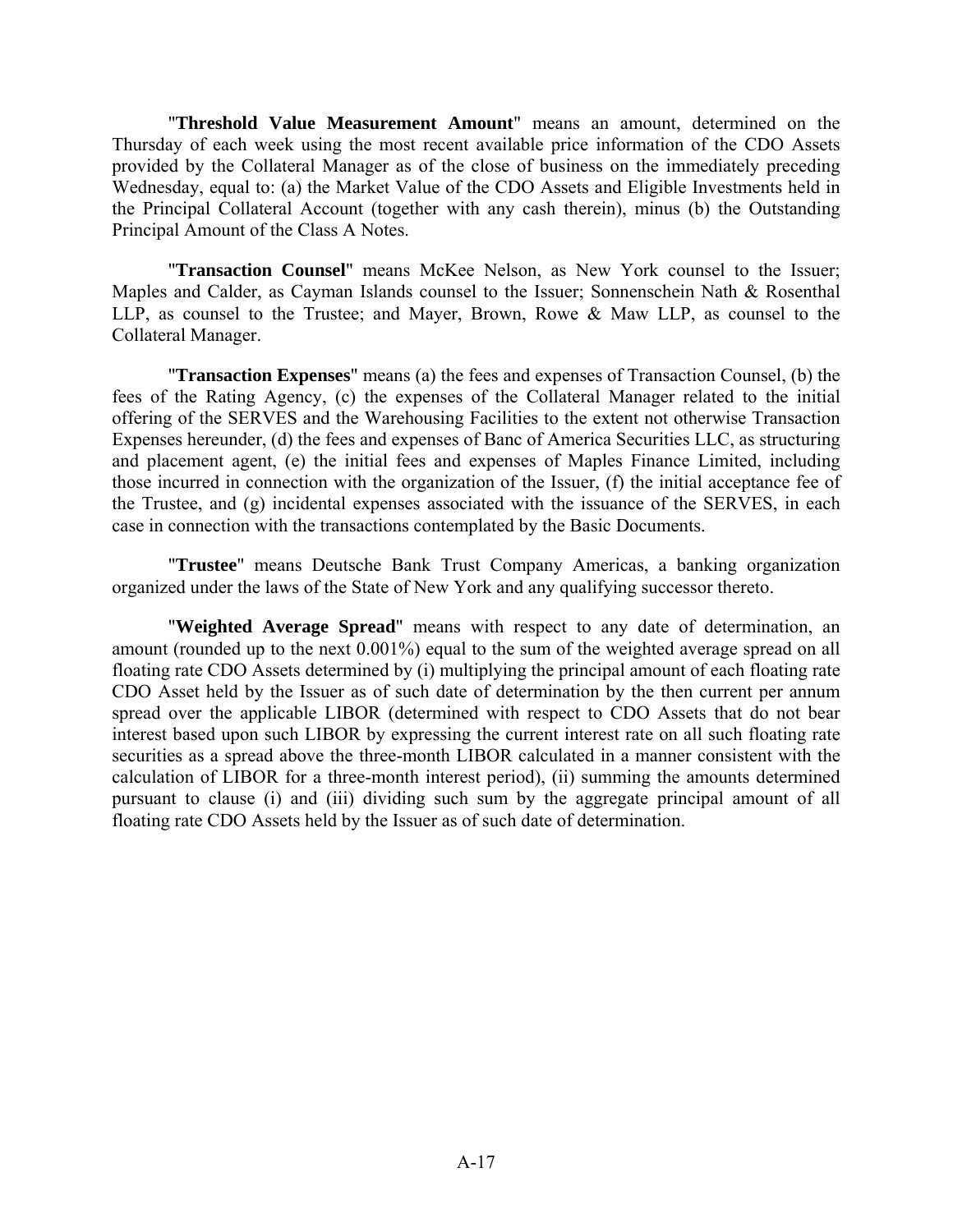# **INDEX**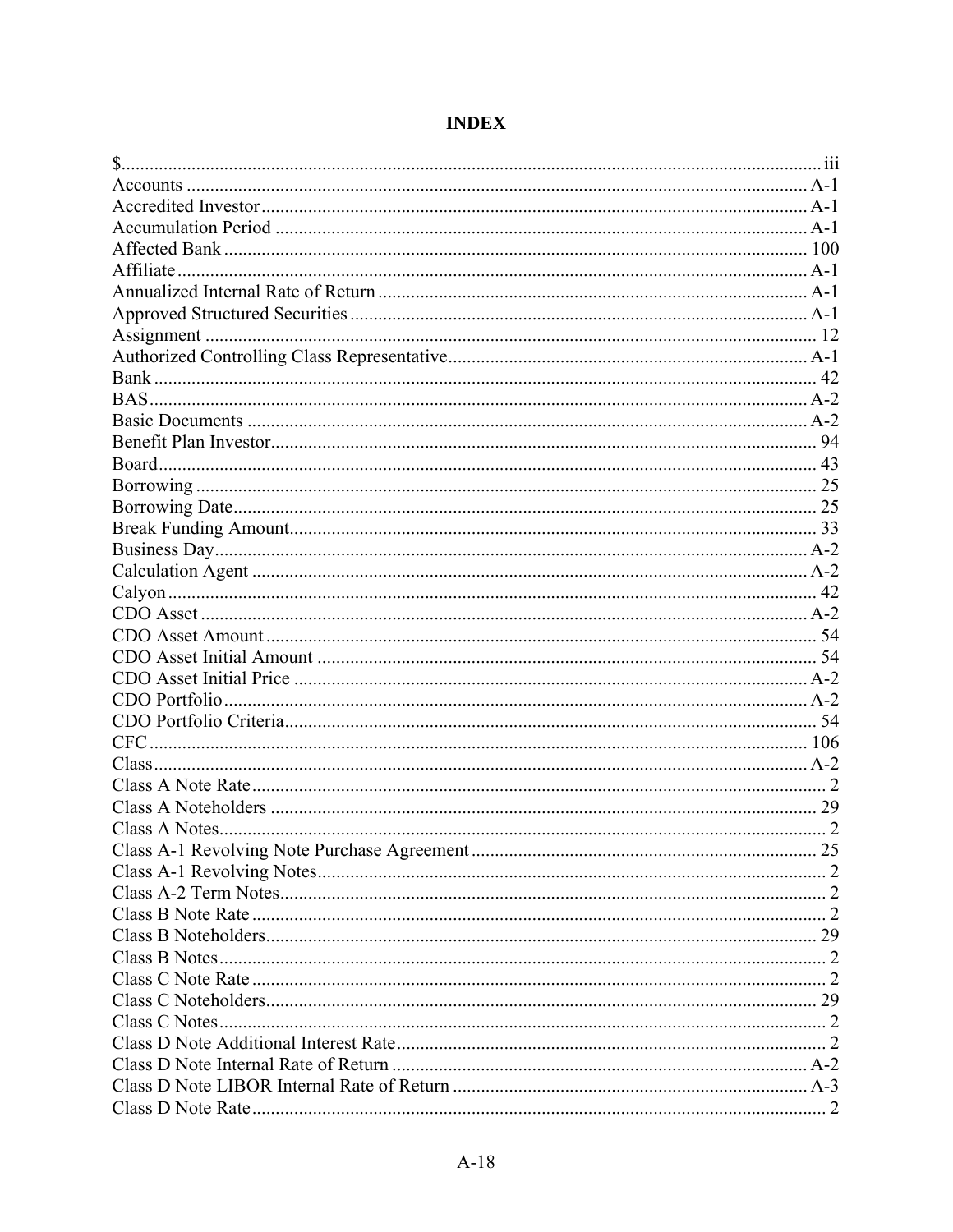|      | 37 |
|------|----|
|      |    |
|      |    |
|      |    |
|      |    |
| DTC. |    |
|      |    |
|      |    |
|      |    |
|      |    |
|      |    |
|      |    |
|      |    |
|      |    |
|      |    |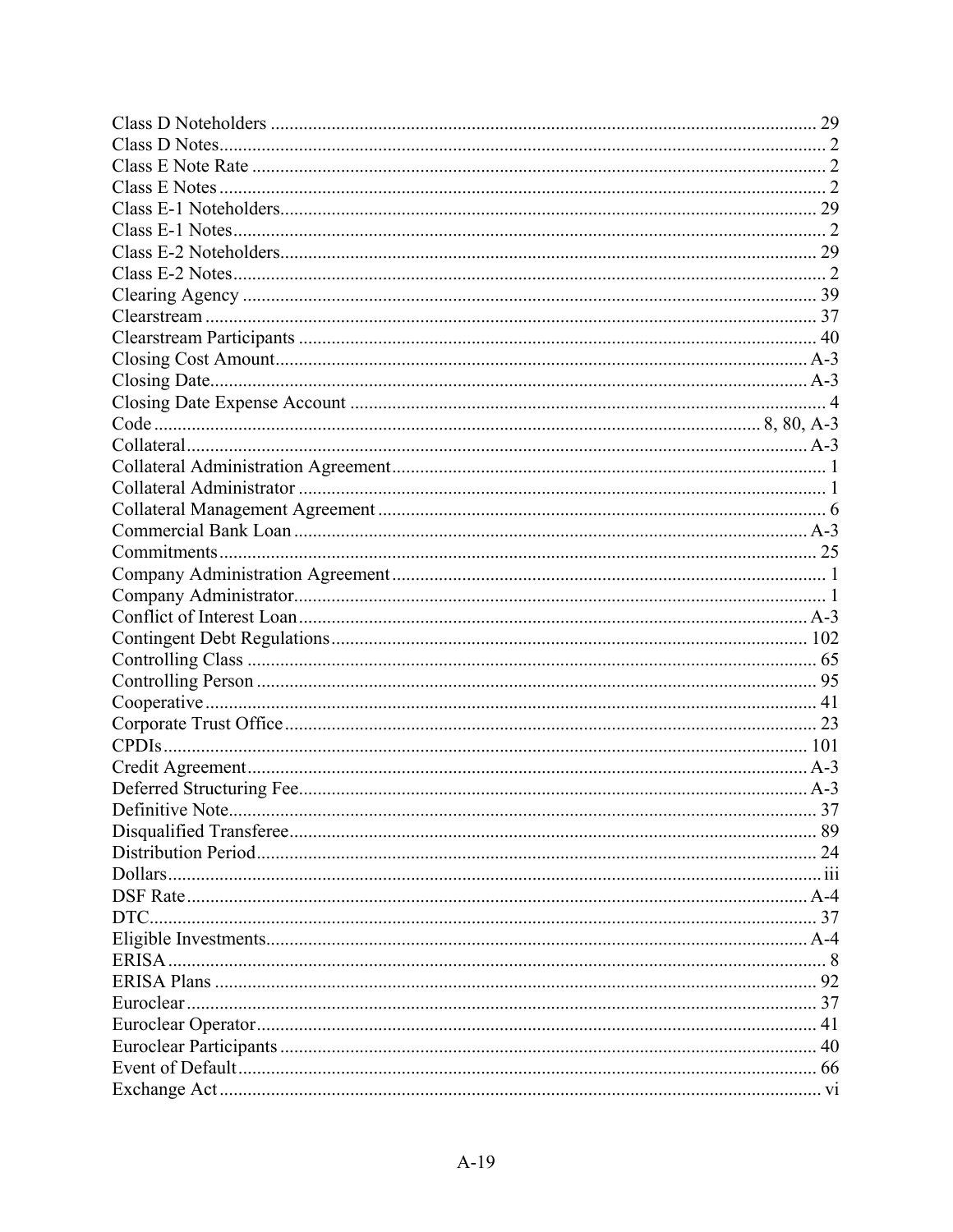| Firm Bid |    |
|----------|----|
|          |    |
|          |    |
|          |    |
|          |    |
|          |    |
|          |    |
|          |    |
|          |    |
|          |    |
|          |    |
|          |    |
|          |    |
|          |    |
|          |    |
|          |    |
|          |    |
|          |    |
|          |    |
|          |    |
|          |    |
|          |    |
|          |    |
|          |    |
|          |    |
|          |    |
|          |    |
|          |    |
|          |    |
|          |    |
|          |    |
|          | 27 |
|          |    |
|          |    |
|          |    |
|          |    |
|          |    |
|          |    |
|          |    |
|          |    |
|          |    |
|          |    |
|          |    |
|          |    |
|          |    |